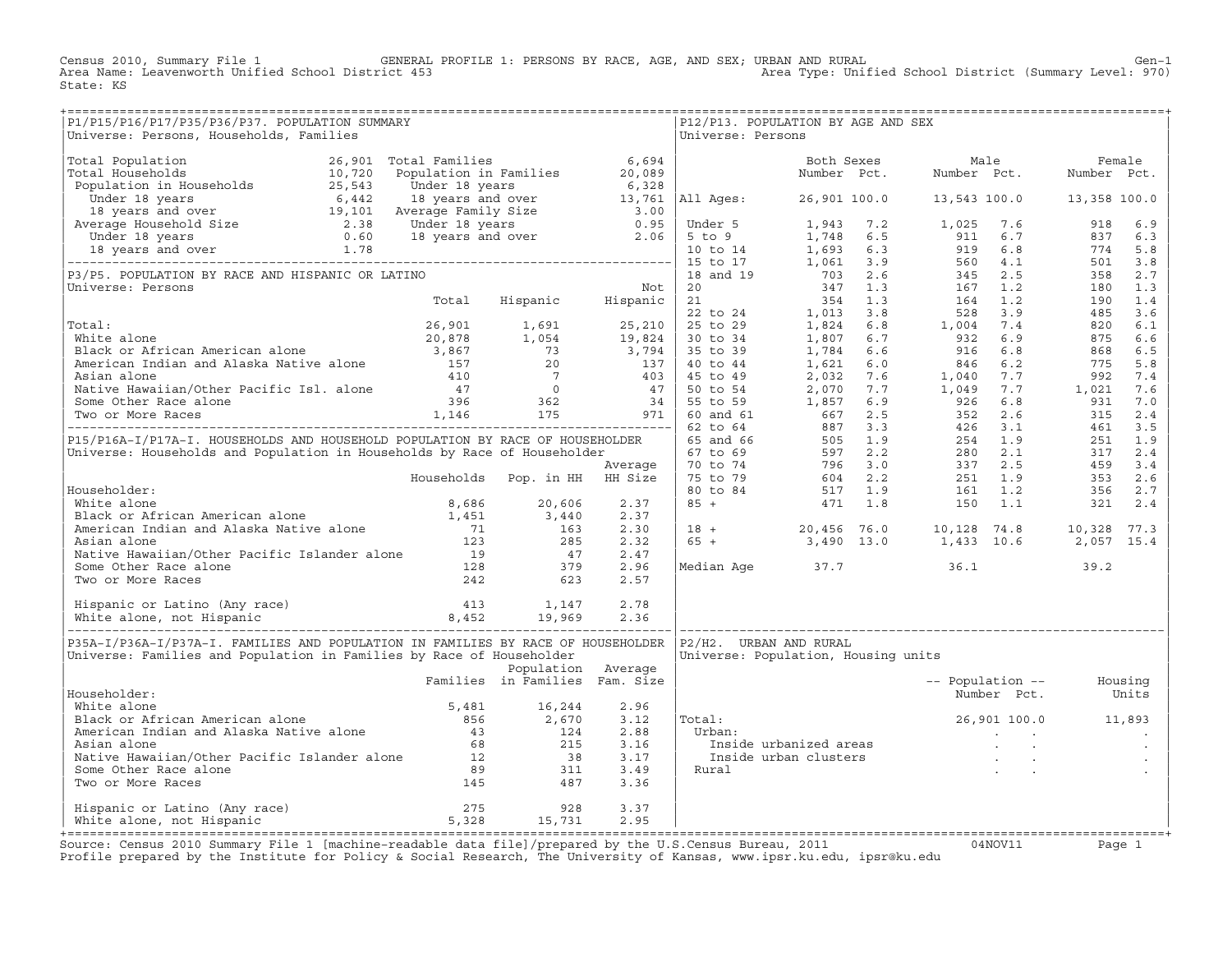Census 2010, Summary File 1 GENERAL PROFILE 2: HOUSEHOLDS & FAMILIES BY TYPE; HOUSEHOLD RELATIONSHIP BY AGE GEN<br>Area Name: Leavenworth Unified School District 453 Area Type: Unified School District (Summary Level: 970) State: KS

| P38/P39. FAMILY TYPE BY PRESENCE AND AGE OF OWN                                                                                                                                                                                   |        |                               | P20. HOUSEHOLDS BY PRESENCE OF PEOPLE UNDER 18 BY                                                                                                                                                                                                            |                    | P31. RELATIONSHIP BY HOUSEHOLD TYPE                                                                                                       |                                                                                                    |                          |
|-----------------------------------------------------------------------------------------------------------------------------------------------------------------------------------------------------------------------------------|--------|-------------------------------|--------------------------------------------------------------------------------------------------------------------------------------------------------------------------------------------------------------------------------------------------------------|--------------------|-------------------------------------------------------------------------------------------------------------------------------------------|----------------------------------------------------------------------------------------------------|--------------------------|
| AND RELATED CHILDREN (*)                                                                                                                                                                                                          |        |                               | HOUSEHOLD TYPE BY AGE OF PEOPLE UNDER 18 (*)                                                                                                                                                                                                                 |                    |                                                                                                                                           | FOR THE POPULATION UNDER 18 (*)                                                                    |                          |
| Universe: Families                                                                                                                                                                                                                |        |                               | Universe: Households                                                                                                                                                                                                                                         |                    | Universe: Persons under 18                                                                                                                |                                                                                                    |                          |
|                                                                                                                                                                                                                                   |        | Presence Presence             |                                                                                                                                                                                                                                                              |                    |                                                                                                                                           |                                                                                                    |                          |
|                                                                                                                                                                                                                                   | of Own | of Related Total:             | otal:<br>Households with one or more people<br>under 18:<br>Family households:<br>Husband-wife families:<br>Husband-wife families:<br>Under 6 years only<br>Under 6 years and 6 to 17 years<br>(1952)<br>1952<br>1952<br>1952<br>1952<br>1952<br>1952<br>195 | $10,720$ $ Total:$ | Total:<br>In households:<br>Householder or spouse<br>Related child:<br>Own child:<br>In husband-wife families<br>In husband-wife families |                                                                                                    | 6,445<br>6,442           |
|                                                                                                                                                                                                                                   |        | Children Children             |                                                                                                                                                                                                                                                              |                    |                                                                                                                                           |                                                                                                    |                          |
|                                                                                                                                                                                                                                   |        |                               |                                                                                                                                                                                                                                                              |                    |                                                                                                                                           |                                                                                                    | $\overline{\phantom{a}}$ |
|                                                                                                                                                                                                                                   |        |                               |                                                                                                                                                                                                                                                              |                    |                                                                                                                                           |                                                                                                    | 6,327<br>5,663           |
|                                                                                                                                                                                                                                   |        |                               |                                                                                                                                                                                                                                                              |                    |                                                                                                                                           |                                                                                                    |                          |
|                                                                                                                                                                                                                                   |        |                               |                                                                                                                                                                                                                                                              |                    |                                                                                                                                           |                                                                                                    | 3,476                    |
|                                                                                                                                                                                                                                   |        |                               |                                                                                                                                                                                                                                                              |                    |                                                                                                                                           |                                                                                                    |                          |
|                                                                                                                                                                                                                                   |        |                               |                                                                                                                                                                                                                                                              |                    |                                                                                                                                           |                                                                                                    |                          |
| Total Families:<br>Husband–wife families:<br>Husband–wife families:<br>Children under 18:<br>1,772 1,920<br>Under 6 only 479 543<br>Under 6 and 6 to 17 384 431<br>6 to 17 years only 909 946<br>No children under 18 2,920 2,772 |        |                               | Under 6 years and 6 to 17 years<br>6 to 17 years<br>6 to 17 years<br>0 ther families, no spouse present:<br>Male householder:<br>Under 6 years only<br>Under 6 years and 6 to 17 years<br>6 to 17 years<br>6 to 17 years<br>Under 6 years only<br>           |                    |                                                                                                                                           | In other families,<br>no spouse present:<br>Male householder<br>Female householder<br>1,690<br>664 |                          |
|                                                                                                                                                                                                                                   |        |                               |                                                                                                                                                                                                                                                              |                    | Other relatives:                                                                                                                          |                                                                                                    |                          |
|                                                                                                                                                                                                                                   |        |                               |                                                                                                                                                                                                                                                              |                    | Grandchild                                                                                                                                |                                                                                                    | 664<br>535               |
|                                                                                                                                                                                                                                   |        |                               |                                                                                                                                                                                                                                                              |                    |                                                                                                                                           | Grandchild<br>Other relatives<br>onrelatives                                                       | 129                      |
|                                                                                                                                                                                                                                   |        |                               |                                                                                                                                                                                                                                                              |                    | Nonrelatives                                                                                                                              |                                                                                                    | 114                      |
|                                                                                                                                                                                                                                   |        |                               |                                                                                                                                                                                                                                                              |                    |                                                                                                                                           |                                                                                                    |                          |
|                                                                                                                                                                                                                                   |        |                               |                                                                                                                                                                                                                                                              |                    |                                                                                                                                           |                                                                                                    | $\overline{\phantom{a}}$ |
|                                                                                                                                                                                                                                   |        |                               |                                                                                                                                                                                                                                                              |                    | In group quarters<br>Institutional<br>Noninstitutional                                                                                    |                                                                                                    | $\circ$                  |
|                                                                                                                                                                                                                                   |        |                               |                                                                                                                                                                                                                                                              |                    |                                                                                                                                           |                                                                                                    | $\overline{3}$           |
|                                                                                                                                                                                                                                   |        |                               | 6 to 17 years only 596<br>Nonfamily households: 31<br>Male householder: 24<br>Male householder:                                                                                                                                                              | 24                 |                                                                                                                                           |                                                                                                    |                          |
|                                                                                                                                                                                                                                   |        |                               | male nouseholder:<br>Under 6 years only<br>Under 6 years and 6 to 17 years<br>6 to 17 years only<br>Female householder:<br>Under 6 years only<br>Under 6 years only<br>Under 17 with 18 with 18 with 18 models                                               |                    |                                                                                                                                           |                                                                                                    |                          |
|                                                                                                                                                                                                                                   |        |                               |                                                                                                                                                                                                                                                              |                    |                                                                                                                                           |                                                                                                    |                          |
|                                                                                                                                                                                                                                   |        |                               |                                                                                                                                                                                                                                                              |                    | * Responses of "same-sex spouse" were                                                                                                     |                                                                                                    |                          |
|                                                                                                                                                                                                                                   |        |                               |                                                                                                                                                                                                                                                              |                    | edited during processing to "unmarried                                                                                                    |                                                                                                    |                          |
|                                                                                                                                                                                                                                   |        |                               |                                                                                                                                                                                                                                                              |                    | partner".                                                                                                                                 |                                                                                                    |                          |
|                                                                                                                                                                                                                                   |        |                               | Under 6 years only 1<br>Under 6 years and 6 to 17 years 00<br>C to 17 years only                                                                                                                                                                             |                    |                                                                                                                                           |                                                                                                    |                          |
| 001 1 105 1 105 1 106 1 106 1 106 1 106 1 106 1 106 1 106 1 106 1 106 1 106 1 106 1 106 1 106 1 106 1 106 1 106 1 106 1 106 1 106 1 106 1 106 1 106 1 106 1 106 1 106 1 106 1 106 1 106 1 106 1 106 1 106 1 106 1 106 1 106 1     |        |                               |                                                                                                                                                                                                                                                              |                    |                                                                                                                                           |                                                                                                    |                          |
|                                                                                                                                                                                                                                   |        |                               |                                                                                                                                                                                                                                                              |                    |                                                                                                                                           |                                                                                                    |                          |
| P19. HOUSEHOLD SIZE, HOUSEHOLD TYPE, AND PRESENCE                                                                                                                                                                                 |        |                               |                                                                                                                                                                                                                                                              |                    |                                                                                                                                           | LIVING WITH A GRANDPARENT HOUSEHOLDER                                                              |                          |
| OF OWN CHILDREN (*)                                                                                                                                                                                                               |        |                               |                                                                                                                                                                                                                                                              |                    |                                                                                                                                           |                                                                                                    |                          |
| Universe: Households                                                                                                                                                                                                              |        |                               |                                                                                                                                                                                                                                                              |                    |                                                                                                                                           |                                                                                                    |                          |
|                                                                                                                                                                                                                                   |        |                               |                                                                                                                                                                                                                                                              |                    |                                                                                                                                           |                                                                                                    |                          |
| Total:                                                                                                                                                                                                                            |        | 10,720                        |                                                                                                                                                                                                                                                              |                    |                                                                                                                                           |                                                                                                    |                          |
| 1-person households:                                                                                                                                                                                                              |        |                               |                                                                                                                                                                                                                                                              |                    |                                                                                                                                           |                                                                                                    | 155                      |
| Male householder                                                                                                                                                                                                                  |        | $\frac{3}{1}$ , 429<br>1, 603 |                                                                                                                                                                                                                                                              |                    |                                                                                                                                           |                                                                                                    | 83                       |
| Female householder                                                                                                                                                                                                                |        | 1,826                         |                                                                                                                                                                                                                                                              |                    |                                                                                                                                           |                                                                                                    | 31                       |
|                                                                                                                                                                                                                                   |        |                               |                                                                                                                                                                                                                                                              |                    |                                                                                                                                           |                                                                                                    | 165                      |
|                                                                                                                                                                                                                                   |        |                               |                                                                                                                                                                                                                                                              |                    |                                                                                                                                           |                                                                                                    |                          |
|                                                                                                                                                                                                                                   |        |                               |                                                                                                                                                                                                                                                              |                    |                                                                                                                                           |                                                                                                    |                          |
|                                                                                                                                                                                                                                   |        |                               |                                                                                                                                                                                                                                                              |                    |                                                                                                                                           |                                                                                                    |                          |
|                                                                                                                                                                                                                                   |        |                               |                                                                                                                                                                                                                                                              |                    |                                                                                                                                           |                                                                                                    |                          |
|                                                                                                                                                                                                                                   |        |                               |                                                                                                                                                                                                                                                              |                    |                                                                                                                                           |                                                                                                    |                          |
|                                                                                                                                                                                                                                   |        |                               |                                                                                                                                                                                                                                                              |                    | In Male                                                                                                                                   | In Female                                                                                          |                          |
|                                                                                                                                                                                                                                   |        |                               |                                                                                                                                                                                                                                                              |                    |                                                                                                                                           |                                                                                                    |                          |
|                                                                                                                                                                                                                                   |        |                               |                                                                                                                                                                                                                                                              |                    |                                                                                                                                           |                                                                                                    |                          |
|                                                                                                                                                                                                                                   |        |                               |                                                                                                                                                                                                                                                              |                    |                                                                                                                                           |                                                                                                    |                          |
|                                                                                                                                                                                                                                   |        |                               |                                                                                                                                                                                                                                                              |                    |                                                                                                                                           |                                                                                                    |                          |
|                                                                                                                                                                                                                                   |        |                               |                                                                                                                                                                                                                                                              |                    |                                                                                                                                           |                                                                                                    |                          |
|                                                                                                                                                                                                                                   |        |                               |                                                                                                                                                                                                                                                              |                    |                                                                                                                                           |                                                                                                    |                          |
|                                                                                                                                                                                                                                   |        |                               |                                                                                                                                                                                                                                                              |                    |                                                                                                                                           |                                                                                                    |                          |
|                                                                                                                                                                                                                                   |        |                               |                                                                                                                                                                                                                                                              |                    |                                                                                                                                           |                                                                                                    |                          |
|                                                                                                                                                                                                                                   |        |                               |                                                                                                                                                                                                                                                              |                    |                                                                                                                                           |                                                                                                    |                          |
|                                                                                                                                                                                                                                   |        |                               |                                                                                                                                                                                                                                                              |                    |                                                                                                                                           |                                                                                                    |                          |
|                                                                                                                                                                                                                                   |        |                               |                                                                                                                                                                                                                                                              |                    |                                                                                                                                           |                                                                                                    |                          |

+===================================================================================================================================================+Source: Census 2010 Summary File 1 [machine−readable data file]/prepared by the U.S.Census Bureau, 2011 04NOV11 Page 2 Profile prepared by the Institute for Policy & Social Research, The University of Kansas, www.ipsr.ku.edu, ipsr@ku.edu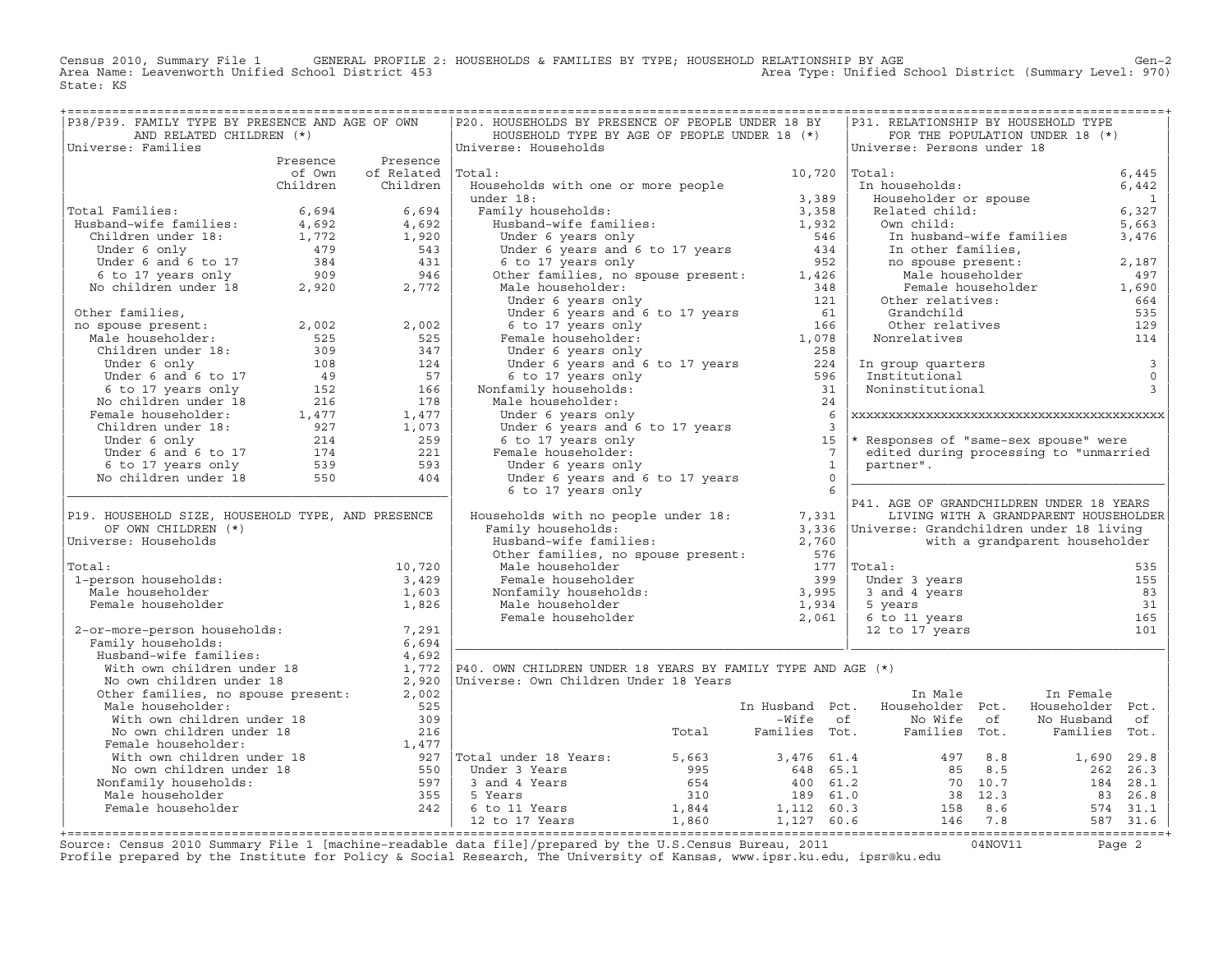Census 2010, Summary File 1 GENERAL PROFILE 3: POPULATION UNDER 20; RELATIONSHIP BY AGE (UNDER 18) Gen−3<br>Area Name: Leavenworth Unified School District 453 Area Type: Unified School District (Summary Level: 970) State: KS

| P14. SEX BY AGE FOR THE POPULATION UNDER 20 YEARS |             |     |     |             |             |     | P21. HOUSEHOLDS BY AGE OF HOUSEHOLDER BY HOUSEHOLD TYPE BY PRESENCE OF      |            |          |                         |
|---------------------------------------------------|-------------|-----|-----|-------------|-------------|-----|-----------------------------------------------------------------------------|------------|----------|-------------------------|
| Universe: Population Under 20 Years               |             |     |     |             |             |     | RELATED CHILDREN (*)                                                        |            |          |                         |
|                                                   |             |     |     |             |             |     | Universe: Households                                                        |            |          |                         |
|                                                   | Total Pct.  |     |     | Male Pct.   | Female Pct. |     |                                                                             | Total      |          | Householder Householder |
|                                                   |             |     |     |             |             |     |                                                                             | Households | 15 to 64 | 65 and Over             |
| Total:                                            | 7,148 100.0 |     |     | 3,760 100.0 | 3,388 100.0 |     |                                                                             |            |          |                         |
| Under 1                                           | 382         | 5.3 | 207 | 5.5         | 175         | 5.2 | Total:                                                                      | 10,720     | 8,344    | 2,376                   |
| 1 year                                            | 388         | 5.4 | 208 | 5.5         | 180         | 5.3 | Family households:                                                          | 6,694      | 5,546    | 1,148                   |
| 2 years                                           | 411         | 5.7 | 215 | 5.7         | 196         | 5.8 | Husband-wife families:                                                      | 4,692      | 3,777    | 915                     |
| 3 years                                           | 382         | 5.3 | 196 | 5.2         | 186         | 5.5 | With related children under 18                                              | 1,920      | 1,883    | 37                      |
| 4 years                                           | 380         | 5.3 | 199 | 5.3         | 181         | 5.3 | No related children under 18                                                | 2,772      | 1,894    | 878                     |
| 5 years                                           | 353         | 4.9 | 179 | 4.8         | 174         | 5.1 | Other families, no spouse present:                                          | 2,002      | 1,769    | 233                     |
| 6 years                                           | 358         | 5.0 | 184 | 4.9         | 174         | 5.1 | Male householder:                                                           | 525        | 473      | 52                      |
| 7 years                                           | 345         | 4.8 | 188 | 5.0         | 157         | 4.6 | With related children under 18                                              | 347        | 337      | 10                      |
| 8 years                                           | 367         | 5.1 | 189 | 5.0         | 178         | 5.3 | No related children under 18                                                | 178        | 136      | 42                      |
| 9 years                                           | 325         | 4.5 | 171 | 4.5         | 154         | 4.5 | Female householder:                                                         | 1,477      | 1,296    | 181                     |
| 10 years                                          | 355         | 5.0 | 184 | 4.9         | 171         | 5.0 | With related children under 18                                              | 1,073      | 1,040    | 33                      |
| 11 years                                          | 340         | 4.8 | 197 | 5.2         | 143         | 4.2 | No related children under 18                                                | 404        | 256      | 148                     |
| 12 years                                          | 350         | 4.9 | 198 | 5.3         | 152         | 4.5 |                                                                             |            |          |                         |
| 13 years                                          | 335         | 4.7 | 179 | 4.8         | 156         | 4.6 | Nonfamily households:                                                       | 4,026      | 2,798    | 1,228                   |
| 14 years                                          | 313         | 4.4 | 161 | 4.3         | 152         | 4.5 | Householder living alone                                                    | 3,429      | 2,272    | 1,157                   |
| 15 years                                          | 356         | 5.0 | 196 | 5.2         | 160         | 4.7 | Householder not living alone                                                | 597        | 526      | 71                      |
| 16 years                                          | 325         | 4.5 | 162 | 4.3         | 163         | 4.8 |                                                                             |            |          |                         |
| 17 years                                          | 380         | 5.3 | 202 | 5.4         | 178         | 5.3 | * Same-sex couple households are included in the family households category |            |          |                         |
| 18 years                                          | 356         | 5.0 | 167 | 4.4         | 189         | 5.6 | if there is at least one additional person related to the householder       |            |          |                         |
| 19 years                                          | 347         | 4.9 | 178 | 4.7         | 169         | 5.0 | by birth or adoption. Same-sex couple households with no relatives of the   |            |          |                         |
|                                                   |             |     |     |             |             |     | householder present are tabulated in nonfamily households. Responses of     |            |          |                         |
|                                                   |             |     |     |             |             |     | "same-sex spouse" were edited during processing to "unmarried partner."     |            |          |                         |

| P32. RELATIONSHIP BY AGE FOR THE POPULATION UNDER 18 YEARS (\*\*) | Universe: Population Under 18 Years

|                   |       |                              |             | -----Related Child----- |           | ------------------In Households------------------ |       |                   | ----------Group Ouarters--------- |
|-------------------|-------|------------------------------|-------------|-------------------------|-----------|---------------------------------------------------|-------|-------------------|-----------------------------------|
|                   |       | Excluding Householder/Spouse | Householder |                         | Other     |                                                   |       |                   | Institution- Noninstitution-      |
|                   |       | Total In Households          | or Spouse   | Own Child               | Relatives | Nonrelatives                                      |       | Total alized Pop. | alized Pop.                       |
| Under 18:         | 6,444 | 6,441                        |             | 5,663                   | 664       | 114                                               |       |                   |                                   |
| Under 3           | 1,181 | 1,181                        |             | 995                     | 174       | 12                                                |       |                   |                                   |
| 3 and 4 years     | 762   | 762                          |             | 654                     | 98        | 10                                                |       |                   |                                   |
| 5 years           | 353   | 353                          |             | 310                     | 38        |                                                   |       |                   |                                   |
| 6 to 11 years     | 2,090 | 2,089                        |             | 1,844                   | 201       | 44                                                |       |                   |                                   |
| 12 and 13 years   | 685   | 684                          |             | 635                     | 39        | 10                                                |       |                   |                                   |
| 14 years          | 313   | 312                          |             | 290                     | 18        |                                                   |       |                   |                                   |
| 15 to 17 years    | 1,060 | 1,060                        |             | 935                     | 96        | 29                                                |       |                   |                                   |
| % Under 3         | 18.3% | 18.3%                        |             | 17.6%                   | 26.2%     | 10.5%                                             | 0.0%  | . 응               | 0.0%                              |
| % 3 and 4 years   | 11.8% | 11.8%                        |             | 11.5%                   | 14.8%     | 8.8 <sup>8</sup>                                  | 0.0%  | . ៖               | 0.0%                              |
| % 5 years         | 5.5%  | 5.5%                         |             | 5.5%                    | 5.7%      | 4.4%                                              | 0.0%  | . ៖               | 0.0%                              |
| % 6 to 11 years   | 32.4% | 32.4%                        |             | 32.6%                   | 30.3%     | 38.6%                                             | 33.3% | . 응               | 33.3%                             |
| % 12 and 13 years | 10.6% | 10.6%                        |             | 11.2%                   | 5.9%      | 8.8 <sup>°</sup>                                  | 33.3% | . ៖               | 33.3%                             |
| % 14 years        | 4.9%  | 4.8%                         |             | 5.1%                    | 2.7%      | 3.5%                                              | 33.3% | . 응               | 33.3%                             |
| % 15 to 17 years  | 16.4% | 16.5%                        |             | 16.5%                   | 14.5%     | 25.4%                                             | 0.0%  | . ៖               | 0.0%                              |

|\_\_\_\_\_\_\_\_\_\_\_\_\_\_\_\_\_\_\_\_\_\_\_\_\_\_\_\_\_\_\_\_\_\_\_\_\_\_\_\_\_\_\_\_\_\_\_\_\_\_\_\_\_\_\_\_\_\_\_\_\_\_\_\_\_\_\_\_\_\_\_\_\_\_\_\_\_\_\_\_\_\_\_\_\_\_\_\_\_\_\_\_\_\_\_\_\_\_\_\_\_\_\_\_\_\_\_\_\_\_\_\_\_\_\_\_\_\_\_\_\_\_\_\_\_\_\_\_\_\_\_\_\_\_\_\_\_\_\_\_\_\_\_\_\_\_\_| | |

|\*\* "Spouse" represents spouse of the householder. It does not reflect all spouses in a household. Responses of "same−sex spouse" were edited during| processing to "unmarried partner." Nonrelatives include any household member not related to the householder. This includes unmarried partners. +===================================================================================================================================================+ Source: Census 2010 Summary File 1 [machine−readable data file]/prepared by the U.S.Census Bureau, 2011 04NOV11 Page 3 Profile prepared by the Institute for Policy & Social Research, The University of Kansas, www.ipsr.ku.edu, ipsr@ku.edu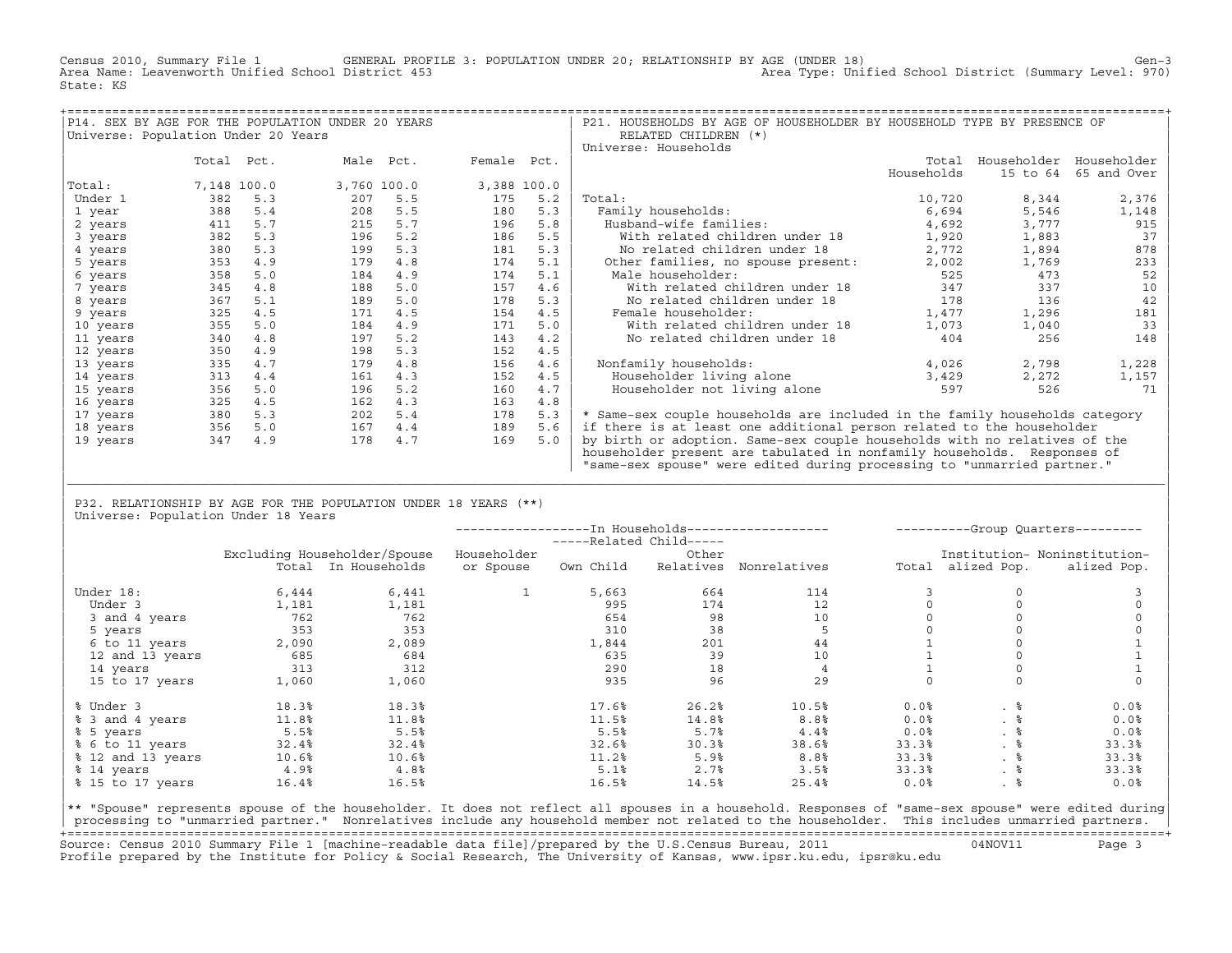Census 2010, Summary File 1 GENERAL PROFILE 4: HOUSEHOLDS & FAMILIES BY TYPE, SIZE, AND AGE OF HOUSEHOLD MEMBERS Gen−4 Area Name: Leavenworth Unified School District 453 Area Type: Unified School District (Summary Level: 970) State: KS

| P29/P34. RELATIONSHIP BY HOUSEHOLD TYPE (*)                                                                                                                                                       |                   |             | P28/H13. HOUSEHOLD SIZE BY HOUSEHOLD TYPE (*)                                                                                                                                                                                     |                                        |         | ==================================                       |                                                     |                         |             |
|---------------------------------------------------------------------------------------------------------------------------------------------------------------------------------------------------|-------------------|-------------|-----------------------------------------------------------------------------------------------------------------------------------------------------------------------------------------------------------------------------------|----------------------------------------|---------|----------------------------------------------------------|-----------------------------------------------------|-------------------------|-------------|
| Universe: Persons                                                                                                                                                                                 |                   |             | Universe: Households                                                                                                                                                                                                              |                                        |         |                                                          |                                                     |                         |             |
|                                                                                                                                                                                                   | Total             | 65 and Over |                                                                                                                                                                                                                                   | Total<br>Households                    | Pct.    | Family<br>Households                                     | Pct.                                                | Nonfamily<br>Households | Pct.        |
| Population in households:                                                                                                                                                                         | 25,543            | 3,314       |                                                                                                                                                                                                                                   |                                        |         |                                                          |                                                     |                         |             |
| In family households:                                                                                                                                                                             | 20,784            | 2,031       | Total:                                                                                                                                                                                                                            | 10,720 100.0                           |         |                                                          | $6,694$ 100.0                                       |                         | 4,026 100.0 |
| Householder:                                                                                                                                                                                      | 6,694             | 1,148       | 1-person                                                                                                                                                                                                                          | 3,429 32.0                             |         | N/A                                                      |                                                     | 3,429                   | 85.2        |
| Male                                                                                                                                                                                              | 4,532             | 917         | 2-person                                                                                                                                                                                                                          | 3,462                                  | 32.3    | 2,948                                                    | 44.0                                                | 514                     | 12.8        |
| Female                                                                                                                                                                                            | 2,162             | 231         | 3-person                                                                                                                                                                                                                          | 1,689                                  | 15.8    |                                                          | 24.5                                                |                         | 1.3         |
| Spouse                                                                                                                                                                                            | 4,692             | 727         | 4-person                                                                                                                                                                                                                          | 1,218                                  | 11.4    |                                                          |                                                     | $\frac{51}{23}$         | 0.6         |
| Parent                                                                                                                                                                                            | 154               | 75          | 5-person                                                                                                                                                                                                                          | 534                                    | 5.0     |                                                          |                                                     |                         | 0.1         |
| Parent-in-law                                                                                                                                                                                     | 52                | 33          | 6-person                                                                                                                                                                                                                          | 238                                    | 2.2     |                                                          |                                                     | $\frac{3}{3}$           | 0.1         |
| Biological child                                                                                                                                                                                  | 6,672             |             | 7-or-more person                                                                                                                                                                                                                  | 150                                    | 1.4     | $2,948$<br>$1,638$<br>$1,195$<br>$531$<br>$235$<br>$147$ | $1,938$ 24.5<br>$531$ 7.9<br>$235$ 3.5<br>$147$ 2.2 | $\overline{\mathbf{3}}$ | 0.1         |
| Adopted child                                                                                                                                                                                     | 200               |             |                                                                                                                                                                                                                                   |                                        |         |                                                          |                                                     |                         |             |
| Stepchild                                                                                                                                                                                         | 505               |             |                                                                                                                                                                                                                                   |                                        |         |                                                          |                                                     |                         |             |
| Grandchild                                                                                                                                                                                        | 630               |             | P24/P25/P26. HOUSEHOLDS BY PRESENCE OF PEOPLE (60/65/75) YEARS AND OVER, HOUSEHOLD SIZE                                                                                                                                           |                                        |         |                                                          |                                                     |                         |             |
| Brother or sister                                                                                                                                                                                 |                   |             | AND HOUSEHOLD TYPE (*)                                                                                                                                                                                                            |                                        |         |                                                          |                                                     |                         |             |
| Son-in-law/daughter-in-law                                                                                                                                                                        | 178<br>79         |             | Universe: Households (Total: 10,720)                                                                                                                                                                                              |                                        |         |                                                          |                                                     |                         |             |
| Other relatives                                                                                                                                                                                   | 233               | 30          |                                                                                                                                                                                                                                   |                                        | Pct.    |                                                          | Pct.                                                |                         |             |
| Nonrelatives                                                                                                                                                                                      | 695               | 18          |                                                                                                                                                                                                                                   |                                        | of      |                                                          | of                                                  |                         | Pct.<br>of  |
|                                                                                                                                                                                                   |                   |             |                                                                                                                                                                                                                                   | 60+ Years Total                        |         | 65+ Years Total                                          |                                                     | 75+ Years               |             |
| In nonfamily households: 4,759                                                                                                                                                                    |                   | 1,283       | Households with one or more                                                                                                                                                                                                       |                                        |         |                                                          |                                                     |                         | Total       |
|                                                                                                                                                                                                   |                   | 350         | denous-<br>ople 60/65/75 years $\alpha$<br>1-person households 1,300<br>2-or-more person households 1,975<br>mily households 1,975<br>135                                                                                         |                                        |         |                                                          |                                                     |                         | 11.5        |
| Male householder:<br>1,958<br>Living alone 1,603<br>Not living alone 355<br>Female householder: 2,068<br>Living alone 1,826<br>Not living alone 1,826<br>Not living alone 242<br>Nonrelatives 722 | 1,958             | 312         | people $60/65/75$ years & over:<br>1-person households                                                                                                                                                                            | 3,605 33.6                             |         | 1,157                                                    | 2,579 24.1                                          | 1,231<br>667            |             |
|                                                                                                                                                                                                   |                   |             |                                                                                                                                                                                                                                   | $1,495$<br>$2,110$<br>$1,975$<br>$135$ |         |                                                          |                                                     |                         |             |
|                                                                                                                                                                                                   |                   | 38<br>878   |                                                                                                                                                                                                                                   |                                        |         | 1,422                                                    |                                                     | 564<br>535              |             |
|                                                                                                                                                                                                   |                   |             |                                                                                                                                                                                                                                   |                                        |         | 1,335                                                    |                                                     |                         |             |
|                                                                                                                                                                                                   |                   | 845         |                                                                                                                                                                                                                                   |                                        |         | 87                                                       |                                                     | 29                      |             |
|                                                                                                                                                                                                   | $\frac{242}{733}$ | 33          |                                                                                                                                                                                                                                   |                                        |         |                                                          |                                                     |                         |             |
| Nonrelatives                                                                                                                                                                                      |                   | 55          | Households with no people                                                                                                                                                                                                         |                                        |         |                                                          |                                                     |                         |             |
|                                                                                                                                                                                                   |                   |             |                                                                                                                                                                                                                                   | 7,115 66.4                             |         | 8,141                                                    | 75.9                                                | 9,489                   | 88.5        |
| Pop. in group quarters: 1,358                                                                                                                                                                     |                   | 176         |                                                                                                                                                                                                                                   |                                        |         | 2,272                                                    |                                                     | 2,762                   |             |
| Institutional                                                                                                                                                                                     | 356,<br>871<br>م  | 58          |                                                                                                                                                                                                                                   |                                        |         | 5,869                                                    |                                                     | 6,727                   |             |
| Noninstitutional                                                                                                                                                                                  |                   | 118         |                                                                                                                                                                                                                                   |                                        |         | 5,359<br>510                                             |                                                     | 6,159<br>568            |             |
|                                                                                                                                                                                                   |                   |             | momentum with the people<br>60/65/75 years & over: 7,115<br>1-person households 1,934<br>2-or-more person households: 5,181<br>Family households 4,719<br>Nonfamily households 4,719<br>462                                       |                                        |         |                                                          |                                                     |                         |             |
| P22. HOUSEHOLD TYPE BY AGE OF HOUSEHOLDER (*)                                                                                                                                                     |                   |             | P23. HOUSEHOLDS BY PRESENCE OF PEOPLE 60 YEARS                                                                                                                                                                                    |                                        |         | P27. PRESENCE OF NONRELATIVES (*)                        |                                                     |                         |             |
| Universe: Households                                                                                                                                                                              |                   |             | AND OVER BY HOUSEHOLD TYPE (*)<br>Universe: Households                                                                                                                                                                            |                                        |         | Universe: Households                                     |                                                     |                         |             |
|                                                                                                                                                                                                   | Family            | Nonfamily   | With One or                                                                                                                                                                                                                       |                                        | With No | Total:                                                   |                                                     |                         | 10,720      |
| Householder Aqe:                                                                                                                                                                                  | Households        | Households  | More People                                                                                                                                                                                                                       |                                        | People  | Households with one or                                   |                                                     |                         |             |
|                                                                                                                                                                                                   |                   |             | 60+ Years                                                                                                                                                                                                                         | 60+ Years                              |         | more nonrelatives                                        |                                                     |                         | 1,204       |
| 15 to 24                                                                                                                                                                                          | 315               | 233         |                                                                                                                                                                                                                                   |                                        |         | Households with no                                       |                                                     |                         |             |
| 25 to 34                                                                                                                                                                                          | 1,165             | 443         | Total:                                                                                                                                                                                                                            | 3,605                                  | 7,115   | nonrelatives                                             |                                                     |                         | 9,516       |
| 35 to 44                                                                                                                                                                                          | 1,356             | 465         | Family households:                                                                                                                                                                                                                |                                        | 4,719   |                                                          |                                                     |                         |             |
| 45 to 54                                                                                                                                                                                          | 1,487             | 819         |                                                                                                                                                                                                                                   |                                        | 3,102   |                                                          |                                                     |                         |             |
| 55 to 59                                                                                                                                                                                          | 643               | 451         | Other families,                                                                                                                                                                                                                   |                                        |         |                                                          |                                                     |                         |             |
| 60 to 64                                                                                                                                                                                          | 580               | 387         |                                                                                                                                                                                                                                   |                                        | 1,617   | PCT14. PRESENCE OF MULTIGENERATIONAL                     |                                                     |                         |             |
| 65 to 74                                                                                                                                                                                          | 720               | 535         | no spouse present:<br>Male householder                                                                                                                                                                                            | 385<br>105                             | 420     | HOUSEHOLDS                                               |                                                     |                         |             |
| 75 to 84                                                                                                                                                                                          | 334               | 444         | Female householder                                                                                                                                                                                                                | 280                                    | 1,197   | Universe: Households                                     |                                                     |                         |             |
| $85 +$                                                                                                                                                                                            | 94                | 249         | $\begin{array}{cc} 280 \\ 1,630 \end{array}$                                                                                                                                                                                      |                                        |         |                                                          |                                                     |                         |             |
|                                                                                                                                                                                                   |                   |             | Nonfamily households                                                                                                                                                                                                              |                                        | 2,396   | Total:                                                   |                                                     |                         |             |
|                                                                                                                                                                                                   |                   |             |                                                                                                                                                                                                                                   |                                        |         | Household has three                                      |                                                     |                         | 10,720      |
|                                                                                                                                                                                                   |                   |             | * Same-sex couple households are included in the family households category if there is at least one                                                                                                                              |                                        |         |                                                          |                                                     |                         |             |
|                                                                                                                                                                                                   |                   |             | additional person related to the householder by birth or adoption. Same-sex couple couple households                                                                                                                              |                                        |         | or more generations                                      |                                                     |                         | 410         |
|                                                                                                                                                                                                   |                   |             | with no relatives of the householder present are tabulated in nonfamily households. Responses of                                                                                                                                  |                                        |         | Household does not have                                  |                                                     |                         |             |
| "same-sex spouse" were edited during processing to "unmarried partner."                                                                                                                           |                   |             |                                                                                                                                                                                                                                   |                                        |         | three or more generations                                |                                                     |                         | 10,310      |
|                                                                                                                                                                                                   |                   |             | Source: Census 2010 Summary File 1 [machine-readable data file]/prepared by the U.S.Census Bureau, 2011<br>Profile prepared by the Institute for Policy & Social Research, The University of Kansas, www.ipsr.ku.edu, ipsr@ku.edu |                                        |         |                                                          | 04NOV11                                             |                         | Page 4      |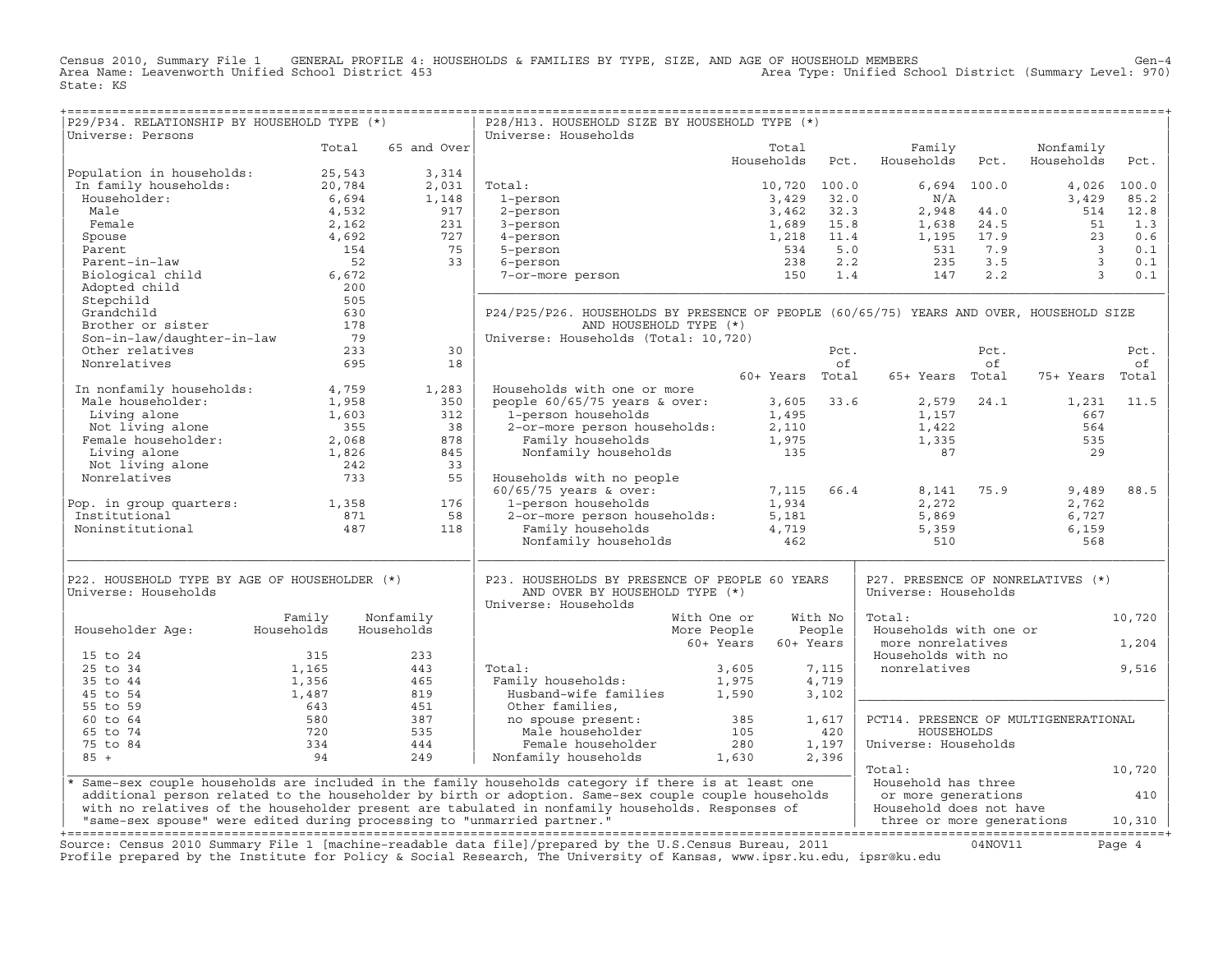Census 2010, Summary File 1 GENERAL PROFILE 5: HUSBAND−WIFE AND UNMARRIED−PARTNER HOUSEHOLDS Gen−5 Area Name: Leavenworth Unified School District 453 Area Type: Unified School District (Summary Level: 970) State: KS

| PCT15. HUSBAND-WIFE AND UNMARRIED-PARTNER HOUSEHOLDS BY SEX                                                                                                                                                                                |                     |            | PCT17. PRESENCE OF UNMARRIED PARTNER OF HOUSEHOLDER BY HOUSEHOLD TYPE                                                                                                                                                                                                                                                                                                                                                                                                                                                                                                                      |                                            |        |      |         |
|--------------------------------------------------------------------------------------------------------------------------------------------------------------------------------------------------------------------------------------------|---------------------|------------|--------------------------------------------------------------------------------------------------------------------------------------------------------------------------------------------------------------------------------------------------------------------------------------------------------------------------------------------------------------------------------------------------------------------------------------------------------------------------------------------------------------------------------------------------------------------------------------------|--------------------------------------------|--------|------|---------|
| OF PARTNERS BY PRESENCE OF RELATED AND OWN CHILDREN                                                                                                                                                                                        |                     |            | FOR THE POPULATION UNDER 18 YEARS IN HOUSEHOLDS                                                                                                                                                                                                                                                                                                                                                                                                                                                                                                                                            |                                            |        |      |         |
| UNDER 18 YEARS $(**)$                                                                                                                                                                                                                      |                     |            | Universe: Population under 18 years in households (excluding householders,                                                                                                                                                                                                                                                                                                                                                                                                                                                                                                                 |                                            |        |      |         |
| Universe: Households                                                                                                                                                                                                                       |                     |            | spouses, and unmarried partners) (**)                                                                                                                                                                                                                                                                                                                                                                                                                                                                                                                                                      |                                            |        |      |         |
|                                                                                                                                                                                                                                            |                     |            |                                                                                                                                                                                                                                                                                                                                                                                                                                                                                                                                                                                            |                                            |        |      |         |
| Total:                                                                                                                                                                                                                                     | 10,720 100.0        |            | Total:                                                                                                                                                                                                                                                                                                                                                                                                                                                                                                                                                                                     |                                            |        |      |         |
| Husband-wife households:                                                                                                                                                                                                                   | 4,692 43.8          |            |                                                                                                                                                                                                                                                                                                                                                                                                                                                                                                                                                                                            |                                            |        |      |         |
| Male householder:                                                                                                                                                                                                                          | 4,007               |            |                                                                                                                                                                                                                                                                                                                                                                                                                                                                                                                                                                                            |                                            |        |      |         |
| With related children under 18 years 1,563                                                                                                                                                                                                 |                     |            |                                                                                                                                                                                                                                                                                                                                                                                                                                                                                                                                                                                            |                                            |        |      |         |
| With own children under 18 years                                                                                                                                                                                                           |                     |            |                                                                                                                                                                                                                                                                                                                                                                                                                                                                                                                                                                                            |                                            |        |      |         |
|                                                                                                                                                                                                                                            | $\frac{1,437}{126}$ |            |                                                                                                                                                                                                                                                                                                                                                                                                                                                                                                                                                                                            |                                            |        |      |         |
| No own children under 18 years                                                                                                                                                                                                             |                     |            |                                                                                                                                                                                                                                                                                                                                                                                                                                                                                                                                                                                            |                                            |        |      |         |
| No related children under 18 years                                                                                                                                                                                                         | 2,444               |            |                                                                                                                                                                                                                                                                                                                                                                                                                                                                                                                                                                                            |                                            |        |      |         |
| Female householder:                                                                                                                                                                                                                        | 685                 |            |                                                                                                                                                                                                                                                                                                                                                                                                                                                                                                                                                                                            |                                            |        |      |         |
|                                                                                                                                                                                                                                            |                     |            |                                                                                                                                                                                                                                                                                                                                                                                                                                                                                                                                                                                            |                                            |        |      |         |
|                                                                                                                                                                                                                                            |                     |            |                                                                                                                                                                                                                                                                                                                                                                                                                                                                                                                                                                                            |                                            |        |      |         |
|                                                                                                                                                                                                                                            |                     |            |                                                                                                                                                                                                                                                                                                                                                                                                                                                                                                                                                                                            |                                            |        |      |         |
| emare nousenouser:<br>With related children under 18 years<br>With own children under 18 years<br>No own children under 18 years<br>22<br>No related children under 18 years<br>328                                                        |                     |            | $\begin{tabular}{llllllll} \hline \texttt{Unmarried partner of householder present:} & \texttt{6,440} & 100.0 \\ \hline \texttt{Unmarried partner of householder present:} & \texttt{681} & 10.6 \\ \hline \texttt{In family householder and male partner} & \texttt{651} & 10.1 \\ \hline \texttt{Male householder and female partner} & \texttt{15} & 0.2 \\ \hline \texttt{Male householder and female partner} & \texttt{256} & 4.0 \\ \hline \texttt{Female householder and female partner} & \texttt{21} & 0.3 \\ \hline \texttt{Male householder and male partner} & \texttt{39} &$ |                                            |        |      |         |
| Unmarried-partner households: 740<br>Male householder and male partner: 26<br>With related children under 18 years 7<br>With own children under 18 years 7<br>No own children under 18 years 9<br>No own children under 18 years           |                     | 6.9        | No unmarried partner of householder present:<br>In family households:<br>5,759<br>Husband-wife families<br>3,793<br>Male householder, no wife present<br>315<br>Female householder, no husband present<br>1,633<br>In nonfamily households<br>315                                                                                                                                                                                                                                                                                                                                          |                                            |        | 89.4 |         |
|                                                                                                                                                                                                                                            |                     |            |                                                                                                                                                                                                                                                                                                                                                                                                                                                                                                                                                                                            |                                            |        | 89.1 |         |
|                                                                                                                                                                                                                                            |                     |            |                                                                                                                                                                                                                                                                                                                                                                                                                                                                                                                                                                                            |                                            |        | 58.9 |         |
|                                                                                                                                                                                                                                            |                     |            |                                                                                                                                                                                                                                                                                                                                                                                                                                                                                                                                                                                            |                                            |        | 4.9  |         |
|                                                                                                                                                                                                                                            |                     |            |                                                                                                                                                                                                                                                                                                                                                                                                                                                                                                                                                                                            |                                            |        | 25.4 |         |
|                                                                                                                                                                                                                                            |                     |            |                                                                                                                                                                                                                                                                                                                                                                                                                                                                                                                                                                                            |                                            |        |      |         |
|                                                                                                                                                                                                                                            |                     |            | In nonfamily households                                                                                                                                                                                                                                                                                                                                                                                                                                                                                                                                                                    |                                            | 18     | 0.3  |         |
| Nich own children under 18 years<br>Nich own children under 18 years<br>No celated children under 18 years<br>No related children under 18 years<br>Male householder and female partner:<br>With vem children under 18 years<br>With own c |                     |            |                                                                                                                                                                                                                                                                                                                                                                                                                                                                                                                                                                                            |                                            |        |      |         |
|                                                                                                                                                                                                                                            |                     |            |                                                                                                                                                                                                                                                                                                                                                                                                                                                                                                                                                                                            |                                            |        |      |         |
|                                                                                                                                                                                                                                            |                     |            |                                                                                                                                                                                                                                                                                                                                                                                                                                                                                                                                                                                            |                                            |        |      |         |
|                                                                                                                                                                                                                                            |                     |            | PCT16. HOUSEHOLD TYPE BY NUMBER OF PEOPLE UNDER 18 YEARS (EXCLUDING HOUSEHOLDERS,                                                                                                                                                                                                                                                                                                                                                                                                                                                                                                          |                                            |        |      |         |
|                                                                                                                                                                                                                                            |                     |            | SPOUSES, AND UNMARRIED PARTNERS (*) (**)                                                                                                                                                                                                                                                                                                                                                                                                                                                                                                                                                   |                                            |        |      |         |
|                                                                                                                                                                                                                                            |                     |            | Universe: Households (Total: 10,720)                                                                                                                                                                                                                                                                                                                                                                                                                                                                                                                                                       |                                            |        |      |         |
|                                                                                                                                                                                                                                            |                     |            |                                                                                                                                                                                                                                                                                                                                                                                                                                                                                                                                                                                            |                                            |        |      |         |
|                                                                                                                                                                                                                                            |                     |            |                                                                                                                                                                                                                                                                                                                                                                                                                                                                                                                                                                                            | -------- Family Households --------        |        |      |         |
|                                                                                                                                                                                                                                            |                     |            |                                                                                                                                                                                                                                                                                                                                                                                                                                                                                                                                                                                            | Male                                       | Female |      |         |
|                                                                                                                                                                                                                                            |                     |            |                                                                                                                                                                                                                                                                                                                                                                                                                                                                                                                                                                                            | Householder Householder Nonfamily          |        |      |         |
|                                                                                                                                                                                                                                            |                     |            |                                                                                                                                                                                                                                                                                                                                                                                                                                                                                                                                                                                            | Husband/Wife No Wife No Husband Households |        |      |         |
|                                                                                                                                                                                                                                            |                     |            |                                                                                                                                                                                                                                                                                                                                                                                                                                                                                                                                                                                            |                                            |        |      |         |
|                                                                                                                                                                                                                                            |                     |            | Total:                                                                                                                                                                                                                                                                                                                                                                                                                                                                                                                                                                                     |                                            |        |      | 4,026   |
|                                                                                                                                                                                                                                            |                     |            |                                                                                                                                                                                                                                                                                                                                                                                                                                                                                                                                                                                            |                                            |        |      | 3,995   |
|                                                                                                                                                                                                                                            |                     |            |                                                                                                                                                                                                                                                                                                                                                                                                                                                                                                                                                                                            |                                            |        |      | 20      |
|                                                                                                                                                                                                                                            |                     |            |                                                                                                                                                                                                                                                                                                                                                                                                                                                                                                                                                                                            |                                            |        |      |         |
|                                                                                                                                                                                                                                            |                     |            |                                                                                                                                                                                                                                                                                                                                                                                                                                                                                                                                                                                            |                                            |        |      | 9       |
| All other households:                                                                                                                                                                                                                      |                     | 5,288 49.3 |                                                                                                                                                                                                                                                                                                                                                                                                                                                                                                                                                                                            |                                            |        |      | $\circ$ |
|                                                                                                                                                                                                                                            |                     |            | Total:<br>With no children under 18<br>With one child under 18<br>With one child under 18<br>Total is a common control of the children under 18<br>Total is a common children under 18<br>Total is a common common control is a common com                                                                                                                                                                                                                                                                                                                                                 |                                            |        |      | 2       |
| P33. HOUSEHOLD TYPE FOR THE POPULATION UNDER 18 YEARS IN                                                                                                                                                                                   |                     |            | * "Families" do not include same-sex married couples even if the marriage was                                                                                                                                                                                                                                                                                                                                                                                                                                                                                                              |                                            |        |      |         |
| HOUSEHOLDS (**)                                                                                                                                                                                                                            |                     |            | performed in a state issuing marriage certificates for same-sex couples.                                                                                                                                                                                                                                                                                                                                                                                                                                                                                                                   |                                            |        |      |         |
| Universe: Population under 18 years in households excluding                                                                                                                                                                                |                     |            |                                                                                                                                                                                                                                                                                                                                                                                                                                                                                                                                                                                            |                                            |        |      |         |
| householders, spouses, and unmarried partners                                                                                                                                                                                              |                     |            |                                                                                                                                                                                                                                                                                                                                                                                                                                                                                                                                                                                            |                                            |        |      |         |
| Total:                                                                                                                                                                                                                                     |                     |            | ** Same-sex couple households are included in the family households category                                                                                                                                                                                                                                                                                                                                                                                                                                                                                                               |                                            |        |      |         |
|                                                                                                                                                                                                                                            |                     |            | if there is at least one additional person related to the householder by                                                                                                                                                                                                                                                                                                                                                                                                                                                                                                                   |                                            |        |      |         |
|                                                                                                                                                                                                                                            |                     |            | birth or adoption. Same-sex couple households with no relatives of the                                                                                                                                                                                                                                                                                                                                                                                                                                                                                                                     |                                            |        |      |         |
|                                                                                                                                                                                                                                            |                     |            |                                                                                                                                                                                                                                                                                                                                                                                                                                                                                                                                                                                            |                                            |        |      |         |
|                                                                                                                                                                                                                                            |                     |            | householder present are tabulated in nonfamily households. Responses of                                                                                                                                                                                                                                                                                                                                                                                                                                                                                                                    |                                            |        |      |         |
|                                                                                                                                                                                                                                            |                     |            | "same-sex spouse" were edited during processing to "unmarried partner."                                                                                                                                                                                                                                                                                                                                                                                                                                                                                                                    |                                            |        |      |         |
| % otal:<br>In family households:<br>In husband-wife families<br>In other families:<br>Male householder, no spouse present<br>Female householder, no spouse present<br>2,013                                                                |                     |            |                                                                                                                                                                                                                                                                                                                                                                                                                                                                                                                                                                                            |                                            |        |      |         |
| 48 0.7<br>In nonfamily households                                                                                                                                                                                                          |                     |            |                                                                                                                                                                                                                                                                                                                                                                                                                                                                                                                                                                                            |                                            |        |      |         |
|                                                                                                                                                                                                                                            |                     |            |                                                                                                                                                                                                                                                                                                                                                                                                                                                                                                                                                                                            |                                            |        |      |         |

Source: Census 2010 Summary File 1 [machine-readable data file]/prepared by the U.S.Census Bureau, 2011 Page 5<br>Profile prepared by the Institute for Policy & Social Research, The University of Kansas, www.ip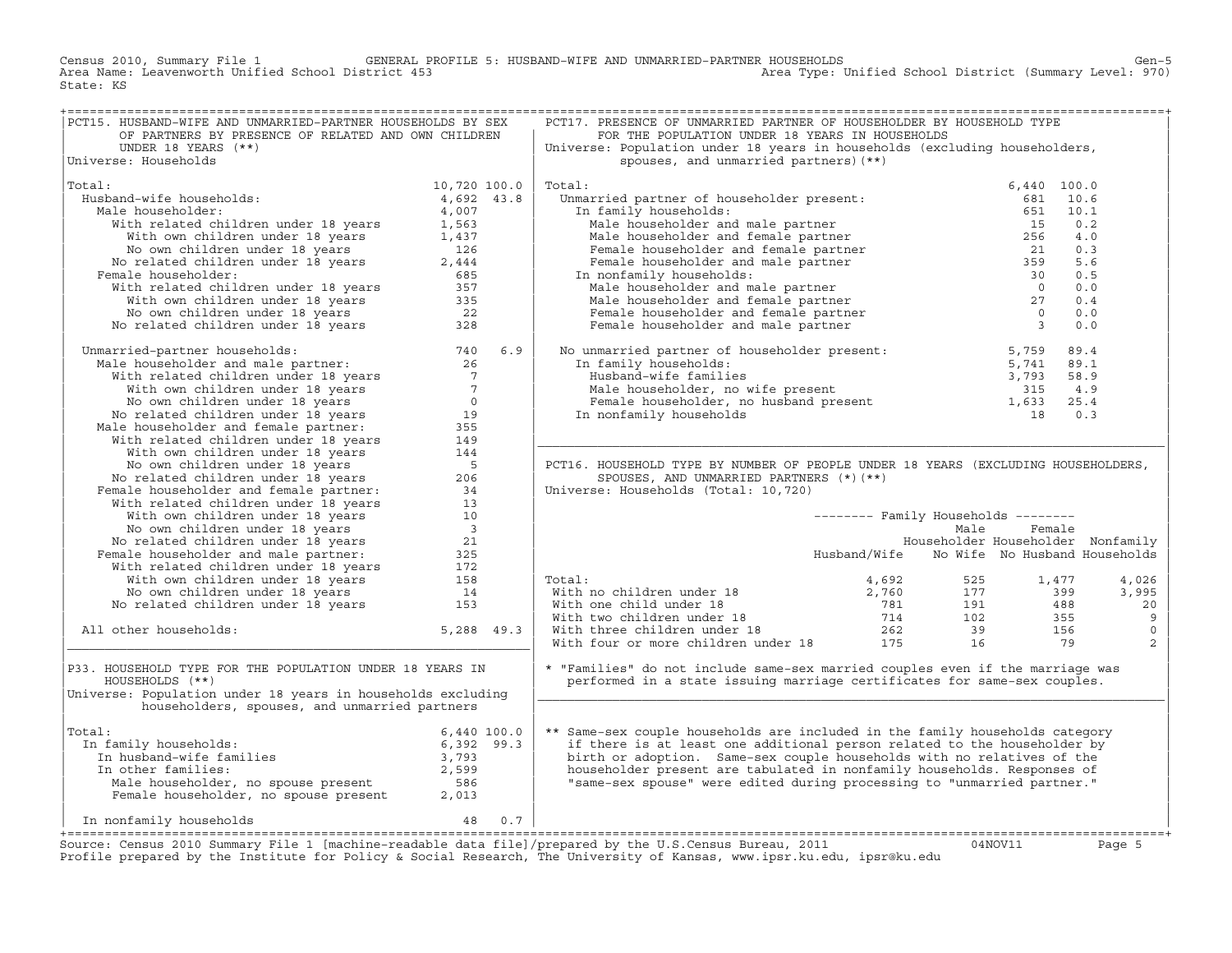Census 2010, Summary File 1 GENERAL PROFILE 6: HOUSING UNIT, TENURE, VACANCY TYPE, HOUSEHOLD SIZE, HOUSEHOLDER RACE/AGE<br>Area Name: Leavenworth Unified School District 453 State: KS

| H1/H3/H4/H5/H10/H11/H12. HOUSING UNITS AND HOUSEHOLD POPULATION<br>BY TENURE; VACANCY STATUS BY TYPE                          |                                                |                                          |              |                    |                        |                       |       | H13/H16. TENURE BY HOUSEHOLD SIZE<br>Universe: Occupied Housing Units   |                                           |                                   |                           |               |
|-------------------------------------------------------------------------------------------------------------------------------|------------------------------------------------|------------------------------------------|--------------|--------------------|------------------------|-----------------------|-------|-------------------------------------------------------------------------|-------------------------------------------|-----------------------------------|---------------------------|---------------|
| Universe: Housing Units and Population                                                                                        |                                                |                                          |              |                    |                        |                       |       |                                                                         |                                           |                                   |                           |               |
|                                                                                                                               | Units                                          | Pct.                                     |              | Population HH Size | Average                |                       |       | Total                                                                   | Owner Occupied<br>Number Pct.             |                                   | Renter Occupied           | Number Pct.   |
| Total:                                                                                                                        | 11,893 100.0                                   |                                          |              |                    |                        | Total Occupied Units: |       | 10,720                                                                  |                                           | $6.153$ $57.4$                    |                           | 4,567 42.6    |
| Occupied:                                                                                                                     | 10,720                                         | 90.1                                     |              | 25,543             | 2.38                   | 1-person households   |       | 3,429                                                                   |                                           | 1,568 45.7                        | 1,861                     | 54.3          |
| )ccupied:<br>Owner occupied:                                                                                                  |                                                |                                          |              | 14,890             | 2.42                   | 2-person households   |       | 3,462                                                                   |                                           | 2,407 69.5                        | 1,055                     | 30.5          |
| Owned with a mortgage/loan                                                                                                    |                                                |                                          |              | 11,591             |                        | 3-person households   |       | 1,689                                                                   |                                           |                                   |                           | 671 39.7      |
| Owned free and clear                                                                                                          | 0, 153<br>4, 391<br>4, 391<br>1, 762<br>1, 762 |                                          |              | 3,299              |                        | 4-person households   |       |                                                                         | $1,018$ 60.5<br>692 56.8<br>064 49.4      |                                   |                           | 526 43.2      |
| Renter occupied                                                                                                               | 4,567 38.4                                     |                                          |              | 10,653             | 2.33                   | 5-person households   |       |                                                                         |                                           |                                   | 270                       | 50.6          |
|                                                                                                                               |                                                |                                          |              |                    |                        | 6-person households   |       |                                                                         |                                           | $264$ 49.4<br>117 49.2<br>97 58.0 |                           | 121 50.8      |
| Vacant:<br>acant:<br>For rent<br>Rented, not occupied<br>Times and only                                                       | 1,173                                          | 9.9                                      |              |                    |                        | 7+ person households  |       |                                                                         |                                           |                                   |                           | 63 42.0       |
|                                                                                                                               | 552                                            | 4.6                                      |              |                    |                        |                       |       |                                                                         |                                           |                                   |                           |               |
|                                                                                                                               | 15                                             | 0.1                                      |              |                    |                        |                       |       |                                                                         |                                           |                                   |                           |               |
|                                                                                                                               | 183                                            | 1.5                                      |              |                    |                        |                       |       |                                                                         |                                           |                                   |                           |               |
|                                                                                                                               | 48                                             | 0.4                                      |              |                    |                        |                       |       |                                                                         |                                           |                                   |                           |               |
| For seasonal, recreational,                                                                                                   |                                                |                                          |              |                    |                        |                       |       |                                                                         |                                           |                                   |                           |               |
| or occasional use                                                                                                             | 36                                             | 0.3                                      |              |                    |                        |                       |       |                                                                         |                                           |                                   |                           |               |
| For migrant workers                                                                                                           | $\frac{1}{1}$                                  | 0.0                                      |              |                    |                        |                       |       |                                                                         |                                           |                                   |                           |               |
| Other                                                                                                                         | 338                                            | 2.8                                      |              |                    |                        |                       |       |                                                                         |                                           |                                   |                           |               |
|                                                                                                                               |                                                |                                          |              |                    |                        |                       |       |                                                                         |                                           |                                   |                           |               |
| H6/H7/H14/HCT1. TENURE BY HISPANIC OR LATINO ORIGIN OF HOUSEHOLDER BY RACE OF HOUSEHOLDER<br>Universe: Occupied Housing Units |                                                |                                          | Total        |                    | Owner Occupied         | Renter Occupied       |       | H19. TENURE BY PRESENCE OF CHILDREN<br>Universe: Occupied Housing Units |                                           |                                   |                           |               |
| Race of Householder                                                                                                           |                                                |                                          | Number Pct.  |                    | Number Pct.            | Number                | Pct.  |                                                                         |                                           |                                   | Owner                     | Renter        |
|                                                                                                                               |                                                |                                          | of           |                    | of                     |                       | of    |                                                                         |                                           | Occupied                          |                           | Occupied      |
|                                                                                                                               |                                                |                                          | Total        |                    | Race                   |                       | Race  |                                                                         |                                           |                                   |                           |               |
|                                                                                                                               |                                                |                                          |              |                    | Group                  |                       | Group | Total:                                                                  |                                           |                                   | 6,153                     | 4,567         |
|                                                                                                                               |                                                |                                          |              |                    |                        |                       |       |                                                                         |                                           |                                   | 1,724                     | 1,665         |
| Total:                                                                                                                        |                                                |                                          | 10,720 100.0 | 6,153              | 57.4                   | 4,567                 | 42.6  | war.<br>With children under 18<br>Mo children under 18                  |                                           |                                   | 4,429                     | 2,902         |
| White alone                                                                                                                   |                                                | 8,686                                    | 81.0         |                    | 5,424 62.4             | 3,262                 | 37.6  |                                                                         |                                           |                                   |                           |               |
| Black/African American alone                                                                                                  |                                                | 1,451                                    | 13.5         |                    | 492 33.9               | 959                   | 66.1  |                                                                         |                                           |                                   |                           |               |
| American Ind./Alaska Native alone                                                                                             |                                                | $\begin{array}{c} 71 \\ 123 \end{array}$ | 0.7          |                    |                        | 39                    | 54.9  |                                                                         |                                           |                                   |                           |               |
| Asian alone                                                                                                                   |                                                |                                          | 1.1          |                    | 32 $45.1$<br>58 $-$    | 65                    | 52.8  |                                                                         |                                           |                                   |                           |               |
| Native Hawaiian/Other                                                                                                         |                                                |                                          |              |                    |                        |                       |       |                                                                         |                                           |                                   |                           |               |
| Pacific Islander alone                                                                                                        |                                                |                                          | 0.2          |                    | $9 \t 47.4$<br>43 33.6 | 10                    | 52.6  | H17. TENURE BY AGE OF HOUSEHOLDER                                       |                                           |                                   |                           |               |
| $\frac{19}{128}$<br>Some Other Race alone                                                                                     |                                                |                                          | 1.2          |                    |                        | 85                    | 66.4  | Universe: Occupied Housing Units                                        |                                           |                                   |                           |               |
| Two or More Races                                                                                                             |                                                | 242                                      | 2.3          |                    | 95 39.3                | 147                   | 60.7  |                                                                         |                                           |                                   |                           |               |
|                                                                                                                               |                                                |                                          |              |                    |                        |                       |       | Age of<br>Householder                                                   | Owner Occupied<br>Number                  | Pct.                              | Renter Occupied<br>Number | Pct.          |
| Hispanic or Latino                                                                                                            |                                                | 413                                      | 3.9          |                    | 172 41.6               | 241                   | 58.4  | Total:<br>$15$ to $24$                                                  | $6.153$ 100.0<br>93                       | 1.5                               | 4,567<br>455              | 100.0<br>10.0 |
| Not Hispanic or Latino: 10,307                                                                                                |                                                |                                          | 96.1         | 5,981              | 58.0                   | 4,326                 | 42.0  | 25 to 34                                                                | 609                                       | 9.9                               | 999                       | 21.9          |
| White alone                                                                                                                   |                                                | 8,452                                    | 78.8         |                    | 5,315 62.9             | 3,137                 | 37.1  | 35 to 44                                                                | 832                                       | 13.5                              | 989                       | 21.7          |
| Black/African American alone                                                                                                  |                                                | 1,435                                    | 13.4         |                    | 485 33.8               | 950                   | 66.2  | 45 to 54                                                                | 1,415                                     | 23.0                              | 891                       | 19.5          |
| American Ind./Alaska Native alone                                                                                             |                                                | 61                                       | 0.6          |                    | 27 44.3                | 34                    | 55.7  | 55 to 59                                                                | 752 12.2                                  |                                   | 342                       | 7.5           |
| Asian alone                                                                                                                   |                                                | 121                                      | 1.1          |                    | 58 47.9                | 63                    | 52.1  | 60 to 64                                                                | 682                                       | 11.1                              | 285                       | $6.2$         |
| Native Hawaiian/Other                                                                                                         |                                                |                                          |              |                    |                        |                       |       | 65 to 74                                                                | 947                                       | 15.4                              | 308                       | $6.7$         |
| Pacific Islander alone<br>Some Other Race alone                                                                               |                                                |                                          | 0.2          |                    | 9 47.4                 | 10                    | 52.6  | 75 to 84                                                                | $\begin{array}{c} 602 \\ 221 \end{array}$ | 9.8                               | 176                       | 3.9           |
| Some Other Race alone                                                                                                         |                                                | $\begin{array}{c} 19 \\ 7 \end{array}$   | 0.1          |                    | 3 42.9                 | $4\overline{4}$       | 57.1  | $85 +$                                                                  | 221                                       | 3.6                               | 122                       | 2.7           |
| Two or More Races                                                                                                             |                                                | 212                                      | 2.0          |                    | 84<br>39.6             | 128                   | 60.4  |                                                                         |                                           |                                   |                           |               |
|                                                                                                                               |                                                |                                          |              |                    |                        |                       |       |                                                                         |                                           |                                   |                           |               |
|                                                                                                                               |                                                |                                          |              |                    |                        |                       |       |                                                                         |                                           |                                   |                           |               |

Source: Census 2010 Summary File 1 [machine-readable data file]/prepared by the U.S.Census Bureau, 2011 Page 6<br>Profile prepared by the Institute for Policy & Social Research, The University of Kansas, www.ip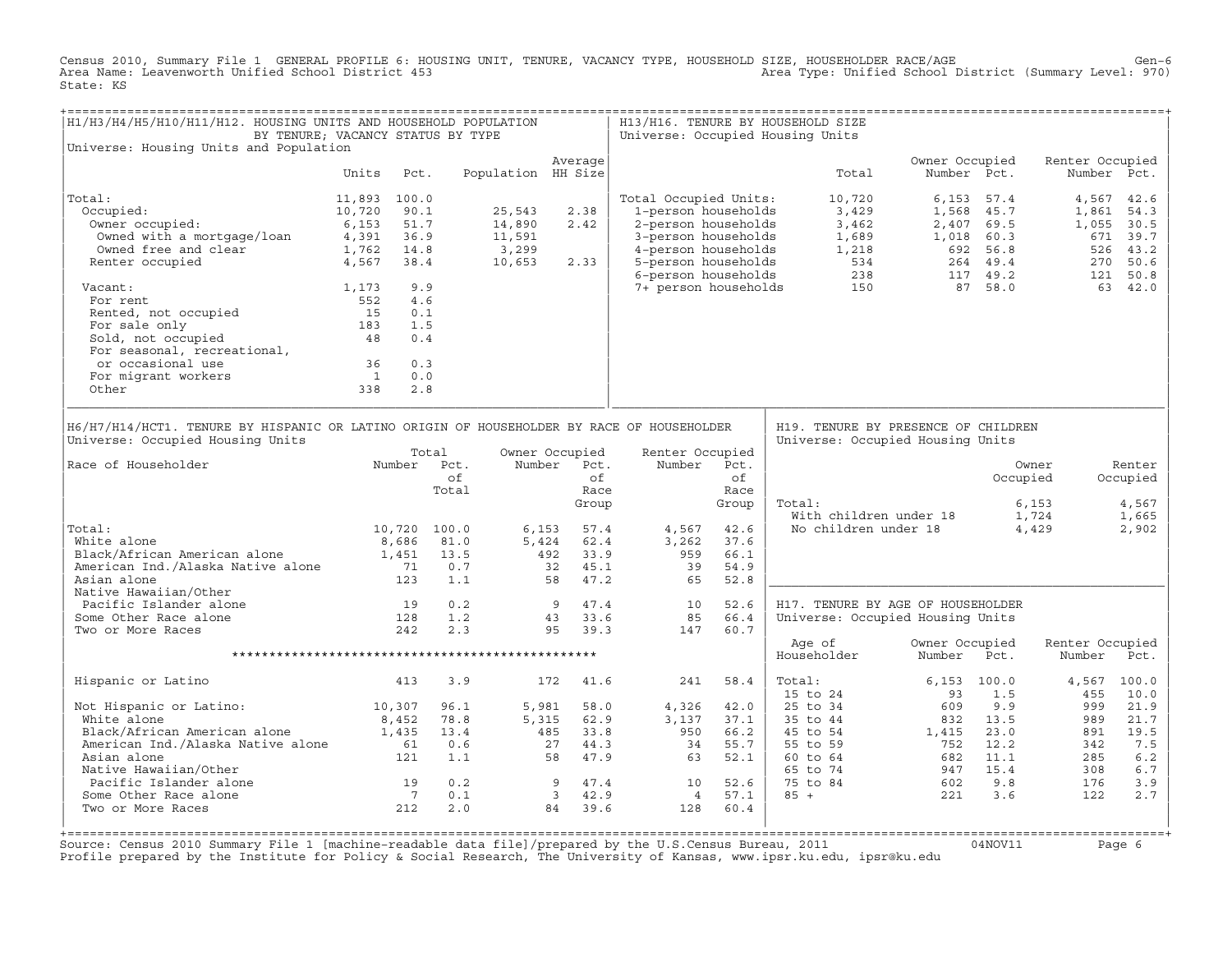Census 2010, Summary File 1 GENERAL PROFILE 7: TENURE BY HOUSEHOLD TYPE BY AGE; NONFAMILY HOUSEHOLDS; NONRELATIVES Gen−7<br>Area Name: Leavenworth Unified School District 453 Area Type: Unified School District (Summary Level: 970) State: KS

| Universe: Occupied Housing Units                                                                                    |          |          |          |          |                                                             |          |                                                                                                           |                                           |            |            |          |
|---------------------------------------------------------------------------------------------------------------------|----------|----------|----------|----------|-------------------------------------------------------------|----------|-----------------------------------------------------------------------------------------------------------|-------------------------------------------|------------|------------|----------|
|                                                                                                                     |          |          |          |          |                                                             |          |                                                                                                           |                                           |            |            |          |
|                                                                                                                     |          |          |          |          |                                                             |          | Householder Householder Householder Householder Pct. Householder Householder Householder Householder Pct. |                                           |            |            |          |
|                                                                                                                     |          | Any Age  | 15 to 34 | 35 to 64 | $65+65+$                                                    |          | Any Age                                                                                                   | 15 to 34                                  | 35 to 64   | $65+$      | $65+$    |
| Family households:                                                                                                  |          | 4,334    | 531      | 2,776    | 1,027 23.7                                                  |          | 2,360                                                                                                     | 949                                       | 1,290      | 121        | 5.1      |
| Husband-wife families:                                                                                              |          | 3,474    | 372      | 2,259    |                                                             | 843 24.3 | 1,218                                                                                                     | 444                                       |            | 702<br>72  | 5.9      |
| Other families, no spouse present:                                                                                  |          | 860      | 159      | 517      |                                                             | 184 21.4 | 1,142                                                                                                     | 505                                       |            | 588<br>49  | 4.3      |
| Male householder                                                                                                    |          | 256      | 53       | 163      |                                                             | 40 15.6  | 269                                                                                                       | 124                                       |            | 133<br>12  | 4.5      |
| Female householder                                                                                                  |          | 604      | 106      | 354      |                                                             | 144 23.8 | 873                                                                                                       | 381                                       |            | 37<br>455  | 4.2      |
| Nonfamily households:                                                                                               |          | 1,819    | 171      | 905      |                                                             | 743 40.8 | 2,207                                                                                                     | 505                                       | 1,217      | 485        | 22.0     |
| Male householder:                                                                                                   |          | 767      | 114      | 449      |                                                             | 204 26.6 | 1,191                                                                                                     | 301                                       |            | 744<br>146 | 12.3     |
| Living alone                                                                                                        |          | 614      | 79       | 360      |                                                             | 175 28.5 | 989                                                                                                       | 208                                       |            | 644        | 137 13.9 |
| Not living alone                                                                                                    |          | 153      | 35       | 89       |                                                             | 29 19.0  | 202                                                                                                       | 93                                        |            | 100        | 9<br>4.5 |
| Female householder:                                                                                                 |          | 1,052    | 57       | 456      |                                                             | 539 51.2 | 1,016                                                                                                     | 204                                       |            | 473<br>339 | 33.4     |
| Living alone                                                                                                        |          | 954      | 35       | 404      |                                                             | 515 54.0 | 872                                                                                                       | 133                                       |            | 409        | 330 37.8 |
| Not living alone                                                                                                    |          | 98       | 22       | 52       |                                                             | 24 24.5  | 144                                                                                                       | 71                                        |            | 64         | 9<br>6.3 |
| AND TOTAL CHILDREN (EXCLUDING HOUSEHOLDERS,<br>SPOUSES, AND UNMARRIED PARTNERS)<br>Universe: Occupied Housing Units |          |          |          |          | BY AGE OF HOUSEHOLDER (*)<br>Universe: Nonfamily Households |          |                                                                                                           |                                           | Pct.       |            | Pct.     |
|                                                                                                                     |          |          |          |          |                                                             |          | Total                                                                                                     | Male                                      | of         | Female     | of       |
|                                                                                                                     | Own      | Related  |          | Total    |                                                             |          |                                                                                                           | Householder Householder Total Householder |            |            | Total    |
|                                                                                                                     | Children | Children | Children |          |                                                             |          |                                                                                                           |                                           |            |            |          |
|                                                                                                                     |          |          |          | Total:   |                                                             |          | 4,026                                                                                                     | 1,958                                     | 48.6       | 2,068      | 51.4     |
| Total:                                                                                                              | 10,720   | 10,720   | 10,720   |          | Living alone:                                               |          | 3,429                                                                                                     |                                           | 1,603 46.7 | 1,826      | 53.3     |
| Owner occupied:                                                                                                     | 6,153    | 6,153    |          | 6,153    | Householder 15 to 64                                        |          | 2,272                                                                                                     | 1,291                                     | 56.8       | 981        | 43.2     |
| With children under 18:                                                                                             | 1,505    | 1,700    |          | 1,724    | Householder 65 and over                                     |          | 1,157                                                                                                     | 312                                       | 27.0       | 845        | 73.0     |
| Under 6 only                                                                                                        | 313      |          | 386      | 386      |                                                             |          |                                                                                                           |                                           |            |            |          |
| Under 6 and 6 to 17                                                                                                 | 263      |          | 318      | 324      | Not living alone:                                           |          |                                                                                                           | 597<br>355                                | 59.5       | 242        | 40.5     |
| 6 to 17 years only                                                                                                  | 929      |          | 996      | 1,014    | Householder 15 to 64                                        |          | 526                                                                                                       | 317                                       | 60.3       | 209        | 39.7     |
| No children under 18                                                                                                | 4,648    | 4,453    |          | 4,429    | Householder 65 and over                                     |          | 71                                                                                                        | 38                                        | 53.5       | 33         | 46.5     |
| Renter occupied:                                                                                                    | 4,567    | 4,567    |          | 4,567    |                                                             |          |                                                                                                           |                                           |            |            |          |
| With children under 18:                                                                                             | 1,503    | 1,640    |          | 1,665    |                                                             |          | PCT19. NONRELATIVES BY HOUSEHOLD TYPE (*)                                                                 |                                           |            |            |          |
| Under 6 only                                                                                                        | 488      |          | 540      | 547      | Universe: Nonrelatives                                      |          |                                                                                                           |                                           |            |            |          |
| $IIndar$ $6$ and $6$ $+$ $0$ $17$                                                                                   | 211      |          | 291      | 297      |                                                             |          |                                                                                                           |                                           | $D \cap$   |            | $DA+$    |

| Under 6 and 6 to 17  | 344   | 391   | 397   |                       |            |            | Pct.  |              | Pct.  |
|----------------------|-------|-------|-------|-----------------------|------------|------------|-------|--------------|-------|
| 6 to 17 years only   | 671   | 709   | 721   |                       | In Total   | In Family  | of    | In Nonfamily | of    |
| No children under 18 | 3,064 | 2,927 | 2,902 |                       | Households | Households | Total | Households   | Total |
|                      |       |       |       | Total:                | 1,428      | 695        | 48.7  | 733          | 51.3  |
|                      |       |       |       | Roomer or boarder     | 76         | 38         | 50.0  | 38           | 50.0  |
|                      |       |       |       | Housemate or roommate | 285        | 78         | 27.4  | 207          | 72.6  |
|                      |       |       |       | Unmarried partner     | 740        | 375        | 50.7  | 365          | 49.3  |
|                      |       |       |       | Other nonrelatives    | 327        | 204        | 62.4  | 123          | 37.6  |
|                      |       |       |       |                       |            |            |       |              |       |
|                      |       |       |       |                       |            |            |       |              |       |

|\* Same−sex couple households are included in the family households category if there is at least one additional person related to the householder | | by birth or adoption. Same−sex couple households with no relatives of the householder present are tabulated in nonfamily households. | | "Nonfamily households" consist of people living alone and households which do not have any members related to the householder. Nonrelatives | include any household member not related to the householder by birth, marriage, or adoption. This includes unmarried partners. Responses of | "same−sex spouse" were edited during processing to "unmarried partner." |

+===================================================================================================================================================+ Source: Census 2010 Summary File 1 [machine−readable data file]/prepared by the U.S.Census Bureau, 2011 04NOV11 Page 7 Profile prepared by the Institute for Policy & Social Research, The University of Kansas, www.ipsr.ku.edu, ipsr@ku.edu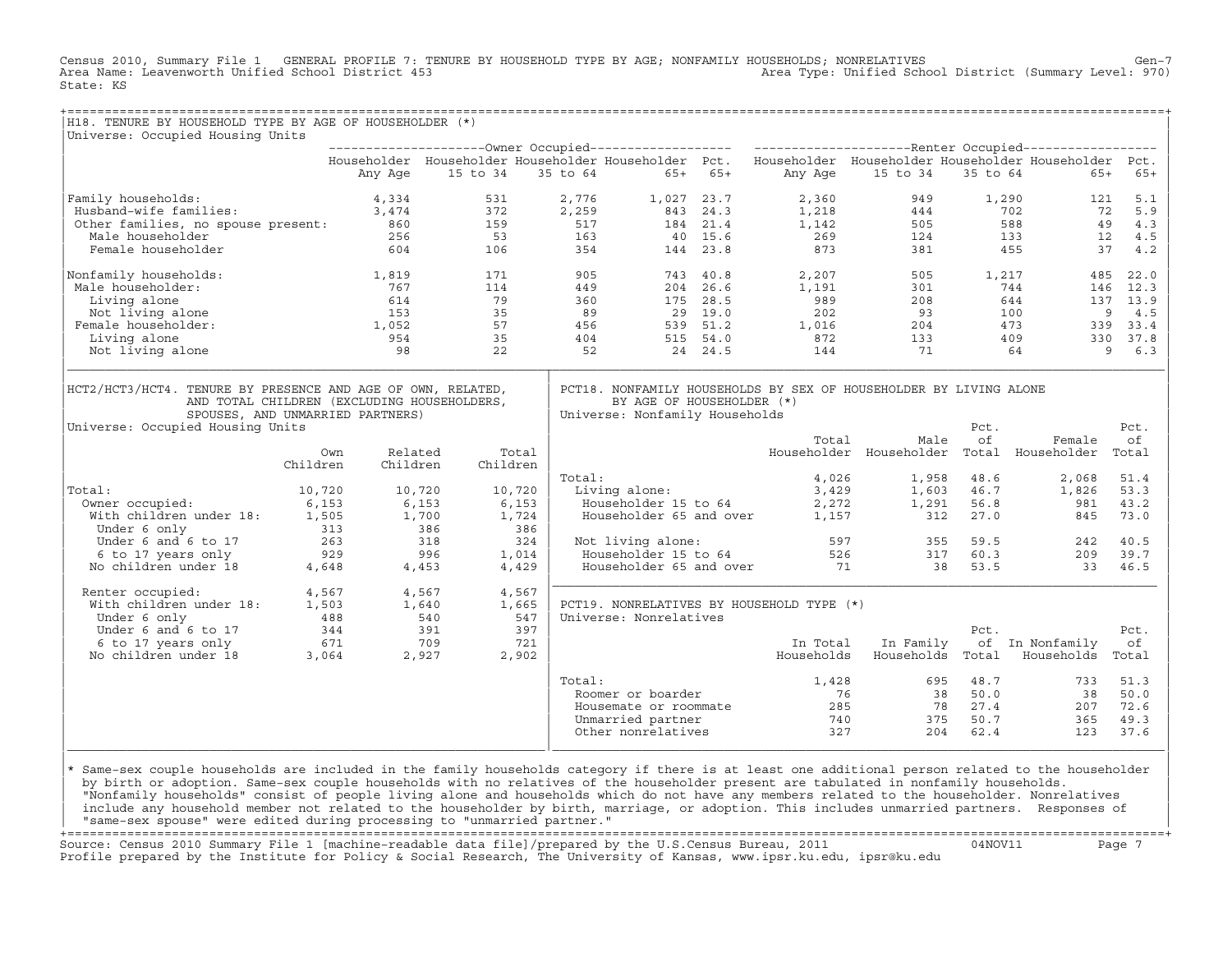Census 2010, Summary File 1 GENERAL PROFILE 8: GROUP QUARTERS POPULATION BY SEX BY AGE BY DETAILED TYPE Ghool District (Summary Level: 970)<br>Area Name: Leavenworth Unified School District 453 (area Names area Type: Unified State: KS

## +===================================================================================================================================================+ |PCT20/PCT21. GROUP QUARTERS POPULATION BY SEX BY AGE BY GROUP QUARTERS TYPE |

| Universe: Population in Group Quarters                               |                     |                |                          |                                                                      |                |                |                          |
|----------------------------------------------------------------------|---------------------|----------------|--------------------------|----------------------------------------------------------------------|----------------|----------------|--------------------------|
|                                                                      |                     |                | Total 18 to 64 65 & Over |                                                                      |                |                | Total 18 to 64 65 & Over |
| Total:                                                               | 1,358               | 1,179          | 176                      | Male:                                                                | 1,056          | 1,021          | 33                       |
| Institutionalized population:                                        | 871                 | 813            | 58                       | Institutionalized population:                                        | 773            | 744            | 29                       |
| Correctional facilities for adults:                                  | 799                 | 793            | 6                        | Correctional facilities for adults:                                  | 735            | 729            | 6                        |
| Federal detention centers                                            | 799                 | 793            | 6                        | Federal detention centers                                            | 735            | 729            | 6                        |
| Federal prisons                                                      | $\overline{0}$      | $\mathbf{0}$   | $\Omega$                 | Federal prisons                                                      | $\Omega$       | $\Omega$       | $\mathbf{0}$             |
| State prisons                                                        | $\Omega$            | $\mathbf{0}$   | $\circ$                  | State prisons                                                        | $\Omega$       | $\Omega$       | $\mathbf{0}$             |
| Local jails and other municipal                                      |                     |                |                          | Local jails and other municipal                                      |                |                |                          |
| confinement facilities                                               | $\mathbf{0}$        | $\mathbf{0}$   | $\circ$                  | confinement facilities                                               | $\mathbf 0$    | $\Omega$       | $\mathbf 0$              |
| Correctional residential facilities                                  | $\Omega$            | $\Omega$       | $\Omega$                 | Correctional residential facilities                                  | $\Omega$       | $\Omega$       | $\mathbf{0}$             |
| Military disciplinary barracks & jails                               | $\Omega$            | $\Omega$       | $\Omega$                 | Military disciplinary barracks & jails                               | $\Omega$       | $\Omega$       | $\Omega$                 |
| Juvenile facilities:                                                 | $\Omega$            | $\Omega$       | $\Omega$                 | Juvenile facilities:                                                 | $\Omega$       | $\Omega$       | $\mathbf{0}$             |
| Group homes for juveniles                                            |                     |                |                          | Group homes for juveniles                                            |                |                |                          |
| (non-correctional)                                                   | $\Omega$            | $\Omega$       | $\Omega$                 | (non-correctional)                                                   | $\Omega$       | $\Omega$       | $\Omega$                 |
| Residential treatment centers for                                    |                     |                |                          | Residential treatment centers for                                    |                |                |                          |
| juveniles (non-correctional)<br>Correctional facilities intended for | $\circ$             | $\mathbf{0}$   | $\circ$                  | juveniles (non-correctional)<br>Correctional facilities intended for | $\circ$        | $\Omega$       | $\circ$                  |
| iuveniles                                                            | $\Omega$            | $\Omega$       | $\Omega$                 | iuveniles                                                            | $\Omega$       | $\Omega$       | $\circ$                  |
| Nursing facilities/Skilled-nursing fac.                              | 72                  | 20             | 52                       | Nursing facilities/Skilled-nursing fac.                              | 38             | 15             | 23                       |
| Other institutional facilities:                                      | $\mathbf{0}$        | $\mathbf{0}$   | $\circ$                  | Other institutional facilities:                                      | $\mathbf 0$    | $\Omega$       | $\circ$                  |
| Mental (Psychiatric) hospitals and                                   |                     |                |                          | Mental (Psychiatric) hospitals and                                   |                |                |                          |
| psychiatric units in other hospitals                                 | $\Omega$            | $\Omega$       | $\Omega$                 | psychiatric units in other hospitals                                 | $\Omega$       | $\Omega$       | $\Omega$                 |
| Hospitals with patients who have no                                  |                     |                |                          | Hospitals with patients who have no                                  |                |                |                          |
| usual home elsewhere                                                 | $\mathbf{0}$        | $\circ$        | $\circ$                  | usual home elsewhere                                                 | $\Omega$       | $\Omega$       | $\circ$                  |
| In-patient hospice facilities                                        | $\Omega$            | $\Omega$       | $\Omega$                 | In-patient hospice facilities                                        | $\Omega$       | $\Omega$       | $\Omega$                 |
| Military treatment facilities with                                   |                     |                |                          | Military treatment facilities with                                   |                |                |                          |
| assigned patients                                                    | $\mathbf{0}$        | $\mathbf{0}$   | $\circ$                  | assigned patients                                                    | $\Omega$       | $\Omega$       | $\circ$                  |
| Residential schools for people with                                  |                     |                |                          | Residential schools for people with                                  |                |                |                          |
| disabilities                                                         | $\mathbf 0$         | $\circ$        | $\circ$                  | disabilities                                                         | $\Omega$       | $\Omega$       | $\mathbf{0}$             |
| Noninstitutionalized population:                                     | 487                 | 366            | 118                      | Noninstitutionalized population:                                     | 283            | 277            | $\overline{4}$           |
| College/University student housing                                   | 148                 | 148            | $\circ$                  | College/University student housing                                   | 83             | 83             | $\mathbf{0}$             |
|                                                                      |                     |                |                          |                                                                      |                |                |                          |
| Military quarters:                                                   | $\Omega$            | $\Omega$       | $\Omega$                 | Military quarters:                                                   | $\circ$        | $\Omega$       | $\circ$                  |
| Military barracks and dormitories                                    |                     |                |                          | Military barracks and dormitories                                    |                |                |                          |
| (non-disciplinary)                                                   | $\mathsf{O}\xspace$ | $\Omega$       | $\Omega$                 | (non-disciplinary)                                                   | $\mathbb O$    | $\Omega$       | $\Omega$                 |
| Military ships                                                       | $\Omega$            | $\circ$        | $\circ$                  | Military ships                                                       | $\Omega$       | $\Omega$       | $\Omega$                 |
| Other noninstitutional facilities:                                   | 339                 | 218            | 118                      | Other noninstitutional facilities:                                   | 200            | 194            | $\overline{4}$           |
| Emergency and transitional shelters                                  |                     |                |                          | Emergency and transitional shelters                                  |                |                |                          |
| (with sleeping facilities) for people                                |                     |                |                          | (with sleeping facilities) for people                                |                |                |                          |
| experiencing homelessness                                            | $7\overline{ }$     | $\overline{4}$ | $\circ$                  | experiencing homelessness                                            | 2              | $\circ$        | $\circ$                  |
| Group homes intended for adults                                      | 15                  | 13             | $\overline{a}$           | Group homes intended for adults                                      | 10             | 8              | 2                        |
| Residential treatment centers, adults                                | 197                 | 195            | $\overline{a}$           | Residential treatment centers, adults                                | 186            | 184            | 2                        |
| Maritime/merchant vessels                                            | $\Omega$            | $\Omega$       | $\Omega$                 | Maritime/merchant vessels                                            | $\Omega$       | $\Omega$       | $\Omega$                 |
| Workers group living quarters and                                    |                     |                |                          | Workers group living quarters and                                    |                |                |                          |
| Job Corps centers                                                    | $\Omega$            | $\circ$        | $\mathbf{0}$             | Job Corps centers                                                    | $\circ$        | $\Omega$       | $\circ$                  |
| Other noninstitutional facilities                                    | 120                 | 6              | 114                      | Other noninstitutional facilities                                    | $\overline{2}$ | $\overline{2}$ | $\Omega$                 |
|                                                                      |                     |                |                          |                                                                      |                |                |                          |

Source: Census 2010 Summary File 1 [machine−readable data file]/prepared by the U.S.Census Bureau, 2011 04NOV11 Page 8 Profile prepared by the Institute for Policy & Social Research, The University of Kansas, www.ipsr.ku.edu, ipsr@ku.edu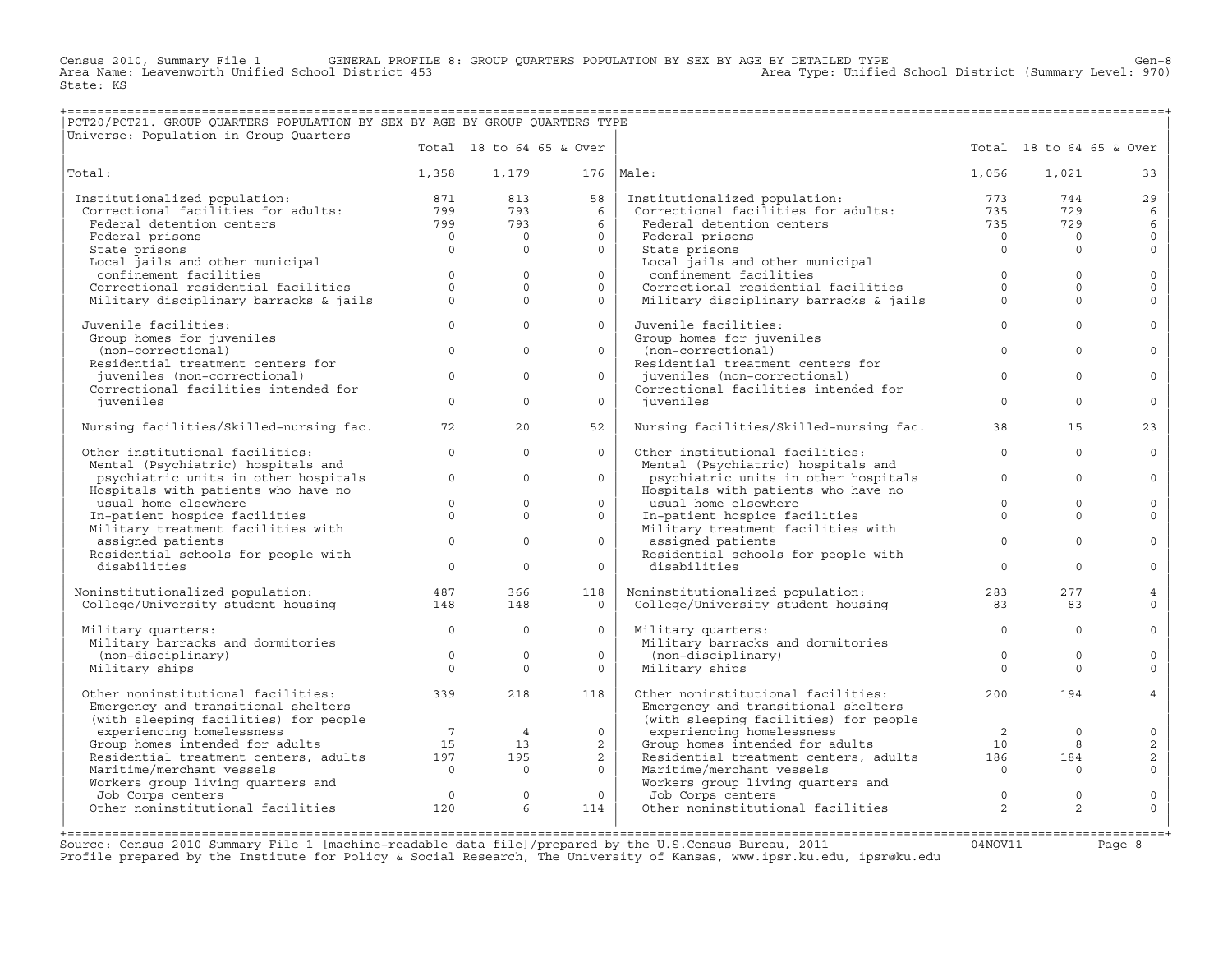Census 2010, Summary File 1 GENERAL PROFILE 9: GROUP QUARTERS POPULATION BY SEX BY DETAILED AGE GENOOL District (Summary Level: 970)<br>Area Name: Leavenworth Unified School District 453 Area Type: Unified School District (Summary Level: 970) State: KS

| PCO1-PCO10/PCT21/P12. GROUP QUARTERS POPULATION BY SEX BY AGE BY GROUP QUARTERS TYPE (*** % OF TOTAL POPULATION IN THIS AGE GROUP)<br>Universe: Population in Group Quarters |                                       |       |              |                                                   |             |             |                                                                                                         |                |            |             |                     |
|------------------------------------------------------------------------------------------------------------------------------------------------------------------------------|---------------------------------------|-------|--------------|---------------------------------------------------|-------------|-------------|---------------------------------------------------------------------------------------------------------|----------------|------------|-------------|---------------------|
|                                                                                                                                                                              |                                       |       |              |                                                   |             |             | -------------- Institutionalized Population ------------- ------ Noninstitutionalized Population ------ |                |            |             |                     |
|                                                                                                                                                                              |                                       | $***$ |              |                                                   |             |             |                                                                                                         |                | College/   |             |                     |
|                                                                                                                                                                              | Group                                 | Pct.  |              | Correctional                                      |             |             |                                                                                                         |                | University |             |                     |
|                                                                                                                                                                              | Quarters Total                        |       |              | Facilities                                        | Juvenile    | Nursing     | Other                                                                                                   |                | Student    | Military    | Other               |
|                                                                                                                                                                              | Total                                 | Pop.  |              | Total for Adults Facilities Facilities Facilities |             |             |                                                                                                         | Total          | Housing    |             | Ouarters Facilities |
| Total:                                                                                                                                                                       |                                       |       |              |                                                   |             |             |                                                                                                         |                |            |             |                     |
| Under 5 years                                                                                                                                                                |                                       |       |              |                                                   |             |             |                                                                                                         |                |            |             |                     |
| 5 to 9 years                                                                                                                                                                 |                                       |       |              |                                                   |             |             |                                                                                                         |                |            |             |                     |
| 10 to 14 years                                                                                                                                                               |                                       |       |              |                                                   |             |             |                                                                                                         |                |            |             |                     |
| 15 to 19 years                                                                                                                                                               |                                       |       |              |                                                   |             |             |                                                                                                         |                |            |             |                     |
| 20 to 24 years                                                                                                                                                               |                                       |       |              |                                                   |             |             |                                                                                                         |                |            |             |                     |
| 25 to 29 years                                                                                                                                                               |                                       |       |              |                                                   |             |             |                                                                                                         |                |            |             |                     |
| 30 to 34 years                                                                                                                                                               |                                       |       |              |                                                   |             |             |                                                                                                         |                |            |             |                     |
| 35 to 39 years                                                                                                                                                               |                                       |       |              |                                                   |             |             |                                                                                                         |                |            |             |                     |
| 40 to 44 years                                                                                                                                                               |                                       |       |              |                                                   |             |             |                                                                                                         |                |            |             |                     |
| 45 to 49 years                                                                                                                                                               |                                       |       |              |                                                   |             |             |                                                                                                         |                |            |             |                     |
| 50 to 54 years                                                                                                                                                               |                                       |       |              |                                                   |             |             |                                                                                                         |                |            |             |                     |
| 55 to 59 years                                                                                                                                                               |                                       |       |              |                                                   |             |             |                                                                                                         |                |            |             |                     |
| 60 to 64 years                                                                                                                                                               |                                       |       |              |                                                   |             |             |                                                                                                         |                |            |             |                     |
| 65 to 69 years                                                                                                                                                               |                                       |       |              |                                                   |             |             |                                                                                                         |                |            |             |                     |
| 70 to 74 years                                                                                                                                                               |                                       |       |              |                                                   |             |             |                                                                                                         |                |            |             |                     |
| 75 to 79 years                                                                                                                                                               |                                       |       |              |                                                   |             |             |                                                                                                         |                |            |             |                     |
| 80 to 84 years                                                                                                                                                               |                                       |       |              |                                                   |             |             |                                                                                                         |                |            |             |                     |
| 85 years & over                                                                                                                                                              |                                       |       |              |                                                   |             |             |                                                                                                         |                |            |             |                     |
|                                                                                                                                                                              |                                       |       |              |                                                   |             |             |                                                                                                         |                |            |             |                     |
| Under 18 years                                                                                                                                                               |                                       | 30.05 | $\mathsf{O}$ | $\mathbb O$                                       | $\circ$     | $\mathsf O$ | $\circ$                                                                                                 | $\overline{3}$ | $\circ$    | $\Omega$    | 3                   |
| 18 to 64 years                                                                                                                                                               | 1,179 6.95                            |       | 813          | 793                                               | $\circ$     | 20          | $\circ$                                                                                                 | 366            | 148        | $\mathbf 0$ | 218                 |
| 65 years & over                                                                                                                                                              | 176                                   | 5.04  | 58           | 6                                                 | $\circ$     | 52          | $\circ$                                                                                                 | 118            | $\circ$    | $\mathbf 0$ | 118                 |
|                                                                                                                                                                              |                                       |       |              |                                                   |             |             |                                                                                                         |                |            |             |                     |
| Male:                                                                                                                                                                        |                                       |       |              |                                                   |             |             |                                                                                                         |                |            |             |                     |
| Under 5 years                                                                                                                                                                |                                       |       |              |                                                   |             |             |                                                                                                         |                |            |             |                     |
| 5 to 9 years                                                                                                                                                                 |                                       |       |              |                                                   |             |             |                                                                                                         |                |            |             |                     |
| 10 to 14 years                                                                                                                                                               |                                       |       |              |                                                   |             |             |                                                                                                         |                |            |             |                     |
| 15 to 19 years                                                                                                                                                               |                                       |       |              |                                                   |             |             |                                                                                                         |                |            |             |                     |
| 20 to 24 years                                                                                                                                                               |                                       |       |              |                                                   |             |             |                                                                                                         |                |            |             |                     |
| 25 to 29 years                                                                                                                                                               |                                       |       |              |                                                   |             |             |                                                                                                         |                |            |             |                     |
| 30 to 34 years                                                                                                                                                               |                                       |       |              |                                                   |             |             |                                                                                                         |                |            |             |                     |
| 35 to 39 years                                                                                                                                                               |                                       |       |              |                                                   |             |             |                                                                                                         |                |            |             |                     |
| 40 to 44 years                                                                                                                                                               |                                       |       |              |                                                   |             |             |                                                                                                         |                |            |             |                     |
| 45 to 49 years                                                                                                                                                               |                                       |       |              |                                                   |             |             |                                                                                                         |                |            |             |                     |
| 50 to 54 years                                                                                                                                                               |                                       |       |              |                                                   |             |             |                                                                                                         |                |            |             |                     |
| 55 to 59 years                                                                                                                                                               |                                       |       |              |                                                   |             |             |                                                                                                         |                |            |             |                     |
| 60 to 64 years                                                                                                                                                               |                                       |       |              |                                                   |             |             |                                                                                                         |                |            |             |                     |
| 65 to 69 years                                                                                                                                                               |                                       |       |              |                                                   |             |             |                                                                                                         |                |            |             |                     |
| 70 to 74 years                                                                                                                                                               |                                       |       |              |                                                   |             |             |                                                                                                         |                |            |             |                     |
| 75 to 79 years                                                                                                                                                               |                                       |       |              |                                                   |             |             |                                                                                                         |                |            |             |                     |
| 80 to 84 years                                                                                                                                                               |                                       |       |              |                                                   |             |             |                                                                                                         |                |            |             |                     |
| 85 years & over                                                                                                                                                              |                                       |       |              |                                                   |             |             |                                                                                                         |                |            |             |                     |
| Under 18 years                                                                                                                                                               | $\overline{a}$                        | 0.06  | $\circ$      | $\mathbf{0}$                                      | $\mathbf 0$ | $\mathbf 0$ | $\mathbf 0$                                                                                             | 2              | $\circ$    | $\mathbf 0$ | 2                   |
| 18 to 64 years                                                                                                                                                               | 1,021 11.74                           |       | 744          | 729                                               | $\mathbf 0$ | 15          | $\mathbf 0$                                                                                             | 277            | 83         | $\mathbf 0$ | 194                 |
| 65 years & over                                                                                                                                                              | 33                                    | 2.30  | 29           | 6                                                 | $\circ$     | 23          | $\circ$                                                                                                 | $\overline{4}$ | $\circ$    | $\Omega$    | 4                   |
|                                                                                                                                                                              | ===================================== |       |              |                                                   |             |             |                                                                                                         |                |            |             |                     |

+===================================================================================================================================================+Source: Census 2010 Summary File 1 [machine−readable data file]/prepared by the U.S.Census Bureau, 2011 04NOV11 Page 9 Profile prepared by the Institute for Policy & Social Research, The University of Kansas, www.ipsr.ku.edu, ipsr@ku.edu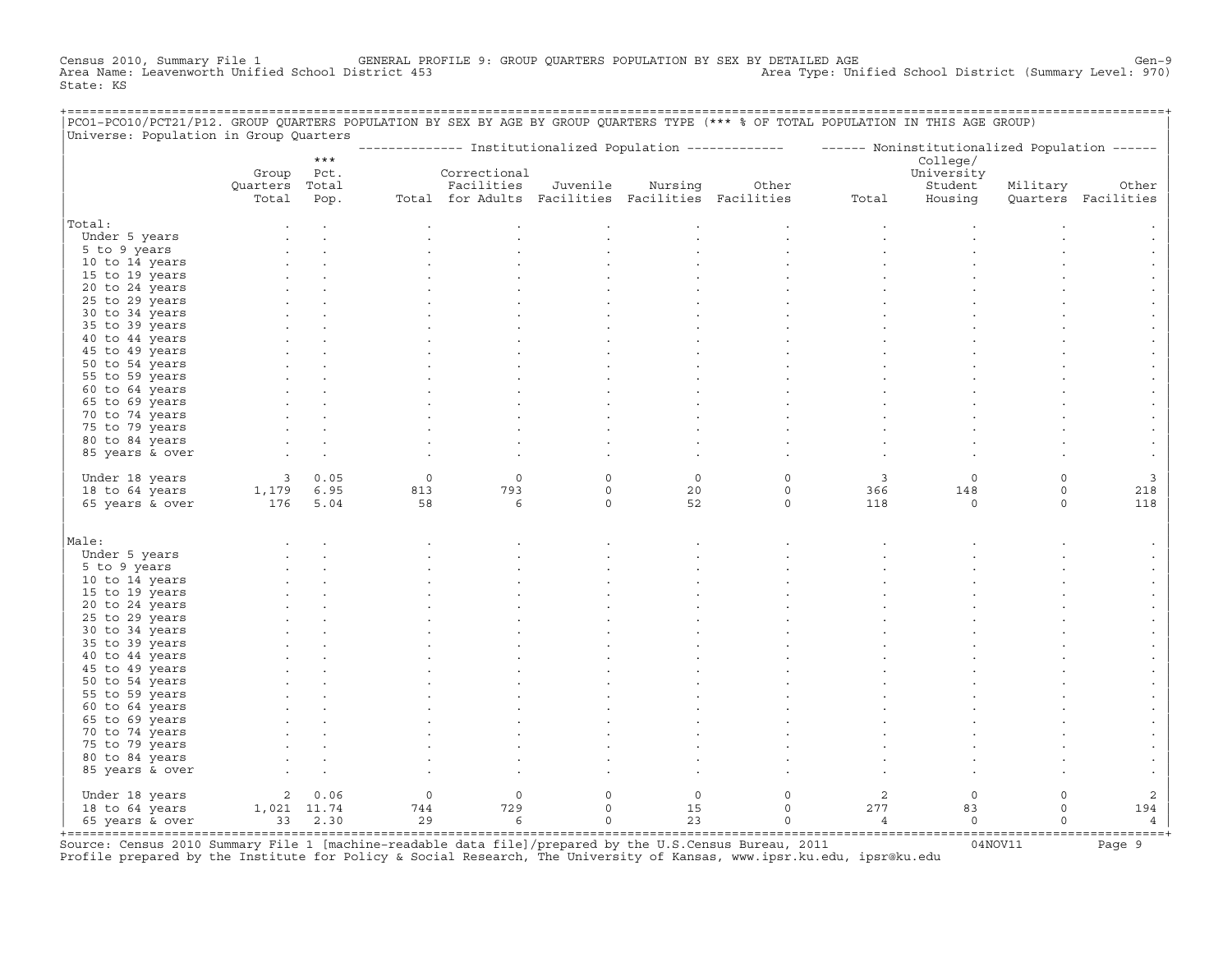Census 2010, Summary File 1 AGE PROFILE 1: AGE BY SEX FOR PERSONS IN HOUSEHOLDS AND PERSONS IN GROUP QUARTERS<br>Area Name: Leavenworth Unified School District 453 Area Type: Unified School District (Summary Level: 970) State: KS

+===================================================================================================================================================+

|P12/PCT13. AGE BY SEX BY RESIDENCE TYPE (PERSONS IN HOUSEHOLDS AND PERSONS IN GROUP QUARTERS) | |Universe: Total Population (26,901; 95.0% in households and 5.0% in group quarters) | | | | −−−−−−−−−−−−−−−−−All Persons−−−−−−−−−−−−−−−−−− | −−−−−−−−−−Persons in Households−−−−−−−−−− | −−−−−−−−Persons in Group Quarters−−−−−−−− | | Total Pct. Male Female %Fem | Total Pct. Male Female | Total Pct. Male Female %Fem | | | | | |All Ages: 26,901 100.0 13,543 13,358 49.7 | 25,543 100.0 12,487 13,056 | 1,358 100.0 1,056 302 22.2 | |0 to 4 1,943 7.2 1,025 918 47.2 | 1,943 7.6 1,025 918 | 0 0.0 0 0 . | |5 to 9 1,748 6.5 911 837 47.9 | 1,748 6.8 911 837 | 0 0.0 0 0 . | |10 to 14 1,693 6.3 919 774 45.7 | 1,690 6.6 917 773 | 3 0.2 2 1 33.3 | |15 to 17 1,061 3.9 560 501 47.2 | 1,061 4.2 560 501 | 0 0.0 0 0 . | |18 and 19 703 2.6 345 358 50.9 | 627 2.5 297 330 | 76 5.6 48 28 36.8 | |20 347 1.3 167 180 51.9 | 305 1.2 140 165 | 42 3.1 27 15 35.7 | |21 354 1.3 164 190 53.7 | 315 1.2 139 176 | 39 2.9 25 14 35.9 | |22 to 24 1,013 3.8 528 485 47.9 | 912 3.6 440 472 | 101 7.4 88 13 12.9 | |25 to 29 1,824 6.8 1,004 820 45.0 | 1,608 6.3 807 801 | 216 15.9 197 19 8.8 | |30 to 34 1,807 6.7 932 875 48.4 | 1,638 6.4 774 864 | 169 12.4 158 11 6.5 | |35 to 39 1,784 6.6 916 868 48.7 | 1,648 6.5 795 853 | 136 10.0 121 15 11.0 | |40 to 44 1,621 6.0 846 775 47.8 | 1,521 6.0 759 762 | 100 7.4 87 13 13.0 | |45 to 49 2,032 7.6 1,040 992 48.8 | 1,931 7.6 947 984 | 101 7.4 93 8 7.9 | |50 to 54 2,070 7.7 1,049 1,021 49.3 | 1,968 7.7 961 1,007 | 102 7.5 88 14 13.7 | |55 to 59 1,857 6.9 926 931 50.1 | 1,790 7.0 863 927 | 67 4.9 63 4 6.0 | |60 and 61 667 2.5 352 315 47.2 | 649 2.5 336 313 | 18 1.3 16 2 11.1 | |62 to 64 887 3.3 426 461 52.0 | 875 3.4 416 459 | 12 0.9 10 2 16.7 | |65 and 66 505 1.9 254 251 49.7 | 498 1.9 250 248 | 7 0.5 4 3 42.9 | |67 to 69 597 2.2 280 317 53.1 | 588 2.3 278 310 | 9 0.7 2 7 77.8 | |70 to 74 796 3.0 337 459 57.7 | 775 3.0 330 445 | 21 1.5 7 14 66.7 | |75 to 79 604 2.2 251 353 58.4 | 572 2.2 246 326 | 32 2.4 5 27 84.4 | |80 to 84 517 1.9 161 356 68.9 | 467 1.8 152 315 | 50 3.7 9 41 82.0 | |85 & over 471 1.8 150 321 68.2 | 414 1.6 144 270 | 57 4.2 6 51 89.5 | | | | | | | | | |Additional Aggregations: | | | |0 to 14 5,384 20.0 2,855 2,529 47.0 | 5,381 21.1 2,853 2,528 | 3 0.2 2 1 33.3 | |5 to 14 3,441 12.8 1,830 1,611 46.8 | 3,438 13.5 1,828 1,610 | 3 0.2 2 1 33.3 | |0 to 17 6,445 24.0 3,415 3,030 47.0 | 6,442 25.2 3,413 3,029 | 3 0.2 2 1 33.3 | |5 to 17 4,502 16.7 2,390 2,112 46.9 | 4,499 17.6 2,388 2,111 | 3 0.2 2 1 33.3 | |0 to 20 7,495 27.9 3,927 3,568 47.6 | 7,374 28.9 3,850 3,524 | 121 8.9 77 44 36.4 | |18 to 21 1,404 5.2 676 728 51.9 | 1,247 4.9 576 671 | 157 11.6 100 57 36.3 | |18 to 24 2,417 9.0 1,204 1,213 50.2 | 2,159 8.5 1,016 1,143 | 258 19.0 188 70 27.1 | |18 to 64 16,966 63.1 8,695 8,271 48.8 | 15,787 61.8 7,674 8,113 | 1,179 86.8 1,021 158 13.4 | |25 to 64 14,549 54.1 7,491 7,058 48.5 | 13,628 53.4 6,658 6,970 | 921 67.8 833 88 9.6 | |60 & over 5,044 18.8 2,211 2,833 56.2 | 4,838 18.9 2,152 2,686 | 206 15.2 59 147 71.4 | |65 & over 3,490 13.0 1,433 2,057 58.9 | 3,314 13.0 1,400 1,914 | 176 13.0 33 143 81.3 | |70 & over 2,388 8.9 899 1,489 62.4 | 2,228 8.7 872 1,356 | 160 11.8 27 133 83.1 | |75 & over 1,592 5.9 562 1,030 64.7 | 1,453 5.7 542 911 | 139 10.2 20 119 85.6 | | |

|P13/PCT13. MEDIAN AGE BY SEX BY RESIDENCE TYPE (PERSONS IN HOUSEHOLDS AND PERSONS IN GROUP QUARTERS) | Universe: Total Population (26,901)

|            |            |      | -----------All Persons--------------- | ----------Persons in Households---------- |      |        | --------Persons in Group Quarters-------- |      |        |  |  |
|------------|------------|------|---------------------------------------|-------------------------------------------|------|--------|-------------------------------------------|------|--------|--|--|
|            | Both Sexes | Male | Female                                | Both Sexes                                | Male | Female | Both Sexes                                | Male | Female |  |  |
| Median Age | 37.7       | 36.1 | 39.2                                  | 37.8                                      | 36.5 | 39.1   | 36.2                                      | 34.5 | 55.0   |  |  |

| |

Source: Census 2010 Summary File 1 [machine−readable data file]/prepared by the U.S.Census Bureau, 2011 04NOV11 Page 10 Profile prepared by the Institute for Policy & Social Research, The University of Kansas, www.ipsr.ku.edu, ipsr@ku.edu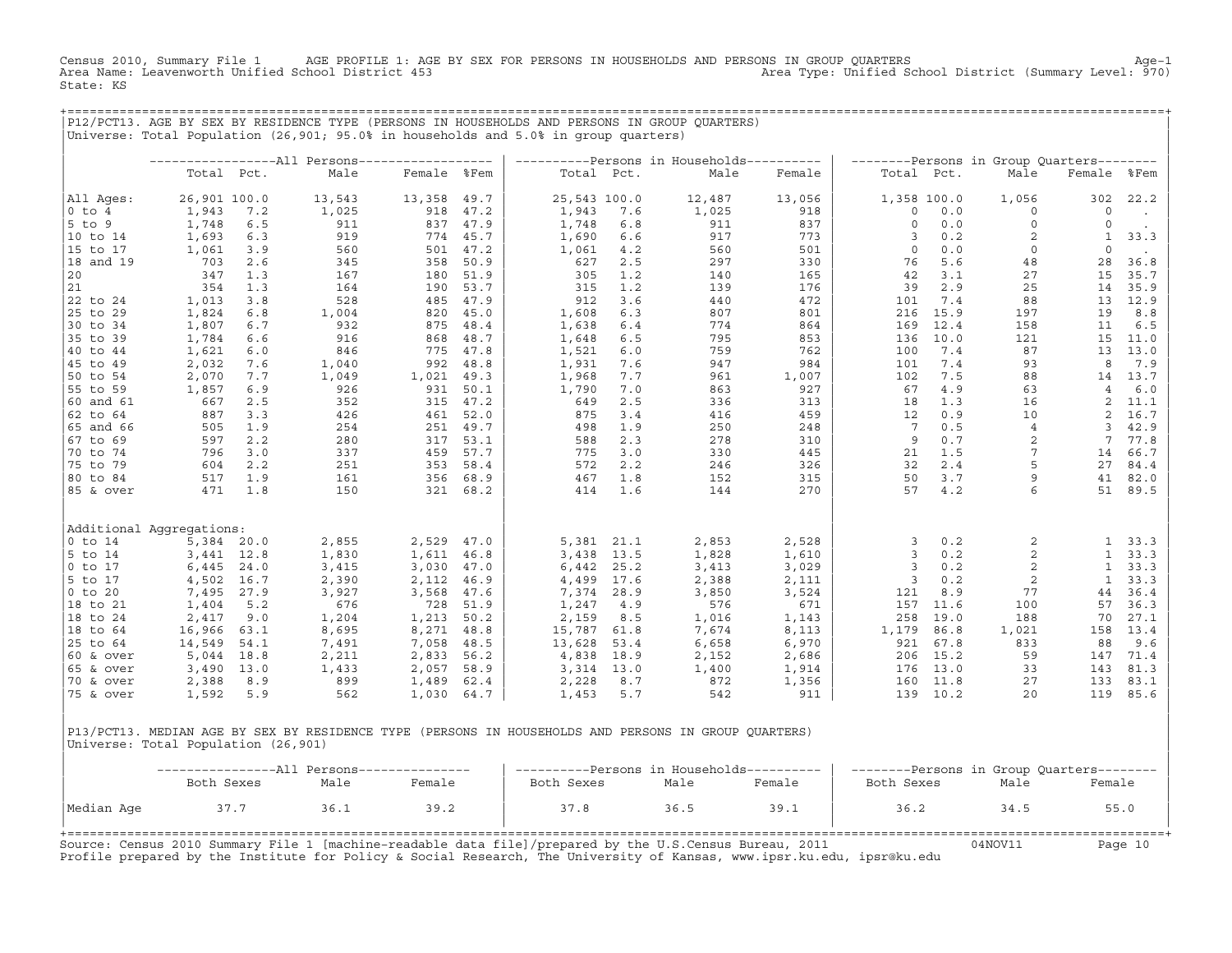Census 2010, Summary File 1 AGE PROFILE 2: FULL AGE DETAIL (ALL AGES) BY SEX, WITH MEDIANS AND ADDITIONAL AGGREGATIONS Age−2 Area Type: Unified School District (Summary Level: 970) State: KS

+===================================================================================================================================================+ |P12/P13/PCT12. DETAILED AGE BY SEX (INCLUDING MEDIANS): ALL RACES COMBINED | |Universe: Persons of all races combined (26,901 or 100.0% of Total Population: 26,901) |

|                 | Total      | Pct.       | Male       | Female     |                | Total Pct. |            | Male       | Female     |                     | Total           | Pct.         | Male           | Female              |
|-----------------|------------|------------|------------|------------|----------------|------------|------------|------------|------------|---------------------|-----------------|--------------|----------------|---------------------|
| $0$ to $4$      | 1,943      | 7.2        | 1,025      | 918        | 40 to 44       | 1,621      | 6.0        | 846        | 775        | 80 to 84            | 517             | 1.9          | 161            | 356                 |
| $\mathbf 0$     | 382        | 1.4        | 207        | 175        | 40             | 327        | 1.2        | 173        | 154        | 80                  | 131             | 0.5          | 40             | 91                  |
| $\mathbf{1}$    | 388        | 1.4        | 208        | 180        | 41             | 335        | 1.2        | 164        | 171        | 81                  | 93              | 0.3          | 25             | 68                  |
| 2               | 411        | 1.5        | 215        | 196        | 42             | 311        | 1.2        | 176        | 135        | 82                  | 102             | 0.4          | 33             | 69                  |
| 3               | 382        | 1.4        | 196        | 186        | 43             | 338        | 1.3        | 159        | 179        | 83                  | 83              | 0.3          | 31             | 52                  |
| 4               | 380        | 1.4        | 199        | 181        | 44             | 310        | 1.2        | 174        | 136        | 84                  | 108             | 0.4          | 32             | 76                  |
| $5$ to $9$      | 1,748      | 6.5        | 911        | 837        | 45 to 49       | 2,032      | 7.6        | 1,040      | 992        | 85 to 89            | 340             | 1.3          | 119            | 221                 |
| 5               | 353        | 1.3        | 179        | 174        | 45             | 377        | 1.4        | 186        | 191        | 85                  | 78              | 0.3          | 28             | 50                  |
| 6               | 358        | 1.3        | 184        | 174        | 46             | 371        | 1.4        | 211        | 160        | 86                  | 85              | 0.3          | 34             | 51                  |
| $7\phantom{.0}$ | 345        | 1.3        | 188        | 157        | 47             | 413        | 1.5        | 212        | 201        | 87                  | 49              | 0.2          | 17             | 32                  |
| 8               | 367        | 1.4        | 189        | 178        | 48             | 432        | 1.6        | 217        | 215        | 88                  | 70              | 0.3          | 18             | 52                  |
| 9               | 325        | 1.2        | 171        | 154        | 49             | 439        | 1.6        | 214        | 225        | 89                  | 58              | 0.2          | 22             | 36                  |
| 10 to 14<br>10  | 1,693      | 6.3        | 919        | 774        | 50 to 54<br>50 | 2,070      | 7.7        | 1,049      | 1,021      | 90 to 94<br>90      | 106             | 0.4          | 24<br>11       | 82                  |
| 11              | 355<br>340 | 1.3<br>1.3 | 184<br>197 | 171<br>143 | 51             | 427<br>407 | 1.6<br>1.5 | 213<br>204 | 214<br>203 | 91                  | 41<br>18        | 0.2<br>0.1   | $\overline{4}$ | 30<br>14            |
| 12              | 350        | 1.3        | 198        | 152        | 52             | 402        | 1.5        | 202        | 200        | 92                  | 25              | 0.1          | 6              | 19                  |
| 13              | 335        | 1.2        | 179        | 156        | 53             | 431        | 1.6        | 235        | 196        | 93                  | 14              | 0.1          | 2              | 12                  |
| 14              | 313        | 1.2        | 161        | 152        | 54             | 403        | 1.5        | 195        | 208        | 94                  | 8               | 0.0          | $\mathbf{1}$   | $7\phantom{.0}$     |
| 15 to 19        | 1,764      | 6.6        | 905        | 859        | 55 to 59       | 1,857      | 6.9        | 926        | 931        | 95 to 99            | 18              | 0.1          | 6              | 12                  |
| 15              | 356        | 1.3        | 196        | 160        | 55             | 385        | 1.4        | 196        | 189        | 95                  | 6               | 0.0          | $\overline{4}$ | $\sqrt{2}$          |
| 16              | 325        | 1.2        | 162        | 163        | 56             | 378        | 1.4        | 191        | 187        | 96                  | 5               | 0.0          | $\overline{c}$ | 3                   |
| 17              | 380        | 1.4        | 202        | 178        | 57             | 378        | 1.4        | 182        | 196        | 97                  | $\overline{4}$  | 0.0          | $\Omega$       | $\overline{4}$      |
| 18              | 356        | 1.3        | 167        | 189        | 58             | 356        | 1.3        | 180        | 176        | 98                  | 3               | 0.0          | $\circ$        | 3                   |
| 19              | 347        | 1.3        | 178        | 169        | 59             | 360        | 1.3        | 177        | 183        | 99                  | $\circ$         | 0.0          | $\circ$        | $\mathsf{O}\xspace$ |
| 20 to 24        | 1,714      | 6.4        | 859        | 855        | 60 to 64       | 1,554      | 5.8        | 778        | 776        | $100 - 104$         | $\epsilon$      | 0.0          | $\mathbf{1}$   | 5                   |
| 20              | 347        | 1.3        | 167        | 180        | 60             | 340        | 1.3        | 193        | 147        | $105 - 109$         | $\mathbf{1}$    | 0.0          | $\circ$        | $\mathbf{1}$        |
| 21              | 354        | 1.3        | 164        | 190        | 61             | 327        | 1.2        | 159        | 168        | 110 plus            | $\Omega$        | 0.0          | $\circ$        | $\circ$             |
| 22              | 348        | 1.3        | 157        | 191        | 62             | 338        | 1.3        | 171        | 167        |                     |                 |              |                |                     |
| 23              | 337        | 1.3        | 186        | 151        | 63             | 323        | 1.2        | 158        | 165        |                     |                 |              |                |                     |
| 24              | 328        | 1.2        | 185        | 143        | 64             | 226        | 0.8        | 97         | 129        | $0$ to $14$         | 5,384           | 20.0         | 2,855          | 2,529               |
| 25 to 29        | 1,824      | 6.8        | 1,004      | 820        | 65 to 69       | 1,102      | 4.1        | 534        | 568        | 5 to 17             | 4,502           | 16.7         | 2,390          | 2,112               |
| 25              | 335        | 1.2        | 195        | 140        | 65             | 264        | 1.0        | 137        | 127        | 18 to 21            | 1,404           | 5.2          | 676            | 728                 |
| 26              | 349        | 1.3        | 192        | 157        | 66             | 241        | 0.9        | 117        | 124        | 18 to 24            | 2,417           | 9.0          | 1,204          | 1,213               |
| 27<br>28        | 388<br>386 | 1.4<br>1.4 | 210        | 178        | 67<br>68       | 212<br>208 | 0.8<br>0.8 | 93<br>97   | 119<br>111 | 18 to 64            | 16,966          | 63.1<br>54.1 | 8,695          | 8,271               |
| 29              | 366        | 1.4        | 213<br>194 | 173<br>172 | 69             | 177        | 0.7        | 90         | 87         | 25 to 64<br>60 plus | 14,549<br>5,044 | 18.8         | 7,491<br>2,211 | 7,058<br>2,833      |
| 30 to 34        | 1,807      | 6.7        | 932        | 875        | 70 to 74       | 796        | 3.0        | 337        | 459        | 65 plus             | 3,490           | 13.0         | 1,433          | 2,057               |
| 30              | 374        | 1.4        | 199        | 175        | 70             | 170        | 0.6        | 81         | 89         | 70 plus             | 2,388           | 8.9          | 899            | 1,489               |
| 31              | 365        | 1.4        | 175        | 190        | 71             | 178        | 0.7        | 76         | 102        | 75 plus             | 1,592           | 5.9          | 562            | 1,030               |
| 32              | 339        | 1.3        | 172        | 167        | 72             | 162        | 0.6        | 69         | 93         | 80 plus             | 988             | 3.7          | 311            | 677                 |
| 33              | 337        | 1.3        | 171        | 166        | 73             | 141        | 0.5        | 59         | 82         | 85 plus             | 471             | 1.8          | 150            | 321                 |
| 34              | 392        | 1.5        | 215        | 177        | 74             | 145        | 0.5        | 52         | 93         | 90 plus             | 131             | 0.5          | 31             | 100                 |
| 35 to 39        | 1,784      | 6.6        | 916        | 868        | 75 to 79       | 604        | 2.2        | 251        | 353        |                     |                 |              |                |                     |
| 35              | 370        | 1.4        | 196        | 174        | 75             | 131        | 0.5        | 61         | 70         |                     |                 |              |                |                     |
| 36              | 339        | 1.3        | 173        | 166        | 76             | 122        | 0.5        | 48         | 74         | All Ages            | 26,901 100.0    |              | 13,543         | 13,358              |
| 37              | 349        | 1.3        | 169        | 180        | 77             | 125        | 0.5        | 56         | 69         |                     |                 |              |                |                     |
| 38              | 368        | 1.4        | 186        | 182        | 78             | 111        | 0.4        | 45         | 66         | Median Age          | Both Sexes      |              | Male           | Female              |
| 39              | 358        | 1.3        | 192        | 166        | 79             | 115        | 0.4        | 41         | 74         | By Sex              | 37.7            |              | 36.1           | 39.2                |
|                 |            |            |            |            |                |            |            |            |            |                     |                 |              |                |                     |

Source: Census 2010 Summary File 1 [machine−readable data file]/prepared by the U.S.Census Bureau, 2011 04NOV11 Page 11 Profile prepared by the Institute for Policy & Social Research, The University of Kansas, www.ipsr.ku.edu, ipsr@ku.edu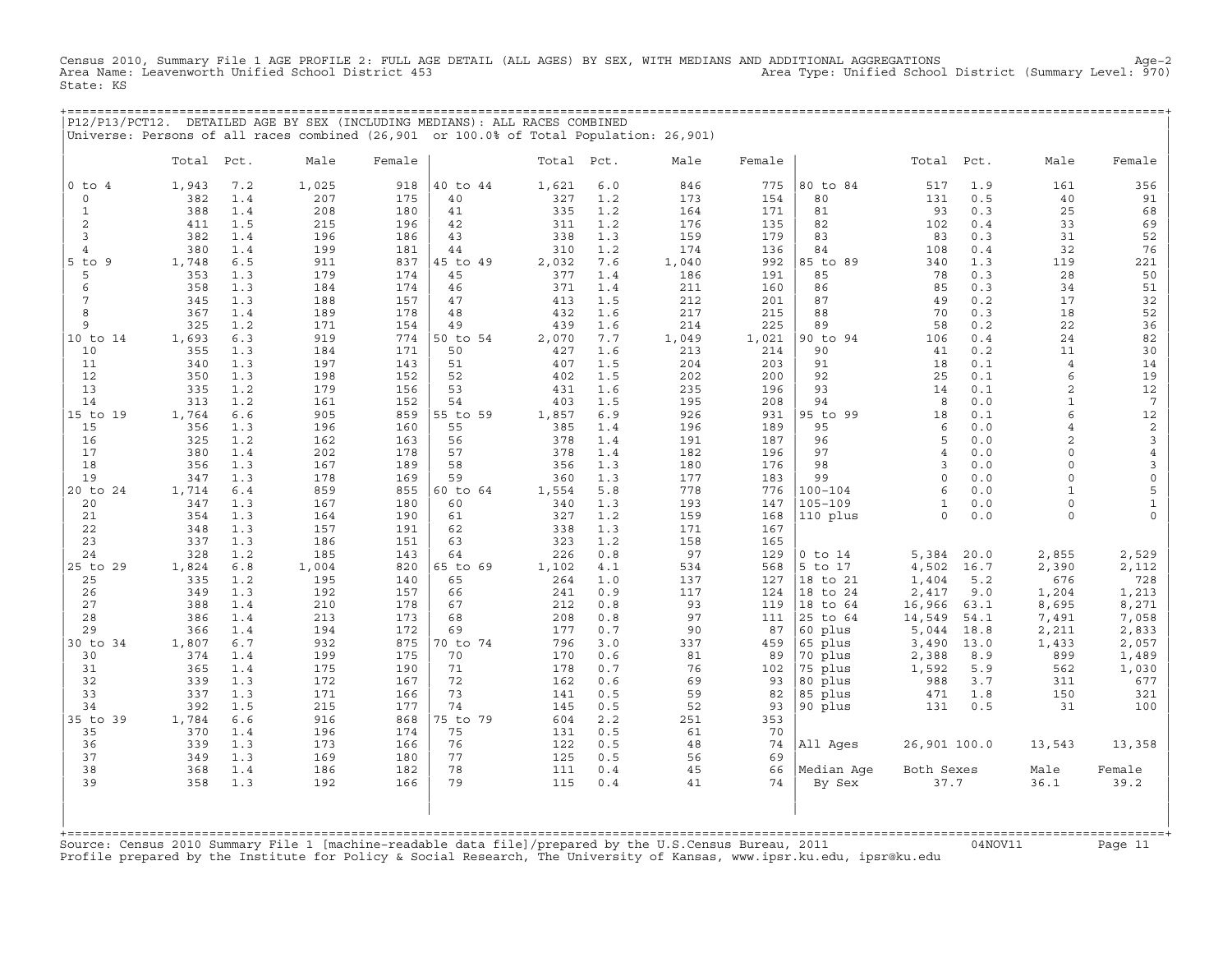AGE/SEX PROFILE FOR SPECIFIC RACE/ETHNIC GROUP A: WHITE ALONE<br>Cummary Level: 970) Area Type: Unified School District (Summary Level: 970) Census 2010, Summary File 1 AGE/SEX<br>Area Name: Leavenworth Unified School District 453 State: KS

+===================================================================================================================================================+ |P12A/P13A/PCT12A. DETAILED AGE BY SEX (INCLUDING MEDIANS): WHITE ALONE | |Universe: White Alone Persons (20,878 or 77.6% of Total Population: 26,901) |

|               | Total      | Pct.       | Male       | Female     |          | Total Pct. |            | Male       | Female     |             | Total           | Pct.       | Male           | Female         |
|---------------|------------|------------|------------|------------|----------|------------|------------|------------|------------|-------------|-----------------|------------|----------------|----------------|
| $0$ to $4$    | 1,357      | 6.5        | 724        | 633        | 40 to 44 | 1,296      | 6.2        | 685        | 611        | 80 to 84    | 454             | 2.2        | 138            | 316            |
| $\circ$       | 275        | 1.3        | 149        | 126        | 40       | 264        | 1.3        | 144        | 120        | 80          | 109             | 0.5        | 35             | 74             |
| $\mathbf{1}$  | 259        | 1.2        | 145        | 114        | 41       | 276        | 1.3        | 135        | 141        | 81          | 79              | 0.4        | 18             | 61             |
| 2             | 293        | 1.4        | 150        | 143        | 42       | 247        | 1.2        | 146        | 101        | 82          | 92              | 0.4        | 29             | 63             |
| 3             | 264        | 1.3        | 138        | 126        | 43       | 267        | 1.3        | 128        | 139        | 83          | 74              | 0.4        | 26             | 48             |
| 4             | 266        | 1.3        | 142        | 124        | 44       | 242        | 1.2        | 132        | 110        | 84          | 100             | 0.5        | 30             | 70             |
| $5$ to<br>- 9 | 1,225      | 5.9        | 635        | 590        | 45 to 49 | 1,598      | 7.7        | 813        | 785        | 85 to 89    | 310             | 1.5        | 108            | 202            |
| 5             | 259        | 1.2        | 128        | 131        | 45       | 298        | 1.4        | 146        | 152        | 85          | 69              | 0.3        | 26             | 43             |
| 6             | 253        | 1.2        | 133        | 120        | 46       | 295        | 1.4        | 168        | 127        | 86          | 73              | 0.3        | 28             | 45             |
| 7             | 237        | 1.1        | 124        | 113        | 47       | 326        | 1.6        | 165        | 161        | 87          | 45              | 0.2        | 15             | 30             |
| 8             | 249        | 1.2        | 133        | 116        | 48       | 340        | 1.6        | 169        | 171        | 88          | 68              | 0.3        | 17             | 51             |
| 9             | 227        | 1.1        | 117        | 110        | 49       | 339        | 1.6        | 165        | 174        | 89          | 55              | 0.3        | 22             | 33             |
| 10 to 14      | 1,176      | 5.6        | 638        | 538        | 50 to 54 | 1,588      | 7.6        | 788        | 800        | 90 to 94    | 97              | 0.5        | 23             | 74             |
| 10<br>11      | 244<br>232 | 1.2        | 125        | 119<br>96  | 50<br>51 | 323<br>318 | 1.5<br>1.5 | 160        | 163<br>164 | 90<br>91    | 38              | 0.2<br>0.1 | 11<br>3        | 27<br>13       |
| 12            | 252        | 1.1<br>1.2 | 136<br>139 | 113        | 52       | 315        | 1.5        | 154<br>159 | 156        | 92          | 16<br>23        | 0.1        | 6              | 17             |
| 13            | 239        | 1.1        | 126        | 113        | 53       | 316        | 1.5        | 168        | 148        | 93          | 13              | 0.1        | $\overline{a}$ | 11             |
| 14            | 209        | 1.0        | 112        | 97         | 54       | 316        | 1.5        | 147        | 169        | 94          | $7\phantom{.0}$ | 0.0        | $\mathbf{1}$   | 6              |
| 15 to 19      | 1,270      | 6.1        | 653        | 617        | 55 to 59 | 1,541      | 7.4        | 760        | 781        | 95 to 99    | 16              | 0.1        | 6              | 10             |
| 15            | 264        | 1.3        | 149        | 115        | 55       | 317        | 1.5        | 160        | 157        | 95          | 6               | 0.0        | $\overline{4}$ | $\mathbf 2$    |
| 16            | 214        | 1.0        | 106        | 108        | 56       | 322        | 1.5        | 156        | 166        | 96          | $\overline{4}$  | 0.0        | $\overline{a}$ | $\overline{c}$ |
| 17            | 284        | 1.4        | 152        | 132        | 57       | 307        | 1.5        | 151        | 156        | 97          | 3               | 0.0        | $\Omega$       | $\mathbf{3}$   |
| 18            | 251        | 1.2        | 119        | 132        | 58       | 300        | 1.4        | 150        | 150        | 98          | $\overline{3}$  | 0.0        | $\circ$        | $\mathbf{3}$   |
| 19            | 257        | 1.2        | 127        | 130        | 59       | 295        | 1.4        | 143        | 152        | 99          | $\mathsf O$     | 0.0        | $\circ$        | $\mathsf O$    |
| 20 to 24      | 1,262      | 6.0        | 611        | 651        | 60 to 64 | 1,310      | 6.3        | 651        | 659        | $100 - 104$ | 2               | 0.0        | $\mathbf{1}$   | $\mathbf{1}$   |
| 20            | 261        | 1.3        | 119        | 142        | 60       | 278        | 1.3        | 159        | 119        | $105 - 109$ | $\mathbf{1}$    | 0.0        | $\circ$        | $\mathbf{1}$   |
| 21            | 255        | 1.2        | 115        | 140        | 61       | 275        | 1.3        | 130        | 145        | 110 plus    | $\circ$         | 0.0        | $\circ$        | $\mathbf 0$    |
| 22            | 253        | 1.2        | 112        | 141        | 62       | 295        | 1.4        | 150        | 145        |             |                 |            |                |                |
| 23<br>24      | 251<br>242 | 1.2<br>1.2 | 137<br>128 | 114<br>114 | 63<br>64 | 269<br>193 | 1.3<br>0.9 | 128<br>84  | 141<br>109 | $0$ to $14$ | 3,758           | 18.0       | 1,997          | 1,761          |
| 25 to 29      | 1,407      | 6.7        | 754        | 653        | 65 to 69 | 948        | 4.5        | 466        | 482        | 5 to 17     | 3,163           | 15.1       | 1,680          | 1,483          |
| 25            | 271        | 1.3        | 156        | 115        | 65       | 230        | 1.1        | 120        | 110        | 18 to 21    | 1,024           | 4.9        | 480            | 544            |
| 26            | 266        | 1.3        | 139        | 127        | 66       | 206        | 1.0        | 101        | 105        | 18 to 24    | 1,770           | 8.5        | 857            | 913            |
| 27            | 280        | 1.3        | 145        | 135        | 67       | 186        | 0.9        | 85         | 101        | 18 to 64    | 13,331          | 63.9       | 6,759          | 6,572          |
| 28            | 295        | 1.4        | 160        | 135        | 68       | 168        | 0.8        | 80         | 88         | 25 to 64    | 11,561          | 55.4       | 5,902          | 5,659          |
| 29            | 295        | 1.4        | 154        | 141        | 69       | 158        | 0.8        | 80         | 78         | 60 plus     | 4,337           | 20.8       | 1,897          | 2,440          |
| 30 to 34      | 1,396      | 6.7        | 713        | 683        | 70 to 74 | 673        | 3.2        | 288        | 385        | 65 plus     | 3,027           | 14.5       | 1,246          | 1,781          |
| 30            | 290        | 1.4        | 150        | 140        | 70       | 137        | 0.7        | 65         | 72         | 70 plus     | 2,079           | 10.0       | 780            | 1,299          |
| 31            | 268        | 1.3        | 122        | 146        | 71       | 149        | 0.7        | 65         | 84         | 75 plus     | 1,406           | 6.7        | 492            | 914            |
| 32            | 266        | 1.3        | 130        | 136        | 72       | 136        | 0.7        | 60         | 76         | 80 plus     | 880             | 4.2        | 276            | 604            |
| 33            | 254        | 1.2        | 140        | 114        | 73       | 125        | 0.6        | 53         | 72         | 85 plus     | 426             | 2.0        | 138            | 288            |
| 34            | 318        | 1.5        | 171        | 147        | 74       | 126        | 0.6        | 45         | 81         | 90 plus     | 116             | 0.6        | 30             | 86             |
| 35 to 39      | 1,425      | 6.8        | 738        | 687        | 75 to 79 | 526        | 2.5        | 216        | 310        |             |                 |            |                |                |
| 35            | 293        | 1.4        | 156        | 137        | 75       | 115        | 0.6        | 52         | 63         |             |                 |            |                |                |
| 36<br>37      | 277<br>269 | 1.3<br>1.3 | 141<br>131 | 136<br>138 | 76<br>77 | 108<br>104 | 0.5<br>0.5 | 42<br>47   | 66<br>57   | All Ages    | 20,878 100.0    |            | 10,409         | 10,469         |
| 38            | 299        | 1.4        | 152        | 147        | 78       | 95         | 0.5        | 38         | 57         | Median Aqe  | Both Sexes      |            | Male           | Female         |
| 39            | 287        | 1.4        | 158        | 129        | 79       | 104        | 0.5        | 37         | 67         | By Sex      |                 | 39.7       | 38.3           | 41.4           |
|               |            |            |            |            |          |            |            |            |            |             |                 |            |                |                |

+===================================================================================================================================================+Source: Census 2010 Summary File 1 [machine−readable data file]/prepared by the U.S.Census Bureau, 2011 04NOV11 Page 12 Profile prepared by the Institute for Policy & Social Research, The University of Kansas, www.ipsr.ku.edu, ipsr@ku.edu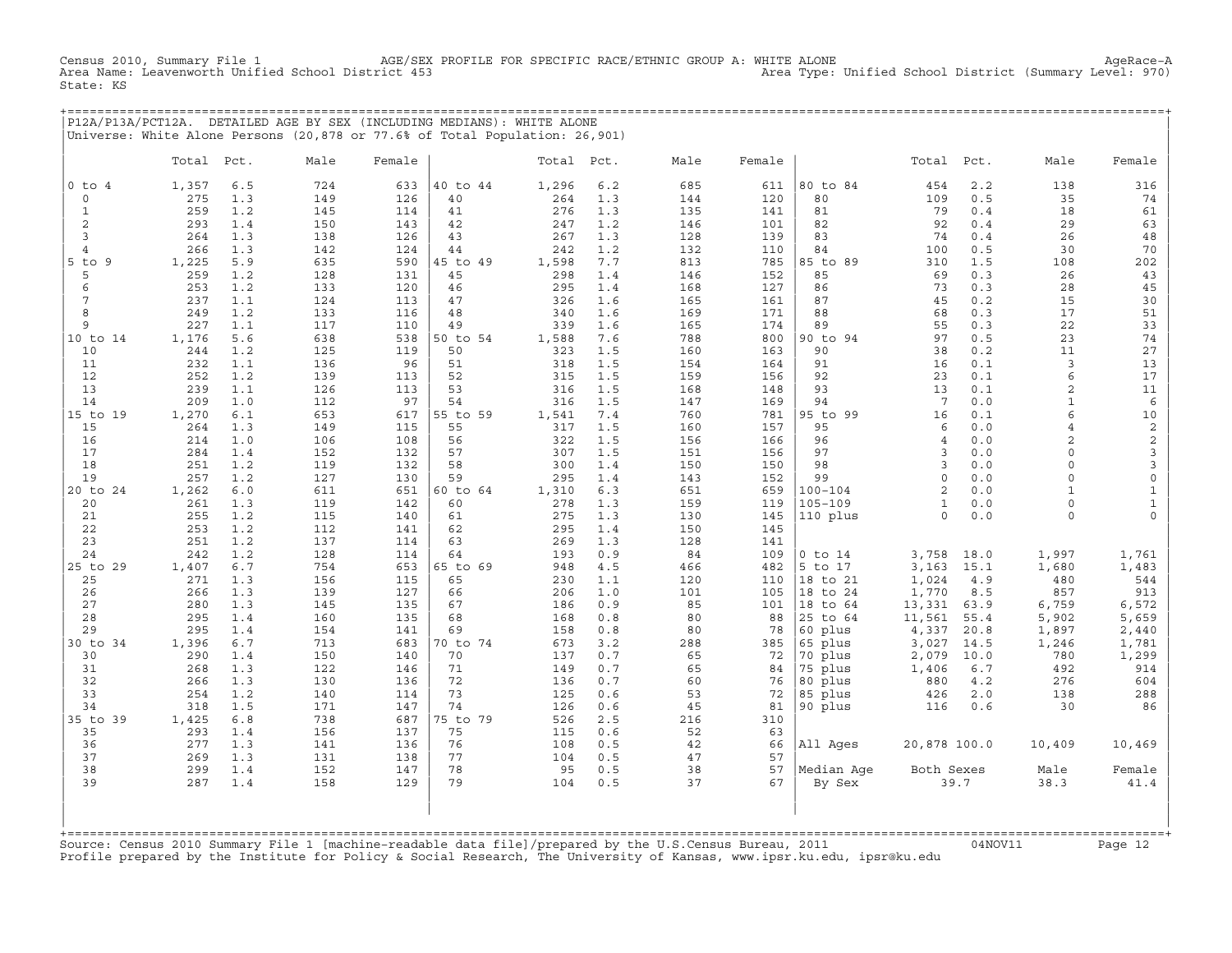Census 2010, Summary File 1 AGE/SEX PROFILE FOR SPECIFIC RACE/ETHNIC GROUP B: BLACK OR AFRICAN AMERICAN ALONE AgeRace−B Area Name: Leavenworth Unified School District 453 Area Type: Unified School District (Summary Level: 970) State: KS

+===================================================================================================================================================+

|                | P12B/P13B/PCT12B. DETAILED AGE BY SEX (INCLUDING MEDIANS): BLACK OR AFRICAN AMERICAN ALONE<br>Universe: Black or African American Alone Persons (3,867 or 14.4% of Total Population: 26,901) |                         |           |                |          |            |                 |                 |                    |                     |            |                           |                     |
|----------------|----------------------------------------------------------------------------------------------------------------------------------------------------------------------------------------------|-------------------------|-----------|----------------|----------|------------|-----------------|-----------------|--------------------|---------------------|------------|---------------------------|---------------------|
|                | Total<br>Pct.                                                                                                                                                                                | Male                    | Female    |                | Total    | Pct.       | Male            | Female          |                    | Total               | Pct.       | Male                      | Female              |
| $0$ to $4$     | 279                                                                                                                                                                                          | 7.2<br>130              | 149       | 40 to 44       | 227      | 5.9        | 124             | 103             | 80 to 84           | 44                  | 1.1        | 16                        | 28                  |
| 0              | 39                                                                                                                                                                                           | 1.0<br>20               | 19        | 40             | 42       | 1.1        | 21              | 21              | 80                 | 15                  | 0.4        | 3                         | 12                  |
| $\mathbf{1}$   | 65                                                                                                                                                                                           | 1.7<br>27               | 38        | 41             | 42       | 1.1        | 23              | 19              | 81                 | $\overline{9}$      | 0.2        | $\overline{4}$            | 5                   |
| 2              | 61                                                                                                                                                                                           | 1.6<br>32               | 29        | 42             | 49       | 1.3        | 24              | 25              | 82                 | 10                  | 0.3        | $\overline{4}$            | 6                   |
| 3              | 56                                                                                                                                                                                           | 1.4<br>22               | 34        | 43             | 49       | 1.3        | 22              | 27              | 83                 | 8                   | 0.2        | $\overline{4}$            | $\overline{4}$      |
| $\overline{4}$ | 58                                                                                                                                                                                           | 1.5<br>29               | 29        | 44             | 45       | 1.2        | 34              | 11              | 84                 | $\overline{c}$      | 0.1        | $\mathbf{1}$              | $\mathbf{1}$        |
| $5$ to<br>-9   | 271                                                                                                                                                                                          | 7.0<br>146              | 125       | 45 to 49       | 340      | 8.8        | 183             | 157             | 85 to 89           | 21                  | 0.5        | 6                         | 15                  |
| 5<br>6         | 43                                                                                                                                                                                           | 1.1<br>24               | 19<br>23  | 45             | 65       | 1.7<br>1.4 | 33              | 32              | 85<br>86           | 6                   | 0.2<br>0.3 | $\circ$<br>$\overline{4}$ | 6                   |
| 7              | 57<br>60                                                                                                                                                                                     | 1.5<br>34<br>1.6<br>32  | 28        | 46<br>47       | 56<br>72 | 1.9        | 32<br>40        | 24<br>32        | 87                 | 10<br>$\mathbf{1}$  | 0.0        | 1                         | 6<br>$\mathsf{O}$   |
| 8              | 60                                                                                                                                                                                           | 1.6<br>29               | 31        | 48             | 70       | 1.8        | 36              | 34              | 88                 | 2                   | 0.1        | $\mathbf{1}$              | $\mathbf{1}$        |
| 9              | 51                                                                                                                                                                                           | 27<br>1.3               | 24        | 49             | 77       | 2.0        | 42              | 35              | 89                 | $\overline{2}$      | 0.1        | 0                         | $\mathbf{2}$        |
| 10 to 14       | 288                                                                                                                                                                                          | 7.4<br>158              | 130       | 50 to 54       | 357      | 9.2        | 208             | 149             | 90 to 94           | 6                   | 0.2        | $\Omega$                  | 6                   |
| 10             | 63                                                                                                                                                                                           | 1.6<br>33               | 30        | 50             | 74       | 1.9        | 39              | 35              | 90                 | $\overline{c}$      | 0.1        | $\Omega$                  | $\mathbf{2}$        |
| 11             | 63                                                                                                                                                                                           | 1.6<br>40               | 23        | 51             | 71       | 1.8        | 42              | 29              | 91                 | $\circ$             | 0.0        | $\Omega$                  | $\mathbb O$         |
| 12             | 48                                                                                                                                                                                           | 1.2<br>29               | 19        | 52             | 64       | 1.7        | 35              | 29              | 92                 | $\mathbf{2}$        | 0.1        | $\Omega$                  | $\mathbf 2$         |
| 13             | 53                                                                                                                                                                                           | 1.4<br>28               | 25        | 53             | 86       | 2.2        | 56              | 30              | 93                 | $\mathbf{1}$        | 0.0        | $\Omega$                  | $\mathbf 1$         |
| 14             | 61                                                                                                                                                                                           | 28<br>1.6               | 33        | 54             | 62       | 1.6        | 36              | 26              | 94                 | $\mathbf{1}$        | 0.0        | $\Omega$                  | $\mathbf 1$         |
| 15 to 19       | 288                                                                                                                                                                                          | 7.4<br>145              | 143       | 55 to 59       | 234      | 6.1        | 136             | 98              | 95 to 99           | $\mathbf{1}$        | 0.0        | $\Omega$                  | $\mathbf 1$         |
| 15             | 43                                                                                                                                                                                           | 1.1<br>22               | 21        | 55             | 47       | 1.2        | 26              | 21              | 95                 | $\Omega$            | 0.0        | $\Omega$                  | $\mathsf{O}\xspace$ |
| 16             | 70                                                                                                                                                                                           | 1.8<br>34               | 36        | 56             | 39       | 1.0        | 26              | 13              | 96                 | $\mathbf{1}$        | 0.0        | $\Omega$                  | $\mathbf{1}$        |
| 17             | 49                                                                                                                                                                                           | 1.3<br>26               | 23        | 57             | 53       | 1.4        | 26              | 27              | 97                 | $\circ$             | 0.0        | $\circ$                   | $\mathsf{O}\xspace$ |
| 18<br>19       | 68<br>58                                                                                                                                                                                     | 1.8<br>34<br>1.5        | 34<br>29  | 58<br>59       | 44<br>51 | 1.1        | 29              | 15              | 98<br>99           | $\circ$<br>$\Omega$ | 0.0<br>0.0 | $\Omega$<br>$\circ$       | $\mathsf O$         |
| 20 to 24       | 299                                                                                                                                                                                          | 29<br>7.7<br>168        | 131       | 60 to 64       | 177      | 1.3<br>4.6 | 29<br>101       | 22<br>76        | $100 - 104$        | 3                   | 0.1        | 0                         | 0<br>3              |
| 20             | 60                                                                                                                                                                                           | 1.6<br>35               | 25        | 60             | 45       | 1.2        | 27              | 18              | $105 - 109$        | $\mathsf{O}\xspace$ | 0.0        | $\circ$                   | $\mathsf{O}\xspace$ |
| 21             | 65                                                                                                                                                                                           | 1.7<br>31               | 34        | 61             | 40       | 1.0        | 23              | 17              | 110 plus           | $\Omega$            | 0.0        | $\circ$                   | 0                   |
| 22             | 70                                                                                                                                                                                           | 1.8<br>34               | 36        | 62             | 29       | 0.7        | 16              | 13              |                    |                     |            |                           |                     |
| 23             | 53                                                                                                                                                                                           | 1.4<br>33               | 20        | 63             | 39       | 1.0        | 23              | 16              |                    |                     |            |                           |                     |
| 24             | 51                                                                                                                                                                                           | 35<br>1.3               | 16        | 64             | 24       | 0.6        | 12              | 12              | $0$ to $14$        | 838                 | 21.7       | 434                       | 404                 |
| 25 to 29       | 299                                                                                                                                                                                          | 7.7<br>193              | 106       | 65 to 69       | 104      | 2.7        | 50              | 54              | 5 to 17            | 721                 | 18.6       | 386                       | 335                 |
| 25             | 43                                                                                                                                                                                           | 1.1<br>29               | 14        | 65             | 20       | 0.5        | 11              | 9               | 18 to 21           | 251                 | 6.5        | 129                       | 122                 |
| 26             | 59                                                                                                                                                                                           | 1.5<br>37               | 22        | 66             | 26       | 0.7        | 14              | 12              | 18 to 24           | 425                 | 11.0       | 231                       | 194                 |
| 27             | 78                                                                                                                                                                                           | 2.0<br>50               | 28        | 67             | 20       | 0.5        | $7\phantom{.0}$ | 13              | 18 to 64           | 2,538               | 65.6       | 1,446                     | 1,092               |
| 28             | 71                                                                                                                                                                                           | 1.8<br>46               | 25        | 68             | 27       | 0.7        | 13              | 14              | 25 to 64           | 2,113               | 54.6       | 1,215                     | 898                 |
| 29             | 48                                                                                                                                                                                           | 31<br>1.2               | 17        | 69             | 11       | 0.3        | 5               | 6               | 60 plus            | 506                 | 13.1       | 238                       | 268                 |
| 30 to 34<br>30 | 254<br>58                                                                                                                                                                                    | 6.6<br>151<br>1.5<br>36 | 103<br>22 | 70 to 74<br>70 | 95<br>30 | 2.5<br>0.8 | 40<br>14        | 55<br>16        | 65 plus<br>70 plus | 329<br>225          | 8.5<br>5.8 | 137<br>87                 | 192<br>138          |
| 31             | 60                                                                                                                                                                                           | 1.6<br>37               | 23        | 71             | 21       | 0.5        | 9               | 12              | 75 plus            | 130                 | 3.4        | 47                        | 83                  |
| 32             | 43                                                                                                                                                                                           | 1.1<br>27               | 16        | 72             | 18       | 0.5        | $\overline{7}$  | 11              | 80 plus            | 75                  | 1.9        | 22                        | 53                  |
| 33             | 50                                                                                                                                                                                           | 1.3<br>25               | 25        | 73             | 13       | 0.3        | 5               | 8               | 85 plus            | 31                  | 0.8        | 6                         | 25                  |
| 34             | 43                                                                                                                                                                                           | 1.1<br>26               | 17        | 74             | 13       | 0.3        | 5               | 8               | 90 plus            | 10                  | 0.3        | 0                         | 10                  |
| 35 to 39       | 225                                                                                                                                                                                          | 5.8<br>119              | 106       | 75 to 79       | 55       | 1.4        | 25              | 30              |                    |                     |            |                           |                     |
| 35             | 43                                                                                                                                                                                           | 1.1<br>22               | 21        | 75             | 11       | 0.3        | 7               | 4               |                    |                     |            |                           |                     |
| 36             | 38                                                                                                                                                                                           | 1.0<br>20               | 18        | 76             | 10       | 0.3        | 5               | 5               | All Ages           | 3,867 100.0         |            | 2,099                     | 1,768               |
| 37             | 53                                                                                                                                                                                           | 1.4<br>28               | 25        | 77             | 14       | 0.4        | 6               | 8               |                    |                     |            |                           |                     |
| 38             | 43                                                                                                                                                                                           | 1.1<br>22               | 21        | 78             | 12       | 0.3        | 5               | $7\phantom{.0}$ | Median Age         | Both Sexes          |            | Male                      | Female              |
| 39             | 48                                                                                                                                                                                           | 1.2<br>27               | 21        | 79             | 8        | 0.2        | $\overline{a}$  | 6               | By Sex             |                     | 34.0       | 33.4                      | 34.8                |
|                |                                                                                                                                                                                              |                         |           |                |          |            |                 |                 |                    |                     |            |                           |                     |
|                |                                                                                                                                                                                              |                         |           |                |          |            |                 |                 |                    |                     |            |                           |                     |
|                |                                                                                                                                                                                              |                         |           |                |          |            |                 |                 |                    |                     |            |                           |                     |

+===================================================================================================================================================+Source: Census 2010 Summary File 1 [machine−readable data file]/prepared by the U.S.Census Bureau, 2011 04NOV11 Page 13 Profile prepared by the Institute for Policy & Social Research, The University of Kansas, www.ipsr.ku.edu, ipsr@ku.edu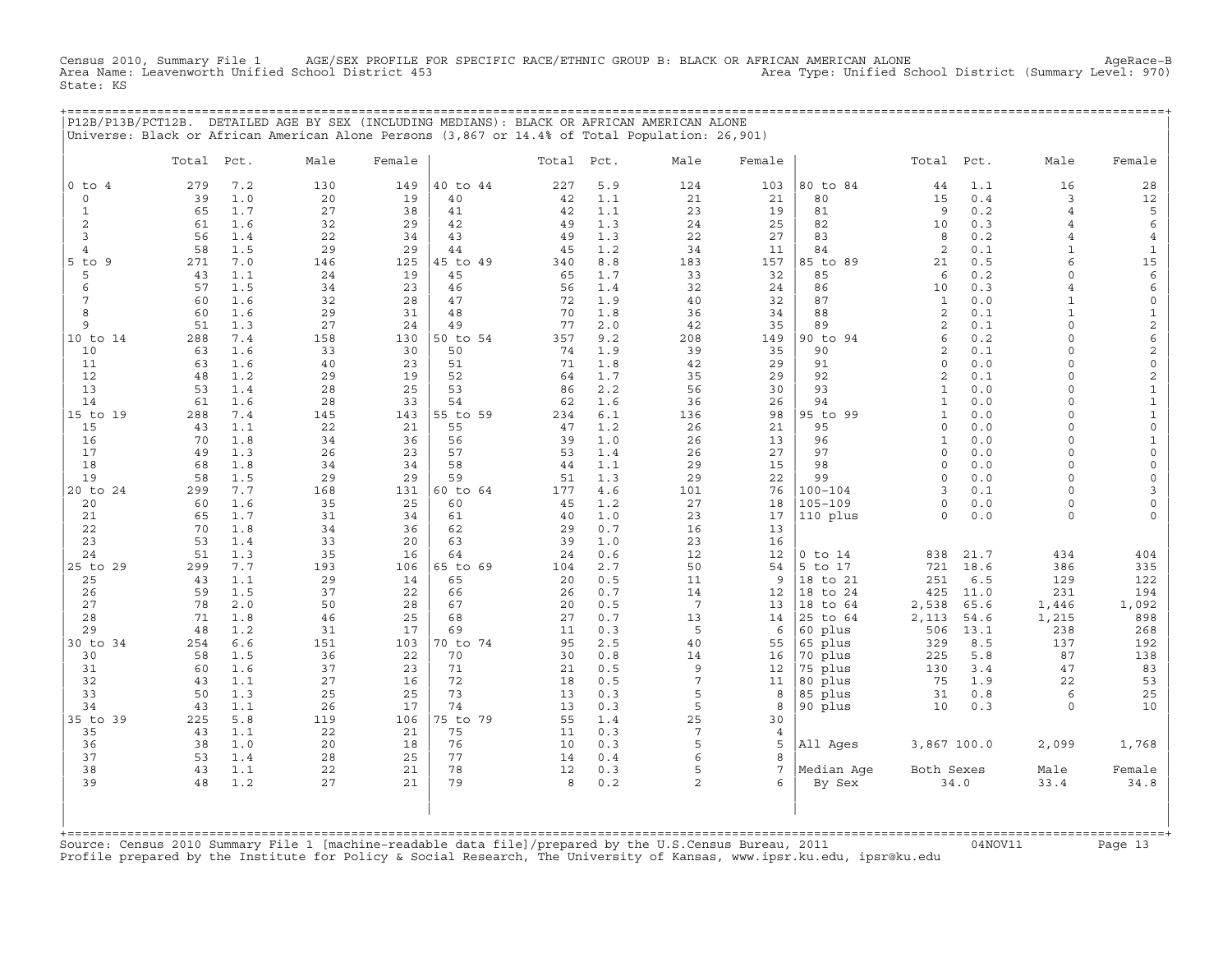Census 2010, Summary File 1 AGE/SEX PROFILE FOR SPECIFIC RACE/ETHNIC GROUP C: AMERICAN INDIAN AND ALASKA NATIVE ALONE AgeRace−C Area Name: Leavenworth Unified School District 453 Area Type: Unified School District (Summary Level: 970) State: KS

+===================================================================================================================================================+

|                | P12C/P13C/PCT12C. DETAILED AGE BY SEX (INCLUDING MEDIANS): AMERICAN INDIAN AND ALASKA NATIVE ALONE<br>Universe: American Indian and Alaska Native Alone Persons (157 or 0.6% of Total Population: 26,901) |                                |                                |                |                         |             |                                |                                    |                    |                             |             |                          |                          |
|----------------|-----------------------------------------------------------------------------------------------------------------------------------------------------------------------------------------------------------|--------------------------------|--------------------------------|----------------|-------------------------|-------------|--------------------------------|------------------------------------|--------------------|-----------------------------|-------------|--------------------------|--------------------------|
|                | Total<br>Pct.                                                                                                                                                                                             | Male                           | Female                         |                | Total Pct.              |             | Male                           | Female                             |                    | Total                       | Pct.        | Male                     | Female                   |
| $0$ to $4$     | 5.7<br>9                                                                                                                                                                                                  | 5                              | 4                              | 40 to 44       | 17                      | 10.8        | 3                              | 14                                 | 80 to 84           | 3                           | 1.9         | $\mathbf{1}$             | 2                        |
| $\circ$        | 0.6<br>$\mathbf{1}$                                                                                                                                                                                       | $\circ$                        | $\mathbf 1$                    | 40             | $\mathbf{1}$            | 0.6         | $\mathsf{O}\xspace$            | $\mathbf{1}$                       | 80                 | $\mathbf{1}$                | 0.6         | 0                        | $\mathbf{1}$             |
| $\mathbf 1$    | 3<br>1.9                                                                                                                                                                                                  | 2                              | $\mathbf{1}$                   | 41             | 1                       | 0.6         | $\Omega$                       | 1                                  | 81                 | $\mathbf 0$                 | 0.0         | $\Omega$                 | $\mathsf O$              |
| 2<br>3         | 0.6<br>1<br>2<br>1.3                                                                                                                                                                                      | $\mathbf{1}$<br>2              | $\Omega$<br>$\circ$            | 42<br>43       | 1<br>8                  | 0.6<br>5.1  | $\mathbf{1}$<br>$\circ$        | $\mathbf 0$<br>8                   | 82<br>83           | $\mathbf 0$<br>$\mathbf{1}$ | 0.0<br>0.6  | $\Omega$<br>$\mathbf{1}$ | 0<br>$\mathsf{O}\xspace$ |
| $\overline{4}$ | 1.3<br>$\overline{2}$                                                                                                                                                                                     | $\circ$                        | 2                              | 44             | 6                       | 3.8         | $\overline{2}$                 | 4                                  | 84                 | $\mathbf{1}$                | 0.6         | $\Omega$                 | $\mathbf{1}$             |
| $5$ to $9$     | 5.1<br>8                                                                                                                                                                                                  | 6                              | 2                              | 45 to 49       | 9                       | 5.7         | 3                              | 6                                  | 85 to 89           | $\overline{2}$              | 1.3         | $\overline{2}$           | $\mathsf{O}\xspace$      |
| 5              | 1.3<br>$\overline{c}$                                                                                                                                                                                     | $\mathbf{2}$                   | 0                              | 45             | $\mathbf{1}$            | 0.6         | $\mathbf{1}$                   | $\mathsf{O}\xspace$                | 85                 | $\mathbf 0$                 | 0.0         | $\Omega$                 | $\mathsf{O}\xspace$      |
| 6              | 1.9<br>3                                                                                                                                                                                                  | 1                              | 2                              | 46             | $\sqrt{2}$              | 1.3         | $\mathbf{1}$                   | $\mathbf{1}$                       | 86                 | $\mathbf{1}$                | 0.6         | $\mathbf{1}$             | 0                        |
| 7              | 1.3<br>$\overline{2}$                                                                                                                                                                                     | $\overline{2}$                 | 0                              | 47             | 3                       | 1.9         | $\mathbf{1}$                   | 2                                  | 87                 | $\mathbf{1}$                | 0.6         | 1                        | 0                        |
| 8              | 0.6<br>1                                                                                                                                                                                                  | $\mathbf{1}$                   | $\Omega$                       | 48             | $\mathbf{1}$            | 0.6         | $\Omega$                       | $\mathbf 1$                        | 88                 | $\Omega$                    | 0.0         | $\Omega$                 | 0                        |
| 9              | $\Omega$<br>0.0<br>6                                                                                                                                                                                      | 0<br>4                         | 0                              | 49             | $\sqrt{2}$              | 1.3         | $\Omega$<br>8                  | $\mathbf 2$                        | 89                 | $\Omega$<br>$\Omega$        | 0.0         | $\Omega$<br>$\cap$       | 0                        |
| 10 to 14<br>10 | 3.8<br>1.3<br>$\overline{2}$                                                                                                                                                                              | $\mathbf{1}$                   | 2<br>$\mathbf{1}$              | 50 to 54<br>50 | 16<br>3                 | 10.2<br>1.9 | 3                              | 8<br>$\circ$                       | 90 to 94<br>90     | $\Omega$                    | 0.0<br>0.0  | $\Omega$                 | 0<br>0                   |
| 11             | 0.6<br>1                                                                                                                                                                                                  | $\mathbf{1}$                   | $\circ$                        | 51             | 5                       | 3.2         | $\overline{c}$                 | $\mathsf 3$                        | 91                 | $\mathbf 0$                 | 0.0         | $\Omega$                 | $\mathsf{O}\xspace$      |
| 12             | 1.3<br>2                                                                                                                                                                                                  | $\mathbf{1}$                   | $\mathbf{1}$                   | 52             | $\mathbf{2}$            | 1.3         | $\Omega$                       | $\sqrt{2}$                         | 92                 | $\mathbf 0$                 | 0.0         | $\Omega$                 | $\mathsf{O}\xspace$      |
| 13             | $\mathbf{1}$<br>0.6                                                                                                                                                                                       | $\mathbf{1}$                   | $\Omega$                       | 53             | 3                       | 1.9         | $\mathbf{2}$                   | $\mathbf{1}$                       | 93                 | $\Omega$                    | 0.0         | $\Omega$                 | $\mathbf{0}$             |
| 14             | $\circ$<br>0.0                                                                                                                                                                                            | $\mathbf 0$                    | 0                              | 54             | 3                       | 1.9         | $\mathbf{1}$                   | 2                                  | 94                 | $\mathbf 0$                 | 0.0         | $\Omega$                 | $\mathsf O$              |
| 15 to 19       | 10.2<br>16                                                                                                                                                                                                | 8                              | 8                              | 55 to 59       | 11                      | 7.0         | $\overline{4}$                 | $\overline{7}$                     | 95 to 99           | $\mathbf{1}$                | 0.6         | $\Omega$                 | $\mathbf{1}$             |
| 15<br>16       | 2.5<br>$\overline{4}$<br>3<br>1.9                                                                                                                                                                         | 2<br>$\overline{2}$            | $\overline{2}$<br>$\mathbf{1}$ | 55<br>56       | 4<br>3                  | 2.5<br>1.9  | 3<br>$\mathbf{1}$              | $\mathbf{1}$<br>2                  | 95<br>96           | $\mathbf 0$<br>$\mathbf 0$  | 0.0<br>0.0  | $\circ$<br>0             | $\circ$<br>0             |
| 17             | 2.5<br>4                                                                                                                                                                                                  | $\overline{c}$                 | $\overline{c}$                 | 57             | $\mathbf{1}$            | 0.6         | $\Omega$                       | 1                                  | 97                 | 1                           | 0.6         | $\Omega$                 | $\mathbf{1}$             |
| 18             | 2.5<br>$\overline{4}$                                                                                                                                                                                     | $\mathbf{1}$                   | 3                              | 58             | $\overline{c}$          | 1.3         | $\Omega$                       | $\overline{c}$                     | 98                 | $\mathbf 0$                 | 0.0         | $\Omega$                 | $\mathsf{O}\xspace$      |
| 19             | $\mathbf{1}$<br>0.6                                                                                                                                                                                       | $\mathbf{1}$                   | 0                              | 59             | $\mathbf{1}$            | 0.6         | $\Omega$                       | $\mathbf{1}$                       | 99                 | $\mathbf 0$                 | 0.0         | $\Omega$                 | $\circ$                  |
| 20 to 24       | 11<br>7.0                                                                                                                                                                                                 | 5                              | 6                              | 60 to 64       | 8                       | 5.1         | 5                              | 3                                  | $100 - 104$        | $\mathbf{1}$                | 0.6         | $\Omega$                 | $\mathbf{1}$             |
| 20             | 1.3<br>2                                                                                                                                                                                                  | $\mathbf{1}$                   | $\mathbf 1$                    | 60             | 2                       | 1.3         | $\mathbf{1}$                   | $\mathbf{1}$                       | $105 - 109$        | $\circ$                     | 0.0         | $\circ$                  | $\mathsf O$              |
| 21             | 2<br>1.3                                                                                                                                                                                                  | $\mathbf 1$                    | $\mathbf{1}$                   | 61             | $\mathbf{1}$            | 0.6         | $\mathbf 1$                    | $\mathsf O$                        | 110 plus           | $\mathbf 0$                 | 0.0         | 0                        | 0                        |
| 22<br>23       | $\mathbf{1}$<br>0.6<br>2<br>1.3                                                                                                                                                                           | $\mathbf{1}$<br>$\mathbf{1}$   | 0<br>$\mathbf{1}$              | 62<br>63       | $\mathbf{2}$<br>2       | 1.3<br>1.3  | $\overline{a}$<br>$\mathbf{1}$ | $\circ$<br>$\mathbf{1}$            |                    |                             |             |                          |                          |
| 24             | 2.5<br>$\overline{4}$                                                                                                                                                                                     | $\mathbf{1}$                   | 3                              | 64             | $\mathbf{1}$            | 0.6         | $\Omega$                       | $\mathbf{1}$                       | $0$ to $14$        | 23                          | 14.6        | 15                       | 8                        |
| 25 to 29       | 10<br>$6.4$                                                                                                                                                                                               | 5                              | 5                              | 65 to 69       | 6                       | 3.8         | $\overline{4}$                 | $\sqrt{2}$                         | 5 to 17            | 25                          | 15.9        | 16                       | 9                        |
| 25             | 0.6<br>1                                                                                                                                                                                                  | $\mathbf 0$                    | $\mathbf{1}$                   | 65             | $\mathbf{1}$            | 0.6         | $\mathbf{1}$                   | $\circ$                            | 18 to 21           | 9                           | 5.7         | $\overline{4}$           | 5                        |
| 26             | $\overline{4}$<br>2.5                                                                                                                                                                                     | 2                              | $\overline{a}$                 | 66             | $\mathbf{2}$            | 1.3         | $\Omega$                       | $\mathbf{2}$                       | 18 to 24           | 16                          | 10.2        | $7\overline{ }$          | 9                        |
| 27             | 2<br>1.3                                                                                                                                                                                                  | $\mathbf{1}$                   | $\mathbf{1}$                   | 67             | $\circ$                 | 0.0         | $\Omega$                       | $\mathbf 0$                        | 18<br>to 64        | 109                         | 69.4        | 47                       | 62                       |
| 28             | 3<br>1.9                                                                                                                                                                                                  | 2                              | $\mathbf{1}$                   | 68             | $\circ$                 | 0.0         | $\Omega$                       | $\Omega$                           | 25 to 64           | 93                          | 59.2        | 40                       | 53                       |
| 29<br>30 to 34 | $\circ$<br>0.0<br>7.0<br>11                                                                                                                                                                               | 0<br>7                         | 0<br>4                         | 69<br>70 to 74 | 3<br>$\circ$            | 1.9<br>0.0  | 3<br>$\Omega$                  | $\mathbf 0$<br>$\mathsf O$         | 60 plus<br>65 plus | 22<br>14                    | 14.0<br>8.9 | 12<br>$\overline{7}$     | $10$<br>$7\phantom{.0}$  |
| 30             | 0.6<br>1                                                                                                                                                                                                  | $\Omega$                       | 1                              | 70             | $\Omega$                | 0.0         | $\Omega$                       | $\mathbf 0$                        | 70 plus            | 8                           | 5.1         | 3                        | $\mathsf S$              |
| 31             | 3<br>1.9                                                                                                                                                                                                  | $\mathbf{1}$                   | 2                              | 71             | $\Omega$                | 0.0         | $\Omega$                       | $\mathbf 0$                        | 75 plus            | 8                           | 5.1         | 3                        | 5                        |
| 32             | 3<br>1.9                                                                                                                                                                                                  | 3                              | $\circ$                        | 72             | $\circ$                 | 0.0         | $\Omega$                       | $\mathsf O$                        | 80 plus            | $7\phantom{.0}$             | 4.5         | 3                        | $\overline{4}$           |
| 33             | 0.0<br>$\circ$                                                                                                                                                                                            | 0                              | 0                              | 73             | $\circ$                 | 0.0         | $\Omega$                       | $\mathsf O$                        | 85 plus            | $\overline{4}$              | 2.5         | 2                        | $\overline{c}$           |
| 34             | 2.5<br>$\overline{4}$                                                                                                                                                                                     | 3                              | $\mathbf 1$                    | 74             | $\Omega$                | 0.0         | $\Omega$                       | $\circ$                            | 90 plus            | 2                           | 1.3         | $\circ$                  | $\overline{a}$           |
| 35 to 39       | 7.0<br>11                                                                                                                                                                                                 | 5                              | 6                              | 75 to 79       | 1                       | 0.6         | $\Omega$                       | $\mathbf{1}$                       |                    |                             |             |                          |                          |
| 35<br>36       | 2<br>1.3<br>1.3<br>2                                                                                                                                                                                      | $\mathbf{1}$<br>$\overline{c}$ | $\mathbf{1}$<br>$\circ$        | 75<br>76       | $\mathbf{1}$<br>$\circ$ | 0.6<br>0.0  | $\Omega$<br>$\Omega$           | $\mathbf 1$<br>$\mathsf{O}\xspace$ | All Ages           |                             | 157 100.0   | 75                       | 82                       |
| 37             | 2.5<br>$\overline{4}$                                                                                                                                                                                     | 2                              | $\overline{a}$                 | 77             | $\circ$                 | 0.0         | $\Omega$                       | $\Omega$                           |                    |                             |             |                          |                          |
| 38             | $\mathbf{1}$<br>0.6                                                                                                                                                                                       | $\mathsf{O}\xspace$            | $\mathbf{1}$                   | 78             | $\circ$                 | 0.0         | $\Omega$                       | $\circ$                            | Median Age         | Both Sexes                  |             | Male                     | Female                   |
| 39             | $\overline{2}$<br>1.3                                                                                                                                                                                     | $\mathsf{O}\xspace$            | $\overline{2}$                 | 79             | $\circ$                 | 0.0         | $\Omega$                       | $\Omega$                           | By Sex             |                             | 37.9        | 34.2                     | 43.3                     |
|                |                                                                                                                                                                                                           |                                |                                |                |                         |             |                                |                                    |                    |                             |             |                          |                          |

+===================================================================================================================================================+Source: Census 2010 Summary File 1 [machine−readable data file]/prepared by the U.S.Census Bureau, 2011 04NOV11 Page 14 Profile prepared by the Institute for Policy & Social Research, The University of Kansas, www.ipsr.ku.edu, ipsr@ku.edu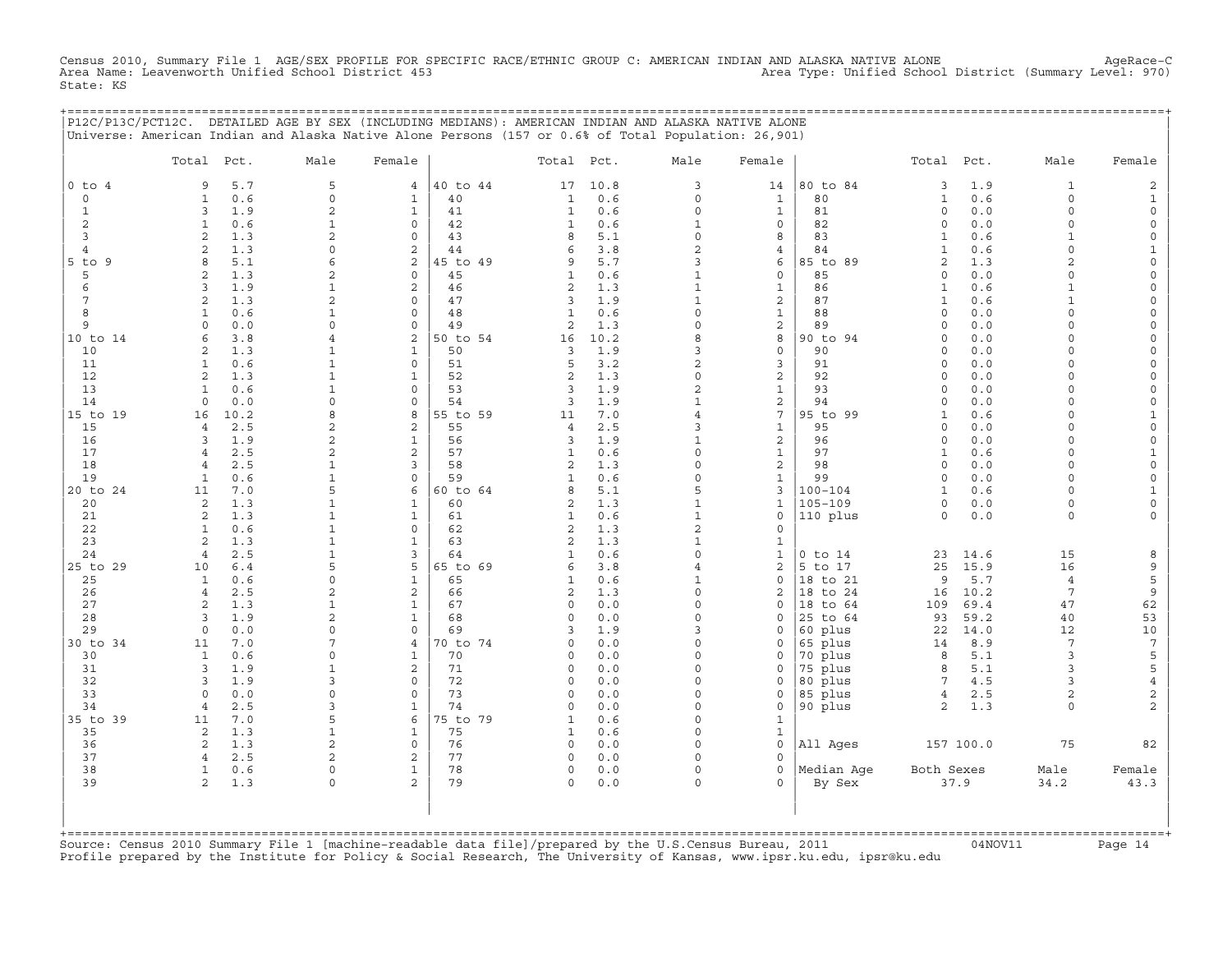Census 2010, AGE/SEX PROFILE FOR SPECIFIC RACE/ETHNIC GROUP D: ASIAN ALONE<br>Chang 2010, Area Type: Unified School District (Summary Level: 970) Census 2010, Summary File 1 AGE/SEX<br>Area Name: Leavenworth Unified School District 453 State: KS

+===================================================================================================================================================+ |P12D/P13D/PCT12D. DETAILED AGE BY SEX (INCLUDING MEDIANS): ASIAN ALONE | |Universe: Asian Alone Persons (410 or 1.5% of Total Population: 26,901) |

|                      | Total Pct.           |            | Male                     | Female            |                | Total Pct.          |            | Male                       | Female                       |                            | Total                    | Pct.       | Male                           | Female                                     |
|----------------------|----------------------|------------|--------------------------|-------------------|----------------|---------------------|------------|----------------------------|------------------------------|----------------------------|--------------------------|------------|--------------------------------|--------------------------------------------|
| $0$ to $4$           | 21                   | 5.1        | 10                       | 11                | 40 to 44       | 28                  | 6.8        | $7\phantom{.0}$            | 21                           | 80 to 84                   | 7                        | 1.7        | $\mathbf{1}$                   | 6                                          |
| $\mathbf 0$          | $\overline{4}$       | 1.0        | 2                        | $\mathbf{2}$      | 40             | 7                   | 1.7        | $\sqrt{2}$                 | 5                            | 80                         | $\overline{4}$           | 1.0        | $\mathbf{1}$                   | 3                                          |
| $\mathbf{1}$         | $\mathbf{3}$         | 0.7        | $1\,$                    | $\mathbf{2}$      | 41             | 5                   | 1.2        | $\mathbf{1}$               | $\overline{4}$               | 81                         | $\mathbf{1}$             | 0.2        | $\circ$                        | $\mathbf{1}$                               |
| $\overline{2}$       | 2                    | 0.5        | $\mathbf{1}$             | $\mathbf{1}$      | 42             | 6                   | 1.5        | 3                          | $\mathbf{3}$                 | 82                         | $\Omega$                 | 0.0        | $\Omega$                       | $\mathsf{O}\xspace$                        |
| $\overline{3}$       | 9                    | 2.2        | $\overline{4}$           | 5                 | 43             | $\overline{3}$      | 0.7        | $\circ$                    | $\overline{3}$               | 83                         | $\Omega$                 | 0.0        | $\Omega$                       | $\mathsf{O}\xspace$                        |
| $\overline{4}$       | $\overline{3}$       | 0.7        | $\overline{2}$           | $\mathbf{1}$      | 44             | 7                   | 1.7        | $\mathbf{1}$               | 6                            | 84                         | $\overline{c}$           | 0.5        | $\Omega$                       | $\overline{c}$                             |
| $5$ to $9$           | 18                   | 4.4        | 9                        | 9                 | 45 to 49       | 31                  | 7.6        | 11                         | 20                           | 85 to 89                   | 3                        | 0.7        | $\mathbf{1}$                   | $\overline{c}$                             |
| 5                    | 5                    | 1.2        | 3                        | 2                 | 45             | 4                   | 1.0        | $\mathbf{2}$               | 2                            | 85                         | 2                        | 0.5        | 1                              | $\mathbf 1$                                |
| 6<br>$7\phantom{.0}$ | 3<br>$\overline{4}$  | 0.7        | $\mathbf 1$<br>3         | 2<br>$\mathbf{1}$ | 46<br>47       | 7<br>3              | 1.7<br>0.7 | $\overline{4}$<br>$\Omega$ | 3<br>$\mathbf{3}$            | 86<br>87                   | $\Omega$<br>$\mathbf{1}$ | 0.0<br>0.2 | $\Omega$<br>$\Omega$           | $\mathsf{O}\xspace$                        |
| 8                    | $\mathbf{1}$         | 1.0<br>0.2 | $\mathbf{1}$             | $\Omega$          | 48             | 5                   | 1.2        | 2                          | $\mathbf{3}$                 | 88                         | $\Omega$                 | 0.0        | $\Omega$                       | $\mathbf{1}$<br>$\mathsf{O}\xspace$        |
| 9                    | 5                    | 1.2        | $\mathbf{1}$             | $\overline{4}$    | 49             | 12                  | 2.9        | 3                          | 9                            | 89                         | $\Omega$                 | 0.0        | $\Omega$                       | $\mathsf{O}\xspace$                        |
| 10 to 14             | 13                   | 3.2        | 5                        | 8                 | 50 to 54       | 36                  | 8.8        | 6                          | 30                           | 90 to 94                   | 3                        | 0.7        | $\mathbf{1}$                   | $\overline{c}$                             |
| 10                   | 2                    | 0.5        | $\Omega$                 | $\overline{a}$    | 50             | 6                   | 1.5        | $\mathbf 0$                | 6                            | 90                         | $\mathbf{1}$             | 0.2        | $\Omega$                       | $\mathbf 1$                                |
| 11                   | $\circ$              | 0.0        | 0                        | $\mathbf 0$       | 51             | 5                   | 1.2        | $\mathbf{1}$               | $\overline{4}$               | 91                         | 2                        | 0.5        | $\mathbf{1}$                   | $\mathbf{1}$                               |
| 12                   | 5                    | 1.2        | $\overline{2}$           | 3                 | 52             | 7                   | 1.7        | $\overline{c}$             | 5                            | 92                         | $\Omega$                 | 0.0        | $\Omega$                       | $\mathsf O$                                |
| 13                   | $\overline{2}$       | 0.5        | $\mathbf{1}$             | $\mathbf{1}$      | 53             | 11                  | 2.7        | $\overline{c}$             | 9                            | 93                         | $\Omega$                 | 0.0        | $\Omega$                       | $\circ$                                    |
| 14                   | $\overline{4}$       | 1.0        | $\overline{c}$           | $\overline{a}$    | 54             | $7\phantom{.0}$     | 1.7        | $1\,$                      | 6                            | 94                         | $\Omega$                 | 0.0        | $\Omega$                       | $\mathsf O$                                |
| 15 to 19             | 22                   | 5.4        | 12                       | 10                | 55 to 59       | 28                  | $6.8$      | 6                          | 22                           | 95 to 99                   | $\Omega$                 | 0.0        | $\Omega$                       | $\mathsf{O}\xspace$                        |
| 15                   | $\overline{3}$       | 0.7        | $\mathsf 3$              | $\mathbf 0$       | 55             | 6                   | 1.5        | $\overline{c}$             | $\overline{4}$               | 95                         | $\Omega$                 | 0.0        | $\Omega$                       | $\mathsf{O}\xspace$                        |
| 16                   | 10                   | 2.4        | 5                        | 5                 | 56             | 7                   | 1.7        | $\mathbf{2}$               | 5                            | 96                         | $\circ$                  | 0.0        | 0                              | 0                                          |
| 17                   | $\overline{4}$       | 1.0        | $\overline{2}$           | 2                 | 57             | 7                   | 1.7        | $\mathbf{1}$               | 6                            | 97                         | $\Omega$                 | 0.0        | $\Omega$                       | $\mathsf{O}\xspace$                        |
| 18                   | 2                    | 0.5        | $\mathbf{1}$             | $\mathbf{1}$      | 58             | $\overline{3}$      | 0.7        | $\Omega$                   | $\overline{3}$               | 98                         | $\Omega$                 | 0.0        | $\Omega$                       | $\circ$                                    |
| 19                   | 3                    | 0.7        | $\mathbf{1}$             | $\overline{c}$    | 59             | 5                   | 1.2        | $\mathbf{1}$<br>3          | $\overline{4}$               | 99                         | $\Omega$<br>$\Omega$     | 0.0        | $\Omega$<br>$\Omega$           | $\mathsf{O}\xspace$                        |
| 20 to 24<br>20       | 21<br>5              | 5.1<br>1.2 | 15<br>$\overline{4}$     | 6<br>$\mathbf{1}$ | 60 to 64<br>60 | 24<br>5             | 5.9<br>1.2 | $\Omega$                   | 21<br>5                      | $100 - 104$<br>$105 - 109$ | $\circ$                  | 0.0<br>0.0 | $\circ$                        | $\mathsf{O}\xspace$<br>$\mathsf{O}\xspace$ |
| 21                   | $\overline{4}$       | 1.0        | 3                        | $\mathbf{1}$      | 61             | 5                   | 1.2        | $\Omega$                   | 5                            | 110 plus                   | $\circ$                  | 0.0        | $\circ$                        | 0                                          |
| 22                   | $\overline{4}$       | 1.0        | $\overline{2}$           | 2                 | 62             | $\overline{4}$      | 1.0        | $\Omega$                   | $\overline{4}$               |                            |                          |            |                                |                                            |
| 23                   | $\overline{4}$       | 1.0        | $\overline{2}$           | 2                 | 63             | 8                   | 2.0        | 3                          | 5                            |                            |                          |            |                                |                                            |
| 24                   | $\overline{4}$       | 1.0        | $\overline{4}$           | $\mathbf 0$       | 64             | 2                   | 0.5        | $\circ$                    | 2                            | $0$ to $14$                | 52                       | 12.7       | 24                             | 28                                         |
| 25 to 29             | 19                   | 4.6        | 7                        | 12                | 65 to 69       | 29                  | 7.1        | $7\overline{ }$            | 22                           | 5 to 17                    | 48                       | 11.7       | 24                             | 24                                         |
| 25                   | 2                    | 0.5        | 0                        | 2                 | 65             | 5                   | 1.2        | $\Omega$                   | 5                            | 18 to 21                   | 14                       | 3.4        | 9                              | 5                                          |
| 26                   | 5                    | 1.2        | 5                        | $\Omega$          | 66             | 4                   | 1.0        | $\Omega$                   | $\overline{4}$               | 18 to 24                   | 26                       | 6.3        | 17                             | 9                                          |
| 27                   | 5                    | 1.2        | $\mathbf{1}$             | $\overline{4}$    | 67             | 5                   | 1.2        | $\mathbf{1}$               | 4                            | 18<br>to 64                | 276                      | 67.3       | 89                             | 187                                        |
| 28                   | $\overline{2}$       | 0.5        | $\circ$                  | 2                 | 68             | 10                  | 2.4        | $\overline{4}$             | 6                            | 25 to 64                   | 250                      | 61.0       | 72                             | 178                                        |
| 29                   | 5                    | 1.2        | $\mathbf{1}$             | $\overline{4}$    | 69             | 5                   | 1.2        | $\overline{a}$             | 3                            | 60 plus                    | 89                       | 21.7       | 20                             | 69                                         |
| 30 to 34             | 42                   | 10.2       | 15                       | 27                | 70 to 74       | 16                  | 3.9        | 5                          | 11                           | 65 plus                    | 65                       | 15.9       | 17                             | 48                                         |
| 30                   | 5                    | 1.2        | $\mathbf{2}$             | 3                 | 70             | $\mathbf 0$         | 0.0        | $\mathbf 0$                | $\circ$                      | 70 plus                    | 36                       | 8.8        | 10                             | 26                                         |
| 31                   | 12                   | 2.9        | 6                        | 6                 | 71             | 7                   | 1.7        | 2                          | 5                            | 75 plus                    | 20                       | 4.9        | 5                              | 15                                         |
| 32                   | $7\overline{ }$<br>9 | 1.7<br>2.2 | $\mathbf{1}$<br>$\Omega$ | 6<br>9            | 72<br>73       | $\overline{4}$      | 1.0<br>0.5 | $\Omega$                   | $\overline{4}$               | 80 plus                    | 13<br>6                  | 3.2        | 3                              | 10                                         |
| 33<br>34             | 9                    | 2.2        | 6                        | $\overline{3}$    | 74             | 2<br>$\overline{3}$ | 0.7        | $\mathbf{1}$<br>2          | $\mathbf{1}$<br>$\mathbf{1}$ | 85 plus<br>90 plus         | 3                        | 1.5<br>0.7 | $\overline{a}$<br>$\mathbf{1}$ | $\overline{4}$<br>2                        |
| 35 to 39             | 42                   | 10.2       | 17                       | 25                | 75 to 79       | 7                   | 1.7        | $\overline{c}$             | 5                            |                            |                          |            |                                |                                            |
| 35                   | 10                   | 2.4        | 5                        | 5                 | 75             | $\mathbf 0$         | 0.0        | $\Omega$                   | $\mathbb O$                  |                            |                          |            |                                |                                            |
| 36                   | 9                    | 2.2        | 6                        | 3                 | 76             | $\mathbf{1}$        | 0.2        | $\mathbf 0$                | $\mathbf{1}$                 | All Ages                   |                          | 410 100.0  | 140                            | 270                                        |
| 37                   | 10                   | 2.4        | 2                        | 8                 | 77             | 3                   | 0.7        | $\mathbf{1}$               | 2                            |                            |                          |            |                                |                                            |
| 38                   | $7\phantom{.0}$      | 1.7        | 3                        | $\overline{4}$    | 78             | $\mathbf{1}$        | 0.2        | $\mathbf 0$                | $\mathbf{1}$                 | Median Age                 | Both Sexes               |            | Male                           | Female                                     |
| 39                   | 6                    | 1.5        | $\mathbf{1}$             | 5                 | 79             | 2                   | 0.5        | $\mathbf{1}$               | $\mathbf{1}$                 | By Sex                     |                          | 41.0       | 34.5                           | 47.3                                       |
|                      |                      |            |                          |                   |                |                     |            |                            |                              |                            |                          |            |                                |                                            |

+===================================================================================================================================================+Source: Census 2010 Summary File 1 [machine−readable data file]/prepared by the U.S.Census Bureau, 2011 04NOV11 Page 15 Profile prepared by the Institute for Policy & Social Research, The University of Kansas, www.ipsr.ku.edu, ipsr@ku.edu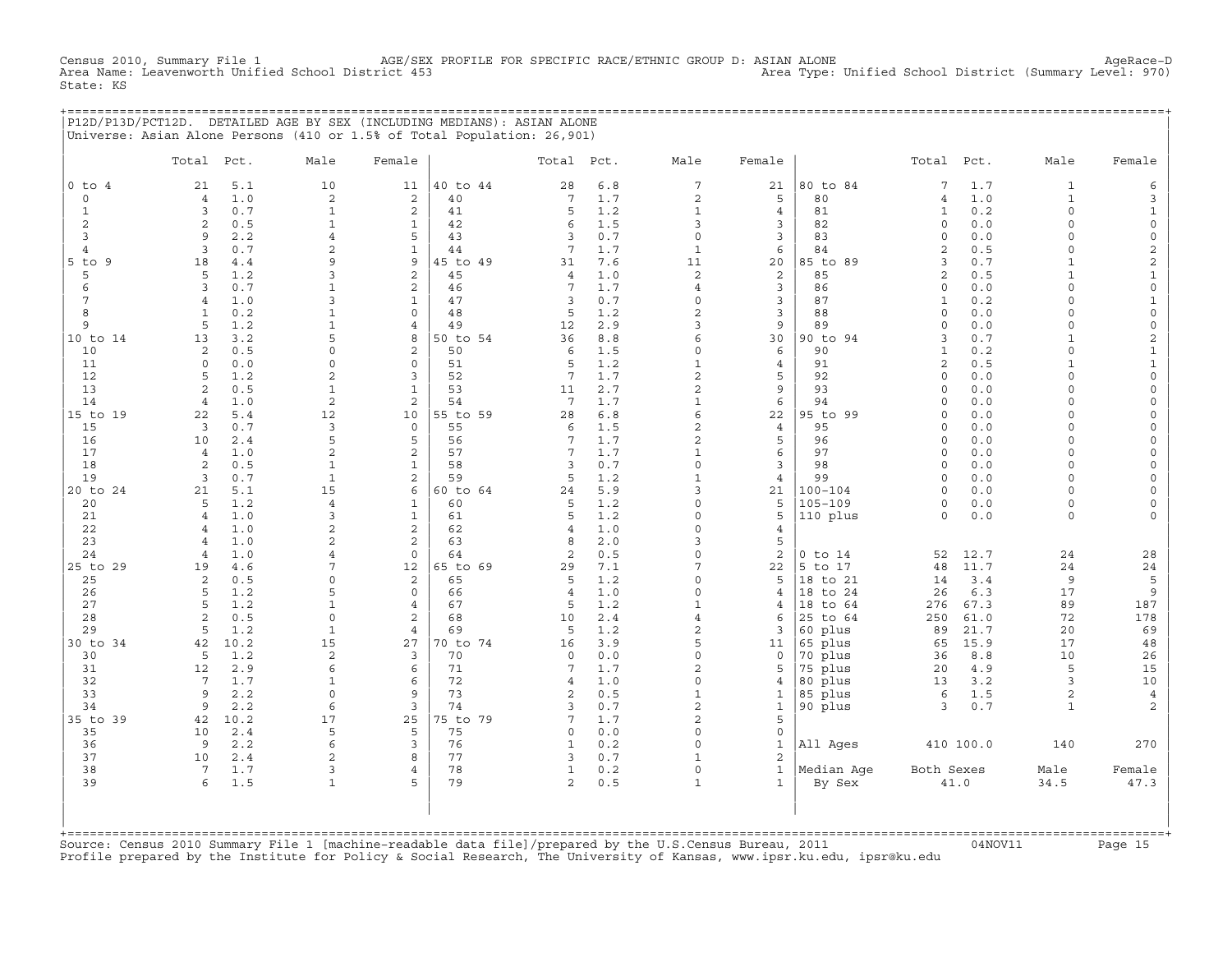Census 2010, Summary File 1 AGE/SEX PROFILE FOR SPECIFIC RACE/ETHNIC GROUP E: NAT HAWAIIAN/OTH. PACIFIC ISLANDER ALONE AgeRace-E<br>Area Name: Leavenworth Unified School District 453 State: KS

|                | P12E/P13E/PCT12E. DETAILED AGE BY SEX (INCLUDING MEDIANS): NAT HAWAIIAN/OTH. PACIFIC ISLANDER ALONE |                      |                                           |                             |             |                      |                          | =========================== |                      |              |                      |                      |
|----------------|-----------------------------------------------------------------------------------------------------|----------------------|-------------------------------------------|-----------------------------|-------------|----------------------|--------------------------|-----------------------------|----------------------|--------------|----------------------|----------------------|
|                | Universe: Nat Hawaiian/Oth. Pacific Islander Alone Persons (47 or 0.2% of Total Population: 26,901) |                      |                                           |                             |             |                      |                          |                             |                      |              |                      |                      |
|                | Total Pct.                                                                                          | Male                 | Female                                    | Total Pct.                  |             | Male                 | Female                   |                             | Total Pct.           |              | Male                 | Female               |
| $0$ to $4$     | 3<br>6.4                                                                                            | $\mathsf{O}\xspace$  | 40 to 44<br>3                             | 3                           | $6.4$       | $\mathbf{1}$         | $\mathbf{2}$             | 80 to 84                    | $\mathsf{O}\xspace$  | 0.0          | $\mathbf 0$          |                      |
| $\circ$        | $0.0$<br>0                                                                                          | $\Omega$             | 40<br>0                                   | 1                           | 2.1         | 0                    | 1                        | 80                          | 0                    | 0.0          | $\mathsf{O}\xspace$  | $\Omega$             |
| 1              | $\Omega$<br>0.0                                                                                     | $\Omega$             | $\Omega$<br>41                            | $\Omega$                    | $0.0$       | $\Omega$             | $\mathbf{0}$             | 81                          | $\Omega$             | $0.0$        | $\Omega$             | $\Omega$             |
| 2<br>3         | 0.0<br>$\mathbf 0$<br>2.1<br>$\mathbf{1}$                                                           | $\Omega$<br>0        | $\mathbf 0$<br>42<br>43<br>$\mathbf{1}$   | 1<br>$\mathbf 0$            | 2.1<br>0.0  | 1<br>$\Omega$        | 0<br>0                   | 82<br>83                    | $\circ$<br>$\circ$   | 0.0<br>0.0   | $\Omega$<br>$\Omega$ | $\Omega$<br>$\Omega$ |
| 4              | 4.3<br>2                                                                                            | $\Omega$             | 2<br>44                                   | 1                           | 2.1         | $\Omega$             | 1                        | 84                          | $\Omega$             | 0.0          | $\Omega$             |                      |
| 5 to 9         | $\overline{4}$<br>8.5                                                                               | $\mathbf{1}$         | 3<br>45 to 49                             | 3                           | $6.4$       | 2                    | $\mathbf{1}$             | 85 to 89                    | $\circ$              | 0.0          | $\Omega$             |                      |
| 5              | 2.1<br>1                                                                                            | $\Omega$             | $\mathbf{1}$<br>45                        | 2                           | 4.3         | 1                    | 1                        | 85                          | $\Omega$             | 0.0          | $\cap$               | $\Omega$             |
| 6              | 0.0<br>$\Omega$                                                                                     | $\Omega$             | $\mathbf 0$<br>46                         | $\mathbf 0$                 | 0.0         | $\Omega$             | $\mathbf{0}$             | 86                          | $\circ$              | 0.0          | $\cap$               |                      |
| 7              | 2.1<br>1                                                                                            | $\Omega$             | 47<br>1                                   | $\mathbf 0$                 | 0.0         | $\Omega$             | $\mathbf{0}$             | 87                          | $\Omega$             | 0.0          | $\Omega$             |                      |
| 8<br>9         | 0.0<br>$\circ$<br>4.3<br>2                                                                          | $\Omega$<br>1        | 48<br>$\mathbf 0$<br>$\mathbf{1}$<br>49   | $\mathbf{1}$<br>$\mathbf 0$ | 2.1<br>0.0  | $\mathbf{1}$<br>0    | 0<br>0                   | 88<br>89                    | $\circ$<br>$\Omega$  | $0.0$<br>0.0 | $\Omega$<br>$\Omega$ | $\Omega$<br>$\Omega$ |
| 10 to 14       | 6<br>12.8                                                                                           | 4                    | 2<br>50 to 54                             | 4                           | 8.5         | 2                    | 2                        | 90 to 94                    | $\circ$              | 0.0          | $\Omega$             | $\Omega$             |
| 10             | 0.0<br>$\mathbf 0$                                                                                  | $\Omega$             | $\mathbf 0$<br>50                         | 2                           | 4.3         | $\mathbf{1}$         | $\mathbf{1}$             | 90                          | $\circ$              | 0.0          | $\Omega$             |                      |
| 11             | 2.1<br>1                                                                                            |                      | 51<br>1                                   | $\mathbf 0$                 | 0.0         | $\Omega$             | $\circ$                  | 91                          | $\Omega$             | 0.0          | $\Omega$             |                      |
| 12             | 2.1<br>1                                                                                            | -1                   | $\Omega$<br>52                            | $\Omega$                    | 0.0         | $\Omega$             | $\mathbf{0}$             | 92                          | $\Omega$             | 0.0          | $\cap$               |                      |
| 13             | $\mathbf{1}$<br>2.1                                                                                 | $\Omega$             | 53<br>$\mathbf{1}$                        | 1                           | 2.1         | 0                    | $\mathbf{1}$             | 93                          | $\circ$              | 0.0          | $\Omega$             | $\Omega$             |
| 14             | $6.4$<br>3<br>2.1<br>$\mathbf{1}$                                                                   | 3                    | 54<br>$\mathbf 0$<br>55 to 59<br>$\Omega$ | 1<br>5                      | 2.1         | 1<br>2               | 0                        | 94<br>95 to 99              | $\circ$<br>$\Omega$  | 0.0<br>0.0   | $\Omega$<br>$\cap$   |                      |
| 15 to 19<br>15 | 0.0<br>$\Omega$                                                                                     | $\Omega$             | $\Omega$<br>55                            | $\mathbf{1}$                | 10.6<br>2.1 | $\Omega$             | 3<br>$\mathbf{1}$        | 95                          | $\Omega$             | 0.0          | $\cap$               | $\Omega$             |
| 16             | 0.0<br>$\mathbf 0$                                                                                  | $\Omega$             | $\Omega$<br>56                            | 2                           | 4.3         | 2                    | 0                        | 96                          | $\Omega$             | 0.0          | $\cap$               | $\Omega$             |
| 17             | 2.1<br>$\mathbf{1}$                                                                                 | $\mathbf{1}$         | 57<br>$\mathbf 0$                         | $\circ$                     | 0.0         | $\Omega$             | 0                        | 97                          | $\circ$              | 0.0          | $\Omega$             | $\Omega$             |
| 18             | 0.0<br>$\circ$                                                                                      | $\Omega$             | 58<br>$\mathbf 0$                         | 1                           | 2.1         | 0                    | 1                        | 98                          | $\circ$              | 0.0          | $\Omega$             |                      |
| 19             | $\circ$<br>0.0                                                                                      | $\Omega$             | $\mathbf 0$<br>59                         | $\mathbf{1}$                | 2.1         | 0                    | $\mathbf{1}$             | 99                          | $\circ$              | 0.0          | $\Omega$             | $\Omega$             |
| 20 to 24       | 8.5<br>4                                                                                            | 4                    | 60 to 64<br>$\mathbf{0}$<br>$\Omega$      | 4                           | 8.5         | 3<br>$\Omega$        | $\mathbf{1}$             | $100 - 104$                 | $\Omega$<br>$\Omega$ | 0.0          | $\Omega$<br>$\Omega$ | $\Omega$             |
| 20<br>21       | 0.0<br>$\circ$<br>2.1<br>1                                                                          | $\Omega$<br>1        | 60<br>$\mathbf 0$<br>61                   | $\mathbf 0$<br>1            | 0.0<br>2.1  | 1                    | 0<br>0                   | $105 - 109$<br>110 plus     | $\circ$              | 0.0<br>0.0   | $\circ$              |                      |
| 22             | $\Omega$<br>0.0                                                                                     | $\Omega$             | $\mathbf 0$<br>62                         | $\circ$                     | 0.0         | $\Omega$             | 0                        |                             |                      |              |                      |                      |
| 23             | $6.4$<br>3                                                                                          | 3                    | $\mathbf 0$<br>63                         | 2                           | 4.3         | 2                    | 0                        |                             |                      |              |                      |                      |
| 24             | $\Omega$<br>0.0                                                                                     | $\Omega$             | $\mathsf{O}$<br>64                        | 1                           | 2.1         | $\Omega$             | 1                        | $0$ to $14$                 | 13                   | 27.7         | 5                    |                      |
| 25 to 29       | 2.1<br>-1                                                                                           |                      | 65 to 69<br>1                             | 0                           | 0.0         | $\Omega$             | 0                        | 5 to 17                     | 11                   | 23.4         | 6                    | 5                    |
| 25             | 0.0<br>$\Omega$                                                                                     | $\Omega$             | $\Omega$<br>65                            | $\Omega$                    | 0.0         | $\Omega$             | $\Omega$                 | 18 to 21                    | $\mathbf{1}$         | 2.1          | $\mathbf{1}$         | $\mathbf 0$          |
| 26<br>27       | 0.0<br>0<br>$\circ$<br>0.0                                                                          | $\Omega$<br>$\Omega$ | $\mathbf 0$<br>66<br>67<br>$\mathbf 0$    | 0<br>$\circ$                | 0.0<br>0.0  | 0<br>$\Omega$        | 0<br>0                   | 18 to 24<br>18 to 64        | 4<br>31              | 8.5<br>66.0  | $\overline{4}$<br>17 | $\mathsf O$<br>14    |
| 28             | 0.0<br>$\circ$                                                                                      | $\Omega$             | 68<br>$\mathbf 0$                         | $\circ$                     | 0.0         | $\Omega$             | 0                        | 25 to 64                    | 27                   | 57.4         | 13                   | 14                   |
| 29             | 2.1<br>-1                                                                                           | $\Omega$             | 69<br>1                                   | $\Omega$                    | 0.0         | $\Omega$             | 0                        | 60 plus                     | 6                    | 12.8         | $\overline{4}$       | 2                    |
| 30 to 34       | 8.5<br>$\overline{4}$                                                                               | 1                    | 3<br>70 to 74                             | 2                           | 4.3         | 1                    | 1                        | 65 plus                     | 2                    | 4.3          | $\mathbf{1}$         | 1                    |
| 30             | 0.0<br>$\Omega$                                                                                     | $\Omega$             | 70<br>$\mathbf{0}$                        | 0                           | 0.0         | $\Omega$             | 0                        | 70 plus                     | 2                    | 4.3          | 1                    | 1                    |
| 31             | $6.4$<br>3                                                                                          | $\Omega$             | 3<br>71                                   | 1                           | 2.1         | $\Omega$             | 1                        | 75 plus                     | $\mathbf 0$          | 0.0          | $\Omega$             | $\circ$              |
| 32<br>33       | $\circ$<br>0.0<br>2.1<br>1                                                                          | $\Omega$<br>1        | $\mathbf 0$<br>72<br>73<br>$\mathbf 0$    | 1<br>$\mathbf 0$            | 2.1<br>0.0  | $\mathbf{1}$<br>0    | 0<br>0                   | 80 plus<br>85 plus          | $\mathsf{O}$<br>0    | 0.0<br>0.0   | $\Omega$<br>$\Omega$ | $\Omega$<br>$\Omega$ |
| 34             | 0.0<br>$\Omega$                                                                                     | $\Omega$             | $\Omega$<br>74                            | $\Omega$                    | 0.0         | $\Omega$             | 0                        | 90 plus                     | $\Omega$             | 0.0          | $\Omega$             |                      |
| 35 to 39       | 6.4<br>3                                                                                            | $\mathfrak{D}$       | $\mathbf{1}$<br>75 to 79                  | $\mathbf 0$                 | 0.0         | $\Omega$             | 0                        |                             |                      |              |                      |                      |
| 35             | 2.1<br>$\mathbf{1}$                                                                                 | $\Omega$             | 75<br>$\mathbf{1}$                        | $\circ$                     | 0.0         | $\Omega$             | 0                        |                             |                      |              |                      |                      |
| 36             | 2.1<br>$\mathbf{1}$                                                                                 | 1                    | $\mathbf 0$<br>76                         | $\circ$                     | 0.0         | $\Omega$             | 0                        | All Ages                    |                      | 47 100.0     | 24                   | 23                   |
| 37             | 0.0<br>$\mathbf 0$                                                                                  | $\circ$              | $\mathbf 0$<br>77                         | 0                           | 0.0         | 0                    | 0                        |                             |                      |              |                      |                      |
| 38<br>39       | $\mathbf{1}$<br>2.1<br>$\Omega$<br>0.0                                                              | 1<br>$\Omega$        | 78<br>$\Omega$<br>79<br>$\Omega$          | $\mathbf 0$<br>$\Omega$     | 0.0<br>0.0  | $\Omega$<br>$\Omega$ | $\mathbf{0}$<br>$\Omega$ | Median Age<br>By Sex        | Both Sexes           | 35.5         | Male<br>37.5         | Female<br>31.8       |
|                |                                                                                                     |                      |                                           |                             |             |                      |                          |                             |                      |              |                      |                      |
|                |                                                                                                     |                      |                                           |                             |             |                      |                          |                             |                      |              |                      |                      |
|                |                                                                                                     |                      |                                           |                             |             |                      |                          |                             |                      |              |                      |                      |
| +============  |                                                                                                     |                      |                                           |                             |             |                      |                          |                             |                      |              |                      |                      |

+===================================================================================================================================================+Source: Census 2010 Summary File 1 [machine−readable data file]/prepared by the U.S.Census Bureau, 2011 04NOV11 Page 16 Profile prepared by the Institute for Policy & Social Research, The University of Kansas, www.ipsr.ku.edu, ipsr@ku.edu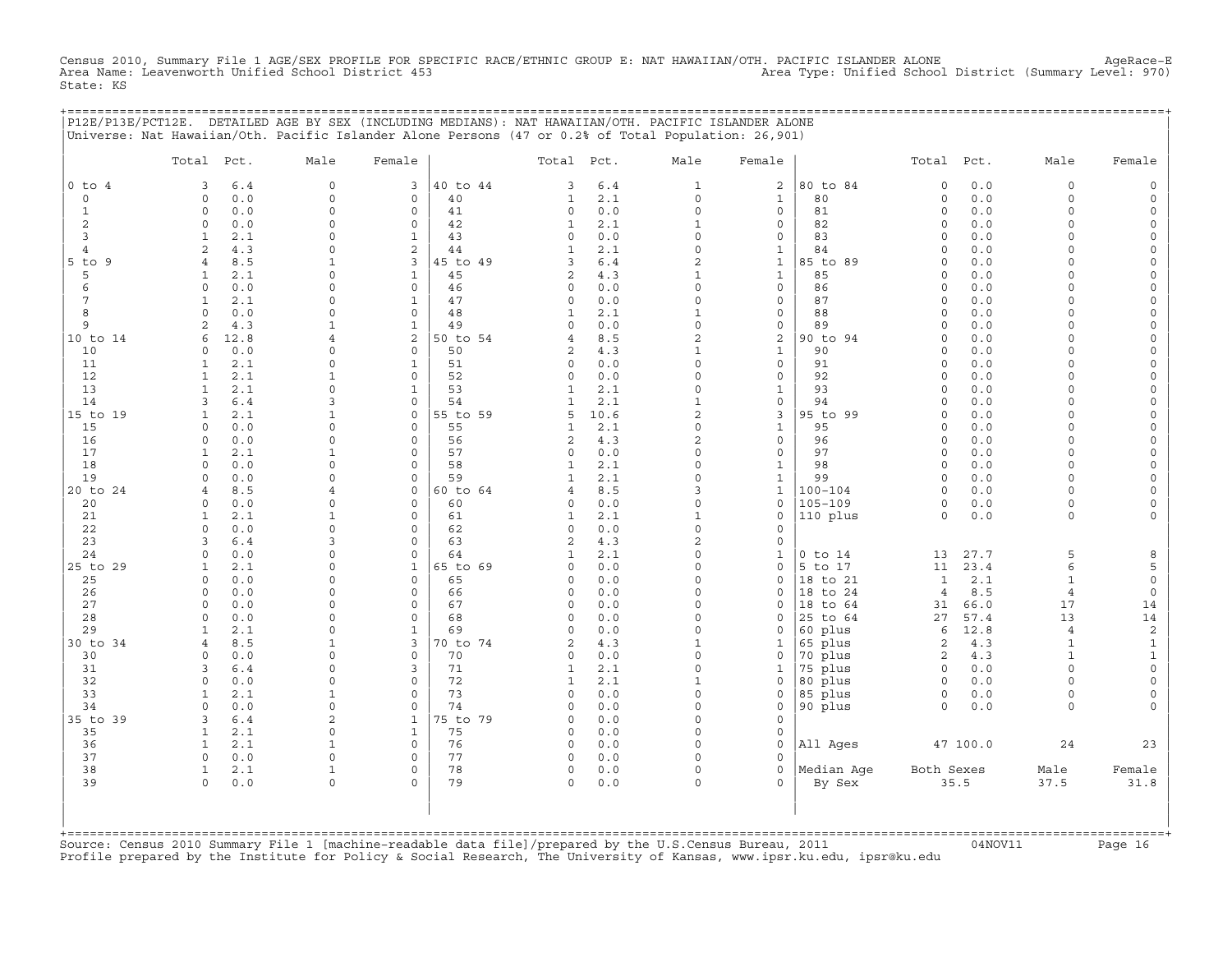AGE/SEX PROFILE FOR SPECIFIC RACE/ETHNIC GROUP F: SOME OTHER RACE ALONE AgeRace-F<br>Ol District 453 AgeRace−F Area Type: Unified School District (Summary Level: 970) Census 2010, Summary File 1 AGE/SEX PROFI<br>Area Name: Leavenworth Unified School District 453 State: KS

+===================================================================================================================================================+

|                |                       |            | P12F/P13F/PCT12F. DETAILED AGE BY SEX (INCLUDING MEDIANS): SOME OTHER RACE ALONE<br>Universe: Some Other Race Alone Persons (396 or 1.5% of Total Population: 26,901) |                         |                |                |            |                                |                              |                            |                          |            |                      |                          |
|----------------|-----------------------|------------|-----------------------------------------------------------------------------------------------------------------------------------------------------------------------|-------------------------|----------------|----------------|------------|--------------------------------|------------------------------|----------------------------|--------------------------|------------|----------------------|--------------------------|
|                | Total Pct.            |            | Male                                                                                                                                                                  | Female                  |                | Total          | Pct.       | Male                           | Female                       |                            | Total                    | Pct.       | Male                 | Female                   |
| $0$ to $4$     | 27                    | 6.8        | 14                                                                                                                                                                    | 13                      | 40 to 44       | 17             | 4.3        | 8                              | 9                            | 80 to 84                   | 3                        | 0.8        | $\mathbf{1}$         | $\mathbf{2}$             |
| 0              | 3                     | 0.8        | $\mathbf{1}$                                                                                                                                                          | 2                       | 40             | 3              | 0.8        | $\mathbf{1}$                   | $\mathbf 2$                  | 80                         | 2                        | 0.5        | $\mathbf{1}$         | $\mathbf{1}$             |
| $\mathbf{1}$   | 6                     | 1.5        | $\overline{4}$                                                                                                                                                        | 2                       | 41             | 3              | 0.8        | $\overline{a}$                 | $1\,$                        | 81                         | $\mathbf{1}$             | 0.3        | $\Omega$             | $\mathbf{1}$             |
| 2              | $\overline{4}$        | 1.0        | $\overline{2}$                                                                                                                                                        | 2                       | 42             | 4              | 1.0        | $\mathbf{1}$                   | 3                            | 82                         | $\Omega$                 | 0.0        | $\Omega$             | $\mathsf{O}\xspace$      |
| 3              | 8                     | 2.0        | $\overline{4}$                                                                                                                                                        | $\overline{4}$          | 43             | 5              | 1.3        | 3                              | $\overline{c}$               | 83                         | $\circ$                  | 0.0        | $\Omega$             | $\mathsf{O}\xspace$      |
| $\overline{4}$ | 6                     | 1.5        | $\overline{3}$                                                                                                                                                        | 3                       | 44             | 2              | 0.5        | $\mathbf 1$                    | $1\,$                        | 84                         | $\Omega$                 | 0.0        | $\Omega$             | $\mathsf{O}\xspace$      |
| $5$ to<br>9    | 37                    | 9.3        | 19                                                                                                                                                                    | 18                      | 45 to 49       | 20             | 5.1        | 13                             | $7\overline{ }$              | 85 to 89                   | $\mathbf{1}$             | 0.3        | $\Omega$             | $\mathbf{1}$             |
| 5              | 7                     | 1.8        | 5<br>$\mathbf{1}$                                                                                                                                                     | 2<br>$\overline{3}$     | 45<br>46       | 2<br>5         | 0.5        | $\mathbf{1}$<br>$\overline{a}$ | $\mathbf{1}$                 | 85<br>86                   | $\Omega$<br>$\Omega$     | 0.0        | $\Omega$<br>$\Omega$ | $\mathsf{O}\xspace$      |
| 6<br>7         | $\overline{4}$<br>8   | 1.0<br>2.0 | 5                                                                                                                                                                     | 3                       | 47             | 5              | 1.3<br>1.3 | $\overline{4}$                 | 3<br>$1\,$                   | 87                         | $\Omega$                 | 0.0<br>0.0 | $\Omega$             | $\mathsf{O}\xspace$<br>0 |
| 8              | 10                    | 2.5        | $\overline{5}$                                                                                                                                                        | 5                       | 48             | 7              | 1.8        | 5                              | $\overline{\mathbf{c}}$      | 88                         | $\Omega$                 | $0.0$      | $\Omega$             | 0                        |
| 9              | 8                     | 2.0        | $\overline{3}$                                                                                                                                                        | 5                       | 49             | $\mathbf{1}$   | 0.3        | $1\,$                          | $\mathsf O$                  | 89                         | $\mathbf{1}$             | 0.3        | $\Omega$             | $1\,$                    |
| 10 to 14       | 50                    | 12.6       | 32                                                                                                                                                                    | 18                      | 50 to 54       | 33             | 8.3        | 18                             | 15                           | 90 to 94                   | $\Omega$                 | 0.0        | $\Omega$             | $\mathsf{O}\xspace$      |
| 10             | 14                    | 3.5        | 7                                                                                                                                                                     | $7\phantom{.0}$         | 50             | 9              | 2.3        | 5                              | $\overline{4}$               | 90                         | $\Omega$                 | 0.0        | $\Omega$             | $\mathsf{O}\xspace$      |
| 11             | 11                    | 2.8        | 5                                                                                                                                                                     | 6                       | 51             | $\overline{4}$ | 1.0        | $\overline{c}$                 | 2                            | 91                         | $\Omega$                 | 0.0        | $\Omega$             | 0                        |
| 12             | 10                    | 2.5        | 8                                                                                                                                                                     | $\overline{\mathbf{c}}$ | 52             | 6              | 1.5        | $\overline{a}$                 | 4                            | 92                         | $\circ$                  | 0.0        | $\Omega$             | $\mathsf O$              |
| 13             | 6                     | 1.5        | 5                                                                                                                                                                     | $\mathbf{1}$            | 53             | 7              | 1.8        | $\overline{4}$                 | 3                            | 93                         | $\Omega$                 | 0.0        | $\Omega$             | $\mathbf 0$              |
| 14             | 9                     | 2.3        | $7\overline{ }$                                                                                                                                                       | 2                       | 54             | 7              | 1.8        | 5                              | $\overline{c}$               | 94                         | $\circ$                  | 0.0        | $\circ$              | $\mathsf{O}\xspace$      |
| 15 to 19       | 37                    | 9.3        | 22                                                                                                                                                                    | 15                      | 55 to 59       | 14             | 3.5        | 7                              | 7                            | 95 to 99                   | $\Omega$                 | 0.0        | $\Omega$             | 0                        |
| 15             | $\overline{4}$        | 1.0        | $\overline{c}$                                                                                                                                                        | $\mathbf 2$             | 55             | 3              | 0.8        | $\overline{a}$                 | $\mathbf 1$                  | 95                         | $\circ$                  | 0.0        | $\Omega$             | $\mathsf{O}\xspace$      |
| 16             | 8                     | 2.0        | 5                                                                                                                                                                     | 3                       | 56             | $\mathbf{1}$   | 0.3        | $\mathbf 1$                    | $\mathsf{O}$                 | 96                         | $\mathbf 0$              | 0.0        | $\Omega$             | 0                        |
| 17             | 6                     | 1.5        | $\overline{3}$                                                                                                                                                        | 3                       | 57             | 5              | 1.3        | $\overline{a}$                 | 3                            | 97                         | $\Omega$                 | 0.0        | $\Omega$             | $\mathsf{O}\xspace$      |
| 18             | $\overline{4}$        | 1.0        | $\mathbf{2}$                                                                                                                                                          | 2                       | 58             | $\mathbf{1}$   | 0.3        | $\Omega$                       | $1\,$                        | 98                         | $\circ$                  | 0.0        | $\Omega$             | 0                        |
| 19             | 15                    | 3.8        | 10                                                                                                                                                                    | 5                       | 59             | $\overline{4}$ | 1.0        | $\overline{2}$                 | $\overline{\mathbf{c}}$      | 99                         | $\Omega$                 | 0.0        | $\Omega$             | $\mathsf{O}\xspace$      |
| 20 to 24       | 37<br>3               | 9.3<br>0.8 | 21<br>$\mathbf{1}$                                                                                                                                                    | 16<br>2                 | 60 to 64<br>60 | 10<br>3        | 2.5<br>0.8 | $\overline{4}$<br>$\mathbf{1}$ | 6<br>$\overline{\mathbf{c}}$ | $100 - 104$<br>$105 - 109$ | $\circ$<br>$\Omega$      | 0.0<br>0.0 | $\Omega$<br>0        | 0<br>0                   |
| 20<br>21       | 8                     | 2.0        | 3                                                                                                                                                                     | 5                       | 61             | $\mathbf{1}$   | 0.3        | $\mathbf{1}$                   | $\circ$                      | 110 plus                   | $\circ$                  | 0.0        | $\circ$              | $\mathsf{O}\xspace$      |
| 22             | 8                     | 2.0        | 5                                                                                                                                                                     | 3                       | 62             | $\mathbf{1}$   | 0.3        | $\Omega$                       | $\mathbf{1}$                 |                            |                          |            |                      |                          |
| 23             | 8                     | 2.0        | $\overline{4}$                                                                                                                                                        | $\overline{4}$          | 63             | $\mathbf{1}$   | 0.3        | $\mathbf{1}$                   | $\mathbf 0$                  |                            |                          |            |                      |                          |
| 24             | 10                    | 2.5        | 8                                                                                                                                                                     | 2                       | 64             | 4              | 1.0        | $\mathbf{1}$                   | 3                            | $0$ to $14$                | 114                      | 28.8       | 65                   | 49                       |
| 25 to 29       | 36                    | 9.1        | 21                                                                                                                                                                    | 15                      | 65 to 69       | 5              | 1.3        | $\mathbf{1}$                   | 4                            | 5 to 17                    | 105                      | 26.5       | 61                   | 44                       |
| 25             | 5                     | 1.3        | $\overline{4}$                                                                                                                                                        | $\mathbf{1}$            | 65             | 3              | 0.8        | $\mathbf{1}$                   | $\overline{c}$               | 18 to 21                   | 30                       | 7.6        | 16                   | 14                       |
| 26             | 8                     | 2.0        | 6                                                                                                                                                                     | 2                       | 66             | 0              | 0.0        | $\Omega$                       | $\circ$                      | 18 to 24                   | 56                       | 14.1       | 33                   | 23                       |
| 27             | 8                     | 2.0        | 5                                                                                                                                                                     | 3                       | 67             | $\mathbf{1}$   | 0.3        | $\Omega$                       | $\mathbf{1}$                 | 18 to 64                   | 248                      | 62.6       | 129                  | 119                      |
| 28             | 5                     | 1.3        | $\overline{c}$                                                                                                                                                        | $\mathbf{3}$            | 68             | $\mathbf{1}$   | 0.3        | $\Omega$                       | $\mathbf{1}$                 | 25<br>to 64                | 192                      | 48.5       | 96                   | 96                       |
| 29             | 10                    | 2.5        | $\overline{4}$                                                                                                                                                        | 6                       | 69             | 0              | 0.0        | $\Omega$                       | $\mathbf 0$                  | 60 plus                    | 26                       | 6.6        | 8                    | 18                       |
| 30 to 34       | 31                    | 7.8        | 11                                                                                                                                                                    | 20                      | 70 to 74       | $\mathbf{1}$   | 0.3        | $\Omega$                       | $\mathbf{1}$                 | 65 plus                    | 16                       | 4.0        | $\overline{4}$       | 12                       |
| 30             | 6                     | 1.5        | 3                                                                                                                                                                     | 3                       | 70             | $\Omega$       | 0.0        | $\Omega$                       | $\mathbf 0$                  | 70 plus                    | 11                       | 2.8        | 3                    | 8                        |
| 31             | 5                     | 1.3        | $\mathbf 0$                                                                                                                                                           | 5                       | 71             | $\Omega$       | 0.0        | $\Omega$                       | $\Omega$                     | 75 plus                    | 10                       | 2.5        | 3                    | $\overline{7}$           |
| 32             | 3                     | 0.8        | 3                                                                                                                                                                     | $\mathbf 0$             | 72             | $\Omega$       | 0.0        | $\Omega$<br>$\Omega$           | $\mathbf 0$                  | 80 plus                    | $\overline{4}$           | 1.0        | $\mathbf{1}$         | 3                        |
| 33<br>34       | 10<br>$7\phantom{.0}$ | 2.5<br>1.8 | $\overline{c}$<br>$\overline{3}$                                                                                                                                      | 8<br>$\overline{4}$     | 73<br>74       | 1<br>$\Omega$  | 0.3<br>0.0 | $\Omega$                       | $\mathbf{1}$<br>$\circ$      | 85 plus                    | $\mathbf{1}$<br>$\Omega$ | 0.3<br>0.0 | $\circ$<br>$\Omega$  | $\mathbf{1}$<br>$\circ$  |
| 35 to 39       | 31                    | 7.8        | 14                                                                                                                                                                    | 17                      | 75 to 79       | 6              | 1.5        | $\overline{2}$                 | 4                            | 90 plus                    |                          |            |                      |                          |
| 35             | 5                     | 1.3        | $\overline{3}$                                                                                                                                                        | 2                       | 75             | $\mathbf{1}$   | 0.3        | $\Omega$                       | $\mathbf{1}$                 |                            |                          |            |                      |                          |
| 36             | 5                     | 1.3        | $\mathbf{1}$                                                                                                                                                          | $\overline{4}$          | 76             | 3              | 0.8        | $\mathbf{1}$                   | $\overline{c}$               | All Ages                   |                          | 396 100.0  | 208                  | 188                      |
| 37             | $7\phantom{.0}$       | 1.8        | 3                                                                                                                                                                     | $\overline{4}$          | 77             | $\mathbf{1}$   | 0.3        | $\Omega$                       | $\mathbf{1}$                 |                            |                          |            |                      |                          |
| 38             | 7                     | 1.8        | 3                                                                                                                                                                     | 4                       | 78             | 0              | 0.0        | $\Omega$                       | $\mathbf 0$                  | Median Aqe                 | Both Sexes               |            | Male                 | Female                   |
| 39             | 7                     | 1.8        | $\overline{4}$                                                                                                                                                        | 3                       | 79             | $\mathbf{1}$   | 0.3        | $\mathbf{1}$                   | $\Omega$                     | By Sex                     |                          | 26.6       | 24.5                 | 29.8                     |
|                |                       |            |                                                                                                                                                                       |                         |                |                |            |                                |                              |                            |                          |            |                      |                          |

| | +===================================================================================================================================================+ Source: Census 2010 Summary File 1 [machine-readable data file]/prepared by the U.S.Census Bureau, 2011 Page 17<br>Profile prepared by the Institute for Policy & Social Research, The University of Kansas, www

| | | |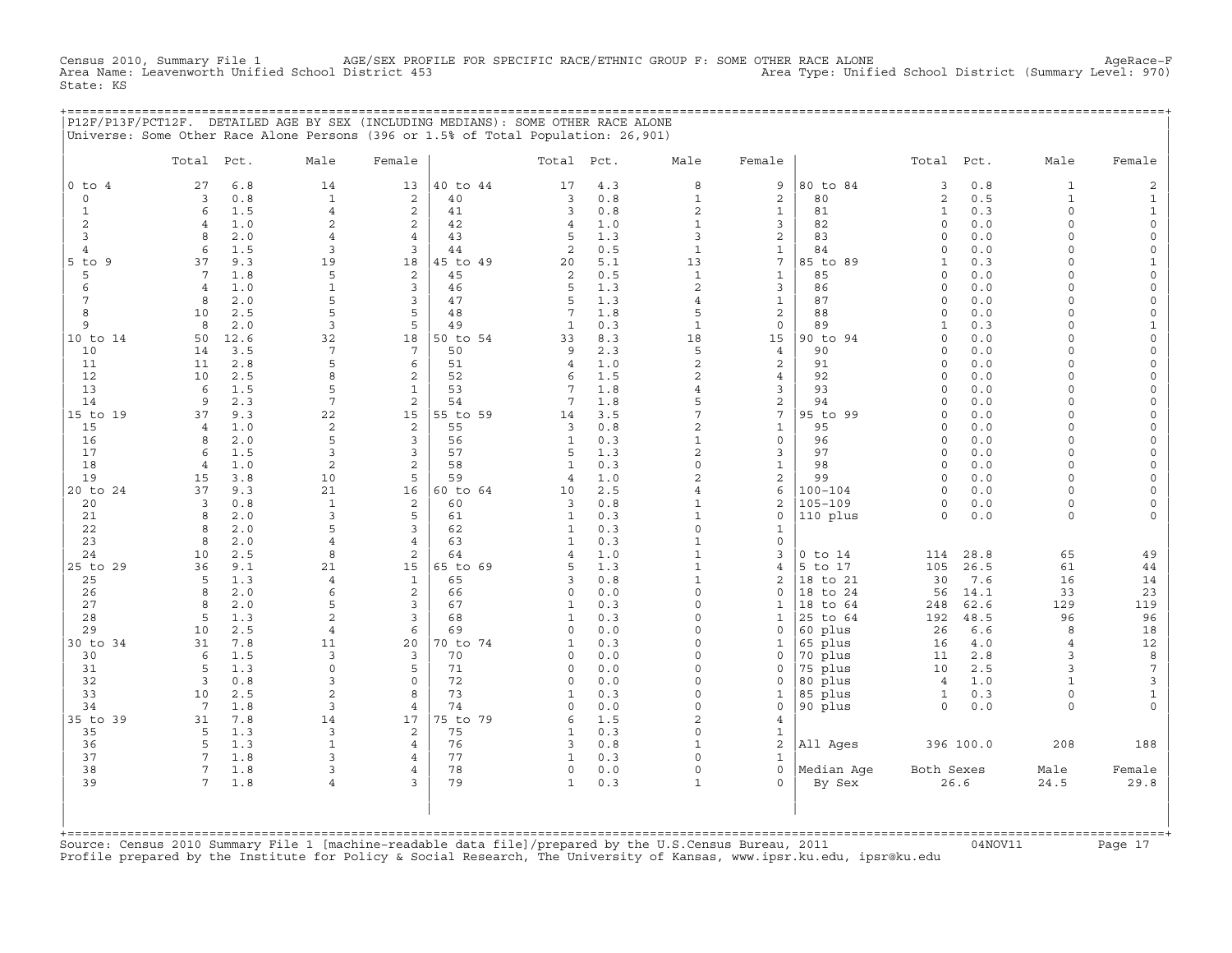AGE/SEX PROFILE FOR SPECIFIC RACE/ETHNIC GROUP G: TWO OR MORE RACES<br>District 453 Area Type: Unified School District (Summary Level: 970) Census 2010, Summary File 1 AGE/SEX PRO<br>Area Name: Leavenworth Unified School District 453 State: KS

+===================================================================================================================================================+ |P12G/P13G/PCT12G. DETAILED AGE BY SEX (INCLUDING MEDIANS): TWO OR MORE RACES | |Universe: Two or More Races Persons (1,146 or 4.3% of Total Population: 26,901) |

|                      | Total Pct.      |            | Male            | Female         |                | Total Pct.          |            | Male                             | Female                           |                        | Total                    | Pct.         | Male                 | Female                             |
|----------------------|-----------------|------------|-----------------|----------------|----------------|---------------------|------------|----------------------------------|----------------------------------|------------------------|--------------------------|--------------|----------------------|------------------------------------|
| $0$ to $4$           | 247             | 21.6       | 142             | 105            | 40 to 44       | 33                  | 2.9        | 18                               | 15                               | 80 to 84               | 6                        | 0.5          | $\overline{4}$       | $\overline{c}$                     |
| $\circ$              | 60              | 5.2        | 35              | 25             | 40             | 9                   | 0.8        | 5                                | $\overline{4}$                   | 80                     | $\circ$                  | 0.0          | 0                    | $\mathsf{O}\xspace$                |
| $\mathbf{1}$         | 52              | 4.5        | 29              | 23             | 41             | 8                   | 0.7        | 3                                | 5                                | 81                     | 3                        | 0.3          | 3                    | $\mathsf{O}\xspace$                |
| 2                    | 50              | 4.4        | 29              | 21             | 42             | 3                   | 0.3        | $\circ$                          | $\overline{3}$                   | 82                     | $\circ$                  | 0.0          | $\circ$              | $\mathsf{O}\xspace$                |
| $\overline{3}$       | 42              | 3.7        | 26              | 16             | 43             | 6                   | 0.5        | 6                                | $\mathbf 0$                      | 83                     | $\circ$                  | 0.0          | $\circ$              | $\mathsf{O}\xspace$                |
| $\overline{4}$       | 43              | 3.8        | 23              | 20             | 44             | 7                   | 0.6        | $\overline{4}$                   | 3                                | 84                     | 3                        | 0.3          | $\mathbf{1}$         | $\mathbf{2}$                       |
| $5$ to $9$           | 185             | 16.1       | 95              | 90             | 45 to 49       | 31                  | 2.7        | 15                               | 16                               | 85 to 89               | 3                        | 0.3          | 2                    | $\mathbf 1$                        |
| 5                    | 36              | 3.1        | 17              | 19             | 45             | 5                   | 0.4        | $\mathbf{2}$                     | 3                                | 85                     | $\mathbf{1}$             | 0.1          | $\mathbf{1}$         | $\mathsf{O}\xspace$                |
| 6                    | 38              | 3.3        | 14              | 24             | 46             | 6                   | 0.5        | $\overline{4}$                   | $\overline{a}$                   | 86                     | $\mathbf{1}$             | 0.1          | $\mathbf{1}$         | $\mathsf{O}\xspace$                |
| $7\phantom{.0}$<br>8 | 33<br>46        | 2.9<br>4.0 | 22<br>20        | 11<br>26       | 47<br>48       | $\overline{4}$<br>8 | 0.3<br>0.7 | $\overline{2}$<br>$\overline{4}$ | $\overline{2}$<br>$\overline{4}$ | 87<br>88               | $\mathbf{1}$<br>$\Omega$ | 0.1<br>0.0   | $\Omega$<br>$\Omega$ | $\mathbf 1$<br>$\mathsf{O}\xspace$ |
| 9                    | 32              | 2.8        | 22              | 10             | 49             | 8                   | 0.7        | 3                                | 5                                | 89                     | $\Omega$                 | 0.0          | $\Omega$             | $\mathsf{O}\xspace$                |
| 10 to 14             | 154             | 13.4       | 78              | 76             | 50 to 54       | 36                  | 3.1        | 19                               | 17                               | 90 to 94               | $\circ$                  | 0.0          | $\circ$              | $\mathsf{O}\xspace$                |
| 10                   | 30              | 2.6        | 18              | 12             | 50             | 10                  | 0.9        | 5                                | 5                                | 90                     | $\Omega$                 | 0.0          | $\Omega$             | $\mathsf{O}\xspace$                |
| 11                   | 32              | 2.8        | 15              | 17             | 51             | $\overline{4}$      | 0.3        | $\overline{3}$                   | $\mathbf{1}$                     | 91                     | $\mathbf 0$              | 0.0          | $\circ$              | $\mathbb O$                        |
| 12                   | 32              | 2.8        | 18              | 14             | 52             | 8                   | 0.7        | $\overline{4}$                   | $\overline{4}$                   | 92                     | $\circ$                  | 0.0          | $\Omega$             | $\mathsf{O}\xspace$                |
| 13                   | 33              | 2.9        | 18              | 15             | 53             | 7                   | 0.6        | 3                                | $\overline{4}$                   | 93                     | $\Omega$                 | 0.0          | $\circ$              | $\mathsf{O}\xspace$                |
| 14                   | 27              | 2.4        | 9               | 18             | 54             | $7\phantom{.0}$     | 0.6        | $\overline{4}$                   | 3                                | 94                     | $\circ$                  | 0.0          | $\Omega$             | $\mathsf{O}\xspace$                |
| 15 to 19             | 130             | 11.3       | 64              | 66             | 55 to 59       | 24                  | 2.1        | 11                               | 13                               | 95 to 99               | $\Omega$                 | 0.0          | $\circ$              | $\mathsf{O}$                       |
| 15                   | 38              | 3.3        | 18              | 20             | 55             | 7                   | 0.6        | $\overline{3}$                   | $\overline{4}$                   | 95                     | $\Omega$                 | 0.0          | $\Omega$             | $\circ$                            |
| 16                   | 20              | 1.7        | 10              | 10             | 56             | $\overline{4}$      | 0.3        | 3                                | $\mathbf{1}$                     | 96                     | $\mathbf 0$              | 0.0          | $\circ$              | $\mathsf{O}\xspace$                |
| 17                   | 32              | 2.8        | 16              | 16             | 57             | 5                   | 0.4        | $\overline{c}$                   | 3                                | 97                     | $\Omega$                 | 0.0          | $\Omega$             | $\mathsf{O}\xspace$                |
| 18                   | 27              | 2.4        | 10              | 17             | 58             | 5                   | 0.4        | $1\,$                            | $\overline{4}$                   | 98                     | $\circ$                  | 0.0          | $\circ$              | $\mathsf{O}\xspace$                |
| 19                   | 13              | 1.1        | 10              | 3              | 59             | 3                   | 0.3        | $\sqrt{2}$                       | 1                                | 99                     | $\circ$                  | 0.0          | 0                    | $\mathsf{O}$                       |
| 20 to 24             | 80              | 7.0        | 35              | 45             | 60 to 64       | 21                  | 1.8        | 11                               | 10                               | $100 - 104$            | $\Omega$                 | 0.0          | $\Omega$             | 0                                  |
| 20                   | 16              | 1.4        | $7\phantom{.0}$ | 9              | 60             | 7                   | 0.6        | 5                                | 2                                | $105 - 109$            | $\mathbf 0$              | 0.0          | $\circ$              | $\mathsf{O}\xspace$                |
| 21                   | 19              | 1.7        | 10              | 9              | 61             | $\overline{4}$      | 0.3        | 3                                | $\mathbf{1}$                     | 110 plus               | $\circ$                  | 0.0          | $\circ$              | $\mathbf{0}$                       |
| 22                   | 12              | 1.0        | 3               | 9              | 62             | 7                   | 0.6        | 3                                | $\overline{4}$                   |                        |                          |              |                      |                                    |
| 23                   | 16              | 1.4        | 6               | 10<br>8        | 63             | 2                   | 0.2        | $\Omega$<br>$\Omega$             | 2                                |                        |                          |              |                      |                                    |
| 24<br>25 to 29       | 17<br>52        | 1.5<br>4.5 | 9<br>24         | 28             | 64<br>65 to 69 | $\mathbf{1}$<br>10  | 0.1<br>0.9 | 6                                | $\mathbf{1}$<br>$\overline{4}$   | $0$ to $14$<br>5 to 17 | 586<br>429               | 51.1<br>37.4 | 315<br>217           | 271<br>212                         |
| 25                   | 13              | 1.1        | 6               | 7              | 65             | 5                   | 0.4        | $\overline{4}$                   | $\mathbf{1}$                     | 18 to 21               | 75                       | 6.5          | 37                   | 38                                 |
| 26                   | $7\overline{ }$ | 0.6        | 3               | $\overline{4}$ | 66             | 3                   | 0.3        | $\overline{a}$                   | $\mathbf{1}$                     | 18 to 24               | 120                      | 10.5         | 55                   | 65                                 |
| 27                   | 15              | 1.3        | 8               | 7              | 67             | $\circ$             | 0.0        | $\Omega$                         | $\mathbf 0$                      | 18<br>to 64            | 433                      | 37.8         | 208                  | 225                                |
| 28                   | 10              | 0.9        | 3               | 7              | 68             | 2                   | 0.2        | $\Omega$                         | 2                                | 25 to 64               | 313                      | 27.3         | 153                  | 160                                |
| 29                   | $7^{\circ}$     | 0.6        | $\overline{4}$  | 3              | 69             | $\Omega$            | 0.0        | $\Omega$                         | $\mathbf 0$                      | 60 plus                | 58                       | 5.1          | 32                   | 26                                 |
| 30 to 34             | 69              | 6.0        | 34              | 35             | 70 to 74       | 9                   | 0.8        | 3                                | 6                                | 65 plus                | 37                       | 3.2          | 21                   | 16                                 |
| 30                   | 14              | 1.2        | 8               | 6              | 70             | 3                   | 0.3        | 2                                | $\mathbf{1}$                     | 70 plus                | 27                       | 2.4          | 15                   | 12                                 |
| 31                   | 14              | 1.2        | 9               | 5              | 71             | $\circ$             | 0.0        | $\circ$                          | $\circ$                          | 75 plus                | 18                       | 1.6          | 12                   | $\epsilon$                         |
| 32                   | 17              | 1.5        | 8               | 9              | 72             | 3                   | 0.3        | $\mathbf{1}$                     | 2                                | 80 plus                | 9                        | $0.8$        | 6                    | 3                                  |
| 33                   | 13              | 1.1        | 3               | 10             | 73             | $\Omega$            | 0.0        | $\Omega$                         | $\mathbf 0$                      | 85 plus                | 3                        | 0.3          | 2                    | $\mathbf{1}$                       |
| 34                   | 11              | 1.0        | 6               | 5              | 74             | 3                   | 0.3        | $\circ$                          | 3                                | 90 plus                | $\circ$                  | 0.0          | $\Omega$             | $\circ$                            |
| 35 to 39             | 47              | 4.1        | 21              | 26             | 75 to 79       | 9                   | 0.8        | 6                                | 3                                |                        |                          |              |                      |                                    |
| 35                   | 16              | 1.4        | 9               | 7              | 75             | 3                   | 0.3        | $\overline{c}$                   | $\mathbf{1}$                     |                        |                          |              |                      |                                    |
| 36<br>37             | $7\phantom{.0}$ | 0.6        | $\overline{c}$  | 5<br>3         | 76             | $\circ$<br>3        | 0.0<br>0.3 | $\Omega$<br>2                    | $\mathsf O$                      | All Ages               | 1,146 100.0              |              | 588                  | 558                                |
| 38                   | 6               | 0.5        | 3<br>5          | 5              | 77<br>78       | 3                   |            | $\overline{c}$                   | $\mathbf{1}$<br>$\mathbf{1}$     |                        |                          |              |                      |                                    |
| 39                   | 10<br>8         | 0.9<br>0.7 | $\overline{a}$  | 6              | 79             | $\circ$             | 0.3<br>0.0 | $\Omega$                         | $\Omega$                         | Median Age<br>By Sex   | Both Sexes               | 14.5         | Male<br>13.3         | Female<br>15.4                     |
|                      |                 |            |                 |                |                |                     |            |                                  |                                  |                        |                          |              |                      |                                    |

+===================================================================================================================================================+Source: Census 2010 Summary File 1 [machine−readable data file]/prepared by the U.S.Census Bureau, 2011 04NOV11 Page 18 Profile prepared by the Institute for Policy & Social Research, The University of Kansas, www.ipsr.ku.edu, ipsr@ku.edu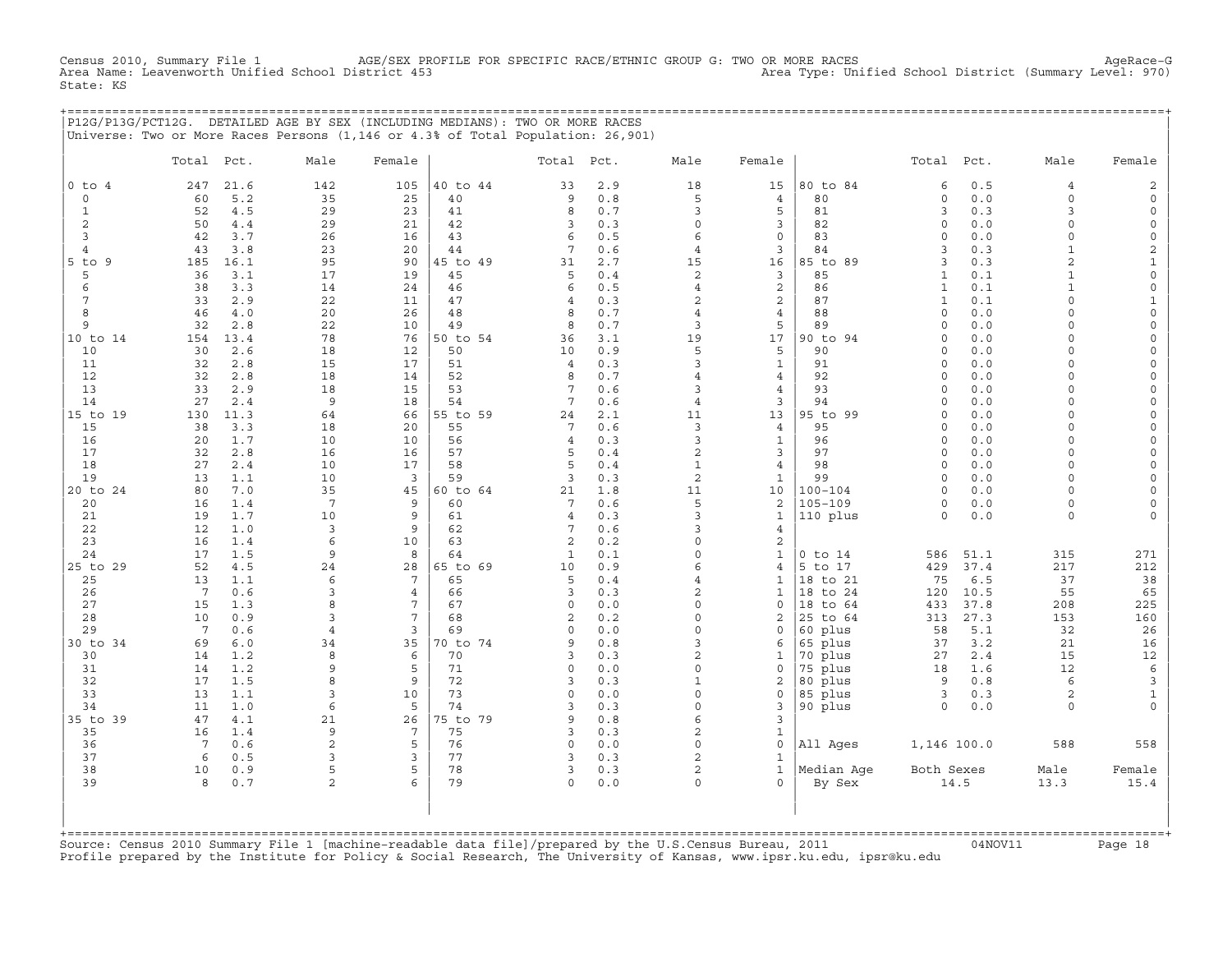Census 2010, Summary File 1 AGE/SEX PROFILE FOR SPECIFIC RACE/ETHNIC GROUP H: HISPANIC OR LATINO OF ANY RACE AgeRace−H Area Name: Leavenworth Unified School District 453 Area Type: Unified School District (Summary Level: 970) State: KS

+===================================================================================================================================================+

|                | P12H/P13H/PCT12H. DETAILED AGE BY SEX (INCLUDING MEDIANS): HISPANIC OR LATINO OF ANY RACE<br>Universe: Hispanic or Latino of Any Race Persons (1,691 or 6.3% of Total Population: 26,901) |                 |          |                |                    |                |                      |                                 |                |                          |            |                     |                          |
|----------------|-------------------------------------------------------------------------------------------------------------------------------------------------------------------------------------------|-----------------|----------|----------------|--------------------|----------------|----------------------|---------------------------------|----------------|--------------------------|------------|---------------------|--------------------------|
|                | Total<br>Pct.                                                                                                                                                                             | Male            | Female   |                | Total              | Pct.           | Male                 | Female                          |                | Total                    | Pct.       | Male                | Female                   |
| $0$ to $4$     | 201<br>11.9                                                                                                                                                                               | 112             | 89       | 40 to 44       | 107                | 6.3            | 59                   | 48                              | 80 to 84       | 15                       | 0.9        | $\overline{4}$      | 11                       |
| $\mathbf 0$    | 38<br>2.2                                                                                                                                                                                 | 18              | 20       | 40             | 19                 | 1.1            | 14                   | 5                               | 80             | $\overline{4}$           | 0.2        | $\mathbf{1}$        | 3                        |
| $\mathbf{1}$   | 2.7<br>46                                                                                                                                                                                 | 25              | 21       | 41             | 28                 | 1.7            | 19                   | 9                               | 81             | 7                        | 0.4        | $\overline{a}$      | 5                        |
| 2              | 44<br>2.6                                                                                                                                                                                 | 30              | 14       | 42             | 21                 | 1.2            | 9                    | 12                              | 82             | $\mathbf{1}$             | 0.1        | $\mathbf{1}$        | $\mathsf{O}\xspace$      |
| 3              | 35<br>2.1                                                                                                                                                                                 | 17              | 18       | 43             | 24                 | 1.4            | 10                   | 14                              | 83             | $\Omega$                 | 0.0        | $\Omega$            | $\mathsf{O}\xspace$      |
| $\overline{4}$ | 2.2<br>38                                                                                                                                                                                 | 22              | 16       | 44             | 15                 | 0.9            | $7\phantom{.0}$      | 8                               | 84             | $\overline{3}$           | 0.2        | $\Omega$            | 3                        |
| $5$ to $9$     | 9.8<br>166                                                                                                                                                                                | 84              | 82       | 45 to 49       | 82                 | $4.8$          | 45                   | 37                              | 85 to 89       | $\mathbf{1}$             | 0.1        | $\Omega$            | $\mathbf{1}$             |
| 5              | 36<br>2.1                                                                                                                                                                                 | 15              | 21       | 45             | 13                 | 0.8            | 6                    | 7                               | 85             | $\circ$                  | 0.0        | $\Omega$            | $\mathsf{O}\xspace$      |
| 6              | 2.1<br>35                                                                                                                                                                                 | 17              | 18       | 46             | 18                 | 1.1            | 10                   | 8                               | 86             | $\circ$                  | 0.0        | $\Omega$            | 0                        |
| 7              | 30<br>1.8                                                                                                                                                                                 | 18              | 12       | 47             | 16                 | 0.9            | 8                    | 8                               | 87             | $\Omega$                 | 0.0        | $\Omega$            | 0                        |
| 8              | 32<br>1.9                                                                                                                                                                                 | 15              | 17       | 48             | 24                 | 1.4            | 15                   | 9                               | 88             | $\circ$                  | 0.0        | $\Omega$            | 0                        |
| 9              | 33<br>2.0                                                                                                                                                                                 | 19              | 14       | 49             | 11                 | 0.7            | 6                    | 5                               | 89             | $\mathbf{1}$             | 0.1        | $\circ$<br>$\Omega$ | $\mathbf{1}$             |
| 10 to 14<br>10 | 173<br>10.2<br>41<br>2.4                                                                                                                                                                  | 106<br>21       | 67<br>20 | 50 to 54<br>50 | 82<br>19           | 4.8<br>$1.1\,$ | 50<br>11             | 32<br>8                         | 90 to 94<br>90 | $\circ$<br>$\Omega$      | 0.0<br>0.0 | $\Omega$            | 0<br>$\mathsf{O}\xspace$ |
| 11             | 37<br>2.2                                                                                                                                                                                 | 21              | 16       | 51             | 11                 | 0.7            | $7\overline{ }$      | $\overline{4}$                  | 91             | $\mathbf 0$              | 0.0        | $\Omega$            | 0                        |
| 12             | 38<br>2.2                                                                                                                                                                                 | 30              | 8        | 52             | 16                 | 0.9            | 9                    | $7\phantom{.0}$                 | 92             | $\circ$                  | 0.0        | $\Omega$            | 0                        |
| 13             | 34<br>2.0                                                                                                                                                                                 | 20              | 14       | 53             | 19                 | 1.1            | 14                   | 5                               | 93             | $\Omega$                 | 0.0        | $\Omega$            | $\mathsf{O}\xspace$      |
| 14             | 23<br>1.4                                                                                                                                                                                 | 14              | 9        | 54             | 17                 | 1.0            | 9                    | 8                               | 94             | $\Omega$                 | 0.0        | $\Omega$            | 0                        |
| 15 to 19       | 150<br>8.9                                                                                                                                                                                | 76              | 74       | 55 to 59       | 60                 | 3.5            | 30                   | 30                              | 95 to 99       | $\Omega$                 | 0.0        | $\Omega$            | $\mathbf 0$              |
| 15             | 1.2<br>20                                                                                                                                                                                 | 9               | 11       | 55             | 15                 | 0.9            | 5                    | 10                              | 95             | $\circ$                  | 0.0        | $\Omega$            | 0                        |
| 16             | 29<br>1.7                                                                                                                                                                                 | 13              | 16       | 56             | 12                 | 0.7            | 8                    | $\overline{4}$                  | 96             | $\circ$                  | 0.0        | $\Omega$            | 0                        |
| 17             | 1.9<br>32                                                                                                                                                                                 | 13              | 19       | 57             | 14                 | 0.8            | 7                    | $7\phantom{.0}$                 | 97             | $\Omega$                 | 0.0        | $\Omega$            | $\mathbf 0$              |
| 18             | 28<br>1.7                                                                                                                                                                                 | 13              | 15       | 58             | 9                  | 0.5            | $\overline{4}$       | 5                               | 98             | $\circ$                  | 0.0        | $\circ$             | $\mathbf 0$              |
| 19             | 2.4<br>41                                                                                                                                                                                 | 28              | 13       | 59             | 10                 | 0.6            | 6                    | $\overline{4}$                  | 99             | $\circ$                  | 0.0        | $\Omega$            | $\mathsf{O}\xspace$      |
| 20 to 24       | 7.7<br>131                                                                                                                                                                                | 80              | 51       | 60 to 64       | 37                 | 2.2            | 19                   | 18                              | $100 - 104$    | $\circ$                  | 0.0        | $\Omega$            | 0                        |
| 20             | 17<br>1.0                                                                                                                                                                                 | 10              | 7        | 60             | 6                  | 0.4            | 5                    | $\mathbf{1}$                    | $105 - 109$    | $\circ$                  | 0.0        | 0                   | $\mathbf 0$              |
| 21             | 27<br>1.6                                                                                                                                                                                 | 15              | 12       | 61             | 8                  | 0.5            | 3                    | 5                               | 110 plus       | $\circ$                  | 0.0        | $\circ$             | $\circ$                  |
| 22<br>23       | 1.5<br>26<br>32<br>1.9                                                                                                                                                                    | 17<br>16        | 9<br>16  | 62<br>63       | 9<br>9             | 0.5<br>0.5     | $\overline{4}$<br>5  | 5<br>4                          |                |                          |            |                     |                          |
| 24             | 29<br>1.7                                                                                                                                                                                 | 22              | 7        | 64             | 5                  | 0.3            | $\overline{2}$       | 3                               | $0$ to $14$    | 540                      | 31.9       | 302                 | 238                      |
| 25 to 29       | 9.0<br>153                                                                                                                                                                                | 94              | 59       | 65 to 69       | 17                 | 1.0            | 7                    | 10                              | 5 to 17        | 420                      | 24.8       | 225                 | 195                      |
| 25             | 24<br>1.4                                                                                                                                                                                 | 14              | 10       | 65             | 5                  | 0.3            | $\overline{a}$       | 3                               | 18 to 21       | 113                      | 6.7        | 66                  | 47                       |
| 26             | 32<br>1.9                                                                                                                                                                                 | 22              | 10       | 66             | 3                  | 0.2            | $\mathbf{1}$         | 2                               | 18 to 24       | 200                      | 11.8       | 121                 | 79                       |
| 27             | 29<br>1.7                                                                                                                                                                                 | 20              | 9        | 67             | 3                  | 0.2            | $\mathbf{1}$         | 2                               | 18<br>to 64    | 1,013                    | 59.9       | 603                 | 410                      |
| 28             | 31<br>1.8                                                                                                                                                                                 | 18              | 13       | 68             | 5                  | 0.3            | $\overline{a}$       | 3                               | 25 to 64       | 813                      | 48.1       | 482                 | 331                      |
| 29             | 37<br>2.2                                                                                                                                                                                 | 20              | 17       | 69             | $\mathbf{1}$       | 0.1            | $\mathbf{1}$         | $\Omega$                        | 60 plus        | 94                       | 5.6        | 38                  | 56                       |
| 30 to 34       | 146<br>8.6                                                                                                                                                                                | 85              | 61       | 70 to 74       | 11                 | 0.7            | $\overline{a}$       | 9                               | 65 plus        | 57                       | 3.4        | 19                  | 38                       |
| 30             | 2.1<br>36                                                                                                                                                                                 | 26              | 10       | 70             | 2                  | 0.1            | $\Omega$             | $\overline{c}$                  | 70 plus        | 40                       | 2.4        | 12                  | 28                       |
| 31             | 20<br>1.2                                                                                                                                                                                 | $7\phantom{.0}$ | 13       | 71             | $\overline{c}$     | 0.1            | $\mathbf{1}$         | $\mathbf{1}$                    | 75 plus        | 29                       | 1.7        | 10                  | 19                       |
| 32             | 1.4<br>24                                                                                                                                                                                 | 14              | 10       | 72             | 3                  | 0.2            | $\mathbf{1}$         | 2                               | 80 plus        | 16                       | 0.9        | $\overline{4}$      | 12                       |
| 33             | 31<br>1.8                                                                                                                                                                                 | 19              | 12       | 73             | 3                  | 0.2            | $\Omega$<br>$\Omega$ | 3                               | 85 plus        | $\mathbf{1}$<br>$\Omega$ | 0.1        | $\circ$             | $\mathbf{1}$             |
| 34<br>35 to 39 | 35<br>2.1<br>8.6<br>146                                                                                                                                                                   | 19<br>100       | 16<br>46 | 74<br>75 to 79 | $\mathbf{1}$<br>13 | 0.1<br>0.8     | 6                    | $\mathbf{1}$<br>$7\phantom{.0}$ | 90 plus        |                          | 0.0        | $\Omega$            | $\Omega$                 |
| 35             | 37<br>2.2                                                                                                                                                                                 | 29              | 8        | 75             | $\overline{3}$     | 0.2            | $\Omega$             | 3                               |                |                          |            |                     |                          |
| 36             | 22<br>1.3                                                                                                                                                                                 | 14              | 8        | 76             | $\overline{4}$     | 0.2            | $\overline{2}$       | $\overline{c}$                  | All Ages       | 1,691 100.0              |            | 959                 | 732                      |
| 37             | 26<br>1.5                                                                                                                                                                                 | 16              | 10       | 77             | 2                  | 0.1            | $\mathbf{1}$         | $\mathbf 1$                     |                |                          |            |                     |                          |
| 38             | 27<br>1.6                                                                                                                                                                                 | 15              | 12       | 78             | 0                  | 0.0            | $\circ$              | $\mathbf 0$                     | Median Age     | Both Sexes               |            | Male                | Female                   |
| 39             | 34<br>2.0                                                                                                                                                                                 | 26              | 8        | 79             | $\overline{4}$     | 0.2            | 3                    | $\mathbf 1$                     | By Sex         |                          | 26.0       | 26.3                | 25.3                     |
|                |                                                                                                                                                                                           |                 |          |                |                    |                |                      |                                 |                |                          |            |                     |                          |

+===================================================================================================================================================+Source: Census 2010 Summary File 1 [machine−readable data file]/prepared by the U.S.Census Bureau, 2011 04NOV11 Page 19 Profile prepared by the Institute for Policy & Social Research, The University of Kansas, www.ipsr.ku.edu, ipsr@ku.edu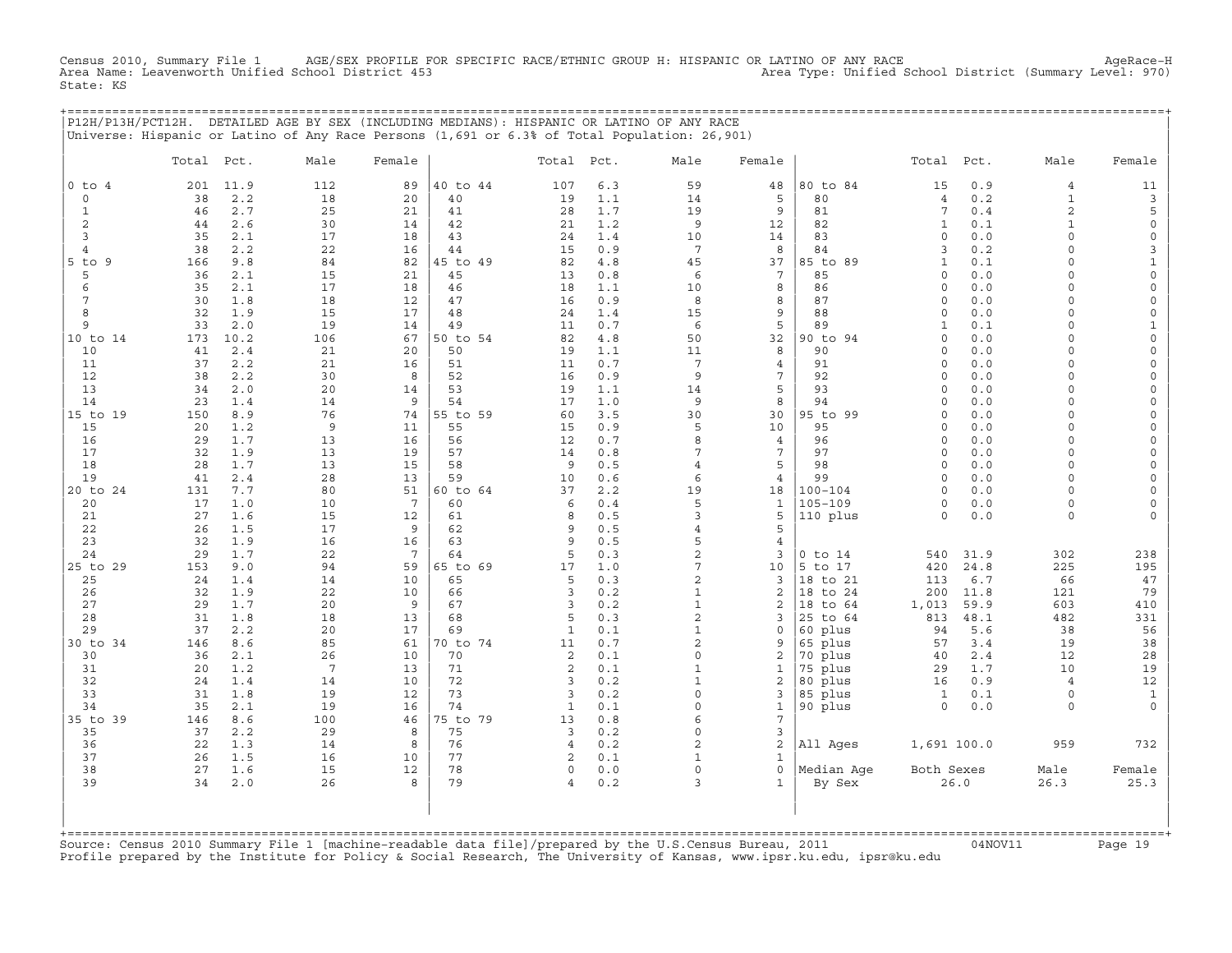Census 2010, Summary File 1 AGE/SEX PROFILE FOR SPECIFIC RACE/ETHNIC GROUP I: WHITE ALONE, NOT HISPANIC OR LATINO AgeRace−I Area Name: Leavenworth Unified School District 453 Area Type: Unified School District (Summary Level: 970) State: KS

+===================================================================================================================================================+

| P12I/P13I/PCT12I. |            |            | DETAILED AGE BY SEX (INCLUDING MEDIANS): WHITE ALONE, NOT HISPANIC OR LATINO<br>Universe: White Alone, Not Hispanic or Latino Persons (19,824 or 73.7% of Total Population: 26,901) |            |          |            |            |            |            |             |                 |            |                   |                     |
|-------------------|------------|------------|-------------------------------------------------------------------------------------------------------------------------------------------------------------------------------------|------------|----------|------------|------------|------------|------------|-------------|-----------------|------------|-------------------|---------------------|
|                   | Total      | Pct.       | Male                                                                                                                                                                                | Female     |          | Total      | Pct.       | Male       | Female     |             | Total           | Pct.       | Male              | Female              |
| $0$ to $4$        | 1,244      | 6.3        | 656                                                                                                                                                                                 | 588        | 40 to 44 | 1,217      | 6.1        | 640        | 577        | 80 to 84    | 445             | 2.2        | 136               | 309                 |
| 0                 | 250        | 1.3        | 136                                                                                                                                                                                 | 114        | 40       | 250        | 1.3        | 133        | 117        | 80          | 108             | 0.5        | 35                | 73                  |
| $\mathbf{1}$      | 235        | 1.2        | 128                                                                                                                                                                                 | 107        | 41       | 254        | 1.3        | 119        | 135        | 81          | 74              | 0.4        | 17                | 57                  |
| $\overline{c}$    | 268        | 1.4        | 132                                                                                                                                                                                 | 136        | 42       | 231        | 1.2        | 138        | 93         | 82          | 91              | 0.5        | 28                | 63                  |
| 3                 | 247        | 1.2        | 130                                                                                                                                                                                 | 117        | 43       | 251        | 1.3        | 123        | 128        | 83          | 74              | 0.4        | 26                | $4\,8$              |
| $\overline{4}$    | 244        | 1.2        | 130                                                                                                                                                                                 | 114        | 44       | 231        | 1.2        | 127        | 104        | 84          | 98              | 0.5        | 30                | 68                  |
| $5$ to<br>9       | 1,136      | 5.7        | 592                                                                                                                                                                                 | 544        | 45 to 49 | 1,543      | 7.8        | 784        | 759        | 85 to 89    | 309             | 1.6        | 108               | 201                 |
| 5                 | 240        | 1.2        | 121                                                                                                                                                                                 | 119        | 45       | 288        | 1.5        | 141        | 147        | 85          | 69              | 0.3        | 26                | 43                  |
| 6                 | 228        | 1.2        | 121                                                                                                                                                                                 | 107        | 46       | 284        | 1.4        | 161        | 123        | 86          | 73              | 0.4        | 28                | 45                  |
| 7                 | 224        | 1.1        | 116                                                                                                                                                                                 | 108        | 47       | 316        | 1.6        | 160        | 156        | 87          | 45              | 0.2        | 15                | 30                  |
| 8                 | 231        | 1.2        | 124                                                                                                                                                                                 | 107        | 48       | 326        | 1.6        | 162        | 164        | 88          | 68              | 0.3        | 17                | 51                  |
| 9                 | 213        | 1.1        | 110                                                                                                                                                                                 | 103        | 49       | 329        | 1.7        | 160        | 169        | 89          | 54              | 0.3        | 22                | 32                  |
| 10 to 14          | 1,078      | 5.4        | 576                                                                                                                                                                                 | 502        | 50 to 54 | 1,542      | 7.8        | 761        | 781        | 90 to 94    | 97              | 0.5        | 23                | 74                  |
| 10                | 223        | 1.1        | 115                                                                                                                                                                                 | 108        | 50       | 313        | 1.6        | 155        | 158        | 90          | 38              | 0.2        | 11                | 27                  |
| 11                | 208        | 1.0        | 120                                                                                                                                                                                 | 88         | 51       | 312        | 1.6        | 150        | 162        | 91          | 16              | 0.1        | 3                 | 13                  |
| 12<br>13          | 231<br>219 | 1.2        | 123<br>113                                                                                                                                                                          | 108<br>106 | 52<br>53 | 304        | 1.5        | 152        | 152        | 92<br>93    | 23<br>13        | 0.1<br>0.1 | 6                 | 17                  |
| 14                | 197        | 1.1<br>1.0 | 105                                                                                                                                                                                 | 92         | 54       | 307<br>306 | 1.5<br>1.5 | 161<br>143 | 146        | 94          | $7\phantom{.0}$ | 0.0        | 2<br>$\mathbf{1}$ | 11<br>6             |
| 15 to 19          | 1,185      | $6.0$      | 608                                                                                                                                                                                 | 577        | 55 to 59 | 1,505      | 7.6        | 743        | 163<br>762 | 95 to 99    | 16              | 0.1        | 6                 | 10                  |
| 15                | 252        | 1.3        | 143                                                                                                                                                                                 | 109        | 55       | 306        | 1.5        | 157        | 149        | 95          | 6               | 0.0        | $\overline{4}$    | $\mathbf{2}$        |
| 16                | 196        | 1.0        | 98                                                                                                                                                                                  | 98         | 56       | 315        | 1.6        | 152        | 163        | 96          | $\overline{4}$  | 0.0        | $\overline{2}$    | 2                   |
| 17                | 266        | 1.3        | 145                                                                                                                                                                                 | 121        | 57       | 301        | 1.5        | 148        | 153        | 97          | 3               | 0.0        | $\Omega$          | 3                   |
| 18                | 236        | 1.2        | 110                                                                                                                                                                                 | 126        | 58       | 293        | 1.5        | 146        | 147        | 98          | 3               | 0.0        | $\Omega$          | 3                   |
| 19                | 235        | 1.2        | 112                                                                                                                                                                                 | 123        | 59       | 290        | 1.5        | 140        | 150        | 99          | $\circ$         | 0.0        | $\circ$           | $\mathsf{O}\xspace$ |
| 20 to 24          | 1,176      | 5.9        | 555                                                                                                                                                                                 | 621        | 60 to 64 | 1,286      | 6.5        | 639        | 647        | $100 - 104$ | $\overline{2}$  | 0.0        | $\mathbf{1}$      | $\mathbf{1}$        |
| 20                | 248        | 1.3        | 111                                                                                                                                                                                 | 137        | 60       | 275        | 1.4        | 156        | 119        | $105 - 109$ | $\mathbf{1}$    | 0.0        | $\Omega$          | $\mathbf{1}$        |
| 21                | 239        | 1.2        | 104                                                                                                                                                                                 | 135        | 61       | 268        | 1.4        | 128        | 140        | 110 plus    | $\circ$         | 0.0        | 0                 | $\mathsf{O}\xspace$ |
| 22                | 237        | 1.2        | 100                                                                                                                                                                                 | 137        | 62       | 289        | 1.5        | 148        | 141        |             |                 |            |                   |                     |
| 23                | 227        | 1.1        | 125                                                                                                                                                                                 | 102        | 63       | 262        | 1.3        | 124        | 138        |             |                 |            |                   |                     |
| 24                | 225        | 1.1        | 115                                                                                                                                                                                 | 110        | 64       | 192        | 1.0        | 83         | 109        | $0$ to $14$ | 3,458           | 17.4       | 1,824             | 1,634               |
| 25 to 29          | 1,301      | 6.6        | 683                                                                                                                                                                                 | 618        | 65 to 69 | 940        | 4.7        | 463        | 477        | 5 to 17     | 2,928           | 14.8       | 1,554             | 1,374               |
| 25                | 252        | 1.3        | 146                                                                                                                                                                                 | 106        | 65       | 228        | 1.2        | 119        | 109        | 18 to 21    | 958             | 4.8        | 437               | 521                 |
| 26                | 245        | 1.2        | 123                                                                                                                                                                                 | 122        | 66       | 204        | 1.0        | 100        | 104        | 18 to 24    | 1,647           | 8.3        | 777               | 870                 |
| 27                | 263        | 1.3        | 133                                                                                                                                                                                 | 130        | 67       | 184        | 0.9        | 84         | 100        | 18 to 64    | 12,660          | 63.9       | 6,336             | 6,324               |
| 28                | 273        | 1.4        | 144                                                                                                                                                                                 | 129        | 68       | 166        | 0.8        | 80         | 86         | 25 to 64    | 11,013          | 55.6       | 5,559             | 5,454               |
| 29                | 268        | 1.4        | 137                                                                                                                                                                                 | 131        | 69       | 158        | 0.8        | 80         | 78         | 60 plus     | 4,278           | 21.6       | 1,874             | 2,404               |
| 30 to 34          | 1,299      | 6.6        | 651                                                                                                                                                                                 | 648        | 70 to 74 | 663        | 3.3        | 286        | 377        | 65 plus     | 2,992           | 15.1       | 1,235             | 1,757               |
| 30                | 266        | 1.3        | 133                                                                                                                                                                                 | 133        | 70       | 135        | 0.7        | 65         | 70         | 70 plus     | 2,052           | 10.4       | 772               | 1,280               |
| 31                | 256        | 1.3        | 118                                                                                                                                                                                 | 138        | 71       | 147        | 0.7        | 64         | 83         | 75 plus     | 1,389           | 7.0        | 486               | 903                 |
| 32                | 249        | 1.3        | 120                                                                                                                                                                                 | 129        | 72       | 133        | 0.7        | 59         | 74         | 80 plus     | 870             | 4.4        | 274               | 596                 |
| 33                | 234        | 1.2        | 123                                                                                                                                                                                 | 111        | 73       | 123        | 0.6        | 53         | 70         | 85 plus     | 425             | 2.1        | 138               | 287                 |
| 34                | 294        | 1.5        | 157                                                                                                                                                                                 | 137        | 74       | 125        | 0.6        | 45         | 80         | 90 plus     | 116             | 0.6        | 30                | 86                  |
| 35 to 39          | 1,320      | 6.7        | 658                                                                                                                                                                                 | 662        | 75 to 79 | 519        | 2.6        | 212        | 307        |             |                 |            |                   |                     |
| 35                | 262        | 1.3        | 131                                                                                                                                                                                 | 131        | 75       | 113        | 0.6        | 52         | 61         |             |                 |            |                   |                     |
| 36                | 261        | 1.3        | 128                                                                                                                                                                                 | 133        | 76       | 107        | 0.5        | 41         | 66         | All Ages    | 19,824 100.0    |            | 9,781             | 10,043              |
| 37                | 254        | 1.3        | 121                                                                                                                                                                                 | 133        | 77       | 103        | 0.5        | 46         | 57         |             |                 |            |                   |                     |
| 38                | 279        | 1.4        | 140                                                                                                                                                                                 | 139        | 78       | 95         | 0.5        | 38         | 57         | Median Age  | Both Sexes      |            | Male              | Female              |
| 39                | 264        | 1.3        | 138                                                                                                                                                                                 | 126        | 79       | 101        | 0.5        | 35         | 66         | By Sex      |                 | 40.7       | 39.4              | 42.1                |
|                   |            |            |                                                                                                                                                                                     |            |          |            |            |            |            |             |                 |            |                   |                     |

| | +===================================================================================================================================================+Source: Census 2010 Summary File 1 [machine−readable data file]/prepared by the U.S.Census Bureau, 2011 04NOV11 Page 20 Profile prepared by the Institute for Policy & Social Research, The University of Kansas, www.ipsr.ku.edu, ipsr@ku.edu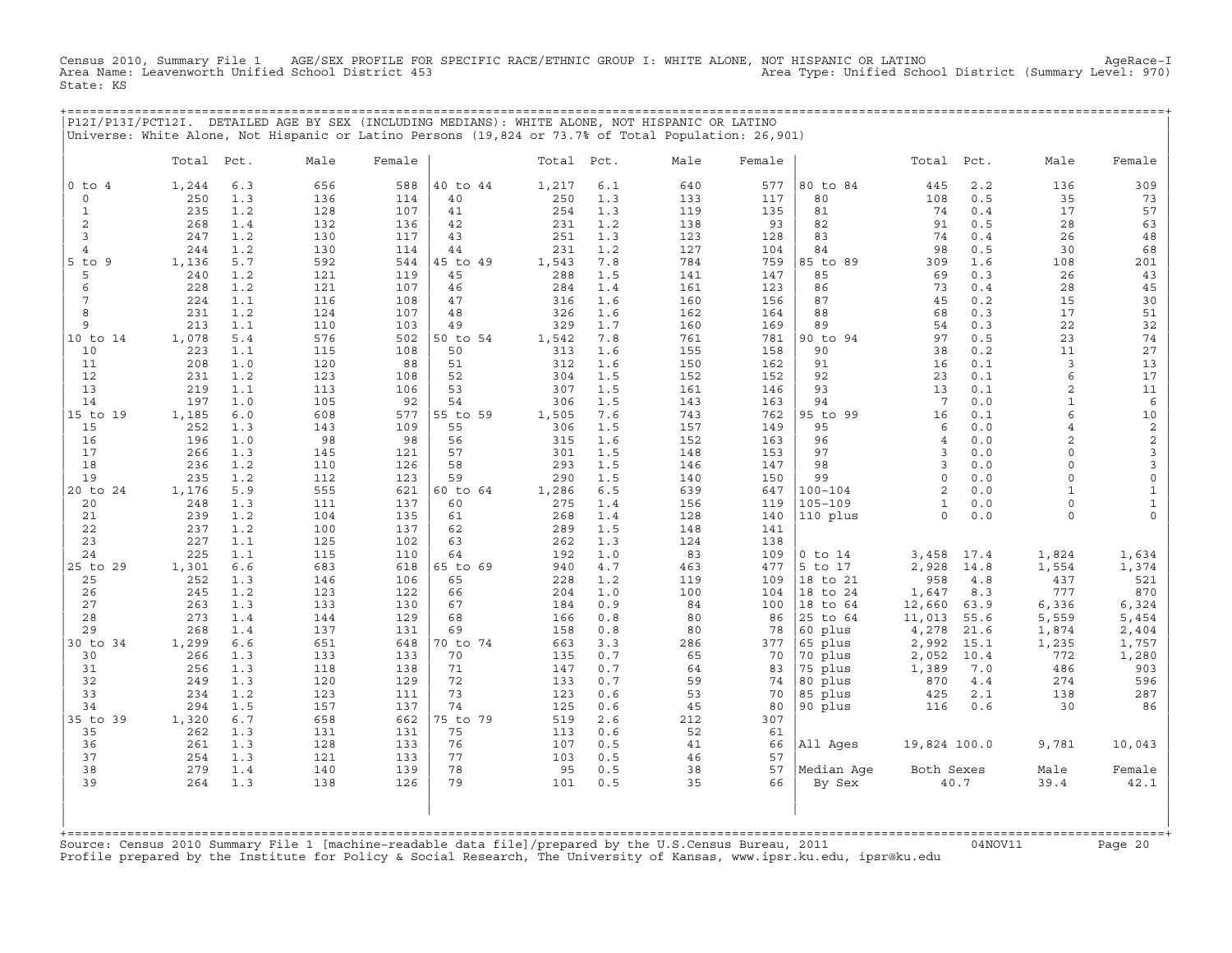Census 2010, Summary File 1 AGE/SEX PROFILE FOR SPECIFIC RACE/ETHNIC GROUP J: BLACK/AFRICAN AM ALONE, NOT HISP/LATINO<br>Area Name: Leavenworth Unified School District 453 State: KS

+===================================================================================================================================================+

|                     |            |            | P12J/P13J/PCT12J. DETAILED AGE BY SEX (INCLUDING MEDIANS): BLACK/AFRICAN AM ALONE, NOT HISP/LATINO<br>Universe: Black/African Am Alone, Not Hisp/Latino Persons (3,794 or 14.1% of Total Population: 26,901) |          |          |            |            |                       |                 |                      |                         |              |                     |                                     |
|---------------------|------------|------------|--------------------------------------------------------------------------------------------------------------------------------------------------------------------------------------------------------------|----------|----------|------------|------------|-----------------------|-----------------|----------------------|-------------------------|--------------|---------------------|-------------------------------------|
|                     | Total Pct. |            | Male                                                                                                                                                                                                         | Female   |          | Total Pct. |            | Male                  | Female          |                      | Total                   | Pct.         | Male                | Female                              |
| $0$ to $4$          | 259        | 6.8        | 120                                                                                                                                                                                                          | 139      | 40 to 44 | 226        | $6.0$      | 123                   | 103             | 80 to 84             | 43                      | 1.1          | 16                  | 27                                  |
| $\Omega$            | 35         | 0.9        | 18                                                                                                                                                                                                           | 17       | 40       | 42         | 1.1        | 21                    | 21              | 80                   | 14                      | 0.4          | 3                   | 11                                  |
| 1                   | 60         | 1.6        | 26                                                                                                                                                                                                           | 34       | 41       | 42         | 1.1        | 23                    | 19              | 81                   | 9                       | 0.2          | 4                   | 5                                   |
| $\overline{c}$      | 59         | 1.6        | 30                                                                                                                                                                                                           | 29       | 42       | 49         | 1.3        | 24                    | 25              | 82                   | 10                      | 0.3          | $\overline{4}$      | 6                                   |
| 3<br>$\overline{4}$ | 51         | 1.3<br>1.4 | 19                                                                                                                                                                                                           | 32<br>27 | 43<br>44 | 48         | 1.3        | 21<br>34              | 27              | 83<br>84             | 8<br>2                  | 0.2<br>0.1   | 4<br>$\mathbf{1}$   | $\overline{4}$                      |
| 5 to 9              | 54<br>260  | 6.9        | 27<br>141                                                                                                                                                                                                    | 119      | 45 to 49 | 45<br>336  | 1.2<br>8.9 | 181                   | 11<br>155       | 85 to 89             | 21                      | 0.6          | 6                   | $\mathbf{1}$<br>$15\,$              |
| 5                   | 41         | 1.1        | 24                                                                                                                                                                                                           | 17       | 45       | 65         | 1.7        | 33                    | 32              | 85                   | 6                       | 0.2          | $\circ$             | 6                                   |
| 6                   | 56         | 1.5        | 34                                                                                                                                                                                                           | 22       | 46       | 55         | 1.4        | 32                    | 23              | 86                   | 10                      | 0.3          | 4                   | 6                                   |
| 7                   | 57         | 1.5        | 31                                                                                                                                                                                                           | 26       | 47       | 71         | 1.9        | 40                    | 31              | 87                   | $\mathbf{1}$            | 0.0          | $\mathbf{1}$        | $\mathsf{O}\xspace$                 |
| 8                   | 58         | 1.5        | 27                                                                                                                                                                                                           | 31       | 48       | 68         | 1.8        | 34                    | 34              | 88                   | 2                       | 0.1          | $\mathbf{1}$        | $\mathbf{1}$                        |
| 9                   | 48         | 1.3        | 25                                                                                                                                                                                                           | 23       | 49       | 77         | 2.0        | 42                    | 35              | 89                   | 2                       | 0.1          | $\circ$             | $\mathbf{2}$                        |
| 10 to 14            | 284        | 7.5        | 156                                                                                                                                                                                                          | 128      | 50 to 54 | 354        | 9.3        | 205                   | 149             | 90 to 94             | 6                       | 0.2          | $\Omega$            | 6                                   |
| 10                  | 62         | 1.6        | 32                                                                                                                                                                                                           | 30       | 50       | 74         | 2.0        | 39                    | 35              | 90                   | 2                       | 0.1          | $\Omega$            | $\overline{c}$                      |
| 11                  | 62         | 1.6        | 40                                                                                                                                                                                                           | 22       | 51       | 71         | 1.9        | 42                    | 29              | 91                   | $\circ$                 | 0.0          | $\Omega$            | $\mathsf{O}\xspace$                 |
| 12                  | 48         | 1.3        | 29                                                                                                                                                                                                           | 19       | 52       | 63         | 1.7        | 34                    | 29              | 92                   | 2                       | 0.1          | $\circ$             | $\overline{c}$                      |
| 13                  | 52         | 1.4        | 27                                                                                                                                                                                                           | 25       | 53       | 84         | 2.2        | 54                    | 30              | 93                   | $\mathbf{1}$            | 0.0          | $\Omega$            | $1\,$                               |
| 14                  | 60         | 1.6        | 28                                                                                                                                                                                                           | 32       | 54       | 62         | 1.6        | 36                    | 26              | 94                   | $\mathbf{1}$            | 0.0          | $\circ$             | $\mathbf 1$                         |
| 15 to 19            | 281        | 7.4        | 142                                                                                                                                                                                                          | 139      | 55 to 59 | 231        | 6.1        | 135                   | 96              | 95 to 99             | $\mathbf{1}$            | 0.0<br>0.0   | $\circ$<br>$\Omega$ | $\mathbf{1}$                        |
| 15<br>16            | 43<br>69   | 1.1<br>1.8 | 22<br>34                                                                                                                                                                                                     | 21<br>35 | 55<br>56 | 47<br>38   | 1.2<br>1.0 | 26<br>26              | 21<br>12        | 95<br>96             | $\circ$<br>$\mathbf{1}$ | 0.0          | 0                   | $\mathsf{O}\xspace$<br>$\mathbf{1}$ |
| 17                  | 48         | 1.3        | 25                                                                                                                                                                                                           | 23       | 57       | 51         | 1.3        | 25                    | 26              | 97                   | $\circ$                 | 0.0          | $\circ$             | $\circ$                             |
| 18                  | 65         | 1.7        | 33                                                                                                                                                                                                           | 32       | 58       | 44         | 1.2        | 29                    | 15              | 98                   | $\circ$                 | 0.0          | $\Omega$            | 0                                   |
| 19                  | 56         | 1.5        | 28                                                                                                                                                                                                           | 28       | 59       | 51         | 1.3        | 29                    | 22              | 99                   | $\circ$                 | 0.0          | 0                   | $\mathsf{O}\xspace$                 |
| 20 to 24            | 295        | 7.8        | 166                                                                                                                                                                                                          | 129      | 60 to 64 | 176        | 4.6        | 100                   | 76              | $100 - 104$          | 3                       | 0.1          | $\Omega$            | 3                                   |
| 20                  | 60         | 1.6        | 35                                                                                                                                                                                                           | 25       | 60       | 44         | 1.2        | 26                    | 18              | $105 - 109$          | $\Omega$                | 0.0          | $\circ$             | 0                                   |
| 21                  | 64         | 1.7        | 30                                                                                                                                                                                                           | 34       | 61       | 40         | 1.1        | 23                    | 17              | 110 plus             | $\circ$                 | 0.0          | 0                   | 0                                   |
| 22                  | 68         | 1.8        | 34                                                                                                                                                                                                           | 34       | 62       | 29         | 0.8        | 16                    | 13              |                      |                         |              |                     |                                     |
| 23                  | 53         | 1.4        | 33                                                                                                                                                                                                           | 20       | 63       | 39         | 1.0        | 23                    | 16              |                      |                         |              |                     |                                     |
| 24                  | 50         | 1.3        | 34                                                                                                                                                                                                           | 16       | 64       | 24         | 0.6        | 12                    | 12              | $0$ to $14$          | 803                     | 21.2         | 417                 | 386                                 |
| 25 to 29            | 293        | 7.7        | 191                                                                                                                                                                                                          | 102      | 65 to 69 | 102        | 2.7        | 48                    | 54              | 5 to 17              | 704                     | 18.6         | 378                 | 326                                 |
| 25                  | 42         | 1.1        | 28                                                                                                                                                                                                           | 14       | 65       | 20         | 0.5        | 11                    | 9               | 18 to 21             | 245                     | 6.5          | 126                 | 119                                 |
| 26<br>27            | 56<br>77   | 1.5<br>2.0 | 37<br>49                                                                                                                                                                                                     | 19<br>28 | 66<br>67 | 26<br>20   | 0.7<br>0.5 | 14<br>$7\phantom{.0}$ | 12<br>13        | 18 to 24<br>18 to 64 | 416                     | 11.0<br>66.0 | 227                 | 189                                 |
| 28                  | 70         | 1.8        | 46                                                                                                                                                                                                           | 24       | 68       | 25         | 0.7        | 11                    | 14              | 25 to 64             | 2,505<br>2,089          | 55.1         | 1,428<br>1,201      | 1,077<br>888                        |
| 29                  | 48         | 1.3        | 31                                                                                                                                                                                                           | 17       | 69       | 11         | 0.3        | 5                     | 6               | 60 plus              | 502                     | 13.2         | 235                 | 267                                 |
| 30 to 34            | 252        | 6.6        | 150                                                                                                                                                                                                          | 102      | 70 to 74 | 95         | 2.5        | 40                    | 55              | 65 plus              | 326                     | 8.6          | 135                 | 191                                 |
| 30                  | 57         | 1.5        | 35                                                                                                                                                                                                           | 22       | 70       | 30         | 0.8        | 14                    | 16              | 70 plus              | 224                     | 5.9          | 87                  | 137                                 |
| 31                  | 60         | 1.6        | 37                                                                                                                                                                                                           | 23       | 71       | 21         | 0.6        | 9                     | 12              | 75 plus              | 129                     | 3.4          | 47                  | 82                                  |
| 32                  | 43         | 1.1        | 27                                                                                                                                                                                                           | 16       | 72       | 18         | 0.5        | $\overline{7}$        | 11              | 80 plus              | 74                      | $2.0$        | 22                  | 52                                  |
| 33                  | 50         | 1.3        | 25                                                                                                                                                                                                           | 25       | 73       | 13         | 0.3        | 5                     | 8               | 85 plus              | 31                      | 0.8          | 6                   | 25                                  |
| 34                  | 42         | 1.1        | 26                                                                                                                                                                                                           | 16       | 74       | 13         | 0.3        | 5                     | 8               | 90 plus              | 10                      | 0.3          | 0                   | 10                                  |
| 35 to 39            | 221        | 5.8        | 116                                                                                                                                                                                                          | 105      | 75 to 79 | 55         | 1.4        | 25                    | 30              |                      |                         |              |                     |                                     |
| 35                  | 43         | 1.1        | 22                                                                                                                                                                                                           | 21       | 75       | 11         | 0.3        | $7\phantom{.0}$       | 4               |                      |                         |              |                     |                                     |
| 36                  | 38         | 1.0        | 20                                                                                                                                                                                                           | 18       | 76       | 10         | 0.3        | 5                     | 5               | All Ages             | 3,794 100.0             |              | 2,061               | 1,733                               |
| 37                  | 51         | 1.3        | 27                                                                                                                                                                                                           | 24       | 77       | 14         | 0.4        | 6                     | 8               |                      |                         |              |                     |                                     |
| 38                  | 43         | 1.1        | 22                                                                                                                                                                                                           | 21       | 78       | 12         | 0.3        | 5                     | $7\phantom{.0}$ | Median Age           | Both Sexes              |              | Male                | Female                              |
| 39                  | 46         | 1.2        | 25                                                                                                                                                                                                           | 21       | 79       | 8          | 0.2        | $\mathbf{2}$          | 6               | By Sex               |                         | 34.5         | 33.8                | 35.4                                |
|                     |            |            |                                                                                                                                                                                                              |          |          |            |            |                       |                 |                      |                         |              |                     |                                     |

| | +===================================================================================================================================================+Source: Census 2010 Summary File 1 [machine−readable data file]/prepared by the U.S.Census Bureau, 2011 04NOV11 Page 21 Profile prepared by the Institute for Policy & Social Research, The University of Kansas, www.ipsr.ku.edu, ipsr@ku.edu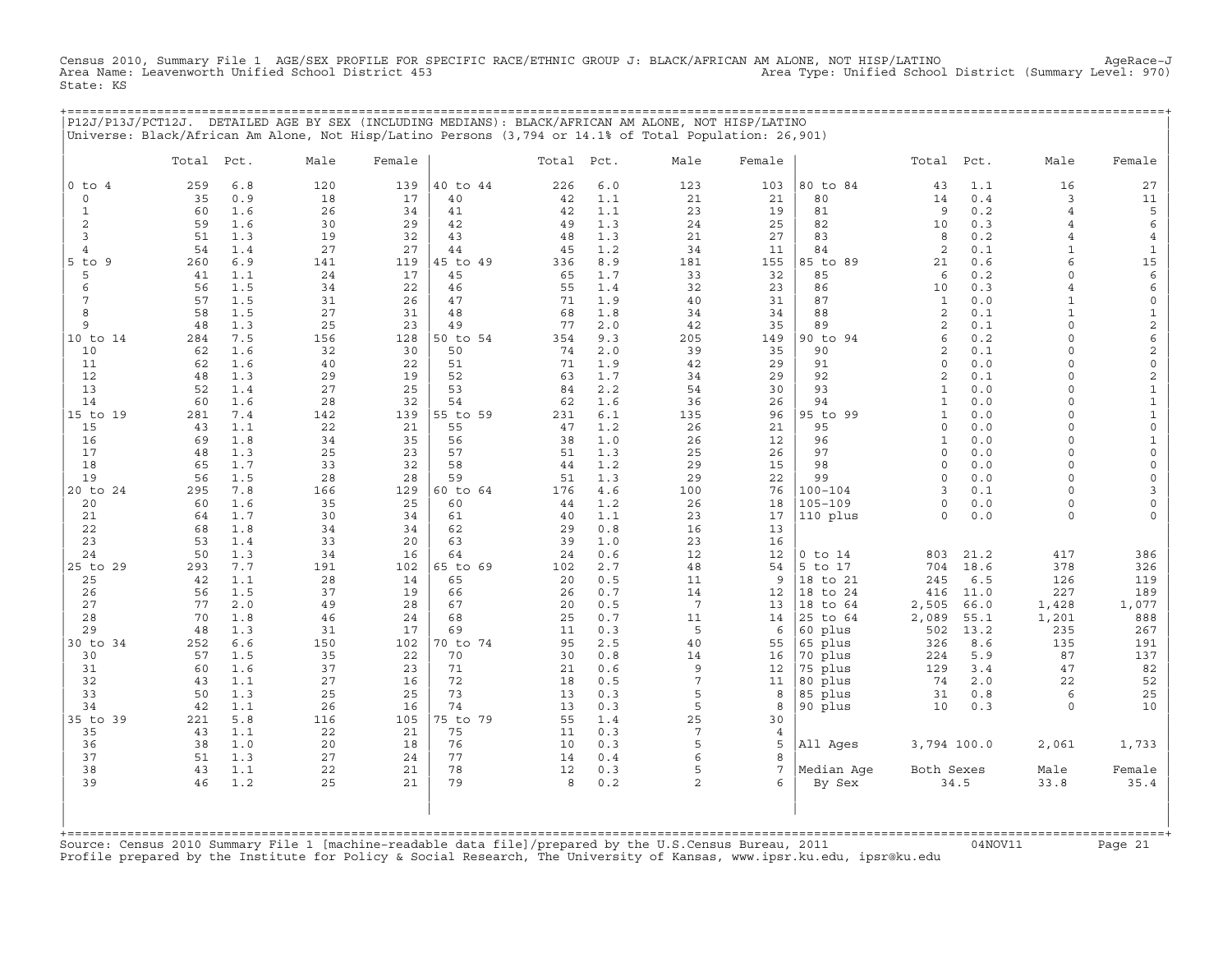Census 2010, Summary File 1 AGE/SEX PROFILE FOR SPECIFIC RACE/ETHNIC GROUP K: AM IND/ALASKA NAT ALONE, NOT HISP/LATINO AgeRace-K<br>Area Name: Leavenworth Unified School District 453 State: KS

+===================================================================================================================================================+

|                          | P12K/P13K/PCT12K. DETAILED AGE BY SEX (INCLUDING MEDIANS): AM IND/ALASKA NAT ALONE, NOT HISP/LATINO<br>Universe: Am Ind/Alaska Nat Alone, Not Hisp/Latino Persons (137 or 0.5% of Total Population: 26,901) |                |              |          |                |      |                          |                         |             |                |           |                     |                         |
|--------------------------|-------------------------------------------------------------------------------------------------------------------------------------------------------------------------------------------------------------|----------------|--------------|----------|----------------|------|--------------------------|-------------------------|-------------|----------------|-----------|---------------------|-------------------------|
|                          | Pct.<br>Total                                                                                                                                                                                               | Male           | Female       |          | Total          | Pct. | Male                     | Female                  |             | Total          | Pct.      | Male                | Female                  |
| $0$ to<br>$\overline{4}$ | 5.8<br>8                                                                                                                                                                                                    | 5              | 3            | 40 to 44 | 13             | 9.5  | 2                        | 11                      | 80 to 84    | 3              | 2.2       | 1                   | $\overline{\mathbf{c}}$ |
| $\circ$                  | 0.7<br>$\mathbf{1}$                                                                                                                                                                                         | $\Omega$       | $\mathbf{1}$ | 40       | 1              | 0.7  | $\circ$                  | $\mathbf{1}$            | 80          | $\mathbf{1}$   | 0.7       | $\Omega$            | $\mathbf 1$             |
| $\mathbf{1}$             | 2<br>1.5                                                                                                                                                                                                    | $\overline{c}$ | $\circ$      | 41       | 0              | 0.0  | $\circ$                  | 0                       | 81          | $\circ$        | 0.0       | $\Omega$            | 0                       |
| $\overline{c}$           | $\mathbf{1}$<br>0.7                                                                                                                                                                                         | 1              | $\mathbf 0$  | 42       | $\mathbf{1}$   | 0.7  | $\mathbf{1}$             | 0                       | 82          | $\circ$        | 0.0       | $\Omega$            | $\mathsf{O}\xspace$     |
| $\overline{3}$           | $\overline{a}$<br>1.5                                                                                                                                                                                       | $\mathfrak{D}$ | $\circ$      | 43       | 7              | 5.1  | $\circ$                  | 7                       | 83          | 1              | 0.7       | $\mathbf{1}$        | 0                       |
| $\overline{4}$           | 2<br>1.5                                                                                                                                                                                                    | $\Omega$       | 2            | 44       | 4              | 2.9  | $\mathbf{1}$             | 3                       | 84          | 1              | 0.7       | $\Omega$            | $\mathbf{1}$            |
| $5$ to<br>9              | 5.1<br>7                                                                                                                                                                                                    | 5              | 2            | 45 to 49 | 9              | 6.6  | 3                        | 6                       | 85 to 89    | $\overline{c}$ | 1.5       | 2                   | $\mathsf{O}\xspace$     |
| 5                        | 2<br>1.5                                                                                                                                                                                                    | $\mathfrak{D}$ | $\Omega$     | 45       | $\mathbf{1}$   | 0.7  | $\mathbf{1}$             | $\mathbf 0$             | 85          | $\circ$        | 0.0       | $\Omega$            | $\mathbf 0$             |
| 6                        | 2.2<br>3                                                                                                                                                                                                    | $\mathbf{1}$   | $\mathbf{2}$ | 46       | 2              | 1.5  | $\mathbf{1}$             | $\mathbf{1}$            | 86          | $\mathbf{1}$   | 0.7       | $\mathbf{1}$        | 0                       |
| 7                        | $\mathbf{1}$<br>0.7                                                                                                                                                                                         | $\mathbf{1}$   | $\mathbf 0$  | 47       | 3              | 2.2  | $\mathbf{1}$             | 2                       | 87          | $\mathbf{1}$   | 0.7       | $\mathbf{1}$        | 0                       |
| 8                        | $\mathbf{1}$<br>0.7                                                                                                                                                                                         | $\mathbf{1}$   | $\Omega$     | 48       | $\mathbf{1}$   | 0.7  | $\circ$                  | $\mathbf{1}$            | 88          | $\circ$        | 0.0       | $\Omega$            | 0                       |
| 9                        | $\mathbf 0$<br>0.0                                                                                                                                                                                          | $\Omega$       | $\mathbf 0$  | 49       | $\overline{a}$ | 1.5  | $\circ$                  | 2                       | 89          | $\mathbf 0$    | 0.0       | $\Omega$            | 0                       |
| 10 to 14                 | 5<br>3.6                                                                                                                                                                                                    |                | 1            | 50 to 54 | 15             | 10.9 | 7                        | $\,8\,$                 | 90 to 94    | $\mathbf 0$    | 0.0       | 0                   | $\mathsf{O}\xspace$     |
| 10                       | $\mathbf{1}$<br>0.7                                                                                                                                                                                         | 1              | $\Omega$     | 50       | 2              | 1.5  | 2                        | $\mathsf{O}\xspace$     | 90          | $\Omega$       | 0.0       | $\Omega$            | 0                       |
| 11                       | $\mathbf{1}$<br>0.7                                                                                                                                                                                         | $\mathbf{1}$   | $\circ$      | 51       | 5              | 3.6  | $\overline{c}$           | 3                       | 91          | $\circ$        | 0.0       | $\Omega$            | 0                       |
| 12                       | $\mathbf{2}$<br>1.5                                                                                                                                                                                         | $\mathbf{1}$   | 1            | 52       | $\overline{2}$ | 1.5  | 0                        | $\mathbf 2$             | 92          | $\circ$        | 0.0       | O                   | $\mathsf{O}\xspace$     |
| 13                       | 0.7<br>1                                                                                                                                                                                                    | 1              | $\Omega$     | 53       | 3              | 2.2  | 2                        | $\mathbf 1$             | 93          | $\Omega$       | 0.0       | $\Omega$            | 0                       |
| 14                       | 0.0<br>$\circ$                                                                                                                                                                                              | $\Omega$       | $\circ$      | 54       | 3              | 2.2  | $\mathbf{1}$             | 2                       | 94          | $\mathbf 0$    | 0.0       | $\Omega$            | 0                       |
| 15 to 19                 | 10.2<br>14                                                                                                                                                                                                  | 8              | 6            | 55 to 59 | 9              | 6.6  | 3                        | 6                       | 95 to 99    | $\mathbf{1}$   | 0.7       | 0                   | $\mathbf{1}$            |
| 15                       | 2.9<br>$\overline{4}$                                                                                                                                                                                       | $\overline{2}$ | 2            | 55       | 3              | 2.2  | 3                        | $\mathsf{O}\xspace$     | 95          | $\circ$        | 0.0       | $\Omega$            | $\mathsf{O}\xspace$     |
| 16                       | 2.2<br>3                                                                                                                                                                                                    | $\overline{c}$ | $\mathbf{1}$ | 56       | 2              | 1.5  | $\Omega$                 | $\overline{\mathbf{c}}$ | 96          | $\mathbf 0$    | 0.0       | O                   | 0                       |
| 17                       | 2<br>1.5                                                                                                                                                                                                    | $\overline{c}$ | $\mathbf 0$  | 57       | 1              | 0.7  | $\Omega$                 | $\mathbf{1}$            | 97          | 1              | 0.7       | $\Omega$            | $\mathbf{1}$            |
| 18                       | 2.9<br>4                                                                                                                                                                                                    | $\mathbf{1}$   | 3            | 58       | 2              | 1.5  | $\Omega$                 | $\overline{\mathbf{c}}$ | 98          | $\circ$        | 0.0       | $\Omega$            | $\mathsf{O}\xspace$     |
| 19                       | $\mathbf{1}$                                                                                                                                                                                                | $\mathbf{1}$   | $\Omega$     | 59       | $\mathbf{1}$   |      | $\Omega$                 |                         | 99          | $\Omega$       |           | O                   |                         |
|                          | 0.7                                                                                                                                                                                                         | 5              |              |          | 6              | 0.7  | 4                        | $\mathbf{1}$            | $100 - 104$ |                | 0.0       | $\Omega$            | 0                       |
| 20 to 24                 | 11<br>8.0                                                                                                                                                                                                   |                | 6            | 60 to 64 |                | 4.4  | $\mathbf{1}$             | 2                       |             | 1              | 0.7       | $\Omega$            | $\mathbf{1}$            |
| 20                       | 2<br>1.5                                                                                                                                                                                                    | $\mathbf{1}$   | $\mathbf{1}$ | 60       | 2              | 1.5  |                          | $\mathbf{1}$            | $105 - 109$ | $\circ$        | 0.0       |                     | $\mathsf{O}\xspace$     |
| 21                       | 1.5<br>2                                                                                                                                                                                                    | $\mathbf{1}$   | $\mathbf{1}$ | 61       | $\mathbf{1}$   | 0.7  | $\mathbf{1}$             | $\mathsf{O}\xspace$     | 110 plus    | $\circ$        | 0.0       | $\Omega$            | $\mathbf 0$             |
| 22                       | 0.7<br>1                                                                                                                                                                                                    | $\mathbf{1}$   | $\Omega$     | 62       | 1              | 0.7  | $\mathbf{1}$             | 0                       |             |                |           |                     |                         |
| 23                       | $\overline{a}$<br>1.5                                                                                                                                                                                       | $\mathbf{1}$   | $\mathbf{1}$ | 63       | $\mathbf{1}$   | 0.7  | $\mathbf{1}$<br>$\Omega$ | $\mathsf{O}\xspace$     |             |                |           |                     |                         |
| 24                       | 2.9<br>$\overline{4}$                                                                                                                                                                                       | $\mathbf{1}$   | 3            | 64       | $\mathbf{1}$   | 0.7  |                          | $\mathbf{1}$            | $0$ to $14$ | 20             | 14.6      | 14                  | 6                       |
| 25 to 29                 | 6.6<br>9                                                                                                                                                                                                    | 4              | 5            | 65 to 69 | 4              | 2.9  | 3                        | $\mathbf{1}$            | 5<br>to 17  | 21             | 15.3      | 15                  | 6                       |
| 25                       | $\mathbf{1}$<br>0.7                                                                                                                                                                                         | $\Omega$       | $\mathbf{1}$ | 65       | $\mathbf{1}$   | 0.7  | $\mathbf{1}$             | 0                       | 18 to 21    | 9              | 6.6       | $\overline{4}$      | 5                       |
| 26                       | $\overline{4}$<br>2.9                                                                                                                                                                                       | 2              | $\sqrt{2}$   | 66       | 1              | 0.7  | $\Omega$                 | $\mathbf{1}$            | 18<br>to 24 | 16             | 11.7      | 7                   | $\mathsf 9$             |
| 27                       | $\mathbf{1}$<br>0.7                                                                                                                                                                                         | $\Omega$       | $\mathbf{1}$ | 67       | 0              | 0.0  | $\circ$                  | $\circ$                 | 18<br>to 64 | 96             | 70.1      | 40                  | 56                      |
| 28                       | 3<br>2.2                                                                                                                                                                                                    | $\overline{2}$ | $\mathbf{1}$ | 68       | $\circ$        | 0.0  | $\Omega$                 | $\Omega$                | 25 to 64    | 80             | 58.4      | 33                  | 47                      |
| 29                       | $\circ$<br>0.0                                                                                                                                                                                              | $\Omega$       | $\circ$      | 69       | 2              | 1.5  | 2                        | $\Omega$                | 60 plus     | 18             | 13.1      | 10                  | 8                       |
| 30 to 34                 | 7.3<br>10                                                                                                                                                                                                   | 6              | 4            | 70 to 74 | 0              | 0.0  | $\Omega$                 | 0                       | 65 plus     | 12             | 8.8       | 6                   | 6                       |
| 30                       | 0.7<br>$\mathbf{1}$                                                                                                                                                                                         | $\Omega$       | $\mathbf{1}$ | 70       | $\Omega$       | 0.0  | $\Omega$                 | 0                       | 70 plus     | 8              | 5.8       | 3                   | 5                       |
| 31                       | 2<br>1.5                                                                                                                                                                                                    | $\Omega$       | $\sqrt{2}$   | 71       | 0              | 0.0  | $\Omega$                 | $\mathbf 0$             | 75 plus     | 8              | 5.8       | 3                   | 5                       |
| 32                       | 3<br>2.2                                                                                                                                                                                                    | 3              | $\circ$      | 72       | $\mathbf 0$    | 0.0  | $\Omega$                 | 0                       | 80 plus     | 7              | 5.1       | 3                   | $\overline{4}$          |
| 33                       | 0.0<br>0                                                                                                                                                                                                    | $\Omega$       | $\circ$      | 73       | 0              | 0.0  | $\Omega$                 | 0                       | 85 plus     | $\overline{4}$ | 2.9       | 2                   | $\mathbf{2}$            |
| 34                       | 2.9<br>$\overline{4}$                                                                                                                                                                                       | 3              | $\mathbf{1}$ | 74       | 0              | 0.0  | $\Omega$                 | $\mathsf{O}\xspace$     | 90 plus     | 2              | 1.5       | $\circ$             | $\overline{\mathbf{c}}$ |
| 35 to<br>39              | 9<br>6.6                                                                                                                                                                                                    | 4              | 5            | 75 to 79 | 1              | 0.7  | $\Omega$                 | $\mathbf{1}$            |             |                |           |                     |                         |
| 35                       | 2<br>1.5                                                                                                                                                                                                    | 1              | $\mathbf{1}$ | 75       | 1              | 0.7  | $\Omega$                 | $\mathbf{1}$            |             |                |           |                     |                         |
| 36                       | 1.5<br>2                                                                                                                                                                                                    | $\overline{2}$ | $\mathbf 0$  | 76       | 0              | 0.0  | $\Omega$                 | $\mathsf{O}\xspace$     | All Ages    |                | 137 100.0 | 66                  | 71                      |
| 37                       | 3<br>2.2                                                                                                                                                                                                    | $\mathbf{1}$   | 2            | 77       | $\circ$        | 0.0  | $\Omega$                 | $\Omega$                |             |                |           |                     |                         |
| 38                       | $\mathbf{1}$<br>0.7                                                                                                                                                                                         | $\Omega$       | $\mathbf{1}$ | 78       | 0              | 0.0  | $\Omega$                 | $\mathbf 0$             | Median Age  | Both Sexes     |           | Male                | Female                  |
| 39                       | $\mathbf{1}$<br>0.7                                                                                                                                                                                         | $\Omega$       | $\mathbf{1}$ | 79       | $\Omega$       | 0.0  | $\Omega$                 | $\Omega$                | By Sex      | 37.5           |           | 31.7                | 41.6                    |
|                          |                                                                                                                                                                                                             |                |              |          |                |      |                          |                         |             |                |           | =================== |                         |

+===================================================================================================================================================+Source: Census 2010 Summary File 1 [machine−readable data file]/prepared by the U.S.Census Bureau, 2011 04NOV11 Page 22 Profile prepared by the Institute for Policy & Social Research, The University of Kansas, www.ipsr.ku.edu, ipsr@ku.edu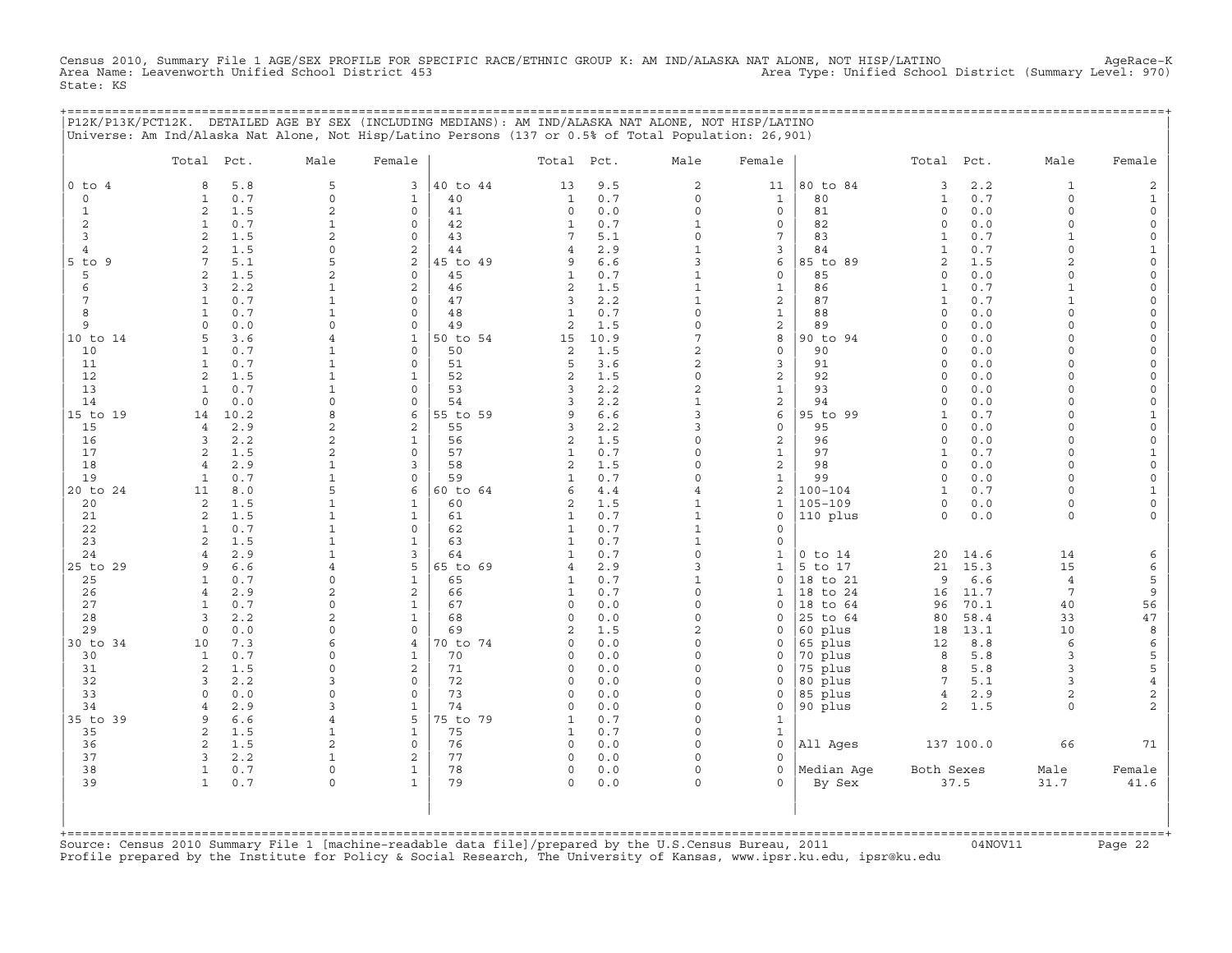Census 2010, Summary File 1 AGE/SEX PROFILE FOR SPECIFIC RACE/ETHNIC GROUP L: ASIAN ALONE, NOT HISPANIC OR LATINO<br>Area Name: Leavenworth Unified School District 453 Area Type: Unified Sc State: KS

+===================================================================================================================================================+

| $0$ to $4$                    |                      |             |                              | Female                         |                |                  | Total Pct.     | Male                        | Female              |                    | Total Pct.          |            | Male                        | Female                                     |
|-------------------------------|----------------------|-------------|------------------------------|--------------------------------|----------------|------------------|----------------|-----------------------------|---------------------|--------------------|---------------------|------------|-----------------------------|--------------------------------------------|
|                               | 20                   | 5.0         | 10                           | 10                             | 40 to 44       | 28               | 6.9            | 7                           | 21                  | 80 to 84           | $\overline{7}$      | 1.7        | $\mathbf{1}$                | 6                                          |
| $\circ$                       | $\overline{3}$       | 0.7         | $\sqrt{2}$                   | $\mathbf{1}$                   | 40             | 7                | 1.7            | 2                           | 5                   | 80                 | $\overline{4}$      | 1.0        | $1\,$                       | 3                                          |
| $\mathbf{1}$                  | 3                    | 0.7         | $\mathbf{1}$                 | 2                              | 41             | 5                | 1.2            | $\mathbf{1}$                | $\overline{4}$      | 81                 | $\mathbf 1$         | 0.2        | 0                           | $\mathbf{1}$                               |
| 2                             | 2                    | 0.5         | $\mathbf{1}$                 | $\mathbf{1}$                   | 42             | 6                | 1.5            | 3                           | 3                   | 82                 | $\circ$             | 0.0        | $\Omega$                    | $\mathsf O$                                |
| 3                             | 9                    | 2.2         | $\overline{4}$               | 5                              | 43             | 3                | 0.7            | $\circ$                     | 3                   | 83                 | $\circ$             | 0.0        | $\Omega$                    | $\mathsf O$                                |
| $\overline{4}$<br>$5$ to<br>9 | $\overline{3}$<br>18 | 0.7<br>4.5  | 2<br>9                       | $\mathbf{1}$<br>9              | 44<br>45 to 49 | 7<br>30          | 1.7<br>$7\,.4$ | $\mathbf{1}$<br>10          | 6<br>20             | 84<br>85 to 89     | $\overline{c}$<br>3 | 0.5<br>0.7 | $\mathbf 0$<br>$\mathbf{1}$ | $\mathbf 2$                                |
| 5                             | 5                    | 1.2         | 3                            | 2                              | 45             | $\overline{4}$   | 1.0            | $\mathbf{2}$                | 2                   | 85                 | $\overline{2}$      | 0.5        | $\mathbf{1}$                | $\overline{c}$<br>$\mathbf{1}$             |
| $\epsilon$                    | 3                    | 0.7         | $\mathbf{1}$                 | $\overline{\mathbf{c}}$        | 46             | 6                | 1.5            | 3                           | 3                   | 86                 | $\circ$             | 0.0        | $\mathbf 0$                 | $\mathsf{O}\xspace$                        |
| 7                             | $\overline{4}$       | 1.0         | 3                            | 1                              | 47             | 3                | 0.7            | $\mathsf O$                 | 3                   | 87                 | $\mathbf 1$         | 0.2        | $\Omega$                    | $\mathbf{1}$                               |
| 8                             | $\mathbf{1}$         | 0.2         | $\mathbf{1}$                 | $\circ$                        | 48             | 5                | 1.2            | $\overline{c}$              | 3                   | 88                 | $\circ$             | 0.0        | $\Omega$                    | $\mathbb O$                                |
| 9                             | 5                    | 1.2         | $\mathbf{1}$                 | $\overline{4}$                 | 49             | 12               | 3.0            | 3                           | 9                   | 89                 | $\circ$             | 0.0        | $\Omega$                    | $\mathsf{O}\xspace$                        |
| 10 to 14                      | 13                   | 3.2         | 5                            | 8                              | 50 to 54       | 36               | 8.9            | 6                           | 30                  | 90 to 94           | 3                   | 0.7        | $\mathbf{1}$                | $\mathbf{2}$                               |
| 10                            | 2                    | 0.5         | $\Omega$                     | 2                              | 50             | 6                | 1.5            | $\circ$                     | 6                   | 90                 | $\mathbf{1}$        | 0.2        | $\Omega$                    | $\mathbf 1$                                |
| 11                            | $\mathbf 0$          | 0.0         | $\mathbf 0$                  | $\circ$                        | 51             | 5                | 1.2            | $\mathbf{1}$                | $\overline{4}$      | 91                 | $\overline{c}$      | 0.5        | $\mathbf{1}$                | $\mathbf 1$                                |
| 12                            | 5                    | 1.2         | $\mathbf{2}$                 | 3                              | 52             | 7                | 1.7            | $\overline{c}$              | 5                   | 92                 | $\circ$             | 0.0        | $\Omega$                    | $\mathsf{O}\xspace$                        |
| 13                            | 2                    | 0.5         | $\mathbf{1}$                 | $\mathbf{1}$                   | 53             | 11               | 2.7            | 2                           | 9                   | 93                 | $\circ$             | 0.0        | $\Omega$                    | 0                                          |
| 14                            | $\overline{4}$       | 1.0         | $\sqrt{2}$                   | $\overline{c}$                 | 54             | $7\phantom{.0}$  | 1.7            | $\mathbf{1}$                | 6                   | 94                 | $\circ$             | 0.0        | $\Omega$                    | $\mathsf{O}\xspace$                        |
| 15 to 19                      | 21                   | 5.2         | 11                           | 10                             | 55 to 59       | 28               | 6.9            | 6                           | 22                  | 95 to 99           | $\circ$             | 0.0        | $\Omega$                    | $\mathsf{O}\xspace$                        |
| 15                            | 3                    | 0.7         | 3                            | $\mathbf 0$                    | 55             | 6                | 1.5            | 2                           | $\overline{4}$      | 95                 | $\circ$             | 0.0        | $\Omega$                    | 0                                          |
| 16                            | 9                    | 2.2         | $\overline{4}$               | 5                              | 56             | 7                | 1.7            | $\overline{c}$              | 5                   | 96                 | $\circ$             | 0.0        | $\Omega$                    | $\mathsf{O}\xspace$                        |
| 17                            | $\overline{4}$       | 1.0         | $\mathbf{2}$                 | $\overline{c}$                 | 57             | 7                | 1.7            | $\mathbf 1$                 | 6                   | 97                 | $\circ$             | 0.0        | $\Omega$<br>$\Omega$        | 0                                          |
| 18<br>19                      | 2<br>3               | 0.5<br>0.7  | $\mathbf{1}$<br>$\mathbf{1}$ | $\mathbf{1}$<br>$\overline{c}$ | 58<br>59       | 3<br>5           | 0.7<br>1.2     | $\mathsf O$<br>$\mathbf{1}$ | 3<br>$\overline{4}$ | 98<br>99           | $\circ$<br>$\circ$  | 0.0<br>0.0 | $\Omega$                    | $\mathsf{O}\xspace$<br>$\mathsf{O}\xspace$ |
| 20 to 24                      | 20                   | 5.0         | 14                           | 6                              | 60 to 64       | 24               | 6.0            | 3                           | 21                  | $100 - 104$        | $\circ$             | 0.0        | $\Omega$                    | $\mathsf O$                                |
| 20                            | $\overline{4}$       | 1.0         | 3                            | $\mathbf{1}$                   | 60             | 5                | 1.2            | $\Omega$                    | 5                   | $105 - 109$        | $\circ$             | 0.0        | $\Omega$                    | $\mathsf{O}\xspace$                        |
| 21                            | $\overline{4}$       | 1.0         | 3                            | $\mathbf{1}$                   | 61             | 5                | 1.2            | $\Omega$                    | 5                   | 110 plus           | $\circ$             | 0.0        | 0                           | 0                                          |
| 22                            | $\overline{4}$       | 1.0         | $\sqrt{2}$                   | $\overline{c}$                 | 62             | 4                | 1.0            | $\mathsf O$                 | $\overline{4}$      |                    |                     |            |                             |                                            |
| 23                            | $\overline{4}$       | 1.0         | 2                            | 2                              | 63             | 8                | 2.0            | 3                           | 5                   |                    |                     |            |                             |                                            |
| 24                            | $\overline{4}$       | 1.0         | 4                            | $\Omega$                       | 64             | $\mathbf{2}$     | 0.5            | $\mathsf O$                 | $\mathbf{2}$        | $0$ to $14$        | 51                  | 12.7       | 24                          | 27                                         |
| 25 to 29                      | 18                   | 4.5         | $7\phantom{.0}$              | 11                             | 65 to 69       | 29               | 7.2            | 7                           | 22                  | 5 to 17            | 47                  | 11.7       | 23                          | 24                                         |
| 25                            | 2                    | 0.5         | $\Omega$                     | 2                              | 65             | 5                | 1.2            | 0                           | 5                   | 18 to 21           | 13                  | 3.2        | 8                           | 5                                          |
| 26                            | 5                    | 1.2         | 5                            | $\Omega$                       | 66             | 4                | 1.0            | $\Omega$                    | 4                   | 18 to 24           | 25                  | 6.2        | 16                          | 9                                          |
| 27                            | 5                    | 1.2         | $\mathbf{1}$                 | $\overline{4}$                 | 67             | 5                | 1.2            | $\mathbf{1}$                | 4                   | 18 to 64           | 271                 | 67.2       | 87                          | 184                                        |
| 28                            | 2                    | 0.5         | $\mathsf{O}\xspace$          | 2                              | 68             | 10               | 2.5            | $\overline{4}$              | 6                   | 25 to 64           | 246                 | 61.0       | 71                          | 175                                        |
| 29                            | $\overline{4}$       | 1.0         | $\mathbf{1}$                 | 3                              | 69             | 5                | 1.2            | $\overline{2}$              | 3                   | 60 plus            | 89                  | 22.1       | 20                          | 69                                         |
| 30 to 34                      | 41<br>5              | 10.2<br>1.2 | 15                           | 26                             | 70 to 74<br>70 | 16               | 4.0            | 5                           | 11                  | 65 plus            | 65                  | 16.1       | 17                          | $4\,8$                                     |
| 30<br>31                      | 12                   | 3.0         | 2<br>6                       | 3<br>6                         | 71             | $\mathbf 0$<br>7 | 0.0<br>1.7     | $\mathsf O$<br>2            | 0<br>5              | 70 plus<br>75 plus | 36<br>20            | 8.9<br>5.0 | 10<br>5                     | 26<br>15                                   |
| 32                            | 6                    | 1.5         | $\mathbf{1}$                 | 5                              | 72             | $\overline{4}$   | 1.0            | $\mathsf O$                 | $\overline{4}$      | 80 plus            | 13                  | 3.2        | 3                           | 10                                         |
| 33                            | 9                    | 2.2         | $\mathbf 0$                  | 9                              | 73             | 2                | 0.5            | $\mathbf{1}$                | $\mathbf{1}$        | 85 plus            | 6                   | 1.5        | $\overline{a}$              | $\overline{4}$                             |
| 34                            | 9                    | 2.2         | 6                            | 3                              | 74             | 3                | 0.7            | $\overline{c}$              | $\mathbf{1}$        | 90 plus            | 3                   | 0.7        | $\mathbf{1}$                | 2                                          |
| 35 to 39                      | 41                   | 10.2        | 17                           | 24                             | 75 to 79       | 7                | 1.7            | $\overline{c}$              | 5                   |                    |                     |            |                             |                                            |
| 35                            | 10                   | 2.5         | 5                            | 5                              | 75             | 0                | 0.0            | 0                           | $\mathsf{O}\xspace$ |                    |                     |            |                             |                                            |
| 36                            | 9                    | 2.2         | 6                            | 3                              | 76             | $\mathbf 1$      | 0.2            | $\Omega$                    | $\mathbf 1$         | All Ages           |                     | 403 100.0  | 137                         | 266                                        |
| 37                            | 10                   | 2.5         | 2                            | 8                              | 77             | 3                | 0.7            | $\mathbf{1}$                | 2                   |                    |                     |            |                             |                                            |
| 38                            | $7\phantom{.0}$      | 1.7         | 3                            | 4                              | 78             | $\mathbf{1}$     | 0.2            | $\mathsf O$                 | $\mathbf{1}$        | Median Aqe         | Both Sexes          |            | Male                        | Female                                     |
| 39                            | 5                    | 1.2         | $\mathbf{1}$                 | $\overline{4}$                 | 79             | $\overline{a}$   | 0.5            | $\mathbf{1}$                | $\mathbf{1}$        | By Sex             |                     | 41.7       | 34.2                        | 47.0                                       |

+===================================================================================================================================================+Source: Census 2010 Summary File 1 [machine−readable data file]/prepared by the U.S.Census Bureau, 2011 04NOV11 Page 23 Profile prepared by the Institute for Policy & Social Research, The University of Kansas, www.ipsr.ku.edu, ipsr@ku.edu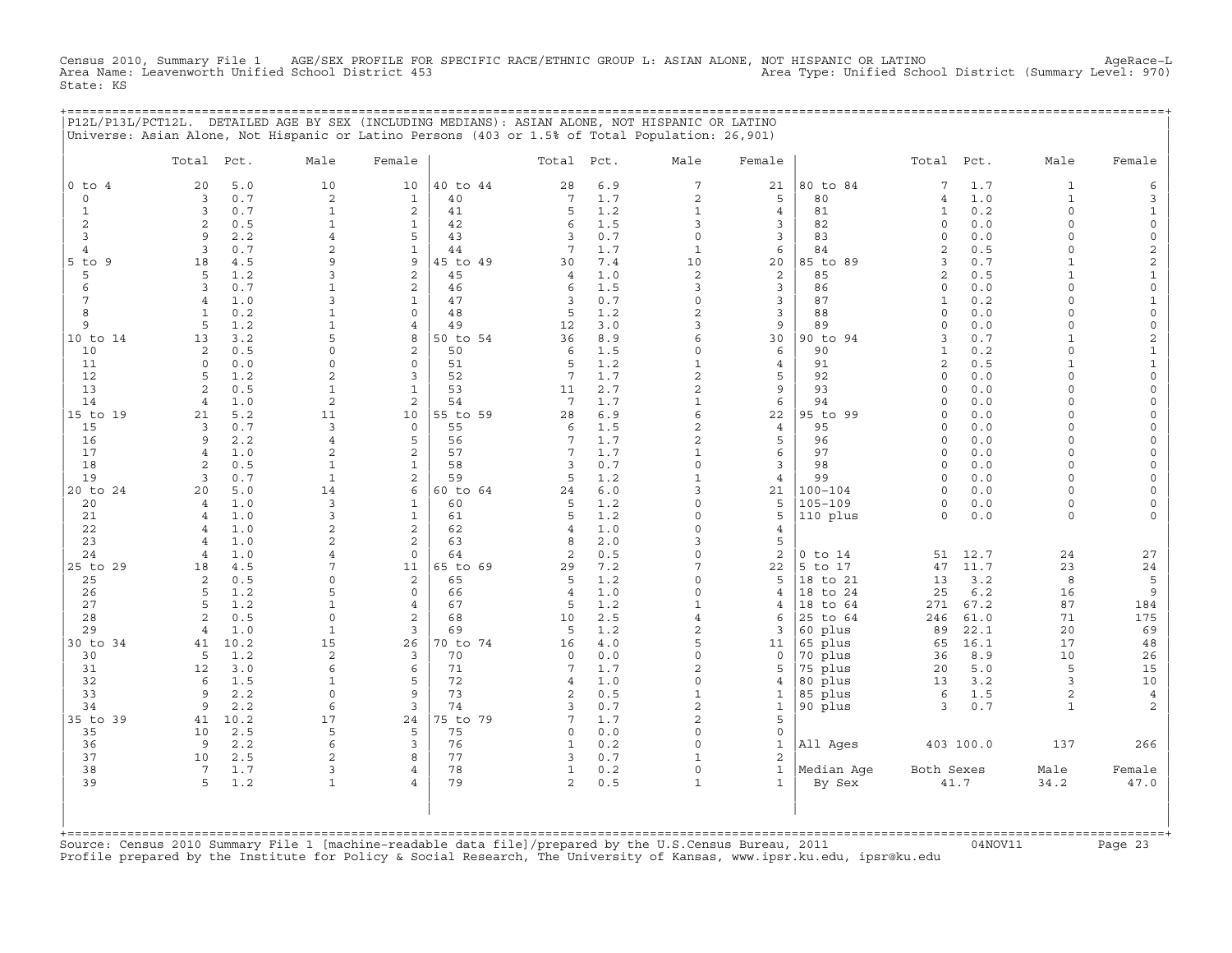Census 2010, Summary File 1 AGE/SEX PROFILE FOR SPECIFIC RACE/ETHNIC GROUP M: NAT HAWAIIAN/OPI ALONE, NOT HISP/LATINO<br>Area Name: Leavenworth Unified School District 453 State: KS

|                              | P12M/P13M/PCT12M. DETAILED AGE BY SEX (INCLUDING MEDIANS): NAT HAWAIIAN/OPI ALONE, NOT HISP/LATINO |                                     |                                 |          |                              |            |                            |                              |                    |                     |            |                      |                                            |
|------------------------------|----------------------------------------------------------------------------------------------------|-------------------------------------|---------------------------------|----------|------------------------------|------------|----------------------------|------------------------------|--------------------|---------------------|------------|----------------------|--------------------------------------------|
|                              | Universe: Nat Hawaiian/OPI Alone, Not Hisp/Latino Persons (47 or 0.2% of Total Population: 26,901) |                                     |                                 |          |                              |            |                            |                              |                    |                     |            |                      |                                            |
|                              |                                                                                                    |                                     |                                 |          |                              |            |                            |                              |                    |                     |            |                      |                                            |
|                              | Total Pct.                                                                                         | Male                                | Female                          |          | Total Pct.                   |            | Male                       | Female                       |                    | Total Pct.          |            | Male                 | Female                                     |
| $0$ to $4$                   | 3<br>6.4                                                                                           | $\mathbf 0$                         | 3                               | 40 to 44 | 3                            | 6.4        | $\mathbf{1}$               | 2                            | 80 to 84           | $\circ$             | 0.0        | $\circ$              | 0                                          |
| $\Omega$                     | 0.0<br>$\Omega$                                                                                    | $\mathbf{0}$                        | $\mathbf{0}$                    | 40       | $\mathbf{1}$                 | 2.1        | $\Omega$                   | $\mathbf{1}$                 | 80                 | $\circ$             | 0.0        | $\circ$              | $\mathsf{O}\xspace$                        |
| $\mathbf{1}$                 | $\circ$<br>0.0                                                                                     | $\circ$                             | $\mathbf 0$                     | 41       | 0                            | 0.0        | $\circ$                    | $\mathbf{0}$                 | 81                 | $\circ$             | 0.0        | $\circ$              | $\mathbb O$                                |
| $\overline{2}$               | 0.0<br>$\circ$                                                                                     | $\mathbf 0$                         | $\mathbf{0}$                    | 42       | $\mathbf{1}$                 | 2.1        | $\mathbf 1$                | $\mathbf{0}$                 | 82                 | $\circ$             | 0.0        | $\circ$<br>$\Omega$  | $\mathbb O$                                |
| 3                            | 2.1<br>$\mathbf{1}$                                                                                | $\Omega$                            | $\mathbf{1}$<br>2               | 43<br>44 | $\circ$                      | 0.0        | $\circ$                    | $\mathbf{0}$                 | 83                 | $\circ$<br>$\circ$  | 0.0        | $\Omega$             | $\mathsf{O}\xspace$                        |
| $\overline{4}$<br>$5$ to $9$ | $\overline{2}$<br>4.3<br>$\overline{4}$<br>8.5                                                     | $\mathsf{O}\xspace$<br>$\mathbf{1}$ | 3                               | 45 to 49 | $\mathbf{1}$<br>3            | 2.1<br>6.4 | 0<br>$\overline{c}$        | $\mathbf{1}$<br>$\mathbf{1}$ | 84<br>85 to 89     | $\circ$             | 0.0<br>0.0 | $\circ$              | $\mathsf{O}\xspace$<br>$\mathsf{O}\xspace$ |
| 5                            | 2.1<br>$\mathbf{1}$                                                                                | $\Omega$                            | $\mathbf{1}$                    | 45       | $\overline{a}$               | 4.3        | $\mathbf{1}$               | $\mathbf{1}$                 | 85                 | $\Omega$            | 0.0        | $\Omega$             | $\mathsf{O}\xspace$                        |
| 6                            | 0.0<br>$\Omega$                                                                                    | $\Omega$                            | $\Omega$                        | 46       | 0                            | 0.0        | $\Omega$                   | $\mathbf{0}$                 | 86                 | $\circ$             | 0.0        | $\Omega$             | $\mathbb O$                                |
| 7                            | $\mathbf{1}$<br>2.1                                                                                | $\mathbf 0$                         | $\mathbf{1}$                    | 47       | $\circ$                      | 0.0        | $\circ$                    | $\mathbf{0}$                 | 87                 | $\circ$             | $0.0$      | $\Omega$             | $\mathsf{O}\xspace$                        |
| 8                            | 0.0<br>$\circ$                                                                                     | $\mathbf 0$                         | $\mathbf{0}$                    | 48       | $\mathbf{1}$                 | 2.1        | $\mathbf{1}$               | $\mathbf{0}$                 | 88                 | $\circ$             | 0.0        | $\circ$              | $\mathsf{O}\xspace$                        |
| 9                            | 2<br>4.3                                                                                           | $\mathbf{1}$                        | $\mathbf{1}$                    | 49       | $\circ$                      | 0.0        | $\circ$                    | $\mathbf{0}$                 | 89                 | $\circ$             | 0.0        | $\Omega$             | $\mathbb O$                                |
| 10 to 14                     | 12.8<br>6                                                                                          | $\overline{4}$                      | $\overline{a}$                  | 50 to 54 | $\overline{4}$               | 8.5        | $\overline{c}$             | $\overline{a}$               | 90 to 94           | $\circ$             | 0.0        | $\circ$              | $\mathsf{O}\xspace$                        |
| 10                           | 0.0<br>$\Omega$                                                                                    | $\mathsf{O}$                        | $\mathbf{0}$                    | 50       | $\overline{a}$               | 4.3        | $\mathbf{1}$               | $\mathbf{1}$                 | 90                 | $\circ$             | 0.0        | $\Omega$             | $\mathsf{O}\xspace$                        |
| 11                           | 2.1<br>$\mathbf{1}$                                                                                | $\mathbf 0$                         | $\mathbf{1}$                    | 51       | 0                            | 0.0        | $\circ$                    | 0                            | 91                 | $\circ$             | 0.0        | $\cap$               | $\mathbb O$                                |
| 12                           | $\mathbf{1}$<br>2.1                                                                                | $\mathbf{1}$                        | $\mathbf{0}$                    | 52       | 0                            | 0.0        | $\circ$                    | $\mathbf{0}$                 | 92                 | $\circ$             | 0.0        | $\Omega$             | $\mathsf{O}\xspace$                        |
| 13<br>14                     | 2.1<br>$\mathbf{1}$<br>6.4<br>3                                                                    | $\mathbf 0$<br>3                    | $\mathbf{1}$<br>$\Omega$        | 53<br>54 | $\mathbf{1}$                 | 2.1<br>2.1 | $\circ$<br>$\mathbf{1}$    | $\mathbf{1}$<br>$\mathbf{0}$ | 93<br>94           | $\circ$<br>$\Omega$ | 0.0<br>0.0 | $\Omega$<br>$\Omega$ | $\mathbb O$<br>$\mathsf{O}\xspace$         |
| 15 to 19                     | $\mathbf{1}$<br>2.1                                                                                | $\mathbf{1}$                        | $\mathbf{0}$                    | 55 to 59 | $\mathbf{1}$<br>5            | 10.6       | $\overline{a}$             | 3                            | 95 to 99           | $\circ$             | 0.0        | $\Omega$             | $\mathsf{O}\xspace$                        |
| 15                           | $\circ$<br>0.0                                                                                     | $\mathsf{O}\xspace$                 | $\mathbf 0$                     | 55       | $\mathbf{1}$                 | 2.1        | $\circ$                    | $\mathbf{1}$                 | 95                 | $\circ$             | 0.0        | $\Omega$             | $\mathbb O$                                |
| 16                           | $\circ$<br>0.0                                                                                     | $\mathsf O$                         | $\circ$                         | 56       | $\overline{a}$               | 4.3        | $\overline{a}$             | 0                            | 96                 | $\circ$             | 0.0        | $\circ$              | $\mathsf{O}\xspace$                        |
| 17                           | 2.1<br>$\mathbf{1}$                                                                                | $\mathbf{1}$                        | $\mathbf 0$                     | 57       | $\circ$                      | 0.0        | $\circ$                    | $\mathbf{0}$                 | 97                 | $\circ$             | 0.0        | $\circ$              | $\mathbb O$                                |
| 18                           | $\Omega$<br>0.0                                                                                    | $\Omega$                            | $\Omega$                        | 58       | $\mathbf{1}$                 | 2.1        | $\Omega$                   | $\mathbf{1}$                 | 98                 | $\Omega$            | 0.0        | $\Omega$             | $\mathsf{O}\xspace$                        |
| 19                           | 0.0<br>$\Omega$                                                                                    | $\Omega$                            | $\mathbf 0$                     | 59       | $\mathbf{1}$                 | 2.1        | $\circ$                    | $\mathbf{1}$                 | 99                 | $\circ$             | 0.0        | $\Omega$             | $\mathsf{O}\xspace$                        |
| 20 to 24                     | $\overline{4}$<br>8.5                                                                              | $\overline{4}$                      | $\mathbf{0}$                    | 60 to 64 | $\overline{4}$               | 8.5        | 3                          | $\mathbf{1}$                 | $100 - 104$        | $\Omega$            | 0.0        | $\Omega$             | $\mathsf{O}\xspace$                        |
| 20                           | $\circ$<br>0.0                                                                                     | $\mathbf 0$                         | $\mathbf{0}$                    | 60       | 0                            | 0.0        | $\circ$                    | 0                            | 105-109            | $\circ$             | 0.0        | $\circ$              | $\mathsf{O}\xspace$                        |
| 21                           | 2.1<br>$\mathbf{1}$                                                                                | $\mathbf{1}$                        | $\mathbf 0$                     | 61       | $\mathbf{1}$                 | 2.1        | $1\,$                      | 0                            | 110 plus           | $\circ$             | 0.0        | $\circ$              | $\mathbf 0$                                |
| 22<br>23                     | $\Omega$<br>0.0<br>$6.4$<br>3                                                                      | $\Omega$<br>$\overline{3}$          | $\Omega$<br>$\mathsf{O}\xspace$ | 62<br>63 | $\circ$<br>$\overline{a}$    | 0.0<br>4.3 | $\Omega$<br>$\overline{c}$ | $\circ$<br>0                 |                    |                     |            |                      |                                            |
| 24                           | $\circ$<br>0.0                                                                                     | $\mathsf{O}\xspace$                 | $\mathbf 0$                     | 64       | $\mathbf{1}$                 | 2.1        | $\circ$                    | $\mathbf{1}$                 | $0$ to $14$        | 13                  | 27.7       | 5                    | 8                                          |
| 25 to 29                     | 2.1<br>$\mathbf{1}$                                                                                | $\Omega$                            | $\mathbf{1}$                    | 65 to 69 | $\Omega$                     | 0.0        | $\Omega$                   | $\Omega$                     | 5 to 17            | 11                  | 23.4       | 6                    | 5                                          |
| 25                           | $\Omega$<br>0.0                                                                                    | $\mathbf 0$                         | $\mathbf 0$                     | 65       | $\circ$                      | 0.0        | $\circ$                    | 0                            | 18 to 21           | $\mathbf{1}$        | 2.1        | $\mathbf{1}$         | $\mathsf{O}\xspace$                        |
| 26                           | $\Omega$<br>0.0                                                                                    | $\mathbf 0$                         | $\Omega$                        | 66       | $\circ$                      | 0.0        | 0                          | 0                            | 18 to 24           | $\overline{4}$      | 8.5        | $\overline{4}$       | $\mathsf{O}\xspace$                        |
| 27                           | $\circ$<br>0.0                                                                                     | $\mathbf 0$                         | $\mathbf 0$                     | 67       | $\circ$                      | 0.0        | $\circ$                    | $\circ$                      | 18 to 64           | 31                  | 66.0       | 17                   | 14                                         |
| 28                           | 0.0<br>$\Omega$                                                                                    | $\mathbf 0$                         | $\mathbf 0$                     | 68       | $\circ$                      | 0.0        | $\circ$                    | $\circ$                      | 25 to 64           | 27                  | 57.4       | 13                   | $14\,$                                     |
| 29                           | 2.1<br>$\mathbf{1}$                                                                                | $\mathbf 0$                         | $\mathbf{1}$                    | 69       | $\circ$                      | 0.0        | $\circ$                    | 0                            | 60 plus            | 6                   | 12.8       | $\overline{4}$       | $\sqrt{2}$                                 |
| 30 to 34                     | 8.5<br>$\overline{4}$                                                                              | $\mathbf{1}$                        | 3                               | 70 to 74 | 2                            | 4.3        | $\mathbf{1}$               | $\mathbf{1}$                 | 65 plus            | $\overline{a}$      | 4.3        | $\mathbf{1}$         | $\mathbf 1$                                |
| 30                           | 0.0<br>$\Omega$                                                                                    | $\mathbf 0$                         | $\Omega$                        | 70       | 0                            | 0.0        | $\circ$                    | $\circ$                      | 70 plus            | $\overline{a}$      | 4.3        | $\mathbf{1}$         | $\mathbf 1$                                |
| 31<br>32                     | 3<br>6.4<br>0.0<br>$\Omega$                                                                        | $\mathbf 0$<br>$\mathbf 0$          | 3<br>$\mathbf{0}$               | 71<br>72 | $\mathbf{1}$<br>$\mathbf{1}$ | 2.1<br>2.1 | $\circ$<br>$\mathbf{1}$    | $\mathbf{1}$<br>0            | 75 plus<br>80 plus | $\circ$<br>$\circ$  | 0.0<br>0.0 | $\circ$<br>$\Omega$  | $\mathsf{O}\xspace$<br>$\mathsf{O}\xspace$ |
| 33                           | $\mathbf{1}$<br>2.1                                                                                | $\mathbf{1}$                        | $\Omega$                        | 73       | 0                            | 0.0        | $\Omega$                   | 0                            | $85$ plus          | $\Omega$            | 0.0        | $\Omega$             | $\mathsf{O}\xspace$                        |
| 34                           | 0.0<br>$\circ$                                                                                     | $\mathsf{O}\xspace$                 | $\mathsf{O}\xspace$             | 74       | $\circ$                      | 0.0        | 0                          | 0                            | 90 plus            | $\circ$             | 0.0        | $\circ$              | $\Omega$                                   |
| 35 to 39                     | 3<br>$6.4$                                                                                         | $\mathbf{2}$                        | $\mathbf{1}$                    | 75 to 79 | $\circ$                      | 0.0        | $\circ$                    | $\circ$                      |                    |                     |            |                      |                                            |
| 35                           | 2.1<br>$\mathbf{1}$                                                                                | $\circ$                             | $\mathbf{1}$                    | 75       | 0                            | 0.0        | $\circ$                    | $\circ$                      |                    |                     |            |                      |                                            |
| 36                           | $\mathbf{1}$<br>2.1                                                                                | $\mathbf{1}$                        | $\mathbf{0}$                    | 76       | $\circ$                      | 0.0        | $\circ$                    | 0                            | All Ages           |                     | 47 100.0   | 24                   | 23                                         |
| 37                           | $\Omega$<br>0.0                                                                                    | $\Omega$                            | $\Omega$                        | 77       | $\circ$                      | 0.0        | $\Omega$                   | $\Omega$                     |                    |                     |            |                      |                                            |
| 38                           | 2.1<br>$\mathbf{1}$                                                                                | $\mathbf{1}$                        | $\mathbf 0$                     | 78       | 0                            | 0.0        | $\Omega$                   | $\Omega$                     | Median Age         | Both Sexes          |            | Male                 | Female                                     |
| 39                           | $\circ$<br>0.0                                                                                     | $\mathbf 0$                         | $\Omega$                        | 79       | 0                            | 0.0        | 0                          | $\Omega$                     | By Sex             |                     | 35.8       | 37.5                 | 34.2                                       |
|                              |                                                                                                    |                                     |                                 |          |                              |            |                            |                              |                    |                     |            |                      |                                            |
|                              |                                                                                                    |                                     |                                 |          |                              |            |                            |                              |                    |                     |            |                      |                                            |
|                              |                                                                                                    |                                     |                                 |          |                              |            |                            |                              |                    |                     |            |                      |                                            |

| | +===================================================================================================================================================+Source: Census 2010 Summary File 1 [machine−readable data file]/prepared by the U.S.Census Bureau, 2011 04NOV11 Page 24 Profile prepared by the Institute for Policy & Social Research, The University of Kansas, www.ipsr.ku.edu, ipsr@ku.edu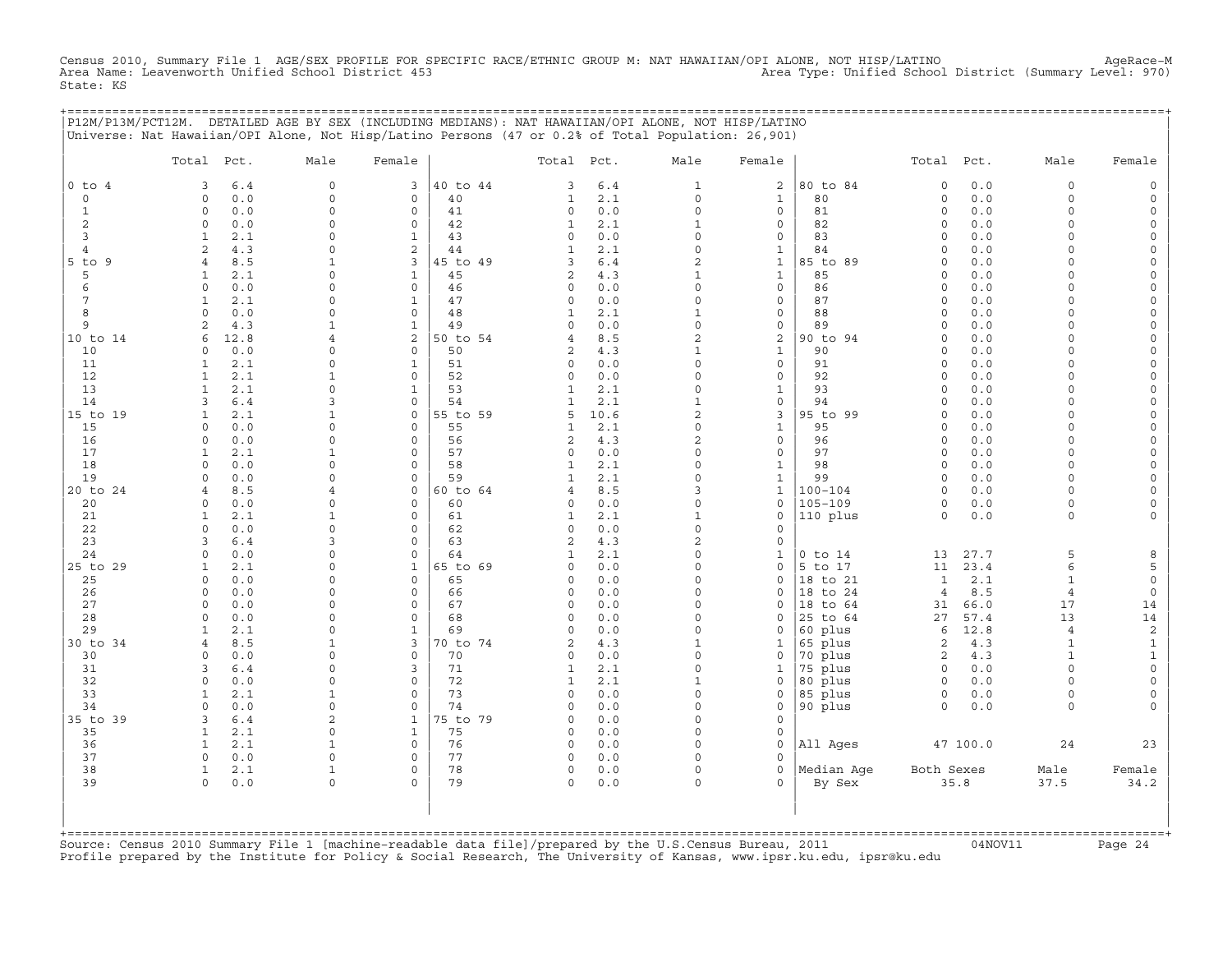Census 2010, Summary File 1 AGE/SEX PROFILE FOR SPECIFIC RACE/ETHNIC GROUP N: SOME OTHER RACE ALONE, NOT HISP/LATINO<br>Area Name: Leavenworth Unified School District 453 (Summary Level: 970) Area Type: Unified School Distric State: KS

|                           | P12N/P13N/PCT12N. DETAILED AGE BY SEX (INCLUDING MEDIANS): SOME OTHER RACE ALONE, NOT HISP/LATINO<br>Universe: Some Other Race Alone, Not Hisp/Latino Persons (34 or 0.1% of Total Population: 26,901) |                             |                                 |                |              |            |                     |                              | ;========================== |                          |              |                      |                     |
|---------------------------|--------------------------------------------------------------------------------------------------------------------------------------------------------------------------------------------------------|-----------------------------|---------------------------------|----------------|--------------|------------|---------------------|------------------------------|-----------------------------|--------------------------|--------------|----------------------|---------------------|
|                           | Total Pct.                                                                                                                                                                                             | Male                        | Female                          |                | Total Pct.   |            | Male                | Female                       |                             | Total Pct.               |              | Male                 | Female              |
| $0$ to $4$                | 8.8<br>3                                                                                                                                                                                               | 2                           | $\mathbf{1}$                    | 40 to 44       | 0            | 0.0        | $\circ$             | 0                            | 80 to 84                    | $\mathsf O$              | 0.0<br>0.0   | $\circ$              |                     |
| $\circ$<br>1              | 0.0<br>$\circ$<br>2.9<br>$\mathbf{1}$                                                                                                                                                                  | $\mathbf 0$<br>$\mathbf{1}$ | $\circ$<br>$\mathbf 0$          | 40<br>41       | 0<br>$\circ$ | 0.0<br>0.0 | $\circ$<br>$\Omega$ | $\circ$<br>0                 | 80<br>81                    | $\circ$<br>$\Omega$      | 0.0          | $\circ$<br>$\Omega$  |                     |
| 2                         | $\circ$<br>0.0                                                                                                                                                                                         | $\Omega$                    | $\mathsf{O}$                    | 42             | 0            | 0.0        | $\circ$             | 0                            | 82                          | $\Omega$                 | 0.0          | $\Omega$             |                     |
| 3                         | 2.9<br>1                                                                                                                                                                                               |                             | $\mathbf 0$                     | 43             | 0            | 0.0        | 0                   | 0                            | 83                          | $\mathbf 0$              | 0.0          | $\cap$               |                     |
| 4                         | 2.9                                                                                                                                                                                                    | $\cap$                      | $\mathbf{1}$                    | 44             | 0            | 0.0        | 0                   | 0                            | 84                          | $\Omega$                 | 0.0          | $\cap$               |                     |
| $5$ to $9$<br>5           | 17.6<br>6<br>5.9<br>2                                                                                                                                                                                  | 2                           | 2<br>$\circ$                    | 45 to 49<br>45 | $\mathbf{1}$ | 2.9        | 1<br>O              | 0<br>0                       | 85 to 89<br>85              | 1<br>$\Omega$            | 2.9<br>0.0   |                      |                     |
| 6                         | 0.0<br>$\Omega$                                                                                                                                                                                        | $\cap$                      | $\mathbf 0$                     | 46             | 0<br>0       | 0.0<br>0.0 | $\Omega$            | 0                            | 86                          | $\Omega$                 | 0.0          | ∩                    |                     |
| 7                         | 5.9<br>2                                                                                                                                                                                               | -1                          | $\mathbf{1}$                    | 47             | 1            | 2.9        | $\mathbf{1}$        | $\mathbf{0}$                 | 87                          | $\Omega$                 | 0.0          | $\cap$               |                     |
| 8                         | 2.9<br>$\mathbf{1}$                                                                                                                                                                                    | $\mathbf{1}$                | $\mathbf{0}$                    | 48             | $\circ$      | 0.0        | $\Omega$            | $\circ$                      | 88                          | $\mathbf 0$              | 0.0          | $\Omega$             |                     |
| 9                         | 2.9<br>1                                                                                                                                                                                               | $\Omega$                    | $\mathbf{1}$                    | 49             | 0            | 0.0        | $\circ$             | 0                            | 89                          | $\mathbf{1}$             | 2.9          | $\Omega$             |                     |
| 10 to 14                  | 8<br>23.5                                                                                                                                                                                              | 5                           | 3                               | 50 to 54       | 3            | 8.8        | $\mathbf{1}$        | 2                            | 90 to 94                    | $\Omega$                 | 0.0          | $\Omega$             |                     |
| 10<br>11                  | 2.9<br>1<br>5.9<br>2                                                                                                                                                                                   | $\Omega$                    | $\mathbf{1}$<br>$\mathbf{1}$    | 50<br>51       | 1<br>0       | 2.9<br>0.0 | 0<br>$\circ$        | $\mathbf{1}$<br>0            | 90<br>91                    | $\mathbf 0$<br>$\Omega$  | 0.0<br>0.0   | $\cap$<br>$\cap$     |                     |
| 12                        | 2.9<br>$\mathbf{1}$                                                                                                                                                                                    |                             | $\Omega$                        | 52             | 2            | 5.9        | 1                   | 1                            | 92                          | $\Omega$                 | 0.0          |                      |                     |
| 13                        | 2.9<br>$\mathbf{1}$                                                                                                                                                                                    |                             | $\mathbf 0$                     | 53             | 0            | 0.0        | $\Omega$            | 0                            | 93                          | $\Omega$                 | 0.0          |                      |                     |
| 14                        | 8.8<br>3                                                                                                                                                                                               | 2                           | $\mathbf{1}$                    | 54             | 0            | 0.0        | $\Omega$            | 0                            | 94                          | $\Omega$                 | 0.0          | ∩                    |                     |
| 15 to 19                  | 8.8<br>3                                                                                                                                                                                               | $\overline{a}$              | $\mathbf{1}$                    | 55 to 59       | 0            | 0.0        | 0                   | 0                            | 95 to 99                    | $\Omega$                 | 0.0          | $\cap$               |                     |
| 15                        | 0.0<br>$\Omega$<br>8.8                                                                                                                                                                                 | $\Omega$                    | $\mathbf{0}$<br>$\mathbf{1}$    | 55             | 0            | 0.0        | $\Omega$<br>0       | $\mathbf{0}$<br>$\mathbf{0}$ | 95<br>96                    | $\Omega$<br>$\mathbf 0$  | 0.0          | $\Omega$<br>$\Omega$ |                     |
| 16<br>17                  | 3<br>0.0<br>$\Omega$                                                                                                                                                                                   | 2<br>$\Omega$               | $\mathbf 0$                     | 56<br>57       | 0<br>0       | 0.0<br>0.0 | 0                   | 0                            | 97                          | $\Omega$                 | 0.0<br>0.0   | $\Omega$             |                     |
| 18                        | 0.0<br>$\Omega$                                                                                                                                                                                        | $\cap$                      | $\mathbf 0$                     | 58             | 0            | 0.0        | $\Omega$            | 0                            | 98                          | $\circ$                  | 0.0          | $\Omega$             |                     |
| 19                        | 0.0<br>0                                                                                                                                                                                               | $\Omega$                    | $\circ$                         | 59             | 0            | 0.0        | $\circ$             | 0                            | 99                          | $\circ$                  | 0.0          | $\Omega$             |                     |
| 20 to 24                  | 8.8<br>3                                                                                                                                                                                               | $\mathfrak{D}$              | $\mathbf{1}$                    | 60 to 64       | 1            | 2.9        | O                   | $\mathbf{1}$                 | 100-104                     | $\Omega$                 | 0.0          | $\cap$               |                     |
| 20                        | 0.0<br>$\Omega$                                                                                                                                                                                        | $\Omega$                    | $\Omega$                        | 60             | 1            | 2.9        | O                   | 1                            | $105 - 109$                 | $\Omega$                 | 0.0          | $\Omega$             |                     |
| 21<br>22                  | 2.9<br>1<br>2.9<br>$\mathbf{1}$                                                                                                                                                                        | $\cap$                      | $\mathbf 0$<br>1                | 61<br>62       | 0<br>0       | 0.0<br>0.0 | 0<br>O              | 0<br>0                       | 110 plus                    | 0                        | 0.0          | $\Omega$             |                     |
| 23                        | 2.9<br>$\mathbf{1}$                                                                                                                                                                                    |                             | $\mathbf{0}$                    | 63             | 0            | 0.0        | 0                   | $\circ$                      |                             |                          |              |                      |                     |
| 24                        | 0.0<br>$\Omega$                                                                                                                                                                                        | $\Omega$                    | $\mathbf 0$                     | 64             | $\Omega$     | 0.0        | 0                   | 0                            | $0$ to $14$                 | 17                       | 50.0         | 11                   |                     |
| 25 to 29                  | 5.9<br>2                                                                                                                                                                                               | 2                           | $\mathbf{0}$                    | 65 to 69       | 1            | 2.9        | $\Omega$            | $\mathbf{1}$                 | 5 to 17                     | 17                       | 50.0         | 11                   | 6                   |
| 25                        | 2.9<br>1                                                                                                                                                                                               |                             | $\mathsf{O}$                    | 65             | 1            | 2.9        | $\circ$             | $\mathbf{1}$                 | 18 to 21                    | $\mathbf{1}$             | 2.9          | $\mathbf{1}$         | $\Omega$            |
| 26                        | $\circ$<br>0.0                                                                                                                                                                                         | $\cap$                      | $\mathbf 0$                     | 66             | 0            | 0.0        | $\circ$             | $\mathbf{0}$                 | 18 to 24                    | 3                        | 8.8          | 2<br>7               |                     |
| 27<br>28                  | 0.0<br>$\circ$<br>0.0<br>$\Omega$                                                                                                                                                                      | $\Omega$<br>$\Omega$        | $\mathbf{0}$<br>$\circ$         | 67<br>68       | $\circ$<br>0 | 0.0<br>0.0 | $\Omega$<br>O       | 0<br>$\Omega$                | 18 to 64<br>25 to 64        | 12<br>9                  | 35.3<br>26.5 | 5                    | 5<br>$\overline{4}$ |
| 29                        | 2.9<br>-1                                                                                                                                                                                              |                             | $\Omega$                        | 69             | $\Omega$     | 0.0        | O                   | $\Omega$                     | 60 plus                     | 3                        | 8.8          | $\cap$               | 3                   |
| 30 to 34                  | 1<br>2.9                                                                                                                                                                                               | $\Omega$                    | 1                               | 70 to 74       | 0            | 0.0        | 0                   | 0                            | 65 plus                     | 2                        | 5.9          | $\cap$               | $\sqrt{2}$          |
| 30                        | 0.0<br>$\Omega$                                                                                                                                                                                        | O                           | $\mathsf{O}$                    | 70             | $\circ$      | 0.0        | 0                   | 0                            | 70 plus                     | $\mathbf{1}$             | 2.9          | $\Omega$             | $\mathbf{1}$        |
| 31                        | 0.0<br>$\Omega$                                                                                                                                                                                        |                             | $\mathbf 0$                     | 71             | 0            | 0.0        | O                   | $\Omega$                     | 75 plus                     | $\mathbf{1}$             | 2.9          | $\Omega$             |                     |
| 32                        | 0.0<br>$\Omega$                                                                                                                                                                                        | $\Omega$<br>$\cap$          | $\mathbf 0$                     | 72             | 0            | 0.0        | $\circ$             | 0                            | 80 plus                     | $\mathbf{1}$             | 2.9          | $\Omega$<br>$\Omega$ | 1                   |
| 33<br>34                  | $\mathbf{1}$<br>2.9<br>0.0<br>$\Omega$                                                                                                                                                                 | $\cap$                      | $\mathbf{1}$<br>$\mathsf{O}$    | 73<br>74       | $\circ$<br>0 | 0.0<br>0.0 | $\circ$<br>$\Omega$ | 0<br>0                       | 85 plus<br>90 plus          | $\mathbf{1}$<br>$\Omega$ | 2.9<br>0.0   | $\Omega$             | $\mathbf{1}$        |
| 35 to 39                  | 2.9<br>1                                                                                                                                                                                               |                             | $\circ$                         | 75 to 79       | $\Omega$     | 0.0        | $\Omega$            | $\mathbf 0$                  |                             |                          |              |                      |                     |
| 35                        | 0.0<br>$\Omega$                                                                                                                                                                                        | <sup>0</sup>                | $\circ$                         | 75             | $\mathbf 0$  | 0.0        | $\Omega$            | 0                            |                             |                          |              |                      |                     |
| 36                        | 0.0<br>$\Omega$                                                                                                                                                                                        | <sup>n</sup>                | 0                               | 76             | 0            | 0.0        | $\Omega$            | 0                            | All Ages                    |                          | 34 100.0     | 20                   | 14                  |
| 37                        | $\Omega$<br>0.0                                                                                                                                                                                        | $\Omega$                    | $\mathbf 0$                     | 77             | $\circ$      | 0.0        | $\Omega$            | $\Omega$                     |                             |                          |              |                      |                     |
| 38<br>39                  | $\mathbf{1}$<br>2.9<br>$\circ$<br>0.0                                                                                                                                                                  | $\mathbf{1}$<br>$\Omega$    | $\mathsf{O}\xspace$<br>$\Omega$ | 78<br>79       | $\circ$<br>0 | 0.0<br>0.0 | $\circ$<br>O        | $\circ$<br>0                 | Median Aqe                  | Both Sexes               | 15.0         | Male<br>14.0         | Female<br>18.0      |
| $+$ = = = = = = = = = = = |                                                                                                                                                                                                        |                             |                                 |                |              |            |                     |                              | By Sex                      |                          |              |                      |                     |

+===================================================================================================================================================+Source: Census 2010 Summary File 1 [machine−readable data file]/prepared by the U.S.Census Bureau, 2011 04NOV11 Page 25 Profile prepared by the Institute for Policy & Social Research, The University of Kansas, www.ipsr.ku.edu, ipsr@ku.edu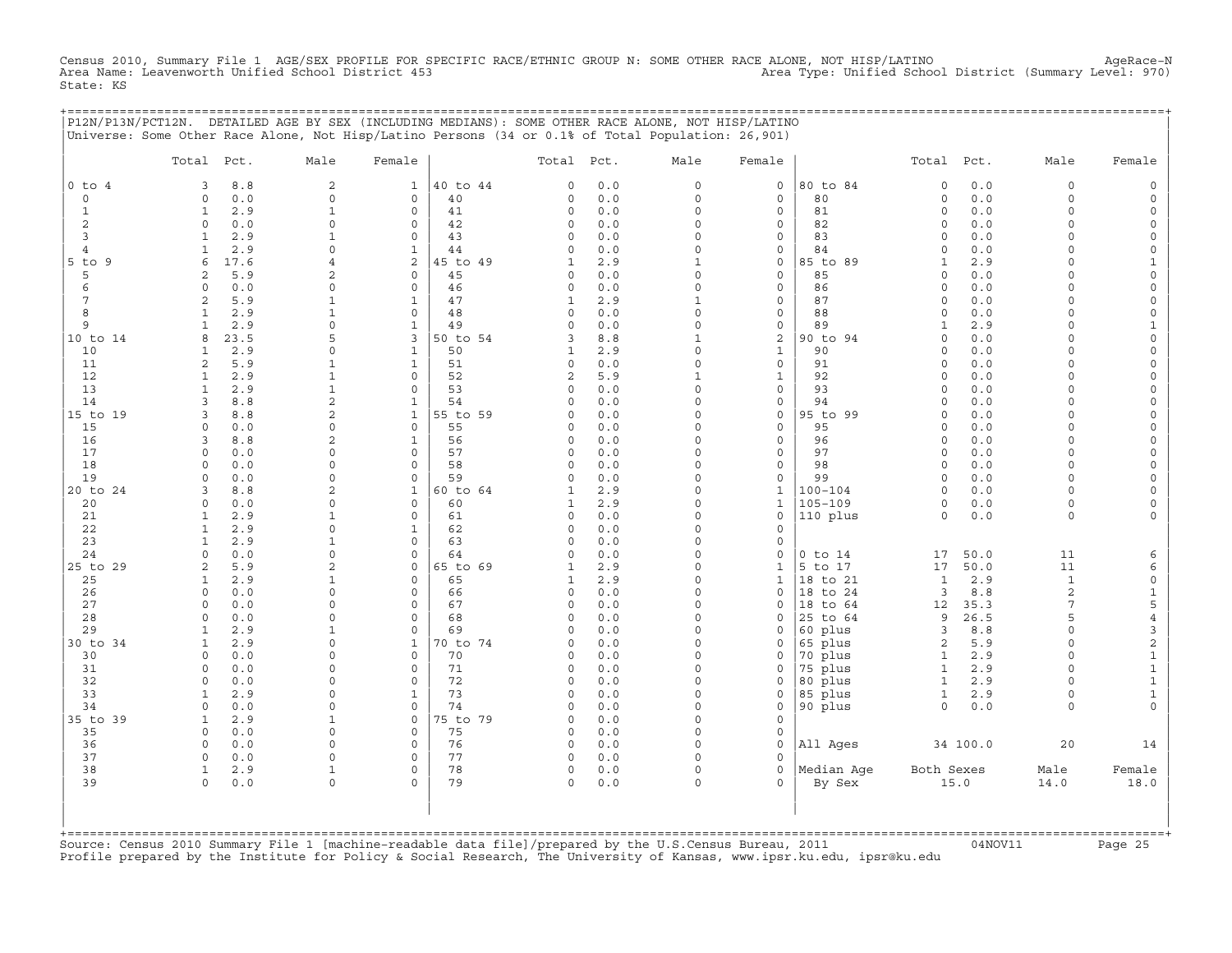Census 2010, Summary File 1 AGE/SEX PROFILE FOR SPECIFIC RACE/ETHNIC GROUP O: TWO OR MORE RACES, NOT HISPANIC/LATINO AgeRace-O<br>Area Name: Leavenworth Unified School District 453 State: KS

|                |                       |             | P12O/P13O/PCT12O. DETAILED AGE BY SEX (INCLUDING MEDIANS): TWO OR MORE RACES, NOT HISPANIC/LATINO  |                     |                |                |            |                            |                      | ;======================             |                      |              |               |              |
|----------------|-----------------------|-------------|----------------------------------------------------------------------------------------------------|---------------------|----------------|----------------|------------|----------------------------|----------------------|-------------------------------------|----------------------|--------------|---------------|--------------|
|                |                       |             | Universe: Two or More Races, Not Hispanic/Latino Persons (971 or 3.6% of Total Population: 26,901) |                     |                |                |            |                            |                      |                                     |                      |              |               |              |
|                | Total Pct.            |             | Male                                                                                               | Female              |                | Total Pct.     |            | Male                       | Female               |                                     | Total Pct.           |              | Male          | Female       |
| $0$ to $4$     | 205                   | 21.1        | 120                                                                                                | 85                  | 40 to 44       | 27             | 2.8        | 14                         | 13                   | 80 to 84                            | 4                    | 0.4          | 3             |              |
| $\circ$        | 55                    | 5.7         | 33                                                                                                 | 22                  | 40             | 7              | 0.7        | 3                          | 4                    | 80                                  | $\mathbf 0$          | 0.0          | $\mathbf 0$   | $\Omega$     |
| 1              | 41                    | 4.2         | 25                                                                                                 | 16                  | 41             | 6              | 0.6        | $\overline{a}$<br>$\Omega$ | 4                    | 81                                  | 2<br>$\Omega$        | 0.2          | 2<br>$\Omega$ |              |
| 2<br>3         | 37<br>36              | 3.8<br>3.7  | 21<br>23                                                                                           | 16<br>13            | 42<br>43       | 2<br>5         | 0.2<br>0.5 | 5                          | 2<br>$\mathbf 0$     | 82<br>83                            | $\Omega$             | 0.0<br>0.0   | $\Omega$      | $\circ$      |
| $\overline{4}$ | 36                    | 3.7         | 18                                                                                                 | 18                  | 44             | 7              | 0.7        | $\overline{4}$             | 3                    | 84                                  | $\mathfrak{D}$       | 0.2          | $\mathbf{1}$  | $\mathbf{1}$ |
| 5 to 9         | 151                   | 15.6        | 75                                                                                                 | 76                  | 45 to 49       | 28             | 2.9        | 14                         | 14                   | 85 to 89                            | 3                    | 0.3          | 2             | 1            |
| 5              | 26                    | 2.7         | 12                                                                                                 | 14                  | 45             | 4              | 0.4        | 2                          | 2                    | 85                                  | 1                    | 0.1          | 1             | $\Omega$     |
| 6              | 33                    | 3.4         | 10                                                                                                 | 23                  | 46             | 6              | 0.6        | $\overline{4}$             | 2                    | 86                                  | $\mathbf{1}$         | 0.1          | $\mathbf{1}$  | $\Omega$     |
| 7              | 26                    | 2.7         | 18                                                                                                 | 8                   | 47             | 3              | 0.3        | 2                          | $\mathbf{1}$         | 87                                  | $\mathbf{1}$         | 0.1          | $\cap$        |              |
| 8<br>9         | 43<br>23              | 4.4         | 20                                                                                                 | 23                  | 48<br>49       | 7<br>8         | 0.7<br>0.8 | 3<br>3                     | 4<br>5               | 88<br>89                            | $\Omega$<br>$\Omega$ | 0.0<br>0.0   |               |              |
| 10 to 14       | 126                   | 2.4<br>13.0 | 15<br>63                                                                                           | 8<br>63             | 50 to 54       | 34             | 3.5        | 17                         | 17                   | 90 to 94                            | $\Omega$             | 0.0          |               |              |
| 10             | 25                    | 2.6         | 15                                                                                                 | 10                  | 50             | 10             | 1.0        | 5                          | 5                    | 90                                  | $\Omega$             | 0.0          | $\Omega$      |              |
| 11             | 29                    | 3.0         | 14                                                                                                 | 15                  | 51             | $\overline{3}$ | 0.3        | 2                          | $\mathbf{1}$         | 91                                  | $\Omega$             | 0.0          | $\cap$        |              |
| 12             | 24                    | 2.5         | 11                                                                                                 | 13                  | 52             | 8              | 0.8        | 4                          | 4                    | 92                                  | $\Omega$             | 0.0          |               |              |
| 13             | 25                    | 2.6         | 16                                                                                                 | 9                   | 53             | 6              | 0.6        | $\overline{2}$             | $\overline{4}$       | 93                                  | $\Omega$             | 0.0          |               |              |
| 14             | 23                    | 2.4         | $7\phantom{.0}$                                                                                    | 16                  | 54             | 7              | 0.7        | $\overline{4}$             | 3                    | 94                                  | $\Omega$             | 0.0          | $\Omega$      | $\Omega$     |
| 15 to 19       | 109<br>34             | 11.2<br>3.5 | 57<br>17                                                                                           | 52<br>17            | 55 to 59<br>55 | 19<br>7        | 2.0<br>0.7 | 7<br>3                     | 12<br>$\overline{4}$ | 95 to 99<br>95                      | $\Omega$<br>$\Omega$ | 0.0<br>0.0   | $\cap$        |              |
| 15<br>16       | 16                    | 1.6         | 9                                                                                                  | $7\overline{ }$     | 56             | 2              | 0.2        | $\mathbf{1}$               | $\mathbf{1}$         | 96                                  | $\Omega$             | 0.0          |               |              |
| 17             | 27                    | 2.8         | 14                                                                                                 | 13                  | 57             | 4              | 0.4        | $\mathbf{1}$               | 3                    | 97                                  | $\Omega$             | 0.0          |               |              |
| 18             | 21                    | 2.2         | 9                                                                                                  | 12                  | 58             | 4              | 0.4        | $\mathbf{1}$               | 3                    | 98                                  | $\Omega$             | 0.0          | $\cap$        |              |
| 19             | 11                    | 1.1         | 8                                                                                                  | $\overline{3}$      | 59             | 2              | 0.2        | $\mathbf{1}$               | $\mathbf{1}$         | 99                                  | $\Omega$             | 0.0          | $\Omega$      |              |
| 20 to 24       | 74                    | 7.6         | 33                                                                                                 | 41                  | 60 to 64       | 20             | 2.1        | 10                         | 10                   | $100 - 104$                         | $\Omega$             | 0.0          | $\cap$        |              |
| 20             | 16                    | 1.6         | 7                                                                                                  | 9                   | 60             | 7              | 0.7        | 5                          | 2                    | $105 - 109$                         | $\Omega$             | 0.0          | $\Omega$      |              |
| 21<br>22       | 16<br>11              | 1.6<br>1.1  | 9<br>3                                                                                             | 7<br>8              | 61<br>62       | 4<br>6         | 0.4<br>0.6 | 3<br>$\overline{2}$        | $\mathbf{1}$<br>4    | 110 plus                            | $\Omega$             | 0.0          | $\Omega$      |              |
| 23             | 15                    | 1.5         | 5                                                                                                  | 10                  | 63             | 2              | 0.2        | $\Omega$                   | 2                    |                                     |                      |              |               |              |
| 24             | 16                    | 1.6         | 9                                                                                                  | $7\phantom{.0}$     | 64             | 1              | 0.1        | $\Omega$                   | $\mathbf{1}$         | $0$ to $14$                         | 482                  | 49.6         | 258           | 224          |
| 25 to 29       | 47                    | 4.8         | 23                                                                                                 | 24                  | 65 to 69       | 9              | 0.9        | 6                          | 3                    | 5 to 17                             | 354                  | 36.5         | 178           | 176          |
| 25             | 13                    | 1.3         | 6                                                                                                  | $7\phantom{.0}$     | 65             | 4              | 0.4        | 4                          | $\mathbf 0$          | 18 to 21                            | 64                   | 6.6          | 33            | 31           |
| 26             | $7\phantom{.0}$       | 0.7         | 3                                                                                                  | 4                   | 66             | 3              | 0.3        | $\overline{a}$             | 1                    | 18 to 24                            | 106                  | 10.9         | 50            | 56           |
| 27<br>28       | 13<br>$7\phantom{.0}$ | 1.3<br>0.7  | 7<br>3                                                                                             | 6<br>$\overline{4}$ | 67<br>68       | $\circ$<br>2   | 0.0<br>0.2 | $\mathbf 0$<br>$\Omega$    | 0<br>2               | 18 to 64<br>25 to 64                | 378<br>272           | 38.9<br>28.0 | 177<br>127    | 201<br>145   |
| 29             | $7\phantom{.0}$       | 0.7         | $\overline{4}$                                                                                     | 3                   | 69             | $\Omega$       | 0.0        | $\Omega$                   | $\Omega$             | 60 plus                             | 54                   | 5.6          | 30            | 24           |
| 30 to 34       | 54                    | 5.6         | 24                                                                                                 | 30                  | 70 to 74       | 9              | 0.9        | 3                          | 6                    | 65 plus                             | 34                   | 3.5          | 20            | 14           |
| 30             | 9                     | 0.9         | 3                                                                                                  | 6                   | 70             | 3              | 0.3        | $\overline{2}$             | $\mathbf{1}$         | 70 plus                             | 25                   | 2.6          | 14            | 11           |
| 31             | 12                    | 1.2         | 7                                                                                                  | 5                   | 71             | $\circ$        | 0.0        | $\Omega$                   | 0                    | 75 plus                             | 16                   | 1.6          | 11            | 5            |
| 32             | 14                    | 1.4         | 7                                                                                                  | 7                   | 72             | 3              | 0.3        | $\mathbf{1}$               | 2                    | 80 plus                             | $7\overline{ }$      | 0.7          | 5             | 2            |
| 33<br>34       | 11<br>8               | 1.1<br>0.8  | 3                                                                                                  | 8<br>4              | 73<br>74       | $\Omega$<br>3  | 0.0<br>0.3 | $\Omega$<br>$\Omega$       | $\mathbf 0$<br>3     | 85 plus                             | 3<br>$\Omega$        | 0.3<br>0.0   | 2<br>$\Omega$ | 1            |
| 35 to 39       | 43                    | 4.4         | 4<br>18                                                                                            | 25                  | 75 to 79       | 9              | 0.9        | 6                          | 3                    | 90 plus                             |                      |              |               |              |
| 35             | 15                    | 1.5         | 8                                                                                                  | 7                   | 75             | 3              | 0.3        | $\overline{c}$             | $\mathbf{1}$         |                                     |                      |              |               |              |
| 36             | 6                     | 0.6         | $\overline{c}$                                                                                     | $\overline{4}$      | 76             | $\circ$        | 0.0        | $\Omega$                   | $\mathsf{O}\xspace$  | All Ages                            |                      | 971 100.0    | 495           | 476          |
| 37             | 5                     | 0.5         | 2                                                                                                  | 3                   | 77             | 3              | 0.3        | $\overline{a}$             | $\mathbf{1}$         |                                     |                      |              |               |              |
| 38             | 9                     | 0.9         | 4                                                                                                  | 5                   | 78             | 3              | 0.3        | 2                          | $\mathbf{1}$         | Median Aqe                          | Both Sexes           |              | Male          | Female       |
| 39             | 8                     | 0.8         | $\overline{2}$                                                                                     | 6                   | 79             | $\Omega$       | 0.0        | $\circ$                    | $\Omega$             | By Sex                              |                      | 15.1         | 14.2          | 16.1         |
|                |                       |             |                                                                                                    |                     |                |                |            |                            |                      |                                     |                      |              |               |              |
|                |                       |             |                                                                                                    |                     |                |                |            |                            |                      |                                     |                      |              |               |              |
|                |                       |             |                                                                                                    |                     |                |                |            |                            |                      | . ================================= |                      |              |               |              |

+===================================================================================================================================================+Source: Census 2010 Summary File 1 [machine−readable data file]/prepared by the U.S.Census Bureau, 2011 04NOV11 Page 26 Profile prepared by the Institute for Policy & Social Research, The University of Kansas, www.ipsr.ku.edu, ipsr@ku.edu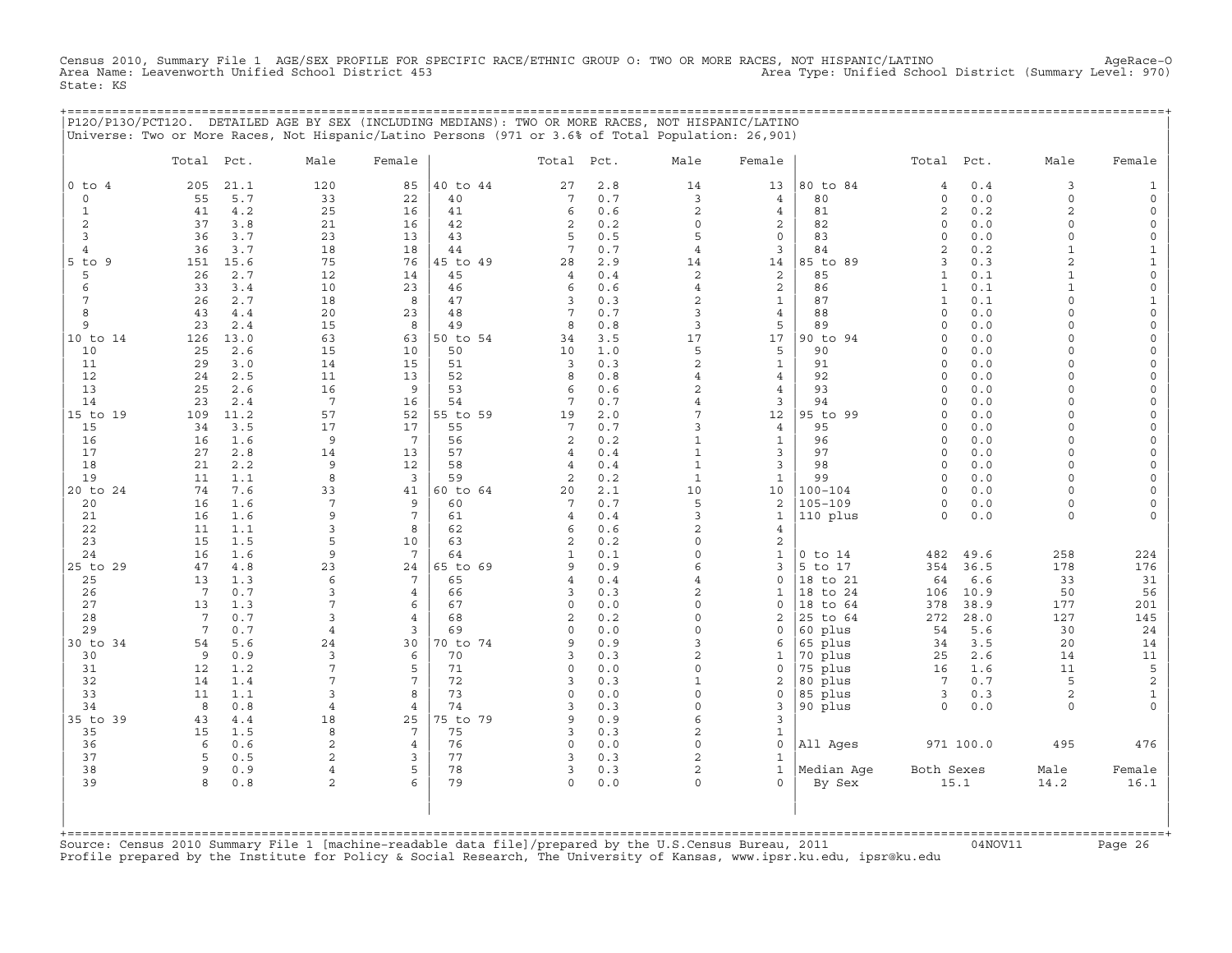Census 2010, Summary File 1 RACE PROFILE 1: DETAILED RACE BY HISPANIC/LATINO ETHNICITY, WITH TOTAL TALLIES Race:1<br>Area Name: Leavenworth Unified School District 453 area Type: Unified School District (Summary Level: 970) Area Type: Unified School District (Summary Level: 970) State: KS

| P8/P9. RACE BY HISPANIC/LATINO ETHNICITY                                      |                 |         |                 |          |                                        |      |
|-------------------------------------------------------------------------------|-----------------|---------|-----------------|----------|----------------------------------------|------|
| Universe: Total Population                                                    | Total           |         |                 |          | Hispanic or Latino Not Hispanic/Latino |      |
|                                                                               | Number Pct.     |         | Number Pct.     |          | Number Pct.                            |      |
| Total:                                                                        | 26,901 100.0    |         | 1,691 100.0     |          | 25,210 100.0                           |      |
| Population of one race:                                                       | 25,755 95.7     |         | 1,516 89.7      |          | 24,239                                 | 96.1 |
| White alone                                                                   | 20,878 77.6     |         | 1,054 62.3      |          | 19,824                                 | 78.6 |
| Black or African American alone                                               | 3,867 14.4      |         | 73              | 4.3      | 3,794                                  | 15.0 |
| American Indian and Alaska Native alone                                       |                 | 157 0.6 | 20              | 1.2      | 137                                    | 0.5  |
| Asian alone                                                                   | 410             | 1.5     | $7\phantom{.0}$ | 0.4      | 403                                    | 1.6  |
| Native Hawaiian and Other Pacific Islander alone                              | 47              | 0.2     | $\Omega$        | 0.0      | 47                                     | 0.2  |
| Some Other Race alone                                                         | 396             | 1.5     | 362             | 21.4     | 34                                     | 0.1  |
| Population of two or more races:                                              | 1,146           | 4.3     |                 | 175 10.3 | 971                                    | 3.9  |
| Population of two races:                                                      | 1,055           | 3.9     | 156             | 9.2      | 899                                    | 3.6  |
| White: Black or African American                                              | 466             | 1.7     | 23              | 1.4      | 443                                    | 1.8  |
| White; American Indian and Alaska Native                                      | 204             | 0.8     | 15              | 0.9      | 189                                    | 0.7  |
| White; Asian                                                                  | 159             | 0.6     | 8               | 0.5      | 151                                    | 0.6  |
| White; Native Hawaiian and Other Pacific Islander                             | 8               | 0.0     | $\Omega$        | 0.0      |                                        | 0.0  |
| White; Some other race                                                        | 76              | 0.3     | 70              | 4.1      |                                        | 0.0  |
| Black or African American; American Indian and Alaska Native                  | 48              | 0.2     | <sup>1</sup>    | 0.1      | 47                                     | 0.2  |
| Black or African American; Asian                                              | 15              | 0.1     | $\Omega$        | 0.0      | 15                                     | 0.1  |
| Black or African American; Native Hawaiian and Other Pacific Islander         | 13 <sup>1</sup> | 0.0     | $\Omega$        | 0.0      | 13                                     | 0.1  |
| Black or African American; Some Other Race                                    | 42              | 0.2     | 36              | 2.1      | -6                                     | 0.0  |
| American Indian and Alaska Native; Asian                                      | $\mathbf{1}$    | 0.0     | $\Omega$        | 0.0      |                                        | 0.0  |
| American Indian and Alaska Native; Native Hawaiian and Other Pacific Islander | $\Omega$        | 0.0     | $\Omega$        | 0.0      | $\mathbf 0$                            | 0.0  |
| American Indian and Alaska Native; Some Other Race                            | 3               | 0.0     |                 | 0.1      |                                        | 0.0  |
| Asian; Native Hawaiian and Other Pacific Islander                             | 12              | 0.0     | $\cap$          | 0.0      | 12                                     | 0.0  |
| Asian; Some Other Race                                                        | 8               | 0.0     |                 | 0.1      |                                        | 0.0  |
| Native Hawaiian and Other Pacific Islander; Some Other Race                   |                 | 0.0     | $\Omega$        | 0.0      | $\Omega$                               | 0.0  |
| Population of three or more races:                                            | 91              | 0.3     | 19              | 1.1      | 72                                     | 0.3  |
| Population of three races*                                                    | 87              | 0.3     | 17              | 1.0      | 70                                     | 0.3  |
| Population of four races*                                                     | $\overline{4}$  | 0.0     | $\overline{2}$  | 0.1      | 2                                      | 0.0  |
| Population of five races*                                                     |                 | 0.0     |                 | 0.0      |                                        | 0.0  |
| Population of all six races                                                   | $\Omega$        | 0.0     | $\Omega$        | 0.0      | $\Omega$                               | 0.0  |

|\*Tables P8 and p9 also include counts for all 41 specific combinations of three, four, and five races. They are not shown here to save space. | For more information, contact the Census Bureau or the State Data Center which produced this report. See also Race Profile 3.

| |

|\_\_\_\_\_\_\_\_\_\_\_\_\_\_\_\_\_\_\_\_\_\_\_\_\_\_\_\_\_\_\_\_\_\_\_\_\_\_\_\_\_\_\_\_\_\_\_\_\_\_\_\_\_\_\_\_\_\_\_\_\_\_\_\_\_\_\_\_\_\_\_\_\_\_\_\_\_\_\_\_\_\_\_\_\_\_\_\_\_\_\_\_\_\_\_\_\_\_\_\_\_\_\_\_\_\_\_\_\_\_\_\_\_\_\_\_\_\_\_\_\_\_\_\_\_\_\_\_\_\_\_\_\_\_\_\_\_\_\_\_\_\_\_\_\_\_\_|

| Source: Census 2010 Summary File 1 [machine-readable data file]/prepared by the U.S.Census Bureau, 2011<br>Profile prepared by the Institute for Policy & Social Research, The University of Kansas, www.ipsr.ku.edu, ipsr@ku.edu |        | 04NOV11   | Page 27      |
|-----------------------------------------------------------------------------------------------------------------------------------------------------------------------------------------------------------------------------------|--------|-----------|--------------|
| Some Other Race alone or in combination with one or more other races                                                                                                                                                              | 1.9    | 25.3      | 0.2          |
| Native Hawaiian and Other Pacific Islander alone or in combination with one or more other races                                                                                                                                   | 0.3    | 0.2       | 0.4          |
| Asian alone or in combination with one or more other races                                                                                                                                                                        | 2.3    | 1.2       | 2.4          |
| American Indian and Alaska Native alone or in combination with one or more other races                                                                                                                                            | 1.6    | 2.4       | 1.6          |
| Black or African American alone or in combination with one or more other races                                                                                                                                                    | 16.1   | 8.0       | 16.7         |
| White alone or in combination with one or more other races                                                                                                                                                                        | 77.7   | 62.9      | 78.8         |
| As a Percent of Total Race Tallies:                                                                                                                                                                                               | 100.0  | 100.0     | 100.0        |
| Some Other Race alone or in combination with one or more other races                                                                                                                                                              | 533    | 477       | 56           |
| Native Hawaiian and Other Pacific Islander alone or in combination with one or more other races                                                                                                                                   | 98     |           | 95           |
| Asian alone or in combination with one or more other races                                                                                                                                                                        | 641    | 23        | 618          |
| American Indian and Alaska Native alone or in combination with one or more other races                                                                                                                                            | 459    | 46        | 413          |
| Black or African American alone or in combination with one or more other races                                                                                                                                                    | 4,533  | 151       | 4,382        |
| White alone or in combination with one or more other races                                                                                                                                                                        | 21,878 | 1,187     | 20,691       |
| Total Races Tallied:                                                                                                                                                                                                              | 28,142 | 1,887     | 26,255       |
|                                                                                                                                                                                                                                   | Total  | or Latino | or Latino    |
| (Greater than the total population because of multiple race reporting)                                                                                                                                                            |        | Hispanic  | Not Hispanic |
| Universe: Total Races Tallied (28,142 or 104.6% of the total population)                                                                                                                                                          |        |           |              |
| P6/P7. TOTAL RACES TALLIED BY HISPANIC/LATINO ETHNICITY                                                                                                                                                                           |        |           |              |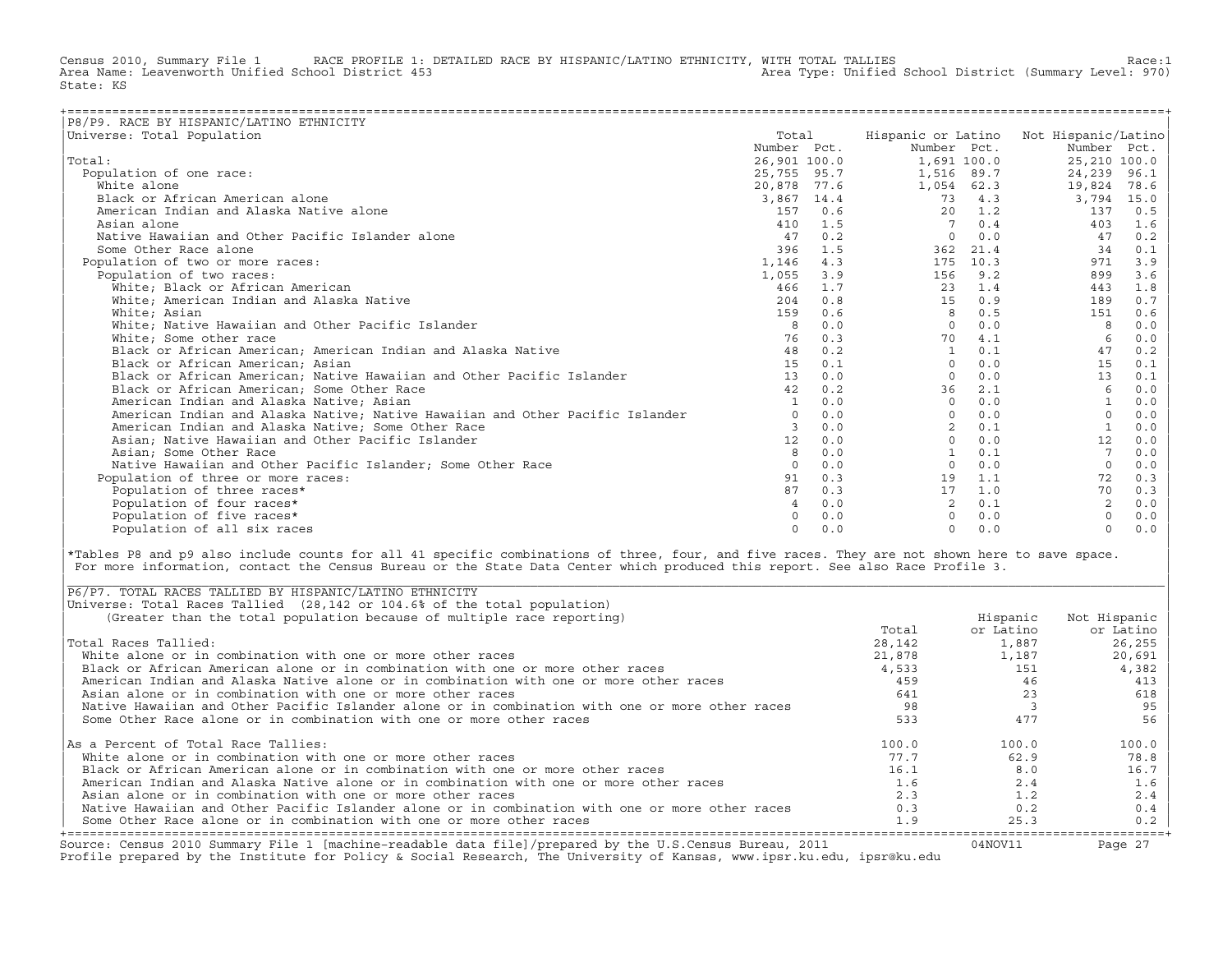Census 2010, Summary File 1 RACE PROFILE 2: DETAILED RACE BY HISP./LATINO ETHNICITY (18+); TALLIES FOR HOUSEHOLDERS Race:2<br>Area Name: Leavenworth Unified School District 453 Area Type: Unified School District (Summary Level: 970) State: KS

| P10/P11. RACE BY HISPANIC/LATINO ETHNICITY FOR THE POPULATION 18 AND OVER     |                |           |              |             |                                                        |       |
|-------------------------------------------------------------------------------|----------------|-----------|--------------|-------------|--------------------------------------------------------|-------|
| Universe: Population 18 and over                                              |                |           |              |             | Total 18 & over Hispanic or Latino Not Hispanic/Latino |       |
|                                                                               | Number Pct.    |           | Number Pct.  |             | Number Pct.                                            |       |
| Total 18 and over:                                                            | 20,456 100.0   |           |              | 1,070 100.0 | 19,386 100.0                                           |       |
| Population of one race:                                                       | 19,986 97.7    |           | 1,012 94.6   |             | 18,974                                                 | 97.9  |
| White alone                                                                   | 16,358 80.0    |           |              | 706 66.0    | 15,652                                                 | 80.7  |
| Black or African American alone                                               | 2,867 14.0     |           | 36           | 3.4         | 2,831                                                  | 14.6  |
| American Indian and Alaska Native alone                                       |                | 1230.6    | 15           | 1.4         | 108                                                    | 0.6   |
| Asian alone                                                                   |                | 341 1.7   | -5           | 0.5         | 336                                                    | 1.7   |
| Native Hawaiian and Other Pacific Islander alone                              | 33             | 0.2       | $\Omega$     | 0.0         | 33                                                     | 0.2   |
| Some Other Race alone                                                         |                | $264$ 1.3 | 250          | 23.4        | 14                                                     | 0.1   |
| Population of two or more races:                                              | 470            | 2.3       | 58           | 5.4         | 412                                                    | 2.1   |
| Population of two races:                                                      | 432            | 2.1       | 53           | 5.0         | 379                                                    | 2.0   |
| White; Black or African American                                              | 99             | 0.5       | 3            | 0.3         | 96                                                     | 0.5   |
| White; American Indian and Alaska Native                                      | 146            | 0.7       | 9            | 0.8         | 137                                                    | 0.7   |
| White; Asian                                                                  | 71             | 0.3       | 3            | 0.3         | 68                                                     | 0.4   |
| White; Native Hawaiian and Other Pacific Islander                             | -6             | 0.0       | $\Omega$     | 0.0         | 6                                                      | 0.0   |
| White; Some Other Race                                                        | 28             | 0.1       | 23           | 2.1         | 5                                                      | 0.0   |
| Black or African American; American Indian and Alaska Native                  | 34             | 0.2       | $\mathbf{1}$ | 0.1         | 33                                                     | 0.2   |
| Black or African American; Asian                                              | -9             | 0.0       | $\Omega$     | 0.0         | 9                                                      | 0.0   |
| Black or African American; Native Hawaiian and Other Pacific Islander         |                | 0.0       | $\Omega$     | 0.0         | 8                                                      | 0.0   |
| Black or African American; Some Other Race                                    | 16             | 0.1       | 11           | 1.0         | 5                                                      | 0.0   |
| American Indian and Alaska Native; Asian                                      |                | 0.0       | $\Omega$     | 0.0         |                                                        | 0.0   |
| American Indian and Alaska Native; Native Hawaiian and Other Pacific Islander |                | 0.0       | $\Omega$     | 0.0         |                                                        | 0.0   |
| American Indian and Alaska Native; Some Other Race                            | $\mathcal{F}$  | 0.0       | 2            | 0.2         |                                                        | 0.0   |
| Asian; Native Hawaiian and Other Pacific Islander                             | 6              | 0.0       | $\Omega$     | 0.0         | 6                                                      | 0.0   |
| Asian; Some Other Race                                                        |                | 0.0       |              | 0.1         |                                                        | 0.0   |
| Native Hawaiian and Other Pacific Islander: Some Other Race                   | $\Omega$       | 0.0       | $\Omega$     | 0.0         |                                                        | 0.0   |
| Population of three or more races:                                            | 38             | 0.2       |              | 0.5         | 33                                                     | 0.2   |
| Population of three races*                                                    | 36             | 0.2       | 5            | 0.5         | 31                                                     | 0.2   |
| Population of four races*                                                     | $\overline{2}$ | 0.0       | $\cap$       | 0.0         | 2                                                      | 0.0   |
| Population of five races*                                                     |                | 0.0       | $\Omega$     | 0.0         |                                                        | $0.0$ |
| Population of all six races                                                   | $\cap$         | 0.0       | $\Omega$     | 0.0         | $\Omega$                                               | 0.0   |

|\*Tables P10 and P11 also include counts for all 41 specific combinations of three, four, and five races. They are not shown here to save | space. For more information, contact the Census Bureau or the State Data Center which produced this report.

| Source: Census 2010 Summary File 1 [machine-readable data file]/prepared by the U.S.Census Bureau, 2011<br>Profile prepared by the Institute for Policy & Social Research, The University of Kansas, www.ipsr.ku.edu, ipsr@ku.edu |        | 04NOV11   | Page 28      |
|-----------------------------------------------------------------------------------------------------------------------------------------------------------------------------------------------------------------------------------|--------|-----------|--------------|
| Some Other Race alone or in combination with one or more other races                                                                                                                                                              | 1.5    | 32.0      | 0.2          |
| Native Hawaiian and Other Pacific Islander alone or in combination with one or more other races                                                                                                                                   | 0.3    | 0.0       | 0.3          |
| Asian alone or in combination with one or more other races                                                                                                                                                                        | 1.6    | 1.4       | 1.6          |
| American Indian and Alaska Native alone or in combination with one or more other races                                                                                                                                            | 1.8    | 4.1       | 1.7          |
| Black or African American alone or in combination with one or more other races                                                                                                                                                    | 14.1   | 5.9       | 14.4         |
| White alone or in combination with one or more other races                                                                                                                                                                        | 80.8   | 56.8      | 81.8         |
| As a Percent of Total Race Tallies for Householders:                                                                                                                                                                              | 100.0  | 100.0     | 100.0        |
| Some Other Race alone or in combination with one or more other races                                                                                                                                                              | 160    | 142       | 18           |
| Native Hawaiian and Other Pacific Islander alone or in combination with one or more other races                                                                                                                                   | 31     |           | 31           |
| Asian alone or in combination with one or more other races                                                                                                                                                                        | 171    |           | 165          |
| American Indian and Alaska Native alone or in combination with one or more other races                                                                                                                                            | 198    |           | 180          |
| Black or African American alone or in combination with one or more other races                                                                                                                                                    | 1,547  | 26        | 1,521        |
| White alone or in combination with one or more other races                                                                                                                                                                        | 8,876  | 252       | 8,624        |
| Total Races Tallied for Householders:                                                                                                                                                                                             | 10,983 | 444       | 10,539       |
|                                                                                                                                                                                                                                   | Total  | or Latino | or Latino    |
| (Note: Greater than the total number of households because of multiple race reporting)                                                                                                                                            |        | Hispanic  | Not Hispanic |
| Universe: Total Races Tallied For Householders In Occupied Housing Units (10,983 or 102.5% of total households)                                                                                                                   |        |           |              |
| H8/H9. TOTAL RACES TALLIED FOR HOUSEHOLDERS BY HISPANIC/LATINO ETHNICITY                                                                                                                                                          |        |           |              |

| |

|\_\_\_\_\_\_\_\_\_\_\_\_\_\_\_\_\_\_\_\_\_\_\_\_\_\_\_\_\_\_\_\_\_\_\_\_\_\_\_\_\_\_\_\_\_\_\_\_\_\_\_\_\_\_\_\_\_\_\_\_\_\_\_\_\_\_\_\_\_\_\_\_\_\_\_\_\_\_\_\_\_\_\_\_\_\_\_\_\_\_\_\_\_\_\_\_\_\_\_\_\_\_\_\_\_\_\_\_\_\_\_\_\_\_\_\_\_\_\_\_\_\_\_\_\_\_\_\_\_\_\_\_\_\_\_\_\_\_\_\_\_\_\_\_\_\_\_|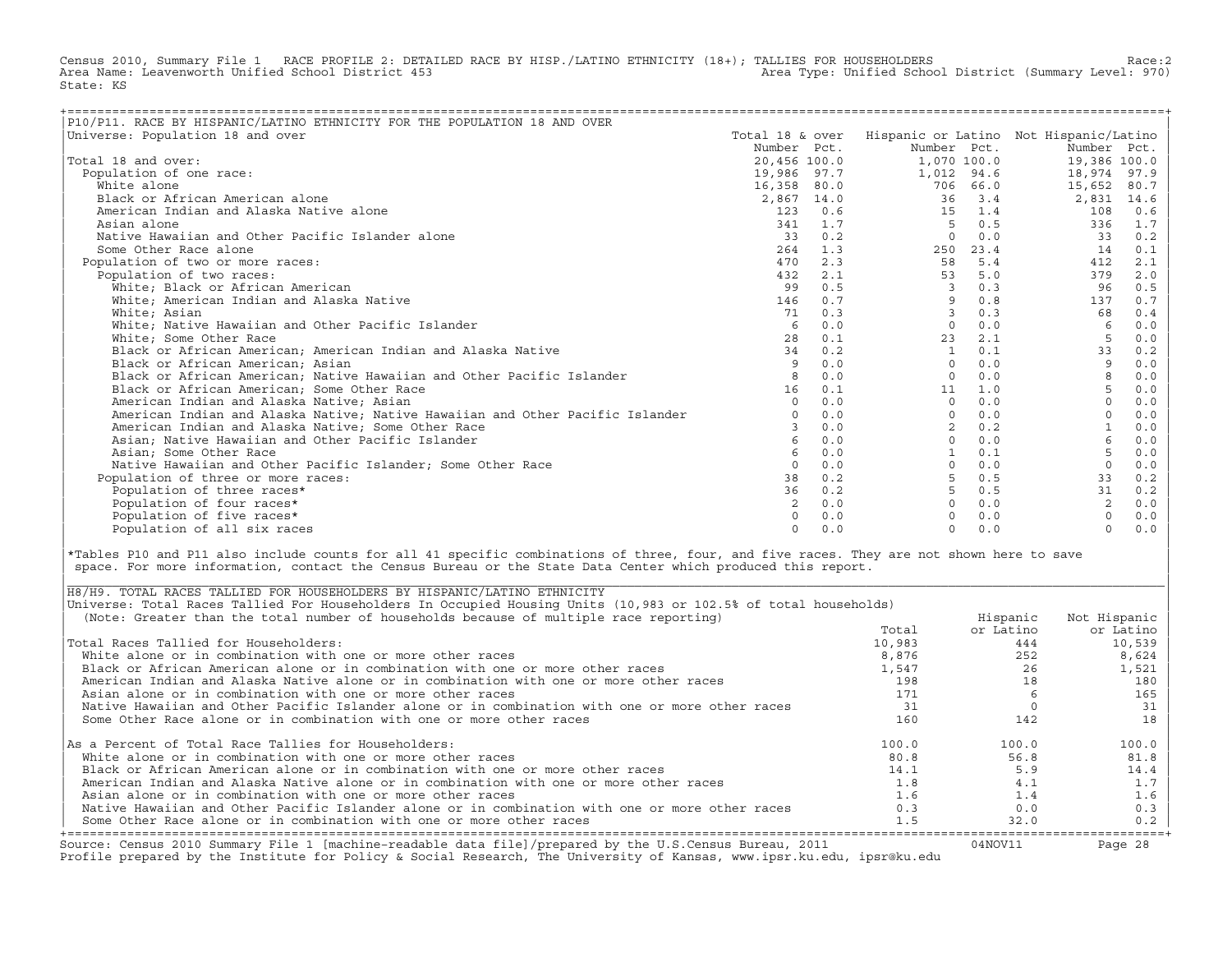Census 2010, Summary File 1 RACE PROFILE 3: MATRIX PRESENTATION OF MULTIPLE RACE COMBINATIONS Race:3 Area Type: Unified School District (Summary Level: 970) State: KS

| P6/P8. RACE COMBINATIONS AND<br>SHARE OF TOTAL TALLIES | White                             |            | Black or<br>African American |               | American Indian<br>& Alaska Native |                |            | Asian   | =================================== | Other Pacific   | Native Hawaiian &             | Some other race    |              |                                |
|--------------------------------------------------------|-----------------------------------|------------|------------------------------|---------------|------------------------------------|----------------|------------|---------|-------------------------------------|-----------------|-------------------------------|--------------------|--------------|--------------------------------|
| Two Universes:<br>Total Population (26,901)            |                                   | (WHITE)    |                              | (BLACK)       |                                    | (AIAN)         |            |         | (ASIAN)                             | Islander (NHPI) |                               |                    | (OTHER)      |                                |
| and Total Races Tallied*                               | Persons                           | Pct of     | Persons                      | Pct of        | Persons                            | Pct of         |            | Persons | Pct of                              | Persons         | Pct of                        | Persons            |              | Pct of                         |
| $(28, 142 \text{ or } 95.6\% \text{ of }$              | or                                | WHITE      | or                           | <b>BLACK</b>  | or                                 | AIAN           |            | or      | ASIAN                               | or              | NHPI                          | or                 | <b>OTHER</b> |                                |
| the Total Population)                                  | Tallies                           | Tallies    | Tallies                      | Tallies       | Tallies                            | Tallies        |            | Tallies | Tallies                             | Tallies         | Tallies                       | Tallies            | Tallies      |                                |
| ----------------------------------<br>One Race Alone   | ==================<br>20,878 95.4 |            | ------------------           | 3,867 85.3    | ------------------                 | 157 34.2       |            |         | ------------------<br>410 64.0      |                 | ==================<br>47 48.0 | ================== | 396 74.3     |                                |
| Two-Race combinations (15 in                           |                                   |            |                              |               |                                    |                |            |         |                                     |                 |                               |                    |              |                                |
| all, each presented twice)--                           |                                   |            |                              |               |                                    |                |            |         |                                     |                 |                               |                    |              |                                |
| Total Tallies*                                         |                                   | 913 4.2    |                              | 584 12.9      |                                    | 256 55.8       |            |         | 195 30.4                            |                 | 33 33.7                       |                    | 129          | 24.2                           |
| WHITE and                                              | ________________                  |            |                              | $466$ 10.3    |                                    | 204 44.4       |            |         | 159<br>24.8                         |                 | 8.2<br>8                      |                    | 76           | 14.3                           |
| BLACK and                                              | 466                               | 2.1        | -----------                  | $- - - -$     |                                    | 48 10.5        |            |         | 2.3<br>15                           |                 | 13 13.3                       |                    | 42           | 7.9                            |
| AIAN and                                               | 204                               | 0.9        | 48                           | 1.1           | _________________                  |                |            |         | $1 \t 0.2$                          |                 | 0.0<br>$\Omega$               |                    | 3            | 0.6                            |
| ASIAN and                                              | 159                               | 0.7        | 15                           | 0.3           |                                    | $\mathbf{1}$   | 0.2        |         | $- - - -$<br>$- - - -$              |                 | 12 12.2                       |                    | 8            | 1.5                            |
| NHPI and                                               | 8<br>76                           | 0.0<br>0.3 | 13<br>42                     | 0.3<br>0.9    |                                    | $\Omega$<br>3  | 0.0<br>0.7 |         | 12<br>1.9<br>8<br>1.2               |                 | ---------<br>$\Omega$<br>0.0  |                    | $\Omega$     | 0.0                            |
| OTHER and                                              |                                   |            |                              |               |                                    |                |            |         |                                     |                 |                               |                    |              |                                |
| Three-Race combinations (20,                           |                                   |            |                              |               |                                    |                |            |         |                                     |                 |                               |                    |              |                                |
| each presented three times)--                          |                                   |            |                              |               |                                    |                |            |         |                                     |                 |                               |                    |              |                                |
| Total Tallies*                                         | 83                                | 0.4        | 78                           | 1.7           |                                    | 44             | 9.6        |         | 5.1<br>33                           |                 | 15 15.3                       |                    | 8            | 1.5                            |
| WHITE; BLACK; and                                      | _________________                 |            | ____________                 | $\frac{1}{2}$ |                                    | 42             | 9.2        |         | $\overline{22}$<br>3.4              |                 | $\overline{4}$<br>4.1         |                    | 6            | 1.1                            |
| WHITE; AIAN; and                                       | _________________                 |            | 42                           | 0.9           |                                    |                | $---$      |         | 0.0<br>$\Omega$                     |                 | 2<br>2.0                      |                    | $\Omega$     | $0.0$                          |
| WHITE; ASIAN; and                                      |                                   |            | 22                           | 0.5           |                                    | $\Omega$       | 0.0        |         | $---$                               |                 | 6<br>6.1                      |                    | $\mathbf{1}$ | $\ensuremath{\text{o}}$ .<br>2 |
| WHITE; NHPI; and                                       |                                   |            | $\overline{4}$               | 0.1           |                                    | $\overline{a}$ | 0.4        |         | 6<br>0.9                            |                 | __________                    |                    | $\Omega$     | 0.0                            |
| WHITE; OTHER; and                                      | _________________                 |            | 6                            | 0.1           |                                    | $\Omega$       | 0.0        |         | $\mathbf{1}$<br>0.2                 |                 | $\circ$<br>0.0                |                    |              |                                |
| BLACK; AIAN; and                                       | 42                                | 0.2        |                              |               | ________________                   |                |            |         | $\Omega$<br>0.0                     |                 | $\Omega$<br>0.0               |                    | $\Omega$     | 0.0                            |
| BLACK; ASIAN; and                                      | 22                                | 0.1        |                              |               |                                    | $\Omega$       | 0.0        |         | $- - -$                             |                 | 3<br>3.1                      |                    | $\mathbf{1}$ | 0.2                            |
| BLACK; NHPI; and                                       | $\overline{4}$                    | 0.0        |                              |               |                                    | $\circ$        | 0.0        |         | $\overline{3}$<br>0.5               |                 |                               |                    | $\circ$      | 0.0                            |
| BLACK; OTHER; and                                      | 6                                 | 0.0        |                              |               |                                    | $\Omega$       | 0.0        |         | 0.2<br>$\mathbf{1}$                 |                 | $\Omega$<br>0.0               |                    |              |                                |
| AIAN; ASIAN; and                                       | $\circ$                           | 0.0        | $\Omega$                     | 0.0           | _________________                  |                |            |         |                                     |                 | 0.0<br>0                      |                    | $\Omega$     | 0.0                            |
| AIAN; NHPI; and                                        | 2                                 | 0.0        | $\Omega$                     | 0.0           |                                    |                |            |         | $\circ$<br>0.0                      |                 |                               |                    | $\Omega$     | 0.0                            |
| AIAN; OTHER; and                                       | $\Omega$                          | 0.0        | $\Omega$                     | 0.0           |                                    |                |            |         | $\Omega$<br>0.0                     |                 | $\Omega$<br>0.0               |                    |              |                                |
| ASIAN; NHPI; and                                       | 6                                 | 0.0        | 3                            | 0.1           |                                    | $\Omega$       | 0.0        |         |                                     |                 |                               |                    | $\Omega$     | 0.0                            |
| ASIAN; OTHER; and                                      | $\mathbf{1}$                      | 0.0        | $\mathbf{1}$                 | 0.0           |                                    | $\Omega$       | 0.0        |         |                                     |                 | $\Omega$<br>0.0               |                    |              |                                |
|                                                        |                                   |            |                              |               |                                    |                |            |         |                                     |                 |                               |                    |              |                                |
| NHPI; OTHER; and                                       | $\Omega$                          | 0.0        | $\Omega$                     | 0.0           |                                    | $\Omega$       | 0.0        |         | $\Omega$<br>0.0                     |                 |                               |                    |              |                                |
| Four Races (15)--Total Tallies*:                       | $\overline{4}$                    | 0.0        | $\overline{4}$               | 0.1           |                                    | $\overline{a}$ | 0.4        |         | 3<br>0.5                            |                 | 3<br>3.1                      |                    | $\Omega$     | 0.0                            |
| Five Races (6)--Total Tallies*:                        | $\circ$                           | 0.0        | $\circ$                      | 0.0           |                                    | 0              | 0.0        |         | $\mathbf 0$<br>0.0                  |                 | $\mathbf 0$<br>0.0            |                    | $\circ$      | 0.0                            |
| Six Races (1)--Total Tallies*:                         | $\Omega$                          | 0.0        | $\Omega$                     | 0.0           |                                    | $\Omega$       | 0.0        |         | $\Omega$<br>0.0                     |                 | $\Omega$<br>0.0               |                    | $\Omega$     | 0.0                            |
| Total Tallies* for each race                           |                                   |            |                              |               |                                    |                |            |         |                                     |                 |                               |                    |              |                                |
| alone or in any combination:                           | 21,878 100.0                      |            |                              | 4,533 100.0   |                                    | 459 100.0      |            |         | 641 100.0                           |                 | 98 100.0                      |                    | 533 100.0    |                                |
|                                                        |                                   |            |                              |               |                                    |                |            |         |                                     |                 |                               |                    |              |                                |

|\*Notes: Summing across Total Tallies rows would give results greater than the corresponding population counts because of multiple counting (e.g., | each person of three races would be counted three times). Detail is not shown for the four-race and five-race combinations. Each Percent shown represents that combination's share of total tallies for the race indicated in the column header. See Race Profile 1 for Grand Total Tallies. +===================================================================================================================================================+ Source: Census 2010 Summary File 1 [machine−readable data file]/prepared by the U.S.Census Bureau, 2011 04NOV11 Page 29 Profile prepared by the Institute for Policy & Social Research, The University of Kansas, www.ipsr.ku.edu, ipsr@ku.edu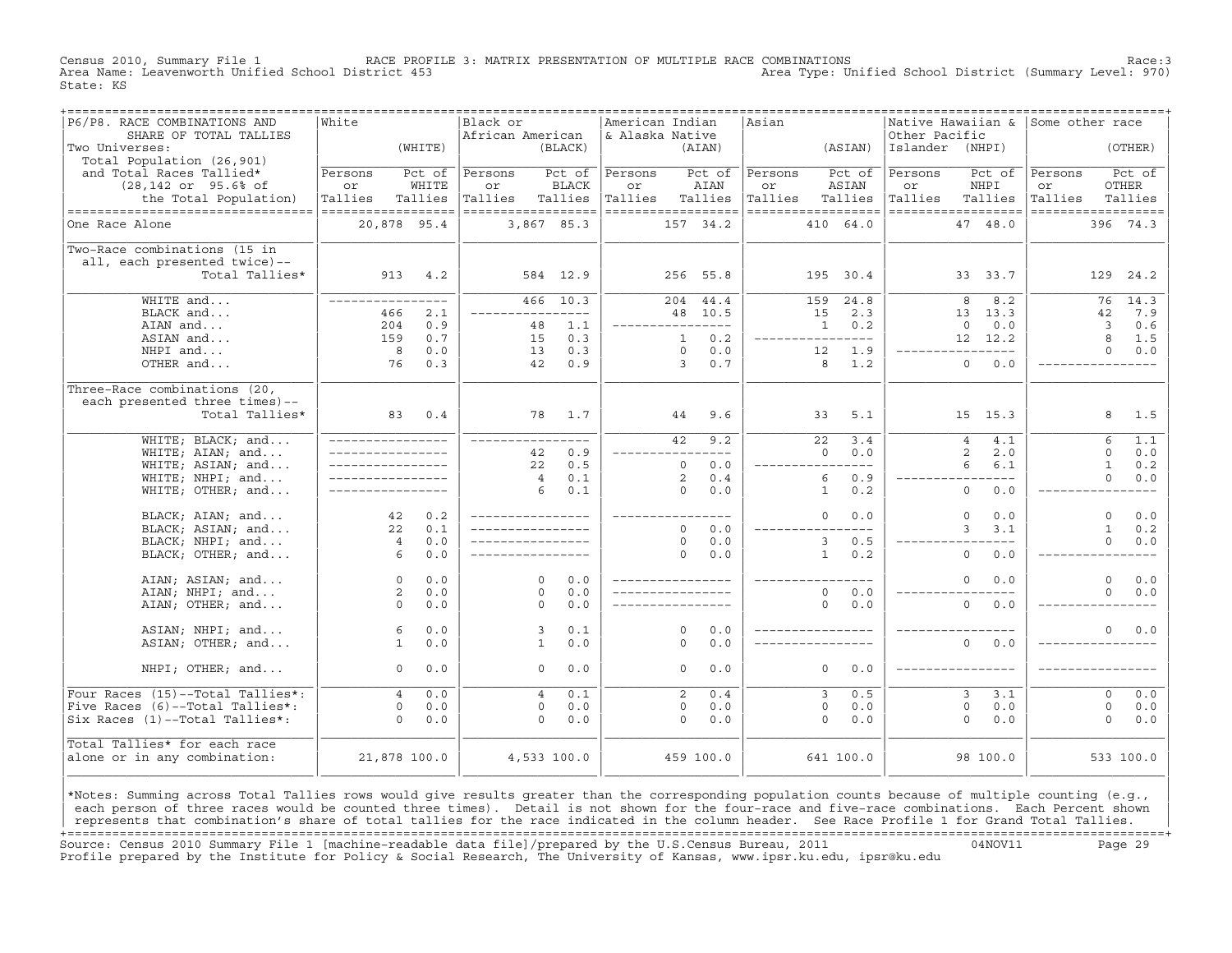Census 2010, Summary File 1 RACE PROFILE 4: DETAILED NATIVE AMERICAN, ASIAN, PACIFIC ISLANDER, & HISP/LATINO SUBGROUPS<br>Area Name: Leavenworth Unified School District 453 State: KS

| PCT1. AMERICAN INDIAN AND ALASKA NATIVE BY TRIBE<br>Universe: Persons who are American Indian and Alaska Native Alone<br>Christmas (Parameterical Material 1972)<br>Total, the christmas (Mathemas II) (1972)<br>Mathemas Indian tribes and tribes in the specified of the specified of the specified of the specified of the specified of the specified of      |  |
|------------------------------------------------------------------------------------------------------------------------------------------------------------------------------------------------------------------------------------------------------------------------------------------------------------------------------------------------------------------|--|
|                                                                                                                                                                                                                                                                                                                                                                  |  |
|                                                                                                                                                                                                                                                                                                                                                                  |  |
|                                                                                                                                                                                                                                                                                                                                                                  |  |
|                                                                                                                                                                                                                                                                                                                                                                  |  |
|                                                                                                                                                                                                                                                                                                                                                                  |  |
|                                                                                                                                                                                                                                                                                                                                                                  |  |
|                                                                                                                                                                                                                                                                                                                                                                  |  |
|                                                                                                                                                                                                                                                                                                                                                                  |  |
|                                                                                                                                                                                                                                                                                                                                                                  |  |
|                                                                                                                                                                                                                                                                                                                                                                  |  |
|                                                                                                                                                                                                                                                                                                                                                                  |  |
|                                                                                                                                                                                                                                                                                                                                                                  |  |
|                                                                                                                                                                                                                                                                                                                                                                  |  |
|                                                                                                                                                                                                                                                                                                                                                                  |  |
|                                                                                                                                                                                                                                                                                                                                                                  |  |
|                                                                                                                                                                                                                                                                                                                                                                  |  |
|                                                                                                                                                                                                                                                                                                                                                                  |  |
|                                                                                                                                                                                                                                                                                                                                                                  |  |
|                                                                                                                                                                                                                                                                                                                                                                  |  |
|                                                                                                                                                                                                                                                                                                                                                                  |  |
|                                                                                                                                                                                                                                                                                                                                                                  |  |
|                                                                                                                                                                                                                                                                                                                                                                  |  |
| PCT5/PCT7. ASIAN POPULATION--DETAILED GROUPS<br>PCT8. NATIVE HAWAIIAN AND OTHER PACIFIC<br>PCT11. HISPANIC/LATINO BY SPECIFIC                                                                                                                                                                                                                                    |  |
| ISLANDER POPULATION--DETAILED GROUPS<br>Two Universes: (1) Persons who are Asian Alone, and<br>ORIGIN                                                                                                                                                                                                                                                            |  |
| (2) Total Asian Tallies reported by all persons*<br>Univ.: Hispanic/Latino population **<br>Univ.: Persons who are Native Hawaiian and                                                                                                                                                                                                                           |  |
| other Pacific Islander Alone                                                                                                                                                                                                                                                                                                                                     |  |
| Persons(1) Pct. Tallies*(2)                                                                                                                                                                                                                                                                                                                                      |  |
| Persons Pct.                                                                                                                                                                                                                                                                                                                                                     |  |
| Total Hispanic/Latino 1,691 100.0<br>Mexican 1,100 65.1<br>Puerto Rican 25 15.1<br>Cuban 25 15.1<br>Fotals (Each Universe):<br>0nly one group specified:<br>Asian Indian<br>Bangladeshi<br>Bangladeshi<br>Butanese<br>25 6.1 36<br>26 6.0<br>Butanese<br>26 6.1 36<br>27 6.1 36<br>27 6 10.2 1<br>Cambodian<br>Chinese, except Taiwanese<br>27 6 13.5<br>29 76 1 |  |
| $\begin{array}{lll} \text{1.3.1} & \text{2.3.1.5} \\ \text{Domain} & \text{2.5.1.5} \\ \text{Central American} & \text{exclusion} & \text{1.1} \end{array}$<br>Total:<br>47 100.0                                                                                                                                                                                |  |
|                                                                                                                                                                                                                                                                                                                                                                  |  |
|                                                                                                                                                                                                                                                                                                                                                                  |  |
|                                                                                                                                                                                                                                                                                                                                                                  |  |
|                                                                                                                                                                                                                                                                                                                                                                  |  |
|                                                                                                                                                                                                                                                                                                                                                                  |  |
|                                                                                                                                                                                                                                                                                                                                                                  |  |
|                                                                                                                                                                                                                                                                                                                                                                  |  |
|                                                                                                                                                                                                                                                                                                                                                                  |  |
|                                                                                                                                                                                                                                                                                                                                                                  |  |
|                                                                                                                                                                                                                                                                                                                                                                  |  |
|                                                                                                                                                                                                                                                                                                                                                                  |  |
| 17 100.0<br>17 100.0<br>27 100.0<br>21 100.0<br>21 16 97.9<br>21 14 7<br>27 16 16 17<br>27 16 16 17<br>21 14 16 17<br>21 16 17<br>21 15 31.9<br>21 15 31.9<br>21 15 31.9<br>21 15 31.9<br>21 16 17 10<br>21.3<br>Guamanian or Chamorro<br>21 16 22.8<br>Marshalles                                                                                               |  |
|                                                                                                                                                                                                                                                                                                                                                                  |  |
|                                                                                                                                                                                                                                                                                                                                                                  |  |
|                                                                                                                                                                                                                                                                                                                                                                  |  |
|                                                                                                                                                                                                                                                                                                                                                                  |  |
|                                                                                                                                                                                                                                                                                                                                                                  |  |
|                                                                                                                                                                                                                                                                                                                                                                  |  |
|                                                                                                                                                                                                                                                                                                                                                                  |  |
|                                                                                                                                                                                                                                                                                                                                                                  |  |
|                                                                                                                                                                                                                                                                                                                                                                  |  |
|                                                                                                                                                                                                                                                                                                                                                                  |  |
|                                                                                                                                                                                                                                                                                                                                                                  |  |
|                                                                                                                                                                                                                                                                                                                                                                  |  |
|                                                                                                                                                                                                                                                                                                                                                                  |  |
|                                                                                                                                                                                                                                                                                                                                                                  |  |
|                                                                                                                                                                                                                                                                                                                                                                  |  |
|                                                                                                                                                                                                                                                                                                                                                                  |  |

Source: Census 2010 Summary File 1 [machine-readable data file]/prepared by the U.S.Census Bureau, 2011 Page 30<br>Profile prepared by the Institute for Policy & Social Research, The University of Kansas, www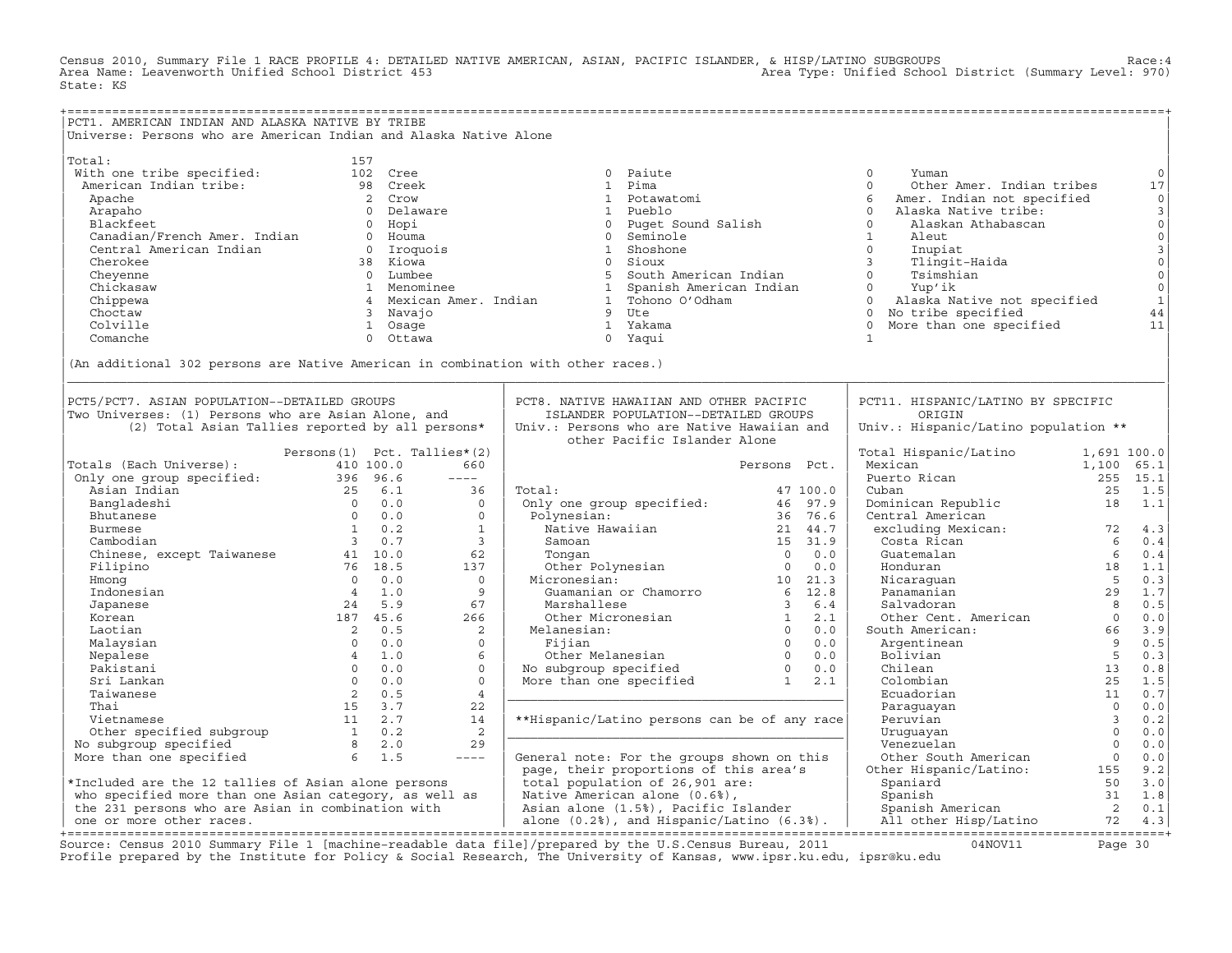Census 2010, Summary File 1 PROFILE OF SPECIFIC RACE/ETHNIC GROUP A: WHITE ALONE Race:A [1 of 3] Area Name: Leavenworth Unified School District 453 Area Type: Unified School District (Summary Level: 970) State: KS

| P29/P29A. POPULATION SUMMARY BY RESIDENCE TYPE FOR DESIGNATED UNIVERSE                                                                                                 |  |  |  | P38A/39A. FAMILY TYPE BY PRESENCE AND AGE OF OWN OR RELATED CHILDREN           |  |                                         |  |
|------------------------------------------------------------------------------------------------------------------------------------------------------------------------|--|--|--|--------------------------------------------------------------------------------|--|-----------------------------------------|--|
| Universe: PERSONS Who Are White Alone                                                                                                                                  |  |  |  | Universe: Families With A Householder Who Is                                   |  |                                         |  |
|                                                                                                                                                                        |  |  |  | White Alone $(**)$ $(***)$                                                     |  |                                         |  |
| Population As % of Population of all Races<br>Total Persons: 20,878 77.6% of 26,901<br>In Households(*) 19,987 78.2% of 25,543<br>In Group Quarters 891 65.6% of 1,358 |  |  |  |                                                                                |  |                                         |  |
|                                                                                                                                                                        |  |  |  |                                                                                |  |                                         |  |
|                                                                                                                                                                        |  |  |  | By Presence of: Own Children Related Children<br>Families Pct.   Families Pct. |  |                                         |  |
|                                                                                                                                                                        |  |  |  |                                                                                |  |                                         |  |
|                                                                                                                                                                        |  |  |  |                                                                                |  |                                         |  |
|                                                                                                                                                                        |  |  |  |                                                                                |  |                                         |  |
|                                                                                                                                                                        |  |  |  |                                                                                |  |                                         |  |
|                                                                                                                                                                        |  |  |  |                                                                                |  |                                         |  |
|                                                                                                                                                                        |  |  |  |                                                                                |  |                                         |  |
|                                                                                                                                                                        |  |  |  |                                                                                |  |                                         |  |
|                                                                                                                                                                        |  |  |  |                                                                                |  |                                         |  |
|                                                                                                                                                                        |  |  |  |                                                                                |  |                                         |  |
|                                                                                                                                                                        |  |  |  |                                                                                |  |                                         |  |
|                                                                                                                                                                        |  |  |  |                                                                                |  |                                         |  |
|                                                                                                                                                                        |  |  |  |                                                                                |  |                                         |  |
|                                                                                                                                                                        |  |  |  |                                                                                |  |                                         |  |
|                                                                                                                                                                        |  |  |  |                                                                                |  |                                         |  |
|                                                                                                                                                                        |  |  |  |                                                                                |  |                                         |  |
|                                                                                                                                                                        |  |  |  |                                                                                |  |                                         |  |
|                                                                                                                                                                        |  |  |  |                                                                                |  |                                         |  |
|                                                                                                                                                                        |  |  |  |                                                                                |  |                                         |  |
|                                                                                                                                                                        |  |  |  |                                                                                |  |                                         |  |
|                                                                                                                                                                        |  |  |  |                                                                                |  |                                         |  |
|                                                                                                                                                                        |  |  |  |                                                                                |  |                                         |  |
|                                                                                                                                                                        |  |  |  |                                                                                |  |                                         |  |
|                                                                                                                                                                        |  |  |  |                                                                                |  |                                         |  |
|                                                                                                                                                                        |  |  |  |                                                                                |  |                                         |  |
|                                                                                                                                                                        |  |  |  |                                                                                |  |                                         |  |
|                                                                                                                                                                        |  |  |  |                                                                                |  |                                         |  |
|                                                                                                                                                                        |  |  |  |                                                                                |  |                                         |  |
|                                                                                                                                                                        |  |  |  | P31A. RELATIONSHIP BY HOUSEHOLD TYPE FOR THE POPULATION UNDER 18 YEARS         |  |                                         |  |
|                                                                                                                                                                        |  |  |  |                                                                                |  |                                         |  |
|                                                                                                                                                                        |  |  |  |                                                                                |  |                                         |  |
|                                                                                                                                                                        |  |  |  |                                                                                |  | Pct.                                    |  |
|                                                                                                                                                                        |  |  |  |                                                                                |  |                                         |  |
|                                                                                                                                                                        |  |  |  |                                                                                |  | 4,520 100.0                             |  |
|                                                                                                                                                                        |  |  |  |                                                                                |  | 99.9                                    |  |
|                                                                                                                                                                        |  |  |  |                                                                                |  |                                         |  |
|                                                                                                                                                                        |  |  |  |                                                                                |  | $\begin{matrix} 0 & 0 & 0 \end{matrix}$ |  |
|                                                                                                                                                                        |  |  |  |                                                                                |  | 98.1                                    |  |
|                                                                                                                                                                        |  |  |  |                                                                                |  | 89.5                                    |  |
|                                                                                                                                                                        |  |  |  |                                                                                |  | 61.2                                    |  |
|                                                                                                                                                                        |  |  |  |                                                                                |  | 28.3                                    |  |
|                                                                                                                                                                        |  |  |  |                                                                                |  | 8.0                                     |  |
|                                                                                                                                                                        |  |  |  |                                                                                |  | 20.3                                    |  |
|                                                                                                                                                                        |  |  |  |                                                                                |  | 8.7                                     |  |
|                                                                                                                                                                        |  |  |  |                                                                                |  |                                         |  |
|                                                                                                                                                                        |  |  |  |                                                                                |  | 7.2                                     |  |
|                                                                                                                                                                        |  |  |  |                                                                                |  | 1.5                                     |  |
|                                                                                                                                                                        |  |  |  |                                                                                |  | 1.8                                     |  |
|                                                                                                                                                                        |  |  |  |                                                                                |  | 0.1                                     |  |
|                                                                                                                                                                        |  |  |  |                                                                                |  | 0.0                                     |  |
|                                                                                                                                                                        |  |  |  |                                                                                |  | 0.1                                     |  |
|                                                                                                                                                                        |  |  |  |                                                                                |  |                                         |  |
|                                                                                                                                                                        |  |  |  |                                                                                |  |                                         |  |
|                                                                                                                                                                        |  |  |  | Note: (*) Tables with PERSONS as the universe enumerate persons according      |  |                                         |  |
|                                                                                                                                                                        |  |  |  | to their own race or ethnic category. (**) Tables with HOUSEHOLDS or           |  |                                         |  |
|                                                                                                                                                                        |  |  |  | HOUSEHOLDERS as the universe enumerate persons in households according         |  |                                         |  |
|                                                                                                                                                                        |  |  |  | to the race or ethnic category of the householder. (***) Responses of          |  |                                         |  |
| $M$ edian Age $39.7$ $38.3$ $41.4$ $1.4$                                                                                                                               |  |  |  | 'same-sex spouse' were edited during processing to 'unmarried partner'         |  |                                         |  |

|Median Age 39.7 38.3 41.4 | 'same−sex spouse' were edited during processing to 'unmarried partner.' | +===================================================================================================================================================+ Source: Census 2010 Summary File 1 [machine−readable data file]/prepared by the U.S.Census Bureau, 2011 04NOV11 Page 31 Profile prepared by the Institute for Policy & Social Research, The University of Kansas, www.ipsr.ku.edu, ipsr@ku.edu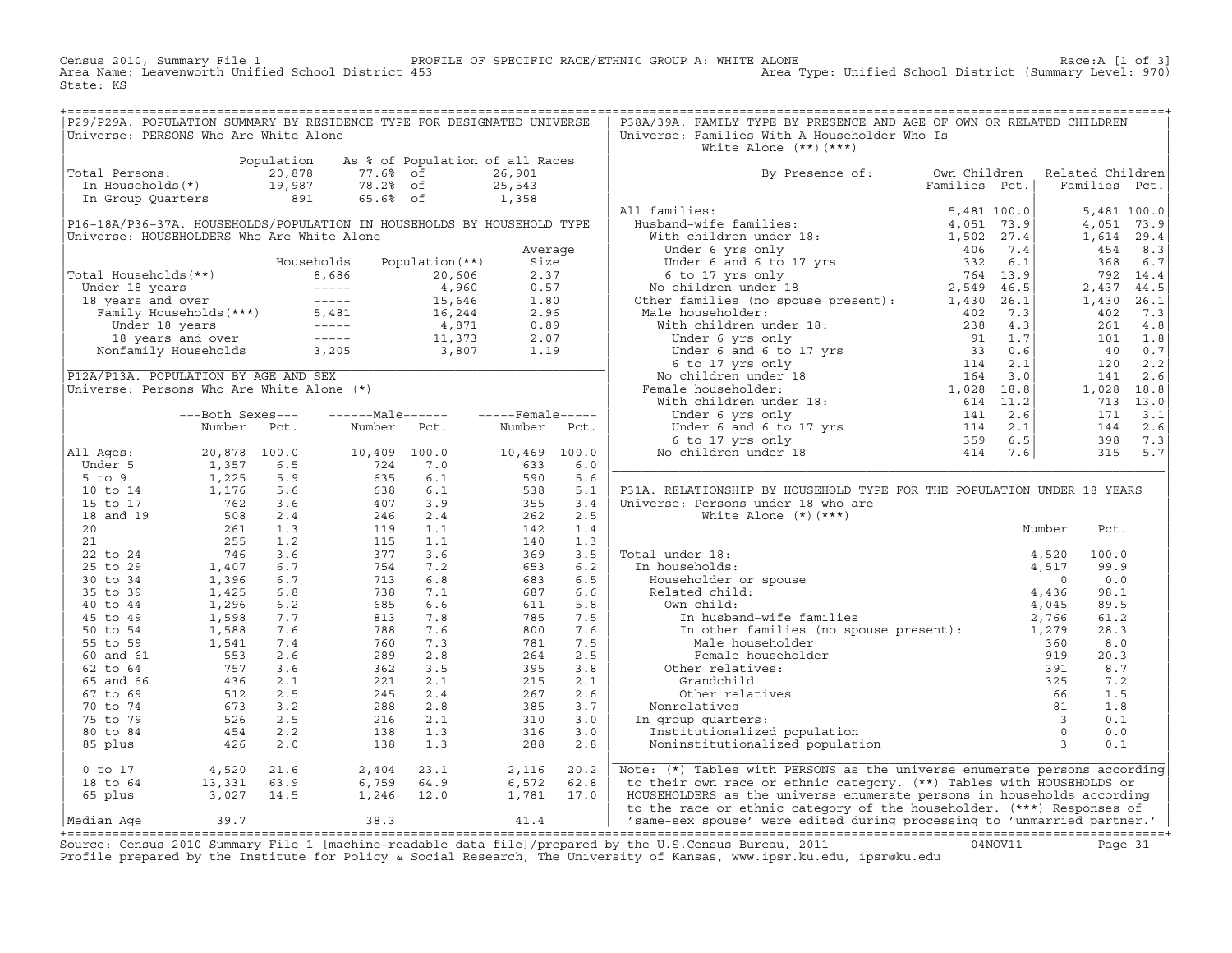Census 2010, Summary File 1 PROFILE OF SPECIFIC RACE/ETHNIC GROUP A: WHITE ALONE Race:A [2 of 3] Area Type: Unified School District (Summary Level: 970) State: KS

| P29A/P34A. RELATIONSHIP BY HOUSEHOLD TYPE FOR ALL PERSONS & PERSONS 65+<br>Universe: Persons Who Are White Alone $(*)$ $(***)$ |                    |            |        |             |                           | PCT14A. PRESENCE OF MULTIGENERATIONAL HOUSEHOLDS<br>Universe: Households With A Householder Who Is |                             |                 |             |
|--------------------------------------------------------------------------------------------------------------------------------|--------------------|------------|--------|-------------|---------------------------|----------------------------------------------------------------------------------------------------|-----------------------------|-----------------|-------------|
|                                                                                                                                |                    |            |        |             |                           | White Alone $(**)$                                                                                 |                             |                 |             |
|                                                                                                                                | All Ages<br>Number | Pct.       |        | Number      | 65 years and over<br>Pct. |                                                                                                    |                             | Number          | Pct.        |
|                                                                                                                                |                    |            |        |             |                           | Total:                                                                                             |                             |                 | 8,686 100.0 |
| Total:                                                                                                                         | 20,878             | 100.0      |        | 3,027       | 100.0                     |                                                                                                    |                             |                 | 3.5         |
| In households:<br>.ai:<br>1 households:<br>In family households:                                                               | 19,987             | 95.7       |        | 2,866       | 94.7                      | Household has 3 or more generations 301<br>Household does not have 3+ generations 8,385            |                             |                 | 96.5        |
|                                                                                                                                | 16,185             | 77.5       |        | 1,769       | 58.4                      |                                                                                                    |                             |                 |             |
| Householder:                                                                                                                   | 5,481              | 26.3       |        | 1,011       | 33.4                      |                                                                                                    |                             |                 |             |
| Male                                                                                                                           | 3,877              | 18.6       |        | 821         | 27.1                      |                                                                                                    |                             |                 |             |
| Female                                                                                                                         | 1,604              | 7.7        |        | 190         | 6.3                       |                                                                                                    |                             |                 |             |
| Spouse                                                                                                                         | 3,985              | 19.1       |        | 648         | 21.4                      | PCT19A. NONRELATIVES BY HOUSEHOLD TYPE (*) (***)                                                   |                             |                 |             |
| Parent                                                                                                                         | 110                | 0.5        |        | 54          | 1.8                       | Universe: Nonrelatives who are                                                                     |                             |                 |             |
| rarent<br>Parent-in-law<br>allis                                                                                               | 38                 | 0.2        |        | 23          | 0.8                       | White Alone (Total: 1,124)                                                                         |                             |                 |             |
| Child:                                                                                                                         | 5,319              | 25.5       |        |             |                           |                                                                                                    |                             |                 |             |
| Biological                                                                                                                     | 4,815              | 23.1       |        |             |                           |                                                                                                    | In Family                   | In Nonfamily    |             |
| Adopted                                                                                                                        | 121                | 0.6        |        |             |                           |                                                                                                    | Households                  | Households      |             |
| Step                                                                                                                           | 383                | 1.8        |        |             |                           |                                                                                                    | Number Pct.                 | Number Pct.     |             |
| Grandchild                                                                                                                     | 394                | 1.9        |        |             |                           |                                                                                                    |                             |                 |             |
| Brother or sister                                                                                                              | 127                | 0.6        |        |             |                           | Nonrelatives:                                                                                      | 527 100.0                   |                 | 597 100.0   |
| Son-in-law/daughter-in-law                                                                                                     | 60                 | 0.3        |        |             |                           | Roomer or boarder                                                                                  | 6.1<br>32                   | 25              | 4.2         |
| Other relatives (#)                                                                                                            | 144                | 0.7        |        | 22          | 0.7                       | Housemate or roommate                                                                              | $61 \t 11.6$                | 166             | 27.8        |
| Nonrelatives                                                                                                                   | 527                | 2.5        |        | 11          | 0.4                       | Unmarried partner<br>Other nonrelatives 150 28.5                                                   |                             | 306             | 51.3        |
| In nonfamily households:                                                                                                       | 3,802              | 18.2       |        | 1,097       | 36.2                      |                                                                                                    |                             | 100             | 16.8        |
| Male householder:                                                                                                              | 1,513              | 7.2        |        | 295         | 9.7                       |                                                                                                    |                             |                 |             |
| Living alone                                                                                                                   | 1,233              | 5.9        |        | 267         | 8.8                       |                                                                                                    |                             |                 |             |
| Living alone<br>Not living alone<br>Female householder:                                                                        | 280                | 1.3        |        | 28          | 0.9                       |                                                                                                    |                             |                 |             |
|                                                                                                                                | 1,692              | 8.1        |        | 752         | 24.8                      | H17A. HOUSING UNITS BY HOUSEHOLDER'S AGE AND TENURE                                                |                             |                 |             |
| Living alone                                                                                                                   | 1,481<br>211       | 7.1<br>1.0 |        | 723<br>29   | 23.9<br>1.0               | Universe: Occupied Housing Units With A Householder Who Is<br>White Alone $(**)$                   |                             |                 |             |
| Not living alone<br>portatives<br>Nonrelatives                                                                                 | 597                | 2.9        |        | 50          | 1.7                       |                                                                                                    |                             |                 |             |
| In group quarters:                                                                                                             |                    | 4.3        |        | 161         | 5.3                       | Age of                                                                                             | Owner Occupied              | Renter Occupied |             |
| Institutionalized                                                                                                              | 891<br>514         | 2.5        |        | 46          | 1.5                       | Householder                                                                                        | Number<br>Pct.              | Number Pct.     |             |
| Noninstitutionalized                                                                                                           | 377                | 1.8        |        | 115         | 3.8                       |                                                                                                    |                             |                 |             |
|                                                                                                                                |                    |            |        |             |                           | All Ages:                                                                                          | 5,424 100.0                 |                 | 3,262 100.0 |
| (#) For 65 yrs & over, includes children, siblings, etc. not shown separately                                                  |                    |            |        |             |                           | 15 to 24                                                                                           | 83<br>1.5                   | 325             | 10.0        |
|                                                                                                                                |                    |            |        |             |                           | $25$ to $34$                                                                                       | 554 10.2                    | 730             | 22.4        |
|                                                                                                                                |                    |            |        |             |                           | 35 to 44                                                                                           | 724 13.3                    | 720             | 22.1        |
|                                                                                                                                |                    |            |        |             |                           | 45 to 54                                                                                           | 1,191 22.0                  | 584             | 17.9        |
| P18A. HOUSEHOLD TYPE                                                                                                           |                    |            |        |             |                           | 55 to 59                                                                                           | 675<br>12.4                 | 229             | 7.0         |
| Universe: Households with a Householder Who is                                                                                 |                    |            |        |             |                           | 60 to 64                                                                                           | 612 11.3                    | 201             | 6.2         |
| White Alone (**)                                                                                                               |                    |            |        |             |                           | 65 to 74                                                                                           | $-3$ 15.5<br>536 9.9<br>206 | 226             | 6.9         |
|                                                                                                                                |                    |            | Number | Pct.        |                           | 75 to 84                                                                                           |                             | 139             | 4.3         |
|                                                                                                                                |                    |            |        |             |                           | 85 and over                                                                                        |                             | 108             | 3.3         |
| Total:                                                                                                                         |                    |            |        | 8,686 100.0 |                           |                                                                                                    |                             |                 |             |
| Family households (***) :                                                                                                      |                    |            | 5,481  | 63.1        |                           |                                                                                                    |                             |                 |             |
| Husband-wife families                                                                                                          |                    |            | 4,051  | 46.6        |                           | Note: (*) Tables with PERSONS as the universe enumerate persons                                    |                             |                 |             |
| Other families:                                                                                                                |                    |            | 1,430  | 16.5        |                           | according to their own race or ethnic category. (**) Tables with                                   |                             |                 |             |
| her families:<br>Male householder, no wife present<br>Female householder, no husband present<br>2008 1.8<br>2005 369           |                    |            |        |             |                           | HOUSEHOLDS or HOUSEHOLDERS as the universe enumerate persons in                                    |                             |                 |             |
|                                                                                                                                |                    |            |        |             |                           | households according to the race or ethnic category of the                                         |                             |                 |             |
| Nonfamily households:                                                                                                          |                    |            | 3,205  | 36.9        |                           | householder. (***) Responses of 'same-sex spouse' were edited                                      |                             |                 |             |
| Householder living alone                                                                                                       |                    |            | 2,714  | 31.2        |                           | during processing to 'unmarried partner.'                                                          |                             |                 |             |
| Householder not living alone                                                                                                   |                    |            | 491    | 5.7         |                           |                                                                                                    |                             |                 |             |
|                                                                                                                                |                    |            |        |             |                           |                                                                                                    |                             |                 |             |
|                                                                                                                                |                    |            |        |             |                           |                                                                                                    |                             |                 |             |

+===================================================================================================================================================+Source: Census 2010 Summary File 1 [machine−readable data file]/prepared by the U.S.Census Bureau, 2011 04NOV11 Page 32 Profile prepared by the Institute for Policy & Social Research, The University of Kansas, www.ipsr.ku.edu, ipsr@ku.edu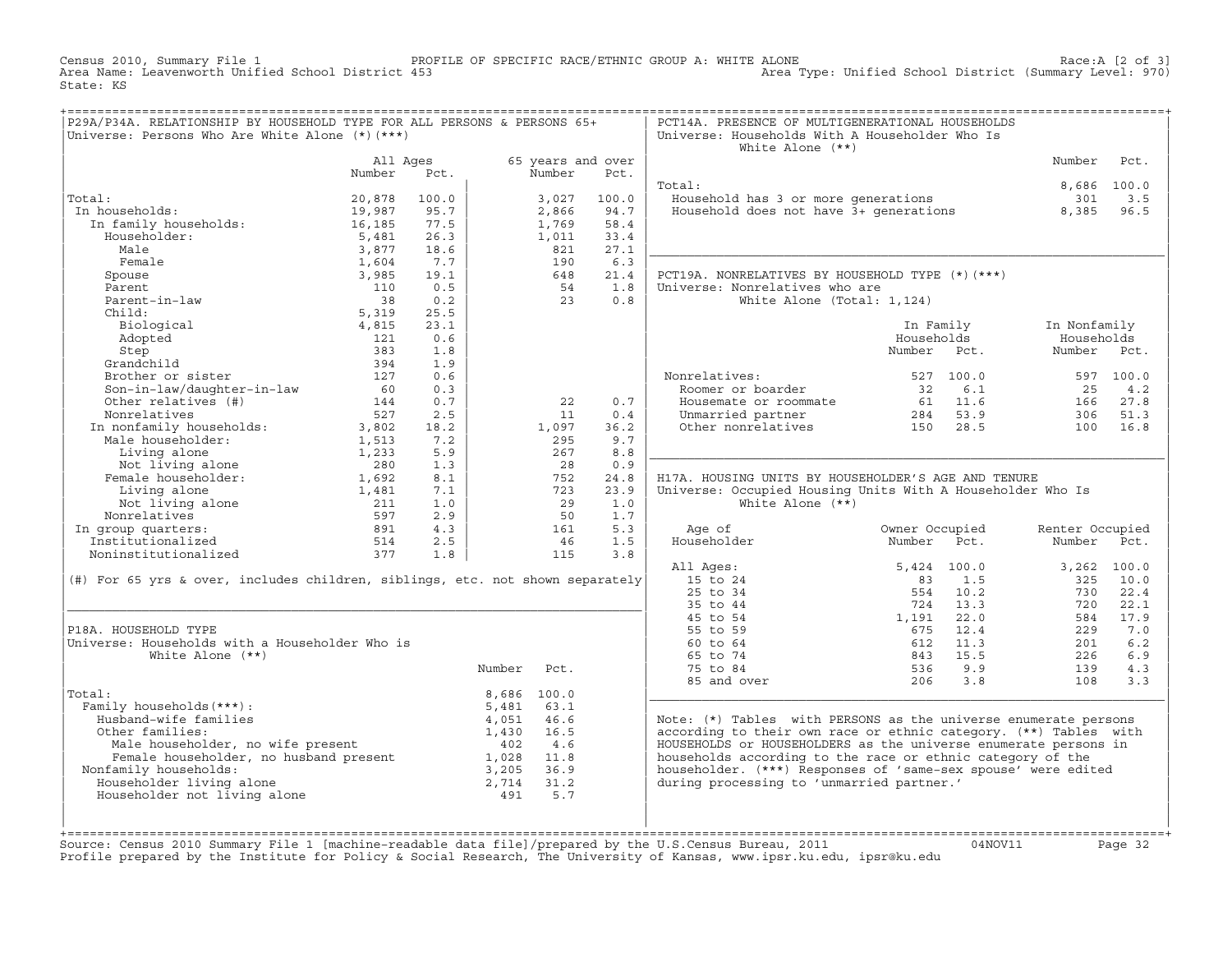Census 2010, Summary File 1 PROFILE OF SPECIFIC RACE/ETHNIC GROUP A: WHITE ALONE Race:A [3 of 3] Area Type: Unified School District (Summary Level: 970) State: KS

+===================================================================================================================================================+|P28A/H16A. HOUSEHOLDS (OCCUPIED HOUSING UNITS) BY HOUSEHOLD SIZE BY TYPE AND BY TENURE | |Universe: Households (Occupied Housing Units) With A Householder Who Is White Alone (\*\*)(\*\*\*) |

|                             | All<br>Households | Pct.  | Family<br>Households    | Pct.  | Nonfamily<br>Households | Pct.  | Owner<br>Occupied | Pct.  | Renter<br>Occupied | Pct.  |  |
|-----------------------------|-------------------|-------|-------------------------|-------|-------------------------|-------|-------------------|-------|--------------------|-------|--|
| household sizes:<br>All     | 8,686             | 100.0 | 5,481                   | 100.0 | 3,205                   | 100.0 | 5,424             | 100.0 | 3.262              | 100.0 |  |
| 1-person households         | 2,714             | 31.2  | (Family always >1 pers) |       | 2,714                   | 84.7  | 1,382             | 25.5  | 1,332              | 40.8  |  |
| 2-person households         | 2,933             | 33.8  | 2,514                   | 45.9  | 419                     | 13.1  | 2,157             | 39.8  | 776                | 23.8  |  |
| 3-person households         | 1,325             | 15.3  | 1,281                   | 23.4  | 44                      | 1.4   | 884               | 16.3  | 441                | 13.5  |  |
| 4-person households         | 999               | 11.5  | 977                     | 17.8  | 22                      | 0.7   | 611               | 11.3  | 388                | 11.9  |  |
| 5-person households         | 420               | 4.8   | 417                     | 7.6   |                         | 0.1   | 221               | 4.1   | 199                | 6.1   |  |
| 6-person households         | 182               | 2.1   | 180                     | 3.3   |                         | 0.1   | 98                | 1.8   | 84                 | 2.6   |  |
| 7-or-more person households | 113               | 1.3   | 112                     | 2.0   |                         | 0.0   |                   | 1.3   | 42                 | 1.3   |  |

|P16A/P17A/P36A/P37A/H11A/H12A. POPULATION IN HOUSEHOLDS AND AVERAGE HOUSEHOLD SIZE BY TYPE AND BY TENURE | |Universe: Population in Households (Occupied Housing Units) With A Householder Who Is White Alone (\*\*) |

|                                | Total<br>Population | Pct.                      | In<br>Families | Pct.     | In.<br>Nonfamilies | Pct.     | In Owner<br>Occupied | Pct.     | In Renter<br>Occupied | Pct.                      |  |
|--------------------------------|---------------------|---------------------------|----------------|----------|--------------------|----------|----------------------|----------|-----------------------|---------------------------|--|
| Total population in households | 20,606 100.0        |                           | 16,244         | 78.8     | 3,807              | 18.5     | 13,025               | 63.2     | 7,581                 | 36.8                      |  |
| Under 18 years                 | 4,960               | 100.0                     | 4,871          | 98.2     |                    |          |                      |          |                       |                           |  |
| 18 years and over              | 15,646 100.0        |                           | 11,373         | 72.7     |                    |          |                      |          |                       |                           |  |
| Average Household Size         | 2.37                | $\qquad \qquad - - - - -$ | 2.96           | $------$ | 1.19               | $------$ | 2.40                 | $------$ | 2.32                  | $\qquad \qquad - - - - -$ |  |
| Under 18 years                 | 0.57                | $------$                  | 0.89           | $------$ |                    |          |                      |          |                       |                           |  |
| 18 years and over              |                     | $1.80$ -----              | 2.07           |          |                    |          |                      |          |                       | $- - - - -$               |  |
|                                |                     |                           |                |          |                    |          |                      |          |                       |                           |  |

Note: Family household numbers include nonrelatives living with families.

| | PCT20/PCT22A. GROUP OUARTERS POPULATION BY SEX BY AGE BY GROUP OUARTERS TYPE Universe: Population in group quarters for persons who are White Alone  $(*)$ 

|                                               | $---$ All Ages $---$ |       |       | Pct. of | 18 Years and Over $---$ | Pct. of |          | Pct. of |
|-----------------------------------------------|----------------------|-------|-------|---------|-------------------------|---------|----------|---------|
|                                               |                      |       |       | All     |                         | Total   |          | Total   |
|                                               | Number               | Pct.  | Total | Ages    | Male                    | $18+$   | Female   | $18+$   |
| All types of group quarters:                  | 891                  | 100.0 | 888   | 99.7    | 625                     | 70.4    | 263      | 29.6    |
| Institutionalized population:                 | 514                  | 57.7  | 514   | 57.7    | 439                     | 49.4    | 75       | 8.4     |
| Correctional facilities for adults            | 454                  | 51.0  | 454   | 51.0    | 410                     | 46.2    | 44       | 5.0     |
| Juvenile facilities                           | 0                    | 0.0   |       | 0.0     |                         | 0.0     | $\Omega$ | 0.0     |
| Nursing facilities/skilled-nursing facilities | 60                   | 6.7   | 60    | 6.7     | 29                      | 3.3     | 31       | 3.5     |
| Other institutional facilities                |                      | 0.0   |       | 0.0     |                         | 0.0     |          | 0.0     |
| Noninstitutionalized population:              | 377                  | 42.3  | 374   | 42.0    | 186                     | 20.9    | 188      | 21.2    |
| College/university student housing            | 126                  | 14.1  | 126   | 14.1    | 68                      | 7.7     | 58       | 6.5     |
| Military quarters                             | -0                   | 0.0   |       | 0.0     |                         | 0.0     | $\Omega$ | 0.0     |
| Other noninstitutional facilities             | 251                  | 28.2  | 248   | 27.8    | 118                     | 13.3    | 130      | 14.6    |

|\_\_\_\_\_\_\_\_\_\_\_\_\_\_\_\_\_\_\_\_\_\_\_\_\_\_\_\_\_\_\_\_\_\_\_\_\_\_\_\_\_\_\_\_\_\_\_\_\_\_\_\_\_\_\_\_\_\_\_\_\_\_\_\_\_\_\_\_\_\_\_\_\_\_\_\_\_\_\_\_\_\_\_\_\_\_\_\_\_\_\_\_\_\_\_\_\_\_\_\_\_\_\_\_\_\_\_\_\_\_\_\_\_\_\_\_\_\_\_\_\_\_\_\_\_\_\_\_\_\_\_\_\_\_\_\_\_\_\_\_\_\_\_\_\_\_\_|

| |

|Note: (\*) Tables with PERSONS as the universe enumerate persons according to their own race or ethnic category. (\*\*) Tables with HOUSEHOLDS | or HOUSEHOLDERS as the universe enumerate persons in households according to the race or ethnic category of the householder. | (\*\*\*) Same−sex couple households are included in the family households category if there is at least one additional person | | related to householder by birth or adoption. Same−sex couple households with no relatives of the householder present are tabulated | | in nonfamily households. Responses of 'same−sex spouse' were edited during processing to 'unmarried partner.' |

+===================================================================================================================================================+ Source: Census 2010 Summary File 1 [machine−readable data file]/prepared by the U.S.Census Bureau, 2011 04NOV11 Page 33 Profile prepared by the Institute for Policy & Social Research, The University of Kansas, www.ipsr.ku.edu, ipsr@ku.edu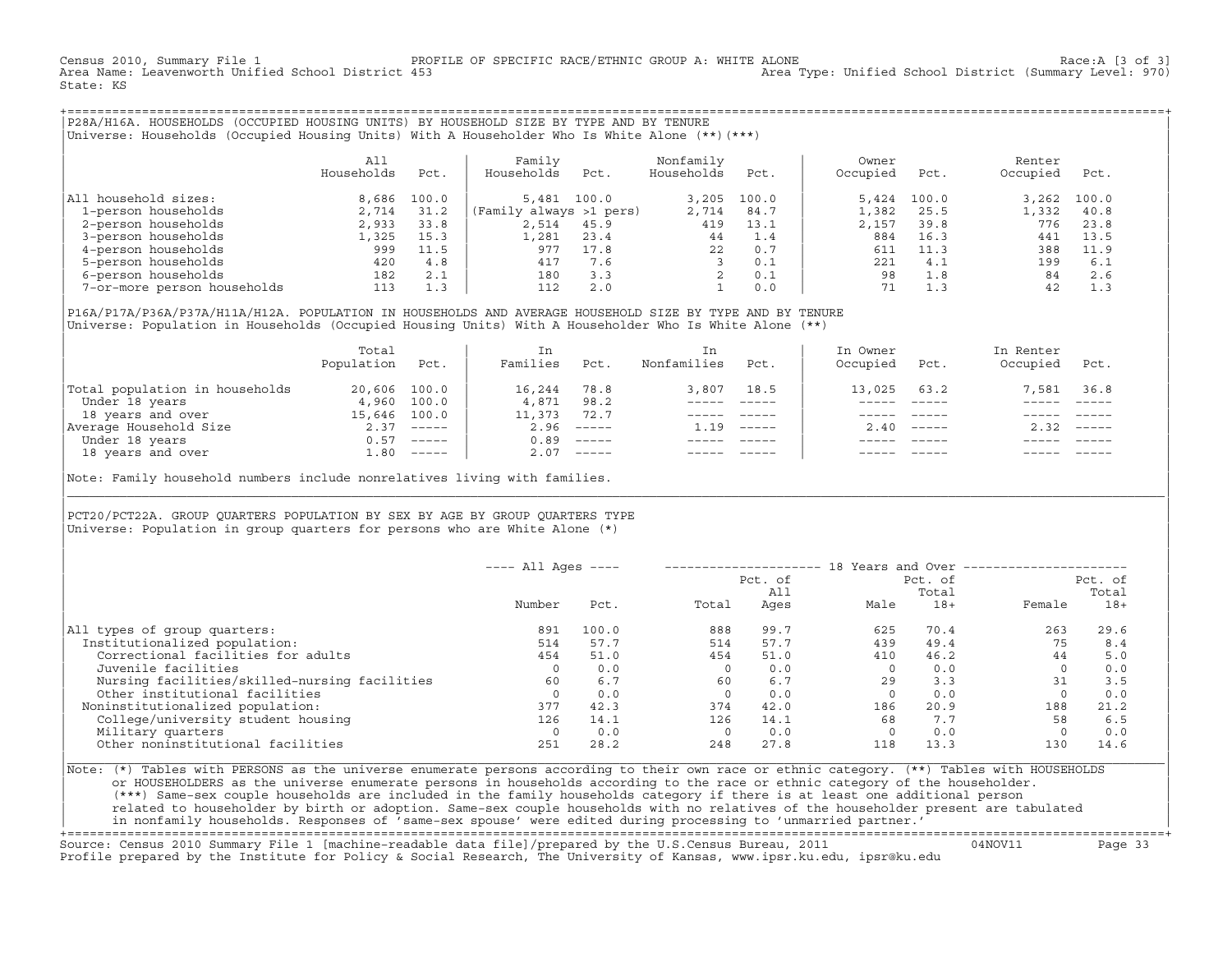Census 2010, Summary File 1 PROFILE OF SPECIFIC RACE/ETHNIC GROUP B: BLACK OR AFRICAN AMERICAN ALONE Race:B [1 of 3] Area Name: Leavenworth Unified School District 453 Area Type: Unified School District (Summary Level: 970) State: KS

| Black or African American Alone (**)(***)<br>Population As % of Population of all Races<br>Total Persons:<br>The Households (*)<br>The Households (*)<br>The Households (*)<br>The Section of the Section of the Section of the Section of the Section of the Section of the Section of the Section of the Section of the Section<br>By Presence of: Own Children Related Children<br>Families Pct.   Families Pct.<br>Total Persons:<br>P31B. RELATIONSHIP BY HOUSEHOLD TYPE FOR THE POPULATION UNDER 18 YEARS<br>Pct.<br>100.0<br>100.0<br>0.1<br>97.8<br>80.9<br>28.3<br>52.6<br>mother families (no spouse present):<br>Male householder<br>Female householder<br>Female householder<br>(16.7 5 5.9<br>Female householder<br>(16.7 46.7<br>(16.9 16.9<br>(16.9 16.9<br>Grandchild<br>(131 13.1<br>(131 13.1<br>(131 13.1<br>(16.9 16.9<br><br>0 to 17 1,000 25.9 516 24.6 484 27.4 Note: (*) Tables with PERSONS as the universe enumerate persons according<br>18 to 64 2,538 65.6 1,446 68.9 1,092 61.8 to their own race or ethnic category. (**) Tables with HOUSEHOLDS or<br> |  | P29/P29B. POPULATION SUMMARY BY RESIDENCE TYPE FOR DESIGNATED UNIVERSE<br>Universe: PERSONS Who Are Black or African American Alone |  | P38B/39B. FAMILY TYPE BY PRESENCE AND AGE OF OWN OR RELATED CHILDREN<br>Universe: Families With A Householder Who Is |  |  |
|----------------------------------------------------------------------------------------------------------------------------------------------------------------------------------------------------------------------------------------------------------------------------------------------------------------------------------------------------------------------------------------------------------------------------------------------------------------------------------------------------------------------------------------------------------------------------------------------------------------------------------------------------------------------------------------------------------------------------------------------------------------------------------------------------------------------------------------------------------------------------------------------------------------------------------------------------------------------------------------------------------------------------------------------------------------------------------------|--|-------------------------------------------------------------------------------------------------------------------------------------|--|----------------------------------------------------------------------------------------------------------------------|--|--|
|                                                                                                                                                                                                                                                                                                                                                                                                                                                                                                                                                                                                                                                                                                                                                                                                                                                                                                                                                                                                                                                                                        |  |                                                                                                                                     |  |                                                                                                                      |  |  |
|                                                                                                                                                                                                                                                                                                                                                                                                                                                                                                                                                                                                                                                                                                                                                                                                                                                                                                                                                                                                                                                                                        |  |                                                                                                                                     |  |                                                                                                                      |  |  |
|                                                                                                                                                                                                                                                                                                                                                                                                                                                                                                                                                                                                                                                                                                                                                                                                                                                                                                                                                                                                                                                                                        |  |                                                                                                                                     |  |                                                                                                                      |  |  |
|                                                                                                                                                                                                                                                                                                                                                                                                                                                                                                                                                                                                                                                                                                                                                                                                                                                                                                                                                                                                                                                                                        |  |                                                                                                                                     |  |                                                                                                                      |  |  |
|                                                                                                                                                                                                                                                                                                                                                                                                                                                                                                                                                                                                                                                                                                                                                                                                                                                                                                                                                                                                                                                                                        |  |                                                                                                                                     |  |                                                                                                                      |  |  |
|                                                                                                                                                                                                                                                                                                                                                                                                                                                                                                                                                                                                                                                                                                                                                                                                                                                                                                                                                                                                                                                                                        |  |                                                                                                                                     |  |                                                                                                                      |  |  |
|                                                                                                                                                                                                                                                                                                                                                                                                                                                                                                                                                                                                                                                                                                                                                                                                                                                                                                                                                                                                                                                                                        |  |                                                                                                                                     |  |                                                                                                                      |  |  |
|                                                                                                                                                                                                                                                                                                                                                                                                                                                                                                                                                                                                                                                                                                                                                                                                                                                                                                                                                                                                                                                                                        |  |                                                                                                                                     |  |                                                                                                                      |  |  |
|                                                                                                                                                                                                                                                                                                                                                                                                                                                                                                                                                                                                                                                                                                                                                                                                                                                                                                                                                                                                                                                                                        |  |                                                                                                                                     |  |                                                                                                                      |  |  |
|                                                                                                                                                                                                                                                                                                                                                                                                                                                                                                                                                                                                                                                                                                                                                                                                                                                                                                                                                                                                                                                                                        |  |                                                                                                                                     |  |                                                                                                                      |  |  |
|                                                                                                                                                                                                                                                                                                                                                                                                                                                                                                                                                                                                                                                                                                                                                                                                                                                                                                                                                                                                                                                                                        |  |                                                                                                                                     |  |                                                                                                                      |  |  |
|                                                                                                                                                                                                                                                                                                                                                                                                                                                                                                                                                                                                                                                                                                                                                                                                                                                                                                                                                                                                                                                                                        |  |                                                                                                                                     |  |                                                                                                                      |  |  |
|                                                                                                                                                                                                                                                                                                                                                                                                                                                                                                                                                                                                                                                                                                                                                                                                                                                                                                                                                                                                                                                                                        |  |                                                                                                                                     |  |                                                                                                                      |  |  |
|                                                                                                                                                                                                                                                                                                                                                                                                                                                                                                                                                                                                                                                                                                                                                                                                                                                                                                                                                                                                                                                                                        |  |                                                                                                                                     |  |                                                                                                                      |  |  |
|                                                                                                                                                                                                                                                                                                                                                                                                                                                                                                                                                                                                                                                                                                                                                                                                                                                                                                                                                                                                                                                                                        |  |                                                                                                                                     |  |                                                                                                                      |  |  |
|                                                                                                                                                                                                                                                                                                                                                                                                                                                                                                                                                                                                                                                                                                                                                                                                                                                                                                                                                                                                                                                                                        |  |                                                                                                                                     |  |                                                                                                                      |  |  |
|                                                                                                                                                                                                                                                                                                                                                                                                                                                                                                                                                                                                                                                                                                                                                                                                                                                                                                                                                                                                                                                                                        |  |                                                                                                                                     |  |                                                                                                                      |  |  |
|                                                                                                                                                                                                                                                                                                                                                                                                                                                                                                                                                                                                                                                                                                                                                                                                                                                                                                                                                                                                                                                                                        |  |                                                                                                                                     |  |                                                                                                                      |  |  |
|                                                                                                                                                                                                                                                                                                                                                                                                                                                                                                                                                                                                                                                                                                                                                                                                                                                                                                                                                                                                                                                                                        |  |                                                                                                                                     |  |                                                                                                                      |  |  |
|                                                                                                                                                                                                                                                                                                                                                                                                                                                                                                                                                                                                                                                                                                                                                                                                                                                                                                                                                                                                                                                                                        |  |                                                                                                                                     |  |                                                                                                                      |  |  |
|                                                                                                                                                                                                                                                                                                                                                                                                                                                                                                                                                                                                                                                                                                                                                                                                                                                                                                                                                                                                                                                                                        |  |                                                                                                                                     |  |                                                                                                                      |  |  |
|                                                                                                                                                                                                                                                                                                                                                                                                                                                                                                                                                                                                                                                                                                                                                                                                                                                                                                                                                                                                                                                                                        |  |                                                                                                                                     |  |                                                                                                                      |  |  |
|                                                                                                                                                                                                                                                                                                                                                                                                                                                                                                                                                                                                                                                                                                                                                                                                                                                                                                                                                                                                                                                                                        |  |                                                                                                                                     |  |                                                                                                                      |  |  |
|                                                                                                                                                                                                                                                                                                                                                                                                                                                                                                                                                                                                                                                                                                                                                                                                                                                                                                                                                                                                                                                                                        |  |                                                                                                                                     |  |                                                                                                                      |  |  |
|                                                                                                                                                                                                                                                                                                                                                                                                                                                                                                                                                                                                                                                                                                                                                                                                                                                                                                                                                                                                                                                                                        |  |                                                                                                                                     |  |                                                                                                                      |  |  |
|                                                                                                                                                                                                                                                                                                                                                                                                                                                                                                                                                                                                                                                                                                                                                                                                                                                                                                                                                                                                                                                                                        |  |                                                                                                                                     |  |                                                                                                                      |  |  |
|                                                                                                                                                                                                                                                                                                                                                                                                                                                                                                                                                                                                                                                                                                                                                                                                                                                                                                                                                                                                                                                                                        |  |                                                                                                                                     |  |                                                                                                                      |  |  |
|                                                                                                                                                                                                                                                                                                                                                                                                                                                                                                                                                                                                                                                                                                                                                                                                                                                                                                                                                                                                                                                                                        |  |                                                                                                                                     |  |                                                                                                                      |  |  |
|                                                                                                                                                                                                                                                                                                                                                                                                                                                                                                                                                                                                                                                                                                                                                                                                                                                                                                                                                                                                                                                                                        |  |                                                                                                                                     |  |                                                                                                                      |  |  |
|                                                                                                                                                                                                                                                                                                                                                                                                                                                                                                                                                                                                                                                                                                                                                                                                                                                                                                                                                                                                                                                                                        |  |                                                                                                                                     |  |                                                                                                                      |  |  |
|                                                                                                                                                                                                                                                                                                                                                                                                                                                                                                                                                                                                                                                                                                                                                                                                                                                                                                                                                                                                                                                                                        |  |                                                                                                                                     |  |                                                                                                                      |  |  |
|                                                                                                                                                                                                                                                                                                                                                                                                                                                                                                                                                                                                                                                                                                                                                                                                                                                                                                                                                                                                                                                                                        |  |                                                                                                                                     |  |                                                                                                                      |  |  |
|                                                                                                                                                                                                                                                                                                                                                                                                                                                                                                                                                                                                                                                                                                                                                                                                                                                                                                                                                                                                                                                                                        |  |                                                                                                                                     |  |                                                                                                                      |  |  |
|                                                                                                                                                                                                                                                                                                                                                                                                                                                                                                                                                                                                                                                                                                                                                                                                                                                                                                                                                                                                                                                                                        |  |                                                                                                                                     |  |                                                                                                                      |  |  |
|                                                                                                                                                                                                                                                                                                                                                                                                                                                                                                                                                                                                                                                                                                                                                                                                                                                                                                                                                                                                                                                                                        |  |                                                                                                                                     |  |                                                                                                                      |  |  |
|                                                                                                                                                                                                                                                                                                                                                                                                                                                                                                                                                                                                                                                                                                                                                                                                                                                                                                                                                                                                                                                                                        |  |                                                                                                                                     |  |                                                                                                                      |  |  |
|                                                                                                                                                                                                                                                                                                                                                                                                                                                                                                                                                                                                                                                                                                                                                                                                                                                                                                                                                                                                                                                                                        |  |                                                                                                                                     |  |                                                                                                                      |  |  |
|                                                                                                                                                                                                                                                                                                                                                                                                                                                                                                                                                                                                                                                                                                                                                                                                                                                                                                                                                                                                                                                                                        |  |                                                                                                                                     |  |                                                                                                                      |  |  |
|                                                                                                                                                                                                                                                                                                                                                                                                                                                                                                                                                                                                                                                                                                                                                                                                                                                                                                                                                                                                                                                                                        |  |                                                                                                                                     |  |                                                                                                                      |  |  |
|                                                                                                                                                                                                                                                                                                                                                                                                                                                                                                                                                                                                                                                                                                                                                                                                                                                                                                                                                                                                                                                                                        |  |                                                                                                                                     |  |                                                                                                                      |  |  |
|                                                                                                                                                                                                                                                                                                                                                                                                                                                                                                                                                                                                                                                                                                                                                                                                                                                                                                                                                                                                                                                                                        |  |                                                                                                                                     |  |                                                                                                                      |  |  |
|                                                                                                                                                                                                                                                                                                                                                                                                                                                                                                                                                                                                                                                                                                                                                                                                                                                                                                                                                                                                                                                                                        |  |                                                                                                                                     |  |                                                                                                                      |  |  |
|                                                                                                                                                                                                                                                                                                                                                                                                                                                                                                                                                                                                                                                                                                                                                                                                                                                                                                                                                                                                                                                                                        |  |                                                                                                                                     |  |                                                                                                                      |  |  |
|                                                                                                                                                                                                                                                                                                                                                                                                                                                                                                                                                                                                                                                                                                                                                                                                                                                                                                                                                                                                                                                                                        |  |                                                                                                                                     |  |                                                                                                                      |  |  |
|                                                                                                                                                                                                                                                                                                                                                                                                                                                                                                                                                                                                                                                                                                                                                                                                                                                                                                                                                                                                                                                                                        |  |                                                                                                                                     |  |                                                                                                                      |  |  |
|                                                                                                                                                                                                                                                                                                                                                                                                                                                                                                                                                                                                                                                                                                                                                                                                                                                                                                                                                                                                                                                                                        |  |                                                                                                                                     |  |                                                                                                                      |  |  |
|                                                                                                                                                                                                                                                                                                                                                                                                                                                                                                                                                                                                                                                                                                                                                                                                                                                                                                                                                                                                                                                                                        |  |                                                                                                                                     |  |                                                                                                                      |  |  |
|                                                                                                                                                                                                                                                                                                                                                                                                                                                                                                                                                                                                                                                                                                                                                                                                                                                                                                                                                                                                                                                                                        |  |                                                                                                                                     |  |                                                                                                                      |  |  |
|                                                                                                                                                                                                                                                                                                                                                                                                                                                                                                                                                                                                                                                                                                                                                                                                                                                                                                                                                                                                                                                                                        |  |                                                                                                                                     |  |                                                                                                                      |  |  |
|                                                                                                                                                                                                                                                                                                                                                                                                                                                                                                                                                                                                                                                                                                                                                                                                                                                                                                                                                                                                                                                                                        |  |                                                                                                                                     |  |                                                                                                                      |  |  |
|                                                                                                                                                                                                                                                                                                                                                                                                                                                                                                                                                                                                                                                                                                                                                                                                                                                                                                                                                                                                                                                                                        |  |                                                                                                                                     |  |                                                                                                                      |  |  |
|                                                                                                                                                                                                                                                                                                                                                                                                                                                                                                                                                                                                                                                                                                                                                                                                                                                                                                                                                                                                                                                                                        |  |                                                                                                                                     |  |                                                                                                                      |  |  |
|                                                                                                                                                                                                                                                                                                                                                                                                                                                                                                                                                                                                                                                                                                                                                                                                                                                                                                                                                                                                                                                                                        |  |                                                                                                                                     |  |                                                                                                                      |  |  |

+===================================================================================================================================================+Source: Census 2010 Summary File 1 [machine−readable data file]/prepared by the U.S.Census Bureau, 2011 04NOV11 Page 34 Profile prepared by the Institute for Policy & Social Research, The University of Kansas, www.ipsr.ku.edu, ipsr@ku.edu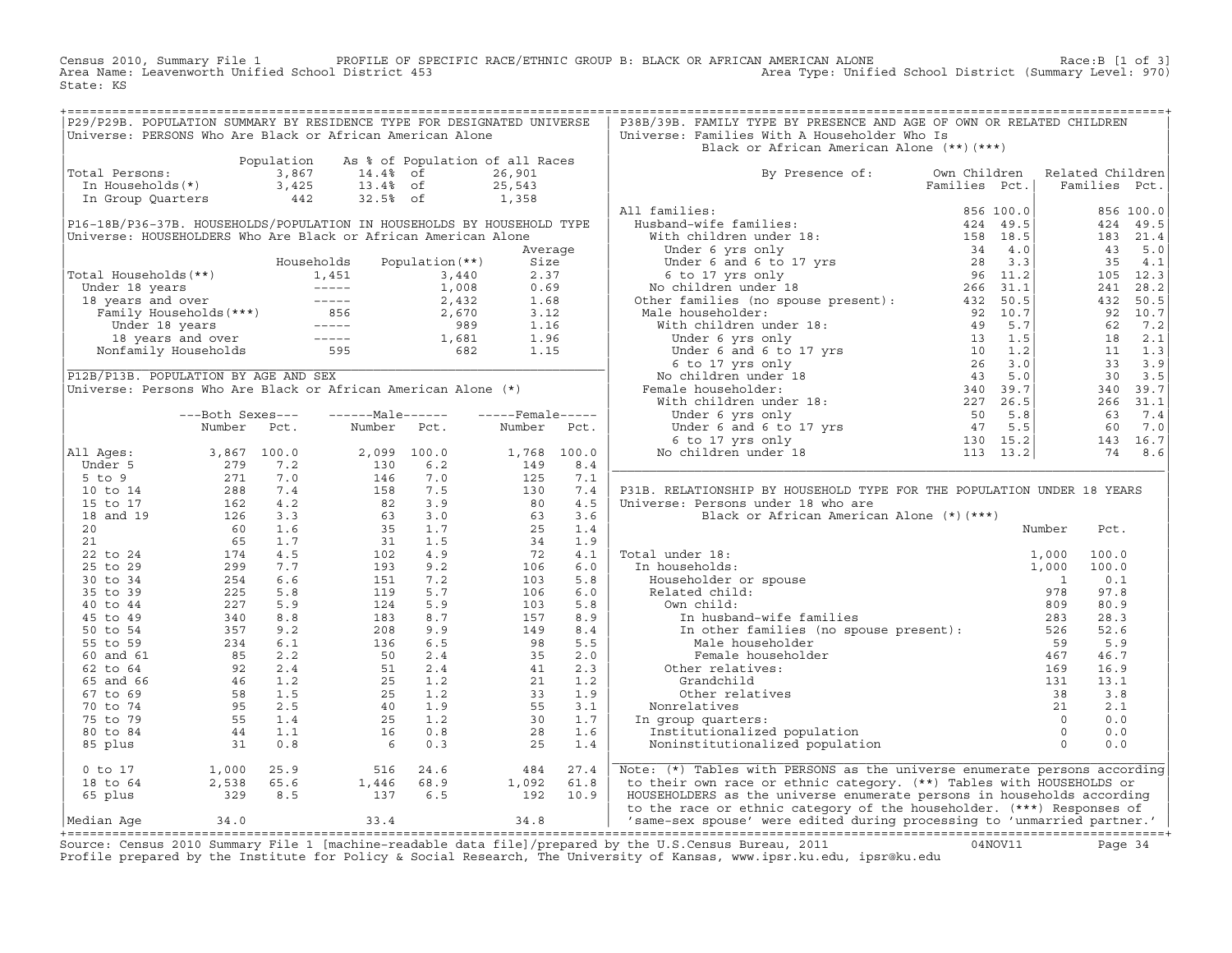Census 2010, Summary File 1 PROFILE OF SPECIFIC RACE/ETHNIC GROUP B: BLACK OR AFRICAN AMERICAN ALONE Race:B [2 of 3]<br>Area Name: Leavenworth Unified School District 453 Area Type: Unified School District (Summary Level: 970 Area Type: Unified School District (Summary Level: 970) State: KS

| P29B/P34B. RELATIONSHIP BY HOUSEHOLD TYPE FOR ALL PERSONS & PERSONS 65+       |                |            |        |                 |                   | PCT14B. PRESENCE OF MULTIGENERATIONAL HOUSEHOLDS                  |                                              |                 |           |
|-------------------------------------------------------------------------------|----------------|------------|--------|-----------------|-------------------|-------------------------------------------------------------------|----------------------------------------------|-----------------|-----------|
| Universe: Persons Who Are Black or African American Alone (*) (***)           |                |            |        |                 |                   | Universe: Households With A Householder Who Is                    |                                              |                 |           |
|                                                                               |                |            |        |                 |                   |                                                                   | Black or African American Alone (**)         |                 |           |
|                                                                               | All Ages       |            |        |                 | 65 years and over |                                                                   |                                              | Number          | Pct.      |
|                                                                               | Number         | Pct.       |        | Number          | Pct.              |                                                                   |                                              |                 |           |
|                                                                               |                |            |        |                 |                   | Total:                                                            |                                              | 1,451 100.0     |           |
| Total:                                                                        | 3,867          | 100.0      |        | 329             | 100.0             | Household has 3 or more generations                               |                                              | 79              | 5.4       |
| In households:                                                                | 3,425          | 88.6       |        | 316             | 96.0              | Household does not have $3+$ generations                          |                                              | 1,372           | 94.6      |
| In family households:                                                         | 2,751          | 71.1       |        | 180             | 54.7              |                                                                   |                                              |                 |           |
| Householder:                                                                  | 856            | 22.1       |        | 105             | 31.9              |                                                                   |                                              |                 |           |
| Male                                                                          | 445            | 11.5       |        | 69              | 21.0              |                                                                   |                                              |                 |           |
| Female                                                                        | 411            | 10.6       |        | 36              | 10.9              |                                                                   |                                              |                 |           |
| Spouse                                                                        | 395            | 10.2       |        | 44              | 13.4              | PCT19B. NONRELATIVES BY HOUSEHOLD TYPE (*) (***)                  |                                              |                 |           |
| Parent                                                                        | 36             | 0.9        |        | 19              | 5.8               | Universe: Nonrelatives who are                                    |                                              |                 |           |
| Parent-in-law                                                                 | $\overline{4}$ | 0.1        |        | $\overline{3}$  | 0.9               |                                                                   | Black or African American Alone (Total: 189) |                 |           |
| Child:                                                                        | 1,094          | 28.3       |        |                 |                   |                                                                   |                                              |                 |           |
| Biological                                                                    | 987            | 25.5       |        |                 |                   |                                                                   | In Family                                    | In Nonfamily    |           |
| Adopted                                                                       | 40             | 1.0        |        |                 |                   |                                                                   | Households                                   | Households      |           |
| Step                                                                          | 67             | 1.7        |        |                 |                   |                                                                   | Number Pct.                                  | Number Pct.     |           |
| Grandchild                                                                    | 152            | 3.9        |        |                 |                   |                                                                   |                                              |                 |           |
| Brother or sister                                                             | 39             | 1.0        |        |                 |                   | Nonrelatives:                                                     | 110 100.0                                    |                 | 79 100.0  |
| Son-in-law/daughter-in-law                                                    | 10             | 0.3        |        |                 |                   | Roomer or boarder                                                 | 2.7<br>$\overline{\mathbf{3}}$               | - 9             | 11.4      |
| Other relatives (#)                                                           | 55             | 1.4        |        | $7\phantom{.0}$ | 2.1               | Housemate or roommate                                             | 15 13.6                                      | 26              | 32.9      |
| Nonrelatives                                                                  | 110            | 2.8        |        | 2               | 0.6               | Unmarried partner                                                 | 63 57.3                                      | 31              | 39.2      |
| In nonfamily households:                                                      | 674            | 17.4       |        | 136             | 41.3              | Other nonrelatives                                                | 29<br>26.4                                   | 13              | 16.5      |
| Male householder:                                                             | 327            | 8.5        |        | 40              | 12.2              |                                                                   |                                              |                 |           |
| Living alone                                                                  | 280            | 7.2        |        | 35              | 10.6              |                                                                   |                                              |                 |           |
| Not living alone<br>Female householder:                                       | 47             | 1.2        |        | $-5$            | 1.5               |                                                                   |                                              |                 |           |
|                                                                               | 268            | 6.9<br>6.5 |        | 94<br>90        | 28.6              | H17B. HOUSING UNITS BY HOUSEHOLDER'S AGE AND TENURE               |                                              |                 |           |
| Living alone                                                                  | 251<br>17      | 0.4        |        | $\overline{4}$  | 27.4              | Universe: Occupied Housing Units With A Householder Who Is        | Black or African American Alone (**)         |                 |           |
| Not living alone<br>Nonrelatives                                              | 79             | 2.0        |        | 2               | 1.2<br>0.6        |                                                                   |                                              |                 |           |
|                                                                               | 442            | 11.4       |        | 13              | 4.0               | Age of                                                            | Owner Occupied                               | Renter Occupied |           |
| In group quarters:<br>Institutionalized                                       | 342            | 8.8        |        | 11              | 3.3               | Householder                                                       | Number Pct.                                  | Number          | Pct.      |
| Noninstitutionalized                                                          | 100            | 2.6        |        | 2               | 0.6               |                                                                   |                                              |                 |           |
|                                                                               |                |            |        |                 |                   | All Ages:                                                         | 492 100.0                                    |                 | 959 100.0 |
| (#) For 65 yrs & over, includes children, siblings, etc. not shown separately |                |            |        |                 |                   | 15 to 24                                                          | $\overline{4}$<br>0.8                        | 86              | 9.0       |
|                                                                               |                |            |        |                 |                   | 25 to 34                                                          | 3.9<br>19                                    | 184             | 19.2      |
|                                                                               |                |            |        |                 |                   | 35 to 44                                                          | 63 12.8                                      | 179             | 18.7      |
|                                                                               |                |            |        |                 |                   | 45 to 54                                                          | 166<br>33.7                                  | 246             | 25.7      |
| P18B. HOUSEHOLD TYPE                                                          |                |            |        |                 |                   | 55 to 59                                                          | 56<br>11.4                                   | 92              | 9.6       |
| Universe: Households with a Householder Who is                                |                |            |        |                 |                   | 60 to 64                                                          | 49<br>10.0                                   | 68              | 7.1       |
| Black or African American Alone (**)                                          |                |            |        |                 |                   | 65 to 74                                                          | 76<br>15.4                                   | 65              | 6.8       |
|                                                                               |                |            | Number | Pct.            |                   | 75 to 84                                                          | 9.8<br>48                                    | 29              | 3.0       |
|                                                                               |                |            |        |                 |                   | 85 and over                                                       | 11<br>2.2                                    | 10              | 1.0       |
| Total:                                                                        |                |            |        | 1,451 100.0     |                   |                                                                   |                                              |                 |           |
| Family households (***) :                                                     |                |            | 856    | 59.0            |                   |                                                                   |                                              |                 |           |
| Husband-wife families                                                         |                |            | 424    | 29.2            |                   | Note: $(*)$ Tables with PERSONS as the universe enumerate persons |                                              |                 |           |
| Other families:                                                               |                |            | 432    | 29.8            |                   | according to their own race or ethnic category. (**) Tables with  |                                              |                 |           |
| Male householder, no wife present                                             |                |            | 92     | 6.3             |                   | HOUSEHOLDS or HOUSEHOLDERS as the universe enumerate persons in   |                                              |                 |           |
| Male householder, no will provide<br>Female householder, no husband present   |                |            | 340    | 23.4            |                   | households according to the race or ethnic category of the        |                                              |                 |           |
| Nonfamily households:                                                         |                |            |        | 595 41.0        |                   | householder. (***) Responses of 'same-sex spouse' were edited     |                                              |                 |           |
| Householder living alone                                                      |                |            | 531    | 36.6            |                   | during processing to 'unmarried partner.'                         |                                              |                 |           |
| Householder not living alone                                                  |                |            | 64     | 4.4             |                   |                                                                   |                                              |                 |           |
|                                                                               |                |            |        |                 |                   |                                                                   |                                              |                 |           |
|                                                                               |                |            |        |                 |                   |                                                                   |                                              |                 |           |

+===================================================================================================================================================+Source: Census 2010 Summary File 1 [machine−readable data file]/prepared by the U.S.Census Bureau, 2011 04NOV11 Page 35 Profile prepared by the Institute for Policy & Social Research, The University of Kansas, www.ipsr.ku.edu, ipsr@ku.edu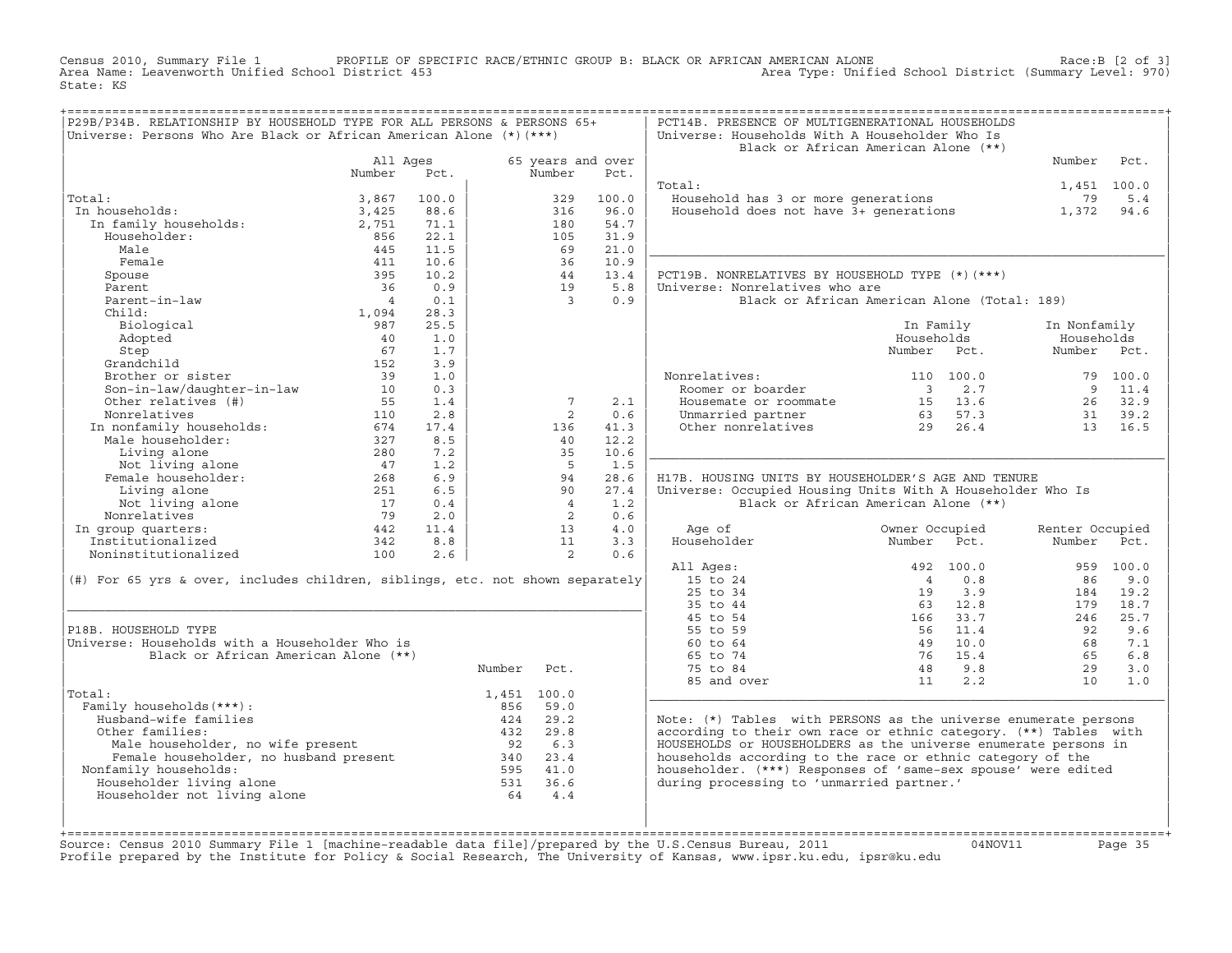Census 2010, Summary File 1 PROFILE OF SPECIFIC RACE/ETHNIC GROUP B: BLACK OR AFRICAN AMERICAN ALONE Race:B [3 of 3]<br>Area Name: Leavenworth Unified School District 453 Area Type: Unified School District (Summary Level: 970) State: KS

+===================================================================================================================================================+|P28B/H16B. HOUSEHOLDS (OCCUPIED HOUSING UNITS) BY HOUSEHOLD SIZE BY TYPE AND BY TENURE | |Universe: Households (Occupied Housing Units) With A Householder Who Is Black or African American Alone (\*\*)(\*\*\*) |

|                             | All<br>Households | Pct.  | Family<br>Households    | Pct.  | Nonfamily<br>Households | Pct.  | Owner<br>Occupied | Pct.  | Renter<br>Occupied | Pct.  |  |
|-----------------------------|-------------------|-------|-------------------------|-------|-------------------------|-------|-------------------|-------|--------------------|-------|--|
| household sizes:<br>All     | .451              | 100.0 | 856                     | 100.0 | 595                     | 100.0 | 492               | 100.0 | 959                | 100.0 |  |
| 1-person households         | 531               | 36.6  | (Family always >1 pers) |       | 531                     | 89.2  | 127               | 25.8  | 404                | 42.1  |  |
| 2-person households         | 381               | 26.3  | 326                     | 38.1  | 55                      | 9.2   | 174               | 35.4  | 207                | 21.6  |  |
| 3-person households         | 264               | 18.2  | 259                     | 30.3  |                         | 0.8   | 95                | 19.3  | 169                | 17.6  |  |
| 4-person households         | 136               | 9.4   | 135                     | 15.8  |                         | 0.2   | 47                | 9.6   | 89                 | 9.3   |  |
| 5-person households         | 74                | 5.1   | 74                      | 8.6   | $\Omega$                | 0.0   | 27                | 5.5   | 47                 | 4.9   |  |
| 6-person households         | 39                | 2.7   | 38                      | 4.4   |                         | 0.2   | 14                | 2.8   | 25                 | 2.6   |  |
| 7-or-more person households | 26                | 1.8   | 24                      | 2.8   |                         | 0.3   | 8                 | 1.6   | 18                 | 1.9   |  |

|P16B/P17B/P36B/P37B/H11B/H12B. POPULATION IN HOUSEHOLDS AND AVERAGE HOUSEHOLD SIZE BY TYPE AND BY TENURE | Universe: Population in Households (Occupied Housing Units) With A Householder Who Is Black or African American Alone (\*\*)

|                                | Total<br>Population | Pct.         | In<br>Families | Pct.                      | In.<br>Nonfamilies | Pct.     | In Owner<br>Occupied | Pct.                      | In Renter<br>Occupied | Pct.        |  |
|--------------------------------|---------------------|--------------|----------------|---------------------------|--------------------|----------|----------------------|---------------------------|-----------------------|-------------|--|
| Total population in households | 3,440               | 100.0        | 2,670          | 77.6                      | 682                | 19.8     | 1,230                | 35.8                      | $2,210$ $64.2$        |             |  |
| Under 18 years                 | 1,008               | 100.0        | 989            | 98.1                      |                    |          |                      |                           |                       |             |  |
| 18 years and over              |                     | 2,432 100.0  | 1,681          | 69.1                      |                    |          |                      |                           |                       |             |  |
| Average Household Size         | 2.37                | ______       | 3.12           | $------$                  | 1.15               | $------$ | 2.50                 | $\qquad \qquad - - - - -$ | 2.30                  | $------$    |  |
| Under 18 years                 | 0.69                | $------$     | 1.16           | $\qquad \qquad - - - - -$ |                    |          |                      |                           |                       |             |  |
| 18 years and over              |                     | $1.68$ ----- | 1.96           |                           |                    |          |                      |                           |                       | $- - - - -$ |  |

Note: Family household numbers include nonrelatives living with families.

| | PCT20/PCT22B. GROUP OUARTERS POPULATION BY SEX BY AGE BY GROUP OUARTERS TYPE Universe: Population in group quarters for persons who are Black or African American Alone (\*)

|                                               | $---$ All Ages $---$ |       |       |                | 18 Years and Over ------------- |                  |          |                  |
|-----------------------------------------------|----------------------|-------|-------|----------------|---------------------------------|------------------|----------|------------------|
|                                               |                      |       |       | Pct. of<br>All |                                 | Pct. of<br>Total |          | Pct. of<br>Total |
|                                               | Number               | Pct.  | Total | Ages           | Male                            | $18+$            | Female   | $18+$            |
| All types of group quarters:                  | 442                  | 100.0 | 442   | 100.0          | 410                             | 92.8             | 32       | 7.2              |
| Institutionalized population:                 | 342                  | 77.4  | 342   | 77.4           | 323                             | 73.1             | 19       | 4.3              |
| Correctional facilities for adults            | 332                  | 75.1  | 332   | 75.1           | 315                             | 71.3             | 17       | 3.8              |
| Juvenile facilities                           |                      | 0.0   |       | 0.0            |                                 | 0.0              |          | 0.0              |
| Nursing facilities/skilled-nursing facilities | 10                   | 2.3   | 10    | 2.3            |                                 | 1.8              |          | 0.5              |
| Other institutional facilities                |                      | 0.0   |       | 0.0            |                                 | 0.0              |          | 0.0              |
| Noninstitutionalized population:              | 100                  | 22.6  | 100   | 22.6           | 87                              | 19.7             | 13       | 2.9              |
| College/university student housing            | 19                   | 4.3   | 19    | 4.3            | 12                              | 2.7              |          | 1.6              |
| Military quarters                             |                      | 0.0   |       | 0.0            |                                 | 0.0              | $\Omega$ | 0.0              |
| Other noninstitutional facilities             | 81                   | 18.3  | 81    | 18.3           | 75                              | 17.0             | 6.       | 1.4              |

|\_\_\_\_\_\_\_\_\_\_\_\_\_\_\_\_\_\_\_\_\_\_\_\_\_\_\_\_\_\_\_\_\_\_\_\_\_\_\_\_\_\_\_\_\_\_\_\_\_\_\_\_\_\_\_\_\_\_\_\_\_\_\_\_\_\_\_\_\_\_\_\_\_\_\_\_\_\_\_\_\_\_\_\_\_\_\_\_\_\_\_\_\_\_\_\_\_\_\_\_\_\_\_\_\_\_\_\_\_\_\_\_\_\_\_\_\_\_\_\_\_\_\_\_\_\_\_\_\_\_\_\_\_\_\_\_\_\_\_\_\_\_\_\_\_\_\_|

| |

|Note: (\*) Tables with PERSONS as the universe enumerate persons according to their own race or ethnic category. (\*\*) Tables with HOUSEHOLDS | or HOUSEHOLDERS as the universe enumerate persons in households according to the race or ethnic category of the householder. | (\*\*\*) Same−sex couple households are included in the family households category if there is at least one additional person | | related to householder by birth or adoption. Same−sex couple households with no relatives of the householder present are tabulated | | in nonfamily households. Responses of 'same−sex spouse' were edited during processing to 'unmarried partner.' |

+===================================================================================================================================================+Source: Census 2010 Summary File 1 [machine−readable data file]/prepared by the U.S.Census Bureau, 2011 04NOV11 Page 36 Profile prepared by the Institute for Policy & Social Research, The University of Kansas, www.ipsr.ku.edu, ipsr@ku.edu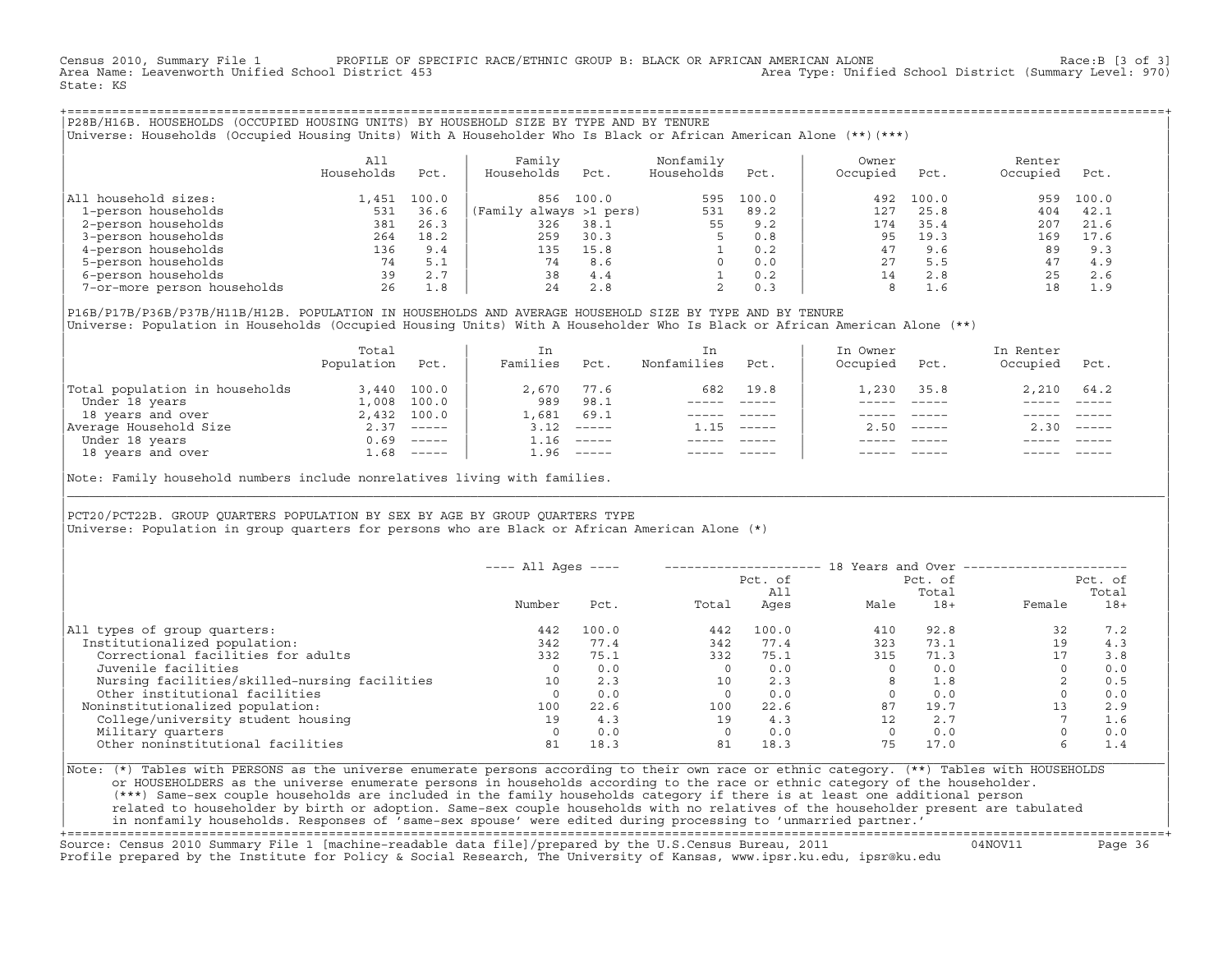Census 2010, Summary File 1 PROFILE OF SPECIFIC RACE/ETHNIC GROUP C: AMERICAN INDIAN AND ALASKA NATIVE ALONE<br>Area Name: Leavenworth Unified School District 453 Area Type: Unified School Di State: KS

| P29/P29C. POPULATION SUMMARY BY RESIDENCE TYPE FOR DESIGNATED UNIVERSE<br>Universe: PERSONS Who Are American Indian and Alaska Native Alone                                                                                                                                                                    |                                                                      |               |                 |                                                                                                                                                                                                  |         | P38C/39C. FAMILY TYPE BY PRESENCE AND AGE OF OWN OR RELATED CHILDREN<br>Universe: Families With A Householder Who Is                                                                                                                                             |               |                                  |             |
|----------------------------------------------------------------------------------------------------------------------------------------------------------------------------------------------------------------------------------------------------------------------------------------------------------------|----------------------------------------------------------------------|---------------|-----------------|--------------------------------------------------------------------------------------------------------------------------------------------------------------------------------------------------|---------|------------------------------------------------------------------------------------------------------------------------------------------------------------------------------------------------------------------------------------------------------------------|---------------|----------------------------------|-------------|
|                                                                                                                                                                                                                                                                                                                |                                                                      |               |                 |                                                                                                                                                                                                  |         | American Indian and Alaska Native Alone (**)(***)                                                                                                                                                                                                                |               |                                  |             |
|                                                                                                                                                                                                                                                                                                                |                                                                      |               |                 | Population As % of Population of all Races                                                                                                                                                       |         |                                                                                                                                                                                                                                                                  |               |                                  |             |
| Total Persons:                                                                                                                                                                                                                                                                                                 |                                                                      |               |                 | otal Persons: $\begin{array}{ccccccccc}\n 157 & 0.68 & 0 & 26,901 \\  \text{In Households (*)} & & 150 & 0.68 & 0 & 25,543 \\  \text{In Group Quatters} & & & 7 & 0.58 & 0 & 1,358\n\end{array}$ |         | By Presence of: Own Children Related Children<br>Families Pct.   Families Pct.                                                                                                                                                                                   | Families Pct. |                                  |             |
|                                                                                                                                                                                                                                                                                                                |                                                                      |               |                 |                                                                                                                                                                                                  |         |                                                                                                                                                                                                                                                                  |               | Families Pct.                    |             |
|                                                                                                                                                                                                                                                                                                                |                                                                      |               |                 |                                                                                                                                                                                                  |         | All families:                                                                                                                                                                                                                                                    |               |                                  |             |
| P16-18C/P36-37C. HOUSEHOLDS/POPULATION IN HOUSEHOLDS BY HOUSEHOLD TYPE                                                                                                                                                                                                                                         |                                                                      |               |                 |                                                                                                                                                                                                  |         |                                                                                                                                                                                                                                                                  |               |                                  |             |
| Universe: HOUSEHOLDERS Who Are American Indian and Alaska Native Alone                                                                                                                                                                                                                                         |                                                                      |               |                 |                                                                                                                                                                                                  |         |                                                                                                                                                                                                                                                                  |               |                                  |             |
|                                                                                                                                                                                                                                                                                                                |                                                                      |               |                 |                                                                                                                                                                                                  | Average |                                                                                                                                                                                                                                                                  |               |                                  |             |
|                                                                                                                                                                                                                                                                                                                |                                                                      | Households    | Population (**) | Size                                                                                                                                                                                             |         |                                                                                                                                                                                                                                                                  |               |                                  |             |
|                                                                                                                                                                                                                                                                                                                |                                                                      |               |                 |                                                                                                                                                                                                  |         |                                                                                                                                                                                                                                                                  |               |                                  |             |
|                                                                                                                                                                                                                                                                                                                |                                                                      |               |                 |                                                                                                                                                                                                  |         |                                                                                                                                                                                                                                                                  |               |                                  |             |
|                                                                                                                                                                                                                                                                                                                |                                                                      |               |                 |                                                                                                                                                                                                  |         |                                                                                                                                                                                                                                                                  |               |                                  |             |
|                                                                                                                                                                                                                                                                                                                |                                                                      |               |                 |                                                                                                                                                                                                  |         |                                                                                                                                                                                                                                                                  |               |                                  |             |
|                                                                                                                                                                                                                                                                                                                |                                                                      |               |                 |                                                                                                                                                                                                  |         |                                                                                                                                                                                                                                                                  |               |                                  |             |
|                                                                                                                                                                                                                                                                                                                |                                                                      |               |                 |                                                                                                                                                                                                  |         |                                                                                                                                                                                                                                                                  |               |                                  |             |
|                                                                                                                                                                                                                                                                                                                |                                                                      |               |                 |                                                                                                                                                                                                  |         |                                                                                                                                                                                                                                                                  |               |                                  |             |
| Fotal Households (**)<br>Total Households (**)<br>Under 18 years<br>18 years and over<br>Family Households (***)<br>Family Households (***)<br>13 0.61<br>120 1.69<br>120 1.69<br>120 1.69<br>120 1.69<br>120 1.69<br>120 1.69<br>120 1.69<br>28 121<br>28 1                                                   |                                                                      |               |                 |                                                                                                                                                                                                  |         |                                                                                                                                                                                                                                                                  |               |                                  |             |
| P12C/P13C. POPULATION BY AGE AND SEX                                                                                                                                                                                                                                                                           |                                                                      |               |                 |                                                                                                                                                                                                  |         |                                                                                                                                                                                                                                                                  |               |                                  |             |
|                                                                                                                                                                                                                                                                                                                |                                                                      |               |                 |                                                                                                                                                                                                  |         |                                                                                                                                                                                                                                                                  |               |                                  |             |
| Universe: Persons Who Are American Indian and Alaska Native Alone (*)                                                                                                                                                                                                                                          |                                                                      |               |                 |                                                                                                                                                                                                  |         |                                                                                                                                                                                                                                                                  |               |                                  |             |
|                                                                                                                                                                                                                                                                                                                |                                                                      |               |                 |                                                                                                                                                                                                  |         |                                                                                                                                                                                                                                                                  |               |                                  |             |
|                                                                                                                                                                                                                                                                                                                | ---Both Sexes---                                                     | $---Male----$ |                 | $---$ Female -----                                                                                                                                                                               |         |                                                                                                                                                                                                                                                                  |               |                                  |             |
|                                                                                                                                                                                                                                                                                                                | Number Pct.                                                          | Number Pct.   |                 | Number Pct.                                                                                                                                                                                      |         |                                                                                                                                                                                                                                                                  |               |                                  |             |
|                                                                                                                                                                                                                                                                                                                |                                                                      |               |                 |                                                                                                                                                                                                  |         |                                                                                                                                                                                                                                                                  |               |                                  |             |
|                                                                                                                                                                                                                                                                                                                |                                                                      |               |                 |                                                                                                                                                                                                  |         |                                                                                                                                                                                                                                                                  |               |                                  |             |
|                                                                                                                                                                                                                                                                                                                |                                                                      |               |                 |                                                                                                                                                                                                  |         |                                                                                                                                                                                                                                                                  |               |                                  |             |
|                                                                                                                                                                                                                                                                                                                |                                                                      |               |                 |                                                                                                                                                                                                  |         |                                                                                                                                                                                                                                                                  |               |                                  |             |
|                                                                                                                                                                                                                                                                                                                |                                                                      |               |                 |                                                                                                                                                                                                  |         | P31C. RELATIONSHIP BY HOUSEHOLD TYPE FOR THE POPULATION UNDER 18 YEARS                                                                                                                                                                                           |               |                                  |             |
|                                                                                                                                                                                                                                                                                                                |                                                                      |               |                 |                                                                                                                                                                                                  |         | Universe: Persons under 18 who are<br>American Indian and Alaska Native Alone (*) (***)                                                                                                                                                                          |               |                                  |             |
|                                                                                                                                                                                                                                                                                                                |                                                                      |               |                 |                                                                                                                                                                                                  |         |                                                                                                                                                                                                                                                                  |               |                                  |             |
|                                                                                                                                                                                                                                                                                                                |                                                                      |               |                 |                                                                                                                                                                                                  |         |                                                                                                                                                                                                                                                                  |               | Number                           | Pct.        |
|                                                                                                                                                                                                                                                                                                                |                                                                      |               |                 |                                                                                                                                                                                                  |         | Total under 18:                                                                                                                                                                                                                                                  |               |                                  |             |
|                                                                                                                                                                                                                                                                                                                |                                                                      |               |                 |                                                                                                                                                                                                  |         |                                                                                                                                                                                                                                                                  |               | 100.0                            |             |
|                                                                                                                                                                                                                                                                                                                |                                                                      |               |                 |                                                                                                                                                                                                  |         | In households:                                                                                                                                                                                                                                                   |               | 100.0                            |             |
|                                                                                                                                                                                                                                                                                                                |                                                                      |               |                 |                                                                                                                                                                                                  |         |                                                                                                                                                                                                                                                                  |               |                                  | 0.0         |
|                                                                                                                                                                                                                                                                                                                |                                                                      |               |                 |                                                                                                                                                                                                  |         |                                                                                                                                                                                                                                                                  |               | 100.0                            |             |
|                                                                                                                                                                                                                                                                                                                |                                                                      |               |                 |                                                                                                                                                                                                  |         |                                                                                                                                                                                                                                                                  |               |                                  | 91.2        |
|                                                                                                                                                                                                                                                                                                                |                                                                      |               |                 |                                                                                                                                                                                                  |         |                                                                                                                                                                                                                                                                  |               |                                  | 44.1        |
|                                                                                                                                                                                                                                                                                                                |                                                                      |               |                 |                                                                                                                                                                                                  |         |                                                                                                                                                                                                                                                                  |               |                                  | 47.1<br>5.9 |
|                                                                                                                                                                                                                                                                                                                |                                                                      |               |                 |                                                                                                                                                                                                  |         | al under 18:<br>n households:<br>Householder or spouse<br>0<br>Related child:<br>0<br>Ne lated child:<br>14<br>15<br>In husband-wife families<br>In other families (no spouse present):<br>15<br>16<br>Male householder<br>2<br>Pemale householder<br>2<br>Other |               |                                  | 41.2        |
|                                                                                                                                                                                                                                                                                                                |                                                                      |               |                 |                                                                                                                                                                                                  |         |                                                                                                                                                                                                                                                                  |               |                                  |             |
|                                                                                                                                                                                                                                                                                                                |                                                                      |               |                 |                                                                                                                                                                                                  |         | Other relatives:                                                                                                                                                                                                                                                 |               | $\overline{\mathbf{3}}$          | 8.8<br>2.9  |
|                                                                                                                                                                                                                                                                                                                |                                                                      |               |                 |                                                                                                                                                                                                  |         |                                                                                                                                                                                                                                                                  |               | 1                                |             |
|                                                                                                                                                                                                                                                                                                                |                                                                      |               |                 |                                                                                                                                                                                                  |         |                                                                                                                                                                                                                                                                  |               | $\overline{2}$<br>$\overline{0}$ | 5.9         |
|                                                                                                                                                                                                                                                                                                                |                                                                      |               |                 |                                                                                                                                                                                                  |         |                                                                                                                                                                                                                                                                  |               |                                  | 0.0         |
|                                                                                                                                                                                                                                                                                                                |                                                                      |               |                 |                                                                                                                                                                                                  |         | In group quarters:                                                                                                                                                                                                                                               |               |                                  | 0.0         |
|                                                                                                                                                                                                                                                                                                                |                                                                      |               |                 |                                                                                                                                                                                                  |         |                                                                                                                                                                                                                                                                  |               |                                  | 0.0         |
|                                                                                                                                                                                                                                                                                                                |                                                                      |               |                 |                                                                                                                                                                                                  |         | Connect definitions of the set of the contract of the contract of the contract of the contract of the contract of the contract of the contract of the contract of the contract of the contract of the contract of the contract                                   |               |                                  | 0.0         |
| Number Pct. Number Pct.<br>11 Ages: Under 5<br>5 to 3<br>5 to 9<br>10 to 14<br>16 to 17<br>16 and 19<br>5 10.000<br>16 and 19<br>5 10.14<br>6 3.18<br>16 and 19<br>5 10.2<br>20<br>20<br>21<br>22<br>21<br>22<br>21<br>22<br>22<br>20<br>20<br>21<br>22<br>21<br>22<br>21<br>22<br>21<br>22<br><br>$0$ to $17$ |                                                                      |               |                 |                                                                                                                                                                                                  |         | Note: (*) Tables with PERSONS as the universe enumerate persons according                                                                                                                                                                                        |               |                                  |             |
| 18 to 64                                                                                                                                                                                                                                                                                                       |                                                                      |               |                 |                                                                                                                                                                                                  |         | to their own race or ethnic category. (**) Tables with HOUSEHOLDS or                                                                                                                                                                                             |               |                                  |             |
| 65 plus                                                                                                                                                                                                                                                                                                        | $\begin{array}{ccc} 34 & 21.7 \\ 109 & 69.4 \\ 14 & 8.9 \end{array}$ |               |                 | 13 15.9<br>62 75.6<br>7 8.5                                                                                                                                                                      |         | HOUSEHOLDERS as the universe enumerate persons in households according<br>to the race or ethnic category of the householder. (***) Responses of                                                                                                                  |               |                                  |             |
|                                                                                                                                                                                                                                                                                                                |                                                                      |               |                 |                                                                                                                                                                                                  |         | Median Age 37.9 34.2 (1997) - 11 Median Age 37.9 34.2 (1997) - 11 Median Age 37.9 34.2 (1997) - 11 Median Age 37.9 34.2<br>  - Helief Median Age 37.9 34.2 43.3 (1992) - 43.3 (1992) - 12 Median Age (1992) - 12 Median Age 37.9                                 |               |                                  |             |
|                                                                                                                                                                                                                                                                                                                |                                                                      |               |                 |                                                                                                                                                                                                  |         | a cose district it is a straight in the cost of the cost of the cost of the cost of the cost of the cost of the                                                                                                                                                  |               |                                  |             |

Source: Census 2010 Summary File 1 [machine-readable data file]/prepared by the U.S.Census Bureau, 2011 Page 37<br>Profile prepared by the Institute for Policy & Social Research, The University of Kansas, www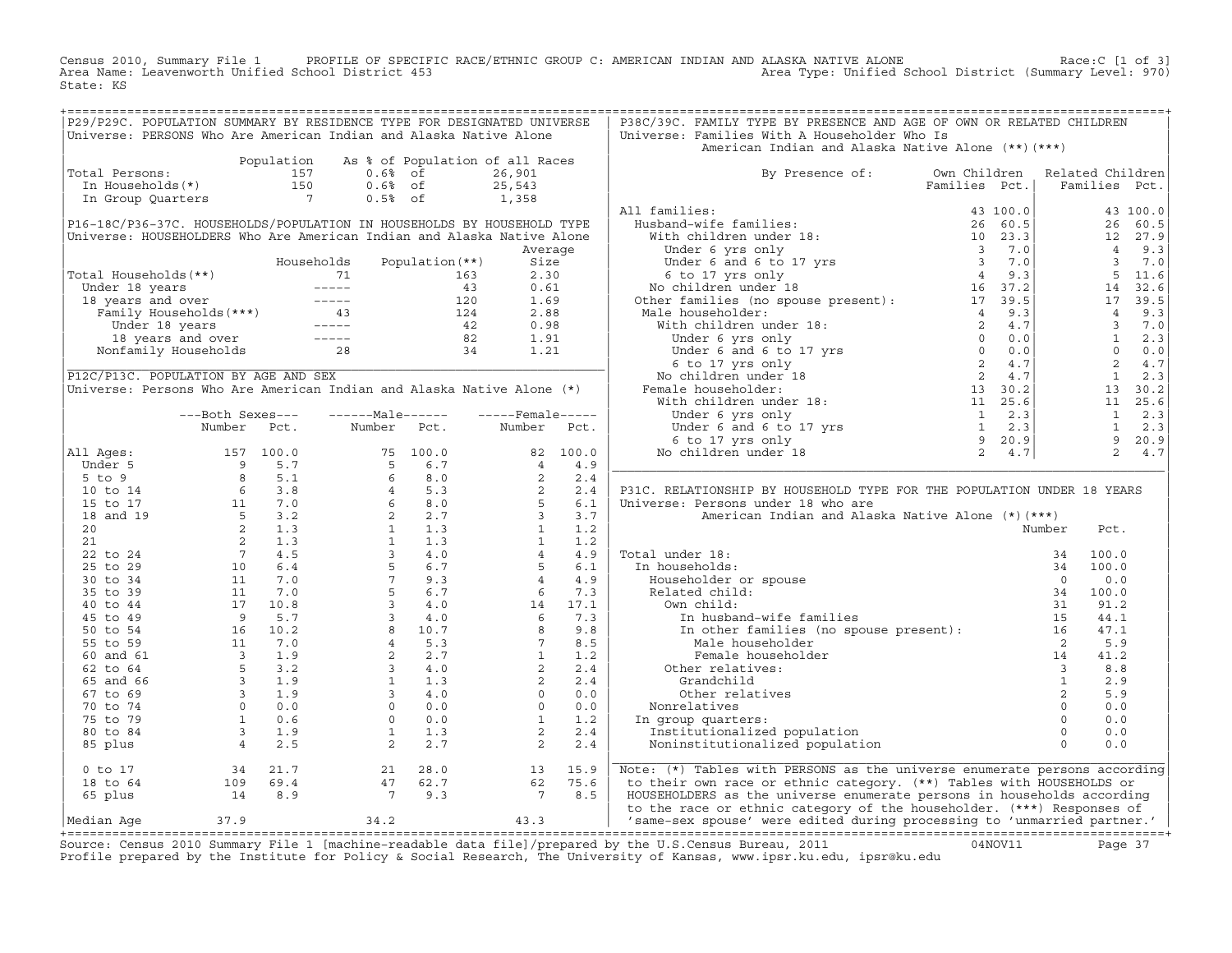Census 2010, Summary File 1 PROFILE OF SPECIFIC RACE/ETHNIC GROUP C: AMERICAN INDIAN AND ALASKA NATIVE ALONE<br>Area Name: Leavenworth Unified School District 453 Area Type: Unified School Di State: KS

| P29C/P34C. RELATIONSHIP BY HOUSEHOLD TYPE FOR ALL PERSONS & PERSONS 65+<br>Universe: Persons Who Are American Indian and Alaska Native Alone $(*)$ $(***)$                       |                         |       |                             |                     | PCT14C. PRESENCE OF MULTIGENERATIONAL HOUSEHOLDS<br>Universe: Households With A Householder Who Is<br>American Indian and Alaska Native Alone (**) |                                                      |      |                         |          |
|----------------------------------------------------------------------------------------------------------------------------------------------------------------------------------|-------------------------|-------|-----------------------------|---------------------|----------------------------------------------------------------------------------------------------------------------------------------------------|------------------------------------------------------|------|-------------------------|----------|
|                                                                                                                                                                                  | All Ages<br>Number      | Pct.  | 65 years and over<br>Number | Pct.                |                                                                                                                                                    |                                                      |      | Number                  | Pct.     |
|                                                                                                                                                                                  |                         |       |                             |                     | Total:                                                                                                                                             |                                                      |      |                         | 71 100.0 |
| Total:                                                                                                                                                                           | 157                     | 100.0 | 14                          | 100.0               | Household has 3 or more generations<br>Household does not have 3+ generations                                                                      |                                                      |      | $\overline{1}$          | 1.4      |
| In households:                                                                                                                                                                   | 150                     | 95.5  | 13                          | 92.9                |                                                                                                                                                    |                                                      |      | 70                      | 98.6     |
| In family households:                                                                                                                                                            | 112                     | 71.3  | -5                          | 35.7                |                                                                                                                                                    |                                                      |      |                         |          |
| Householder:                                                                                                                                                                     | 43                      | 27.4  | $\mathbf{3}$                | 21.4                |                                                                                                                                                    |                                                      |      |                         |          |
| Male                                                                                                                                                                             | 22                      | 14.0  | $\mathcal{L}$               | 21.4                |                                                                                                                                                    |                                                      |      |                         |          |
| Female                                                                                                                                                                           | 21                      | 13.4  | $\Omega$                    | 0.0                 |                                                                                                                                                    |                                                      |      |                         |          |
| Spouse                                                                                                                                                                           | 20                      | 12.7  | $\overline{2}$              | 14.3                | PCT19C. NONRELATIVES BY HOUSEHOLD TYPE (*) (***)                                                                                                   |                                                      |      |                         |          |
| Parent                                                                                                                                                                           | $\overline{0}$          | 0.0   | $\Omega$                    | 0.0                 | Universe: Nonrelatives who are                                                                                                                     |                                                      |      |                         |          |
| Parent-in-law                                                                                                                                                                    | $\overline{0}$          | 0.0   | $\cap$                      | 0.0                 | American Indian and Alaska Native Alone (Total: 12)                                                                                                |                                                      |      |                         |          |
| Child:                                                                                                                                                                           | 43                      | 27.4  |                             |                     |                                                                                                                                                    |                                                      |      |                         |          |
| Biological                                                                                                                                                                       | 40                      | 25.5  |                             |                     |                                                                                                                                                    | In Family                                            |      | In Nonfamily            |          |
| Adopted                                                                                                                                                                          | $\overline{1}$          | 0.6   |                             |                     |                                                                                                                                                    | Households                                           |      | Households              |          |
| Step                                                                                                                                                                             | 2                       | 1.3   |                             |                     |                                                                                                                                                    | Number Pct.                                          |      | Number Pct.             |          |
| Grandchild                                                                                                                                                                       | 1                       | 0.6   |                             |                     |                                                                                                                                                    |                                                      |      |                         |          |
| Brother or sister                                                                                                                                                                | $\Omega$                | 0.0   |                             |                     | Nonrelatives:                                                                                                                                      | 2, 100.0                                             |      |                         | 10 100.0 |
|                                                                                                                                                                                  | $\Omega$                | 0.0   |                             |                     | Roomer or boarder                                                                                                                                  | $\Omega$                                             | 0.0  | $\Omega$                | 0.0      |
| Son-in-law/daughter-in-law<br>Other relatives (#)<br>Other relatives (#)                                                                                                         | $3^{\circ}$             | 1.9   | $\circ$                     | 0.0                 | Housemate or roommate                                                                                                                              | $\begin{bmatrix} 1 & 50.0 \\ 1 & 50.0 \end{bmatrix}$ |      | $\overline{2}$          | 20.0     |
|                                                                                                                                                                                  |                         | 1.3   | $\Omega$                    | 0.0                 | Unmarried partner                                                                                                                                  |                                                      |      | 6                       | 60.0     |
|                                                                                                                                                                                  |                         | 24.2  | 8                           | 57.1                | Other nonrelatives                                                                                                                                 | $\begin{matrix} 1 & 50.0 \\ 0 & 0.0 \end{matrix}$    |      | 2                       | 20.0     |
|                                                                                                                                                                                  |                         | 7.6   | $\overline{4}$              | 28.6                |                                                                                                                                                    |                                                      |      |                         |          |
| Noncelatives<br>In nonfamily households:<br>Male householder:<br>12<br>Living alone<br>Not living alone<br>11<br>Not living alone<br>16<br>Female householder:<br>16<br>12<br>12 |                         | 7.0   | $\overline{4}$              | 28.6                |                                                                                                                                                    |                                                      |      |                         |          |
|                                                                                                                                                                                  |                         | 0.6   | $\Omega$                    | 0.0                 |                                                                                                                                                    |                                                      |      |                         |          |
|                                                                                                                                                                                  |                         | 10.2  | $\overline{4}$              | 28.6                | H17C. HOUSING UNITS BY HOUSEHOLDER'S AGE AND TENURE                                                                                                |                                                      |      |                         |          |
| Living alone                                                                                                                                                                     | 12                      | 7.6   | $\overline{4}$              | 28.6                | Universe: Occupied Housing Units With A Householder Who Is                                                                                         |                                                      |      |                         |          |
| Not living alone                                                                                                                                                                 | $\overline{4}$          | 2.5   | $\Omega$                    | 0.0                 | American Indian and Alaska Native Alone (**)                                                                                                       |                                                      |      |                         |          |
| Nonrelatives                                                                                                                                                                     | 10                      | 6.4   | $\Omega$                    | 0.0                 |                                                                                                                                                    |                                                      |      |                         |          |
| In group quarters:                                                                                                                                                               | $7\overline{ }$         | 4.5   |                             | $\mathbf{1}$<br>7.1 | Age of                                                                                                                                             | Owner Occupied                                       |      | Renter Occupied         |          |
| Institutionalized                                                                                                                                                                | $\overline{\mathbf{3}}$ | 1.9   |                             | $\Omega$<br>0.0     | Householder                                                                                                                                        | Number Pct.                                          |      | Number                  | Pct.     |
| Noninstitutionalized                                                                                                                                                             | $\overline{4}$          | 2.5   | $\mathbf{1}$                | 7.1                 |                                                                                                                                                    |                                                      |      |                         |          |
|                                                                                                                                                                                  |                         |       |                             |                     | All Ages:                                                                                                                                          | 32 100.0                                             |      |                         | 39 100.0 |
| (#) For 65 yrs & over, includes children, siblings, etc. not shown separately                                                                                                    |                         |       |                             |                     | 15 to 24                                                                                                                                           | $\overline{1}$                                       | 3.1  | 5 <sub>1</sub>          | 12.8     |
|                                                                                                                                                                                  |                         |       |                             |                     | 25 to 34                                                                                                                                           | 2                                                    | 6.3  | 7                       | 17.9     |
|                                                                                                                                                                                  |                         |       |                             |                     | 35 to 44                                                                                                                                           | $7\overline{ }$                                      | 21.9 |                         | 12 30.8  |
|                                                                                                                                                                                  |                         |       |                             |                     | 45 to 54                                                                                                                                           | 12 37.5                                              |      | $\overline{4}$          | 10.3     |
| P18C. HOUSEHOLD TYPE                                                                                                                                                             |                         |       |                             |                     | 55 to 59                                                                                                                                           | $3 \t 9.4$                                           |      | $\overline{\mathbf{3}}$ | 7.7      |
| Universe: Households with a Householder Who is                                                                                                                                   |                         |       |                             |                     | 60 to 64                                                                                                                                           | $\overline{2}$                                       | 6.3  | 2                       | 5.1      |
| American Indian and Alaska Native Alone (**)                                                                                                                                     |                         |       |                             |                     | 65 to 74                                                                                                                                           | $1 \t 3.1$                                           |      |                         | 4 10.3   |
|                                                                                                                                                                                  |                         |       | Number<br>Pct.              |                     | 75 to 84                                                                                                                                           | $\overline{2}$                                       | 6.3  | $\mathbf{1}$            | 2.6      |
|                                                                                                                                                                                  |                         |       |                             |                     | 85 and over                                                                                                                                        | 2                                                    | 6.3  | $\mathbf{1}$            | 2.6      |
| Total:                                                                                                                                                                           |                         |       | 71 100.0                    |                     |                                                                                                                                                    |                                                      |      |                         |          |
| Family households (***) :                                                                                                                                                        |                         |       | 43 60.6                     |                     |                                                                                                                                                    |                                                      |      |                         |          |
| Husband-wife families                                                                                                                                                            |                         |       | 26 36.6                     |                     | Note: (*) Tables with PERSONS as the universe enumerate persons                                                                                    |                                                      |      |                         |          |
| Other families:                                                                                                                                                                  |                         |       | 17, 23.9                    |                     | according to their own race or ethnic category. (**) Tables with                                                                                   |                                                      |      |                         |          |
| Male householder, no wife present<br>Female householder, no husband present<br>Family households: 28 39.4                                                                        |                         |       |                             |                     | HOUSEHOLDS or HOUSEHOLDERS as the universe enumerate persons in                                                                                    |                                                      |      |                         |          |
|                                                                                                                                                                                  |                         |       |                             |                     | households according to the race or ethnic category of the                                                                                         |                                                      |      |                         |          |
| Nonfamily households:                                                                                                                                                            |                         |       |                             |                     | householder. (***) Responses of 'same-sex spouse' were edited                                                                                      |                                                      |      |                         |          |
| Householder living alone                                                                                                                                                         |                         |       | 23 32.4                     |                     | during processing to 'unmarried partner.'                                                                                                          |                                                      |      |                         |          |
| Householder not living alone                                                                                                                                                     |                         |       | $5^{\circ}$<br>7.0          |                     |                                                                                                                                                    |                                                      |      |                         |          |
|                                                                                                                                                                                  |                         |       |                             |                     |                                                                                                                                                    |                                                      |      |                         |          |
|                                                                                                                                                                                  |                         |       |                             |                     |                                                                                                                                                    |                                                      |      |                         |          |
|                                                                                                                                                                                  |                         |       |                             |                     |                                                                                                                                                    |                                                      |      |                         |          |

+===================================================================================================================================================+Source: Census 2010 Summary File 1 [machine−readable data file]/prepared by the U.S.Census Bureau, 2011 04NOV11 Page 38 Profile prepared by the Institute for Policy & Social Research, The University of Kansas, www.ipsr.ku.edu, ipsr@ku.edu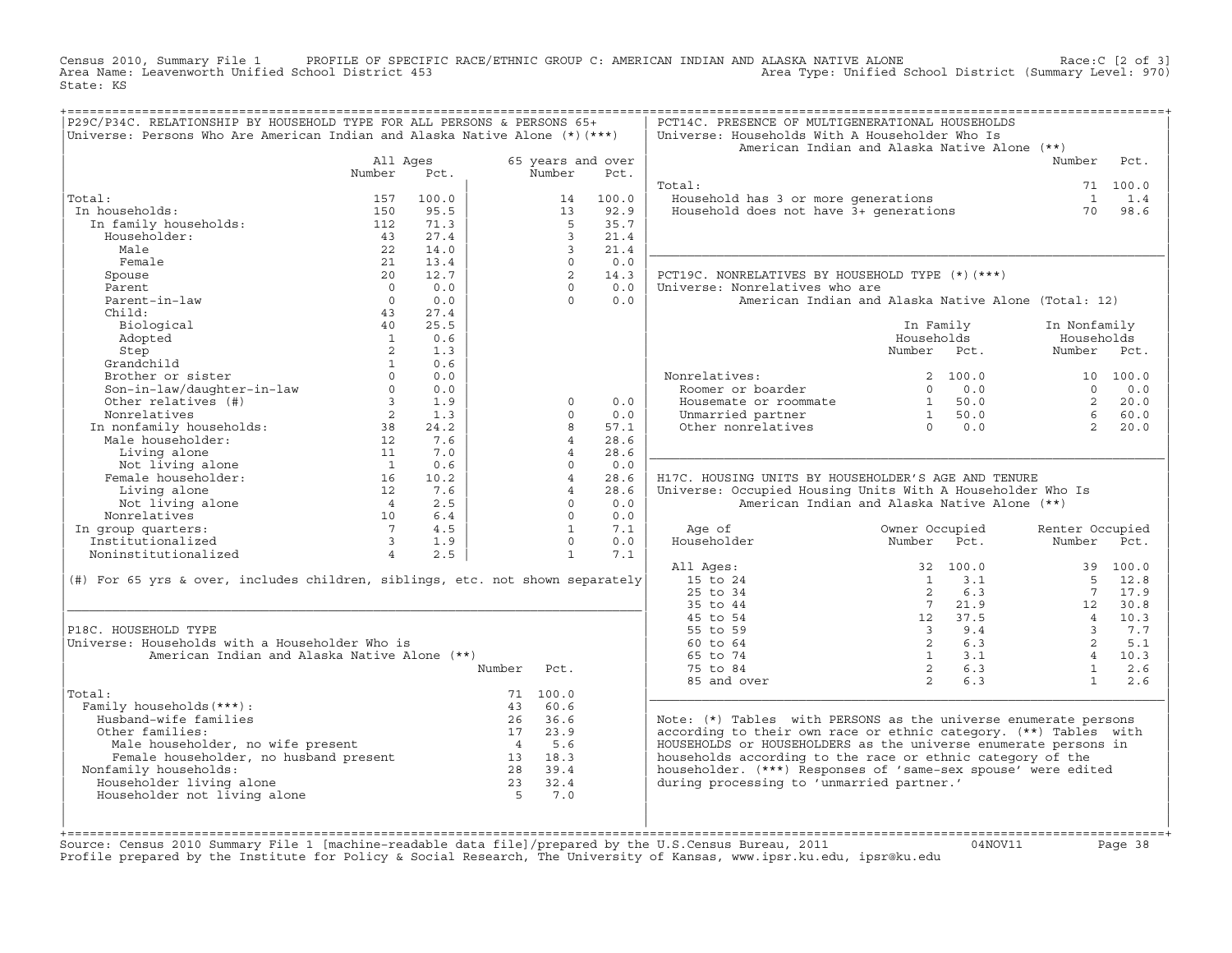Census 2010, Summary File 1 PROFILE OF SPECIFIC RACE/ETHNIC GROUP C: AMERICAN INDIAN AND ALASKA NATIVE ALONE Race:C [3 of 3]<br>Area Name: Leavenworth Unified School District 453 Area Type: Unified School District (Summary Level: 970) State: KS

+===================================================================================================================================================+|P28C/H16C. HOUSEHOLDS (OCCUPIED HOUSING UNITS) BY HOUSEHOLD SIZE BY TYPE AND BY TENURE | |Universe: Households (Occupied Housing Units) With A Householder Who Is American Indian and Alaska Native Alone (\*\*)(\*\*\*) |

|                             | A11<br>Households | Pct.  | Family<br>Households    | Pct.  | Nonfamily<br>Households | Pct.  | Owner<br>Occupied | Pct.  | Renter<br>Occupied | Pct.  |
|-----------------------------|-------------------|-------|-------------------------|-------|-------------------------|-------|-------------------|-------|--------------------|-------|
| All household sizes:        |                   | 100.0 | 43                      | 100.0 | 28                      | 100.0 | 32                | 100.0 | 39                 | 100.0 |
| 1-person households         | 23                | 32.4  | (Family always >1 pers) |       | 23                      | 82.1  |                   | 21.9  | 16                 | 41.0  |
| 2-person households         | 22                | 31.0  | 18                      | 41.9  |                         | 14.3  | 13                | 40.6  |                    | 23.1  |
| 3-person households         | 15                | 21.1  | 14                      | 32.6  |                         | 3.6   |                   | 25.0  |                    | 17.9  |
| 4-person households         |                   | 9.9   |                         | 16.3  |                         | 0.0   |                   | 9.4   |                    | 10.3  |
| 5-person households         |                   | 1.4   |                         | 2.3   |                         | 0.0   |                   | 0.0   |                    | 2.6   |
| 6-person households         |                   | 4.2   |                         | 7.0   | $\Omega$                | 0.0   |                   | 3.1   |                    | 5.1   |
| 7-or-more person households | $\Omega$          | 0.0   |                         | 0.0   | $\Omega$                | 0.0   |                   | 0.0   |                    | 0.0   |

|P16C/P17C/P36C/P37C/H11C/H12C. POPULATION IN HOUSEHOLDS AND AVERAGE HOUSEHOLD SIZE BY TYPE AND BY TENURE | Universe: Population in Households (Occupied Housing Units) With A Householder Who Is American Indian and Alaska Native Alone (\*\*)

|                                | Total<br>Population | Pct.                      | In<br>Families | Pct.          | In.<br>Nonfamilies | Pct.     | In Owner<br>Occupied | Pct.          | In Renter<br>Occupied | Pct.        |
|--------------------------------|---------------------|---------------------------|----------------|---------------|--------------------|----------|----------------------|---------------|-----------------------|-------------|
| Total population in households | 163                 | 100.0                     | 124            | 76.1          | 34                 | 20.9     | 75                   | 46.0          | 88                    | 54.0        |
| Under 18 years                 | 43                  | 100.0                     | 42             | 97.7          |                    |          |                      |               |                       |             |
| 18 years and over              | 120                 | 100.0                     | 82             | 68.3          |                    |          |                      |               |                       |             |
| Average Household Size         | 2.30                | $\qquad \qquad - - - - -$ | 2.88           | $------$      | 1.21               | $------$ | 2.34                 | $- - - - - -$ | 2.26                  | $------$    |
| Under 18 years                 | 0.61                | $------$                  | 0.98           | $------$      |                    |          |                      |               |                       |             |
| 18 years and over              | 1.69                | $------$                  | 1.91           | $- - - - - -$ |                    |          |                      | $- - - - -$   |                       | $- - - - -$ |
|                                |                     |                           |                |               |                    |          |                      |               |                       |             |

Note: Family household numbers include nonrelatives living with families.

| | PCT20/PCT22C. GROUP OUARTERS POPULATION BY SEX BY AGE BY GROUP OUARTERS TYPE Universe: Population in group quarters for persons who are American Indian and Alaska Native Alone (\*)

|                                               | $---$ All Ages $---$ |       |       |                |      |                  | 18 Years and Over ------------------- |                  |
|-----------------------------------------------|----------------------|-------|-------|----------------|------|------------------|---------------------------------------|------------------|
|                                               |                      |       |       | Pct. of<br>All |      | Pct. of<br>Total |                                       | Pct. of<br>Total |
|                                               | Number               | Pct.  | Total | Ages           | Male | $18+$            | Female                                | $18+$            |
| All types of group quarters:                  |                      | 100.0 |       | 100.0          |      | 71.4             |                                       | 28.6             |
| Institutionalized population:                 |                      | 42.9  |       | 42.9           |      | 42.9             |                                       | 0.0              |
| Correctional facilities for adults            |                      | 42.9  |       | 42.9           |      | 42.9             |                                       | 0.0              |
| Juvenile facilities                           |                      | 0.0   |       | 0.0            |      | 0.0              |                                       | 0.0              |
| Nursing facilities/skilled-nursing facilities |                      | 0.0   |       | 0.0            |      | 0.0              |                                       | 0.0              |
| Other institutional facilities                |                      | 0.0   |       | 0.0            |      | 0.0              |                                       | 0.0              |
| Noninstitutionalized population:              |                      | 57.1  |       | 57.1           |      | 28.6             |                                       | 28.6             |
| College/university student housing            |                      | 0.0   |       | 0.0            |      | 0.0              |                                       | 0.0              |
| Military quarters                             |                      | 0.0   |       | 0.0            |      | 0.0              |                                       | 0.0              |
| Other noninstitutional facilities             | 4                    | 57.1  |       | 57.1           |      | 28.6             |                                       | 28.6             |
|                                               |                      |       |       |                |      |                  |                                       |                  |

|\_\_\_\_\_\_\_\_\_\_\_\_\_\_\_\_\_\_\_\_\_\_\_\_\_\_\_\_\_\_\_\_\_\_\_\_\_\_\_\_\_\_\_\_\_\_\_\_\_\_\_\_\_\_\_\_\_\_\_\_\_\_\_\_\_\_\_\_\_\_\_\_\_\_\_\_\_\_\_\_\_\_\_\_\_\_\_\_\_\_\_\_\_\_\_\_\_\_\_\_\_\_\_\_\_\_\_\_\_\_\_\_\_\_\_\_\_\_\_\_\_\_\_\_\_\_\_\_\_\_\_\_\_\_\_\_\_\_\_\_\_\_\_\_\_\_\_|

| |

|Note: (\*) Tables with PERSONS as the universe enumerate persons according to their own race or ethnic category. (\*\*) Tables with HOUSEHOLDS | or HOUSEHOLDERS as the universe enumerate persons in households according to the race or ethnic category of the householder. | (\*\*\*) Same−sex couple households are included in the family households category if there is at least one additional person | | related to householder by birth or adoption. Same−sex couple households with no relatives of the householder present are tabulated | | in nonfamily households. Responses of 'same−sex spouse' were edited during processing to 'unmarried partner.' | +===================================================================================================================================================+

Source: Census 2010 Summary File 1 [machine−readable data file]/prepared by the U.S.Census Bureau, 2011 04NOV11 Page 39 Profile prepared by the Institute for Policy & Social Research, The University of Kansas, www.ipsr.ku.edu, ipsr@ku.edu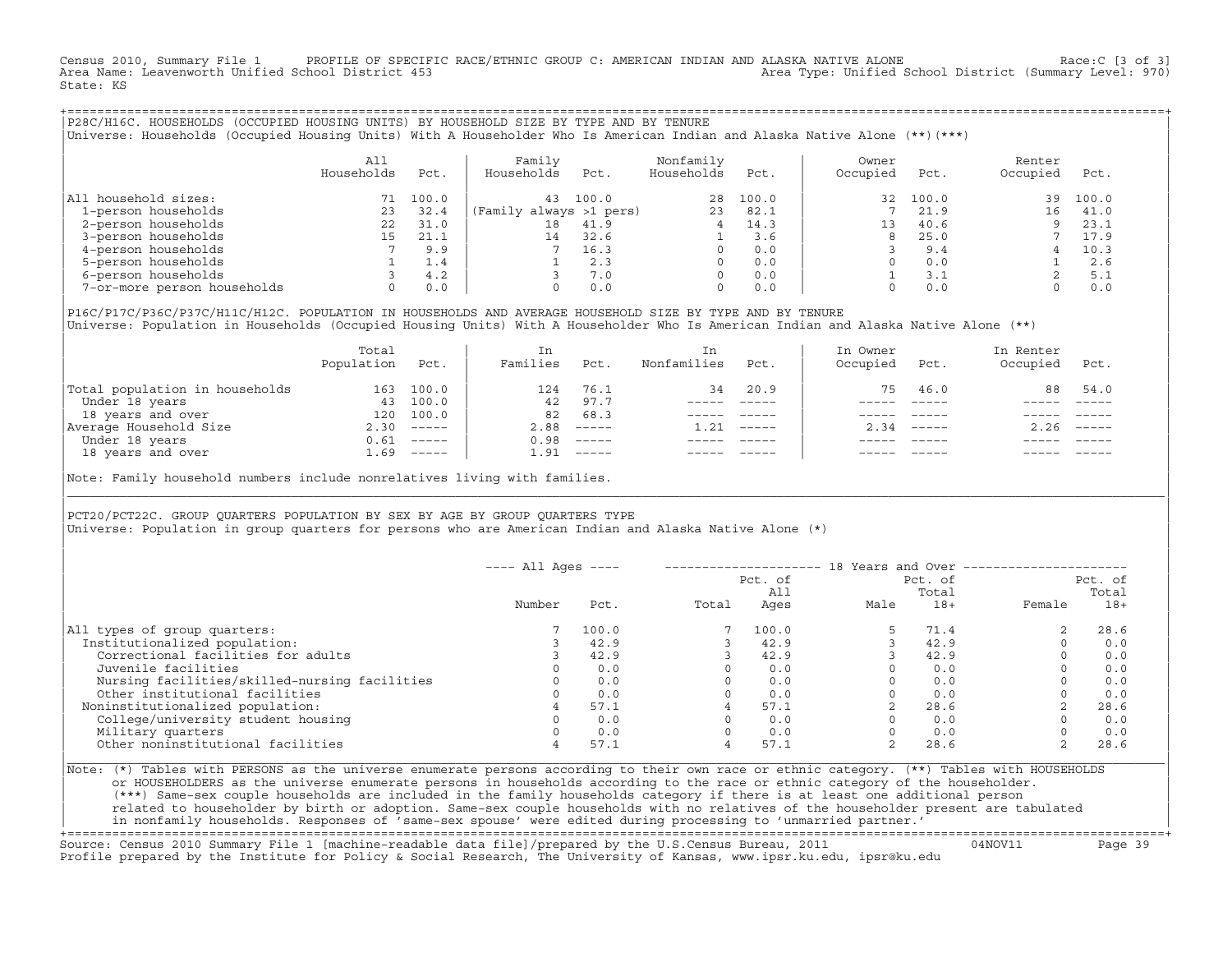Census 2010, Summary File 1 PROFILE OF SPECIFIC RACE/ETHNIC GROUP D: ASIAN ALONE Race:D [1 of 3] Area Name: Leavenworth Unified School District 453 Area Type: Unified School District (Summary Level: 970) State: KS

+===================================================================================================================================================+

| P29/P29D. POPULATION SUMMARY BY RESIDENCE TYPE FOR DESIGNATED UNIVERSE |                                                                                                                |            |                                                                                                                                                |                                 |                   |           | P38D/39D. FAMILY TYPE BY PRESENCE AND AGE OF OWN OR RELATED CHILDREN                                                                                                                                                                                 |               |                |                  |               |
|------------------------------------------------------------------------|----------------------------------------------------------------------------------------------------------------|------------|------------------------------------------------------------------------------------------------------------------------------------------------|---------------------------------|-------------------|-----------|------------------------------------------------------------------------------------------------------------------------------------------------------------------------------------------------------------------------------------------------------|---------------|----------------|------------------|---------------|
|                                                                        |                                                                                                                |            |                                                                                                                                                |                                 |                   |           |                                                                                                                                                                                                                                                      |               |                |                  |               |
| Universe: PERSONS Who Are Asian Alone                                  |                                                                                                                |            |                                                                                                                                                |                                 |                   |           | Universe: Families With A Householder Who Is                                                                                                                                                                                                         |               |                |                  |               |
|                                                                        |                                                                                                                |            |                                                                                                                                                |                                 |                   |           | Asian Alone $(**)$ $(***)$                                                                                                                                                                                                                           |               |                |                  |               |
|                                                                        |                                                                                                                | Population |                                                                                                                                                | As % of Population of all Races |                   |           |                                                                                                                                                                                                                                                      |               |                |                  |               |
| Total Persons:                                                         |                                                                                                                | 410        | $1.5%$ of                                                                                                                                      |                                 | 26,901            |           | By Presence of:                                                                                                                                                                                                                                      | Own Children  |                | Related Children |               |
| In Households(*)                                                       |                                                                                                                | 398        | $1.6%$ of                                                                                                                                      |                                 | 25,543            |           |                                                                                                                                                                                                                                                      | Families Pct. |                | Families Pct.    |               |
| In Group Quarters                                                      |                                                                                                                | 12         | $0.9%$ of                                                                                                                                      |                                 | 1,358             |           |                                                                                                                                                                                                                                                      |               |                |                  |               |
|                                                                        |                                                                                                                |            |                                                                                                                                                |                                 |                   |           | All families:                                                                                                                                                                                                                                        | 68 100.0      |                |                  | 68 100.0      |
| P16-18D/P36-37D. HOUSEHOLDS/POPULATION IN HOUSEHOLDS BY HOUSEHOLD TYPE |                                                                                                                |            |                                                                                                                                                |                                 |                   |           | Husband-wife families:                                                                                                                                                                                                                               | 50 73.5       |                |                  | 50 73.5       |
| Universe: HOUSEHOLDERS Who Are Asian Alone                             |                                                                                                                |            |                                                                                                                                                |                                 |                   |           |                                                                                                                                                                                                                                                      |               |                |                  |               |
|                                                                        |                                                                                                                |            |                                                                                                                                                |                                 |                   |           |                                                                                                                                                                                                                                                      |               |                |                  | 26 38.2       |
|                                                                        |                                                                                                                |            |                                                                                                                                                |                                 | Average           |           |                                                                                                                                                                                                                                                      |               |                |                  | 12 17.6       |
|                                                                        |                                                                                                                |            | Households                                                                                                                                     | Population $(**)$               | Size              |           |                                                                                                                                                                                                                                                      |               |                |                  | 9 13.2        |
| Total Households (**)                                                  |                                                                                                                |            | 123                                                                                                                                            | 285                             | 2.32              |           |                                                                                                                                                                                                                                                      |               |                | 5                | 7.4           |
| Under 18 years                                                         |                                                                                                                |            |                                                                                                                                                | 81                              | 0.66              |           |                                                                                                                                                                                                                                                      |               |                |                  | 24 35.3       |
| 18 years and over                                                      |                                                                                                                |            |                                                                                                                                                | 204                             | 1.66              |           | Fusband-wife families:<br>With children under 18:<br>With children under 18:<br>Under 6 yrs only<br>Under 6 and 6 to 17 yrs<br>9 13.2<br>6 to 17 yrs only<br>8 7.4<br>No children under 18<br>24 35.3<br>Other families (no spouse present):<br>Male |               |                |                  | 18 26.5       |
|                                                                        | reals and over<br>Tanily Households (***)<br>Under 18 years<br>18 years and over<br>Nonfamily Households<br>55 |            |                                                                                                                                                | 215                             | 3.16              |           |                                                                                                                                                                                                                                                      |               |                |                  | 2, 2.9        |
|                                                                        |                                                                                                                |            |                                                                                                                                                | 79                              | 1.16              |           |                                                                                                                                                                                                                                                      |               |                | 2                | 2.9           |
|                                                                        |                                                                                                                |            |                                                                                                                                                |                                 | 2.00              |           |                                                                                                                                                                                                                                                      |               |                |                  | $0 \t 0.0$    |
|                                                                        |                                                                                                                |            |                                                                                                                                                | $\frac{136}{66}$                | 1.20              |           |                                                                                                                                                                                                                                                      |               |                |                  | $1 \quad 1.5$ |
|                                                                        |                                                                                                                |            |                                                                                                                                                |                                 |                   |           |                                                                                                                                                                                                                                                      |               |                | $\mathbf{1}$     | 1.5           |
|                                                                        |                                                                                                                |            |                                                                                                                                                |                                 |                   |           |                                                                                                                                                                                                                                                      |               |                |                  |               |
| P12D/P13D. POPULATION BY AGE AND SEX                                   |                                                                                                                |            |                                                                                                                                                |                                 |                   |           |                                                                                                                                                                                                                                                      |               |                | $\overline{0}$   | 0.0           |
| Universe: Persons Who Are Asian Alone (*)                              |                                                                                                                |            |                                                                                                                                                |                                 |                   |           | Female householder:                                                                                                                                                                                                                                  |               |                |                  | 16 23.5       |
|                                                                        |                                                                                                                |            |                                                                                                                                                |                                 |                   |           |                                                                                                                                                                                                                                                      |               |                |                  | 13 19.1       |
|                                                                        | ---Both Sexes---                                                                                               |            | -------Male------                                                                                                                              |                                 | $---$ Female----- |           | Under 6 yrs only $\begin{array}{ccc} 5 & 7.4 \\ 0 & 0.0 \\ 6 & \text{to } 17 \text{ yrs} \\ 0 & \text{children under } 18 \\ 3 & 4.4 \end{array}$                                                                                                    | 5 7.4         |                | 5                | 7.4           |
|                                                                        | Number                                                                                                         | Pct.       | Number                                                                                                                                         | Pct.                            | Number            | Pct.      |                                                                                                                                                                                                                                                      |               |                | <sup>1</sup>     | 1.5           |
|                                                                        |                                                                                                                |            |                                                                                                                                                |                                 |                   |           |                                                                                                                                                                                                                                                      |               |                | $7^{\circ}$      | 10.3          |
| All Ages:                                                              |                                                                                                                | 410 100.0  |                                                                                                                                                | 140 100.0                       |                   | 270 100.0 | No children under 18                                                                                                                                                                                                                                 |               |                | 3 <sup>7</sup>   | 4.4           |
| Under 5                                                                | 21                                                                                                             | 5.1        | 10                                                                                                                                             | 7.1                             | 11                | 4.1       |                                                                                                                                                                                                                                                      |               |                |                  |               |
| $5$ to $9$                                                             | 18                                                                                                             | 4.4        | $\begin{array}{cccc} & 9 & 6 \\ 5 & 3 \\ 10 & 7 \\ 2 & 1 \\ 4 & 2 \\ 3 & 2 \\ 3 & 2 \\ 7 & 5 \\ 8 & 5 \\ 7 & 5 \\ 15 & 10 \\ 7 \\ \end{array}$ |                                 | $\overline{9}$    | 3.3       |                                                                                                                                                                                                                                                      |               |                |                  |               |
| 10 to 14                                                               | 13                                                                                                             | 3.2        |                                                                                                                                                |                                 | 8                 | 3.0       | P31D. RELATIONSHIP BY HOUSEHOLD TYPE FOR THE POPULATION UNDER 18 YEARS                                                                                                                                                                               |               |                |                  |               |
| 15 to 17                                                               |                                                                                                                | 17 4.1     |                                                                                                                                                |                                 | $7\overline{ }$   | 2.6       |                                                                                                                                                                                                                                                      |               |                |                  |               |
|                                                                        |                                                                                                                |            |                                                                                                                                                |                                 |                   |           | Universe: Persons under 18 who are                                                                                                                                                                                                                   |               |                |                  |               |
| 18 and 19                                                              | $\begin{array}{c} 5 \\ 5 \\ 4 \end{array}$                                                                     | 1.2        |                                                                                                                                                |                                 | $\mathbf{3}$      | 1.1       | Asian Alone $(*)$ $(***)$                                                                                                                                                                                                                            |               |                |                  |               |
| 20                                                                     |                                                                                                                | 1.2        |                                                                                                                                                |                                 | $\mathbf{1}$      | 0.4       |                                                                                                                                                                                                                                                      |               | Number         | Pct.             |               |
| 21                                                                     |                                                                                                                | 1.0        |                                                                                                                                                |                                 | <sup>1</sup>      | 0.4       |                                                                                                                                                                                                                                                      |               |                |                  |               |
| 22 to 24                                                               | 12                                                                                                             | 2.9        |                                                                                                                                                |                                 | 4 <sup>1</sup>    | 1.5       | Total under 18:                                                                                                                                                                                                                                      |               | 69             | 100.0            |               |
| 25 to 29                                                               | 19                                                                                                             | 4.6        |                                                                                                                                                |                                 | 12                | 4.4       | In households:                                                                                                                                                                                                                                       |               | 69             | 100.0            |               |
| 30 to 34                                                               |                                                                                                                | 42 10.2    |                                                                                                                                                |                                 | 27                | 10.0      | Householder or spouse                                                                                                                                                                                                                                |               | $\Omega$       | 0.0              |               |
| 35 to 39                                                               |                                                                                                                | 42 10.2    | 17                                                                                                                                             | 12.1                            | 25                | 9.3       | Related child:                                                                                                                                                                                                                                       |               | 67             | 97.1             |               |
| 40 to 44                                                               | 28                                                                                                             | 6.8        | $\overline{7}$                                                                                                                                 | 5.0                             | 21                | 7.8       | Own child:                                                                                                                                                                                                                                           |               |                | 89.9             |               |
| 45 to 49                                                               | 31                                                                                                             | 7.6        |                                                                                                                                                | 7.9                             | 20                | 7.4       |                                                                                                                                                                                                                                                      |               |                | 66.7             |               |
| 50 to 54                                                               |                                                                                                                | 36 8.8     | $\begin{bmatrix} 1 \\ 1 \\ 6 \\ 6 \\ 0 \\ 3 \end{bmatrix}$                                                                                     | 4.3                             | 30                | 11.1      | wn child:<br>In husband-wife families<br>In other families (no spouse present):<br>16                                                                                                                                                                |               |                | 23.2             |               |
| 55 to 59                                                               |                                                                                                                | 28 6.8     |                                                                                                                                                | 4.3                             | 22                | 8.1       | Male householder                                                                                                                                                                                                                                     |               | $7\phantom{0}$ | 10.1             |               |
|                                                                        |                                                                                                                |            |                                                                                                                                                |                                 |                   |           |                                                                                                                                                                                                                                                      |               | 9              |                  |               |
| 60 and 61                                                              | 10                                                                                                             | 2.4        | $\Omega$                                                                                                                                       | 0.0                             | 10                | 3.7       | Female householder                                                                                                                                                                                                                                   |               |                | 13.0             |               |
| 62 to 64                                                               | 14                                                                                                             | 3.4        | $\overline{3}$                                                                                                                                 | 2.1                             | 11                | 4.1       | Other relatives:                                                                                                                                                                                                                                     |               | 5              | 7.2              |               |
| 65 and 66                                                              | 9                                                                                                              | 2.2        | $\overline{0}$                                                                                                                                 | 0.0                             | 9                 | 3.3       | Grandchild                                                                                                                                                                                                                                           |               | $\circ$        | 0.0              |               |
| 67 to 69                                                               | 20                                                                                                             | 4.9        | $7^{\circ}$                                                                                                                                    | 5.0                             | 13 <sup>1</sup>   | 4.8       | Other relatives                                                                                                                                                                                                                                      |               | 5              | 7.2              |               |
| 70 to 74                                                               | 16                                                                                                             | 3.9        | 5 <sub>1</sub>                                                                                                                                 | 3.6                             | 11                | 4.1       | Nonrelatives                                                                                                                                                                                                                                         |               | $\overline{a}$ | 2.9              |               |
| 75 to 79                                                               | $7\phantom{0}$                                                                                                 | 1.7        | $\overline{a}$                                                                                                                                 | 1.4                             | $5^{\circ}$       | 1.9       | In group quarters:                                                                                                                                                                                                                                   |               | $\Omega$       | 0.0              |               |
| 80 to 84                                                               | $7\phantom{0}$                                                                                                 | 1.7        | 1                                                                                                                                              | 0.7                             | 6                 | 2.2       | Institutionalized population                                                                                                                                                                                                                         |               | $\circ$        | 0.0              |               |
| 85 plus                                                                | $6\overline{6}$                                                                                                | 1.5        | $2^{\circ}$                                                                                                                                    | 1.4                             | $\overline{4}$    | 1.5       | Noninstitutionalized population                                                                                                                                                                                                                      |               | $\Omega$       | 0.0              |               |
|                                                                        |                                                                                                                |            |                                                                                                                                                |                                 |                   |           |                                                                                                                                                                                                                                                      |               |                |                  |               |
| $0$ to $17$                                                            | 69                                                                                                             | 16.8       | 34                                                                                                                                             | 24.3                            | 35                | 13.0      | Note: (*) Tables with PERSONS as the universe enumerate persons according                                                                                                                                                                            |               |                |                  |               |
| 18 to 64                                                               | 276                                                                                                            | 67.3       | 89                                                                                                                                             | 63.6                            | 187               | 69.3      | to their own race or ethnic category. (**) Tables with HOUSEHOLDS or                                                                                                                                                                                 |               |                |                  |               |
|                                                                        |                                                                                                                |            |                                                                                                                                                |                                 |                   |           |                                                                                                                                                                                                                                                      |               |                |                  |               |
| 65 plus                                                                | 65                                                                                                             | 15.9       | 17                                                                                                                                             | 12.1                            | 48                | 17.8      | HOUSEHOLDERS as the universe enumerate persons in households according                                                                                                                                                                               |               |                |                  |               |
|                                                                        |                                                                                                                |            |                                                                                                                                                |                                 |                   |           | to the race or ethnic category of the householder. (***) Responses of                                                                                                                                                                                |               |                |                  |               |
| Median Age                                                             | 41.0                                                                                                           |            | 34.5                                                                                                                                           |                                 | 47.3              |           | 'same-sex spouse' were edited during processing to 'unmarried partner.'                                                                                                                                                                              |               |                |                  |               |

|Median Age 41.0 34.5 47.3 | 'same−sex spouse' were edited during processing to 'unmarried partner.' | +===================================================================================================================================================+ Source: Census 2010 Summary File 1 [machine−readable data file]/prepared by the U.S.Census Bureau, 2011 04NOV11 Page 40 Profile prepared by the Institute for Policy & Social Research, The University of Kansas, www.ipsr.ku.edu, ipsr@ku.edu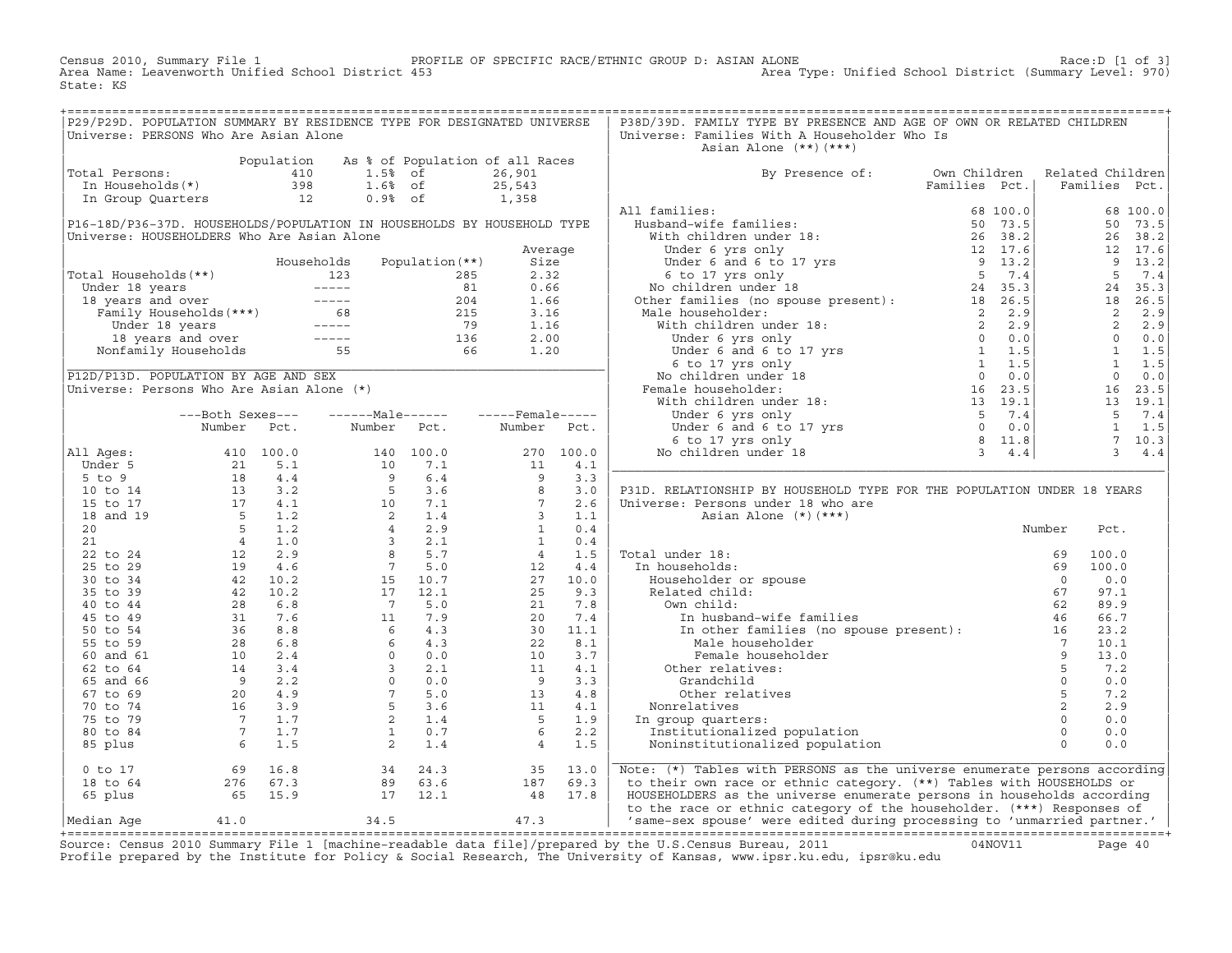Census 2010, Summary File 1 PROFILE OF SPECIFIC RACE/ETHNIC GROUP D: ASIAN ALONE Race:D [2 of 3] Area Type: Unified School District (Summary Level: 970) State: KS

| P29D/P34D. RELATIONSHIP BY HOUSEHOLD TYPE FOR ALL PERSONS & PERSONS 65+<br>Universe: Persons Who Are Asian Alone (*) (***) |                                  |            |        |                         |                           | PCT14D. PRESENCE OF MULTIGENERATIONAL HOUSEHOLDS<br>Universe: Households With A Householder Who Is |                                                      |                          |                        |
|----------------------------------------------------------------------------------------------------------------------------|----------------------------------|------------|--------|-------------------------|---------------------------|----------------------------------------------------------------------------------------------------|------------------------------------------------------|--------------------------|------------------------|
|                                                                                                                            |                                  |            |        |                         |                           | Asian Alone (**)                                                                                   |                                                      |                          |                        |
|                                                                                                                            | All Ages<br>Number               | Pct.       |        | Number                  | 65 years and over<br>Pct. |                                                                                                    |                                                      | Number                   | Pct.                   |
|                                                                                                                            |                                  |            |        |                         |                           | Total:                                                                                             |                                                      |                          | 123 100.0              |
| Total:                                                                                                                     | 410                              | 100.0      |        | 65                      | 100.0                     | Household has 3 or more generations                                                                |                                                      | $\overline{\phantom{a}}$ | 2.4                    |
| In households:                                                                                                             | 398                              | 97.1       |        | 65                      | 100.0                     | Household does not have 3+ generations                                                             |                                                      | 120                      | 97.6                   |
| In family households:                                                                                                      | 329                              | 80.2       |        | 40                      | 61.5                      |                                                                                                    |                                                      |                          |                        |
| Householder:                                                                                                               | 68                               | 16.6       |        | 10                      | 15.4                      |                                                                                                    |                                                      |                          |                        |
| Male                                                                                                                       | 46                               | 11.2       |        | $\overline{9}$          | 13.8                      |                                                                                                    |                                                      |                          |                        |
| Female                                                                                                                     | 22                               | 5.4        |        | $\mathbf{1}$            | 1.5                       |                                                                                                    |                                                      |                          |                        |
| Spouse                                                                                                                     | 150                              | 36.6       |        | 23                      | 35.4                      | PCT19D. NONRELATIVES BY HOUSEHOLD TYPE (*) (***)                                                   |                                                      |                          |                        |
| Parent                                                                                                                     | $\overline{0}$                   | 0.0        |        | $\bigcap$               | 0.0                       | Universe: Nonrelatives who are                                                                     |                                                      |                          |                        |
| Parent-in-law                                                                                                              | 9                                | 2.2        |        | $7\overline{ }$         | 10.8                      | Asian Alone (Total: 23)                                                                            |                                                      |                          |                        |
| Child:                                                                                                                     | 80                               | 19.5       |        |                         |                           |                                                                                                    |                                                      |                          |                        |
| Biological                                                                                                                 | 62                               | 15.1       |        |                         |                           |                                                                                                    | In Family                                            | In Nonfamily             |                        |
| Adopted                                                                                                                    | 13                               | 3.2        |        |                         |                           |                                                                                                    | Households                                           |                          | Households             |
| Step                                                                                                                       | 5                                | 1.2        |        |                         |                           |                                                                                                    | Number Pct.                                          |                          | Number Pct.            |
| Grandchild                                                                                                                 | $\circ$                          | 0.0        |        |                         |                           |                                                                                                    |                                                      |                          |                        |
| Brother or sister                                                                                                          | $\overline{1}$                   | 0.2<br>0.5 |        |                         |                           | Nonrelatives:<br>Roomer or boarder                                                                 | 9 100.0<br>$0 \t 0.0$                                |                          | 14 100.0<br>4 28.6     |
| Son-in-law/daughter-in-law<br>Other relatives (#)                                                                          | $\overline{\phantom{a}}$ 2<br>10 | 2.4        |        | $\Omega$                | 0.0                       | Housemate or roommate                                                                              |                                                      |                          | 4 28.6                 |
| Nonrelatives                                                                                                               | $\overline{9}$                   | 2.2        |        | $\Omega$                | 0.0                       | Unmarried partner                                                                                  | $0$ 0.0<br>5 55.6                                    |                          | 5 <sup>1</sup><br>35.7 |
| Nonrelatives<br>In nonfamily households: 69<br>Male householder: 19<br>11                                                  |                                  | 16.8       |        | 2.5                     | 38.5                      | Other nonrelatives                                                                                 | $\begin{bmatrix} 5 & 55.6 \\ 4 & 44.4 \end{bmatrix}$ |                          | $\overline{1}$<br>7.1  |
|                                                                                                                            |                                  | 4.6        |        | $\overline{4}$          | 6.2                       |                                                                                                    |                                                      |                          |                        |
| Living alone                                                                                                               | 11                               | 2.7        |        | $\mathbf{1}$            | 1.5                       |                                                                                                    |                                                      |                          |                        |
| Not living alone                                                                                                           | 8 <sup>8</sup>                   | 2.0        |        | $\overline{\mathbf{3}}$ | 4.6                       |                                                                                                    |                                                      |                          |                        |
| Female householder:                                                                                                        | 36                               | 8.8        |        | 18                      | 27.7                      | H17D. HOUSING UNITS BY HOUSEHOLDER'S AGE AND TENURE                                                |                                                      |                          |                        |
| Living alone                                                                                                               | 33                               | 8.0        |        | 18                      | 27.7                      | Universe: Occupied Housing Units With A Householder Who Is                                         |                                                      |                          |                        |
| Not living alone                                                                                                           | $\overline{\mathbf{3}}$          | 0.7        |        | $\Omega$                | 0.0                       | Asian Alone (**)                                                                                   |                                                      |                          |                        |
| Nonrelatives                                                                                                               | 14                               | 3.4        |        | $\overline{3}$          | 4.6                       |                                                                                                    |                                                      |                          |                        |
| In group quarters:                                                                                                         | 12                               | 2.9        |        | $\Omega$                | 0.0                       | Age of                                                                                             | Owner Occupied                                       | Renter Occupied          |                        |
| Institutionalized                                                                                                          | 11                               | 2.7        |        | $\Omega$                | 0.0                       | Householder                                                                                        | Number<br>Pct.                                       | Number                   | Pct.                   |
| Noninstitutionalized                                                                                                       | $\overline{1}$                   | 0.2        |        | $\Omega$                | 0.0                       |                                                                                                    |                                                      |                          |                        |
|                                                                                                                            |                                  |            |        |                         |                           | All Ages:                                                                                          | 58 100.0                                             |                          | 65 100.0               |
| (#) For 65 yrs & over, includes children, siblings, etc. not shown separately                                              |                                  |            |        |                         |                           | 15 to 24                                                                                           | $\Omega$<br>0.0                                      | $\overline{4}$           | 6.2                    |
|                                                                                                                            |                                  |            |        |                         |                           | 25 to 34                                                                                           | $6 \t 10.3$                                          |                          | 9<br>13.8              |
|                                                                                                                            |                                  |            |        |                         |                           | 35 to 44                                                                                           | 12 20.7                                              |                          | 32.3<br>21             |
|                                                                                                                            |                                  |            |        |                         |                           | 45 to 54                                                                                           | 15 25.9                                              |                          | 10<br>15.4             |
| P18D. HOUSEHOLD TYPE                                                                                                       |                                  |            |        |                         |                           | 55 to 59                                                                                           | $5\overline{)}$<br>8.6                               | $\overline{4}$           | $6.2$                  |
| Universe: Households with a Householder Who is<br>Asian Alone (**)                                                         |                                  |            |        |                         |                           | 60 to 64<br>65 to 74                                                                               | $\overline{2}$<br>$3 \cdot 4$<br>12 20.7             | $\overline{3}$           | 4.6<br>9<br>13.8       |
|                                                                                                                            |                                  |            | Number | Pct.                    |                           | 75 to 84                                                                                           | 5 8.6                                                |                          | $\overline{3}$<br>4.6  |
|                                                                                                                            |                                  |            |        |                         |                           | 85 and over                                                                                        | $1 \t 1.7$                                           |                          | 2<br>3.1               |
| Total:                                                                                                                     |                                  |            |        | 123 100.0               |                           |                                                                                                    |                                                      |                          |                        |
| Family households (***) :                                                                                                  |                                  |            |        | 68 55.3                 |                           |                                                                                                    |                                                      |                          |                        |
| Husband-wife families                                                                                                      |                                  |            |        | 50 40.7                 |                           | Note: (*) Tables with PERSONS as the universe enumerate persons                                    |                                                      |                          |                        |
| Other families:                                                                                                            |                                  |            |        | 18 14.6                 |                           | according to their own race or ethnic category. (**) Tables with                                   |                                                      |                          |                        |
|                                                                                                                            |                                  |            |        |                         |                           | HOUSEHOLDS or HOUSEHOLDERS as the universe enumerate persons in                                    |                                                      |                          |                        |
| Male householder, no wife present<br>Female householder, no husband present<br>Family households:<br>55 44.7               |                                  |            |        |                         |                           | households according to the race or ethnic category of the                                         |                                                      |                          |                        |
| Nonfamily households:                                                                                                      |                                  |            |        |                         |                           | householder. (***) Responses of 'same-sex spouse' were edited                                      |                                                      |                          |                        |
| Householder living alone                                                                                                   |                                  |            |        | 44 35.8                 |                           | during processing to 'unmarried partner.'                                                          |                                                      |                          |                        |
| Householder not living alone                                                                                               |                                  |            | 11     | 8.9                     |                           |                                                                                                    |                                                      |                          |                        |
|                                                                                                                            |                                  |            |        |                         |                           |                                                                                                    |                                                      |                          |                        |
|                                                                                                                            |                                  |            |        |                         |                           |                                                                                                    |                                                      |                          |                        |
|                                                                                                                            |                                  |            |        |                         |                           |                                                                                                    |                                                      |                          |                        |

+===================================================================================================================================================+Source: Census 2010 Summary File 1 [machine−readable data file]/prepared by the U.S.Census Bureau, 2011 04NOV11 Page 41 Profile prepared by the Institute for Policy & Social Research, The University of Kansas, www.ipsr.ku.edu, ipsr@ku.edu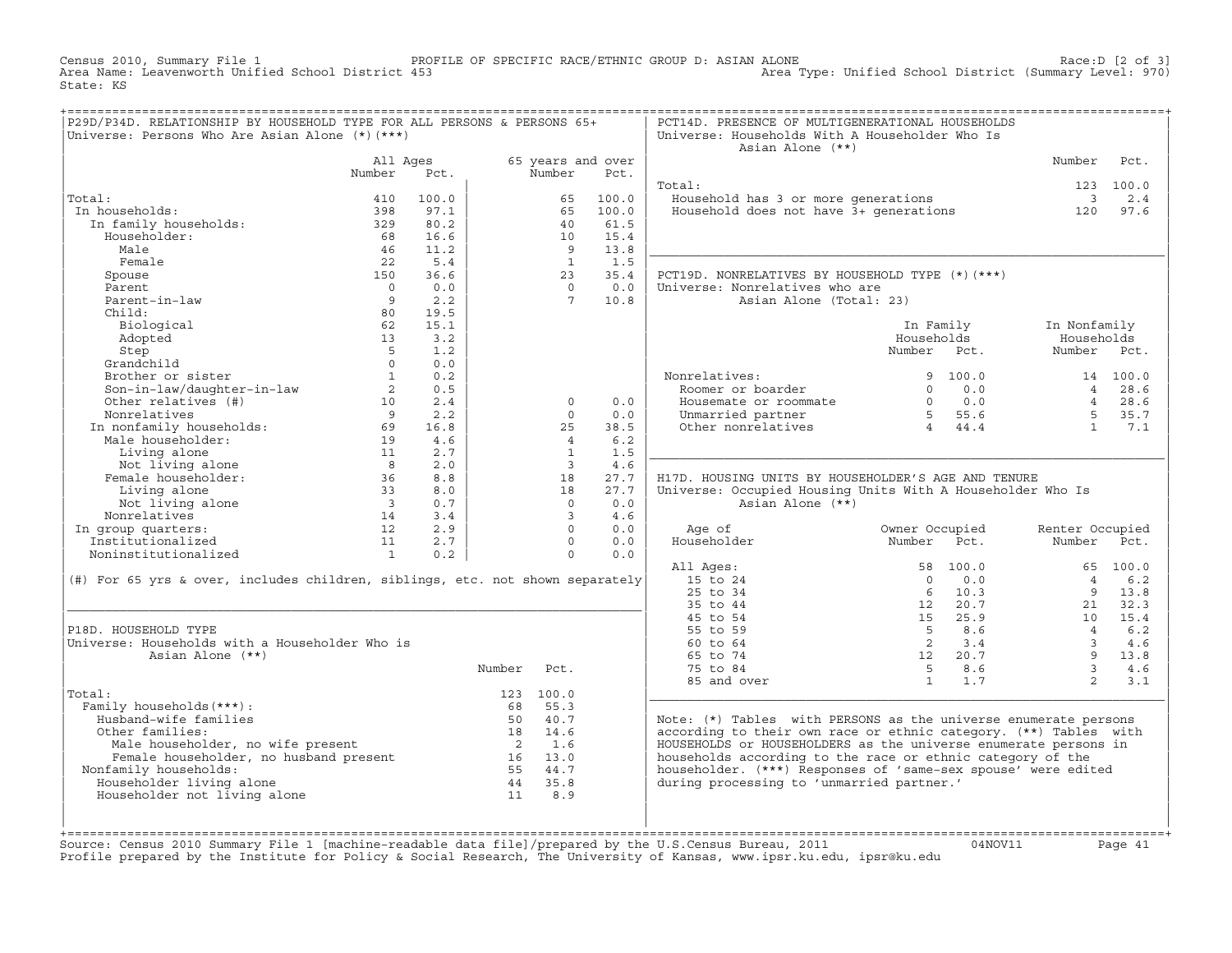Census 2010, Summary File 1 PROFILE OF SPECIFIC RACE/ETHNIC GROUP D: ASIAN ALONE Race:D [3 of 3] Area Type: Unified School District (Summary Level: 970) State: KS

+===================================================================================================================================================+|P28D/H16D. HOUSEHOLDS (OCCUPIED HOUSING UNITS) BY HOUSEHOLD SIZE BY TYPE AND BY TENURE |

|Universe: Households (Occupied Housing Units) With A Householder Who Is Asian Alone (\*\*)(\*\*\*) |

|                             | All<br>Households | Pct.  | Family<br>Households    | Pct.  | Nonfamily<br>Households | Pct.  | Owner<br>Occupied | Pct.  | Renter<br>Occupied | Pct.  |  |
|-----------------------------|-------------------|-------|-------------------------|-------|-------------------------|-------|-------------------|-------|--------------------|-------|--|
| household sizes:<br>All     | 123               | 100.0 | 68                      | 100.0 | 55                      | 100.0 | 58                | 100.0 | 65                 | 100.0 |  |
| 1-person households         | 44                | 35.8  | (Family always >1 pers) |       | 44                      | 80.0  | 16                | 27.6  | 28                 | 43.1  |  |
| 2-person households         | 37                | 30.1  | 26                      | 38.2  | 11                      | 20.0  | 22                | 37.9  | 15                 | 23.1  |  |
| 3-person households         | 20                | 16.3  | 20                      | 29.4  | $\Omega$                | 0.0   | 8                 | 13.8  |                    | 18.5  |  |
| 4-person households         | 14                | 11.4  | 14                      | 20.6  | $\Omega$                | 0.0   |                   | 12.1  |                    | 10.8  |  |
| 5-person households         |                   | 3.3   |                         | 5.9   | $\Omega$                | 0.0   |                   | 3.4   |                    | 3.1   |  |
| 6-person households         |                   | 0.8   |                         | 1.5   | $\Omega$                | 0.0   |                   | 0.0   |                    | 1.5   |  |
| 7-or-more person households |                   | 2.4   |                         | 4.4   | $\Omega$                | 0.0   |                   | 5.2   |                    | 0.0   |  |

|P16D/P17D/P36D/P37D/H11D/H12D. POPULATION IN HOUSEHOLDS AND AVERAGE HOUSEHOLD SIZE BY TYPE AND BY TENURE | |Universe: Population in Households (Occupied Housing Units) With A Householder Who Is Asian Alone (\*\*) |

|                                | Total<br>Population | Pct.         | In<br>Families | Pct.     | In.<br>Nonfamilies | Pct.     | In Owner<br>Occupied | Pct.          | In Renter<br>Occupied | Pct.        |  |
|--------------------------------|---------------------|--------------|----------------|----------|--------------------|----------|----------------------|---------------|-----------------------|-------------|--|
| Total population in households | 285                 | 100.0        | 215            | 75.4     | 66                 | 23.2     | 147                  | 51.6          | 138                   | 48.4        |  |
| Under 18 years                 | 81                  | 100.0        | 79             | 97.5     |                    |          |                      |               |                       |             |  |
| 18 years and over              | 204                 | 100.0        | 136            | 66.7     |                    |          |                      |               |                       |             |  |
| Average Household Size         | 2.32                | $------$     | 3.16           | $------$ | 1.20               | $------$ | 2.53                 | $- - - - - -$ | 2.12                  | $------$    |  |
| Under 18 years                 | 0.66                | ______       | 1.16           | $------$ |                    |          |                      |               |                       |             |  |
| 18 years and over              |                     | $1.66$ ----- | 2.00           |          |                    |          |                      |               |                       | $- - - - -$ |  |
|                                |                     |              |                |          |                    |          |                      |               |                       |             |  |

Note: Family household numbers include nonrelatives living with families. |\_\_\_\_\_\_\_\_\_\_\_\_\_\_\_\_\_\_\_\_\_\_\_\_\_\_\_\_\_\_\_\_\_\_\_\_\_\_\_\_\_\_\_\_\_\_\_\_\_\_\_\_\_\_\_\_\_\_\_\_\_\_\_\_\_\_\_\_\_\_\_\_\_\_\_\_\_\_\_\_\_\_\_\_\_\_\_\_\_\_\_\_\_\_\_\_\_\_\_\_\_\_\_\_\_\_\_\_\_\_\_\_\_\_\_\_\_\_\_\_\_\_\_\_\_\_\_\_\_\_\_\_\_\_\_\_\_\_\_\_\_\_\_\_\_\_\_|

| | PCT20/PCT22D. GROUP OUARTERS POPULATION BY SEX BY AGE BY GROUP OUARTERS TYPE Universe: Population in group quarters for persons who are Asian Alone  $(*)$ 

|                                               | $---$ All Ages $---$ |       |       | Pct. of<br>All | 18 Years and Over -------------- | Pct. of<br>Total |          | Pct. of<br>Total |
|-----------------------------------------------|----------------------|-------|-------|----------------|----------------------------------|------------------|----------|------------------|
|                                               | Number               | Pct.  | Total | Ages           | Male                             | $18+$            | Female   | $18+$            |
| All types of group quarters:                  | 12                   | 100.0 | 12    | 100.0          |                                  | 66.7             |          | 33.3             |
| Institutionalized population:                 |                      | 91.7  |       | 91.7           |                                  | 58.3             |          | 33.3             |
| Correctional facilities for adults            | 10                   | 83.3  | 10    | 83.3           |                                  | 58.3             |          | 25.0             |
| Juvenile facilities                           |                      | 0.0   |       | 0.0            |                                  | 0.0              | $\Omega$ | 0.0              |
| Nursing facilities/skilled-nursing facilities |                      | 8.3   |       | 8.3            |                                  | 0.0              |          | 8.3              |
| Other institutional facilities                |                      | 0.0   |       | 0.0            |                                  | 0.0              |          | 0.0              |
| Noninstitutionalized population:              |                      | 8.3   |       | 8.3            |                                  | 8.3              |          | 0.0              |
| College/university student housing            |                      | 8.3   |       | 8.3            |                                  | 8.3              |          | 0.0              |
| Military quarters                             |                      | 0.0   |       | 0.0            |                                  | 0.0              | $\Omega$ | 0.0              |
| Other noninstitutional facilities             |                      | 0.0   |       | 0.0            |                                  | 0.0              | $\Omega$ | 0.0              |

| |

|Note: (\*) Tables with PERSONS as the universe enumerate persons according to their own race or ethnic category. (\*\*) Tables with HOUSEHOLDS | or HOUSEHOLDERS as the universe enumerate persons in households according to the race or ethnic category of the householder. | (\*\*\*) Same−sex couple households are included in the family households category if there is at least one additional person | | related to householder by birth or adoption. Same−sex couple households with no relatives of the householder present are tabulated | | in nonfamily households. Responses of 'same−sex spouse' were edited during processing to 'unmarried partner.' |

+===================================================================================================================================================+ Source: Census 2010 Summary File 1 [machine−readable data file]/prepared by the U.S.Census Bureau, 2011 04NOV11 Page 42 Profile prepared by the Institute for Policy & Social Research, The University of Kansas, www.ipsr.ku.edu, ipsr@ku.edu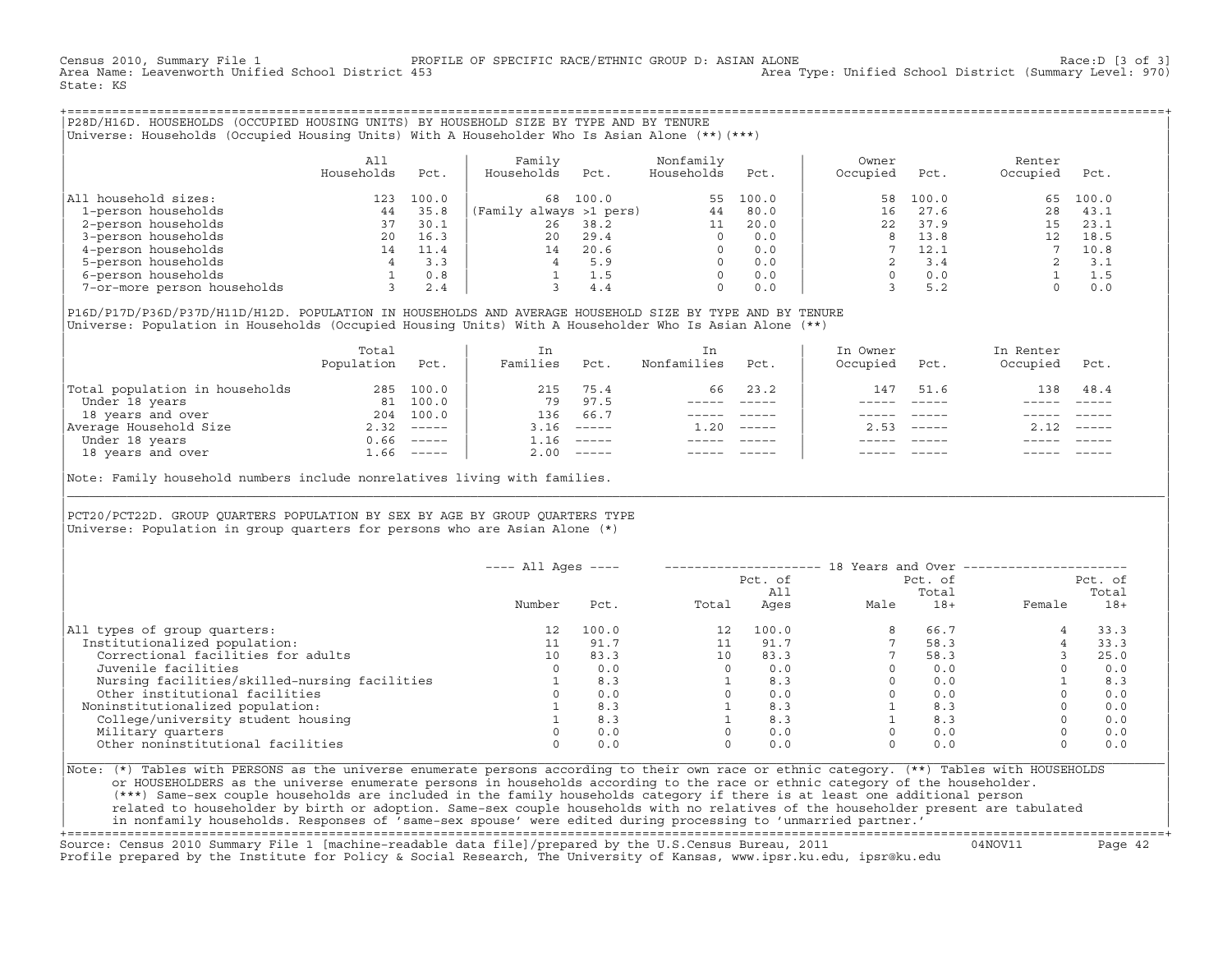Census 2010, Summary File 1 PROFILE OF SPECIFIC RACE/ETHNIC GROUP E: NAT HAWAIIAN/OTH PACIFIC ISLANDER ALONE Race:E [1 of 3]<br>Area Name: Leavenworth Unified School District 453 State: KS

| P29/P29E. POPULATION SUMMARY BY RESIDENCE TYPE FOR DESIGNATED UNIVERSE<br>P38E/39E. FAMILY TYPE BY PRESENCE AND AGE OF OWN OR RELATED CHILDREN<br>Universe: PERSONS Who Are Nat Hawaiian/Oth Pacific Islander Alone<br>Universe: Families With A Householder Who Is<br>Nat Hawaiian/Oth Pacific Islander Alone (**) (***)<br>Population<br>As % of Population of all Races<br>Total Persons:<br>47<br>$0.2$ % of<br>By Presence of: Own Children<br>Related Children<br>26,901<br>$\begin{array}{c} 46 \\ 1 \end{array}$<br>$0.2%$ of<br>25,543<br>Families Pct.<br>Families Pct.<br>In Households(*)<br>By Presence of:<br>Multimarilies:<br>Husband-wife families:<br>With children under 18: 12 100.0<br>Under 6 and 6 to 17 yrs<br>Under 6 and 6 to 17 yrs<br>Continuent numer 18 and 6 to 18 and 7 and 8.3<br>No children under 18 and 7 and<br>$0.1%$ of<br>1,358<br>In Group Quarters<br>All families:<br>12 100.0<br>P16-18E/P36-37E. HOUSEHOLDS/POPULATION IN HOUSEHOLDS BY HOUSEHOLD TYPE<br>10 83.3<br>Universe: HOUSEHOLDERS Who Are Nat Hawaiian/Oth Pacific Islander Alone<br>$\overline{\mathbf{3}}$<br>25.0<br>$\mathbf{1}$<br>8.3<br>Average<br>1<br>8.3<br>Size<br>Total Households (**)<br>2.47<br>$\mathbf{1}$<br>8.3<br>All Households (**)<br>all Households (**)<br>aller 18 years<br>and over<br>Family Households (***)<br>12<br>18 years and over<br>18 years and over<br>18 years and over<br>18 years and over<br>18 years and over<br>19 -----<br>7<br>19 38<br>19 39<br>19<br>7<br>0.37<br>58.3<br>Under 18 years<br>2, 16.7<br>18 years and over<br>2.11<br>3.17<br>$\Omega$<br>0.0<br>$\circ$<br>0.0<br>0.58<br>2.58<br>$\Omega$<br>0.0<br>$0 \t 0.0$<br>1.00<br>$\Omega$<br>0.0<br>P12E/P13E. POPULATION BY AGE AND SEX<br>$\Omega$<br>0.0<br>Universe: Persons Who Are Nat Hawaiian/Oth Pacific Islander Alone (*)<br>2 16.7<br>$\overline{a}$<br>16.7<br>$\circ$<br>0.0<br>$---Male----$<br>$---$ Female -----<br>---Both Sexes---<br>1<br>Number<br>Number<br>Pct.<br>8.3<br>Number<br>Pct.<br>Pct.<br>$\mathbf{1}$<br>8.3<br>$\Omega$<br>0.0<br>All Ages:<br>23 100.0<br>47 100.0<br>3 6.4<br>4 8.5<br>6 12.8<br>6 12.1<br>0 0.0<br>0 0.0<br>1 2.1<br>3 6.4<br>1 2.1<br>4 8.5<br>3 6.4<br>3 6.4<br>3 6.4<br>4 8.5<br>5 10.6<br>4 8.5<br>5 10.6<br>4 8.5<br>5 10.6<br>4 8.5<br>5 10.6<br>4 8.5<br>5 10.6<br>4 8.5<br>5 10.6<br>4 8.5<br>5 10.6<br>4 8.5<br>5 10.6<br><br>$\begin{array}{c} 23 \\ 3 \end{array}$<br>Under 5<br>13.0<br>$5$ to $9$<br>$\overline{\mathbf{3}}$<br>13.0<br>8.7<br>P31E. RELATIONSHIP BY HOUSEHOLD TYPE FOR THE POPULATION UNDER 18 YEARS<br>10 to 14<br>0.0<br>15 to 17<br>Universe: Persons under 18 who are<br>18 and 19<br>0.0<br>Nat Hawaiian/Oth Pacific Islander Alone (*)(***)<br>20<br>0.0<br>Number<br>Pct.<br>21<br>0.0<br>22 to 24<br>0.0<br>Total under 18:<br>100.0<br>4.3<br>25 to 29<br>In households:<br>100.0<br>3 <sup>7</sup><br>13.0<br>30 to 34<br>0.0<br>35 to 39<br>4.3<br>100.0<br>8.7<br>40 to 44<br>100.0<br>14<br>45 to 49<br>4.3<br>35.7<br>8.7<br>64.3<br>50 to 54<br>$\overline{\mathbf{3}}$<br>13.0<br>Male householder<br>$\overline{1}$<br>55 to 59<br>7.1<br>8<br>0.0<br>Female householder<br>57.1<br>60 and 61<br>4.3<br>$\circ$<br>0.0<br>Other relatives:<br>62 to 64<br>$\Omega$<br>65 and 66<br>0.0<br>Grandchild<br>0.0<br>$\circ$<br>$\Omega$<br>0.0<br>67 to 69<br>0.0<br>Other relatives<br>$\mathbf{1}$<br>$\Omega$<br>70 to 74<br>4.3<br>Nonrelatives<br>0.0<br>$\Omega$<br>0.0<br>$\Omega$<br>0.0<br>75 to 79<br>In group quarters:<br>$\Omega$<br>0.0<br>$\Omega$<br>0.0<br>80 to 84<br>Institutionalized population<br>$\Omega$<br>$\Omega$<br>85 plus<br>0.0<br>Noninstitutionalized population<br>0.0<br>Note: (*) Tables with PERSONS as the universe enumerate persons according<br>$0$ to $17$<br>14 29.8<br>$6\overline{6}$<br>25.0<br>8<br>34.8<br>$\begin{array}{ccc} 31 & 66.0 \\ 2 & 4.3 \end{array}$<br>to their own race or ethnic category. (**) Tables with HOUSEHOLDS or<br>18 to 64<br>70.8<br>60.9<br>17<br>14<br>$\sim$ $   1$<br>4.2<br>4.3<br>HOUSEHOLDERS as the universe enumerate persons in households according<br>65 plus<br>$\overline{\phantom{a}}$<br>to the race or ethnic category of the householder. (***) Responses of<br>37.5<br>31.8<br>35.5<br>'same-sex spouse' were edited during processing to 'unmarried partner.' |            |  |  |  |  |  |  |  |
|------------------------------------------------------------------------------------------------------------------------------------------------------------------------------------------------------------------------------------------------------------------------------------------------------------------------------------------------------------------------------------------------------------------------------------------------------------------------------------------------------------------------------------------------------------------------------------------------------------------------------------------------------------------------------------------------------------------------------------------------------------------------------------------------------------------------------------------------------------------------------------------------------------------------------------------------------------------------------------------------------------------------------------------------------------------------------------------------------------------------------------------------------------------------------------------------------------------------------------------------------------------------------------------------------------------------------------------------------------------------------------------------------------------------------------------------------------------------------------------------------------------------------------------------------------------------------------------------------------------------------------------------------------------------------------------------------------------------------------------------------------------------------------------------------------------------------------------------------------------------------------------------------------------------------------------------------------------------------------------------------------------------------------------------------------------------------------------------------------------------------------------------------------------------------------------------------------------------------------------------------------------------------------------------------------------------------------------------------------------------------------------------------------------------------------------------------------------------------------------------------------------------------------------------------------------------------------------------------------------------------------------------------------------------------------------------------------------------------------------------------------------------------------------------------------------------------------------------------------------------------------------------------------------------------------------------------------------------------------------------------------------------------------------------------------------------------------------------------------------------------------------------------------------------------------------------------------------------------------------------------------------------------------------------------------------------------------------------------------------------------------------------------------------------------------------------------------------------------------------------------------------------------------------------------------------------------------------------------------------------------------------------------------------------------------------------------------------------------------------------------------------------------------------------------------------------------------------------------------------------------------------------------------------------------------------------------------------------------------------------------------------------------------------------------------------------------------------------------------------------------------------------------------------------------------------------------------------------------------------------------------------------------------------------------------------------------------------------------------------------------|------------|--|--|--|--|--|--|--|
|                                                                                                                                                                                                                                                                                                                                                                                                                                                                                                                                                                                                                                                                                                                                                                                                                                                                                                                                                                                                                                                                                                                                                                                                                                                                                                                                                                                                                                                                                                                                                                                                                                                                                                                                                                                                                                                                                                                                                                                                                                                                                                                                                                                                                                                                                                                                                                                                                                                                                                                                                                                                                                                                                                                                                                                                                                                                                                                                                                                                                                                                                                                                                                                                                                                                                                                                                                                                                                                                                                                                                                                                                                                                                                                                                                                                                                                                                                                                                                                                                                                                                                                                                                                                                                                                                                                                                                              |            |  |  |  |  |  |  |  |
|                                                                                                                                                                                                                                                                                                                                                                                                                                                                                                                                                                                                                                                                                                                                                                                                                                                                                                                                                                                                                                                                                                                                                                                                                                                                                                                                                                                                                                                                                                                                                                                                                                                                                                                                                                                                                                                                                                                                                                                                                                                                                                                                                                                                                                                                                                                                                                                                                                                                                                                                                                                                                                                                                                                                                                                                                                                                                                                                                                                                                                                                                                                                                                                                                                                                                                                                                                                                                                                                                                                                                                                                                                                                                                                                                                                                                                                                                                                                                                                                                                                                                                                                                                                                                                                                                                                                                                              |            |  |  |  |  |  |  |  |
|                                                                                                                                                                                                                                                                                                                                                                                                                                                                                                                                                                                                                                                                                                                                                                                                                                                                                                                                                                                                                                                                                                                                                                                                                                                                                                                                                                                                                                                                                                                                                                                                                                                                                                                                                                                                                                                                                                                                                                                                                                                                                                                                                                                                                                                                                                                                                                                                                                                                                                                                                                                                                                                                                                                                                                                                                                                                                                                                                                                                                                                                                                                                                                                                                                                                                                                                                                                                                                                                                                                                                                                                                                                                                                                                                                                                                                                                                                                                                                                                                                                                                                                                                                                                                                                                                                                                                                              |            |  |  |  |  |  |  |  |
|                                                                                                                                                                                                                                                                                                                                                                                                                                                                                                                                                                                                                                                                                                                                                                                                                                                                                                                                                                                                                                                                                                                                                                                                                                                                                                                                                                                                                                                                                                                                                                                                                                                                                                                                                                                                                                                                                                                                                                                                                                                                                                                                                                                                                                                                                                                                                                                                                                                                                                                                                                                                                                                                                                                                                                                                                                                                                                                                                                                                                                                                                                                                                                                                                                                                                                                                                                                                                                                                                                                                                                                                                                                                                                                                                                                                                                                                                                                                                                                                                                                                                                                                                                                                                                                                                                                                                                              |            |  |  |  |  |  |  |  |
|                                                                                                                                                                                                                                                                                                                                                                                                                                                                                                                                                                                                                                                                                                                                                                                                                                                                                                                                                                                                                                                                                                                                                                                                                                                                                                                                                                                                                                                                                                                                                                                                                                                                                                                                                                                                                                                                                                                                                                                                                                                                                                                                                                                                                                                                                                                                                                                                                                                                                                                                                                                                                                                                                                                                                                                                                                                                                                                                                                                                                                                                                                                                                                                                                                                                                                                                                                                                                                                                                                                                                                                                                                                                                                                                                                                                                                                                                                                                                                                                                                                                                                                                                                                                                                                                                                                                                                              |            |  |  |  |  |  |  |  |
|                                                                                                                                                                                                                                                                                                                                                                                                                                                                                                                                                                                                                                                                                                                                                                                                                                                                                                                                                                                                                                                                                                                                                                                                                                                                                                                                                                                                                                                                                                                                                                                                                                                                                                                                                                                                                                                                                                                                                                                                                                                                                                                                                                                                                                                                                                                                                                                                                                                                                                                                                                                                                                                                                                                                                                                                                                                                                                                                                                                                                                                                                                                                                                                                                                                                                                                                                                                                                                                                                                                                                                                                                                                                                                                                                                                                                                                                                                                                                                                                                                                                                                                                                                                                                                                                                                                                                                              |            |  |  |  |  |  |  |  |
|                                                                                                                                                                                                                                                                                                                                                                                                                                                                                                                                                                                                                                                                                                                                                                                                                                                                                                                                                                                                                                                                                                                                                                                                                                                                                                                                                                                                                                                                                                                                                                                                                                                                                                                                                                                                                                                                                                                                                                                                                                                                                                                                                                                                                                                                                                                                                                                                                                                                                                                                                                                                                                                                                                                                                                                                                                                                                                                                                                                                                                                                                                                                                                                                                                                                                                                                                                                                                                                                                                                                                                                                                                                                                                                                                                                                                                                                                                                                                                                                                                                                                                                                                                                                                                                                                                                                                                              |            |  |  |  |  |  |  |  |
|                                                                                                                                                                                                                                                                                                                                                                                                                                                                                                                                                                                                                                                                                                                                                                                                                                                                                                                                                                                                                                                                                                                                                                                                                                                                                                                                                                                                                                                                                                                                                                                                                                                                                                                                                                                                                                                                                                                                                                                                                                                                                                                                                                                                                                                                                                                                                                                                                                                                                                                                                                                                                                                                                                                                                                                                                                                                                                                                                                                                                                                                                                                                                                                                                                                                                                                                                                                                                                                                                                                                                                                                                                                                                                                                                                                                                                                                                                                                                                                                                                                                                                                                                                                                                                                                                                                                                                              |            |  |  |  |  |  |  |  |
|                                                                                                                                                                                                                                                                                                                                                                                                                                                                                                                                                                                                                                                                                                                                                                                                                                                                                                                                                                                                                                                                                                                                                                                                                                                                                                                                                                                                                                                                                                                                                                                                                                                                                                                                                                                                                                                                                                                                                                                                                                                                                                                                                                                                                                                                                                                                                                                                                                                                                                                                                                                                                                                                                                                                                                                                                                                                                                                                                                                                                                                                                                                                                                                                                                                                                                                                                                                                                                                                                                                                                                                                                                                                                                                                                                                                                                                                                                                                                                                                                                                                                                                                                                                                                                                                                                                                                                              |            |  |  |  |  |  |  |  |
|                                                                                                                                                                                                                                                                                                                                                                                                                                                                                                                                                                                                                                                                                                                                                                                                                                                                                                                                                                                                                                                                                                                                                                                                                                                                                                                                                                                                                                                                                                                                                                                                                                                                                                                                                                                                                                                                                                                                                                                                                                                                                                                                                                                                                                                                                                                                                                                                                                                                                                                                                                                                                                                                                                                                                                                                                                                                                                                                                                                                                                                                                                                                                                                                                                                                                                                                                                                                                                                                                                                                                                                                                                                                                                                                                                                                                                                                                                                                                                                                                                                                                                                                                                                                                                                                                                                                                                              |            |  |  |  |  |  |  |  |
|                                                                                                                                                                                                                                                                                                                                                                                                                                                                                                                                                                                                                                                                                                                                                                                                                                                                                                                                                                                                                                                                                                                                                                                                                                                                                                                                                                                                                                                                                                                                                                                                                                                                                                                                                                                                                                                                                                                                                                                                                                                                                                                                                                                                                                                                                                                                                                                                                                                                                                                                                                                                                                                                                                                                                                                                                                                                                                                                                                                                                                                                                                                                                                                                                                                                                                                                                                                                                                                                                                                                                                                                                                                                                                                                                                                                                                                                                                                                                                                                                                                                                                                                                                                                                                                                                                                                                                              |            |  |  |  |  |  |  |  |
|                                                                                                                                                                                                                                                                                                                                                                                                                                                                                                                                                                                                                                                                                                                                                                                                                                                                                                                                                                                                                                                                                                                                                                                                                                                                                                                                                                                                                                                                                                                                                                                                                                                                                                                                                                                                                                                                                                                                                                                                                                                                                                                                                                                                                                                                                                                                                                                                                                                                                                                                                                                                                                                                                                                                                                                                                                                                                                                                                                                                                                                                                                                                                                                                                                                                                                                                                                                                                                                                                                                                                                                                                                                                                                                                                                                                                                                                                                                                                                                                                                                                                                                                                                                                                                                                                                                                                                              |            |  |  |  |  |  |  |  |
|                                                                                                                                                                                                                                                                                                                                                                                                                                                                                                                                                                                                                                                                                                                                                                                                                                                                                                                                                                                                                                                                                                                                                                                                                                                                                                                                                                                                                                                                                                                                                                                                                                                                                                                                                                                                                                                                                                                                                                                                                                                                                                                                                                                                                                                                                                                                                                                                                                                                                                                                                                                                                                                                                                                                                                                                                                                                                                                                                                                                                                                                                                                                                                                                                                                                                                                                                                                                                                                                                                                                                                                                                                                                                                                                                                                                                                                                                                                                                                                                                                                                                                                                                                                                                                                                                                                                                                              |            |  |  |  |  |  |  |  |
|                                                                                                                                                                                                                                                                                                                                                                                                                                                                                                                                                                                                                                                                                                                                                                                                                                                                                                                                                                                                                                                                                                                                                                                                                                                                                                                                                                                                                                                                                                                                                                                                                                                                                                                                                                                                                                                                                                                                                                                                                                                                                                                                                                                                                                                                                                                                                                                                                                                                                                                                                                                                                                                                                                                                                                                                                                                                                                                                                                                                                                                                                                                                                                                                                                                                                                                                                                                                                                                                                                                                                                                                                                                                                                                                                                                                                                                                                                                                                                                                                                                                                                                                                                                                                                                                                                                                                                              |            |  |  |  |  |  |  |  |
|                                                                                                                                                                                                                                                                                                                                                                                                                                                                                                                                                                                                                                                                                                                                                                                                                                                                                                                                                                                                                                                                                                                                                                                                                                                                                                                                                                                                                                                                                                                                                                                                                                                                                                                                                                                                                                                                                                                                                                                                                                                                                                                                                                                                                                                                                                                                                                                                                                                                                                                                                                                                                                                                                                                                                                                                                                                                                                                                                                                                                                                                                                                                                                                                                                                                                                                                                                                                                                                                                                                                                                                                                                                                                                                                                                                                                                                                                                                                                                                                                                                                                                                                                                                                                                                                                                                                                                              |            |  |  |  |  |  |  |  |
|                                                                                                                                                                                                                                                                                                                                                                                                                                                                                                                                                                                                                                                                                                                                                                                                                                                                                                                                                                                                                                                                                                                                                                                                                                                                                                                                                                                                                                                                                                                                                                                                                                                                                                                                                                                                                                                                                                                                                                                                                                                                                                                                                                                                                                                                                                                                                                                                                                                                                                                                                                                                                                                                                                                                                                                                                                                                                                                                                                                                                                                                                                                                                                                                                                                                                                                                                                                                                                                                                                                                                                                                                                                                                                                                                                                                                                                                                                                                                                                                                                                                                                                                                                                                                                                                                                                                                                              |            |  |  |  |  |  |  |  |
|                                                                                                                                                                                                                                                                                                                                                                                                                                                                                                                                                                                                                                                                                                                                                                                                                                                                                                                                                                                                                                                                                                                                                                                                                                                                                                                                                                                                                                                                                                                                                                                                                                                                                                                                                                                                                                                                                                                                                                                                                                                                                                                                                                                                                                                                                                                                                                                                                                                                                                                                                                                                                                                                                                                                                                                                                                                                                                                                                                                                                                                                                                                                                                                                                                                                                                                                                                                                                                                                                                                                                                                                                                                                                                                                                                                                                                                                                                                                                                                                                                                                                                                                                                                                                                                                                                                                                                              |            |  |  |  |  |  |  |  |
|                                                                                                                                                                                                                                                                                                                                                                                                                                                                                                                                                                                                                                                                                                                                                                                                                                                                                                                                                                                                                                                                                                                                                                                                                                                                                                                                                                                                                                                                                                                                                                                                                                                                                                                                                                                                                                                                                                                                                                                                                                                                                                                                                                                                                                                                                                                                                                                                                                                                                                                                                                                                                                                                                                                                                                                                                                                                                                                                                                                                                                                                                                                                                                                                                                                                                                                                                                                                                                                                                                                                                                                                                                                                                                                                                                                                                                                                                                                                                                                                                                                                                                                                                                                                                                                                                                                                                                              |            |  |  |  |  |  |  |  |
|                                                                                                                                                                                                                                                                                                                                                                                                                                                                                                                                                                                                                                                                                                                                                                                                                                                                                                                                                                                                                                                                                                                                                                                                                                                                                                                                                                                                                                                                                                                                                                                                                                                                                                                                                                                                                                                                                                                                                                                                                                                                                                                                                                                                                                                                                                                                                                                                                                                                                                                                                                                                                                                                                                                                                                                                                                                                                                                                                                                                                                                                                                                                                                                                                                                                                                                                                                                                                                                                                                                                                                                                                                                                                                                                                                                                                                                                                                                                                                                                                                                                                                                                                                                                                                                                                                                                                                              |            |  |  |  |  |  |  |  |
|                                                                                                                                                                                                                                                                                                                                                                                                                                                                                                                                                                                                                                                                                                                                                                                                                                                                                                                                                                                                                                                                                                                                                                                                                                                                                                                                                                                                                                                                                                                                                                                                                                                                                                                                                                                                                                                                                                                                                                                                                                                                                                                                                                                                                                                                                                                                                                                                                                                                                                                                                                                                                                                                                                                                                                                                                                                                                                                                                                                                                                                                                                                                                                                                                                                                                                                                                                                                                                                                                                                                                                                                                                                                                                                                                                                                                                                                                                                                                                                                                                                                                                                                                                                                                                                                                                                                                                              |            |  |  |  |  |  |  |  |
|                                                                                                                                                                                                                                                                                                                                                                                                                                                                                                                                                                                                                                                                                                                                                                                                                                                                                                                                                                                                                                                                                                                                                                                                                                                                                                                                                                                                                                                                                                                                                                                                                                                                                                                                                                                                                                                                                                                                                                                                                                                                                                                                                                                                                                                                                                                                                                                                                                                                                                                                                                                                                                                                                                                                                                                                                                                                                                                                                                                                                                                                                                                                                                                                                                                                                                                                                                                                                                                                                                                                                                                                                                                                                                                                                                                                                                                                                                                                                                                                                                                                                                                                                                                                                                                                                                                                                                              |            |  |  |  |  |  |  |  |
|                                                                                                                                                                                                                                                                                                                                                                                                                                                                                                                                                                                                                                                                                                                                                                                                                                                                                                                                                                                                                                                                                                                                                                                                                                                                                                                                                                                                                                                                                                                                                                                                                                                                                                                                                                                                                                                                                                                                                                                                                                                                                                                                                                                                                                                                                                                                                                                                                                                                                                                                                                                                                                                                                                                                                                                                                                                                                                                                                                                                                                                                                                                                                                                                                                                                                                                                                                                                                                                                                                                                                                                                                                                                                                                                                                                                                                                                                                                                                                                                                                                                                                                                                                                                                                                                                                                                                                              |            |  |  |  |  |  |  |  |
|                                                                                                                                                                                                                                                                                                                                                                                                                                                                                                                                                                                                                                                                                                                                                                                                                                                                                                                                                                                                                                                                                                                                                                                                                                                                                                                                                                                                                                                                                                                                                                                                                                                                                                                                                                                                                                                                                                                                                                                                                                                                                                                                                                                                                                                                                                                                                                                                                                                                                                                                                                                                                                                                                                                                                                                                                                                                                                                                                                                                                                                                                                                                                                                                                                                                                                                                                                                                                                                                                                                                                                                                                                                                                                                                                                                                                                                                                                                                                                                                                                                                                                                                                                                                                                                                                                                                                                              |            |  |  |  |  |  |  |  |
|                                                                                                                                                                                                                                                                                                                                                                                                                                                                                                                                                                                                                                                                                                                                                                                                                                                                                                                                                                                                                                                                                                                                                                                                                                                                                                                                                                                                                                                                                                                                                                                                                                                                                                                                                                                                                                                                                                                                                                                                                                                                                                                                                                                                                                                                                                                                                                                                                                                                                                                                                                                                                                                                                                                                                                                                                                                                                                                                                                                                                                                                                                                                                                                                                                                                                                                                                                                                                                                                                                                                                                                                                                                                                                                                                                                                                                                                                                                                                                                                                                                                                                                                                                                                                                                                                                                                                                              |            |  |  |  |  |  |  |  |
|                                                                                                                                                                                                                                                                                                                                                                                                                                                                                                                                                                                                                                                                                                                                                                                                                                                                                                                                                                                                                                                                                                                                                                                                                                                                                                                                                                                                                                                                                                                                                                                                                                                                                                                                                                                                                                                                                                                                                                                                                                                                                                                                                                                                                                                                                                                                                                                                                                                                                                                                                                                                                                                                                                                                                                                                                                                                                                                                                                                                                                                                                                                                                                                                                                                                                                                                                                                                                                                                                                                                                                                                                                                                                                                                                                                                                                                                                                                                                                                                                                                                                                                                                                                                                                                                                                                                                                              |            |  |  |  |  |  |  |  |
|                                                                                                                                                                                                                                                                                                                                                                                                                                                                                                                                                                                                                                                                                                                                                                                                                                                                                                                                                                                                                                                                                                                                                                                                                                                                                                                                                                                                                                                                                                                                                                                                                                                                                                                                                                                                                                                                                                                                                                                                                                                                                                                                                                                                                                                                                                                                                                                                                                                                                                                                                                                                                                                                                                                                                                                                                                                                                                                                                                                                                                                                                                                                                                                                                                                                                                                                                                                                                                                                                                                                                                                                                                                                                                                                                                                                                                                                                                                                                                                                                                                                                                                                                                                                                                                                                                                                                                              |            |  |  |  |  |  |  |  |
|                                                                                                                                                                                                                                                                                                                                                                                                                                                                                                                                                                                                                                                                                                                                                                                                                                                                                                                                                                                                                                                                                                                                                                                                                                                                                                                                                                                                                                                                                                                                                                                                                                                                                                                                                                                                                                                                                                                                                                                                                                                                                                                                                                                                                                                                                                                                                                                                                                                                                                                                                                                                                                                                                                                                                                                                                                                                                                                                                                                                                                                                                                                                                                                                                                                                                                                                                                                                                                                                                                                                                                                                                                                                                                                                                                                                                                                                                                                                                                                                                                                                                                                                                                                                                                                                                                                                                                              |            |  |  |  |  |  |  |  |
|                                                                                                                                                                                                                                                                                                                                                                                                                                                                                                                                                                                                                                                                                                                                                                                                                                                                                                                                                                                                                                                                                                                                                                                                                                                                                                                                                                                                                                                                                                                                                                                                                                                                                                                                                                                                                                                                                                                                                                                                                                                                                                                                                                                                                                                                                                                                                                                                                                                                                                                                                                                                                                                                                                                                                                                                                                                                                                                                                                                                                                                                                                                                                                                                                                                                                                                                                                                                                                                                                                                                                                                                                                                                                                                                                                                                                                                                                                                                                                                                                                                                                                                                                                                                                                                                                                                                                                              |            |  |  |  |  |  |  |  |
|                                                                                                                                                                                                                                                                                                                                                                                                                                                                                                                                                                                                                                                                                                                                                                                                                                                                                                                                                                                                                                                                                                                                                                                                                                                                                                                                                                                                                                                                                                                                                                                                                                                                                                                                                                                                                                                                                                                                                                                                                                                                                                                                                                                                                                                                                                                                                                                                                                                                                                                                                                                                                                                                                                                                                                                                                                                                                                                                                                                                                                                                                                                                                                                                                                                                                                                                                                                                                                                                                                                                                                                                                                                                                                                                                                                                                                                                                                                                                                                                                                                                                                                                                                                                                                                                                                                                                                              |            |  |  |  |  |  |  |  |
|                                                                                                                                                                                                                                                                                                                                                                                                                                                                                                                                                                                                                                                                                                                                                                                                                                                                                                                                                                                                                                                                                                                                                                                                                                                                                                                                                                                                                                                                                                                                                                                                                                                                                                                                                                                                                                                                                                                                                                                                                                                                                                                                                                                                                                                                                                                                                                                                                                                                                                                                                                                                                                                                                                                                                                                                                                                                                                                                                                                                                                                                                                                                                                                                                                                                                                                                                                                                                                                                                                                                                                                                                                                                                                                                                                                                                                                                                                                                                                                                                                                                                                                                                                                                                                                                                                                                                                              |            |  |  |  |  |  |  |  |
|                                                                                                                                                                                                                                                                                                                                                                                                                                                                                                                                                                                                                                                                                                                                                                                                                                                                                                                                                                                                                                                                                                                                                                                                                                                                                                                                                                                                                                                                                                                                                                                                                                                                                                                                                                                                                                                                                                                                                                                                                                                                                                                                                                                                                                                                                                                                                                                                                                                                                                                                                                                                                                                                                                                                                                                                                                                                                                                                                                                                                                                                                                                                                                                                                                                                                                                                                                                                                                                                                                                                                                                                                                                                                                                                                                                                                                                                                                                                                                                                                                                                                                                                                                                                                                                                                                                                                                              |            |  |  |  |  |  |  |  |
|                                                                                                                                                                                                                                                                                                                                                                                                                                                                                                                                                                                                                                                                                                                                                                                                                                                                                                                                                                                                                                                                                                                                                                                                                                                                                                                                                                                                                                                                                                                                                                                                                                                                                                                                                                                                                                                                                                                                                                                                                                                                                                                                                                                                                                                                                                                                                                                                                                                                                                                                                                                                                                                                                                                                                                                                                                                                                                                                                                                                                                                                                                                                                                                                                                                                                                                                                                                                                                                                                                                                                                                                                                                                                                                                                                                                                                                                                                                                                                                                                                                                                                                                                                                                                                                                                                                                                                              |            |  |  |  |  |  |  |  |
|                                                                                                                                                                                                                                                                                                                                                                                                                                                                                                                                                                                                                                                                                                                                                                                                                                                                                                                                                                                                                                                                                                                                                                                                                                                                                                                                                                                                                                                                                                                                                                                                                                                                                                                                                                                                                                                                                                                                                                                                                                                                                                                                                                                                                                                                                                                                                                                                                                                                                                                                                                                                                                                                                                                                                                                                                                                                                                                                                                                                                                                                                                                                                                                                                                                                                                                                                                                                                                                                                                                                                                                                                                                                                                                                                                                                                                                                                                                                                                                                                                                                                                                                                                                                                                                                                                                                                                              |            |  |  |  |  |  |  |  |
|                                                                                                                                                                                                                                                                                                                                                                                                                                                                                                                                                                                                                                                                                                                                                                                                                                                                                                                                                                                                                                                                                                                                                                                                                                                                                                                                                                                                                                                                                                                                                                                                                                                                                                                                                                                                                                                                                                                                                                                                                                                                                                                                                                                                                                                                                                                                                                                                                                                                                                                                                                                                                                                                                                                                                                                                                                                                                                                                                                                                                                                                                                                                                                                                                                                                                                                                                                                                                                                                                                                                                                                                                                                                                                                                                                                                                                                                                                                                                                                                                                                                                                                                                                                                                                                                                                                                                                              |            |  |  |  |  |  |  |  |
|                                                                                                                                                                                                                                                                                                                                                                                                                                                                                                                                                                                                                                                                                                                                                                                                                                                                                                                                                                                                                                                                                                                                                                                                                                                                                                                                                                                                                                                                                                                                                                                                                                                                                                                                                                                                                                                                                                                                                                                                                                                                                                                                                                                                                                                                                                                                                                                                                                                                                                                                                                                                                                                                                                                                                                                                                                                                                                                                                                                                                                                                                                                                                                                                                                                                                                                                                                                                                                                                                                                                                                                                                                                                                                                                                                                                                                                                                                                                                                                                                                                                                                                                                                                                                                                                                                                                                                              |            |  |  |  |  |  |  |  |
|                                                                                                                                                                                                                                                                                                                                                                                                                                                                                                                                                                                                                                                                                                                                                                                                                                                                                                                                                                                                                                                                                                                                                                                                                                                                                                                                                                                                                                                                                                                                                                                                                                                                                                                                                                                                                                                                                                                                                                                                                                                                                                                                                                                                                                                                                                                                                                                                                                                                                                                                                                                                                                                                                                                                                                                                                                                                                                                                                                                                                                                                                                                                                                                                                                                                                                                                                                                                                                                                                                                                                                                                                                                                                                                                                                                                                                                                                                                                                                                                                                                                                                                                                                                                                                                                                                                                                                              |            |  |  |  |  |  |  |  |
|                                                                                                                                                                                                                                                                                                                                                                                                                                                                                                                                                                                                                                                                                                                                                                                                                                                                                                                                                                                                                                                                                                                                                                                                                                                                                                                                                                                                                                                                                                                                                                                                                                                                                                                                                                                                                                                                                                                                                                                                                                                                                                                                                                                                                                                                                                                                                                                                                                                                                                                                                                                                                                                                                                                                                                                                                                                                                                                                                                                                                                                                                                                                                                                                                                                                                                                                                                                                                                                                                                                                                                                                                                                                                                                                                                                                                                                                                                                                                                                                                                                                                                                                                                                                                                                                                                                                                                              |            |  |  |  |  |  |  |  |
|                                                                                                                                                                                                                                                                                                                                                                                                                                                                                                                                                                                                                                                                                                                                                                                                                                                                                                                                                                                                                                                                                                                                                                                                                                                                                                                                                                                                                                                                                                                                                                                                                                                                                                                                                                                                                                                                                                                                                                                                                                                                                                                                                                                                                                                                                                                                                                                                                                                                                                                                                                                                                                                                                                                                                                                                                                                                                                                                                                                                                                                                                                                                                                                                                                                                                                                                                                                                                                                                                                                                                                                                                                                                                                                                                                                                                                                                                                                                                                                                                                                                                                                                                                                                                                                                                                                                                                              |            |  |  |  |  |  |  |  |
|                                                                                                                                                                                                                                                                                                                                                                                                                                                                                                                                                                                                                                                                                                                                                                                                                                                                                                                                                                                                                                                                                                                                                                                                                                                                                                                                                                                                                                                                                                                                                                                                                                                                                                                                                                                                                                                                                                                                                                                                                                                                                                                                                                                                                                                                                                                                                                                                                                                                                                                                                                                                                                                                                                                                                                                                                                                                                                                                                                                                                                                                                                                                                                                                                                                                                                                                                                                                                                                                                                                                                                                                                                                                                                                                                                                                                                                                                                                                                                                                                                                                                                                                                                                                                                                                                                                                                                              |            |  |  |  |  |  |  |  |
|                                                                                                                                                                                                                                                                                                                                                                                                                                                                                                                                                                                                                                                                                                                                                                                                                                                                                                                                                                                                                                                                                                                                                                                                                                                                                                                                                                                                                                                                                                                                                                                                                                                                                                                                                                                                                                                                                                                                                                                                                                                                                                                                                                                                                                                                                                                                                                                                                                                                                                                                                                                                                                                                                                                                                                                                                                                                                                                                                                                                                                                                                                                                                                                                                                                                                                                                                                                                                                                                                                                                                                                                                                                                                                                                                                                                                                                                                                                                                                                                                                                                                                                                                                                                                                                                                                                                                                              |            |  |  |  |  |  |  |  |
|                                                                                                                                                                                                                                                                                                                                                                                                                                                                                                                                                                                                                                                                                                                                                                                                                                                                                                                                                                                                                                                                                                                                                                                                                                                                                                                                                                                                                                                                                                                                                                                                                                                                                                                                                                                                                                                                                                                                                                                                                                                                                                                                                                                                                                                                                                                                                                                                                                                                                                                                                                                                                                                                                                                                                                                                                                                                                                                                                                                                                                                                                                                                                                                                                                                                                                                                                                                                                                                                                                                                                                                                                                                                                                                                                                                                                                                                                                                                                                                                                                                                                                                                                                                                                                                                                                                                                                              |            |  |  |  |  |  |  |  |
|                                                                                                                                                                                                                                                                                                                                                                                                                                                                                                                                                                                                                                                                                                                                                                                                                                                                                                                                                                                                                                                                                                                                                                                                                                                                                                                                                                                                                                                                                                                                                                                                                                                                                                                                                                                                                                                                                                                                                                                                                                                                                                                                                                                                                                                                                                                                                                                                                                                                                                                                                                                                                                                                                                                                                                                                                                                                                                                                                                                                                                                                                                                                                                                                                                                                                                                                                                                                                                                                                                                                                                                                                                                                                                                                                                                                                                                                                                                                                                                                                                                                                                                                                                                                                                                                                                                                                                              |            |  |  |  |  |  |  |  |
|                                                                                                                                                                                                                                                                                                                                                                                                                                                                                                                                                                                                                                                                                                                                                                                                                                                                                                                                                                                                                                                                                                                                                                                                                                                                                                                                                                                                                                                                                                                                                                                                                                                                                                                                                                                                                                                                                                                                                                                                                                                                                                                                                                                                                                                                                                                                                                                                                                                                                                                                                                                                                                                                                                                                                                                                                                                                                                                                                                                                                                                                                                                                                                                                                                                                                                                                                                                                                                                                                                                                                                                                                                                                                                                                                                                                                                                                                                                                                                                                                                                                                                                                                                                                                                                                                                                                                                              |            |  |  |  |  |  |  |  |
|                                                                                                                                                                                                                                                                                                                                                                                                                                                                                                                                                                                                                                                                                                                                                                                                                                                                                                                                                                                                                                                                                                                                                                                                                                                                                                                                                                                                                                                                                                                                                                                                                                                                                                                                                                                                                                                                                                                                                                                                                                                                                                                                                                                                                                                                                                                                                                                                                                                                                                                                                                                                                                                                                                                                                                                                                                                                                                                                                                                                                                                                                                                                                                                                                                                                                                                                                                                                                                                                                                                                                                                                                                                                                                                                                                                                                                                                                                                                                                                                                                                                                                                                                                                                                                                                                                                                                                              |            |  |  |  |  |  |  |  |
|                                                                                                                                                                                                                                                                                                                                                                                                                                                                                                                                                                                                                                                                                                                                                                                                                                                                                                                                                                                                                                                                                                                                                                                                                                                                                                                                                                                                                                                                                                                                                                                                                                                                                                                                                                                                                                                                                                                                                                                                                                                                                                                                                                                                                                                                                                                                                                                                                                                                                                                                                                                                                                                                                                                                                                                                                                                                                                                                                                                                                                                                                                                                                                                                                                                                                                                                                                                                                                                                                                                                                                                                                                                                                                                                                                                                                                                                                                                                                                                                                                                                                                                                                                                                                                                                                                                                                                              |            |  |  |  |  |  |  |  |
|                                                                                                                                                                                                                                                                                                                                                                                                                                                                                                                                                                                                                                                                                                                                                                                                                                                                                                                                                                                                                                                                                                                                                                                                                                                                                                                                                                                                                                                                                                                                                                                                                                                                                                                                                                                                                                                                                                                                                                                                                                                                                                                                                                                                                                                                                                                                                                                                                                                                                                                                                                                                                                                                                                                                                                                                                                                                                                                                                                                                                                                                                                                                                                                                                                                                                                                                                                                                                                                                                                                                                                                                                                                                                                                                                                                                                                                                                                                                                                                                                                                                                                                                                                                                                                                                                                                                                                              |            |  |  |  |  |  |  |  |
|                                                                                                                                                                                                                                                                                                                                                                                                                                                                                                                                                                                                                                                                                                                                                                                                                                                                                                                                                                                                                                                                                                                                                                                                                                                                                                                                                                                                                                                                                                                                                                                                                                                                                                                                                                                                                                                                                                                                                                                                                                                                                                                                                                                                                                                                                                                                                                                                                                                                                                                                                                                                                                                                                                                                                                                                                                                                                                                                                                                                                                                                                                                                                                                                                                                                                                                                                                                                                                                                                                                                                                                                                                                                                                                                                                                                                                                                                                                                                                                                                                                                                                                                                                                                                                                                                                                                                                              |            |  |  |  |  |  |  |  |
|                                                                                                                                                                                                                                                                                                                                                                                                                                                                                                                                                                                                                                                                                                                                                                                                                                                                                                                                                                                                                                                                                                                                                                                                                                                                                                                                                                                                                                                                                                                                                                                                                                                                                                                                                                                                                                                                                                                                                                                                                                                                                                                                                                                                                                                                                                                                                                                                                                                                                                                                                                                                                                                                                                                                                                                                                                                                                                                                                                                                                                                                                                                                                                                                                                                                                                                                                                                                                                                                                                                                                                                                                                                                                                                                                                                                                                                                                                                                                                                                                                                                                                                                                                                                                                                                                                                                                                              |            |  |  |  |  |  |  |  |
|                                                                                                                                                                                                                                                                                                                                                                                                                                                                                                                                                                                                                                                                                                                                                                                                                                                                                                                                                                                                                                                                                                                                                                                                                                                                                                                                                                                                                                                                                                                                                                                                                                                                                                                                                                                                                                                                                                                                                                                                                                                                                                                                                                                                                                                                                                                                                                                                                                                                                                                                                                                                                                                                                                                                                                                                                                                                                                                                                                                                                                                                                                                                                                                                                                                                                                                                                                                                                                                                                                                                                                                                                                                                                                                                                                                                                                                                                                                                                                                                                                                                                                                                                                                                                                                                                                                                                                              |            |  |  |  |  |  |  |  |
|                                                                                                                                                                                                                                                                                                                                                                                                                                                                                                                                                                                                                                                                                                                                                                                                                                                                                                                                                                                                                                                                                                                                                                                                                                                                                                                                                                                                                                                                                                                                                                                                                                                                                                                                                                                                                                                                                                                                                                                                                                                                                                                                                                                                                                                                                                                                                                                                                                                                                                                                                                                                                                                                                                                                                                                                                                                                                                                                                                                                                                                                                                                                                                                                                                                                                                                                                                                                                                                                                                                                                                                                                                                                                                                                                                                                                                                                                                                                                                                                                                                                                                                                                                                                                                                                                                                                                                              |            |  |  |  |  |  |  |  |
|                                                                                                                                                                                                                                                                                                                                                                                                                                                                                                                                                                                                                                                                                                                                                                                                                                                                                                                                                                                                                                                                                                                                                                                                                                                                                                                                                                                                                                                                                                                                                                                                                                                                                                                                                                                                                                                                                                                                                                                                                                                                                                                                                                                                                                                                                                                                                                                                                                                                                                                                                                                                                                                                                                                                                                                                                                                                                                                                                                                                                                                                                                                                                                                                                                                                                                                                                                                                                                                                                                                                                                                                                                                                                                                                                                                                                                                                                                                                                                                                                                                                                                                                                                                                                                                                                                                                                                              |            |  |  |  |  |  |  |  |
|                                                                                                                                                                                                                                                                                                                                                                                                                                                                                                                                                                                                                                                                                                                                                                                                                                                                                                                                                                                                                                                                                                                                                                                                                                                                                                                                                                                                                                                                                                                                                                                                                                                                                                                                                                                                                                                                                                                                                                                                                                                                                                                                                                                                                                                                                                                                                                                                                                                                                                                                                                                                                                                                                                                                                                                                                                                                                                                                                                                                                                                                                                                                                                                                                                                                                                                                                                                                                                                                                                                                                                                                                                                                                                                                                                                                                                                                                                                                                                                                                                                                                                                                                                                                                                                                                                                                                                              |            |  |  |  |  |  |  |  |
|                                                                                                                                                                                                                                                                                                                                                                                                                                                                                                                                                                                                                                                                                                                                                                                                                                                                                                                                                                                                                                                                                                                                                                                                                                                                                                                                                                                                                                                                                                                                                                                                                                                                                                                                                                                                                                                                                                                                                                                                                                                                                                                                                                                                                                                                                                                                                                                                                                                                                                                                                                                                                                                                                                                                                                                                                                                                                                                                                                                                                                                                                                                                                                                                                                                                                                                                                                                                                                                                                                                                                                                                                                                                                                                                                                                                                                                                                                                                                                                                                                                                                                                                                                                                                                                                                                                                                                              |            |  |  |  |  |  |  |  |
|                                                                                                                                                                                                                                                                                                                                                                                                                                                                                                                                                                                                                                                                                                                                                                                                                                                                                                                                                                                                                                                                                                                                                                                                                                                                                                                                                                                                                                                                                                                                                                                                                                                                                                                                                                                                                                                                                                                                                                                                                                                                                                                                                                                                                                                                                                                                                                                                                                                                                                                                                                                                                                                                                                                                                                                                                                                                                                                                                                                                                                                                                                                                                                                                                                                                                                                                                                                                                                                                                                                                                                                                                                                                                                                                                                                                                                                                                                                                                                                                                                                                                                                                                                                                                                                                                                                                                                              |            |  |  |  |  |  |  |  |
|                                                                                                                                                                                                                                                                                                                                                                                                                                                                                                                                                                                                                                                                                                                                                                                                                                                                                                                                                                                                                                                                                                                                                                                                                                                                                                                                                                                                                                                                                                                                                                                                                                                                                                                                                                                                                                                                                                                                                                                                                                                                                                                                                                                                                                                                                                                                                                                                                                                                                                                                                                                                                                                                                                                                                                                                                                                                                                                                                                                                                                                                                                                                                                                                                                                                                                                                                                                                                                                                                                                                                                                                                                                                                                                                                                                                                                                                                                                                                                                                                                                                                                                                                                                                                                                                                                                                                                              | Median Age |  |  |  |  |  |  |  |
|                                                                                                                                                                                                                                                                                                                                                                                                                                                                                                                                                                                                                                                                                                                                                                                                                                                                                                                                                                                                                                                                                                                                                                                                                                                                                                                                                                                                                                                                                                                                                                                                                                                                                                                                                                                                                                                                                                                                                                                                                                                                                                                                                                                                                                                                                                                                                                                                                                                                                                                                                                                                                                                                                                                                                                                                                                                                                                                                                                                                                                                                                                                                                                                                                                                                                                                                                                                                                                                                                                                                                                                                                                                                                                                                                                                                                                                                                                                                                                                                                                                                                                                                                                                                                                                                                                                                                                              |            |  |  |  |  |  |  |  |

+===================================================================================================================================================+Source: Census 2010 Summary File 1 [machine−readable data file]/prepared by the U.S.Census Bureau, 2011 04NOV11 Page 43 Profile prepared by the Institute for Policy & Social Research, The University of Kansas, www.ipsr.ku.edu, ipsr@ku.edu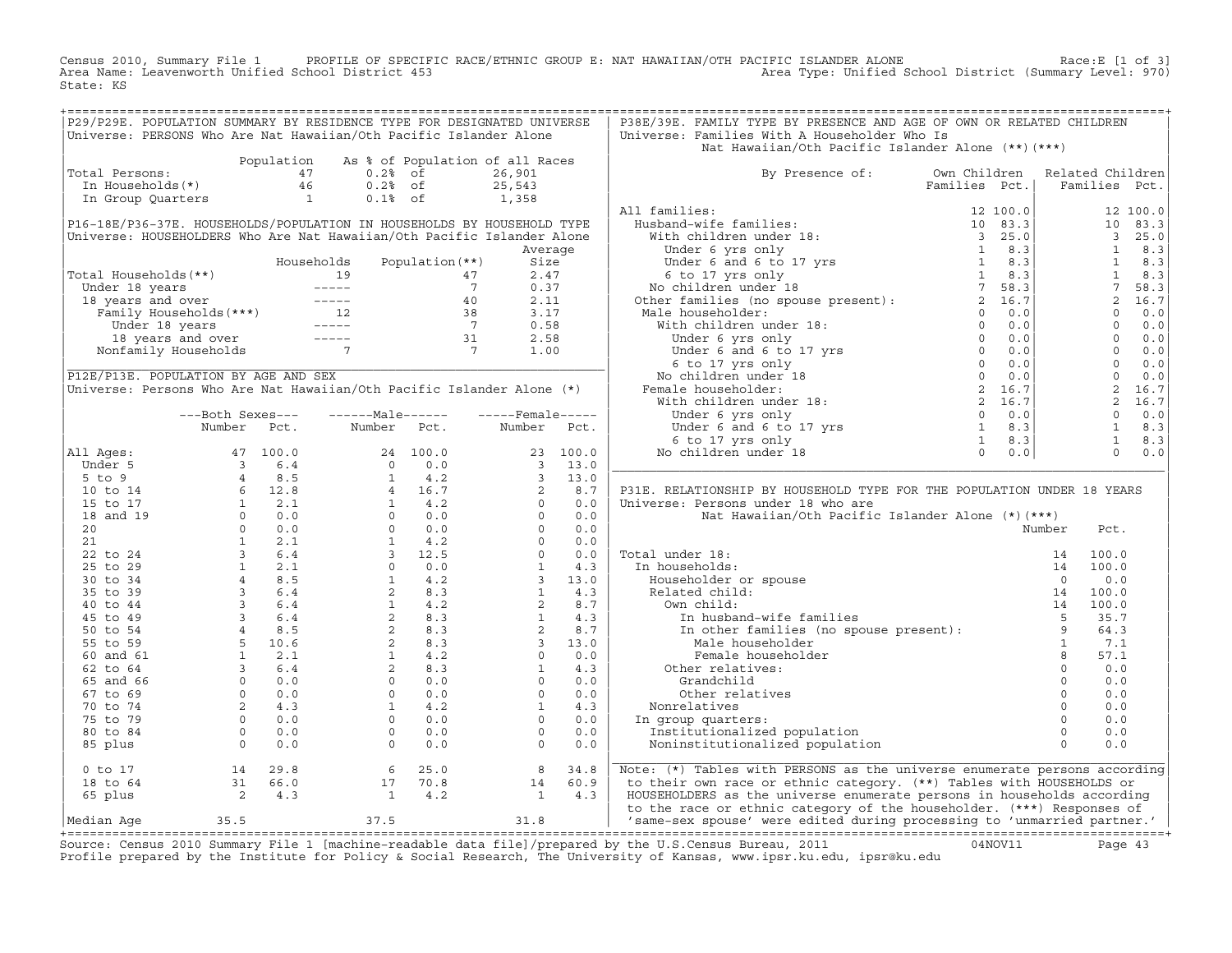Census 2010, Summary File 1 PROFILE OF SPECIFIC RACE/ETHNIC GROUP E: NAT HAWAIIAN/OTH PACIFIC ISLANDER ALONE<br>Area Name: Leavenworth Unified School District 453 Area Type: Unified School Dist State: KS

| P29E/P34E. RELATIONSHIP BY HOUSEHOLD TYPE FOR ALL PERSONS & PERSONS 65+                                                                                                     |                        |       |                 |                |                   | PCT14E. PRESENCE OF MULTIGENERATIONAL HOUSEHOLDS                              |                                                             |                |                 |                      |
|-----------------------------------------------------------------------------------------------------------------------------------------------------------------------------|------------------------|-------|-----------------|----------------|-------------------|-------------------------------------------------------------------------------|-------------------------------------------------------------|----------------|-----------------|----------------------|
| Universe: Persons Who Are Nat Hawaiian/Oth Pacific Islander Alone (*) (***)                                                                                                 |                        |       |                 |                |                   | Universe: Households With A Householder Who Is                                |                                                             |                |                 |                      |
|                                                                                                                                                                             |                        |       |                 |                |                   | Nat Hawaiian/Oth Pacific Islander Alone (**)                                  |                                                             |                |                 |                      |
|                                                                                                                                                                             | All Ages               |       |                 |                | 65 years and over |                                                                               |                                                             |                | Number          | Pct.                 |
|                                                                                                                                                                             | Number                 | Pct.  |                 | Number         | Pct.              |                                                                               |                                                             |                |                 |                      |
|                                                                                                                                                                             |                        |       |                 |                |                   | Total:                                                                        |                                                             |                |                 | 19 100.0             |
| Total:                                                                                                                                                                      | 47                     | 100.0 |                 |                | 2 100.0           |                                                                               |                                                             |                | $\overline{1}$  | 5.3                  |
| In households:                                                                                                                                                              | 46                     | 97.9  |                 |                | 2 100.0           | Household has 3 or more generations<br>Household does not have 3+ generations |                                                             |                | 18              | 94.7                 |
| In family households:                                                                                                                                                       | 39                     | 83.0  |                 | $\overline{2}$ | 100.0             |                                                                               |                                                             |                |                 |                      |
| Householder:                                                                                                                                                                | 12                     | 25.5  |                 | $\mathbf{1}$   | 50.0              |                                                                               |                                                             |                |                 |                      |
| Male                                                                                                                                                                        | $\overline{q}$         | 19.1  |                 | $\overline{1}$ | 50.0              |                                                                               |                                                             |                |                 |                      |
| Female                                                                                                                                                                      | $\overline{3}$         | 6.4   |                 | $\Omega$       | 0.0               |                                                                               |                                                             |                |                 |                      |
| Spouse                                                                                                                                                                      | 6                      | 12.8  |                 | $\mathbf{1}$   | 50.0              | PCT19E. NONRELATIVES BY HOUSEHOLD TYPE (*) (***)                              |                                                             |                |                 |                      |
| Parent                                                                                                                                                                      | $\mathbf{1}$           | 2.1   |                 | $\Omega$       | 0.0               | Universe: Nonrelatives who are                                                |                                                             |                |                 |                      |
| Parent-in-law                                                                                                                                                               | $\Omega$               | 0.0   |                 | $\Omega$       | 0.0               | Nat Hawaiian/Oth Pacific Islander Alone (Total: 1)                            |                                                             |                |                 |                      |
| Child:                                                                                                                                                                      | 16                     | 34.0  |                 |                |                   |                                                                               |                                                             |                |                 |                      |
| Biological                                                                                                                                                                  | 15                     | 31.9  |                 |                |                   |                                                                               | In Family                                                   |                | In Nonfamily    |                      |
| Adopted                                                                                                                                                                     | $\Omega$               | 0.0   |                 |                |                   |                                                                               | Households                                                  |                | Households      |                      |
| Step                                                                                                                                                                        | $\mathbf{1}$           | 2.1   |                 |                |                   |                                                                               | Number Pct.                                                 |                | Number Pct.     |                      |
| Grandchild                                                                                                                                                                  | 1                      | 2.1   |                 |                |                   |                                                                               |                                                             |                |                 |                      |
| Brother or sister                                                                                                                                                           | $\Omega$               | 0.0   |                 |                |                   | Nonrelatives:                                                                 |                                                             | 1 100.0        |                 | 0 100.0              |
|                                                                                                                                                                             | 2                      | 4.3   |                 |                |                   | Roomer or boarder                                                             | $\Omega$                                                    | 0.0            | $\Omega$        |                      |
| Son-in-law/daughter-in-law<br>Other relatives (#)                                                                                                                           | $0 \qquad \qquad$      | 0.0   |                 | $\circ$        | 0.0               |                                                                               |                                                             | $0 \qquad 0.0$ | $\Omega$        |                      |
|                                                                                                                                                                             |                        |       |                 |                |                   | Housemate or roommate                                                         |                                                             |                | $\Omega$        | $\sim$               |
| Nonrelatives                                                                                                                                                                | 1                      | 2.1   |                 | $\Omega$       | 0.0               | Unmarried partner                                                             | $\begin{bmatrix} 0 & 0 \\ 1 & 100.0 \\ 0 & 0 \end{bmatrix}$ |                |                 | $\ddot{\phantom{a}}$ |
| In nonfamily households:<br>"Ala householder:                                                                                                                               | $\overline{7}$         | 14.9  |                 | $\Omega$       | 0.0               | Other nonrelatives                                                            |                                                             | $0 \t 0.0$     | $\Omega$        |                      |
|                                                                                                                                                                             | $\mathbf{3}$           | 6.4   |                 | $\Omega$       | 0.0               |                                                                               |                                                             |                |                 |                      |
| Living alone                                                                                                                                                                | $\overline{3}$         | 6.4   |                 | $\Omega$       | 0.0               |                                                                               |                                                             |                |                 |                      |
| Not living alone                                                                                                                                                            | $\Omega$               | 0.0   |                 | $\Omega$       | 0.0               |                                                                               |                                                             |                |                 |                      |
| Female householder:                                                                                                                                                         | $4 \quad \blacksquare$ | 8.5   |                 | $\Omega$       | 0.0               | H17E. HOUSING UNITS BY HOUSEHOLDER'S AGE AND TENURE                           |                                                             |                |                 |                      |
| Living alone                                                                                                                                                                | $4\overline{ }$        | 8.5   |                 | $\Omega$       | 0.0               | Universe: Occupied Housing Units With A Householder Who Is                    |                                                             |                |                 |                      |
| Not living alone                                                                                                                                                            | $\Omega$               | 0.0   |                 | $\Omega$       | 0.0               | Nat Hawaiian/Oth Pacific Islander Alone (**)                                  |                                                             |                |                 |                      |
| Nonrelatives                                                                                                                                                                | $\Omega$               | 0.0   |                 | $\Omega$       | 0.0               |                                                                               |                                                             |                |                 |                      |
| In group quarters:                                                                                                                                                          | $1 \quad \cdots$       | 2.1   |                 | $\Omega$       | 0.0               | Age of                                                                        | Owner Occupied                                              |                | Renter Occupied |                      |
| Institutionalized                                                                                                                                                           | $\Omega$               | 0.0   |                 | $\Omega$       | 0.0               | Householder                                                                   | Number Pct.                                                 |                | Number          | Pct.                 |
| Noninstitutionalized                                                                                                                                                        | $\mathbf{1}$           | 2.1   |                 | $\Omega$       | 0.0               |                                                                               |                                                             |                |                 |                      |
|                                                                                                                                                                             |                        |       |                 |                |                   | All Ages:                                                                     |                                                             | 9 100.0        |                 | 10 100.0             |
| $(\#)$ For 65 yrs & over, includes children, siblings, etc. not shown separately                                                                                            |                        |       |                 |                |                   | 15 to 24                                                                      | $\Omega$                                                    | 0.0            | $\Omega$        | 0.0                  |
|                                                                                                                                                                             |                        |       |                 |                |                   | 25 to 34                                                                      | $2^{\circ}$                                                 | 22.2           | $\mathbf{1}$    | 10.0                 |
|                                                                                                                                                                             |                        |       |                 |                |                   | 35 to 44                                                                      |                                                             | 1 11.1         | $\overline{3}$  | 30.0                 |
|                                                                                                                                                                             |                        |       |                 |                |                   | 45 to 54                                                                      |                                                             | $1 \quad 11.1$ | 5 <sup>1</sup>  | 50.0                 |
| P18E. HOUSEHOLD TYPE                                                                                                                                                        |                        |       |                 |                |                   | 55 to 59                                                                      |                                                             | $1 \quad 11.1$ | 1               | 10.0                 |
| Universe: Households with a Householder Who is                                                                                                                              |                        |       |                 |                |                   | 60 to 64                                                                      |                                                             | 3, 33, 3       | $\cap$          | 0.0                  |
| Nat Hawaiian/Oth Pacific Islander Alone (**)                                                                                                                                |                        |       |                 |                |                   | 65 to 74                                                                      |                                                             | $1 \quad 11.1$ | $\Omega$        | 0.0                  |
|                                                                                                                                                                             |                        |       | Number          | Pct.           |                   | 75 to 84                                                                      | $\Omega$                                                    | 0.0            | $\Omega$        | 0.0                  |
|                                                                                                                                                                             |                        |       |                 |                |                   | 85 and over                                                                   | $\Omega$                                                    | 0.0            | $\Omega$        | 0.0                  |
| Total:                                                                                                                                                                      |                        |       |                 | 19 100.0       |                   |                                                                               |                                                             |                |                 |                      |
| Family households (***) :                                                                                                                                                   |                        |       |                 | 12 63.2        |                   |                                                                               |                                                             |                |                 |                      |
| Husband-wife families                                                                                                                                                       |                        |       |                 | 10 52.6        |                   | Note: (*) Tables with PERSONS as the universe enumerate persons               |                                                             |                |                 |                      |
| Other families:                                                                                                                                                             |                        |       |                 | 2 10.5         |                   | according to their own race or ethnic category. (**) Tables with              |                                                             |                |                 |                      |
|                                                                                                                                                                             |                        |       |                 |                |                   | HOUSEHOLDS or HOUSEHOLDERS as the universe enumerate persons in               |                                                             |                |                 |                      |
| Male householder, no wife present $\begin{array}{ccc} 0 & 0.0 \\ -0.0 \\ \text{Female householder, no husband present} \\ \text{family households:} & 7 & 36.8 \end{array}$ |                        |       |                 |                |                   | households according to the race or ethnic category of the                    |                                                             |                |                 |                      |
| Nonfamily households:                                                                                                                                                       |                        |       |                 | 7 36.8         |                   | householder. (***) Responses of 'same-sex spouse' were edited                 |                                                             |                |                 |                      |
| Householder living alone                                                                                                                                                    |                        |       | $7\overline{7}$ | 36.8           |                   | during processing to 'unmarried partner.'                                     |                                                             |                |                 |                      |
| Householder not living alone                                                                                                                                                |                        |       | $\overline{0}$  | 0.0            |                   |                                                                               |                                                             |                |                 |                      |
|                                                                                                                                                                             |                        |       |                 |                |                   |                                                                               |                                                             |                |                 |                      |
|                                                                                                                                                                             |                        |       |                 |                |                   |                                                                               |                                                             |                |                 |                      |
|                                                                                                                                                                             |                        |       |                 |                |                   |                                                                               |                                                             |                |                 |                      |

+===================================================================================================================================================+Source: Census 2010 Summary File 1 [machine−readable data file]/prepared by the U.S.Census Bureau, 2011 04NOV11 Page 44 Profile prepared by the Institute for Policy & Social Research, The University of Kansas, www.ipsr.ku.edu, ipsr@ku.edu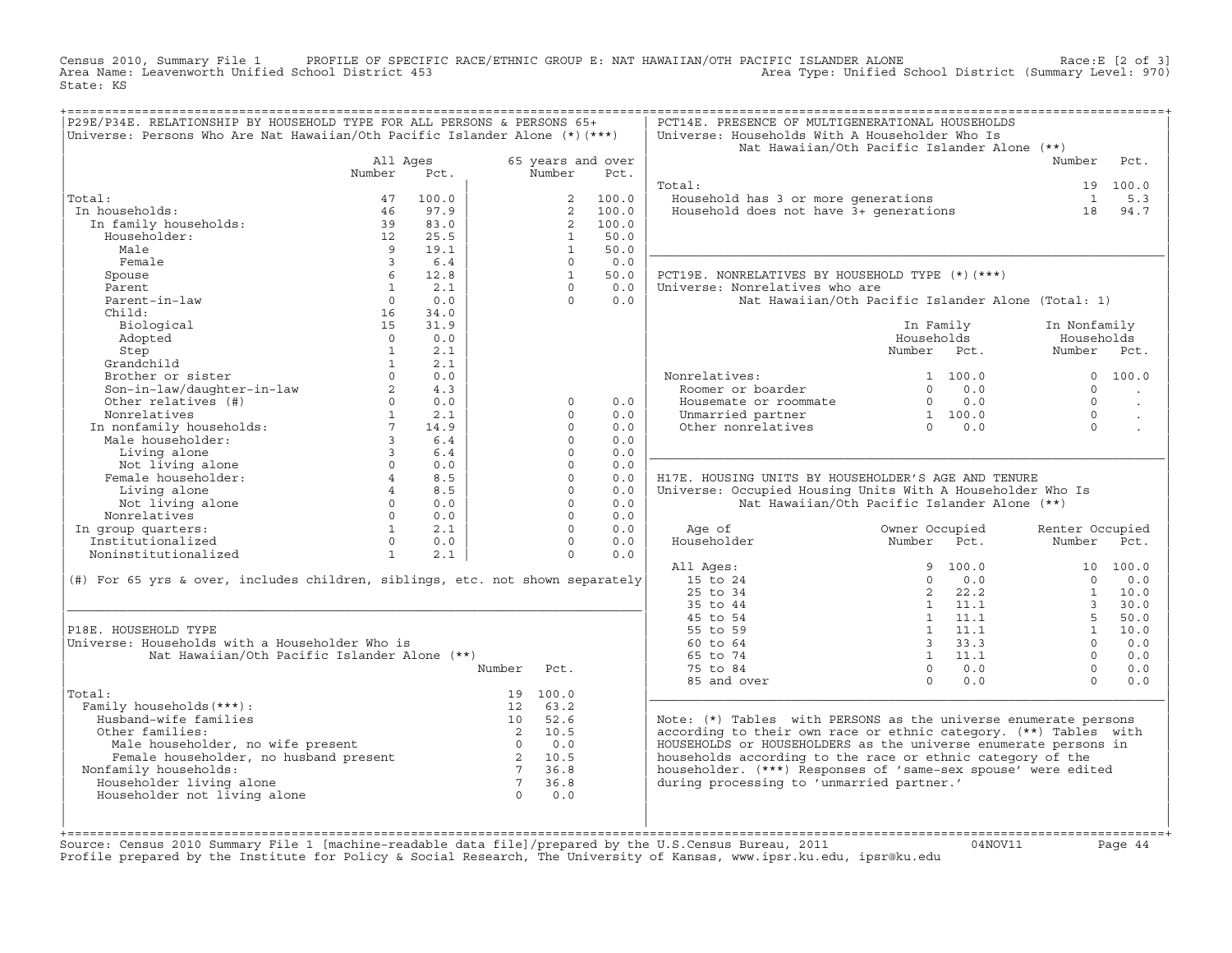Census 2010, Summary File 1 PROFILE OF SPECIFIC RACE/ETHNIC GROUP E: NAT HAWAIIAN/OTH PACIFIC ISLANDER ALONE Race:E [3 of 3]<br>Area Name: Leavenworth Unified School District 453 Area Type: Unified School District (Summary Level: 970) State: KS

+===================================================================================================================================================+|P28E/H16E. HOUSEHOLDS (OCCUPIED HOUSING UNITS) BY HOUSEHOLD SIZE BY TYPE AND BY TENURE | |Universe: Households (Occupied Housing Units) With A Householder Who Is Nat Hawaiian/Oth Pacific Islander Alone (\*\*)(\*\*\*) |

|                             | All<br>Households | Pct.  | Family<br>Households    | Pct.  | Nonfamily<br>Households | Pct.     | Owner<br>Occupied | Pct.  | Renter<br>Occupied | Pct.  |
|-----------------------------|-------------------|-------|-------------------------|-------|-------------------------|----------|-------------------|-------|--------------------|-------|
| household sizes:<br>All     | 19                | 100.0 | 12 <sup>°</sup>         | 100.0 |                         | 7, 100.0 | 9                 | 100.0 | 10                 | 100.0 |
| 1-person households         |                   | 36.8  | (Family always >1 pers) |       |                         | 100.0    |                   | 22.2  |                    | 50.0  |
| 2-person households         |                   | 10.5  |                         | 16.7  | $\Omega$                | 0.0      |                   | 22.2  |                    | 0.0   |
| 3-person households         |                   | 26.3  |                         | 41.7  | $\Omega$                | 0.0      |                   | 33.3  |                    | 20.0  |
| 4-person households         |                   | 21.1  |                         | 33.3  | $\Omega$                | 0.0      |                   | 11.1  |                    | 30.0  |
| 5-person households         |                   | 5.3   |                         | 8.3   | $\Omega$                | 0.0      |                   | 11.1  |                    | 0.0   |
| 6-person households         |                   | 0.0   |                         | 0.0   | $\Omega$                | 0.0      |                   | 0.0   |                    | 0.0   |
| 7-or-more person households | $\Omega$          | 0.0   |                         | 0.0   | 0                       | 0.0      |                   | 0.0   |                    | 0.0   |

|P16E/P17E/P36E/P37E/H11E/H12E. POPULATION IN HOUSEHOLDS AND AVERAGE HOUSEHOLD SIZE BY TYPE AND BY TENURE | Universe: Population in Households (Occupied Housing Units) With A Householder Who Is Nat Hawaiian/Oth Pacific Islander Alone (\*\*)

|                                | Total<br>Population | Pct.         | In<br>Families | Pct.                                                                                                                                                                                                                                                                                                                                                                                                                                                                                 | In.<br>Nonfamilies | Pct.     | In Owner<br>Occupied | Pct.          | In Renter<br>Occupied | Pct.                      |
|--------------------------------|---------------------|--------------|----------------|--------------------------------------------------------------------------------------------------------------------------------------------------------------------------------------------------------------------------------------------------------------------------------------------------------------------------------------------------------------------------------------------------------------------------------------------------------------------------------------|--------------------|----------|----------------------|---------------|-----------------------|---------------------------|
| Total population in households | 47                  | 100.0        | 38             | 80.9                                                                                                                                                                                                                                                                                                                                                                                                                                                                                 |                    | 14.9     | 24                   | 51.1          |                       | 23 48.9                   |
| Under 18 years                 |                     | 7 100.0      |                | 7 100.0                                                                                                                                                                                                                                                                                                                                                                                                                                                                              |                    |          |                      |               |                       |                           |
| 18 years and over              | 40                  | 100.0        | 31             | 77.5                                                                                                                                                                                                                                                                                                                                                                                                                                                                                 |                    |          |                      |               |                       |                           |
| Average Household Size         |                     | $2.47$ ----- | 3.17           | $------$                                                                                                                                                                                                                                                                                                                                                                                                                                                                             | 1.00               | $------$ | 2.67                 | $- - - - - -$ | 2.30                  | $\qquad \qquad - - - - -$ |
| Under 18 years                 | 0.37                | ______       | 0.58           | $------$                                                                                                                                                                                                                                                                                                                                                                                                                                                                             |                    |          |                      |               |                       |                           |
| 18 years and over              |                     | $2.11$ ----- | 2.58           | $\begin{tabular}{cccccc} \multicolumn{2}{c}{} & \multicolumn{2}{c}{} & \multicolumn{2}{c}{} & \multicolumn{2}{c}{} & \multicolumn{2}{c}{} & \multicolumn{2}{c}{} & \multicolumn{2}{c}{} & \multicolumn{2}{c}{} & \multicolumn{2}{c}{} & \multicolumn{2}{c}{} & \multicolumn{2}{c}{} & \multicolumn{2}{c}{} & \multicolumn{2}{c}{} & \multicolumn{2}{c}{} & \multicolumn{2}{c}{} & \multicolumn{2}{c}{} & \multicolumn{2}{c}{} & \multicolumn{2}{c}{} & \multicolumn{2}{c}{} & \mult$ |                    |          |                      | $- - - - -$   |                       | $- - - - -$               |
|                                |                     |              |                |                                                                                                                                                                                                                                                                                                                                                                                                                                                                                      |                    |          |                      |               |                       |                           |

Note: Family household numbers include nonrelatives living with families.

| | PCT20/PCT22E. GROUP OUARTERS POPULATION BY SEX BY AGE BY GROUP OUARTERS TYPE |Universe: Population in group quarters for persons who are Nat Hawaiian/Oth Pacific Islander Alone (\*) |

|                                               | $---$ All Ages $---$ |       |       | Pct. of<br>All |      | 18 Years and Over -------------<br>Pct. of<br>Total |          | Pct. of<br>Total |
|-----------------------------------------------|----------------------|-------|-------|----------------|------|-----------------------------------------------------|----------|------------------|
|                                               | Number               | Pct.  | Total | Ages           | Male | $18+$                                               | Female   | $18+$            |
| All types of group quarters:                  |                      | 100.0 |       | 100.0          |      | 100.0                                               | $\circ$  | 0.0              |
| Institutionalized population:                 |                      | 0.0   |       | 0.0            |      | 0.0                                                 | $\Omega$ | 0.0              |
| Correctional facilities for adults            |                      | 0.0   |       | 0.0            |      | 0.0                                                 | $\Omega$ | 0.0              |
| Juvenile facilities                           |                      | 0.0   |       | 0.0            |      | 0.0                                                 | $\circ$  | 0.0              |
| Nursing facilities/skilled-nursing facilities |                      | 0.0   |       | 0.0            |      | 0.0                                                 | $\circ$  | 0.0              |
| Other institutional facilities                |                      | 0.0   |       | 0.0            |      | 0.0                                                 | $\Omega$ | 0.0              |
| Noninstitutionalized population:              |                      | 100.0 |       | 100.0          |      | 100.0                                               |          | 0.0              |
| College/university student housing            |                      | 100.0 |       | 100.0          |      | 100.0                                               | 0        | 0.0              |
| Military quarters                             |                      | 0.0   |       | 0.0            |      | 0.0                                                 | $\Omega$ | 0.0              |
| Other noninstitutional facilities             |                      | 0.0   |       | 0.0            |      | 0.0                                                 | $\circ$  | 0.0              |

|\_\_\_\_\_\_\_\_\_\_\_\_\_\_\_\_\_\_\_\_\_\_\_\_\_\_\_\_\_\_\_\_\_\_\_\_\_\_\_\_\_\_\_\_\_\_\_\_\_\_\_\_\_\_\_\_\_\_\_\_\_\_\_\_\_\_\_\_\_\_\_\_\_\_\_\_\_\_\_\_\_\_\_\_\_\_\_\_\_\_\_\_\_\_\_\_\_\_\_\_\_\_\_\_\_\_\_\_\_\_\_\_\_\_\_\_\_\_\_\_\_\_\_\_\_\_\_\_\_\_\_\_\_\_\_\_\_\_\_\_\_\_\_\_\_\_\_|

| |

|Note: (\*) Tables with PERSONS as the universe enumerate persons according to their own race or ethnic category. (\*\*) Tables with HOUSEHOLDS | or HOUSEHOLDERS as the universe enumerate persons in households according to the race or ethnic category of the householder. | (\*\*\*) Same−sex couple households are included in the family households category if there is at least one additional person | | related to householder by birth or adoption. Same−sex couple households with no relatives of the householder present are tabulated | | in nonfamily households. Responses of 'same−sex spouse' were edited during processing to 'unmarried partner.' |

+===================================================================================================================================================+Source: Census 2010 Summary File 1 [machine−readable data file]/prepared by the U.S.Census Bureau, 2011 04NOV11 Page 45 Profile prepared by the Institute for Policy & Social Research, The University of Kansas, www.ipsr.ku.edu, ipsr@ku.edu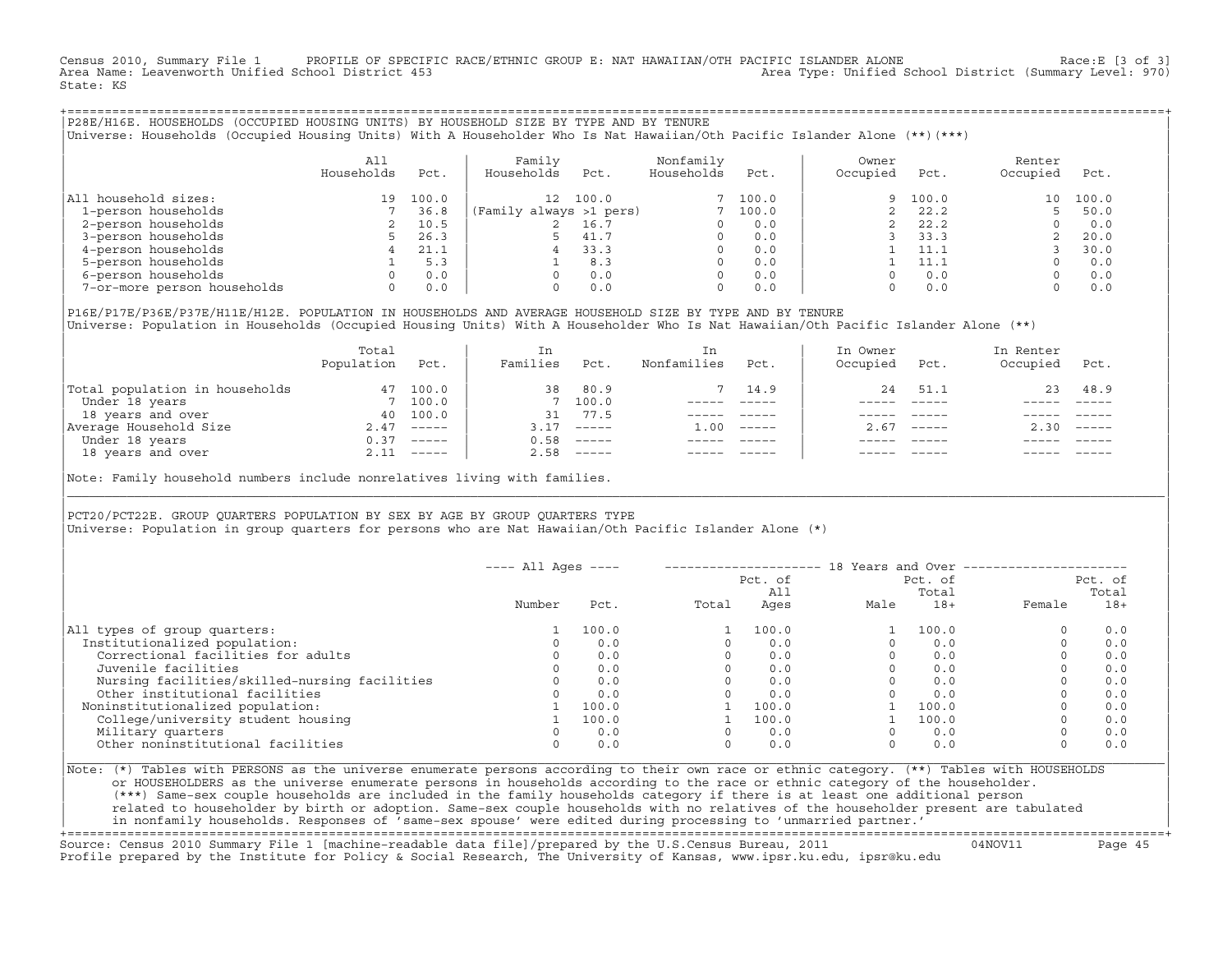Census 2010, Summary File 1 PROFILE OF SPECIFIC RACE/ETHNIC GROUP F: SOME OTHER RACE ALONE RACE OF SPECE:F [1 of 3]<br>Area Name: Leavenworth Unified School District 453 area Type: Unified School District (Summary Level: 970) Area Type: Unified School District (Summary Level: 970) State: KS

| P29/P29F. POPULATION SUMMARY BY RESIDENCE TYPE FOR DESIGNATED UNIVERSE                                                                                      |  |                                                                                                                                              |  | P38F/39F. FAMILY TYPE BY PRESENCE AND AGE OF OWN OR RELATED CHILDREN           |  |  |
|-------------------------------------------------------------------------------------------------------------------------------------------------------------|--|----------------------------------------------------------------------------------------------------------------------------------------------|--|--------------------------------------------------------------------------------|--|--|
| Universe: PERSONS Who Are Some Other Race Alone                                                                                                             |  |                                                                                                                                              |  | Universe: Families With A Householder Who Is                                   |  |  |
|                                                                                                                                                             |  |                                                                                                                                              |  | Some Other Race Alone (**) (***)                                               |  |  |
|                                                                                                                                                             |  |                                                                                                                                              |  |                                                                                |  |  |
| Population As % of Population of all Races<br>Total Persons: 396 1.5% of 26,901<br>In Households(*) 394 1.5% of 25,543<br>In Group Quarters 2 0.1% of 1,358 |  |                                                                                                                                              |  |                                                                                |  |  |
|                                                                                                                                                             |  |                                                                                                                                              |  | By Presence of: Own Children Related Children<br>Families Pct.   Families Pct. |  |  |
|                                                                                                                                                             |  |                                                                                                                                              |  |                                                                                |  |  |
|                                                                                                                                                             |  |                                                                                                                                              |  |                                                                                |  |  |
|                                                                                                                                                             |  |                                                                                                                                              |  |                                                                                |  |  |
|                                                                                                                                                             |  |                                                                                                                                              |  |                                                                                |  |  |
|                                                                                                                                                             |  |                                                                                                                                              |  |                                                                                |  |  |
|                                                                                                                                                             |  |                                                                                                                                              |  |                                                                                |  |  |
|                                                                                                                                                             |  |                                                                                                                                              |  |                                                                                |  |  |
|                                                                                                                                                             |  |                                                                                                                                              |  |                                                                                |  |  |
|                                                                                                                                                             |  |                                                                                                                                              |  |                                                                                |  |  |
|                                                                                                                                                             |  |                                                                                                                                              |  |                                                                                |  |  |
|                                                                                                                                                             |  |                                                                                                                                              |  |                                                                                |  |  |
|                                                                                                                                                             |  |                                                                                                                                              |  |                                                                                |  |  |
|                                                                                                                                                             |  |                                                                                                                                              |  |                                                                                |  |  |
|                                                                                                                                                             |  |                                                                                                                                              |  |                                                                                |  |  |
|                                                                                                                                                             |  |                                                                                                                                              |  |                                                                                |  |  |
|                                                                                                                                                             |  |                                                                                                                                              |  |                                                                                |  |  |
|                                                                                                                                                             |  |                                                                                                                                              |  |                                                                                |  |  |
|                                                                                                                                                             |  |                                                                                                                                              |  |                                                                                |  |  |
|                                                                                                                                                             |  |                                                                                                                                              |  |                                                                                |  |  |
|                                                                                                                                                             |  |                                                                                                                                              |  |                                                                                |  |  |
|                                                                                                                                                             |  |                                                                                                                                              |  |                                                                                |  |  |
|                                                                                                                                                             |  |                                                                                                                                              |  |                                                                                |  |  |
|                                                                                                                                                             |  |                                                                                                                                              |  |                                                                                |  |  |
|                                                                                                                                                             |  |                                                                                                                                              |  |                                                                                |  |  |
|                                                                                                                                                             |  |                                                                                                                                              |  |                                                                                |  |  |
|                                                                                                                                                             |  |                                                                                                                                              |  |                                                                                |  |  |
|                                                                                                                                                             |  |                                                                                                                                              |  |                                                                                |  |  |
|                                                                                                                                                             |  |                                                                                                                                              |  |                                                                                |  |  |
|                                                                                                                                                             |  |                                                                                                                                              |  |                                                                                |  |  |
|                                                                                                                                                             |  |                                                                                                                                              |  |                                                                                |  |  |
|                                                                                                                                                             |  |                                                                                                                                              |  |                                                                                |  |  |
|                                                                                                                                                             |  |                                                                                                                                              |  |                                                                                |  |  |
|                                                                                                                                                             |  |                                                                                                                                              |  |                                                                                |  |  |
|                                                                                                                                                             |  |                                                                                                                                              |  |                                                                                |  |  |
|                                                                                                                                                             |  |                                                                                                                                              |  |                                                                                |  |  |
|                                                                                                                                                             |  |                                                                                                                                              |  |                                                                                |  |  |
|                                                                                                                                                             |  |                                                                                                                                              |  |                                                                                |  |  |
|                                                                                                                                                             |  |                                                                                                                                              |  |                                                                                |  |  |
|                                                                                                                                                             |  |                                                                                                                                              |  |                                                                                |  |  |
|                                                                                                                                                             |  |                                                                                                                                              |  |                                                                                |  |  |
|                                                                                                                                                             |  |                                                                                                                                              |  |                                                                                |  |  |
|                                                                                                                                                             |  |                                                                                                                                              |  |                                                                                |  |  |
|                                                                                                                                                             |  |                                                                                                                                              |  |                                                                                |  |  |
|                                                                                                                                                             |  |                                                                                                                                              |  |                                                                                |  |  |
|                                                                                                                                                             |  |                                                                                                                                              |  |                                                                                |  |  |
|                                                                                                                                                             |  |                                                                                                                                              |  |                                                                                |  |  |
|                                                                                                                                                             |  |                                                                                                                                              |  |                                                                                |  |  |
|                                                                                                                                                             |  |                                                                                                                                              |  |                                                                                |  |  |
|                                                                                                                                                             |  |                                                                                                                                              |  |                                                                                |  |  |
|                                                                                                                                                             |  | 0 to 17<br>18 to 64<br>18 to 64<br>248 62.6<br>16 4.0<br>16 4.0<br>19 63.0<br>19 63.3<br>19 63.3<br>19 63.3<br>19 63.3<br>19 63.3<br>19 63.3 |  | Note: (*) Tables with PERSONS as the universe enumerate persons according      |  |  |
|                                                                                                                                                             |  |                                                                                                                                              |  | to their own race or ethnic category. (**) Tables with HOUSEHOLDS or           |  |  |
|                                                                                                                                                             |  |                                                                                                                                              |  | HOUSEHOLDERS as the universe enumerate persons in households according         |  |  |
|                                                                                                                                                             |  |                                                                                                                                              |  | to the race or ethnic category of the householder. (***) Responses of          |  |  |
|                                                                                                                                                             |  |                                                                                                                                              |  | 1 0 months of the monday was added during processing to (unmarried partner     |  |  |

|Median Age 26.6 24.5 29.8 | 'same−sex spouse' were edited during processing to 'unmarried partner.' | +===================================================================================================================================================+ Source: Census 2010 Summary File 1 [machine−readable data file]/prepared by the U.S.Census Bureau, 2011 04NOV11 Page 46 Profile prepared by the Institute for Policy & Social Research, The University of Kansas, www.ipsr.ku.edu, ipsr@ku.edu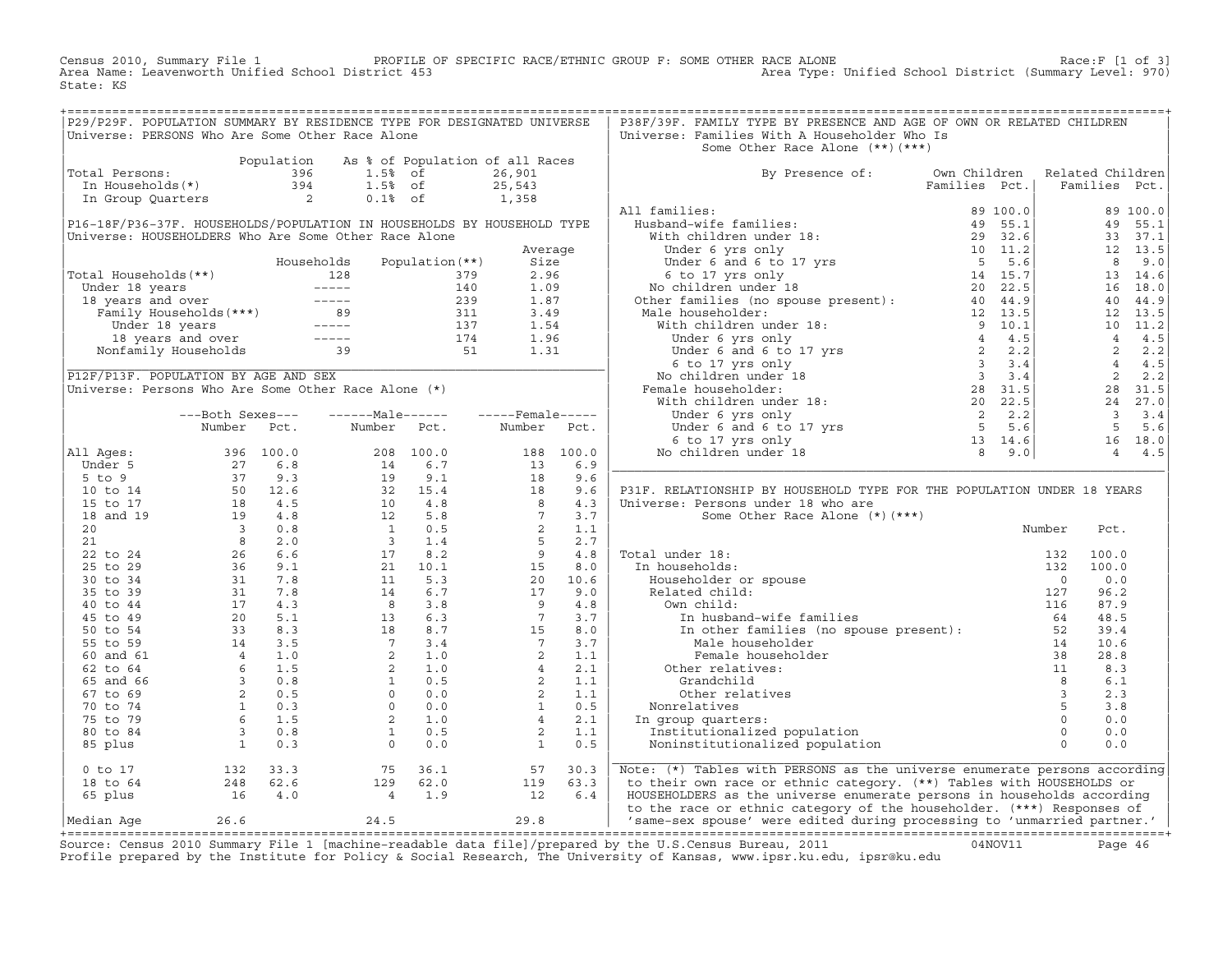Census 2010, Summary File 1 PROFILE OF SPECIFIC RACE/ETHNIC GROUP F: SOME OTHER RACE ALONE RACE OF SPECE:F [2 of 3]<br>Area Name: Leavenworth Unified School District 453 Area Type: Unified School District (Summary Level: 970) Area Type: Unified School District (Summary Level: 970) State: KS

| P29F/P34F. RELATIONSHIP BY HOUSEHOLD TYPE FOR ALL PERSONS & PERSONS 65+<br>Universe: Persons Who Are Some Other Race Alone (*) (***) |                            |             |        |                     |                   | PCT14F. PRESENCE OF MULTIGENERATIONAL HOUSEHOLDS<br>Universe: Households With A Householder Who Is<br>Some Other Race Alone (**) |                                   |                         |           |
|--------------------------------------------------------------------------------------------------------------------------------------|----------------------------|-------------|--------|---------------------|-------------------|----------------------------------------------------------------------------------------------------------------------------------|-----------------------------------|-------------------------|-----------|
|                                                                                                                                      | All Ages                   |             |        |                     | 65 years and over |                                                                                                                                  |                                   | Number                  | Pct.      |
|                                                                                                                                      | Number                     | Pct.        |        | Number              | Pct.              |                                                                                                                                  |                                   |                         | 128 100.0 |
| Total:                                                                                                                               | 396                        | 100.0       |        | 16                  | 100.0             | Total:<br>Household has 3 or more generations                                                                                    |                                   | 10                      | 7.8       |
| In households:                                                                                                                       | 394                        | 99.5        |        | 16                  | 100.0             | Household has 3 or more generations<br>Household does not have 3+ generations                                                    |                                   | 118                     | 92.2      |
| In family households:                                                                                                                | 342                        | 86.4        |        | 14                  | 87.5              |                                                                                                                                  |                                   |                         |           |
| Householder:                                                                                                                         | 89                         | 22.5        |        | $\overline{3}$      | 18.8              |                                                                                                                                  |                                   |                         |           |
| Male                                                                                                                                 | 55                         | 13.9        |        | $\overline{2}$      | 12.5              |                                                                                                                                  |                                   |                         |           |
|                                                                                                                                      |                            |             |        |                     | 6.3               |                                                                                                                                  |                                   |                         |           |
| Female                                                                                                                               | 34                         | 8.6<br>15.7 |        | 1<br>$\overline{4}$ | 25.0              |                                                                                                                                  |                                   |                         |           |
| Spouse                                                                                                                               | 62                         |             |        |                     |                   | PCT19F. NONRELATIVES BY HOUSEHOLD TYPE (*) (***)                                                                                 |                                   |                         |           |
| Parent                                                                                                                               | $5^{\circ}$                | 1.3         |        | $\overline{2}$      | 12.5              | Universe: Nonrelatives who are                                                                                                   |                                   |                         |           |
| Parent-in-law                                                                                                                        | $\overline{1}$             | 0.3         |        | $\Omega$            | 0.0               |                                                                                                                                  | Some Other Race Alone (Total: 36) |                         |           |
| Child:                                                                                                                               | 142                        | 35.9        |        |                     |                   |                                                                                                                                  |                                   |                         |           |
| Biological                                                                                                                           | 133                        | 33.6        |        |                     |                   |                                                                                                                                  | In Family                         | In Nonfamily            |           |
| Adopted                                                                                                                              | $\overline{\phantom{0}}^2$ | 0.5         |        |                     |                   |                                                                                                                                  | Households                        | Households              |           |
| Step                                                                                                                                 | $7\overline{ }$            | 1.8         |        |                     |                   |                                                                                                                                  | Number Pct.                       | Number Pct.             |           |
| Grandchild                                                                                                                           | 9                          | 2.3         |        |                     |                   |                                                                                                                                  |                                   |                         |           |
| Brother or sister                                                                                                                    | $6^{\circ}$                | 1.5         |        |                     |                   | Nonrelatives:                                                                                                                    | 23 100.0                          |                         | 13 100.0  |
| Son-in-law/daughter-in-law                                                                                                           | $\overline{a}$             | 0.5         |        |                     |                   | Roomer or boarder                                                                                                                | 2<br>8.7                          | $\Omega$                | 0.0       |
| Other relatives (#)                                                                                                                  | $3^{\circ}$                | 0.8         |        | $\circ$             | 0.0               | Housemate or roommate                                                                                                            | $1 \quad 4.3$                     | 5                       | 38.5      |
| Nonrelatives                                                                                                                         | 23                         | 5.8         |        | $\overline{a}$      | 31.3              | Unmarried partner                                                                                                                | 9 39.1                            | $6^{\circ}$             | 46.2      |
|                                                                                                                                      | 52                         | 13.1        |        | $\overline{2}$      | 12.5              | Other nonrelatives                                                                                                               | 11 47.8                           | $\overline{2}$          | 15.4      |
|                                                                                                                                      | 28                         | 7.1         |        | $\mathbf{1}$        | 6.3               |                                                                                                                                  |                                   |                         |           |
| Numeratives<br>In nonfamily households:<br>Male householder:<br>Living alone<br>Not living alone                                     | 20                         | 5.1         |        | $\overline{1}$      | 6.3               |                                                                                                                                  |                                   |                         |           |
|                                                                                                                                      | 8                          | 2.0         |        | $\Omega$            | 0.0               |                                                                                                                                  |                                   |                         |           |
| Female householder:                                                                                                                  | 11                         | 2.8         |        | $\mathbf{1}$        | 6.3               | H17F. HOUSING UNITS BY HOUSEHOLDER'S AGE AND TENURE                                                                              |                                   |                         |           |
| Living alone                                                                                                                         | 8 <sup>1</sup>             | 2.0         |        | $\mathbf{1}$        | 6.3               | Universe: Occupied Housing Units With A Householder Who Is                                                                       |                                   |                         |           |
| Not living alone                                                                                                                     | $\overline{\mathbf{3}}$    | 0.8         |        | $\Omega$            | 0.0               | Some Other Race Alone (**)                                                                                                       |                                   |                         |           |
| Nonrelatives                                                                                                                         | 13                         | 3.3         |        | $\Omega$            | 0.0               |                                                                                                                                  |                                   |                         |           |
| In group quarters:                                                                                                                   | $\overline{2}$             | 0.5         |        | $\Omega$            | 0.0               | Age of                                                                                                                           | Owner Occupied                    | Renter Occupied         |           |
| Institutionalized                                                                                                                    | $\overline{0}$             | 0.0         |        | $\Omega$            | 0.0               | Householder                                                                                                                      | Number<br>Pct.                    | Number                  | Pct.      |
| Noninstitutionalized                                                                                                                 | $\overline{2}$             | 0.5         |        | $\Omega$            | 0.0               |                                                                                                                                  |                                   |                         |           |
|                                                                                                                                      |                            |             |        |                     |                   | All Ages:                                                                                                                        | 43 100.0                          |                         | 85 100.0  |
| (#) For 65 yrs & over, includes children, siblings, etc. not shown separately                                                        |                            |             |        |                     |                   | 15 to 24                                                                                                                         | 2<br>4.7                          | 14                      | 16.5      |
|                                                                                                                                      |                            |             |        |                     |                   | $25$ to $34$                                                                                                                     | $7\overline{ }$<br>16.3           | 25                      | 29.4      |
|                                                                                                                                      |                            |             |        |                     |                   | 35 to 44                                                                                                                         | $7\overline{ }$<br>16.3           | 23                      | 27.1      |
|                                                                                                                                      |                            |             |        |                     |                   | 45 to 54                                                                                                                         | 34.9<br>15                        | 16                      | 18.8      |
| P18F. HOUSEHOLD TYPE                                                                                                                 |                            |             |        |                     |                   | 55 to 59                                                                                                                         | 9.3<br>$4\overline{4}$            | $\overline{3}$          | 3.5       |
| Universe: Households with a Householder Who is                                                                                       |                            |             |        |                     |                   | 60 to 64                                                                                                                         | $\overline{4}$<br>9.3             | $\overline{\mathbf{3}}$ | 3.5       |
| Some Other Race Alone (**)                                                                                                           |                            |             |        |                     |                   | 65 to 74                                                                                                                         | $\overline{\mathbf{3}}$<br>7.0    | $\Omega$                | 0.0       |
|                                                                                                                                      |                            |             | Number | Pct.                |                   | 75 to 84                                                                                                                         | 1<br>2.3                          | $\mathbf{1}$            | 1.2       |
|                                                                                                                                      |                            |             |        |                     |                   | 85 and over                                                                                                                      | $\cap$<br>0.0                     | $\cap$                  | 0.0       |
| Total:                                                                                                                               |                            |             |        | 128 100.0           |                   |                                                                                                                                  |                                   |                         |           |
| Family households (***) :                                                                                                            |                            |             | 89     | 69.5                |                   |                                                                                                                                  |                                   |                         |           |
| Husband-wife families                                                                                                                |                            |             | 49     | 38.3                |                   | Note: (*) Tables with PERSONS as the universe enumerate persons                                                                  |                                   |                         |           |
| Other families:                                                                                                                      |                            |             | 40     | 31.3                |                   | according to their own race or ethnic category. (**) Tables with                                                                 |                                   |                         |           |
| Male householder, no wife present                                                                                                    |                            |             | 12     | 9.4                 |                   | HOUSEHOLDS or HOUSEHOLDERS as the universe enumerate persons in                                                                  |                                   |                         |           |
| Male householder, no husband present<br>Female householder, no husband present                                                       |                            |             | 28     | 21.9                |                   | households according to the race or ethnic category of the                                                                       |                                   |                         |           |
| Nonfamily households:                                                                                                                |                            |             | 39     | 30.5                |                   | householder. (***) Responses of 'same-sex spouse' were edited                                                                    |                                   |                         |           |
| Householder living alone                                                                                                             |                            |             | 28     | 21.9                |                   | during processing to 'unmarried partner.'                                                                                        |                                   |                         |           |
| Householder not living alone                                                                                                         |                            |             |        | 11 8.6              |                   |                                                                                                                                  |                                   |                         |           |
|                                                                                                                                      |                            |             |        |                     |                   |                                                                                                                                  |                                   |                         |           |
|                                                                                                                                      |                            |             |        |                     |                   |                                                                                                                                  |                                   |                         |           |
|                                                                                                                                      |                            |             |        |                     |                   |                                                                                                                                  |                                   |                         |           |

+===================================================================================================================================================+Source: Census 2010 Summary File 1 [machine−readable data file]/prepared by the U.S.Census Bureau, 2011 04NOV11 Page 47 Profile prepared by the Institute for Policy & Social Research, The University of Kansas, www.ipsr.ku.edu, ipsr@ku.edu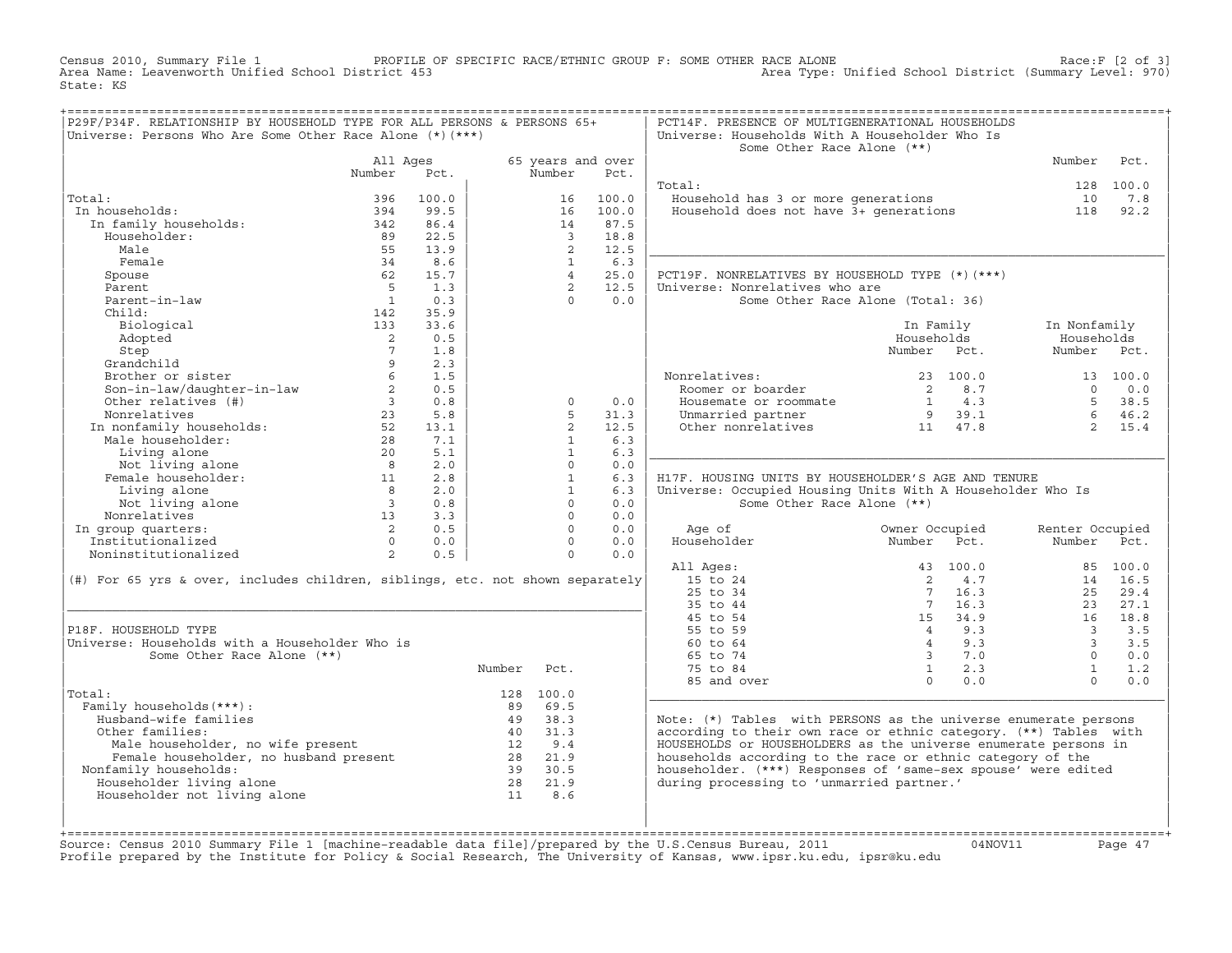Census 2010, Summary File 1 PROFILE OF SPECIFIC RACE/ETHNIC GROUP F: SOME OTHER RACE ALONE Race:F [3 of 3]<br>Area Name: Leavenworth Unified School District 453 area Nove: Unified School District (Summary Level: 970) Area Type: Unified School District (Summary Level: 970) State: KS

+===================================================================================================================================================+|P28F/H16F. HOUSEHOLDS (OCCUPIED HOUSING UNITS) BY HOUSEHOLD SIZE BY TYPE AND BY TENURE | |Universe: Households (Occupied Housing Units) With A Householder Who Is Some Other Race Alone (\*\*)(\*\*\*) |

|                             | All<br>Households | Pct.  | Family<br>Households    | Pct.  | Nonfamily<br>Households | Pct.  | Owner<br>Occupied | Pct.  | Renter<br>Occupied | Pct.  |  |
|-----------------------------|-------------------|-------|-------------------------|-------|-------------------------|-------|-------------------|-------|--------------------|-------|--|
| household sizes:<br>All     | 128               | 100.0 | 89                      | 100.0 | 39                      | 100.0 | 43                | 100.0 | 85                 | 100.0 |  |
| 1-person households         | 28                | 21.9  | (Family always >1 pers) |       | 28                      | 71.8  | Q                 | 20.9  | 19                 | 22.4  |  |
| 2-person households         | 30                | 23.4  | $20^{\circ}$            | 22.5  | 10                      | 25.6  | 12                | 27.9  | 18                 | 21.2  |  |
| 3-person households         | 25                | 19.5  | 24                      | 27.0  |                         | 2.6   |                   | 9.3   |                    | 24.7  |  |
| 4-person households         | 22                | 17.2  | 22                      | 24.7  | $\Omega$                | 0.0   | 8                 | 18.6  | 14                 | 16.5  |  |
| 5-person households         |                   |       | 15                      | 16.9  | $\Omega$                | 0.0   |                   | 11.6  | 1 ດ                | 11.8  |  |
| 6-person households         | 4                 | 3.1   |                         | 4.5   | $\Omega$                | 0.0   |                   | 4.7   |                    | 2.4   |  |
| 7-or-more person households | 4                 | 3.1   |                         | 4.5   | $\Omega$                | 0.0   |                   | 7.0   |                    | 1.2   |  |

|P16F/P17F/P36F/P37F/H11F/H12F. POPULATION IN HOUSEHOLDS AND AVERAGE HOUSEHOLD SIZE BY TYPE AND BY TENURE | Universe: Population in Households (Occupied Housing Units) With A Householder Who Is Some Other Race Alone (\*\*)

| Population | Pct.     | In<br>Families                                                                                                                                                                                                                                                                                                                                                                                                                                                                                         | Pct.     | In.<br>Nonfamilies | Pct.     | In Owner<br>Occupied | Pct.        | In Renter<br>Occupied | Pct.                      |
|------------|----------|--------------------------------------------------------------------------------------------------------------------------------------------------------------------------------------------------------------------------------------------------------------------------------------------------------------------------------------------------------------------------------------------------------------------------------------------------------------------------------------------------------|----------|--------------------|----------|----------------------|-------------|-----------------------|---------------------------|
| 379        | 100.0    | 311                                                                                                                                                                                                                                                                                                                                                                                                                                                                                                    | 82.1     | 51                 | 13.5     | 136                  | 35.9        | 243                   | 64.1                      |
| 140        | 100.0    | 137                                                                                                                                                                                                                                                                                                                                                                                                                                                                                                    | 97.9     |                    |          |                      |             |                       |                           |
| 239        | 100.0    | 174                                                                                                                                                                                                                                                                                                                                                                                                                                                                                                    | 72.8     |                    |          |                      |             |                       |                           |
|            |          | 3.49                                                                                                                                                                                                                                                                                                                                                                                                                                                                                                   | $------$ | 1.31               | $------$ |                      |             | 2.86                  | $\qquad \qquad - - - - -$ |
| 1.09       | $------$ | 1.54                                                                                                                                                                                                                                                                                                                                                                                                                                                                                                   | $------$ |                    |          |                      |             |                       |                           |
| 1.87       |          | 1.96                                                                                                                                                                                                                                                                                                                                                                                                                                                                                                   |          |                    |          |                      | $- - - - -$ |                       | $- - - - -$               |
|            |          | $2.96$ -----<br>$\begin{array}{cccccccccc} \multicolumn{2}{c}{} & \multicolumn{2}{c}{} & \multicolumn{2}{c}{} & \multicolumn{2}{c}{} & \multicolumn{2}{c}{} & \multicolumn{2}{c}{} & \multicolumn{2}{c}{} & \multicolumn{2}{c}{} & \multicolumn{2}{c}{} & \multicolumn{2}{c}{} & \multicolumn{2}{c}{} & \multicolumn{2}{c}{} & \multicolumn{2}{c}{} & \multicolumn{2}{c}{} & \multicolumn{2}{c}{} & \multicolumn{2}{c}{} & \multicolumn{2}{c}{} & \multicolumn{2}{c}{} & \multicolumn{2}{c}{} & \mult$ |          |                    |          |                      |             | $3.16$ $---$          |                           |

Note: Family household numbers include nonrelatives living with families.

| | PCT20/PCT22F. GROUP OUARTERS POPULATION BY SEX BY AGE BY GROUP OUARTERS TYPE Universe: Population in group quarters for persons who are Some Other Race Alone (\*)

|                                               | $---$ All Ages $---$ |       |       |                |      | 18 Years and Over ------------- |        |                  |
|-----------------------------------------------|----------------------|-------|-------|----------------|------|---------------------------------|--------|------------------|
|                                               |                      |       |       | Pct. of<br>All |      | Pct. of<br>Total                |        | Pct. of<br>Total |
|                                               | Number               | Pct.  | Total | Ages           | Male | $18+$                           | Female | $18+$            |
| All types of group quarters:                  | 2                    | 100.0 |       | 100.0          |      | 100.0                           |        | 0.0              |
| Institutionalized population:                 |                      | 0.0   |       | 0.0            |      | 0.0                             |        | 0.0              |
| Correctional facilities for adults            |                      | 0.0   |       | 0.0            |      | 0.0                             |        | 0.0              |
| Juvenile facilities                           |                      | 0.0   |       | 0.0            |      | 0.0                             |        | 0.0              |
| Nursing facilities/skilled-nursing facilities |                      | 0.0   |       | 0.0            |      | 0.0                             |        | 0.0              |
| Other institutional facilities                |                      | 0.0   |       | 0.0            |      | 0.0                             |        | 0.0              |
| Noninstitutionalized population:              |                      | 100.0 |       | 100.0          |      | 100.0                           |        | 0.0              |
| College/university student housing            |                      | 50.0  |       | 50.0           |      | 50.0                            |        | 0.0              |
| Military quarters                             |                      | 0.0   |       | 0.0            |      | 0.0                             |        | 0.0              |
| Other noninstitutional facilities             |                      | 50.0  |       | 50.0           |      | 50.0                            |        | 0.0              |
|                                               |                      |       |       |                |      |                                 |        |                  |

|\_\_\_\_\_\_\_\_\_\_\_\_\_\_\_\_\_\_\_\_\_\_\_\_\_\_\_\_\_\_\_\_\_\_\_\_\_\_\_\_\_\_\_\_\_\_\_\_\_\_\_\_\_\_\_\_\_\_\_\_\_\_\_\_\_\_\_\_\_\_\_\_\_\_\_\_\_\_\_\_\_\_\_\_\_\_\_\_\_\_\_\_\_\_\_\_\_\_\_\_\_\_\_\_\_\_\_\_\_\_\_\_\_\_\_\_\_\_\_\_\_\_\_\_\_\_\_\_\_\_\_\_\_\_\_\_\_\_\_\_\_\_\_\_\_\_\_|

| |

|Note: (\*) Tables with PERSONS as the universe enumerate persons according to their own race or ethnic category. (\*\*) Tables with HOUSEHOLDS | or HOUSEHOLDERS as the universe enumerate persons in households according to the race or ethnic category of the householder. | (\*\*\*) Same−sex couple households are included in the family households category if there is at least one additional person | | related to householder by birth or adoption. Same−sex couple households with no relatives of the householder present are tabulated | | in nonfamily households. Responses of 'same−sex spouse' were edited during processing to 'unmarried partner.' |

+===================================================================================================================================================+ Source: Census 2010 Summary File 1 [machine−readable data file]/prepared by the U.S.Census Bureau, 2011 04NOV11 Page 48 Profile prepared by the Institute for Policy & Social Research, The University of Kansas, www.ipsr.ku.edu, ipsr@ku.edu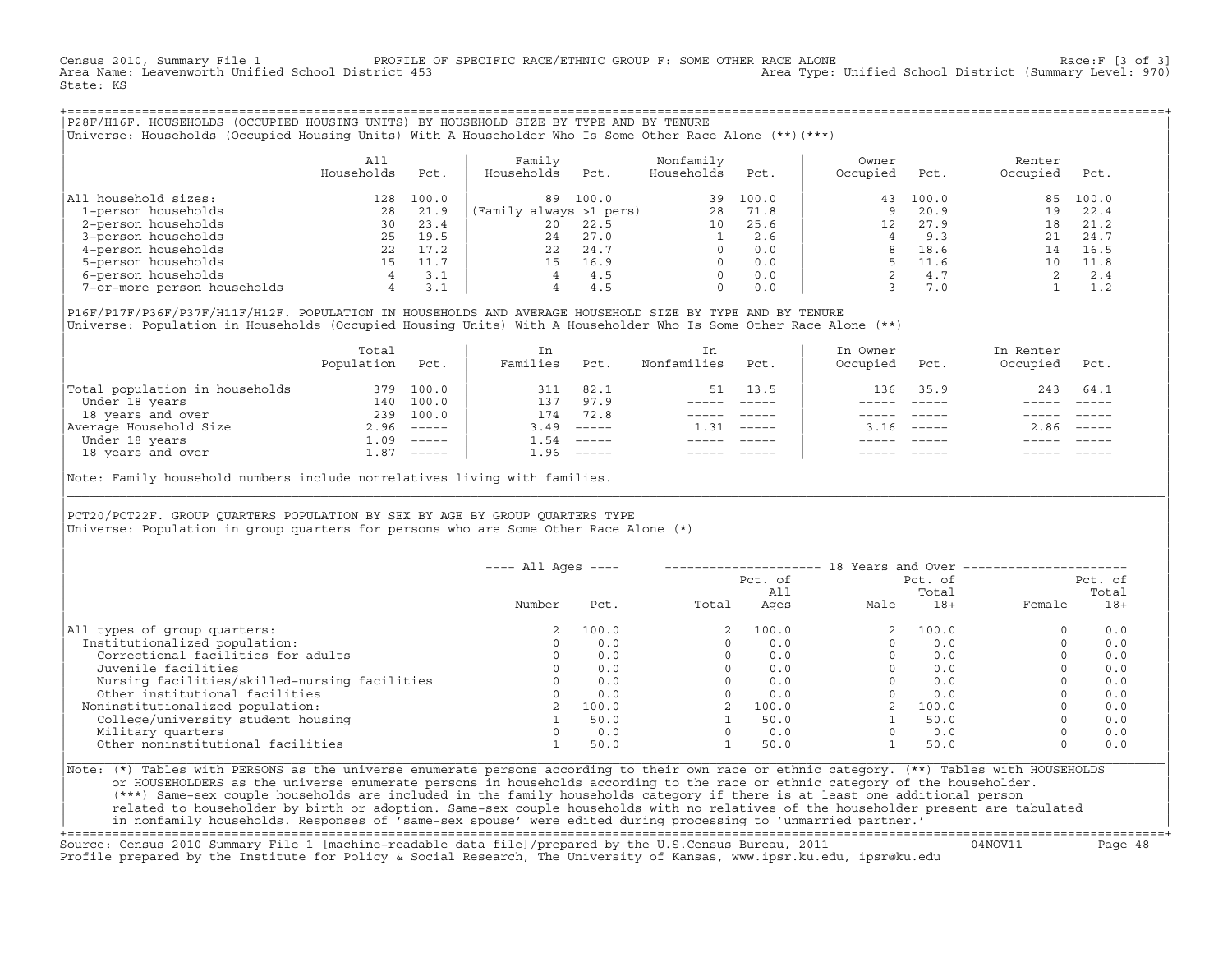Census 2010, Summary File 1 PROFILE OF SPECIFIC RACE/ETHNIC GROUP G: TWO OR MORE RACES Race:G [1 of 3]<br>Area Name: Leavenworth Unified School District 453 Area Type: Unified School District (Summary Level: 970) Area Type: Unified School District (Summary Level: 970) State: KS

+===================================================================================================================================================+

| P29/P29G. POPULATION SUMMARY BY RESIDENCE TYPE FOR DESIGNATED UNIVERSE |                                                                  |            |                                                                                                                                         |                                 |                         |           | P38G/39G. FAMILY TYPE BY PRESENCE AND AGE OF OWN OR RELATED CHILDREN                                                                                                                                                                               |               |                  |                         |           |
|------------------------------------------------------------------------|------------------------------------------------------------------|------------|-----------------------------------------------------------------------------------------------------------------------------------------|---------------------------------|-------------------------|-----------|----------------------------------------------------------------------------------------------------------------------------------------------------------------------------------------------------------------------------------------------------|---------------|------------------|-------------------------|-----------|
| Universe: PERSONS Who Are Two or More Races                            |                                                                  |            |                                                                                                                                         |                                 |                         |           | Universe: Families With A Householder Who Is                                                                                                                                                                                                       |               |                  |                         |           |
|                                                                        |                                                                  |            |                                                                                                                                         |                                 |                         |           | Two or More Races $(**)$ $(***)$                                                                                                                                                                                                                   |               |                  |                         |           |
|                                                                        |                                                                  | Population |                                                                                                                                         | As % of Population of all Races |                         |           |                                                                                                                                                                                                                                                    |               |                  |                         |           |
| Total Persons:                                                         |                                                                  | 1,146      | $4.3%$ of                                                                                                                               |                                 | 26,901                  |           | By Presence of:                                                                                                                                                                                                                                    | Own Children  | Related Children |                         |           |
| In Households(*)                                                       |                                                                  | 1,143      | $4.5%$ of                                                                                                                               |                                 | 25,543                  |           |                                                                                                                                                                                                                                                    | Families Pct. |                  | Families Pct.           |           |
| In Group Quarters                                                      |                                                                  |            | $\overline{3}$<br>$0.2%$ of                                                                                                             |                                 | 1,358                   |           |                                                                                                                                                                                                                                                    |               |                  |                         |           |
|                                                                        |                                                                  |            |                                                                                                                                         |                                 |                         |           | All families:                                                                                                                                                                                                                                      |               |                  |                         | 145 100.0 |
| P16-18G/P36-37G. HOUSEHOLDS/POPULATION IN HOUSEHOLDS BY HOUSEHOLD TYPE |                                                                  |            |                                                                                                                                         |                                 |                         |           |                                                                                                                                                                                                                                                    |               |                  |                         | 82 56.6   |
| Universe: HOUSEHOLDERS Who Are Two or More Races                       |                                                                  |            |                                                                                                                                         |                                 |                         |           |                                                                                                                                                                                                                                                    |               |                  |                         | 49 33.8   |
|                                                                        |                                                                  |            |                                                                                                                                         |                                 | Average                 |           |                                                                                                                                                                                                                                                    |               |                  |                         | 17 11.7   |
|                                                                        |                                                                  |            | Households                                                                                                                              | Population $(**)$               | Size                    |           |                                                                                                                                                                                                                                                    |               |                  | $\overline{7}$          | 4.8       |
| Total Households (**)                                                  |                                                                  |            | 242                                                                                                                                     | 623                             | 2.57                    |           |                                                                                                                                                                                                                                                    |               |                  | 25                      | 17.2      |
|                                                                        |                                                                  |            |                                                                                                                                         | 203                             | 0.84                    |           |                                                                                                                                                                                                                                                    |               |                  | 33                      | 22.8      |
|                                                                        |                                                                  |            | Under 18 years<br>18 years and over<br>Tamily Households (***)<br>Tamily Households (***)<br>145<br>Under 18 years<br>18 years and over | 420                             | 1.74                    |           |                                                                                                                                                                                                                                                    |               |                  |                         | 63 43.4   |
|                                                                        |                                                                  |            |                                                                                                                                         | 487                             | 3.36                    |           |                                                                                                                                                                                                                                                    |               |                  | 13                      | 9.0       |
|                                                                        |                                                                  |            |                                                                                                                                         | 203                             | 1.40                    |           |                                                                                                                                                                                                                                                    |               |                  | 9                       | 6.2       |
|                                                                        |                                                                  |            |                                                                                                                                         | 284                             | 1.96                    |           |                                                                                                                                                                                                                                                    |               |                  | $\overline{0}$          | 0.0       |
|                                                                        | Nonfamily Households                                             |            | 97                                                                                                                                      | $\frac{1}{112}$                 | 1.15                    |           |                                                                                                                                                                                                                                                    |               |                  | $\overline{\mathbf{3}}$ | 2.1       |
|                                                                        |                                                                  |            |                                                                                                                                         |                                 |                         |           |                                                                                                                                                                                                                                                    |               |                  | $6\overline{6}$         | $4.1$     |
| P12G/P13G. POPULATION BY AGE AND SEX                                   |                                                                  |            |                                                                                                                                         |                                 |                         |           |                                                                                                                                                                                                                                                    |               |                  | $\overline{4}$          | 2.8       |
| Universe: Persons Who Are Two or More Races (*)                        |                                                                  |            |                                                                                                                                         |                                 |                         |           |                                                                                                                                                                                                                                                    |               |                  |                         | 50 34.5   |
|                                                                        |                                                                  |            |                                                                                                                                         |                                 |                         |           |                                                                                                                                                                                                                                                    |               |                  |                         | 44 30.3   |
|                                                                        | ---Both Sexes---                                                 |            | ------Male------                                                                                                                        |                                 | -----Female-----        |           |                                                                                                                                                                                                                                                    |               |                  |                         | 16 11.0   |
|                                                                        | Number                                                           | Pct.       | Number Pct.                                                                                                                             |                                 | Number Pct.             |           |                                                                                                                                                                                                                                                    |               |                  | 9                       | 6.2       |
|                                                                        |                                                                  |            |                                                                                                                                         |                                 |                         |           |                                                                                                                                                                                                                                                    |               |                  |                         | 19 13.1   |
| All Aqes:                                                              | 1,146 100.0                                                      |            |                                                                                                                                         | 588 100.0                       |                         | 558 100.0 |                                                                                                                                                                                                                                                    |               |                  | 6                       | 4.1       |
| Under 5                                                                | 247                                                              | 21.6       | 142                                                                                                                                     | 24.1                            | 105                     | 18.8      | raminies:<br>Hispand-wife families:<br>With children under 18:<br>With children under 18:<br>Under 6 yrs only<br>Under 6 and 6 to 17 yrs<br>Under 6 and 6 to 17 yrs<br>Continen under 18<br>25 17.2<br>No children under 18:<br>With children unde |               |                  |                         |           |
| $5$ to $9$                                                             | 185                                                              | 16.1       | 95                                                                                                                                      | 16.2                            | 90                      | 16.1      |                                                                                                                                                                                                                                                    |               |                  |                         |           |
| 10 to 14                                                               | $\frac{105}{154}$                                                | 13.4       | 78                                                                                                                                      | 13.3                            | 76                      | 13.6      | P31G. RELATIONSHIP BY HOUSEHOLD TYPE FOR THE POPULATION UNDER 18 YEARS                                                                                                                                                                             |               |                  |                         |           |
| 15 to 17                                                               | 90                                                               | 7.9        | $\begin{array}{c} 78 \\ 44 \\ 20 \end{array}$                                                                                           | 7.5                             | 46                      | 8.2       | Universe: Persons under 18 who are                                                                                                                                                                                                                 |               |                  |                         |           |
| 18 and 19                                                              | 40                                                               | 3.5        |                                                                                                                                         | 3.4                             | 20                      | 3.6       | Two or More Races $(*)$ $(***)$                                                                                                                                                                                                                    |               |                  |                         |           |
| 20                                                                     | 16                                                               | 1.4        | $\overline{7}$                                                                                                                          | 1.2                             | $\overline{9}$          | 1.6       |                                                                                                                                                                                                                                                    |               | Number           | Pct.                    |           |
| 21                                                                     | 19                                                               | 1.7        | 10                                                                                                                                      | 1.7                             | 9                       | 1.6       |                                                                                                                                                                                                                                                    |               |                  |                         |           |
| 22 to 24                                                               | 45                                                               | 3.9        | 18                                                                                                                                      | 3.1                             | 27                      | 4.8       | Total under 18:                                                                                                                                                                                                                                    |               | 676              | 100.0                   |           |
| 25 to 29                                                               | 52                                                               | 4.5        | 24                                                                                                                                      | 4.1                             | 28                      | 5.0       | In households:                                                                                                                                                                                                                                     |               | 676              | 100.0                   |           |
| 30 to 34                                                               | 69                                                               | 6.0        | 34                                                                                                                                      | 5.8                             | 35                      | 6.3       | Householder or spouse                                                                                                                                                                                                                              |               | $\overline{0}$   | 0.0                     |           |
| 35 to 39                                                               | 47                                                               | 4.1        | 21                                                                                                                                      | 3.6                             | 26                      | 4.7       | Related child:                                                                                                                                                                                                                                     |               | 671              | 99.3                    |           |
| 40 to 44                                                               | 33                                                               | 2.9        | 18                                                                                                                                      | 3.1                             | 15                      | 2.7       | Own child:                                                                                                                                                                                                                                         |               | 586              | 86.7                    |           |
| 45 to 49                                                               | 31                                                               | 2.7        | 15                                                                                                                                      | 2.6                             | 16                      | 2.9       | In husband-wife families                                                                                                                                                                                                                           |               | 297              | 43.9                    |           |
| 50 to 54                                                               |                                                                  | $36$ $3.1$ | 19                                                                                                                                      | 3.2                             | 17                      | 3.0       | In other families (no spouse present):                                                                                                                                                                                                             |               | 289              | 42.8                    |           |
| 55 to 59                                                               | 24                                                               | 2.1        | 11                                                                                                                                      | 1.9                             | 13                      | 2.3       | Male householder                                                                                                                                                                                                                                   |               | 54               | 8.0                     |           |
| 60 and 61                                                              | 11                                                               | 1.0        | 8                                                                                                                                       | 1.4                             | $\overline{\mathbf{3}}$ | 0.5       | Female householder                                                                                                                                                                                                                                 |               | 235              | 34.8                    |           |
| 62 to 64                                                               | 10                                                               | 0.9        | $\overline{3}$                                                                                                                          | 0.5                             | $7^{\circ}$             | 1.3       | Other relatives:                                                                                                                                                                                                                                   |               | 85               | 12.6                    |           |
| 65 and 66                                                              |                                                                  | 0.7        | 6                                                                                                                                       | 1.0                             | 2                       | 0.4       | Grandchild                                                                                                                                                                                                                                         |               | 70               | 10.4                    |           |
| 67 to 69                                                               |                                                                  | 0.2        | $\circ$                                                                                                                                 | 0.0                             | 2                       | 0.4       | Other relatives                                                                                                                                                                                                                                    |               | 15               | 2.2                     |           |
| 70 to 74                                                               |                                                                  | 0.8        | $\overline{3}$                                                                                                                          | 0.5                             | 6 <sup>6</sup>          | 1.1       | Nonrelatives                                                                                                                                                                                                                                       |               | $5^{\circ}$      | 0.7                     |           |
| 75 to 79                                                               |                                                                  | 0.8        | 6                                                                                                                                       | 1.0                             | $\overline{3}$          | 0.5       | In group quarters:                                                                                                                                                                                                                                 |               | $\overline{0}$   | 0.0                     |           |
| 80 to 84                                                               |                                                                  | 0.5        | $\overline{4}$                                                                                                                          | 0.7                             | 2                       | 0.4       | Institutionalized population                                                                                                                                                                                                                       |               | $\Omega$         | 0.0                     |           |
| 85 plus                                                                | $\frac{1}{8}$<br>$\frac{2}{9}$<br>$\frac{9}{9}$<br>$\frac{6}{3}$ | 0.3        | 2                                                                                                                                       | 0.3                             | $\mathbf{1}$            | 0.2       | Noninstitutionalized population                                                                                                                                                                                                                    |               | $\Omega$         | 0.0                     |           |
|                                                                        |                                                                  |            |                                                                                                                                         |                                 |                         |           |                                                                                                                                                                                                                                                    |               |                  |                         |           |
| $0$ to $17$                                                            | 676                                                              | 59.0       | 359                                                                                                                                     | 61.1                            | 317                     | 56.8      | Note: (*) Tables with PERSONS as the universe enumerate persons according                                                                                                                                                                          |               |                  |                         |           |
| 18 to 64                                                               | 433                                                              | 37.8       | 208                                                                                                                                     | 35.4                            | 225                     | 40.3      | to their own race or ethnic category. (**) Tables with HOUSEHOLDS or                                                                                                                                                                               |               |                  |                         |           |
| 65 plus                                                                | 37                                                               | 3.2        | 21                                                                                                                                      | 3.6                             | 16                      | 2.9       | HOUSEHOLDERS as the universe enumerate persons in households according                                                                                                                                                                             |               |                  |                         |           |
|                                                                        |                                                                  |            |                                                                                                                                         |                                 |                         |           | to the race or ethnic category of the householder. (***) Responses of                                                                                                                                                                              |               |                  |                         |           |
| Median Aqe                                                             | 14.5                                                             |            | 13.3                                                                                                                                    |                                 | 15.4                    |           | 'same-sex spouse' were edited during processing to 'unmarried partner.'                                                                                                                                                                            |               |                  |                         |           |

|Median Age 14.5 13.3 15.4 | 'same−sex spouse' were edited during processing to 'unmarried partner.' | +===================================================================================================================================================+ Source: Census 2010 Summary File 1 [machine−readable data file]/prepared by the U.S.Census Bureau, 2011 04NOV11 Page 49 Profile prepared by the Institute for Policy & Social Research, The University of Kansas, www.ipsr.ku.edu, ipsr@ku.edu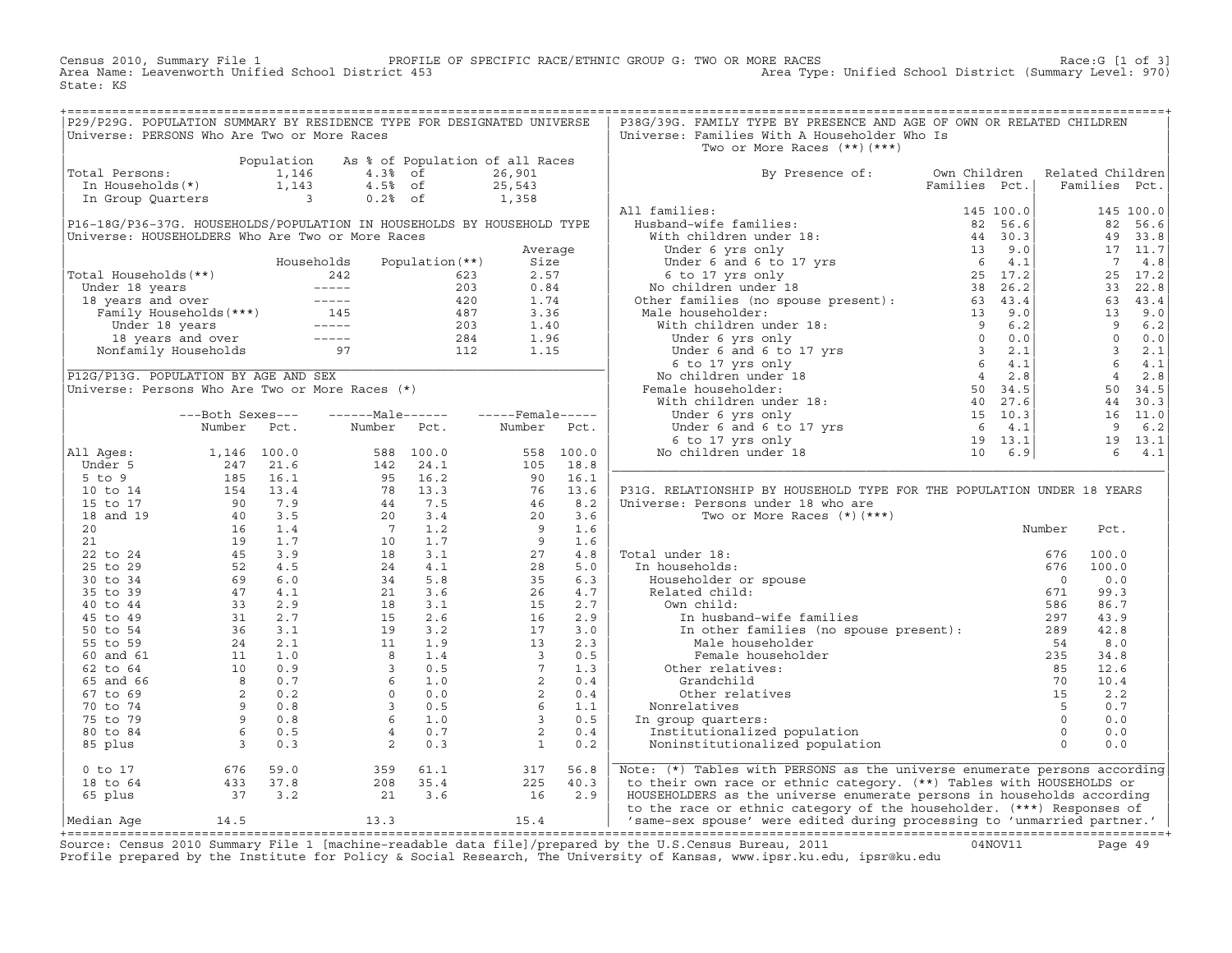Census 2010, Summary File 1 PROFILE OF SPECIFIC RACE/ETHNIC GROUP G: TWO OR MORE RACES Race:G [2 of 3]<br>Area Name: Leavenworth Unified School District 453 Area Type: Unified School District (Summary Level: 970) Area Type: Unified School District (Summary Level: 970) State: KS

| P29G/P34G. RELATIONSHIP BY HOUSEHOLD TYPE FOR ALL PERSONS & PERSONS 65+                                                                                                                                                             |                                          |              |        |                |                   | PCT14G. PRESENCE OF MULTIGENERATIONAL HOUSEHOLDS                              |                                |                         |           |
|-------------------------------------------------------------------------------------------------------------------------------------------------------------------------------------------------------------------------------------|------------------------------------------|--------------|--------|----------------|-------------------|-------------------------------------------------------------------------------|--------------------------------|-------------------------|-----------|
| Universe: Persons Who Are Two or More Races (*) (***)                                                                                                                                                                               |                                          |              |        |                |                   | Universe: Households With A Householder Who Is<br>Two or More Races (**)      |                                |                         |           |
|                                                                                                                                                                                                                                     | All Ages                                 |              |        |                | 65 years and over |                                                                               |                                | Number                  | Pct.      |
|                                                                                                                                                                                                                                     | Number                                   | Pct.         |        | Number         | Pct.              |                                                                               |                                |                         |           |
|                                                                                                                                                                                                                                     |                                          |              |        |                |                   | Total:                                                                        |                                |                         | 242 100.0 |
| Total:                                                                                                                                                                                                                              | 1,146                                    | 100.0        |        | 37             | 100.0             | Household has 3 or more generations<br>Household does not have 3+ generations |                                | 15                      | 6.2       |
| In households:                                                                                                                                                                                                                      | 1,143                                    | 99.7<br>89.5 |        | 36<br>21       | 97.3<br>56.8      |                                                                               |                                | 227                     | 93.8      |
| al:<br>1 households:<br>In family households:<br>Householder:                                                                                                                                                                       | 1,026<br>145                             | 12.7         |        | 15             | 40.5              |                                                                               |                                |                         |           |
| Male                                                                                                                                                                                                                                | 78                                       | 6.8          |        | 12             | 32.4              |                                                                               |                                |                         |           |
| Female                                                                                                                                                                                                                              | 67                                       | 5.8          |        | $\overline{3}$ | 8.1               |                                                                               |                                |                         |           |
| Spouse                                                                                                                                                                                                                              | 74                                       | 6.5          |        | 5 <sup>5</sup> | 13.5              | PCT19G. NONRELATIVES BY HOUSEHOLD TYPE (*) (***)                              |                                |                         |           |
| Parent                                                                                                                                                                                                                              | $\overline{2}$                           | 0.2          |        | $\Omega$       | 0.0               | Universe: Nonrelatives who are                                                |                                |                         |           |
| Parent-in-law                                                                                                                                                                                                                       | $\bigcap$                                | 0.0          |        | $\cap$         | 0.0               | Two or More Races (Total: 43)                                                 |                                |                         |           |
| Child:                                                                                                                                                                                                                              | 683                                      | 59.6         |        |                |                   |                                                                               |                                |                         |           |
| Biological                                                                                                                                                                                                                          | 620                                      | 54.1         |        |                |                   |                                                                               | In Family                      | In Nonfamily            |           |
| Adopted                                                                                                                                                                                                                             | 23                                       | 2.0          |        |                |                   |                                                                               | Households                     | Households              |           |
|                                                                                                                                                                                                                                     | 40                                       | 3.5          |        |                |                   |                                                                               | Number Pct.                    | Number Pct.             |           |
|                                                                                                                                                                                                                                     | 73                                       | 6.4          |        |                |                   |                                                                               |                                |                         |           |
|                                                                                                                                                                                                                                     | $5^{\circ}$                              | 0.4          |        |                |                   | Nonrelatives:                                                                 | 23 100.0                       |                         | 20 100.0  |
|                                                                                                                                                                                                                                     | $\overline{\phantom{a}}$ 3               | 0.3          |        |                |                   | Roomer or boarder                                                             | 1 4.3                          | $\Omega$                | 0.0       |
| Step<br>Grandchild<br>Brother or sister<br>Son-in-law/daughter-in-law<br>Andrian Contractor (#)                                                                                                                                     | 18                                       | 1.6          |        | $\mathbf{1}$   | 2.7               | Housemate or roommate                                                         | $0 \qquad 0.0$                 | $\overline{4}$          | 20.0      |
| Nonrelatives                                                                                                                                                                                                                        | 23                                       | 2.0          |        | $\Omega$       | 0.0               |                                                                               |                                | 11                      | 55.0      |
|                                                                                                                                                                                                                                     |                                          |              |        | 15             | 40.5              | Unmarried partner 12 52.2<br>Other nonrelatives 10 43.5                       |                                | $-5$                    | 25.0      |
|                                                                                                                                                                                                                                     |                                          |              |        | 6              | 16.2              |                                                                               |                                |                         |           |
|                                                                                                                                                                                                                                     |                                          |              |        | $\overline{4}$ | 10.8              |                                                                               |                                |                         |           |
|                                                                                                                                                                                                                                     |                                          |              |        | 2              | 5.4               |                                                                               |                                |                         |           |
| For interfactive to the montantly households:<br>Male householder:<br>Male householder:<br>Living alone due to the same discussion of the same discussion of the same discussion of the same of the same of the same of the same of |                                          |              |        | $\overline{9}$ | 24.3              | H17G. HOUSING UNITS BY HOUSEHOLDER'S AGE AND TENURE                           |                                |                         |           |
| Living alone                                                                                                                                                                                                                        | 37                                       | 3.2          |        | Q              | 24.3              | Universe: Occupied Housing Units With A Householder Who Is                    |                                |                         |           |
| Not living alone                                                                                                                                                                                                                    | $\begin{array}{c}\n4 \\ 20\n\end{array}$ | 0.3          |        | $\circ$        | 0.0               | Two or More Races (**)                                                        |                                |                         |           |
| Nonrelatives                                                                                                                                                                                                                        |                                          | 1.7          |        | $\Omega$       | 0.0               |                                                                               |                                |                         |           |
| In group quarters:                                                                                                                                                                                                                  | $\begin{array}{c} 3 \\ 1 \end{array}$    | 0.3          |        | 1              | 2.7               | Age of                                                                        | Owner Occupied                 | Renter Occupied         |           |
| Institutionalized                                                                                                                                                                                                                   |                                          | 0.1          |        | $\overline{1}$ | 2.7               | Householder                                                                   | Number<br>Pct.                 | Number                  | Pct.      |
| Noninstitutionalized                                                                                                                                                                                                                | $\frac{1}{2}$                            | 0.2          |        | $\circ$        | 0.0               |                                                                               |                                |                         |           |
|                                                                                                                                                                                                                                     |                                          |              |        |                |                   | All Ages:                                                                     | 95 100.0                       |                         | 147 100.0 |
| (#) For 65 yrs & over, includes children, siblings, etc. not shown separately                                                                                                                                                       |                                          |              |        |                |                   | 15 to 24                                                                      | $\overline{\mathbf{3}}$<br>3.2 | 21                      | 14.3      |
|                                                                                                                                                                                                                                     |                                          |              |        |                |                   | 25 to 34                                                                      | 20.0<br>19                     | 43                      | 29.3      |
|                                                                                                                                                                                                                                     |                                          |              |        |                |                   | 35 to 44                                                                      | 18 18.9                        | 31                      | 21.1      |
|                                                                                                                                                                                                                                     |                                          |              |        |                |                   | 45 to 54                                                                      | 15 15.8                        | 26                      | 17.7      |
| P18G. HOUSEHOLD TYPE                                                                                                                                                                                                                |                                          |              |        |                |                   | 55 to 59                                                                      | 8.4<br>$\mathsf{R}$            | 10                      | 6.8       |
| Universe: Households with a Householder Who is                                                                                                                                                                                      |                                          |              |        |                |                   | $60$ to $64$                                                                  | 10 10.5                        | $\overline{8}$          | 5.4       |
| Two or More Races (**)                                                                                                                                                                                                              |                                          |              |        |                |                   | 65 to 74                                                                      | 11 11.6                        | $\overline{4}$          | 2.7       |
|                                                                                                                                                                                                                                     |                                          |              | Number | Pct.           |                   | 75 to 84                                                                      | 10 10.5                        | $\overline{\mathbf{3}}$ | 2.0       |
|                                                                                                                                                                                                                                     |                                          |              |        |                |                   | 85 and over                                                                   | $1 \quad 1.1$                  | $\mathbf{1}$            | 0.7       |
| Total:                                                                                                                                                                                                                              |                                          |              |        | 242 100.0      |                   |                                                                               |                                |                         |           |
| Family households (***) :                                                                                                                                                                                                           |                                          |              |        | 145 59.9       |                   |                                                                               |                                |                         |           |
| Husband-wife families                                                                                                                                                                                                               |                                          |              |        | 82 33.9        |                   | Note: $(*)$ Tables with PERSONS as the universe enumerate persons             |                                |                         |           |
| Other families:                                                                                                                                                                                                                     |                                          |              |        | 63 26.0        |                   | according to their own race or ethnic category. (**) Tables with              |                                |                         |           |
|                                                                                                                                                                                                                                     |                                          |              |        | 13 5.4         |                   | HOUSEHOLDS or HOUSEHOLDERS as the universe enumerate persons in               |                                |                         |           |
| Male householder, no wife present<br>Female householder, no wife present<br>immily householder, no husband present                                                                                                                  |                                          |              |        | 50 20.7        |                   | households according to the race or ethnic category of the                    |                                |                         |           |
| Nonfamily households:                                                                                                                                                                                                               |                                          |              |        | 97 40.1        |                   | householder. (***) Responses of 'same-sex spouse' were edited                 |                                |                         |           |
| Householder living alone                                                                                                                                                                                                            |                                          |              |        | 82 33.9        |                   | during processing to 'unmarried partner.'                                     |                                |                         |           |
| Householder not living alone                                                                                                                                                                                                        |                                          |              |        | 15 6.2         |                   |                                                                               |                                |                         |           |
|                                                                                                                                                                                                                                     |                                          |              |        |                |                   |                                                                               |                                |                         |           |
|                                                                                                                                                                                                                                     |                                          |              |        |                |                   |                                                                               |                                |                         |           |

+===================================================================================================================================================+Source: Census 2010 Summary File 1 [machine−readable data file]/prepared by the U.S.Census Bureau, 2011 04NOV11 Page 50 Profile prepared by the Institute for Policy & Social Research, The University of Kansas, www.ipsr.ku.edu, ipsr@ku.edu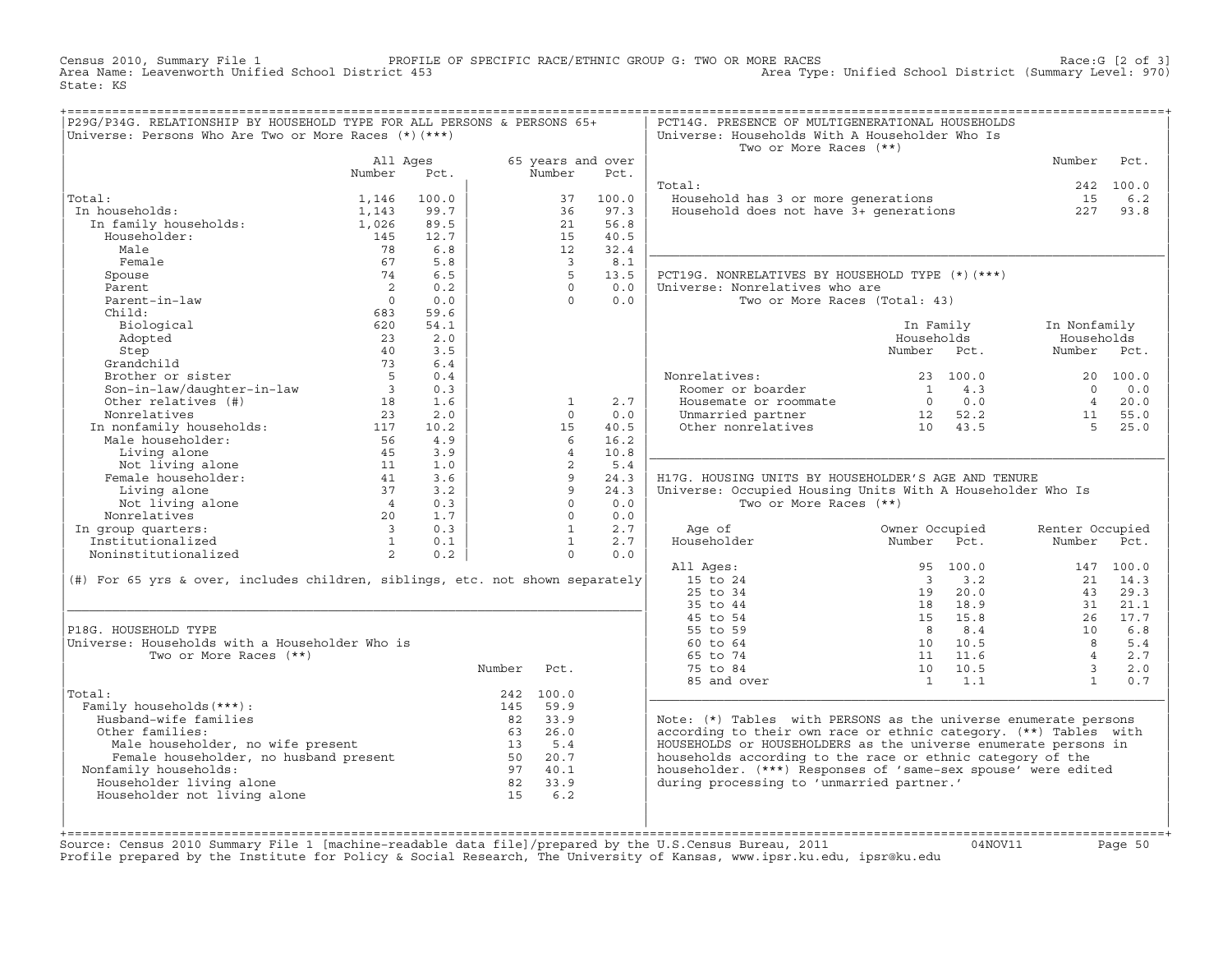Census 2010, Summary File 1 PROFILE OF SPECIFIC RACE/ETHNIC GROUP G: TWO OR MORE RACES [3 of 3]<br>Area Name: Leavenworth Unified School District 453 Area Nove: Unified School District (Summary Level: 970) Area Type: Unified School District (Summary Level: 970) State: KS

+===================================================================================================================================================+|P28G/H16G. HOUSEHOLDS (OCCUPIED HOUSING UNITS) BY HOUSEHOLD SIZE BY TYPE AND BY TENURE | |Universe: Households (Occupied Housing Units) With A Householder Who Is Two or More Races (\*\*)(\*\*\*) |

|                             | All<br>Households | Pct.  | Family<br>Households    | Pct.  | Nonfamily<br>Households | Pct.  | Owner<br>Occupied | Pct.  | Renter<br>Occupied | Pct.  |  |
|-----------------------------|-------------------|-------|-------------------------|-------|-------------------------|-------|-------------------|-------|--------------------|-------|--|
| household sizes:<br>All     | 242               | 100.0 | 145                     | 100.0 | 97                      | 100.0 | 95                | 100.0 | 147                | 100.0 |  |
| 1-person households         | 82                | 33.9  | (Family always >1 pers) |       | 82                      | 84.5  | 25                | 26.3  | 57                 | 38.8  |  |
| 2-person households         | 57                | 23.6  | 42                      | 29.0  | 15                      | 15.5  | 27                | 28.4  | 30                 | 20.4  |  |
| 3-person households         | 35                | 14.5  | 35                      | 24.1  | $\Omega$                | 0.0   | 16                | 16.8  | 19                 | 12.9  |  |
| 4-person households         | 36                | 14.9  | 36                      | 24.8  | $\Omega$                | 0.0   | 15                | 15.8  |                    | 14.3  |  |
| 5-person households         | 19                | 7.9   | 19                      | 13.1  | $\Omega$                | 0.0   | 8                 | 8.4   |                    | 7.5   |  |
| 6-person households         |                   | 3.7   |                         | 6.2   | $\Omega$                | 0.0   |                   | 2.1   |                    | 4.8   |  |
| 7-or-more person households | 4                 | 1.7   |                         | 2.8   | 0                       | 0.0   | ▵                 | 2.1   |                    | 1.4   |  |

|P16G/P17G/P36G/P37G/H11G/H12G. POPULATION IN HOUSEHOLDS AND AVERAGE HOUSEHOLD SIZE BY TYPE AND BY TENURE | Universe: Population in Households (Occupied Housing Units) With A Householder Who Is Two or More Races (\*\*)

|                                | Total<br>Population | Pct.         | In<br>Families | Pct.     | In.<br>Nonfamilies | Pct.     | In Owner<br>Occupied | Pct.                      | In Renter<br>Occupied | Pct.        |
|--------------------------------|---------------------|--------------|----------------|----------|--------------------|----------|----------------------|---------------------------|-----------------------|-------------|
| Total population in households | 623                 | 100.0        | 487            | 78.2     | 112                | 18.0     | 253                  | 40.6                      | 370                   | 59.4        |
| Under 18 years                 | 203                 | 100.0        | 203            | 100.0    |                    |          |                      |                           |                       |             |
| 18 years and over              | 420                 | 100.0        | 284            | 67.6     |                    |          |                      |                           |                       |             |
| Average Household Size         |                     | $2.57$ ----- | 3.36           | $------$ | 1.15               | $------$ | 2.66                 | $\qquad \qquad - - - - -$ | 2.52                  | $------$    |
| Under 18 years                 |                     | $0.84$ ----- | l.40           | $------$ |                    |          |                      |                           |                       |             |
| 18 years and over              |                     | $1.74$ ----- | 1.96           |          |                    |          |                      | $- - - - -$               |                       | $- - - - -$ |
|                                |                     |              |                |          |                    |          |                      |                           |                       |             |

Note: Family household numbers include nonrelatives living with families.

| | PCT20/PCT22G. GROUP OUARTERS POPULATION BY SEX BY AGE BY GROUP OUARTERS TYPE Universe: Population in group quarters for persons who are Two or More Races  $(*)$ 

|                                               | $---$ All Ages $---$ |       |       | Pct. of<br>All |      | 18 Years and Over -------------<br>Pct. of<br>Total |          | Pct. of<br>Total |
|-----------------------------------------------|----------------------|-------|-------|----------------|------|-----------------------------------------------------|----------|------------------|
|                                               | Number               | Pct.  | Total | Ages           | Male | $18+$                                               | Female   | $18+$            |
| All types of group quarters:                  |                      | 100.0 |       | 100.0          |      | 100.0                                               | $\circ$  | 0.0              |
| Institutionalized population:                 |                      | 33.3  |       | 33.3           |      | 33.3                                                | $\Omega$ | 0.0              |
| Correctional facilities for adults            |                      | 0.0   |       | 0.0            |      | 0.0                                                 | $\Omega$ | 0.0              |
| Juvenile facilities                           |                      | 0.0   |       | 0.0            |      | 0.0                                                 | $\circ$  | 0.0              |
| Nursing facilities/skilled-nursing facilities |                      | 33.3  |       | 33.3           |      | 33.3                                                | $\circ$  | 0.0              |
| Other institutional facilities                |                      | 0.0   |       | 0.0            |      | 0.0                                                 | $\Omega$ | 0.0              |
| Noninstitutionalized population:              |                      | 66.7  |       | 66.7           |      | 66.7                                                |          | 0.0              |
| College/university student housing            |                      | 0.0   |       | 0.0            |      | 0.0                                                 | 0        | 0.0              |
| Military quarters                             |                      | 0.0   |       | 0.0            |      | 0.0                                                 | $\Omega$ | 0.0              |
| Other noninstitutional facilities             | 2                    | 66.7  |       | 66.7           |      | 66.7                                                | $\circ$  | 0.0              |

|\_\_\_\_\_\_\_\_\_\_\_\_\_\_\_\_\_\_\_\_\_\_\_\_\_\_\_\_\_\_\_\_\_\_\_\_\_\_\_\_\_\_\_\_\_\_\_\_\_\_\_\_\_\_\_\_\_\_\_\_\_\_\_\_\_\_\_\_\_\_\_\_\_\_\_\_\_\_\_\_\_\_\_\_\_\_\_\_\_\_\_\_\_\_\_\_\_\_\_\_\_\_\_\_\_\_\_\_\_\_\_\_\_\_\_\_\_\_\_\_\_\_\_\_\_\_\_\_\_\_\_\_\_\_\_\_\_\_\_\_\_\_\_\_\_\_\_|

| |

|Note: (\*) Tables with PERSONS as the universe enumerate persons according to their own race or ethnic category. (\*\*) Tables with HOUSEHOLDS | or HOUSEHOLDERS as the universe enumerate persons in households according to the race or ethnic category of the householder. | (\*\*\*) Same−sex couple households are included in the family households category if there is at least one additional person | | related to householder by birth or adoption. Same−sex couple households with no relatives of the householder present are tabulated | | in nonfamily households. Responses of 'same−sex spouse' were edited during processing to 'unmarried partner.' |

+===================================================================================================================================================+ Source: Census 2010 Summary File 1 [machine−readable data file]/prepared by the U.S.Census Bureau, 2011 04NOV11 Page 51 Profile prepared by the Institute for Policy & Social Research, The University of Kansas, www.ipsr.ku.edu, ipsr@ku.edu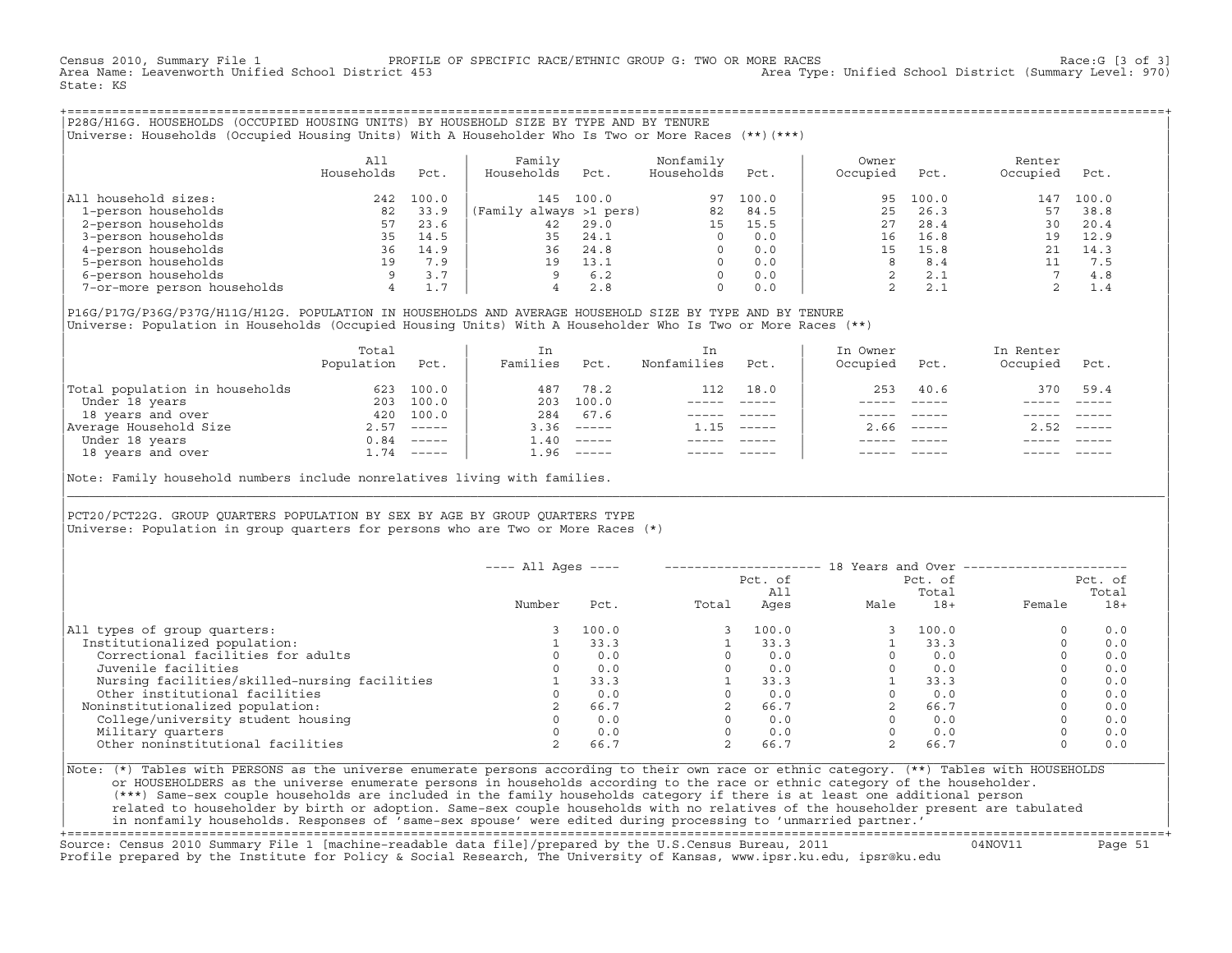Census 2010, Summary File 1 PROFILE OF SPECIFIC RACE/ETHNIC GROUP H: HISPANIC OR LATINO OF ANY RACE Race:H [1 of 3]<br>Area Name: Leavenworth Unified School District 453 Area Type: Unified School District (Summary Level: 970) Area Type: Unified School District (Summary Level: 970) State: KS

| P29/P29H. POPULATION SUMMARY BY RESIDENCE TYPE FOR DESIGNATED UNIVERSE<br>Universe: PERSONS Who Are Hispanic or Latino of Any Race                                                                                                                                              |                                                                             |                                                                                                                                                                                                                                                                                           |                                  | P38H/39H. FAMILY TYPE BY PRESENCE AND AGE OF OWN OR RELATED CHILDREN<br>Universe: Families With A Householder Who Is                                                                                                                                                 |                               |                  |               |  |
|---------------------------------------------------------------------------------------------------------------------------------------------------------------------------------------------------------------------------------------------------------------------------------|-----------------------------------------------------------------------------|-------------------------------------------------------------------------------------------------------------------------------------------------------------------------------------------------------------------------------------------------------------------------------------------|----------------------------------|----------------------------------------------------------------------------------------------------------------------------------------------------------------------------------------------------------------------------------------------------------------------|-------------------------------|------------------|---------------|--|
|                                                                                                                                                                                                                                                                                 |                                                                             |                                                                                                                                                                                                                                                                                           |                                  | Hispanic or Latino of Any Race (**) (***)                                                                                                                                                                                                                            |                               |                  |               |  |
|                                                                                                                                                                                                                                                                                 |                                                                             | Population As % of Population of all Races                                                                                                                                                                                                                                                |                                  |                                                                                                                                                                                                                                                                      |                               |                  |               |  |
| Total Persons:                                                                                                                                                                                                                                                                  |                                                                             |                                                                                                                                                                                                                                                                                           |                                  | By Presence of: Own Children                                                                                                                                                                                                                                         |                               | Related Children |               |  |
|                                                                                                                                                                                                                                                                                 |                                                                             |                                                                                                                                                                                                                                                                                           |                                  |                                                                                                                                                                                                                                                                      | Families Pct.   Families Pct. |                  |               |  |
|                                                                                                                                                                                                                                                                                 |                                                                             |                                                                                                                                                                                                                                                                                           |                                  |                                                                                                                                                                                                                                                                      |                               |                  |               |  |
| P16-18H/P36-37H. HOUSEHOLDS/POPULATION IN HOUSEHOLDS BY HOUSEHOLD TYPE                                                                                                                                                                                                          |                                                                             |                                                                                                                                                                                                                                                                                           |                                  |                                                                                                                                                                                                                                                                      |                               |                  |               |  |
| Universe: HOUSEHOLDERS Who Are Hispanic or Latino of Any Race                                                                                                                                                                                                                   |                                                                             |                                                                                                                                                                                                                                                                                           |                                  |                                                                                                                                                                                                                                                                      |                               |                  |               |  |
|                                                                                                                                                                                                                                                                                 |                                                                             |                                                                                                                                                                                                                                                                                           | Average                          |                                                                                                                                                                                                                                                                      |                               |                  |               |  |
|                                                                                                                                                                                                                                                                                 |                                                                             | Households Population (**)                                                                                                                                                                                                                                                                | Size                             |                                                                                                                                                                                                                                                                      |                               |                  |               |  |
|                                                                                                                                                                                                                                                                                 |                                                                             |                                                                                                                                                                                                                                                                                           |                                  |                                                                                                                                                                                                                                                                      |                               |                  |               |  |
|                                                                                                                                                                                                                                                                                 |                                                                             |                                                                                                                                                                                                                                                                                           |                                  |                                                                                                                                                                                                                                                                      |                               |                  |               |  |
|                                                                                                                                                                                                                                                                                 |                                                                             |                                                                                                                                                                                                                                                                                           |                                  |                                                                                                                                                                                                                                                                      |                               |                  |               |  |
|                                                                                                                                                                                                                                                                                 |                                                                             |                                                                                                                                                                                                                                                                                           |                                  |                                                                                                                                                                                                                                                                      |                               |                  |               |  |
|                                                                                                                                                                                                                                                                                 |                                                                             |                                                                                                                                                                                                                                                                                           |                                  |                                                                                                                                                                                                                                                                      |                               |                  |               |  |
|                                                                                                                                                                                                                                                                                 |                                                                             |                                                                                                                                                                                                                                                                                           |                                  |                                                                                                                                                                                                                                                                      |                               |                  |               |  |
|                                                                                                                                                                                                                                                                                 |                                                                             |                                                                                                                                                                                                                                                                                           |                                  |                                                                                                                                                                                                                                                                      |                               |                  |               |  |
| Fotal Households (**)<br>Under 18 years<br>1, 147 2.78<br>18 years and over<br>Family Households (***)<br>18 years and over<br>Family Households (***)<br>18 years and over<br>1.85<br>1.85<br>1.85<br>1.85<br>1.37<br>1.37<br>1.37<br>1.37<br>1.37<br>1.37<br>1.3              |                                                                             |                                                                                                                                                                                                                                                                                           |                                  | 99 Presence of: 000 Windinferm Melated Children (Families Pct.)<br>Mil families: $275 100.0$ 275 100.0<br>With children under 18: $171 62.2$ 171 62.2<br>Under 6 yrs only<br>Under 6 yrs only<br>Under families (no gouse present): $74 $                            |                               |                  |               |  |
|                                                                                                                                                                                                                                                                                 |                                                                             |                                                                                                                                                                                                                                                                                           |                                  |                                                                                                                                                                                                                                                                      |                               |                  |               |  |
|                                                                                                                                                                                                                                                                                 |                                                                             |                                                                                                                                                                                                                                                                                           |                                  |                                                                                                                                                                                                                                                                      |                               |                  |               |  |
|                                                                                                                                                                                                                                                                                 |                                                                             |                                                                                                                                                                                                                                                                                           |                                  |                                                                                                                                                                                                                                                                      |                               |                  |               |  |
|                                                                                                                                                                                                                                                                                 | ---Both Sexes---<br>Number Pct.                                             | $---Male----$<br>Number Pct.                                                                                                                                                                                                                                                              | $---$ Female-----<br>Number Pct. |                                                                                                                                                                                                                                                                      |                               |                  |               |  |
|                                                                                                                                                                                                                                                                                 |                                                                             |                                                                                                                                                                                                                                                                                           |                                  |                                                                                                                                                                                                                                                                      |                               |                  |               |  |
| All Ages:                                                                                                                                                                                                                                                                       |                                                                             |                                                                                                                                                                                                                                                                                           |                                  |                                                                                                                                                                                                                                                                      |                               |                  |               |  |
|                                                                                                                                                                                                                                                                                 |                                                                             |                                                                                                                                                                                                                                                                                           |                                  |                                                                                                                                                                                                                                                                      |                               |                  |               |  |
|                                                                                                                                                                                                                                                                                 |                                                                             |                                                                                                                                                                                                                                                                                           |                                  |                                                                                                                                                                                                                                                                      |                               |                  |               |  |
|                                                                                                                                                                                                                                                                                 |                                                                             |                                                                                                                                                                                                                                                                                           |                                  | P31H. RELATIONSHIP BY HOUSEHOLD TYPE FOR THE POPULATION UNDER 18 YEARS                                                                                                                                                                                               |                               |                  |               |  |
|                                                                                                                                                                                                                                                                                 |                                                                             |                                                                                                                                                                                                                                                                                           |                                  | Universe: Persons under 18 who are                                                                                                                                                                                                                                   |                               |                  |               |  |
|                                                                                                                                                                                                                                                                                 |                                                                             |                                                                                                                                                                                                                                                                                           |                                  | Hispanic or Latino of Any Race (*) (***)                                                                                                                                                                                                                             |                               |                  |               |  |
|                                                                                                                                                                                                                                                                                 |                                                                             |                                                                                                                                                                                                                                                                                           |                                  |                                                                                                                                                                                                                                                                      |                               | Number           | Pct.          |  |
|                                                                                                                                                                                                                                                                                 |                                                                             |                                                                                                                                                                                                                                                                                           |                                  |                                                                                                                                                                                                                                                                      |                               |                  |               |  |
|                                                                                                                                                                                                                                                                                 |                                                                             |                                                                                                                                                                                                                                                                                           |                                  |                                                                                                                                                                                                                                                                      |                               | 621<br>618       | 100.0<br>99.5 |  |
|                                                                                                                                                                                                                                                                                 |                                                                             |                                                                                                                                                                                                                                                                                           |                                  |                                                                                                                                                                                                                                                                      |                               | $\overline{0}$   | 0.0           |  |
|                                                                                                                                                                                                                                                                                 |                                                                             |                                                                                                                                                                                                                                                                                           |                                  |                                                                                                                                                                                                                                                                      |                               | 605              | 97.4          |  |
|                                                                                                                                                                                                                                                                                 |                                                                             |                                                                                                                                                                                                                                                                                           |                                  |                                                                                                                                                                                                                                                                      |                               | 551              | 88.7          |  |
|                                                                                                                                                                                                                                                                                 |                                                                             |                                                                                                                                                                                                                                                                                           |                                  |                                                                                                                                                                                                                                                                      |                               | 348              | 56.0          |  |
|                                                                                                                                                                                                                                                                                 |                                                                             |                                                                                                                                                                                                                                                                                           |                                  |                                                                                                                                                                                                                                                                      |                               | 203              | 32.7          |  |
|                                                                                                                                                                                                                                                                                 |                                                                             |                                                                                                                                                                                                                                                                                           |                                  | In households:<br>Households:<br>Householder or spouse<br>Related child:<br>(own child:<br>In husband-wife families<br>In other families (no spouse present):<br>Male householder<br>(other relatives:<br>Grandchild<br>(other )<br>(other )<br>                     |                               |                  | 6.1           |  |
|                                                                                                                                                                                                                                                                                 |                                                                             |                                                                                                                                                                                                                                                                                           |                                  |                                                                                                                                                                                                                                                                      |                               |                  | 26.6          |  |
|                                                                                                                                                                                                                                                                                 |                                                                             |                                                                                                                                                                                                                                                                                           |                                  |                                                                                                                                                                                                                                                                      |                               |                  | 8.7           |  |
|                                                                                                                                                                                                                                                                                 |                                                                             |                                                                                                                                                                                                                                                                                           |                                  |                                                                                                                                                                                                                                                                      |                               |                  | 6.6           |  |
|                                                                                                                                                                                                                                                                                 |                                                                             |                                                                                                                                                                                                                                                                                           |                                  |                                                                                                                                                                                                                                                                      |                               |                  | 2.1           |  |
|                                                                                                                                                                                                                                                                                 |                                                                             |                                                                                                                                                                                                                                                                                           |                                  | Nonrelatives                                                                                                                                                                                                                                                         |                               |                  | 2.1           |  |
|                                                                                                                                                                                                                                                                                 |                                                                             |                                                                                                                                                                                                                                                                                           |                                  | In group quarters:                                                                                                                                                                                                                                                   |                               |                  | 0.5           |  |
|                                                                                                                                                                                                                                                                                 |                                                                             |                                                                                                                                                                                                                                                                                           |                                  | Institutionalized population                                                                                                                                                                                                                                         |                               |                  | 0.0<br>0.5    |  |
| Anallel FCC:<br>1.691 100.0<br>5 to 9<br>10 to 14<br>16 9.8<br>10 to 14<br>17 1.0<br>18 and 19<br>6 9 4.1<br>20<br>17 1.0<br>21<br>27 1.6<br>27 5.1<br>25 to 29<br>17 1.0<br>27 1.6<br>27 5.1<br>25 to 29<br>17 1.0<br>27 5.1<br>25 to 29<br>17 5.1<br>27 5.1<br>25 to 29<br>18 |                                                                             | Nulliber PCL:<br>959 100.0<br>112 11.7<br>84 8.8<br>95 100.0<br>112 11.1<br>67 9.2<br>106 11.1<br>67 9.2<br>10 1.1<br>67 9.2<br>10 1.1<br>1.6<br>55 5.7<br>32 4.4<br>95 8.9<br>61<br>96 8.9<br>61<br>96 8.9<br>61<br>96 8.9<br>61<br>96 8.1<br>96 8.9<br>61<br>96 8.1<br>96 8.9<br>61<br> |                                  | er<br>and the spoke present).<br>The contract of the spoke spoke is a set of the spoke space of the space of the space of the space of the space of the space of the space of the space of the space of the space of the space of<br>Noninstitutionalized population |                               |                  |               |  |
| $0$ to $17$                                                                                                                                                                                                                                                                     |                                                                             | 337 35.1<br>603 62.9<br>19 2.0                                                                                                                                                                                                                                                            | 284 38.8<br>410 56.0<br>38 5.2   | Note: (*) Tables with PERSONS as the universe enumerate persons according                                                                                                                                                                                            |                               |                  |               |  |
| 18 to 64                                                                                                                                                                                                                                                                        |                                                                             |                                                                                                                                                                                                                                                                                           |                                  | to their own race or ethnic category. (**) Tables with HOUSEHOLDS or                                                                                                                                                                                                 |                               |                  |               |  |
| 65 plus                                                                                                                                                                                                                                                                         | $\begin{array}{rrr} & 621 & 36.7 \\ 1,013 & 59.9 \\ & 57 & 3.4 \end{array}$ |                                                                                                                                                                                                                                                                                           |                                  | HOUSEHOLDERS as the universe enumerate persons in households according                                                                                                                                                                                               |                               |                  |               |  |
|                                                                                                                                                                                                                                                                                 |                                                                             |                                                                                                                                                                                                                                                                                           |                                  | to the race or ethnic category of the householder. (***) Responses of                                                                                                                                                                                                |                               |                  |               |  |
| Median Age                                                                                                                                                                                                                                                                      | 26.0                                                                        | $26.3$ 25.3                                                                                                                                                                                                                                                                               |                                  | 'same-sex spouse' were edited during processing to 'unmarried partner.'                                                                                                                                                                                              |                               |                  |               |  |

+===================================================================================================================================================+Source: Census 2010 Summary File 1 [machine−readable data file]/prepared by the U.S.Census Bureau, 2011 04NOV11 Page 52 Profile prepared by the Institute for Policy & Social Research, The University of Kansas, www.ipsr.ku.edu, ipsr@ku.edu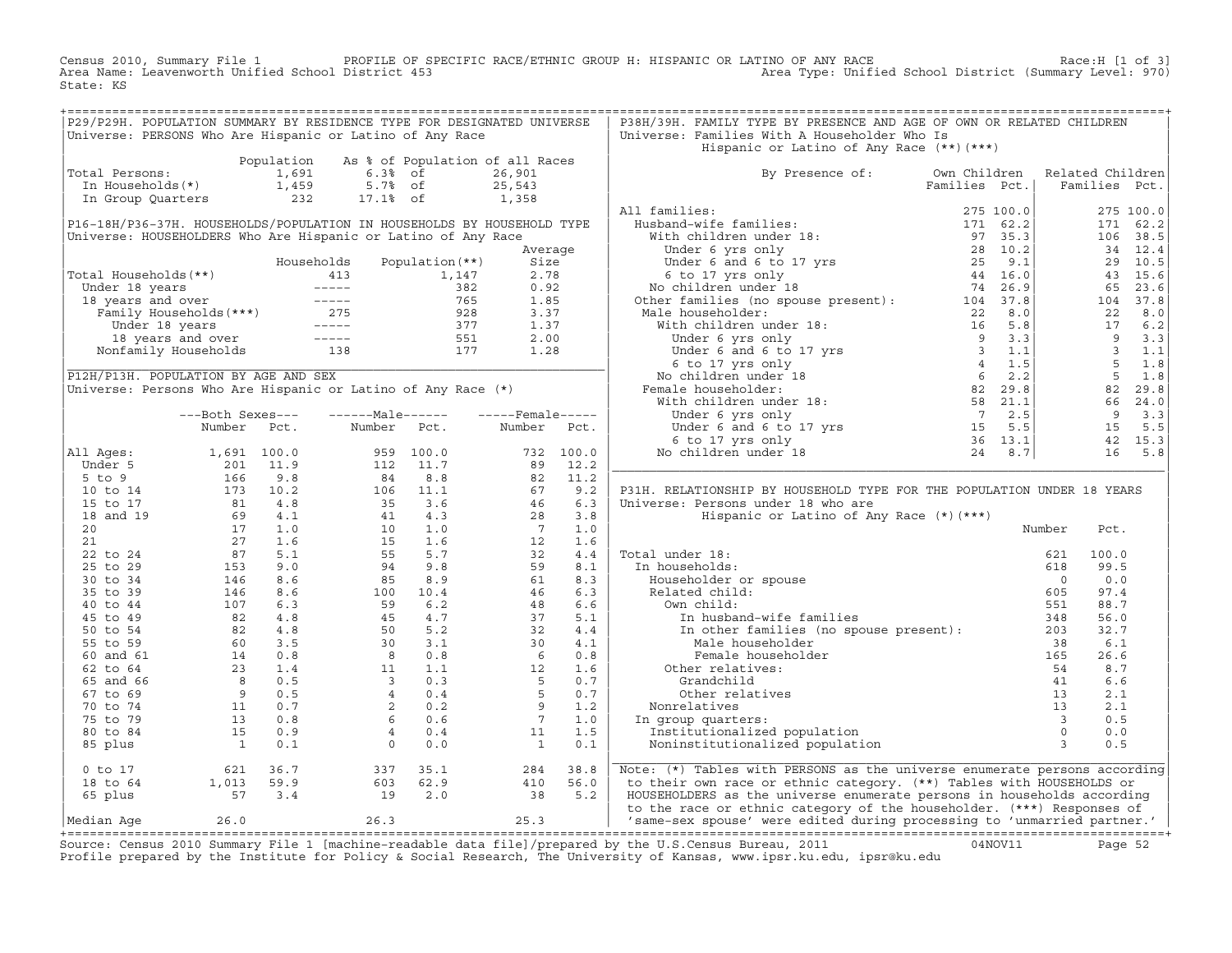Census 2010, Summary File 1 PROFILE OF SPECIFIC RACE/ETHNIC GROUP H: HISPANIC OR LATINO OF ANY RACE Race:H [2 of 3]<br>Area Name: Leavenworth Unified School District 453 Area Type: Unified School District (Summary Level: 970) Area Type: Unified School District (Summary Level: 970) State: KS

| P29H/P34H. RELATIONSHIP BY HOUSEHOLD TYPE FOR ALL PERSONS & PERSONS 65+                           |                |       |        |                         |                   | PCT14H. PRESENCE OF MULTIGENERATIONAL HOUSEHOLDS                 |                                            |                 |           |
|---------------------------------------------------------------------------------------------------|----------------|-------|--------|-------------------------|-------------------|------------------------------------------------------------------|--------------------------------------------|-----------------|-----------|
| Universe: Persons Who Are Hispanic or Latino of Any Race $(*)$ (***)                              |                |       |        |                         |                   | Universe: Households With A Householder Who Is                   |                                            |                 |           |
|                                                                                                   |                |       |        |                         |                   |                                                                  | Hispanic or Latino of Any Race (**)        |                 |           |
|                                                                                                   | All Ages       |       |        |                         | 65 years and over |                                                                  |                                            | Number          | Pct.      |
|                                                                                                   | Number         | Pct.  |        | Number                  | Pct.              |                                                                  |                                            |                 |           |
|                                                                                                   |                |       |        |                         |                   | Total:                                                           |                                            |                 | 413 100.0 |
| Total:                                                                                            | 1,691          | 100.0 |        | 57                      | 100.0             | Household has 3 or more generations                              |                                            | 20              | 4.8       |
| In households:                                                                                    | 1,459          | 86.3  |        | 52                      | 91.2              | Household does not have 3+ generations                           |                                            | 393             | 95.2      |
| In family households:                                                                             | 1,280          | 75.7  |        | 40                      | 70.2              |                                                                  |                                            |                 |           |
| Householder:                                                                                      | 275            | 16.3  |        | 16                      | 28.1              |                                                                  |                                            |                 |           |
| Male                                                                                              | 162            | 9.6   |        | 10                      | 17.5              |                                                                  |                                            |                 |           |
| Female                                                                                            | 113            | 6.7   |        | - 6                     | 10.5              |                                                                  |                                            |                 |           |
| Spouse                                                                                            | 214            | 12.7  |        | 12                      | 21.1              | PCT19H. NONRELATIVES BY HOUSEHOLD TYPE (*)(***)                  |                                            |                 |           |
| Parent                                                                                            | 10             | 0.6   |        | $\overline{\mathbf{3}}$ | 5.3               | Universe: Nonrelatives who are                                   |                                            |                 |           |
| Parent-in-law                                                                                     | $\overline{1}$ | 0.1   |        | $\Omega$                | 0.0               |                                                                  | Hispanic or Latino of Any Race (Total: 88) |                 |           |
| Child:                                                                                            | 655            | 38.7  |        |                         |                   |                                                                  |                                            |                 |           |
| Biological                                                                                        | 588            | 34.8  |        |                         |                   |                                                                  | In Family                                  | In Nonfamily    |           |
| Adopted                                                                                           | 18             | 1.1   |        |                         |                   |                                                                  | Households                                 | Households      |           |
| Step                                                                                              | 49             | 2.9   |        |                         |                   |                                                                  | Number Pct.                                | Number Pct.     |           |
| Grandchild                                                                                        | 43             | 2.5   |        |                         |                   |                                                                  |                                            |                 |           |
| Brother or sister                                                                                 | 14             | 0.8   |        |                         |                   | Nonrelatives:                                                    | 47 100.0                                   |                 | 41 100.0  |
| Son-in-law/daughter-in-law                                                                        | 6              | 0.4   |        |                         |                   | Roomer or boarder                                                | $\overline{3}$<br>6.4                      | 1               | 2.4       |
| Other relatives (#)                                                                               | 15             | 0.9   |        | $\overline{3}$          | 5.3               | Housemate or roommate                                            | 2 4.3                                      | 10              | 24.4      |
| Nonrelatives                                                                                      | 47             | 2.8   |        | 6                       | 10.5              | Unmarried partner                                                | 24 51.1                                    | 19              | 46.3      |
| In nonfamily households:                                                                          | 179            | 10.6  |        | 12                      | 21.1              | Other nonrelatives                                               | 38.3<br>18                                 | 11              | 26.8      |
| Male householder:                                                                                 | 98             | 5.8   |        | 5                       | 8.8               |                                                                  |                                            |                 |           |
| Living alone                                                                                      | 75             | 4.4   |        | $5^{\circ}$             | 8.8               |                                                                  |                                            |                 |           |
| Not living alone                                                                                  | 23             | 1.4   |        | $\Omega$                | 0.0               |                                                                  |                                            |                 |           |
| Female householder:                                                                               | 40             | 2.4   |        | $7\overline{ }$         | 12.3              | H17H. HOUSING UNITS BY HOUSEHOLDER'S AGE AND TENURE              |                                            |                 |           |
| Living alone                                                                                      | 27             | 1.6   |        | $7\overline{ }$         | 12.3              | Universe: Occupied Housing Units With A Householder Who Is       |                                            |                 |           |
| Not living alone                                                                                  | 13             | 0.8   |        | $\Omega$                | 0.0               |                                                                  | Hispanic or Latino of Any Race (**)        |                 |           |
| Nonrelatives                                                                                      | 41             | 2.4   |        | $\Omega$                | 0.0               |                                                                  |                                            |                 |           |
| In group quarters:                                                                                | 232            | 13.7  |        | $5^{\circ}$             | 8.8               | Age of                                                           | Owner Occupied                             | Renter Occupied |           |
| Institutionalized                                                                                 | 204            | 12.1  |        | $\overline{3}$          | 5.3               | Householder                                                      | Number<br>Pct.                             | Number          | Pct.      |
| Noninstitutionalized                                                                              | 28             | 1.7   |        | $\overline{2}$          | 3.5               |                                                                  |                                            |                 |           |
|                                                                                                   |                |       |        |                         |                   | All Ages:                                                        | 172 100.0                                  |                 | 241 100.0 |
| (#) For 65 yrs & over, includes children, siblings, etc. not shown separately                     |                |       |        |                         |                   | 15 to 24                                                         | $-5$<br>2.9                                | 34              | 14.1      |
|                                                                                                   |                |       |        |                         |                   | 25 to 34                                                         | 29<br>16.9                                 | 65              | 27.0      |
|                                                                                                   |                |       |        |                         |                   | 35 to 44                                                         | 38<br>22.1                                 | 70              | 29.0      |
|                                                                                                   |                |       |        |                         |                   | 45 to 54                                                         | 50 29.1                                    | 38              | 15.8      |
| P18H. HOUSEHOLD TYPE                                                                              |                |       |        |                         |                   | 55 to 59                                                         | 22 12.8                                    | 14              | 5.8       |
| Universe: Households with a Householder Who is                                                    |                |       |        |                         |                   | 60 to 64                                                         | 11<br>6.4                                  | 9               | 3.7       |
| Hispanic or Latino of Any Race (**)                                                               |                |       |        |                         |                   | 65 to 74                                                         | $7\overline{ }$<br>4.1                     | 9               | 3.7       |
|                                                                                                   |                |       | Number | Pct.                    |                   | 75 to 84                                                         | 5.8<br>10                                  | $\overline{2}$  | 0.8       |
|                                                                                                   |                |       |        |                         |                   | 85 and over                                                      | 0.0<br>$\Omega$                            | $\Omega$        | 0.0       |
| Total:                                                                                            |                |       |        | 413 100.0               |                   |                                                                  |                                            |                 |           |
| Family households (***) :                                                                         |                |       | 275    | 66.6                    |                   |                                                                  |                                            |                 |           |
| Husband-wife families                                                                             |                |       | 171    | 41.4                    |                   | Note: (*) Tables with PERSONS as the universe enumerate persons  |                                            |                 |           |
| Other families:                                                                                   |                |       | 104    | 25.2                    |                   | according to their own race or ethnic category. (**) Tables with |                                            |                 |           |
| Male householder, no wife present<br>Female householder, no husband present<br>inmily bousebolder |                |       | 22     | 5.3                     |                   | HOUSEHOLDS or HOUSEHOLDERS as the universe enumerate persons in  |                                            |                 |           |
|                                                                                                   |                |       | 82     | 19.9                    |                   | households according to the race or ethnic category of the       |                                            |                 |           |
| Nonfamily households:                                                                             |                |       |        | 138 33.4                |                   | householder. (***) Responses of 'same-sex spouse' were edited    |                                            |                 |           |
| Householder living alone                                                                          |                |       | 102    | 24.7                    |                   | during processing to 'unmarried partner.'                        |                                            |                 |           |
| Householder not living alone                                                                      |                |       | 36     | 8.7                     |                   |                                                                  |                                            |                 |           |
|                                                                                                   |                |       |        |                         |                   |                                                                  |                                            |                 |           |
|                                                                                                   |                |       |        |                         |                   |                                                                  |                                            |                 |           |
|                                                                                                   |                |       |        |                         |                   |                                                                  |                                            |                 |           |

+===================================================================================================================================================+Source: Census 2010 Summary File 1 [machine−readable data file]/prepared by the U.S.Census Bureau, 2011 04NOV11 Page 53 Profile prepared by the Institute for Policy & Social Research, The University of Kansas, www.ipsr.ku.edu, ipsr@ku.edu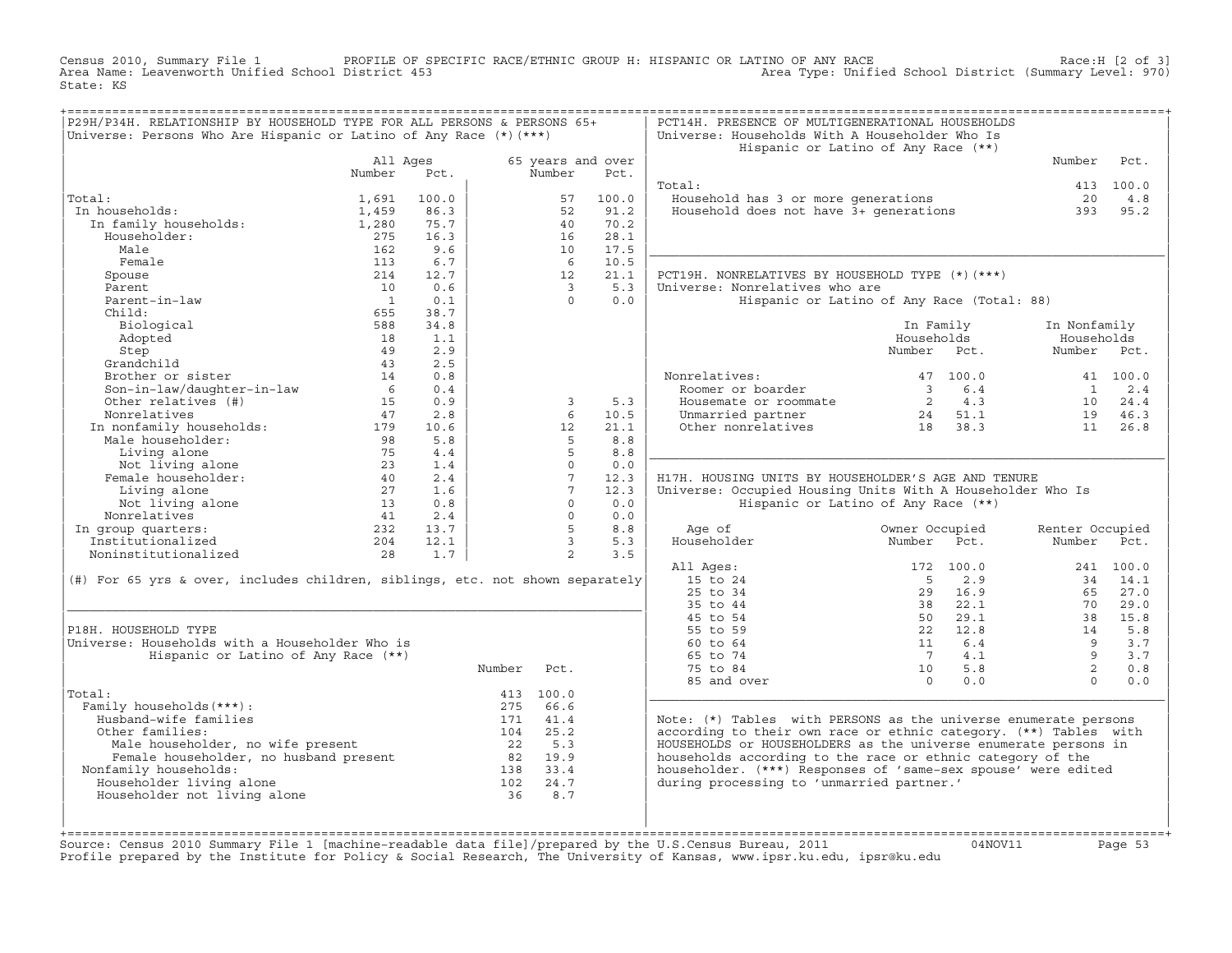Census 2010, Summary File 1 PROFILE OF SPECIFIC RACE/ETHNIC GROUP H: HISPANIC OR LATINO OF ANY RACE RACE Race:H [3 of 3]<br>Area Name: Leavenworth Unified School District 453 Area Type: Unified School District (Summary Level: 970) State: KS

+===================================================================================================================================================+|P28H/H16H. HOUSEHOLDS (OCCUPIED HOUSING UNITS) BY HOUSEHOLD SIZE BY TYPE AND BY TENURE | |Universe: Households (Occupied Housing Units) With A Householder Who Is Hispanic or Latino of Any Race (\*\*)(\*\*\*) |

|                             | A11<br>Households | Pct.  | Family<br>Households<br>Pct. | Nonfamily<br>Households | Pct.  | Owner<br>Occupied | Pct.  | Renter<br>Occupied | Pct.  |
|-----------------------------|-------------------|-------|------------------------------|-------------------------|-------|-------------------|-------|--------------------|-------|
| All household sizes:        | 413               | 100.0 | 100.0<br>275                 | 138                     | 100.0 | 172               | 100.0 | 241                | 100.0 |
| 1-person households         | 102               | 24.7  | (Family always >1 pers)      | 102                     | 73.9  | 32                | 18.6  | 70                 | 29.0  |
| 2-person households         | 111               | 26.9  | 28.0<br>77                   | 34                      | 24.6  | 51                | 29.7  | 60                 | 24.9  |
| 3-person households         |                   | 18.6  | 27.6<br>76                   |                         | 0.7   | 35                | 20.3  | 42                 | 17.4  |
| 4-person households         | 67                | 16.2  | 66<br>24.0                   |                         | 0.7   | 31                | 18.0  | 36                 | 14.9  |
| 5-person households         | 30                | 7.3   | 10.9<br>30                   |                         | 0.0   |                   | 6.4   | 19                 | 7.9   |
| 6-person households         | 13                | 3.1   | 13<br>4.7                    | $\Omega$                | 0.0   |                   | 2.9   |                    | 3.3   |
| 7-or-more person households | 13                | 3.1   | 13<br>4.7                    | $\Omega$                | 0.0   |                   | 4.1   |                    | 2.5   |

|P16H/P17H/P36H/P37H/H11H/H12H. POPULATION IN HOUSEHOLDS AND AVERAGE HOUSEHOLD SIZE BY TYPE AND BY TENURE | Universe: Population in Households (Occupied Housing Units) With A Householder Who Is Hispanic or Latino of Any Race (\*\*)

|                                | Total<br>Population | Pct.         | In<br>Families | Pct.     | In.<br>Nonfamilies | Pct.     | In Owner<br>Occupied | Pct.          | In Renter<br>Occupied | Pct.        |
|--------------------------------|---------------------|--------------|----------------|----------|--------------------|----------|----------------------|---------------|-----------------------|-------------|
| Total population in households |                     | 1,147 100.0  | 928            | 80.9     | 177                | 15.4     | 501                  | 43.7          | 646                   | 56.3        |
| Under 18 years                 | 382                 | 100.0        | 377            | 98.7     |                    |          |                      |               |                       |             |
| 18 years and over              | 765                 | 100.0        | 551            | 72.0     |                    |          |                      |               |                       |             |
| Average Household Size         |                     | $2.78$ ----- | 3.37           | $------$ | 1.28               | $------$ | 2.91                 | $- - - - - -$ | 2.68                  | $------$    |
| Under 18 years                 | 0.92                | $------$     | 1.37           | $------$ |                    |          |                      |               |                       |             |
| 18 years and over              |                     | $1.85$ ----- | 2.00           |          |                    |          |                      | $- - - - -$   |                       | $- - - - -$ |
|                                |                     |              |                |          |                    |          |                      |               |                       |             |

Note: Family household numbers include nonrelatives living with families.

| | PCT20/PCT22H. GROUP OUARTERS POPULATION BY SEX BY AGE BY GROUP OUARTERS TYPE Universe: Population in group quarters for persons who are Hispanic or Latino of Any Race (\*)

|                                               | $---$ All Ages $---$ |       |       | Pct. of<br>All |      | Pct. of<br>Total | 18 Years and Over -------------<br>Pct. of<br>Total |       |
|-----------------------------------------------|----------------------|-------|-------|----------------|------|------------------|-----------------------------------------------------|-------|
|                                               | Number               | Pct.  | Total | Ages           | Male | $18+$            | Female                                              | $18+$ |
| All types of group quarters:                  | 232                  | 100.0 | 229   | 98.7           | 207  | 90.4             | 22                                                  | 9.6   |
| Institutionalized population:                 | 204                  | 87.9  | 204   | 87.9           | 190  | 83.0             | 14                                                  | 6.1   |
| Correctional facilities for adults            | 203                  | 87.5  | 203   | 87.5           | 190  | 83.0             | 13                                                  | 5.7   |
| Juvenile facilities                           | $\Omega$             | 0.0   |       | 0.0            |      | 0.0              | $\circ$                                             | 0.0   |
| Nursing facilities/skilled-nursing facilities |                      | 0.4   |       | 0.4            |      | 0.0              |                                                     | 0.4   |
| Other institutional facilities                |                      | 0.0   |       | 0.0            |      | 0.0              |                                                     | 0.0   |
| Noninstitutionalized population:              | 28                   | 12.1  | 25    | 10.8           |      | 7.4              |                                                     |       |
| College/university student housing            | 13                   | 5.6   | 13    | 5.6            |      | 3.5              |                                                     | 2.2   |
| Military quarters                             |                      | 0.0   |       | 0.0            |      | 0.0              | $\Omega$                                            | 0.0   |
| Other noninstitutional facilities             | 15                   | 6.5   | 12    | 5.2            |      | 3.9              |                                                     | 1.3   |

|\_\_\_\_\_\_\_\_\_\_\_\_\_\_\_\_\_\_\_\_\_\_\_\_\_\_\_\_\_\_\_\_\_\_\_\_\_\_\_\_\_\_\_\_\_\_\_\_\_\_\_\_\_\_\_\_\_\_\_\_\_\_\_\_\_\_\_\_\_\_\_\_\_\_\_\_\_\_\_\_\_\_\_\_\_\_\_\_\_\_\_\_\_\_\_\_\_\_\_\_\_\_\_\_\_\_\_\_\_\_\_\_\_\_\_\_\_\_\_\_\_\_\_\_\_\_\_\_\_\_\_\_\_\_\_\_\_\_\_\_\_\_\_\_\_\_\_|

| |

|Note: (\*) Tables with PERSONS as the universe enumerate persons according to their own race or ethnic category. (\*\*) Tables with HOUSEHOLDS | or HOUSEHOLDERS as the universe enumerate persons in households according to the race or ethnic category of the householder. | (\*\*\*) Same−sex couple households are included in the family households category if there is at least one additional person | | related to householder by birth or adoption. Same−sex couple households with no relatives of the householder present are tabulated | | in nonfamily households. Responses of 'same−sex spouse' were edited during processing to 'unmarried partner.' |

+===================================================================================================================================================+ Source: Census 2010 Summary File 1 [machine−readable data file]/prepared by the U.S.Census Bureau, 2011 04NOV11 Page 54 Profile prepared by the Institute for Policy & Social Research, The University of Kansas, www.ipsr.ku.edu, ipsr@ku.edu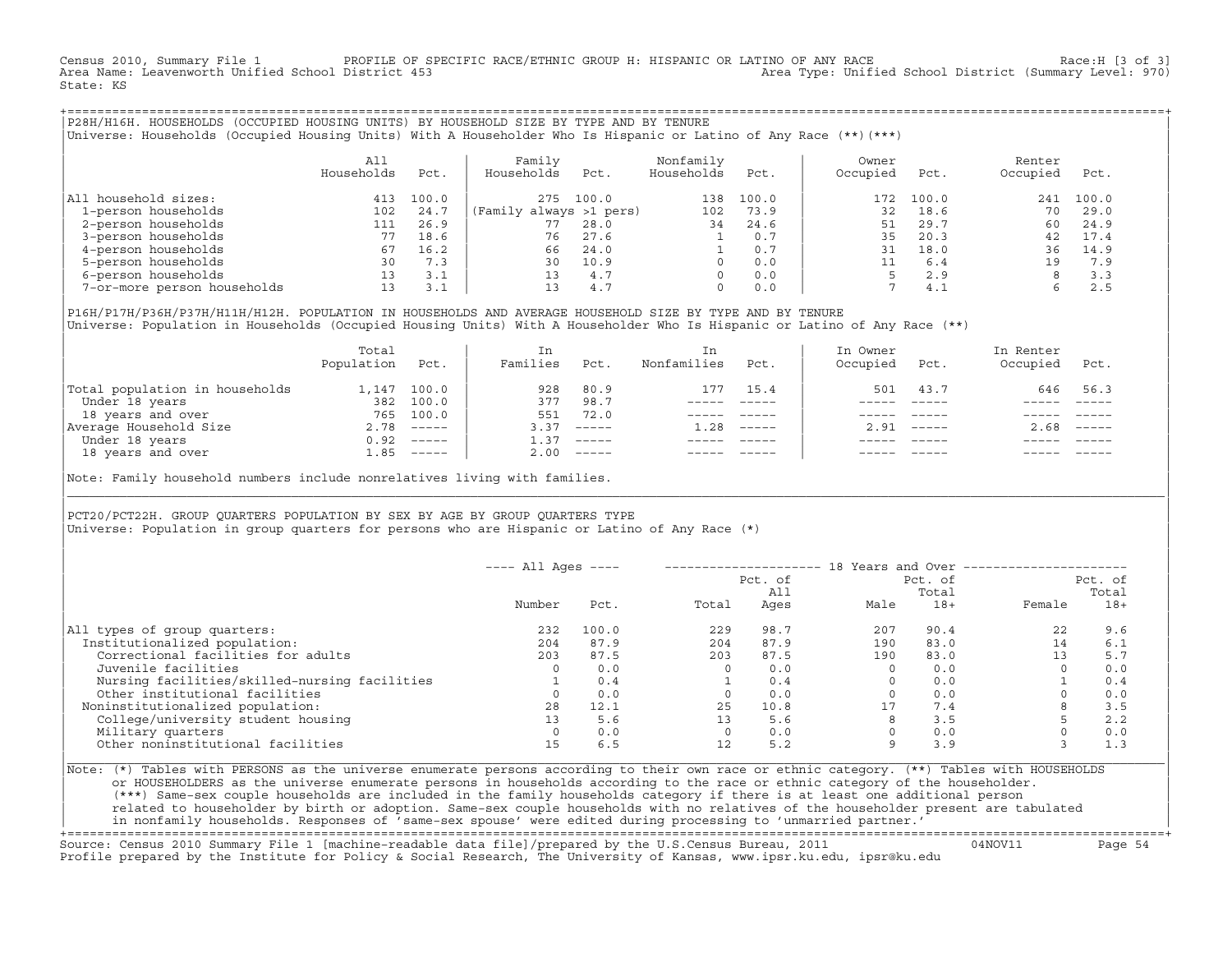Census 2010, Summary File 1 PROFILE OF SPECIFIC RACE/ETHNIC GROUP I: WHITE ALONE, NOT HISPANIC OR LATINO<br>Area Name: Leavenworth Unified School District 453 Area Type: Unified Schoo State: KS

| P29/P29I. POPULATION SUMMARY BY RESIDENCE TYPE FOR DESIGNATED UNIVERSE                                                                                                                                                                                        |                                                                                                          |            |                                                                      |                                 |                   |         | P38I/39I. FAMILY TYPE BY PRESENCE AND AGE OF OWN OR RELATED CHILDREN                                                                                                                                                                                                                                                                                                                                                                                                          |               |                |             |
|---------------------------------------------------------------------------------------------------------------------------------------------------------------------------------------------------------------------------------------------------------------|----------------------------------------------------------------------------------------------------------|------------|----------------------------------------------------------------------|---------------------------------|-------------------|---------|-------------------------------------------------------------------------------------------------------------------------------------------------------------------------------------------------------------------------------------------------------------------------------------------------------------------------------------------------------------------------------------------------------------------------------------------------------------------------------|---------------|----------------|-------------|
|                                                                                                                                                                                                                                                               |                                                                                                          |            |                                                                      |                                 |                   |         |                                                                                                                                                                                                                                                                                                                                                                                                                                                                               |               |                |             |
| Universe: PERSONS Who Are White Alone, Not Hispanic or Latino                                                                                                                                                                                                 |                                                                                                          |            |                                                                      |                                 |                   |         | Universe: Families With A Householder Who Is<br>White Alone, Not Hispanic or Latino (**) (***)                                                                                                                                                                                                                                                                                                                                                                                |               |                |             |
|                                                                                                                                                                                                                                                               |                                                                                                          | Population |                                                                      | As % of Population of all Races |                   |         |                                                                                                                                                                                                                                                                                                                                                                                                                                                                               |               |                |             |
| Total Persons:                                                                                                                                                                                                                                                |                                                                                                          | 19,824     |                                                                      |                                 | 26,901            |         | By Presence of: Own Children Related Children                                                                                                                                                                                                                                                                                                                                                                                                                                 |               |                |             |
|                                                                                                                                                                                                                                                               |                                                                                                          |            |                                                                      |                                 | 25,543            |         |                                                                                                                                                                                                                                                                                                                                                                                                                                                                               | Families Pct. | Families Pct.  |             |
| Jtal Fersons.<br>In Households(*) 19,161<br>In Group Quarters 663                                                                                                                                                                                             |                                                                                                          |            | 19,824 73.7% of<br>19,161 75.0% of<br>663 48.8% of                   |                                 | 25,543<br>1,358   |         |                                                                                                                                                                                                                                                                                                                                                                                                                                                                               |               |                |             |
|                                                                                                                                                                                                                                                               |                                                                                                          |            |                                                                      |                                 |                   |         | All families:                                                                                                                                                                                                                                                                                                                                                                                                                                                                 |               |                | 5,328 100.0 |
| P16-18I/P36-37I. HOUSEHOLDS/POPULATION IN HOUSEHOLDS BY HOUSEHOLD TYPE                                                                                                                                                                                        |                                                                                                          |            |                                                                      |                                 |                   |         |                                                                                                                                                                                                                                                                                                                                                                                                                                                                               |               |                | 3,951 74.2  |
| Universe: HOUSEHOLDERS Who Are White Alone, Not Hispanic or Latino                                                                                                                                                                                            |                                                                                                          |            |                                                                      |                                 |                   |         |                                                                                                                                                                                                                                                                                                                                                                                                                                                                               |               |                | 1,552 29.1  |
|                                                                                                                                                                                                                                                               |                                                                                                          |            |                                                                      |                                 |                   | Average |                                                                                                                                                                                                                                                                                                                                                                                                                                                                               |               | 437            | 8.2         |
|                                                                                                                                                                                                                                                               |                                                                                                          |            | Households                                                           | Population (**)                 | Size              |         |                                                                                                                                                                                                                                                                                                                                                                                                                                                                               |               | 348            | 6.5         |
| Fotal Households (**)<br>Under 18 years<br>18 years and over<br>Tamily Households (***)<br>18 years and over<br>Family Households (***)<br>15,212<br>1.80<br>15,731<br>1.80<br>15,731<br>2.95<br>Under 18 years<br>18 years and over<br>16 years and over<br> |                                                                                                          |            |                                                                      |                                 |                   |         |                                                                                                                                                                                                                                                                                                                                                                                                                                                                               |               |                | 767 14.4    |
|                                                                                                                                                                                                                                                               |                                                                                                          |            |                                                                      |                                 |                   |         |                                                                                                                                                                                                                                                                                                                                                                                                                                                                               |               |                | 2,399 45.0  |
|                                                                                                                                                                                                                                                               |                                                                                                          |            |                                                                      |                                 |                   |         |                                                                                                                                                                                                                                                                                                                                                                                                                                                                               |               |                | 1,377 25.8  |
|                                                                                                                                                                                                                                                               |                                                                                                          |            |                                                                      |                                 |                   |         |                                                                                                                                                                                                                                                                                                                                                                                                                                                                               |               | 393            | 7.4         |
|                                                                                                                                                                                                                                                               |                                                                                                          |            |                                                                      |                                 |                   |         |                                                                                                                                                                                                                                                                                                                                                                                                                                                                               |               |                | 254<br>4.8  |
|                                                                                                                                                                                                                                                               |                                                                                                          |            |                                                                      |                                 |                   |         |                                                                                                                                                                                                                                                                                                                                                                                                                                                                               |               | 96             | 1.8         |
|                                                                                                                                                                                                                                                               |                                                                                                          |            |                                                                      |                                 |                   |         |                                                                                                                                                                                                                                                                                                                                                                                                                                                                               |               |                | 39 0.7      |
|                                                                                                                                                                                                                                                               |                                                                                                          |            |                                                                      |                                 |                   |         |                                                                                                                                                                                                                                                                                                                                                                                                                                                                               |               | 119            | 2.2         |
| P12I/P13I. POPULATION BY AGE AND SEX                                                                                                                                                                                                                          |                                                                                                          |            |                                                                      |                                 |                   |         |                                                                                                                                                                                                                                                                                                                                                                                                                                                                               |               | 139            | 2.6         |
| Universe: Persons Who Are White Alone, Not Hispanic or Latino (*)                                                                                                                                                                                             |                                                                                                          |            |                                                                      |                                 |                   |         |                                                                                                                                                                                                                                                                                                                                                                                                                                                                               |               |                | 984 18.5    |
|                                                                                                                                                                                                                                                               |                                                                                                          |            |                                                                      |                                 |                   |         |                                                                                                                                                                                                                                                                                                                                                                                                                                                                               |               |                | 681 12.8    |
|                                                                                                                                                                                                                                                               | ---Both Sexes---                                                                                         |            | $---Male----$                                                        |                                 | $---$ Female----- |         |                                                                                                                                                                                                                                                                                                                                                                                                                                                                               |               | 166            | 3.1         |
|                                                                                                                                                                                                                                                               | Number                                                                                                   | Pct.       | Number                                                               | Pct.                            | Number            | Pct.    |                                                                                                                                                                                                                                                                                                                                                                                                                                                                               |               | 136            | 2.6         |
|                                                                                                                                                                                                                                                               |                                                                                                          |            |                                                                      |                                 |                   |         |                                                                                                                                                                                                                                                                                                                                                                                                                                                                               |               |                | 379 7.1     |
| All Ages:                                                                                                                                                                                                                                                     | 19,824 100.0<br>$19,824$<br>$1,244$                                                                      |            |                                                                      | 9,781 100.0                     | 10,043 100.0      |         |                                                                                                                                                                                                                                                                                                                                                                                                                                                                               |               |                | 303 5.7     |
| Under 5                                                                                                                                                                                                                                                       |                                                                                                          | 6.3        |                                                                      | 6.7                             | $10,043$<br>588   | 5.9     |                                                                                                                                                                                                                                                                                                                                                                                                                                                                               |               |                |             |
| $5$ to $9$                                                                                                                                                                                                                                                    |                                                                                                          | 5.7        |                                                                      | 6.1                             | 544               | 5.4     |                                                                                                                                                                                                                                                                                                                                                                                                                                                                               |               |                |             |
| 10 to 14                                                                                                                                                                                                                                                      | $1, 244$<br>$1, 136$<br>$714$<br>$471$<br>$248$<br>$239$<br>$1, 301$<br>$1, 299$<br>$1, 320$<br>$1, 212$ | 5.4        | 9,781<br>656<br>592<br>576<br>576<br>386<br>212<br>111<br>104<br>340 | 5.9                             | 502               | 5.0     | P31I. RELATIONSHIP BY HOUSEHOLD TYPE FOR THE POPULATION UNDER 18 YEARS                                                                                                                                                                                                                                                                                                                                                                                                        |               |                |             |
| 15 to 17                                                                                                                                                                                                                                                      |                                                                                                          | 3.6        |                                                                      | 3.9                             | 328               | 3.3     | Universe: Persons under 18 who are                                                                                                                                                                                                                                                                                                                                                                                                                                            |               |                |             |
| 18 and 19                                                                                                                                                                                                                                                     |                                                                                                          | 2.4        |                                                                      | 2.3                             | 249               | 2.5     | White Alone, Not Hispanic or Latino (*) (***)                                                                                                                                                                                                                                                                                                                                                                                                                                 |               |                |             |
| 20                                                                                                                                                                                                                                                            |                                                                                                          | 1.3        |                                                                      | 1.1                             | 137               | 1.4     |                                                                                                                                                                                                                                                                                                                                                                                                                                                                               |               | Number<br>Pct. |             |
| 21                                                                                                                                                                                                                                                            |                                                                                                          | 1.2        |                                                                      | 1.1                             | 135               | 1.3     |                                                                                                                                                                                                                                                                                                                                                                                                                                                                               |               |                |             |
| 22 to 24                                                                                                                                                                                                                                                      |                                                                                                          | 3.5        | 340                                                                  | 3.5                             | 349               | 3.5     | Total under 18:                                                                                                                                                                                                                                                                                                                                                                                                                                                               |               | 100.0          |             |
| 25 to 29                                                                                                                                                                                                                                                      |                                                                                                          | 6.6        | 683                                                                  | 7.0                             | 618               | 6.2     | In households:                                                                                                                                                                                                                                                                                                                                                                                                                                                                |               | 100.0          |             |
| 30 to 34                                                                                                                                                                                                                                                      |                                                                                                          | 6.6        | 651                                                                  | 6.7                             | 648               | 6.5     |                                                                                                                                                                                                                                                                                                                                                                                                                                                                               |               |                | 0.0         |
| 35 to 39                                                                                                                                                                                                                                                      |                                                                                                          | 6.7        | 658                                                                  | 6.7                             | 662               | 6.6     |                                                                                                                                                                                                                                                                                                                                                                                                                                                                               |               | 98.2           |             |
| 40 to 44                                                                                                                                                                                                                                                      |                                                                                                          | 6.1        | 640                                                                  | 6.5                             | 577               | 5.7     |                                                                                                                                                                                                                                                                                                                                                                                                                                                                               |               | 89.3           |             |
| 45 to 49                                                                                                                                                                                                                                                      |                                                                                                          | 7.8        | 784                                                                  | 8.0                             | 759               | 7.6     |                                                                                                                                                                                                                                                                                                                                                                                                                                                                               |               | 60.9           |             |
| 50 to 54                                                                                                                                                                                                                                                      | $\begin{array}{c} 1, 21 \\ 1, 543 \\ 1, 542 \\ 1, 505 \end{array}$                                       | 7.8        | 761                                                                  | 7.8                             | 781               | 7.8     | $\begin{tabular}{ll} \texttt{al under 18:} & \texttt{4,172} \\ \texttt{n households:} & \texttt{4,172} \\ \texttt{Householder or spouse} & \texttt{0} \\ \texttt{Related child:} & \texttt{4,997} \\ \texttt{0} & \texttt{0} \\ \texttt{1} & \texttt{m husband-wife families} \\ \texttt{1} & \texttt{other families} \\ \texttt{1} & \texttt{0} \\ \texttt{1} & \texttt{1} \\ \texttt{2,539} \\ \texttt{2,539} \\ \texttt{3,128} \\ \texttt{2,539} \\ \texttt{341} \end{tab$ |               | 28.4           |             |
| 55 to 59                                                                                                                                                                                                                                                      |                                                                                                          | 7.6        | 743                                                                  | 7.6                             | 762               | 7.6     | Male householder                                                                                                                                                                                                                                                                                                                                                                                                                                                              |               | 341            | 8.2         |
| 60 and 61                                                                                                                                                                                                                                                     |                                                                                                          | 2.7        | 284                                                                  | 2.9                             | 259               | 2.6     | Female householder                                                                                                                                                                                                                                                                                                                                                                                                                                                            |               | 20.3           |             |
| 62 to 64                                                                                                                                                                                                                                                      |                                                                                                          | 3.7        | 355                                                                  | 3.6                             | 388               | 3.9     | Other relatives:                                                                                                                                                                                                                                                                                                                                                                                                                                                              |               |                | 8.9         |
| 65 and 66                                                                                                                                                                                                                                                     |                                                                                                          | 2.2        | 219                                                                  | 2.2                             | 213               | 2.1     | Grandchild                                                                                                                                                                                                                                                                                                                                                                                                                                                                    |               |                | 7.4         |
| 67 to 69                                                                                                                                                                                                                                                      |                                                                                                          | 2.6        | 244                                                                  | 2.5                             | 264               | 2.6     | Other relatives                                                                                                                                                                                                                                                                                                                                                                                                                                                               |               |                | 1.5         |
| 70 to 74                                                                                                                                                                                                                                                      |                                                                                                          | 3.3        | 286                                                                  | 2.9                             | 377               | 3.8     | Nonrelatives                                                                                                                                                                                                                                                                                                                                                                                                                                                                  |               |                | 1.8         |
| 75 to 79                                                                                                                                                                                                                                                      |                                                                                                          | 2.6        | 212                                                                  | 2.2                             | 307               | 3.1     | In group quarters:                                                                                                                                                                                                                                                                                                                                                                                                                                                            |               |                | 0.0         |
| 80 to 84                                                                                                                                                                                                                                                      |                                                                                                          | 2.2        | 136                                                                  | 1.4                             | 309               | 3.1     | Institutionalized population                                                                                                                                                                                                                                                                                                                                                                                                                                                  |               |                | 0.0         |
| 85 plus                                                                                                                                                                                                                                                       | $\begin{array}{r} 1.7543 \\ 743 \\ 432 \\ 508 \\ 663 \\ 519 \\ 445 \\ 425 \end{array}$                   | 2.1        | 138                                                                  | 1.4                             | 287               | 2.9     | er and the spouse present).<br>The set of the set of the set of the set of the set of the set of the set of the set of the set of the set of the set of the set of the set of the set of the set of the set of the set of the se<br>Noninstitutionalized population                                                                                                                                                                                                           |               |                | 0.0         |
| $0$ to $17$                                                                                                                                                                                                                                                   |                                                                                                          | 21.0       |                                                                      | 22.6                            | 1,962             | 19.5    | Note: (*) Tables with PERSONS as the universe enumerate persons according                                                                                                                                                                                                                                                                                                                                                                                                     |               |                |             |
| 18 to 64                                                                                                                                                                                                                                                      |                                                                                                          | 63.9       |                                                                      | 64.8                            | 6,324             | 63.0    | to their own race or ethnic category. (**) Tables with HOUSEHOLDS or                                                                                                                                                                                                                                                                                                                                                                                                          |               |                |             |
| 65 plus                                                                                                                                                                                                                                                       | 4,172<br>12,660<br>2,992                                                                                 | 15.1       | 2,210<br>6,336<br>1,235                                              | 12.6                            | 1,757             | 17.5    | HOUSEHOLDERS as the universe enumerate persons in households according                                                                                                                                                                                                                                                                                                                                                                                                        |               |                |             |
|                                                                                                                                                                                                                                                               | 40.7                                                                                                     |            | 39.4                                                                 |                                 | 42.1              |         | to the race or ethnic category of the householder. (***) Responses of                                                                                                                                                                                                                                                                                                                                                                                                         |               |                |             |
| Median Age                                                                                                                                                                                                                                                    |                                                                                                          |            |                                                                      |                                 |                   |         | 'same-sex spouse' were edited during processing to 'unmarried partner.'                                                                                                                                                                                                                                                                                                                                                                                                       |               |                |             |
|                                                                                                                                                                                                                                                               |                                                                                                          |            |                                                                      |                                 |                   |         | and 0010 and plan the state of the state of the file of the state of and provided the control of the state of the state of the state of the state of the state of the state of the state of the state of the state of the stat                                                                                                                                                                                                                                                |               |                |             |

Source: Census 2010 Summary File 1 [machine-readable data file]/prepared by the U.S.Census Bureau, 2011 Page 55<br>Profile prepared by the Institute for Policy & Social Research, The University of Kansas, www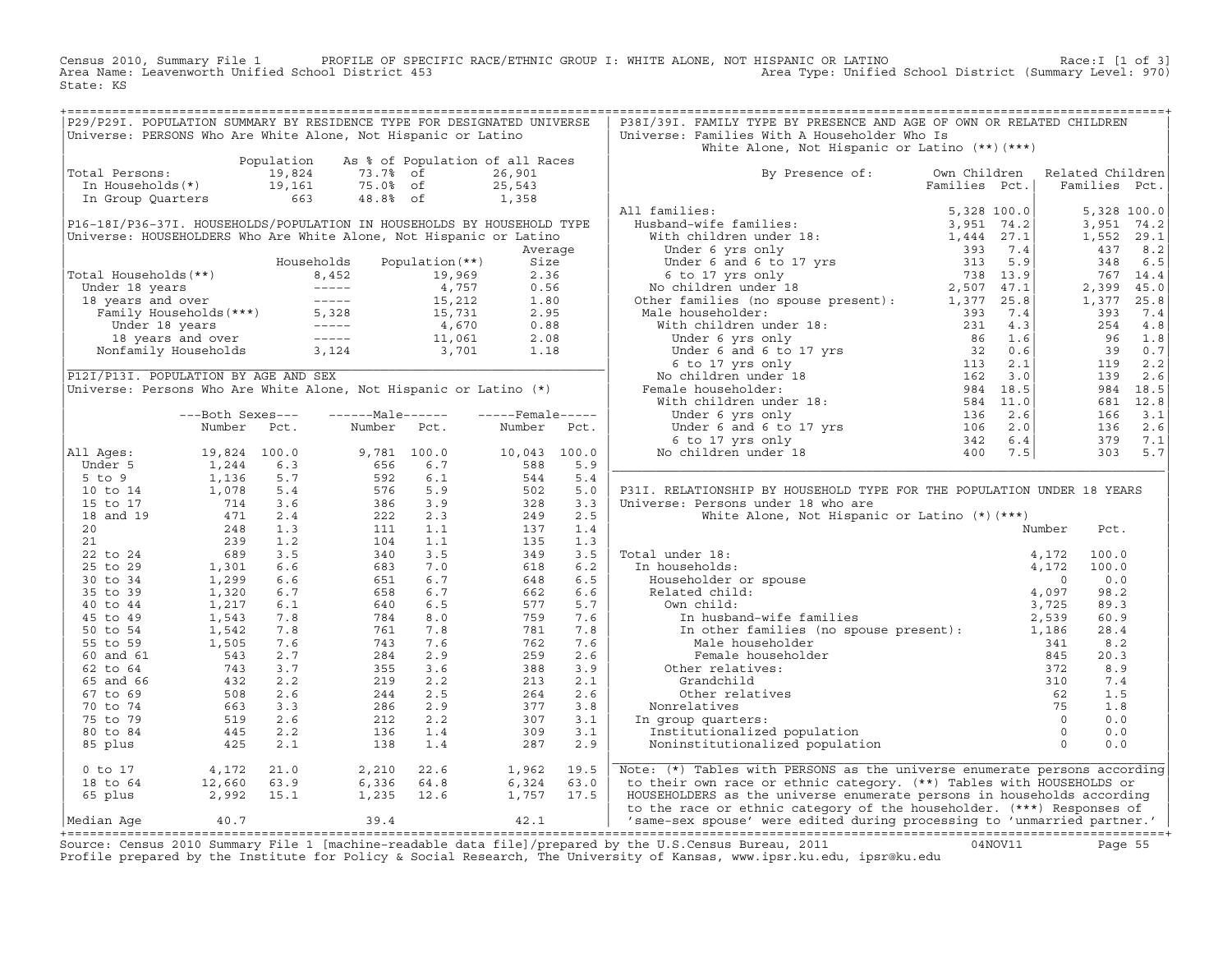Census 2010, Summary File 1 PROFILE OF SPECIFIC RACE/ETHNIC GROUP I: WHITE ALONE, NOT HISPANIC OR LATINO<br>Area Name: Leavenworth Unified School District 453 Area Type: Unified Schoo State: KS

| P29I/P34I. RELATIONSHIP BY HOUSEHOLD TYPE FOR ALL PERSONS & PERSONS 65+<br>Universe: Persons Who Are White Alone, Not Hispanic or Latino (*) (***)                                                                                                                 |                    |            |             |                             |             | PCT14I. PRESENCE OF MULTIGENERATIONAL HOUSEHOLDS<br>Universe: Households With A Householder Who Is             |                                                    |                 |           |
|--------------------------------------------------------------------------------------------------------------------------------------------------------------------------------------------------------------------------------------------------------------------|--------------------|------------|-------------|-----------------------------|-------------|----------------------------------------------------------------------------------------------------------------|----------------------------------------------------|-----------------|-----------|
|                                                                                                                                                                                                                                                                    |                    |            |             |                             |             |                                                                                                                | White Alone, Not Hispanic or Latino (**)           |                 |           |
|                                                                                                                                                                                                                                                                    | All Ages<br>Number | Pct.       |             | 65 years and over<br>Number | Pct.        |                                                                                                                |                                                    | Number          | Pct.      |
|                                                                                                                                                                                                                                                                    |                    |            |             |                             |             | Total:                                                                                                         |                                                    | 8,452 100.0     |           |
| Total:                                                                                                                                                                                                                                                             | 19,824             | 100.0      |             | 2,992                       | 100.0       | Household has 3 or more generations                                                                            |                                                    | 292             | 3.5       |
| In households:                                                                                                                                                                                                                                                     | 19,161             | 96.7       |             | 2,836                       | 94.8        | Household does not have $3+$ generations 8,160                                                                 |                                                    |                 | 96.5      |
| n households:<br>In family households:<br>Householder:                                                                                                                                                                                                             | 15,463             | 78.0       |             | 1,746                       | 58.4        |                                                                                                                |                                                    |                 |           |
|                                                                                                                                                                                                                                                                    | 5,328              | 26.9       |             | 1,001                       | 33.5        |                                                                                                                |                                                    |                 |           |
| Male                                                                                                                                                                                                                                                               | 3,788              | 19.1       |             | 815                         | 27.2        |                                                                                                                |                                                    |                 |           |
| Female                                                                                                                                                                                                                                                             | 1,540              | 7.8        |             | 186                         | 6.2         |                                                                                                                |                                                    |                 |           |
| Spouse                                                                                                                                                                                                                                                             | 3,849              | 19.4       |             | 640                         | 21.4        | PCT19I. NONRELATIVES BY HOUSEHOLD TYPE (*) (***)                                                               |                                                    |                 |           |
| Parent                                                                                                                                                                                                                                                             | 106                | 0.5        |             | 52                          | 1.7         | Universe: Nonrelatives who are                                                                                 |                                                    |                 |           |
| Parent-in-law                                                                                                                                                                                                                                                      | 38                 | 0.2        |             | 23                          | 0.8         |                                                                                                                | White Alone, Not Hispanic or Latino (Total: 1,084) |                 |           |
| Child:                                                                                                                                                                                                                                                             | 4,936              | 24.9       |             |                             |             |                                                                                                                |                                                    |                 |           |
| Biological                                                                                                                                                                                                                                                         | 4,481              | 22.6       |             |                             |             |                                                                                                                | In Family                                          | In Nonfamily    |           |
| Adopted                                                                                                                                                                                                                                                            | 109                | 0.5        |             |                             |             |                                                                                                                | Households                                         | Households      |           |
| Step                                                                                                                                                                                                                                                               | 346                | 1.7        |             |                             |             |                                                                                                                | Number Pct.                                        | Number Pct.     |           |
| Step<br>Grandchild<br>Brother or sister<br>Son-in-law/daughter-in-law                                                                                                                                                                                              | 378                | 1.9        |             |                             |             |                                                                                                                |                                                    |                 |           |
|                                                                                                                                                                                                                                                                    | 125                | 0.6        |             |                             |             | Nonrelatives:                                                                                                  | 510 100.0                                          |                 | 574 100.0 |
|                                                                                                                                                                                                                                                                    | 58                 | 0.3        |             |                             |             |                                                                                                                |                                                    | 24              | 4.2       |
| Other relatives (#)                                                                                                                                                                                                                                                | 135                | 0.7        |             | 20                          | 0.7         | Roomer or boarder<br>Housemate or roommate 31 6.1<br>Unmarried partner 273 53.5<br>Other nonrelatives 146 28.6 |                                                    | 161             | 28.0      |
| Nonrelatives                                                                                                                                                                                                                                                       | 510                | 2.6        |             | 10                          | 0.3         |                                                                                                                |                                                    | 296             | 51.6      |
| In nonfamily households:                                                                                                                                                                                                                                           | 3,698              | 18.7       |             | 1,090                       | 36.4        |                                                                                                                |                                                    | 93              | 16.2      |
| Male householder:                                                                                                                                                                                                                                                  | 1,457              | 7.3        |             | 293                         | 9.8         |                                                                                                                |                                                    |                 |           |
| Living alone                                                                                                                                                                                                                                                       | 1,190              | 6.0        |             | 265                         | 8.9         |                                                                                                                |                                                    |                 |           |
| Not living alone<br>Female householder:                                                                                                                                                                                                                            | 267                | 1.3        |             | 28                          | 0.9         |                                                                                                                |                                                    |                 |           |
|                                                                                                                                                                                                                                                                    | 1,667              | 8.4        |             | 747<br>718                  | 25.0        | H17I. HOUSING UNITS BY HOUSEHOLDER'S AGE AND TENURE                                                            |                                                    |                 |           |
| Living alone                                                                                                                                                                                                                                                       | 1,466<br>201       | 7.4<br>1.0 |             | 29                          | 24.0<br>1.0 | Universe: Occupied Housing Units With A Householder Who Is                                                     |                                                    |                 |           |
| Not living alone<br>Nonrelatives                                                                                                                                                                                                                                   | 574                | 2.9        |             | 50                          | 1.7         |                                                                                                                | White Alone, Not Hispanic or Latino (**)           |                 |           |
| In group quarters:                                                                                                                                                                                                                                                 | 663                | 3.3        |             | 156                         | 5.2         | Age of                                                                                                         | Owner Occupied                                     | Renter Occupied |           |
| Institutionalized                                                                                                                                                                                                                                                  | 310                | 1.6        |             | 43                          | 1.4         | Householder                                                                                                    | Number<br>Pct.                                     | Number          | Pct.      |
| Noninstitutionalized                                                                                                                                                                                                                                               | 353                | 1.8        |             | 113                         | 3.8         |                                                                                                                |                                                    |                 |           |
|                                                                                                                                                                                                                                                                    |                    |            |             |                             |             | All Ages:                                                                                                      | 5,315 100.0                                        | 3,137 100.0     |           |
| (#) For 65 yrs & over, includes children, siblings, etc. not shown separately                                                                                                                                                                                      |                    |            |             |                             |             | 15 to 24                                                                                                       | 1.5<br>81                                          | 308             | 9.8       |
|                                                                                                                                                                                                                                                                    |                    |            |             |                             |             | 25 to 34                                                                                                       | 10.1<br>536                                        | 700             | 22.3      |
|                                                                                                                                                                                                                                                                    |                    |            |             |                             |             | 35 to 44                                                                                                       | 13.2<br>699                                        | 680             | 21.7      |
|                                                                                                                                                                                                                                                                    |                    |            |             |                             |             | 45 to 54                                                                                                       | 1,159<br>21.8                                      | 565             | 18.0      |
| P18I. HOUSEHOLD TYPE                                                                                                                                                                                                                                               |                    |            |             |                             |             | 55 to 59                                                                                                       | 12.5<br>662                                        | 221             | 7.0       |
| Universe: Households with a Householder Who is                                                                                                                                                                                                                     |                    |            |             |                             |             | 60 to 64                                                                                                       | 11.4<br>604                                        | 196             | 6.2       |
| White Alone, Not Hispanic or Latino (**)                                                                                                                                                                                                                           |                    |            |             |                             |             | 65 to 74                                                                                                       | 15.8<br>839                                        | 221             | 7.0       |
|                                                                                                                                                                                                                                                                    |                    |            | Number Pct. |                             |             | 75 to 84                                                                                                       | 529 10.0                                           | 138             | $4.4$     |
|                                                                                                                                                                                                                                                                    |                    |            |             |                             |             | 85 and over                                                                                                    | 206<br>3.9                                         | 108             | 3.4       |
| Total:                                                                                                                                                                                                                                                             |                    |            | 8,452 100.0 |                             |             |                                                                                                                |                                                    |                 |           |
| Family households (***) :                                                                                                                                                                                                                                          |                    |            | 5,328       | 63.0                        |             |                                                                                                                |                                                    |                 |           |
| Husband-wife families                                                                                                                                                                                                                                              |                    |            | 3,951       | 46.7                        |             | Note: (*) Tables with PERSONS as the universe enumerate persons                                                |                                                    |                 |           |
| Other families:                                                                                                                                                                                                                                                    |                    |            | 1,377 16.3  |                             |             | according to their own race or ethnic category. (**) Tables with                                               |                                                    |                 |           |
|                                                                                                                                                                                                                                                                    |                    |            |             |                             |             | HOUSEHOLDS or HOUSEHOLDERS as the universe enumerate persons in                                                |                                                    |                 |           |
|                                                                                                                                                                                                                                                                    |                    |            |             |                             |             | households according to the race or ethnic category of the                                                     |                                                    |                 |           |
| Nonfamily households:                                                                                                                                                                                                                                              |                    |            |             |                             |             | householder. (***) Responses of 'same-sex spouse' were edited                                                  |                                                    |                 |           |
| Male householder, no wife present and a semi-field out of the boundary of the Female householder, no husband present and the semi-field of the family households:<br>Family households: 3,124 37.0<br>984 11.6<br>1.3024 37.0<br>1.302<br>Householder living alone |                    |            |             |                             |             | during processing to 'unmarried partner.'                                                                      |                                                    |                 |           |
| Householder not living alone                                                                                                                                                                                                                                       |                    |            |             |                             |             |                                                                                                                |                                                    |                 |           |
|                                                                                                                                                                                                                                                                    |                    |            |             |                             |             |                                                                                                                |                                                    |                 |           |
|                                                                                                                                                                                                                                                                    |                    |            |             |                             |             |                                                                                                                |                                                    |                 |           |

+===================================================================================================================================================+Source: Census 2010 Summary File 1 [machine−readable data file]/prepared by the U.S.Census Bureau, 2011 04NOV11 Page 56 Profile prepared by the Institute for Policy & Social Research, The University of Kansas, www.ipsr.ku.edu, ipsr@ku.edu